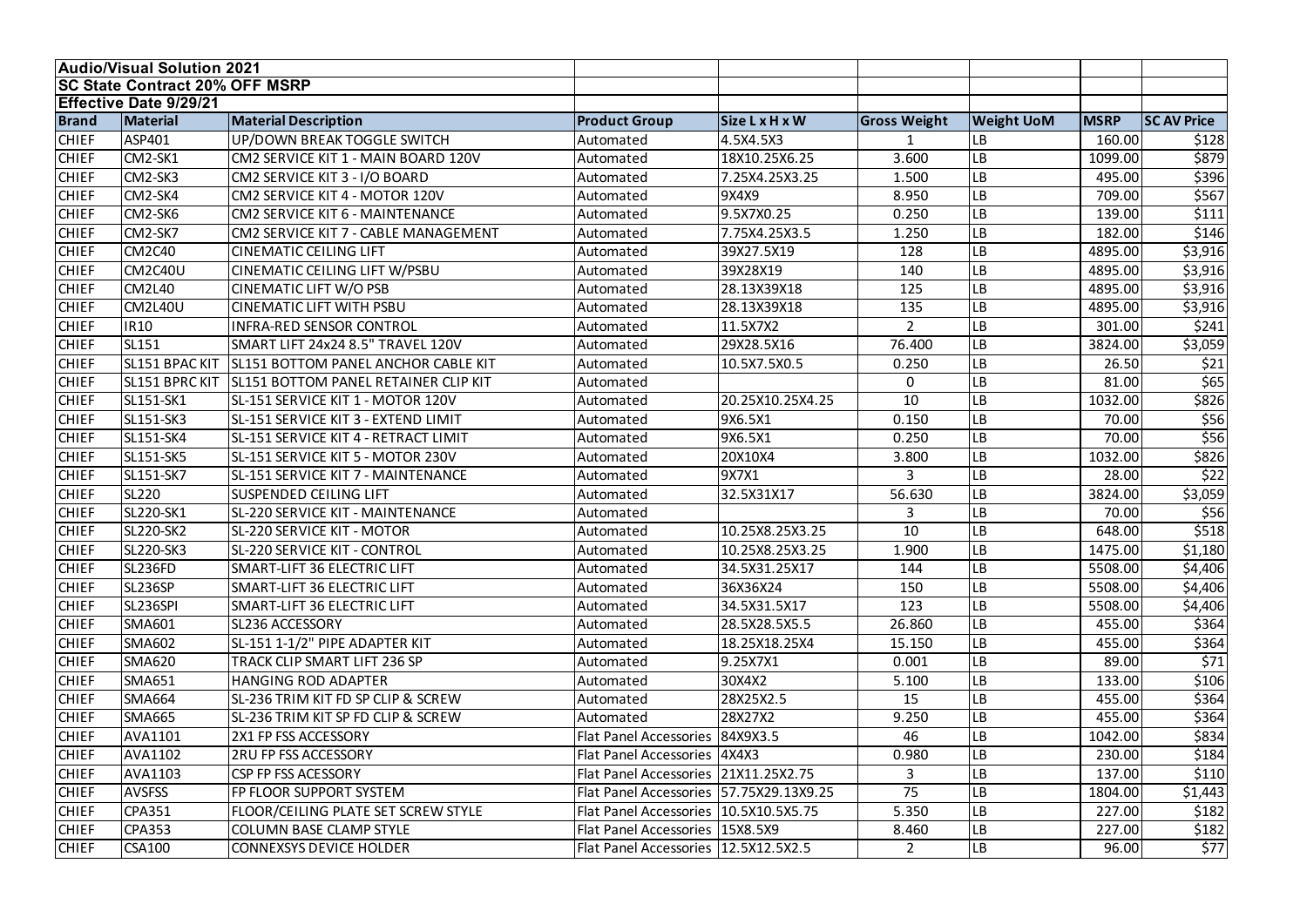| <b>CHIEF</b> | <b>CSACB2</b>   | ConnexSys Wall Cover 2-Bracket Pack           | Flat Panel Accessories   20X10.5X4.75      | $\overline{3}$ | <b>LB</b>  | 111.00  | \$89    |
|--------------|-----------------|-----------------------------------------------|--------------------------------------------|----------------|------------|---------|---------|
| <b>CHIEF</b> | <b>CSACK06B</b> | Cover Kit with ConnexSys Brackets 6"          | Flat Panel Accessories   94.5X9.25X1       | 11             | LВ         | 446.00  | \$357   |
| <b>CHIEF</b> | <b>CSACLIPS</b> | CONNEXSYS CABLE MANAGEMENT CLIPS (25PK)       | <b>Flat Panel Accessories</b>              | 0.250          | LB         | 42.50   | \$34    |
| <b>CHIEF</b> | <b>FCA106</b>   | <b>FUSION SIDE COVER ACCESSORY</b>            | Flat Panel Accessories   26X9.5X4.5        | 4.290          | <b>LB</b>  | 124.00  | \$99    |
| <b>CHIEF</b> | <b>FCA110</b>   | <b>FUSION CAT5/SURGE/CPU ADAPTOR</b>          | Flat Panel Accessories   8.5X6X1.5         | 0.700          | LB         | 26.00   | \$21    |
| <b>CHIEF</b> | <b>FCA112</b>   | FUSION SECURE CPU/MEDIA PLAYER ADAPTOR        | Flat Panel Accessories   8.25X5.25X5.5     | 1.420          | LВ         | 106.00  | \$85    |
| <b>CHIEF</b> | <b>FCA113</b>   | <b>FUSION CPU EXTENDER ACCESSORY</b>          | Flat Panel Accessories   23.75X19.75X5     | 10             | LB         | 228.00  | \$182   |
| <b>CHIEF</b> | <b>FCA115</b>   | XTM1/XSM1 FUSION WALL PLATE                   | Flat Panel Accessories   18X6.5X6.75       | 4.250          | LB         | 98.00   | \$78    |
| <b>CHIEF</b> | <b>FCA119</b>   | 24"O.C. STEEL STUD KIT FOR LSD1U/MSD1U        | Flat Panel Accessories   33.75X4.5X3.75    | 8.600          | LB         | 207.00  | \$166   |
| <b>CHIEF</b> | FCA2X1U         | FUSION CART ACCESSORY - 2 SCREENS WIDE        | Flat Panel Accessories   74X15.5X11        | 52             | LB         | 1402.00 | \$1,122 |
| <b>CHIEF</b> | FCA3U           | CEILING MOUNT TRIPLE ACCESSORY                | Flat Panel Accessories   33.5X29.5X16.5    | 45             | <b>LB</b>  | 736.00  | \$589   |
| <b>CHIEF</b> | FCA3X1U         | <b>FUSION CART ACCESSORY - 3 SCREENS WIDE</b> | Flat Panel Accessories   73.75X11.75X15.25 | 74             | LВ         | 2171.00 | \$1,737 |
| <b>CHIEF</b> | FCA3X1UP        | <b>FUSION 3X1 PORTRAIT ADD ON KIT</b>         | Flat Panel Accessories   76X18.5X16        | 80             | ${\sf LB}$ | 4859.00 | \$3,887 |
| <b>CHIEF</b> | FCA4U           | <b>QUAD CEILING MOUNT CENTER ASSEMBLY</b>     | Flat Panel Accessories   48.5X48X16.25     | 70             | LB         | 982.00  | \$786   |
| <b>CHIEF</b> | <b>FCA500</b>   | <b>LOWER SHELF ASSEMBLY</b>                   | Flat Panel Accessories   24X14X8           | 15.600         | LB         | 141.00  | \$113   |
| <b>CHIEF</b> | <b>FCA501</b>   | <b>VC ACCESSORY SHELF 14"</b>                 | Flat Panel Accessories   20.5X16.5X4.5     | 10             | LВ         | 129.00  | \$103   |
| <b>CHIEF</b> | <b>FCA502</b>   | <b>VC ACCESSORY SHELF 8"</b>                  | Flat Panel Accessories   20.25X10X4        | 7.150          | LB         | 104.00  | \$83    |
| <b>CHIEF</b> | <b>FCA503</b>   | <b>FCA503 ASSEMBLY</b>                        | Flat Panel Accessories   28.25X13X4.25     | 8.248          | <b>LB</b>  | 168.00  | \$134   |
| <b>CHIEF</b> | <b>FCA510</b>   | SMALL MEDIA PLAYER ENCLOSURE                  | Flat Panel Accessories   12.5X12.5X6.5     | 7.700          | LB         | 191.00  | \$153   |
| <b>CHIEF</b> | <b>FCA515</b>   | <b>MEDIUM PLAYER ENCLOSURE</b>                | Flat Panel Accessories   20.25X20.25X6.75  | 15.400         | <b>LB</b>  | 203.00  | \$162   |
| <b>CHIEF</b> | <b>FCA520</b>   | UNIVERSAL CLAMP ACCESSORY                     | Flat Panel Accessories   9X7.38X2.13       | 1.100          | LB         | 53.00   | \$42    |
| <b>CHIEF</b> | <b>FCA530</b>   | CENTER CHANNEL SPEAKER ACCESSORY              | Flat Panel Accessories   24.25X9X6         | 8.300          | <b>LB</b>  | 129.00  | \$103   |
| <b>CHIEF</b> | <b>FCA535</b>   | SIDE SPEAKER ASSEMBLY                         | Flat Panel Accessories   18.25X10.5X6.5    | 6              | LB         | 170.00  | \$136   |
| <b>CHIEF</b> | <b>FCA540</b>   | <b>Fusion Power Outlet Accessory</b>          | Flat Panel Accessories 8.25X5.5X5.5        | 2.630          | <b>LB</b>  | 63.00   | \$50    |
| <b>CHIEF</b> | <b>FCA611B</b>  | SMALL SHELF FOR FUSION CART BLK               | Flat Panel Accessories 26.5X20.5X4.5       | 12             | ${\sf LB}$ | 188.00  | \$150   |
| <b>CHIEF</b> | <b>FCA611S</b>  | SMALL SHELF FOR FUSION CART SLV               | Flat Panel Accessories   26.5X20.5X4.5     | 12             | LB         | 188.00  | \$150   |
| <b>CHIEF</b> | FCA613B         | LARGE SHELF W/ STORAGE                        | Flat Panel Accessories 52.75X24.75X6       | 38             | <b>LB</b>  | 430.00  | \$344   |
| <b>CHIEF</b> | <b>FCA613S</b>  | LARGE SHELF W/ STORAGE                        | Flat Panel Accessories   52.75X24.75X6     | 38             | <b>LB</b>  | 430.00  | \$344   |
| <b>CHIEF</b> | FCA623B         | <b>FUSION DUAL DISPLAY ACC XPA-XVA BLACK</b>  | Flat Panel Accessories   44.5X7.75X8.25    | 16.400         | <b>LB</b>  | 366.00  | \$293   |
| <b>CHIEF</b> | <b>FCA623S</b>  | FUSION DUAL DISPLAY ACC XPA-XVA SILVER        | Flat Panel Accessories   44.5X7.75X8.25    | 16.400         | <b>LB</b>  | 366.00  | \$293   |
| <b>CHIEF</b> | <b>FCA624B</b>  | <b>FUSION DUAL DISPLAY ACC XPA1U BLACK</b>    | Flat Panel Accessories   44.5X7.75X8.25    | 16.400         | <b>LB</b>  | 366.00  | \$293   |
| <b>CHIEF</b> | <b>FCA624S</b>  | FUSION DUAL DISPLAY ACC XPA1U SILVER          | Flat Panel Accessories   44.5X7.75X8.25    | 16.400         | <b>LB</b>  | 366.00  | \$293   |
| <b>CHIEF</b> | <b>FCA650B</b>  | LARGE CPU HOLDER BLK                          | Flat Panel Accessories   28.25X24.25X6.25  | 19             | LB         | 339.00  | \$271   |
| <b>CHIEF</b> | <b>FCA650S</b>  | LARGE CPU HOLDER SLV                          | Flat Panel Accessories   28.25X24.25X6.5   | 18.200         | <b>LB</b>  | 339.00  | \$271   |
| <b>CHIEF</b> | FCA651B         | <b>MEDIUM CPU HOLDER BLK</b>                  | Flat Panel Accessories   20.25X16.25X4.25  | 9.800          | <b>LB</b>  | 252.00  | \$202   |
| <b>CHIEF</b> | <b>FCA651S</b>  | <b>MEDIUM CPU HOLDER SLV</b>                  | Flat Panel Accessories   20.25X16.25X4.25  | 9.800          | LB         | 252.00  | \$202   |
| <b>CHIEF</b> | <b>FCA800</b>   | FUSION 8" ABOVE/BELOW SHELF L DISPLAYS        | Flat Panel Accessories   19.5X9.5X4.5      | 8.020          | <b>LB</b>  | 124.00  | \$99    |
| <b>CHIEF</b> | FCA800E         | VADDIO IntelliSHOT FCA MOUNT L DISPLAY        | Flat Panel Accessories   19.5X9.5X4.5      | 6.500          | LB         | 146.00  | \$117   |
| <b>CHIEF</b> | FCA800HS        | <b>HUDDLESHOT MOUNT FUSION L DISPLAY</b>      | Flat Panel Accessories   19.5X9.5X4.5      | 6.130          | <b>LB</b>  | 439.00  | \$351   |
| <b>CHIEF</b> | FCA800K         | ConferenceSHOT ePTZ FCA MOUNT L DISPLAY       | Flat Panel Accessories   20X10.5X6.5       | 5.460          | <b>LB</b>  | 101.00  | \$81    |
| <b>CHIEF</b> | FCA800V         | <b>FUSION VIEWSHARE KIT-LARGE DISPLAYS</b>    | Flat Panel Accessories 36X12.5X6.5         | 9              | <b>LB</b>  | 1228.00 | \$982   |
| <b>CHIEF</b> | FCA800VE        | FUSION VIEWSHARE KIT W. EXTENDER-LG DISP      | Flat Panel Accessories 36X12.5X6.5         | 10             | <b>LB</b>  | 2339.00 | \$1,871 |
| <b>CHIEF</b> | <b>FCA801</b>   | FUSION 14" ABOVE/BELOW SHELF L DISPLAYS       | Flat Panel Accessories   19.5X9.5X4.5      | 9.390          | LB         | 145.00  | \$116   |
|              |                 |                                               |                                            |                |            |         |         |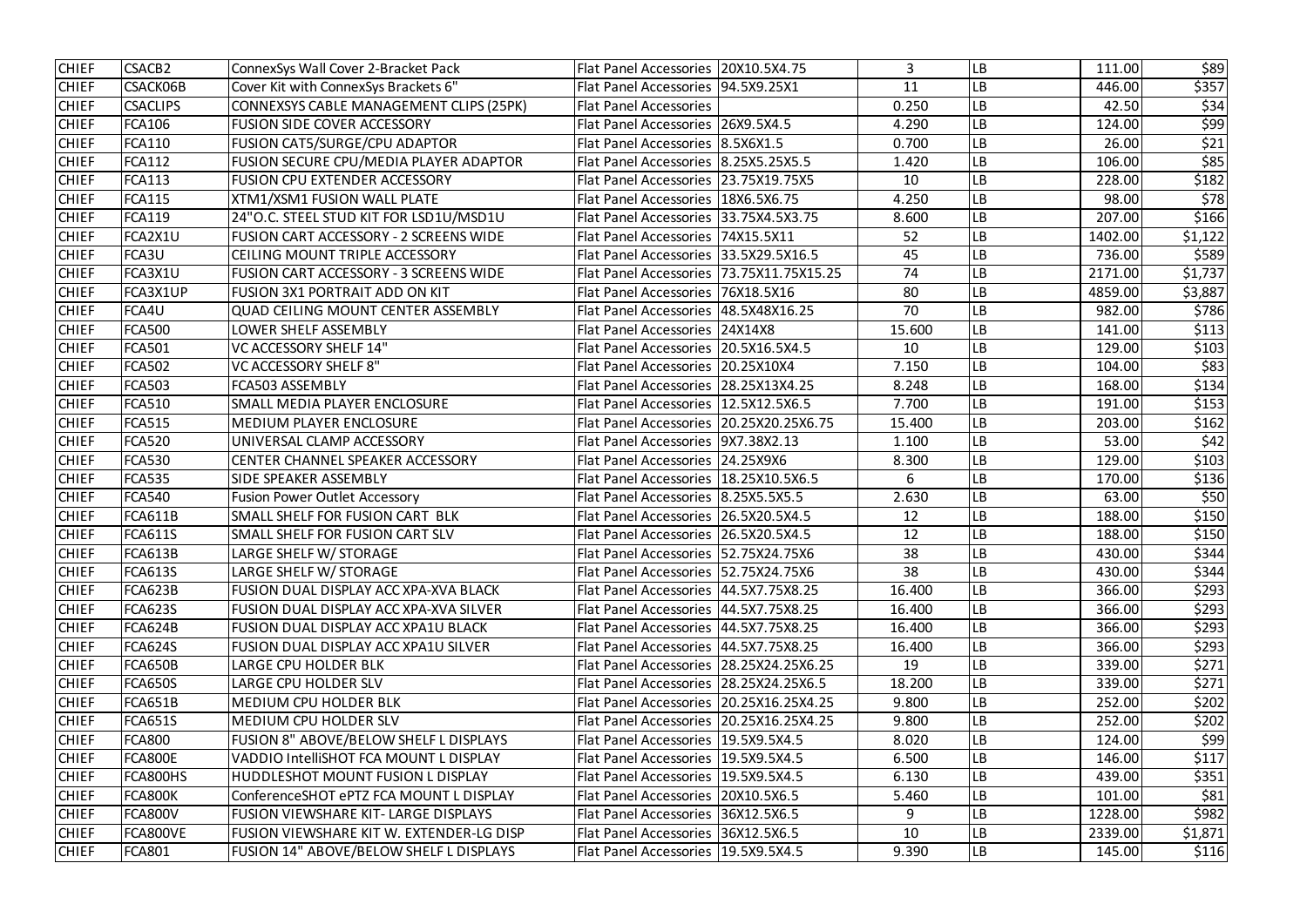| <b>CHIEF</b> | <b>FCA802</b>   | <b>FUSION LARGE COMPONENT SHELF</b>             | Flat Panel Accessories   29.25X17.25X5.75 |          | 14.670         | <b>LB</b> | 158.00  | \$126   |
|--------------|-----------------|-------------------------------------------------|-------------------------------------------|----------|----------------|-----------|---------|---------|
| <b>CHIEF</b> | <b>FCA803</b>   | FUSION L DISPLAY ABOVE/BELOW SHELF              | Flat Panel Accessories   19.5X9.5X4.5     |          | 5.250          | LB        | 134.00  | \$107   |
| <b>CHIEF</b> | <b>FCA810</b>   | FUSION 8" ABOVE/BELOW SHELF XL DISPLAYS         | Flat Panel Accessories   26X9.5X4.5       |          | 10.005         | LB        | 145.00  | \$116   |
| <b>CHIEF</b> | <b>FCA810E</b>  | VADDIO IntelliSHOT FCA MOUNT XL DISPLAY         | Flat Panel Accessories   26X9.5X4.5       |          | 10             | LB        | 192.00  | \$154   |
| <b>CHIEF</b> | FCA810HS        | HUDDLESHOT MOUNT FUSION XL DISPLAY              | Flat Panel Accessories   26X9.5X4.5       |          | 9.960          | LB        | 460.00  | \$368   |
| <b>CHIEF</b> | <b>FCA810K</b>  | ConferenceSHOT ePTZ FCA MOUNT XL DISPLAY        | Flat Panel Accessories 28X12.5X6.5        |          | 7.520          | LВ        | 108.00  | \$86    |
| <b>CHIEF</b> | <b>FCA810V</b>  | <b>FUSION VIEWSHARE KIT- XLDISPLAYS</b>         | Flat Panel Accessories   36X12.5X6.5      |          | 12             | LB        | 1255.00 | \$1,004 |
| <b>CHIEF</b> | FCA810VE        | FUSION VIEWSHARE KIT W. EXTENDER-XL DISP        | Flat Panel Accessories 36X12.5X6.5        |          | 13             | LB        | 2365.00 | \$1,892 |
| <b>CHIEF</b> | <b>FCA811</b>   | FUSION 14" ABOVE/BELOW SHELF XL DISPLAY         | Flat Panel Accessories   26X9.5X4.5       |          | 10.600         | LВ        | 168.00  | \$134   |
| <b>CHIEF</b> | <b>FCA812</b>   | <b>FUSION XLARGE COMPONENT SHELF</b>            | Flat Panel Accessories   29.25X17.25X5.75 |          | 16             | LB        | 181.00  | \$145   |
| <b>CHIEF</b> | <b>FCA813</b>   | FUSION XL DISPLAY ABOVE/BELOW SHELF             | <b>Flat Panel Accessories</b>             | 26X9.5X4 | 6.500          | LB        | 176.00  | \$141   |
| <b>CHIEF</b> | <b>FCA820</b>   | <b>FUSION CENTER CAMERA SHELF - 8"</b>          | Flat Panel Accessories   18X12.25X7       |          | 6.340          | LВ        | 120.00  | \$96    |
| <b>CHIEF</b> | <b>FCA820V</b>  | FUSION VIEWSHARE KIT - DUAL DISPLAYS            | Flat Panel Accessories   20.25X14.5X7     |          | 5              | LB        | 1228.00 | \$982   |
| <b>CHIEF</b> | FCA820VE        | <b>FUSION VIEWSHARE KIT W. EXTEND-DUAL DISP</b> | Flat Panel Accessories   20.25X14.5X7     |          | 6              | LB        | 2339.00 | \$1,871 |
| <b>CHIEF</b> | <b>FCA821</b>   | <b>FUSION CENTER CAMERA SHELF - 14"</b>         | Flat Panel Accessories   18X12.25X7       |          | 7.410          | LB        | 158.00  | \$126   |
| <b>CHIEF</b> | <b>FCA830</b>   | <b>FUSION CENTER CHANNEL SPEAKER ADAPTOR L</b>  | Flat Panel Accessories   20X10.5X5        |          | $\overline{7}$ | LB        | 164.00  | \$131   |
| <b>CHIEF</b> | <b>FCA831</b>   | <b>FUSION SIDE CHANNEL SPEAKER ADAPTOR L</b>    | Flat Panel Accessories   24X14.5X8.5      |          | 12.890         | LB        | 219.00  | \$175   |
| <b>CHIEF</b> | <b>FCA832</b>   | <b>FUSION CENTER SPEAKER BRACKET L</b>          | Flat Panel Accessories   28.5X12.5X6.5    |          | 8              | LB        | 165.00  | \$132   |
| <b>CHIEF</b> | <b>FCA840</b>   | FUSION CENTER CHANNEL SPEAKER ADAPT XL          | Flat Panel Accessories   28.5X12.5X6.5    |          | 9.860          | LB        | 187.00  | \$150   |
| <b>CHIEF</b> | <b>FCA841</b>   | <b>FUSION SIDE CHANNEL SPEAKER ADAPTOR XL</b>   | Flat Panel Accessories   28.5X12.5X6.5    |          | 15.850         | LB        | 242.00  | \$194   |
| <b>CHIEF</b> | <b>FCA842</b>   | <b>FUSION CENTER SPEAKER BRACKET XL</b>         | Flat Panel Accessories   28.5X12.5X6.5    |          | 10             | LB        | 188.00  | \$150   |
| <b>CHIEF</b> | <b>FCA850</b>   | SIDE FUSION CAMERA MOUNT                        | Flat Panel Accessories   20X10.25X6.5     |          | 5.450          | LB        | 338.00  | \$270   |
| <b>CHIEF</b> | <b>FCA870</b>   | <b>STACKABLE SHELF</b>                          | Flat Panel Accessories   18.25X11X7       |          | 8              | LB        | 106.00  | \$85    |
| <b>CHIEF</b> | FCAB3X1U        | MENU BOARD BACK ROW ADD-ON KIT                  | Flat Panel Accessories   109.5X13X12      |          | 47             | LB        | 1020.00 | \$816   |
| <b>CHIEF</b> | FCABX18         | <b>LBM 18" COLUMN EXTENSION</b>                 | Flat Panel Accessories   20X10.25X6.5     |          | 6              | LB        | 194.00  | \$155   |
| <b>CHIEF</b> | FCABX36         | LBM 36" COLUMN EXTENSION                        | Flat Panel Accessories   40.5X6.25X6.25   |          | 10.250         | LВ        | 231.00  | \$185   |
| <b>CHIEF</b> | <b>FCAC</b>     | CEILING MOUNT EXTRUSION CONNECTOR               | Flat Panel Accessories   20X10.5X4.5      |          | 3.590          | <b>LB</b> | 96.00   | \$77    |
| <b>CHIEF</b> | FCAC06B         | Wall Display Cover Accessory 6"                 | Flat Panel Accessories   93X9X1.75        |          | 9              | LB        | 362.00  | \$290   |
| <b>CHIEF</b> | FCAC1LB         | <b>FUSION BACK COVER SINGLE LCMBLK</b>          | Flat Panel Accessories   24.5X22.5X6.75   |          | 15             | LB        | 463.00  | \$370   |
| <b>CHIEF</b> | FCAC1XB         | <b>FUSION BACK COVER SINGLE XCM BLK</b>         | Flat Panel Accessories   24.5X22.5X6.75   |          | 10.800         | LB        | 463.00  | \$370   |
| <b>CHIEF</b> | FCAC2X1LB       | <b>FUSION BACK COVER 2X1 LARGE BLK</b>          | Flat Panel Accessories 38.75X23.25X9      |          | 23.190         | LB        | 695.00  | \$556   |
| <b>CHIEF</b> | FCAC2X1MB       | <b>FUSION BACK COVER 2X1 MEDIUM BLK</b>         | Flat Panel Accessories   38.75X23.25X9    |          | 23.190         | LB        | 695.00  | \$556   |
| <b>CHIEF</b> | FCAC3X1LB       | <b>FUSION BACK COVER 3X1 LARGE BLK</b>          | Flat Panel Accessories 38.75X23.25X9      |          | 29             | LB        | 927.00  | \$742   |
| <b>CHIEF</b> | FCAC3X1MB       | <b>FUSION BACK COVER 3X1 MEDIUM BLK</b>         | Flat Panel Accessories 38.75X23.25X9      |          | 29             | LB        | 927.00  | \$742   |
| <b>CHIEF</b> | <b>FCACAPS</b>  | <b>ENDCAP KIT</b>                               | Flat Panel Accessories   9X7X0.75         |          | 0.150          | LB        | 6.50    | \$5     |
| <b>CHIEF</b> | <b>FCACLIPS</b> | <b>WIRE TIES AND CLIPS KIT</b>                  | Flat Panel Accessories   5.25X5.25X8.25   |          | 1              | LB        | 11.50   | \$9     |
| <b>CHIEF</b> | <b>FCADA</b>    | <b>FUSION DEPTH ADJUST ACCESSORY</b>            | Flat Panel Accessories   15.25X10.5X5.75  |          | $\overline{7}$ | LB        | 166.00  | \$133   |
| <b>CHIEF</b> | <b>FCASCA</b>   | STRUCTURAL COLUMN ADAPTOR                       | Flat Panel Accessories   28X24X6          |          | 19.310         | LB        | 707.00  | \$566   |
| <b>CHIEF</b> | <b>FCASFP</b>   | MB INTERFACE 300 mm                             | Flat Panel Accessories   16.21X4.76X3.92  |          | 4.170          | LB        | 141.00  | \$113   |
| <b>CHIEF</b> | FCAT1           | 1/4-20 GRADE 5 TOGGLER KIT                      | <b>Flat Panel Accessories</b>             |          | 0.500          | LB        | 35.50   | \$28    |
| <b>CHIEF</b> | FCAV1U          | <b>FUSION PULLOUT</b>                           | Flat Panel Accessories   23.65X8.41X4.19  |          | 18             | LB        | 416.00  | \$333   |
| <b>CHIEF</b> | <b>FCAVCA</b>   | VARIABLE COLUMN DISPLAY MOUNT ADAPTOR           | Flat Panel Accessories   28.5X25X4        |          | 13             | LB        | 230.00  | \$184   |
| <b>CHIEF</b> | FCAVCSU80       | 8" Square U-Bolts                               | Flat Panel Accessories   9X9X4            |          | 1.710          | LB        | 73.00   | \$58    |
|              |                 |                                                 |                                           |          |                |           |         |         |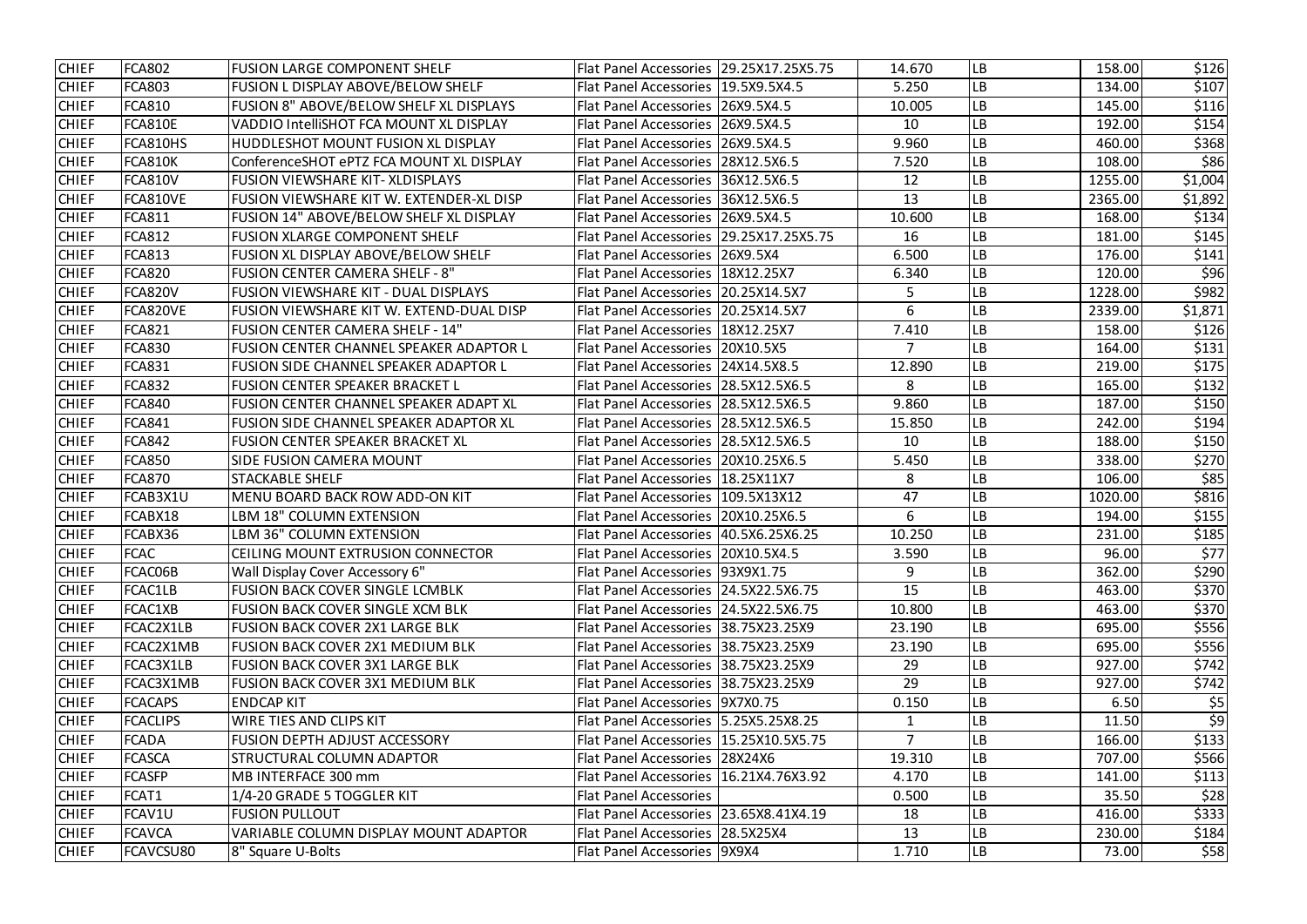| <b>CHIEF</b> | FCAVCU20        | 2" U-Bolts                                      | Flat Panel Accessories   12X7.25X1        |              | 0.760          | <b>LB</b> | 52.00   | \$42  |
|--------------|-----------------|-------------------------------------------------|-------------------------------------------|--------------|----------------|-----------|---------|-------|
| <b>CHIEF</b> | FCAX08          | <b>FUSION VW EXTRUSION 8 INCH EXTENDER KIT</b>  | Flat Panel Accessories   7.25X7.25X5.25   |              | 3.570          | LB        | 168.00  | \$134 |
| <b>CHIEF</b> | FCAX14          | FUSION VW EXTRUSION 14 INCH EXTENDER KIT        | Flat Panel Accessories   9.25X9.25X4.25   |              | 4.420          | LB        | 193.00  | \$154 |
| <b>CHIEF</b> | FCAX20          | <b>FUSION VW EXTRUSION 20 INCH EXTENDER KIT</b> | Flat Panel Accessories   11.75X8.75X4.75  |              | 5.550          | LB        | 206.00  | \$165 |
| <b>CHIEF</b> | FCAXV1U         | <b>XL FUSION PULLOUT ACCS</b>                   | <b>Flat Panel Accessories   22X8X8</b>    |              | 30             | LB        | 635.00  | \$508 |
| <b>CHIEF</b> | <b>FCK000</b>   | <b>MOUNT CONNECTOR 0" EXTENSION</b>             | <b>Flat Panel Accessories</b>             | 10X6X1       | 0.500          | LB        | 31.50   | \$25  |
| <b>CHIEF</b> | <b>FCK008</b>   | 8" MOUNT CONNECTOR                              | Flat Panel Accessories   9X7.5X2.5        |              | 1.470          | LВ        | 52.00   | \$42  |
| <b>CHIEF</b> | <b>FCK016</b>   | <b>16" MOUNT CONNECTOR</b>                      | Flat Panel Accessories   18.5X3.5X1.57    |              | 2.870          | LB        | 64.00   | \$51  |
| <b>CHIEF</b> | FHB3017         | 300MM M8 VERTICAL OFFSET INTERFACE              | Flat Panel Accessories                    | 24X5X2       | 2.450          | LB        | 50.00   | \$40  |
| <b>CHIEF</b> | <b>FHB3032</b>  | HDWR KIT WITH INTERFACE FUSION EXTN             | Flat Panel Accessories   25X4X2           |              | 5              | LВ        | 50.00   | \$40  |
| <b>CHIEF</b> | <b>FHB3038</b>  | <b>FUSION 1000 mm ADAPTER</b>                   | Flat Panel Accessories   16.25X6.25X6.25  |              | 5              | LВ        | 120.00  | \$96  |
| <b>CHIEF</b> | <b>FHB3062</b>  | HARDWARE: M6 W/ 1.25" SPACER                    | <b>Flat Panel Accessories 8X4X1</b>       |              | $\overline{2}$ | LB        | 12.50   | \$10  |
| <b>CHIEF</b> | <b>FHB3747</b>  | SAMSUNG INTERFACE 9000 SERIES V3                | Flat Panel Accessories   20.25X20.25X2.25 |              | 4              | LB        | 50.00   | \$40  |
| <b>CHIEF</b> | <b>FHB5017</b>  | 300MM M8 VERTICAL OFFSET INTERFACE              | Flat Panel Accessories   5.25X2X24        |              | 2.400          | LВ        | 50.00   | \$40  |
| <b>CHIEF</b> | <b>FHB5032</b>  | HARDWARE KIT WITH INTERFACE FUSION EXT.         | <b>Flat Panel Accessories   24X5X2</b>    |              | 5              | LB        | 50.00   | \$40  |
| <b>CHIEF</b> | <b>FHB5038</b>  | <b>FUSION 1000 mm ADAPTER</b>                   | Flat Panel Accessories   16X6.5X6.5       |              | 6.670          | LB        | 120.00  | \$96  |
| <b>CHIEF</b> | <b>FHB5050</b>  | 800MM ADAPTER FOR CONNEXSYS                     | Flat Panel Accessories 20X10.5X4.5        |              | 4.365          | LB        | 50.00   | \$40  |
| <b>CHIEF</b> | <b>FHB5062</b>  | HARDWARE: M6 W/1.25" SPACER                     | <b>Flat Panel Accessories</b>             | <b>8X4X1</b> | 2              | LB        | 12.50   | \$10  |
| <b>CHIEF</b> | <b>FHB5077</b>  | 500 MM ADAPTER                                  | Flat Panel Accessories 24X5X2             |              | 3              | LB        | 58.00   | \$46  |
| <b>CHIEF</b> | <b>FHB5078</b>  | MENU-BOARD PORTRAIT ADAPTER KIT                 | Flat Panel Accessories   17.25X5.75X4     |              | 6              | LB        | 118.00  | \$94  |
| <b>CHIEF</b> | <b>FHB5106</b>  | 500mm Vertical Extender                         | Flat Panel Accessories   19.5X9.5X4.5     |              | 6.750          | <b>LB</b> | 231.00  | \$185 |
| <b>CHIEF</b> | <b>FHB5147</b>  | <b>HARDWARE KIT</b>                             | Flat Panel Accessories   9.84X3.92X0.98   |              | 1.190          | <b>LB</b> | 15.00   | \$12  |
| <b>CHIEF</b> | <b>FHB5149</b>  | 4.3 INCH HIGH/LOW VESA OFFSET BRACKET           | Flat Panel Accessories   20X10X4.5        |              | 2.870          | LB        | 118.00  | \$94  |
| <b>CHIEF</b> | <b>FHB5164</b>  | SAMSUNG FLIP2 VESA SHIFT BRACKET                | Flat Panel Accessories 22X5.5X5.5         |              | 6              | LB        | 93.00   | \$74  |
| <b>CHIEF</b> | <b>FHB5196</b>  | M8 HW 4.3IN HI/LO VESA OFFSET BRKT              | Flat Panel Accessories 20X10.5X4.5        |              | 4.020          | <b>LB</b> | 133.00  | \$106 |
| <b>CHIEF</b> | <b>FHB5747</b>  | SAMSUNG INTERFACE 9000 SERIES V3                | Flat Panel Accessories   20.25X20.5X2.5   |              | 6.950          | LB        | 50.00   | \$40  |
| <b>CHIEF</b> | <b>FHB7133</b>  | 1600MM VERTICAL M8 NO OFFSET                    | Flat Panel Accessories   31.5X3X3         |              | 4              | <b>LB</b> | 50.00   | \$40  |
| <b>CHIEF</b> | <b>FHBO5085</b> | UNIVERSAL ADAPTER SAMSUNG 55"                   | Flat Panel Accessories   4.5X4.5X48.5     |              | 26.500         | LB        | 517.00  | \$414 |
| <b>CHIEF</b> | <b>FHBO5086</b> | UNIVERSAL ADAPTER SAMSUNG 46"                   | Flat Panel Accessories   4.5X4.5X48.5     |              | 25.500         | <b>LB</b> | 517.00  | \$414 |
| <b>CHIEF</b> | <b>FHBU</b>     | UNIVERSAL HARDWARE KIT                          | Flat Panel Accessories   10X5.5X2         |              | 1.100          | <b>LB</b> | 16.00   | \$13  |
| <b>CHIEF</b> | <b>FMSCAO</b>   | <b>CEIILNG VIDEO WALL OFFSET</b>                | Flat Panel Accessories   18X12.25X6.75    |              | 15             | <b>LB</b> | 1065.00 | \$852 |
| <b>CHIEF</b> | <b>FMSSCSM</b>  | STABILIZER MOUNT BACK PLATE                     | Flat Panel Accessories   10.75X5.38X2.38  |              | $\overline{2}$ | <b>LB</b> | 352.00  | \$282 |
| <b>CHIEF</b> | <b>FMSSTRM</b>  | THREADED ROD STABILIZER                         | Flat Panel Accessories   10.25X10.25X5.75 |              | 4.500          | <b>LB</b> | 330.00  | \$264 |
| <b>CHIEF</b> | <b>FRA</b>      | ROTATION ADAPTER ACCESSORY                      | Flat Panel Accessories   20.5X20.5X7.5    |              | 17             | LB        | 346.00  | \$277 |
| <b>CHIEF</b> | <b>FSB4090B</b> | CUSTOM 100X100 INTERFACE-CISCO EX90             | Flat Panel Accessories   16.5X12X12       |              | 11.550         | <b>LB</b> | 316.00  | \$253 |
| <b>CHIEF</b> | JSB2090B        | CUSTOM 200X200 INTERFACE - CISCO EX90           | Flat Panel Accessories   16.5X11.75X12    |              | 10.710         | <b>LB</b> | 316.00  | \$253 |
| <b>CHIEF</b> | JSB210B         | J-SERIES 200X200 VESA INTERFACE                 | <b>Flat Panel Accessories 19X9X4</b>      |              | 2.900          | <b>LB</b> | 62.00   | \$50  |
| <b>CHIEF</b> | JSB210S         | J-SERIES 200X200 VESA INTERFACE                 | Flat Panel Accessories   9X9X4            |              | 2.900          | <b>LB</b> | 62.00   | \$50  |
| <b>CHIEF</b> | JSBUB           | UNIVERSAL INTERFACE J-SERIES BLACK              | Flat Panel Accessories   17.5X10X1.25     |              | 6              | <b>LB</b> | 62.00   | \$50  |
| <b>CHIEF</b> | <b>JSBUS</b>    | UNIVERSAL INTERFACE J-SERIES SILVER             | Flat Panel Accessories   17.5X10X1.25     |              | 6              | <b>LB</b> | 62.00   | \$50  |
| <b>CHIEF</b> | <b>JSBVB</b>    | J-SERIES 400X200 VESA INTERFACE                 | Flat Panel Accessories   20.25X10.25X4    |              | 6.300          | <b>LB</b> | 62.00   | \$50  |
| <b>CHIEF</b> | <b>JSBVS</b>    | <b>J-SERIES 400X200 VESA INTERFACE</b>          | Flat Panel Accessories   20.25X10.25X4    |              | 6.300          | <b>LB</b> | 62.00   | \$50  |
| <b>CHIEF</b> | KITLSM1PC1      | KIT LSM1U - PACPC1 - FCA110                     | Flat Panel Accessories   45.25X26.5X10    |              | 34.800         | LB        | 506.00  | \$405 |
|              |                 |                                                 |                                           |              |                |           |         |       |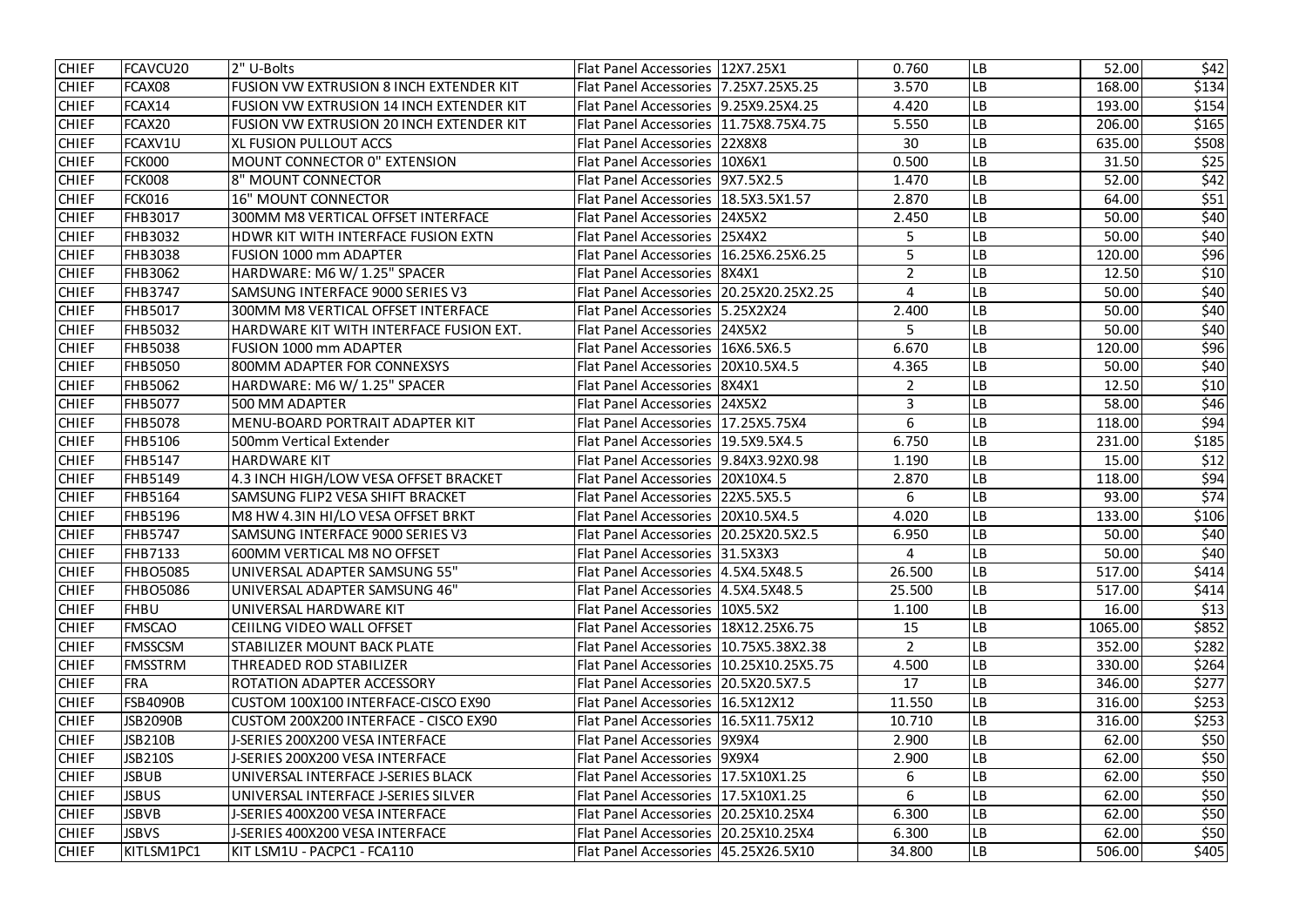| <b>CHIEF</b> | KITLTM1PC1          | KIT LTM1U - PACPC1 - FCA110               | Flat Panel Accessories   45.25X26.5X10     | 36.050         | <b>LB</b>              | 611.00 | \$489 |
|--------------|---------------------|-------------------------------------------|--------------------------------------------|----------------|------------------------|--------|-------|
| <b>CHIEF</b> | KITMSM1PC1          | KIT MSM1U - PACPC1 - FCA110               | Flat Panel Accessories   45.25X26.5X10     | 33.300         | $\mathsf{L}\mathsf{B}$ | 446.00 | \$357 |
| <b>CHIEF</b> | KITMTM1PC1          | KIT MTM1U - PACPC1 - FCA110               | Flat Panel Accessories  45.25X26.5X10      | 33.300         | LB                     | 479.00 | \$383 |
| <b>CHIEF</b> | KITXSM1PC1          | KIT XSM1U - PACPC1 - FCA110               | Flat Panel Accessories 146X20X12           | 33.750         | LB                     | 565.00 | \$452 |
| <b>CHIEF</b> | KITXTM1PC1          | KIT XTM1U - PACPC1 - FCA110               | Flat Panel Accessories  46X20X12           | 35.100         | LB                     | 660.00 | \$528 |
| <b>CHIEF</b> | <b>KRA22ACRYLIC</b> | <b>KONTOUR 22" ACRYLIC PANEL</b>          | Flat Panel Accessories 122.25X18.25X4.25   | 10             | ${\sf LB}$             | 348.00 | \$278 |
| <b>CHIEF</b> | <b>MAC1003B</b>     | J-SERIES EXT ARM KIT - BLACK              | Flat Panel Accessories   10.5X7X3.75       | 2.750          | $\mathsf{L}\mathsf{B}$ | 76.00  | \$61  |
| <b>CHIEF</b> | <b>MAC1003S</b>     | <b>J-SERIES EXT ARM KIT - SILVER</b>      | Flat Panel Accessories   10.5X7X3.75       | 2.750          | $\mathsf{L}\mathsf{B}$ | 76.00  | \$61  |
| <b>CHIEF</b> | MAC118B             | <b>J SERIES STEEL STUD ACCESSORY</b>      | Flat Panel Accessories   31X16X6           | 18             | LB                     | 207.00 | \$166 |
| <b>CHIEF</b> | MAC119B             | MWR/TS525 24"O.C. ACCESSORY               | Flat Panel Accessories 31.5X14.75X5        | 17             | LB                     | 275.00 | \$220 |
| <b>CHIEF</b> | MAC230B             | <b>BACK COVER FOR MSBUB</b>               | Flat Panel Accessories   48X24X2.5         | 4.400          | ${\sf LB}$             | 127.00 | \$102 |
| <b>CHIEF</b> | <b>MAC251</b>       | MID-SIZE CPU ADAPTER                      | Flat Panel Accessories  19.5X14.5X6.7      | 13.660         | ${\sf LB}$             | 190.00 | \$152 |
| <b>CHIEF</b> | <b>MAC252</b>       | <b>SMALL CPU ADAPTER</b>                  | Flat Panel Accessories   13X13X4           | 7.700          | ${\sf LB}$             | 175.00 | \$140 |
| <b>CHIEF</b> | <b>MAC400</b>       | <b>1ID SIZE ROTATION ADAPTER</b>          | Flat Panel Accessories   13.5X13.25X4      | 6.940          | $\mathsf{L}\mathsf{B}$ | 190.00 | \$152 |
| <b>CHIEF</b> | MAC501B             | <b>J SERIES IN-WALL</b>                   | Flat Panel Accessories   23.75X19.5X5      | 19.650         | LB                     | 224.00 | \$179 |
| <b>CHIEF</b> | <b>MAC720</b>       | MFP CART & STAND CLAMP HEAD ACC.          | Flat Panel Accessories   14X14X6.5         | 12             | LB                     | 150.00 | \$120 |
| <b>CHIEF</b> | <b>MAC722</b>       | MAC722 DUAL SIDE BY SIDE ACCESSORY        | Flat Panel Accessories  42.25X25.75X6      | 30.700         | LB                     | 552.00 | \$442 |
| <b>CHIEF</b> | <b>MAC790</b>       | MAC790 SWIVEL ACCESSORY                   | Flat Panel Accessories   14X14X6           | 8.300          | LB                     | 150.00 | \$120 |
| <b>CHIEF</b> | ODA330B             | ODA CONCRETE CEILING PLATE                | Flat Panel Accessories   16.25X16X20.75    | 37             | LB                     | 600.00 | \$480 |
| <b>CHIEF</b> | ODAC0203B           | <b>ODA COLUMN 2-3FT</b>                   | Flat Panel Accessories   30.25X4X3.5       | 10.100         | $\mathsf{L}\mathsf{B}$ | 216.00 | \$173 |
| <b>CHIEF</b> | ODAC0304B           | <b>ODA COLUMN 3-4FT</b>                   | Flat Panel Accessories   42.5X4X3          | 13.280         | $\mathsf{L}\mathsf{B}$ | 238.00 | \$190 |
| <b>CHIEF</b> | ODAC0405B           | ODA COLUMN 4-5FT                          | Flat Panel Accessories   54.75X4X3.5       | 17.100         | <b>LB</b>              | 311.00 | \$249 |
| <b>CHIEF</b> | ODAC0506B           | <b>ODA COLUMN 5-6FT</b>                   | Flat Panel Accessories   66.75X4X3.5       | 21.100         | <b>LB</b>              | 359.00 | \$287 |
| <b>CHIEF</b> | ODAC0708B           | ODA PEDESTAL COLUMN 7-8FT                 | Flat Panel Accessories  91.5X4X3.5         | 27.470         | ${\sf LB}$             | 480.00 | \$384 |
| <b>CHIEF</b> | <b>ODAPCVRB</b>     | ODA PEDESTAL FLOOR COVER                  | Flat Panel Accessories   16.25X16X20.75    | 17             | $\mathsf{L}\mathsf{B}$ | 359.00 | \$287 |
| <b>CHIEF</b> | <b>PAC101B</b>      | <b>WALL MOUNT SHELF ACCESSORY - BLACK</b> | Flat Panel Accessories   16X11X2.75        | 4.530          | LB                     | 92.00  | \$74  |
| <b>CHIEF</b> | <b>PAC102B</b>      | POLE MOUNT SHELF ACCESSORY - BLACK        | Flat Panel Accessories   15X11X2.5         | 4.700          | LB                     | 115.00 | \$92  |
| <b>CHIEF</b> | <b>PAC103</b>       | SHELF ACCESSORY SAFETY STRAP              | Flat Panel Accessories   8.5X6X1.5         |                | <b>LB</b>              | 26.00  | \$21  |
| <b>CHIEF</b> | <b>PAC115</b>       | TOGGLER ACCESSORY 1/4-20                  | Flat Panel Accessories   10.75X7.75X1      | 0.320          | <b>LB</b>              | 27.00  | \$22  |
| <b>CHIEF</b> | <b>PAC116</b>       | STEEL STUD/DRYWALL ANCHOR KIT - 8PC       | Flat Panel Accessories   10.75X7.75X1      |                | <b>LB</b>              | 41.00  | \$33  |
| <b>CHIEF</b> | <b>PAC117</b>       | STEEL STUD DRYWALL ANCHOR KIT 28 PC       | Flat Panel Accessories   15X8.75X2.25      | $\overline{2}$ | LB                     | 105.00 | \$84  |
| <b>CHIEF</b> | <b>PAC124B</b>      | LFP 24" STUD KIT                          | Flat Panel Accessories 31.5X14.75X5        | 14             | <b>LB</b>              | 194.00 | \$155 |
| <b>CHIEF</b> | <b>PAC125</b>       | LATERAL SHIFT ACCESSORY                   | Flat Panel Accessories   34.63X3X1.37      | 4              | <b>LB</b>              | 102.00 | \$82  |
| <b>CHIEF</b> | <b>PAC126</b>       | <b>36" LATERAL SHIFT ACCESSORY</b>        | Flat Panel Accessories 137.5X3.25X2        | 5.300          | LB                     | 115.00 | \$92  |
| <b>CHIEF</b> | <b>PAC136B</b>      | <b>40CLICK LOCK FLAG ACCESSORY</b>        | Flat Panel Accessories   10X6X1            | 0.200          | <b>LB</b>              | 26.00  | \$21  |
| <b>CHIEF</b> | <b>PAC138</b>       | <b>SECURITY PADLOCK</b>                   | Flat Panel Accessories 17.75X4.25X3.2      | 0.800          | LB                     | 38.00  | \$30  |
| <b>CHIEF</b> | <b>PAC200</b>       | PPC TO PPD ADAPTER                        | Flat Panel Accessories   SEE INT. COMMENTS | 53.550         | LB                     | 829.00 | \$663 |
| <b>CHIEF</b> | <b>PAC230B</b>      | <b>BACK COVER FOR PSBUB</b>               | Flat Panel Accessories   48X24X2.5         | 5.400          | <b>LB</b>              | 155.00 | \$124 |
| <b>CHIEF</b> | <b>PAC251</b>       | UNIVERSAL CPU ADAPTER                     | Flat Panel Accessories   24X19.75X5.62     | 17.750         | LB                     | 313.00 | \$250 |
| <b>CHIEF</b> | <b>PAC252</b>       | <b>LARGE CPU ACCESSORY</b>                | Flat Panel Accessories 24X19.5X5.5         | 19.850         | <b>LB</b>              | 350.00 | \$280 |
| <b>CHIEF</b> | <b>PAC253</b>       | <b>CPU ACCESSORY</b>                      | Flat Panel Accessories 25.75X17X3.5        | 22.740         | <b>LB</b>              | 275.00 | \$220 |
| <b>CHIEF</b> | <b>PAC261D</b>      | DMP DISPLAY MOUNT WITH POWERBRICK ADPTR   | Flat Panel Accessories   12X12X6           | 2.900          | LB                     | 79.00  | \$63  |
| <b>CHIEF</b> | PAC261P             | DMP POLE MOUNT WITH POWERBRICK ADPTR      | Flat Panel Accessories   12X12X6           | 3.400          | LB                     | 115.00 | \$92  |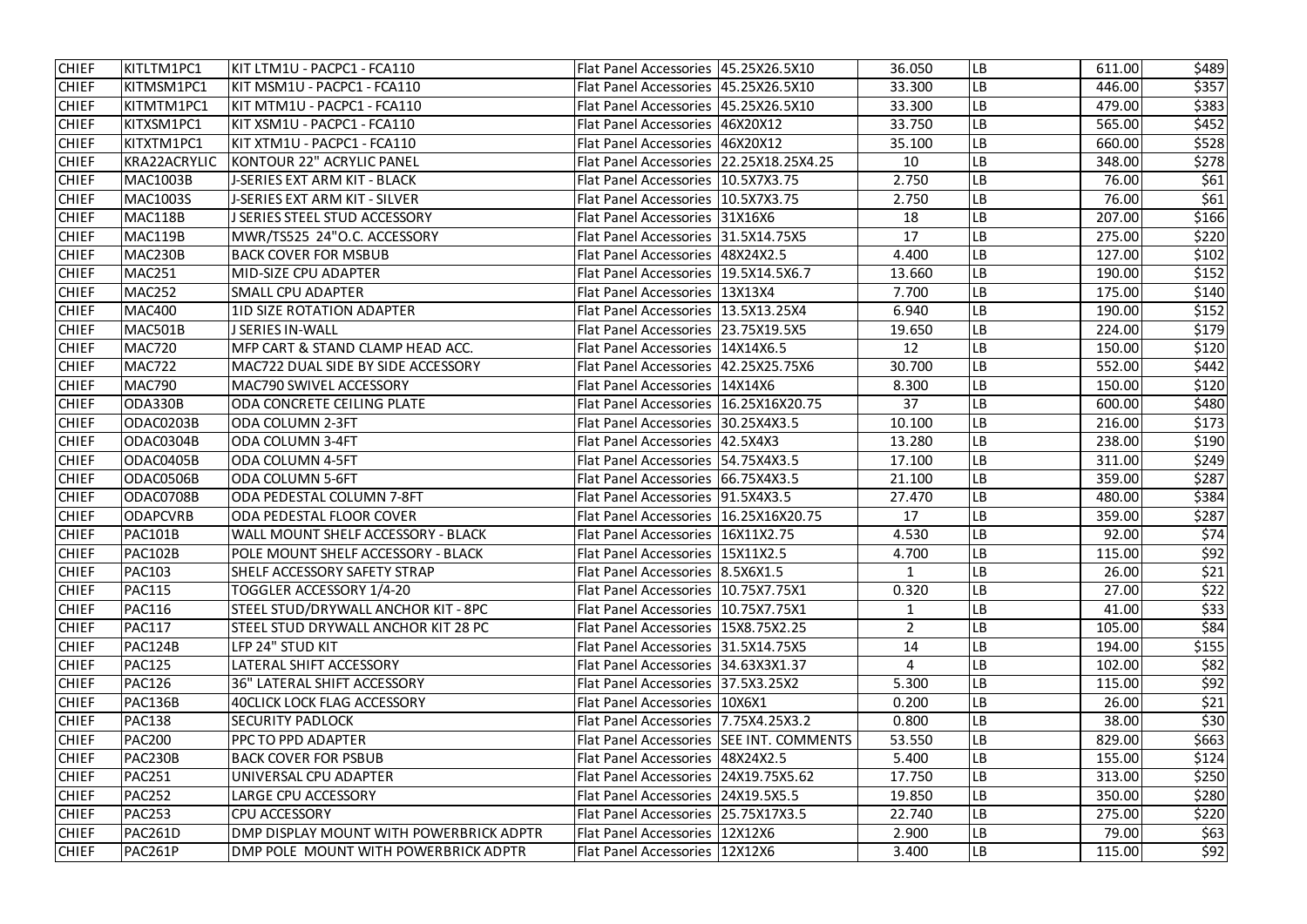| <b>CHIEF</b> | PAC261W            | DMP WALL MOUNT WITH POWERBRICK ADPTR      | Flat Panel Accessories   12X12X6         | 4.200          | LВ        | 140.00  | \$112 |
|--------------|--------------------|-------------------------------------------|------------------------------------------|----------------|-----------|---------|-------|
| <b>CHIEF</b> | <b>PAC390</b>      | <b>CUBE WALL ADAPTER</b>                  | Flat Panel Accessories   3X3X31          | 5.150          | LВ        | 259.00  | \$207 |
| <b>CHIEF</b> | PAC392B            | SLAT WALL ADAPTER FOR STATIC/TILT MOUNT   | Flat Panel Accessories   15.5X11X2.25    | 5.900          | LB        | 140.00  | \$112 |
| <b>CHIEF</b> | PAC393B            | FIT MOUNT SLAT WALL ACCESSORY             | Flat Panel Accessories   29X4.25X2       | 3.930          | LB        | 115.00  | \$92  |
| <b>CHIEF</b> | <b>PAC400</b>      | <b>ROTATION ACCESSORY</b>                 | Flat Panel Accessories   23.25X19.5X2    | 20             | LB        | 324.00  | \$259 |
| <b>CHIEF</b> | PAC501B            | LFP IN WALL                               | Flat Panel Accessories   36X21.75X5      | 34.800         | LВ        | 324.00  | \$259 |
| <b>CHIEF</b> | <b>PAC60</b>       | <b>60MM HARDWARE KIT</b>                  | Flat Panel Accessories   9X7X1           | 0.310          | LB        | 12.50   | \$10  |
| <b>CHIEF</b> | <b>PAC700</b>      | <b>CART TRAVEL CASE ACCESSORY</b>         | Flat Panel Accessories 52X22.38X15       | 38             | LВ        | 1226.00 | \$981 |
| <b>CHIEF</b> | <b>PAC710</b>      | <b>CART &amp; STAND SHELF</b>             | Flat Panel Accessories   20.25X20.25X2   | 8.010          | LB        | 150.00  | \$120 |
| <b>CHIEF</b> | <b>PAC710-G</b>    | <b>CART &amp; STAND SHELF TAA</b>         | Flat Panel Accessories   20.25X20.25X2   | 10             | LB        | 217.00  | \$174 |
| <b>CHIEF</b> | <b>PAC715</b>      | Video Conferencing Camera Shelf           | Flat Panel Accessories   18X10.5X10.5    | 7.320          | LB        | 155.00  | \$124 |
| <b>CHIEF</b> | <b>PAC715-G</b>    | VIDEO CONFERENCING CAMERA SHELF TAA       | Flat Panel Accessories   18X10.5X10.5    | 8.350          | LB        | 164.00  | \$131 |
| <b>CHIEF</b> | <b>PAC716</b>      | <b>VC CAMERA SHELF</b>                    | Flat Panel Accessories   18X10X10        | 8.650          | LB        | 181.00  | \$145 |
| <b>CHIEF</b> | <b>PAC717</b>      | <b>PAC717 LITERATURE SHELF</b>            | Flat Panel Accessories   13X13X4.5       | 8.550          | LВ        | 150.00  | \$120 |
| <b>CHIEF</b> | <b>PAC720</b>      | LFP CART & STAND CLAMP HEAD ACC.          | Flat Panel Accessories   20X20X6.5       | 15.600         | LB        | 216.00  | \$173 |
| <b>CHIEF</b> | <b>PAC722</b>      | PAC722 DUAL SIDE BY SIDE ACCESSORY        | Flat Panel Accessories   42X26X6.75      | 33.130         | LB        | 617.00  | \$494 |
| <b>CHIEF</b> | PAC730A            | PAC730A SMALL SECURE STORAGE SHELF        | Flat Panel Accessories 24X19.5X5.5       | 23             | LB        | 275.00  | \$220 |
| <b>CHIEF</b> | <b>PAC730B</b>     | PAC730B SMALL SECURE STORAGE SHELF        | Flat Panel Accessories   24X19.75X5.5    | 24.450         | LB        | 275.00  | \$220 |
| <b>CHIEF</b> | <b>PAC730C</b>     | <b>PAC730C SMALL SECURE STORAGE SHELF</b> | Flat Panel Accessories   24X19.75X5.5    | 23.350         | LB        | 275.00  | \$220 |
| <b>CHIEF</b> | PAC735A            | PAC735A SECURE STORAGE SHELF ACCESSORY    | Flat Panel Accessories   28X28X12.5      | 66.750         | LВ        | 552.00  | \$442 |
| <b>CHIEF</b> | <b>PAC735B</b>     | PAC735B SECURE STORAGE SHELF ACCESSORY    | Flat Panel Accessories   28X28X12.5      | 67.150         | LB        | 552.00  | \$442 |
| <b>CHIEF</b> | PAC735C            | PAC735C SECURE STORAGE SHELF ACCESSORY    | Flat Panel Accessories   28X28X12        | 66.500         | LB        | 552.00  | \$442 |
| <b>CHIEF</b> | <b>PAC770</b>      | <b>HEAVY DUTY CASTERS (4)</b>             | Flat Panel Accessories   12X9X5.5        | 7.650          | LB        | 155.00  | \$124 |
| <b>CHIEF</b> | <b>PAC775</b>      | <b>PAC775 OUTDOOR CASTERS</b>             | Flat Panel Accessories   11.75X8.75X4.75 | 7.100          | LB        | 150.00  | \$120 |
| <b>CHIEF</b> | <b>PAC790</b>      | <b>SWIVEL ACCESSORY</b>                   | Flat Panel Accessories   20.25X21X6.5    | 12.600         | LB        | 216.00  | \$173 |
| <b>CHIEF</b> | PAC800E            | VADDIO IntelliSHOT PAC MOUNT L DISPLAY    | Flat Panel Accessories   15X8.5X9        | 3.500          | LВ        | 123.00  | \$98  |
| <b>CHIEF</b> | PAC800HS           | HUDDLESHOT MOUNT Q-LATCH L DISPLAY        | Flat Panel Accessories   15X9X8.5        | 7.700          | LB        | 439.00  | \$351 |
| <b>CHIEF</b> | PAC800K            | ConferenceSHOT ePTZ PAC MOUNT L DISPLAY   | Flat Panel Accessories   11X8X6          | 3.020          | <b>LB</b> | 115.00  | \$92  |
| <b>CHIEF</b> | PAC810             | VC CAMERA SHELF 9" XL DISPLAY             | Flat Panel Accessories   17.5X17X11      | 11.410         | LВ        | 193.00  | \$154 |
| <b>CHIEF</b> | PAC810E            | VADDIO IntelliSHOT PAC MOUNT XL DISPLAY   | Flat Panel Accessories   17.5X17X11      | 11             | LB        | 135.00  | \$108 |
| <b>CHIEF</b> | PAC810HS           | HUDDLESHOT MOUNT Q-LATCH XL DISPLAY       | Flat Panel Accessories   18X6X6          | 8.360          | LB        | 460.00  | \$368 |
| <b>CHIEF</b> | PAC810K            | ConferenceSHOT ePTZ MOUNT XL DISPLAY      | Flat Panel Accessories   16X6X6          | 4.620          | LВ        | 125.00  | \$100 |
| <b>CHIEF</b> | <b>PAC811</b>      | VC CAMERA SHELF 14" XL DISPLAY            | Flat Panel Accessories   17.5X17X11      | 11             | LB        | 203.00  | \$162 |
| <b>CHIEF</b> | <b>PAC870</b>      | SHELF LARGE ELEC HEIGHT-ADJ               | Flat Panel Accessories   17.5X17X11      | 10.670         | LB        | 165.00  | \$132 |
| <b>CHIEF</b> | <b>PAC900</b>      | <b>STAND STORAGE CASE</b>                 | Flat Panel Accessories   58.5X21X12.5    | 38             | LB        | 722.00  | \$578 |
| <b>CHIEF</b> | <b>PAC910</b>      | <b>PRSU ACCESSORY SHELF</b>               | Flat Panel Accessories   20.5X16X5       | 3.500          | LB        | 178.00  | \$142 |
| <b>CHIEF</b> | PACBLU             | ELECTRIC HEIGHT ADJUST BLUETOOTH DONGLE   | Flat Panel Accessories   10X6X1          | $\overline{2}$ | LB        | 95.00   | \$76  |
| <b>CHIEF</b> | <b>PACCC1</b>      | <b>CENTER CHANNEL ACCESORY</b>            | Flat Panel Accessories   18X16.25X2.75   | 10             | LB        | 150.00  | \$120 |
| <b>CHIEF</b> | PACCC <sub>2</sub> | CENTER CHANNEL SPEAKER ACCESSORY          | Flat Panel Accessories   20.5X10.5X4.5   | 9.200          | LB        | 256.00  | \$205 |
| <b>CHIEF</b> | PACCS1             | SHELF Q-LATCH LARGE AND MEDIUM            | Flat Panel Accessories   20.25X14.25X6   | 16.600         | LB        | 150.00  | \$120 |
| <b>CHIEF</b> | PACFAN1            | ON-WALL UNIVERSAL KIOSK FAN KIT 30CFM     | Flat Panel Accessories 34X4.25X3.88      | 2.240          | LВ        | 347.00  | \$278 |
| <b>CHIEF</b> | <b>PACFCB</b>      | CABLE FLOOR TO CEILING B2B ACCESSORY      | Flat Panel Accessories   36.5X22.5X4     | 24             | LB        | 294.00  | \$235 |
| <b>CHIEF</b> | <b>PACFCL</b>      | CABLE FLOOR TO CEILING LATERAL SHIFT ACY  | Flat Panel Accessories   48X4X4          | 13             | LB        | 277.00  | \$222 |
|              |                    |                                           |                                          |                |           |         |       |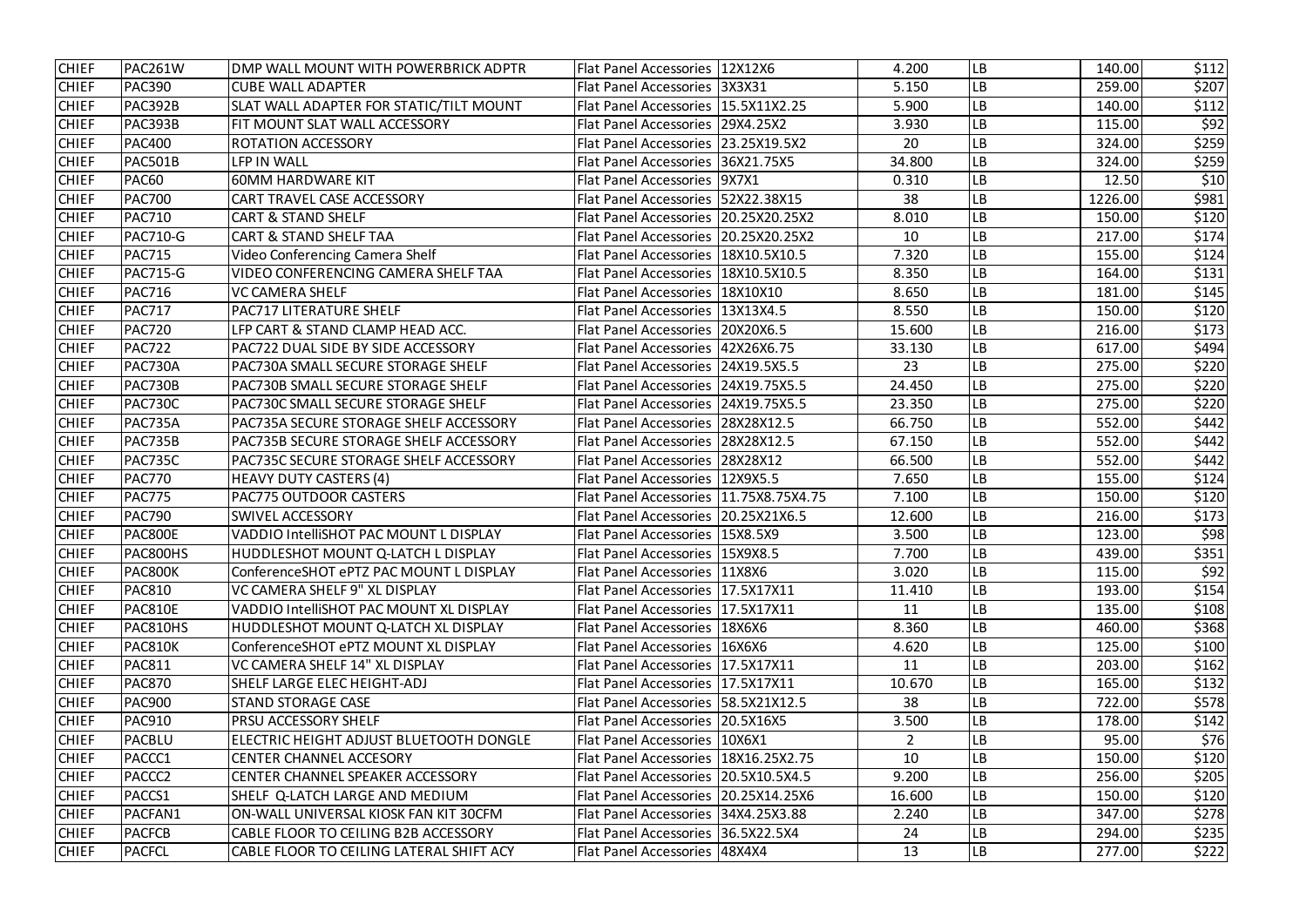| <b>CHIEF</b> | PACGB1         | <b>METAL SINGLE GANG BOX</b>              | Flat Panel Accessories 7.5X4.25X3.25     |                | 1      | LB        | 11.50   | \$9   |
|--------------|----------------|-------------------------------------------|------------------------------------------|----------------|--------|-----------|---------|-------|
| <b>CHIEF</b> | <b>PACHFK1</b> | PAC-501 HEADER FOOTER KIT                 | Flat Panel Accessories 32.25X10X7        |                | 11.330 | LB        | 140.00  | \$112 |
| <b>CHIEF</b> | <b>PACHFK2</b> | HEADER/FOOTER KIT FOR PAC IN-WALL BOX     | Flat Panel Accessories 32.25X10.5X7      |                | 12.300 | LВ        | 140.00  | \$112 |
| <b>CHIEF</b> | PACLK1         | <b>CABLE PADLOCK KIT</b>                  | Flat Panel Accessories   9X7X1.25        |                | 0.300  | LB        | 24.00   | \$19  |
| <b>CHIEF</b> | PACLR1         | SPEAKER ACCESORY LEFT / RIGHT             | Flat Panel Accessories   57.5X23.25X3    |                | 22.550 | LB        | 218.00  | \$174 |
| <b>CHIEF</b> | <b>PACLR2</b>  | LEFT RIGHT SPEAKER ACCESSORY LARGE        | Flat Panel Accessories   63.75X24.25X4   |                | 24.750 | LB        | 388.00  | \$310 |
| <b>CHIEF</b> | PACREM         | ELECTRIC HEIGHT ADJUST REMOTE KIT         | Flat Panel Accessories   10X6X1          |                | 2      | LB        | 203.00  | \$162 |
| <b>CHIEF</b> | <b>PACSBM</b>  | UNIVERSAL SOUNDBAR MOUNT                  | Flat Panel Accessories   12.95X3.52X2.22 |                | 3.100  | LB        | 70.00   | \$56  |
| <b>CHIEF</b> | PACTP1         | PFC/PF1 STABILIZER ACCESSORY              | Flat Panel Accessories   9X7.5X2.5       |                | 2.450  | LВ        | 102.00  | \$82  |
| <b>CHIEF</b> | <b>PAS100</b>  | <b>PRESENTERS CART ACRYLIC SHELF</b>      | Flat Panel Accessories   36X19.13X1.7    |                | 18     | LB        | 388.00  | \$310 |
| <b>CHIEF</b> | <b>PSMA800</b> | PSMH ABOVE/BELOW CAMERA SHELF             | Flat Panel Accessories   26X9.5X4.5      |                | 6.920  | LB        | 182.00  | \$146 |
| <b>CHIEF</b> | <b>RC10</b>    | <b>RF REMOTE CONTROL</b>                  | Flat Panel Accessories   11.5X7X2        |                | 1.300  | LB        | 167.00  | \$134 |
| <b>CHIEF</b> | <b>RMBCAPS</b> | UNISTRUT ENDCAPS KIT                      | <b>Flat Panel Accessories</b>            | 10X6X2         | 2      | LB        | 67.00   | \$54  |
| <b>CHIEF</b> | <b>TA100</b>   | SWING ARM ACC. COMPONENT SHELF ASSEMBLY   | Flat Panel Accessories   20X14X6         |                | 10.500 | LB        | 127.00  | \$102 |
| <b>CHIEF</b> | <b>TA200</b>   | SWING ARM ACC. VC SHELF ASSEMBLY          | Flat Panel Accessories   12X12X6         |                | 5.020  | LВ        | 105.00  | \$84  |
| <b>CHIEF</b> | <b>TA210E</b>  | <b>VADDIO IntelliSHOT THINSTALL MOUNT</b> | Flat Panel Accessories   12X12X6         |                | 5.100  | LВ        | 111.00  | \$89  |
| <b>CHIEF</b> | <b>TA210K</b>  | ConferenceSHOT ePTZ THINSTALL MOUNT       | Flat Panel Accessories   12X9X5.5        |                | 4.140  | LB        | 115.00  | \$92  |
| <b>CHIEF</b> | TA250          | SWING ARM ACC. VC SHELF ASSEMBLY          | <b>Flat Panel Accessories</b>            | 13X13X4        | 5.900  | LB        | 127.00  | \$102 |
| <b>CHIEF</b> | <b>TA300</b>   | SWING ARM ACC. SIDE SPEAKER ASSEMBLY      | <b>Flat Panel Accessories</b>            | 40X4X4         | 9.700  | LB        | 167.00  | \$134 |
| <b>CHIEF</b> | <b>TA350</b>   | SWING ARM ACC. CENTER SPEAKER ASSEMBLY    | <b>Flat Panel Accessories  </b>          | 20X10X4        | 4.640  | LB        | 133.00  | \$106 |
| <b>CHIEF</b> | TA410          | SWING ARM ACC. PORTRAIT ADAPTER           | Flat Panel Accessories   18X12X6         |                | 5.500  | LВ        | 102.00  | \$82  |
| <b>CHIEF</b> | <b>TA500</b>   | THINSTALL IN-WALL BOX- LARGE TS525/TS325  | Flat Panel Accessories   39.5X23X4.5     |                | 43.420 | LB        | 353.00  | \$282 |
| <b>CHIEF</b> | TA500HWKIT1    | TA500 IN-WALL ENCLOSURE INSTALL HW KIT    | Flat Panel Accessories   10X6X1.5        |                | 1.500  | LB        | 44.50   | \$36  |
| <b>CHIEF</b> | TA500HWKIT2    | TA500 TS MOUNT BRACKETS & HW KIT          | Flat Panel Accessories   10X6X1.5        |                | 1.500  | LB        | 123.00  | \$98  |
| <b>CHIEF</b> | TA500HWKIT3    | TA500 FINAL INSTALL HW & TRIM KIT         | <b>Flat Panel Accessories</b>            | 36X5X5         | 5      | LB        | 89.00   | \$71  |
| <b>CHIEF</b> | <b>TA501</b>   | THINSTALL IN-WALL BOX- MEDIUM TS318TU     | Flat Panel Accessories 36X20X5           |                | 35.620 | LB        | 328.00  | \$262 |
| <b>CHIEF</b> | <b>TA502</b>   | THINSTALL IN-WALL BOX- SMALLTS218/TS118   | Flat Panel Accessories   22.5X18X5       |                | 19.800 | <b>LB</b> | 262.00  | \$210 |
| <b>CHIEF</b> | <b>TAMMSB</b>  | TS318 STL STUD ACCESSORY BLK              | Flat Panel Accessories 24X9.5X7          |                | 5      | LB        | 118.00  | \$94  |
| <b>CHIEF</b> | <b>TAMMSW</b>  | TS318 STL STUD ACCESSORY WHT              | Flat Panel Accessories   24X9.5X7        |                | 5      | LB        | 118.00  | \$94  |
| <b>CHIEF</b> | TAS1           | <b>1 INCH TA SPACER</b>                   | Flat Panel Accessories   12X7.25X1       |                | 0.750  | LB        | 44.50   | \$36  |
| <b>CHIEF</b> | <b>TASMSB</b>  | TS110 TS118 TS218 STL STUD ACCESSORY BLK  | Flat Panel Accessories   16X9.5X3.5      |                | 3      | LB        | 106.00  | \$85  |
| <b>CHIEF</b> | <b>TASMSW</b>  | TS110 TS118 TS218 STL STUD ACCESSORY WHT  | Flat Panel Accessories   16X9.5X3.5      |                | 3      | LB        | 106.00  | \$85  |
| <b>CHIEF</b> | TPK1           | POLE CLAMP KIT 1-2"                       | Flat Panel Accessories   9X6.25X2        |                | 0.890  | LВ        | 52.00   | \$42  |
| <b>CHIEF</b> | TPK2           | POLE CLAMP KIT 2-3"                       | Flat Panel Accessories   9X6.25X2        |                | 1.710  | LB        | 52.00   | \$42  |
| <b>CHIEF</b> | TPK3           | TRUSS CLAMP KIT 0-1"                      | Flat Panel Accessories   9X6.25X2        |                | 1.560  | LВ        | 79.00   | \$63  |
| <b>CHIEF</b> | TPK4           | TRUSS CLAMP KIT 1-2"                      | Flat Panel Accessories   9X6.25X2        |                | 1.880  | LB        | 82.00   | \$66  |
| <b>CHIEF</b> | TPK5           | <b>TRUSS CLAMP KIT 2-3"</b>               | Flat Panel Accessories   9X6.25X2        |                | 2.600  | LB        | 92.00   | \$74  |
| <b>CHIEF</b> | <b>CSAS060</b> | PAINTED STRUT CHANNEL 60" LENGTH          | Large FP Mounts                          | 63X2.75X2.75   | 11     | LB        | 123.00  | \$98  |
| <b>CHIEF</b> | <b>CSAS072</b> | Painted Strut Channel 72in Length         | Large FP Mounts                          | 79.5X2.88X2.88 | 13.100 | LВ        | 147.00  | \$118 |
| <b>CHIEF</b> | <b>CSAS090</b> | PAINTED STRUT CHANNEL 90" LENGTH          | Large FP Mounts                          | 93X2.75X2.75   | 16     | LB        | 158.00  | \$126 |
| <b>CHIEF</b> | FCA1S          | <b>Fusion Single Stud Accessory</b>       | Large FP Mounts                          | 17.5X5.5X4.25  | 2.900  | LВ        | 65.00   | \$52  |
| <b>CHIEF</b> | <b>FCA776</b>  | LEVELING FEET FOR LVM VIDEO WALL MNTS     | Large FP Mounts                          | 9X7.25X2.5     | 1.532  | LB        | 194.00  | \$155 |
| <b>CHIEF</b> | FCAB3X1UP      | MENU BOARD BACK ROW ADD-ON KIT PORT.      | Large FP Mounts                          | 109.5X13X12    | 47     | LB        | 1035.00 | \$828 |
|              |                |                                           |                                          |                |        |           |         |       |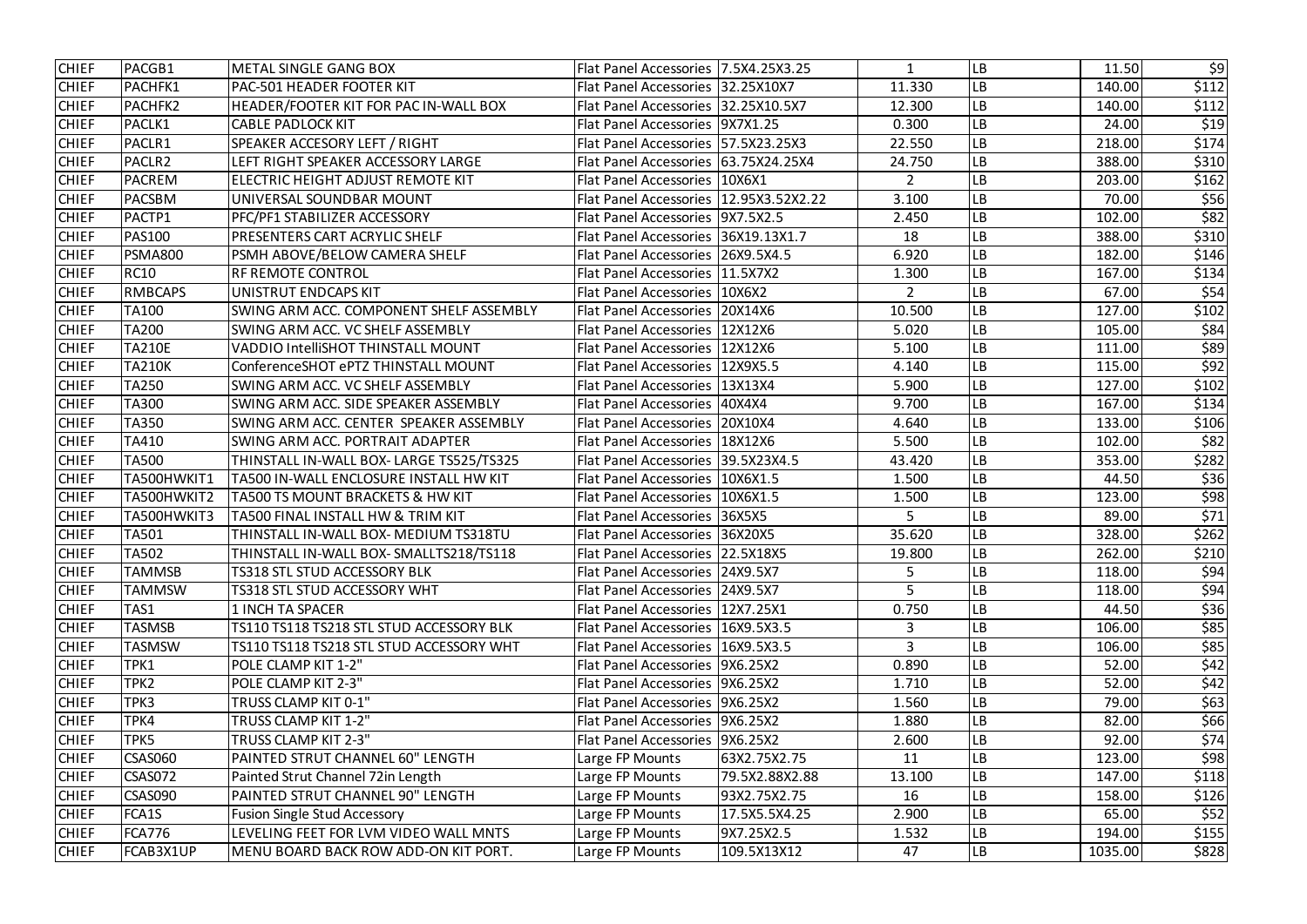| <b>CHIEF</b> | FCS1U           | CABLE FLOOR TO CEILING MOUNT                    | Large FP Mounts | 36.5X22.5X4     | 26.700         | <b>LB</b> | 440.00  | \$352   |
|--------------|-----------------|-------------------------------------------------|-----------------|-----------------|----------------|-----------|---------|---------|
| <b>CHIEF</b> | <b>FHB5028</b>  | 400x800 VESA PLATES FOR LCM1U BLK               | Large FP Mounts | 20X10.5X4.5     | 6              | LB        | 51.00   | \$41    |
| <b>CHIEF</b> | <b>FHB5033</b>  | 400x400 M6 CLEARANCE FOR SUBWOOFER              | Large FP Mounts | 20.5X20.5X6.75  | 10             | LB        | 50.00   | \$40    |
| <b>CHIEF</b> | <b>FHB5034</b>  | 6MM EXTRA DEPTH: LG WITH MEDIA PLAYER           | Large FP Mounts | 8X4X1           | 0.260          | LB        | 12.50   | \$10    |
| <b>CHIEF</b> | <b>FHB5036</b>  | 600MM VERTICAL M6 NO OFFSET                     | Large FP Mounts | 38X3X3          | 3.190          | LВ        | 50.00   | \$40    |
| <b>CHIEF</b> | <b>FHB5037</b>  | 600MM VERTICAL M8 NO OFFSET                     | Large FP Mounts | 38X3X3          | 3              | LB        | 50.00   | \$40    |
| <b>CHIEF</b> | <b>FHB5087</b>  | 600x400 Adaptor 70" Cisco Spark Board           | Large FP Mounts | 66.75X10X7      | 30             | LB        | 528.00  | \$422   |
| <b>CHIEF</b> | <b>FHB5088</b>  | 600x400 ADAPTOR 55" CISCO SPARK BOARD           | Large FP Mounts | 4.5X4.5X48.5    | 26             | LB        | 420.00  | \$336   |
| <b>CHIEF</b> | <b>FHB7033</b>  | 400 X 400 M6; SUBWOOFER CLEARANCE               | Large FP Mounts | 21X21X7         | 12             | LB        | 50.00   | \$40    |
| <b>CHIEF</b> | <b>FHB7036</b>  | 600MM VERTICAL M6 NO OFFSET                     | Large FP Mounts | 38X3X3          | $\overline{3}$ | LB        | 50.00   | \$40    |
| <b>CHIEF</b> | <b>FHB7037</b>  | 600MM VERTICAL M8 NO OFFSET                     | Large FP Mounts | 38X3X3          | 3.330          | LВ        | 50.00   | \$40    |
| <b>CHIEF</b> | <b>FHB7038</b>  | <b>FUSION 1000 mm ADAPTER</b>                   | Large FP Mounts | 16.25X6.5X7     |                | LB        | 120.00  | \$96    |
| <b>CHIEF</b> | <b>FHBUL</b>    | VESA ADAPTER 200x200 - 600x600                  | Large FP Mounts | 11X7X2          | 2.700          | LВ        | 149.00  | \$119   |
| <b>CHIEF</b> | <b>FMSCA</b>    | MENU-BOARD CEILING HEAD FLOATING                | Large FP Mounts | 10.25X10.25X8   | 9              | LB        | 211.00  | \$169   |
| <b>CHIEF</b> | <b>FMSCB</b>    | MENU-BOARD CEILING HEAD B2B ADAPTER             | Large FP Mounts | 9.5X9.5X4.75    | 4.800          | LB        | 602.00  | \$482   |
| <b>CHIEF</b> | <b>FMSCM</b>    | MENU-BOARD CEILING HEAD HEIGHT ADJUST           | Large FP Mounts | 10.25X10.25X8   | 9.080          | LB        | 211.00  | \$169   |
| <b>CHIEF</b> | <b>FMSECAP</b>  | MENU-BOARD ENDCAP KIT                           | Large FP Mounts | 8X4X1           | 0.300          | LВ        | 22.50   | \$18    |
| <b>CHIEF</b> | <b>FMSFC</b>    | <b>COLUMN ASSEMBLY MODULAR LBM</b>              | Large FP Mounts | 72X9X4.5        | 27             | LB        | 891.00  | \$713   |
| <b>CHIEF</b> | <b>FMSFR</b>    | COLUMN TO RAIL ADAPTER MODULAR LBM              | Large FP Mounts | 7.25X7.25X5.75  | 4.800          | LВ        | 277.00  | \$222   |
| <b>CHIEF</b> | <b>FMSH108</b>  | <b>MENU-BOARD EXTRUSION 108"</b>                | Large FP Mounts | 111X9X1.75      | 18             | LВ        | 389.00  | \$311   |
| <b>CHIEF</b> | <b>FMSH120</b>  | <b>MENU-BOARD EXTRUSION 120"</b>                | Large FP Mounts | 123X9X1.75      | 20             | LB        | 460.00  | \$368   |
| <b>CHIEF</b> | FMSH36          | MENU-BOARD EXTRUSION 36"                        | Large FP Mounts | 43X9X1.5        | 6.260          | LВ        | 199.00  | \$159   |
| <b>CHIEF</b> | FMSH48          | <b>MENU-BOARD EXTRUSION 48"</b>                 | Large FP Mounts | 51X9X1.75       | 8              | LB        | 211.00  | \$169   |
| <b>CHIEF</b> | FMSH60          | <b>MENU-BOARD EXTRUSION 60"</b>                 | Large FP Mounts | 63X9X1.75       | 10             | LB        | 234.00  | \$187   |
| <b>CHIEF</b> | FMSH72          | <b>MENU-BOARD EXTRUSION 72"</b>                 | Large FP Mounts | 75X9X1.75       | 12             | LB        | 259.00  | \$207   |
| <b>CHIEF</b> | FMSH84          | <b>MENU-BOARD EXTRUSION 84"</b>                 | Large FP Mounts | 87X9X1.75       | 14             | LB        | 282.00  | \$226   |
| <b>CHIEF</b> | FMSH96          | MENU-BOARD EXTRUSION 96"                        | Large FP Mounts | 99X9X1.75       | 16             | <b>LB</b> | 305.00  | \$244   |
| <b>CHIEF</b> | FMSHC1          | MENU-BOARD CONNECTOR KIT                        | Large FP Mounts | 12X9.25X2.75    | 4              | <b>LB</b> | 127.00  | \$102   |
| <b>CHIEF</b> | <b>FMSIML</b>   | MENU-BOARD MICRO ADJUST INTERFACE               | Large FP Mounts | 18X6.25X6.5     | 6              | <b>LB</b> | 223.00  | \$178   |
| <b>CHIEF</b> | <b>FMSIML-P</b> | VIDEO WALL INTERFACE PORTRAIT ADAPTER           | Large FP Mounts | 9.5X9.5X4.25    | 4.800          | <b>LB</b> | 251.00  | \$201   |
| <b>CHIEF</b> | <b>FMSITL</b>   | MENU-BOARD 400 mm TILT INTERACE                 | Large FP Mounts | 34X5X4          | 8              | LB        | 175.00  | \$140   |
| <b>CHIEF</b> | <b>FMSWA</b>    | MENU-BOARD WALL HEAD FLOATING                   | Large FP Mounts | 20.5X10.25X6.75 | 12             | <b>LB</b> | 234.00  | \$187   |
| <b>CHIEF</b> | <b>FMSWM</b>    | MENU-BOARD WALL HEAD HEIGHT ADJUST              | Large FP Mounts | 20.5X10.25X6.75 | 12             | LB        | 234.00  | \$187   |
| <b>CHIEF</b> | LBM1X2U         | FUSION 1X2 BOLT-DOWN VIDEO WALL                 | Large FP Mounts | 75X42X14        | 190            | LB        | 3627.00 | \$2,902 |
| <b>CHIEF</b> | LBM1X2UP        | FUSION 1X2 BOLT-DOWN VIDEO WALL PORTRAIT        | Large FP Mounts | 75X42X14        | 190            | <b>LB</b> | 3627.00 | \$2,902 |
| <b>CHIEF</b> | LBM1X3U         | <b>FUSION 1X3 BOLT-DOWN VIDEO WALL</b>          | Large FP Mounts | 75X42X14        | 200            | LB        | 4126.00 | \$3,301 |
| <b>CHIEF</b> | LBM2X2U         | <b>FUSION 2X2 BOLT-DOWN VIDEO WALL</b>          | Large FP Mounts | 75X42X14.5      | 177            | LB        | 4934.00 | \$3,947 |
| <b>CHIEF</b> | LBM2X2UP        | FUSION 2X2 PORTRAIT BOLT DOWN VIDEO WALL        | Large FP Mounts | 75X42X14        | 193            | <b>LB</b> | 4934.00 | \$3,947 |
| <b>CHIEF</b> | LBM3X1UP        | FUSION 3X1 PORTRAIT BOLT DOWN VIDEO WALL        | Large FP Mounts | 75X42X14        | 165            | <b>LB</b> | 4412.00 | \$3,530 |
| <b>CHIEF</b> | LBM3X2U         | <b>FUSION 3X2 BOLT-DOWN VIDEO WALL</b>          | Large FP Mounts | 75X42X14        | 232            | <b>LB</b> | 5973.00 | \$4,778 |
| <b>CHIEF</b> | LBM3X2UP        | <b>FUSION 3X2 PORTRAIT BOLT DOWN VIDEO WALL</b> | Large FP Mounts | 75X42X14        | 210            | <b>LB</b> | 5973.00 | \$4,778 |
| <b>CHIEF</b> | LBM3X3U         | <b>FUSION 3X3 BOLT-DOWN VIDEO WALL</b>          | Large FP Mounts | 75X42X14.5      | 283            | <b>LB</b> | 7792.00 | \$6,234 |
| <b>CHIEF</b> | LCB1U           | <b>CEILING MOUNT B2B LARGE</b>                  | Large FP Mounts | 29.5X17X11      | 33             | LB        | 776.00  | \$621   |
|              |                 |                                                 |                 |                 |                |           |         |         |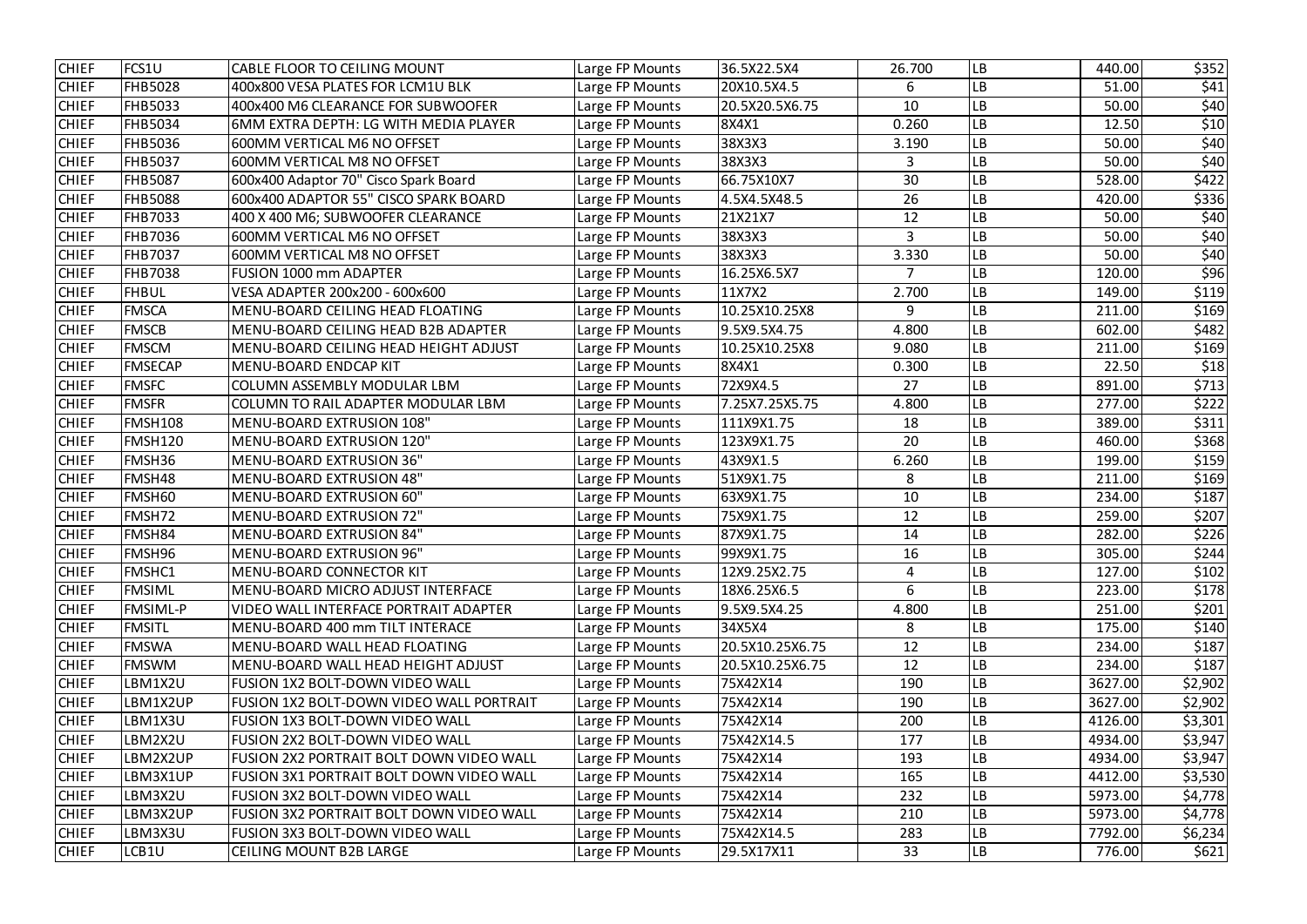| <b>CHIEF</b> | LCB1UP      | CEILING MOUNT B2B LG. PORTRAIT              | Large FP Mounts | 36.5X24.5X13    | 49     | LВ        | 776.00  | \$621   |
|--------------|-------------|---------------------------------------------|-----------------|-----------------|--------|-----------|---------|---------|
| <b>CHIEF</b> | LCB1X2U     | CEILING MOUNT LG. B2B STACKING KIT          | Large FP Mounts | 60X20.5X12      | 75     | LВ        | 1679.00 | \$1,343 |
| <b>CHIEF</b> | LCB2X1U     | SIDE X SIDE BACK TO BACK CEILING MOUNT      | Large FP Mounts | 82.5X12X12.5    | 81     | LВ        | 1425.00 | \$1,140 |
| <b>CHIEF</b> | LCB2X1UP    | CM SIDE X SIDE B2B PORTRAIT                 | Large FP Mounts | 82.5X12X12.5    | 82     | LB        | 1425.00 | \$1,140 |
| <b>CHIEF</b> | LCB3X1U     | <b>CEILING MOUNT 3 WIDE B2B KIT</b>         | Large FP Mounts | 109.5X13X12     | 92     | LB        | 2204.00 | \$1,763 |
| <b>CHIEF</b> | LCB3X1UP    | CEILING MOUNT 3 WIDE B2B PORT. KIT          | Large FP Mounts | 109.5X13X12     | 92     | LВ        | 2204.00 | \$1,763 |
| <b>CHIEF</b> | LCM1U       | SINGLE CEILING MOUNT LARGE BLACK            | Large FP Mounts | 29X14X6.5       | 18.120 | LB        | 424.00  | \$339   |
| <b>CHIEF</b> | LCM1U-G     | SINGLE CEILING MOUNT LARGE BLACK TAA        | Large FP Mounts | 30X10.5X6.75    | 18     | LB        | 465.00  | \$372   |
| <b>CHIEF</b> | LCM1UP      | CEILING MOUNT SINGLE PORTRAIT               | Large FP Mounts | 37X24X9         | 26     | LB        | 424.00  | \$339   |
| <b>CHIEF</b> | LCM1X2U     | LCM1U AND CPA048P KIT                       | Large FP Mounts | 53X19X8         | 48     | LВ        | 978.00  | \$782   |
| <b>CHIEF</b> | LCM2X1U     | FUSION Large Ceiling 2 x 1 Menu Board       | Large FP Mounts | 75X11.5X7.5     | 47     | LВ        | 776.00  | \$621   |
| <b>CHIEF</b> | LCM2X1UP    | CEILING MOUNT SIDE BY SIDE PORTRAIT         | Large FP Mounts | 82.5X12X10.5    | 50     | LВ        | 776.00  | \$621   |
| <b>CHIEF</b> | LCM2X1UP400 | CEILING MOUNT SIDE BY SIDE PORT 400         | Large FP Mounts | 75X11.5X7.5     | 46     | LВ        | 776.00  | \$621   |
| <b>CHIEF</b> | LCM2X2U     | 2 x 2 CEILING MOUNTED ARRAY ASSEMBLY        | Large FP Mounts | 76X18.5X16      | 152    | LB        | 4284.00 | \$3,427 |
| <b>CHIEF</b> | LCM2X2UP    | <b>CEILING MOUNTED ARRAY PORTRAIT 2 X 2</b> | Large FP Mounts | 76X18.5X16      | 154    | LВ        | 4284.00 | \$3,427 |
| <b>CHIEF</b> | LCM3U       | <b>CEILING MOUNT TRIPLE LARGE</b>           | Large FP Mounts | 37X36X25        | 108    | LB        | 1874.00 | \$1,499 |
| <b>CHIEF</b> | LCM3X1U     | MENU BOARD 3 WIDE 1 HIGH                    | Large FP Mounts | 113X9X6.5       | 60     | LВ        | 1294.00 | \$1,035 |
| <b>CHIEF</b> | LCM3X1UP    | CEILING MOUNT 3 WIDE PORTRAIT               | Large FP Mounts | 109.5X13X12     | 62     | LВ        | 1294.00 | \$1,035 |
| <b>CHIEF</b> | LCM3X2U     | 3 X 2 CEILING MOUNTED ARRAY ASSEMBLY        | Large FP Mounts | 112X23.5X13.5   | 148    | LB        | 5064.00 | \$4,051 |
| <b>CHIEF</b> | LCM3X2UP    | CEILING MOUNTED ARRAY PORTRAIT 3 X 2        | Large FP Mounts | 112X23.5X13.5   | 190    | LВ        | 5064.00 | \$4,051 |
| <b>CHIEF</b> | LCM3X3U     | 3 X 3 CEILING MOUNTED ARRAY ASSEMBLY        | Large FP Mounts | 112X23.5X14     | 235    | LВ        | 6885.00 | \$5,508 |
| <b>CHIEF</b> | LCM4U       | <b>QUAD CEILING MOUNT KIT</b>               | Large FP Mounts | 48.5X48X16.25   | 143    | LB        | 2500.00 | \$2,000 |
| <b>CHIEF</b> | LCM5X1U     | 5 WIDE CEILING MOUNTED MENU-BOARD           | Large FP Mounts | 76X18.5X16      | 139    | LB        | 2474.00 | \$1,979 |
| <b>CHIEF</b> | LDB1U       | LARGE FUSION BOLT-DOWN TABLE STAND          | Large FP Mounts | 33.5X16.75X5.63 | 25     | LВ        | 649.00  | \$519   |
| <b>CHIEF</b> | LDS1U       | <b>LARGE FUSION TABLE STAND</b>             | Large FP Mounts | 33.5X16.75X5.63 | 53.950 | LB        | 796.00  | \$637   |
| <b>CHIEF</b> | LF40UBP     | <b>40" PORTRAIT FLOOR KIOSK BLACK</b>       | Large FP Mounts |                 | 230    | LВ        | 3717.00 | \$2,974 |
| <b>CHIEF</b> | LF40UBP-B2B | 40" B2B PORTRAIT FLOOR KIOSK BLACK          | Large FP Mounts |                 | 230    | <b>LB</b> | 4531.00 | \$3,625 |
| <b>CHIEF</b> | LF40UWP     | 40" PORTRAIT FLOOR KIOSK WHITE              | Large FP Mounts |                 | 230    | LВ        | 3717.00 | \$2,974 |
| <b>CHIEF</b> | LF40UWP-B2B | 40" B2B PORTRAIT FLOOR KIOSK WHITE          | Large FP Mounts |                 | 230    | LВ        | 4531.00 | \$3,625 |
| <b>CHIEF</b> | LF42UBP     | 42" PORTRAIT FLOOR KIOSK BLACK              | Large FP Mounts |                 | 230    | LB        | 3717.00 | \$2,974 |
| <b>CHIEF</b> | LF42UBP-B2B | 42" B2B PORTRAIT FLOOR KIOSK BLACK          | Large FP Mounts |                 | 230    | LB        | 4531.00 | \$3,625 |
| <b>CHIEF</b> | LF42UWP     | 42" PORTRAIT FLOOR KIOSK WHITE              | Large FP Mounts |                 | 230    | LВ        | 3717.00 | \$2,974 |
| <b>CHIEF</b> | LF42UWP-B2B | 42" B2B PORTRAIT FLOOR KIOSK WHITE          | Large FP Mounts |                 | 230    | LВ        | 4531.00 | \$3,625 |
| <b>CHIEF</b> | LF43UBP     | 43" PORTRAIT FLOOR KIOSK BLACK              | Large FP Mounts |                 | 230    | LB        | 3717.00 | \$2,974 |
| <b>CHIEF</b> | LF43UBP-B2B | 43" B2B PORTRAIT FLOOR KIOSK BLACK          | Large FP Mounts |                 | 230    | LВ        | 4531.00 | \$3,625 |
| <b>CHIEF</b> | LF43UWP     | 43" PORTRAIT FLOOR KIOSK WHITE              | Large FP Mounts |                 | 230    | LB        | 3717.00 | \$2,974 |
| <b>CHIEF</b> | LF43UWP-B2B | 43" B2B PORTRAIT FLOOR KIOSK WHITE          | Large FP Mounts |                 | 230    | LB        | 4531.00 | \$3,625 |
| <b>CHIEF</b> | LF46UBP     | 46" PORTRAIT FLOOR KIOSK BLACK              | Large FP Mounts |                 | 230    | LB        | 3717.00 | \$2,974 |
| <b>CHIEF</b> | LF46UBP-B2B | 46" B2B PORTRAIT FLOOR KIOSK BLACK          | Large FP Mounts |                 | 230    | LВ        | 4531.00 | \$3,625 |
| <b>CHIEF</b> | LF46UWP     | 46" PORTRAIT FLOOR KIOSK WHITE              | Large FP Mounts |                 | 230    | LB        | 3717.00 | \$2,974 |
| <b>CHIEF</b> | LF46UWP-B2B | 46" B2B PORTRAIT FLOOR KIOSK WHITE          | Large FP Mounts |                 | 230    | LВ        | 4531.00 | \$3,625 |
| <b>CHIEF</b> | LF47UBP     | 47" PORTRAIT FLOOR KIOSK BLACK              | Large FP Mounts |                 | 230    | LB        | 3717.00 | \$2,974 |
| <b>CHIEF</b> | LF47UBP-B2B | 47" B2B PORTRAIT FLOOR KIOSK BLACK          | Large FP Mounts |                 | 230    | LB        | 4531.00 | \$3,625 |
|              |             |                                             |                 |                 |        |           |         |         |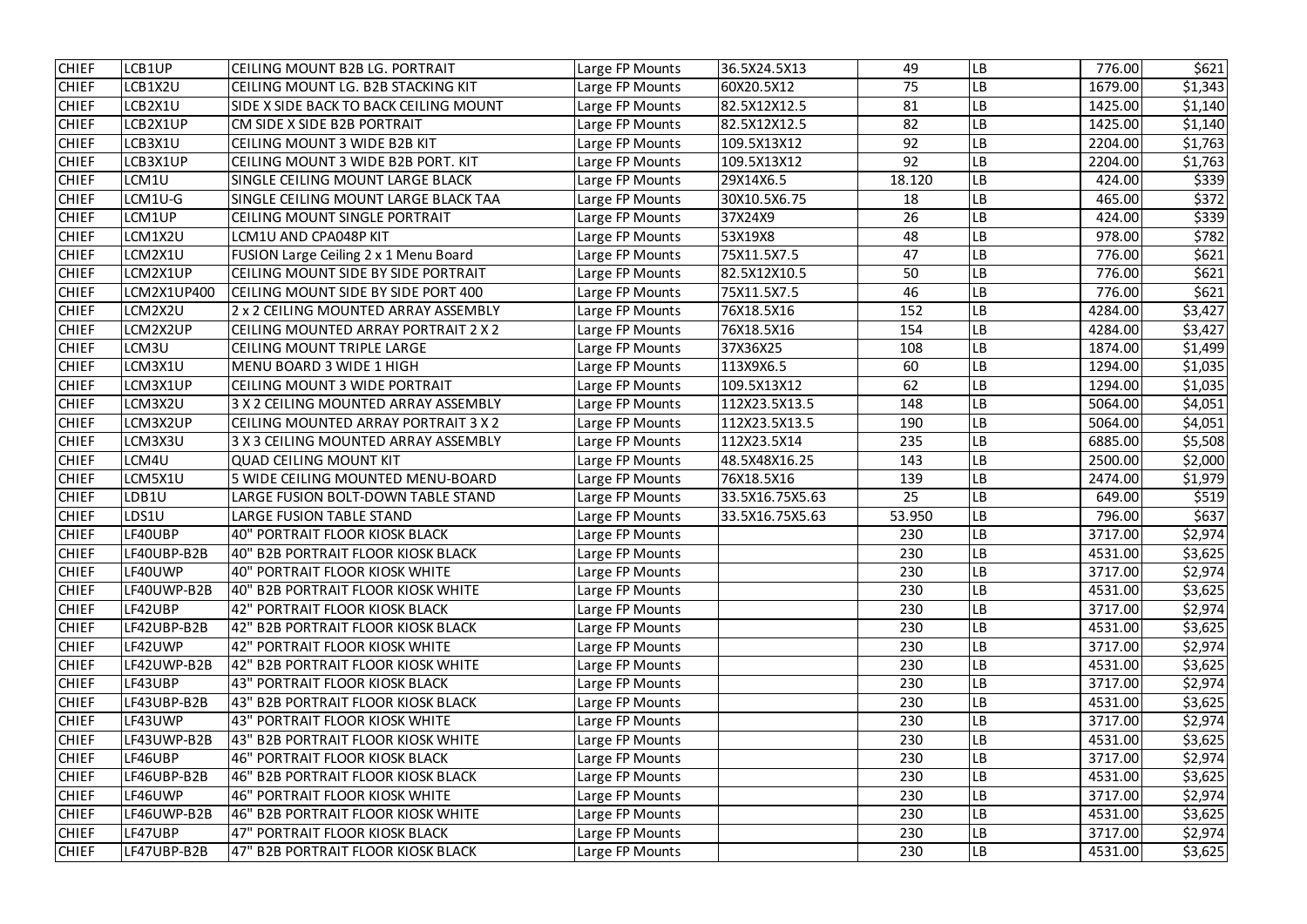| <b>CHIEF</b> | LF47UWP      | 47" PORTRAIT FLOOR KIOSK WHITE                 | Large FP Mounts |                  | 230    | <b>LB</b> | 3717.00 | \$2,974 |
|--------------|--------------|------------------------------------------------|-----------------|------------------|--------|-----------|---------|---------|
| <b>CHIEF</b> | LF47UWP-B2B  | 47" B2B PORTRAIT FLOOR KIOSK WHITE             | Large FP Mounts |                  | 230    | <b>LB</b> | 4531.00 | \$3,625 |
| <b>CHIEF</b> | LF48UBP      | 48" PORTRAIT FLOOR KIOSK BLACK                 | Large FP Mounts |                  | 230    | <b>LB</b> | 3717.00 | \$2,974 |
| <b>CHIEF</b> | LF48UBP-B2B  | 48" B2B PORTRAIT FLOOR KIOSK BLACK             | Large FP Mounts |                  | 230    | LB        | 4531.00 | \$3,625 |
| <b>CHIEF</b> | LF48UWP      | <b>48" PORTRAIT FLOOR KIOSK WHITE</b>          | Large FP Mounts |                  | 230    | LB        | 3717.00 | \$2,974 |
| <b>CHIEF</b> | LF48UWP-B2B  | 48" B2B PORTRAIT FLOOR KIOSK WHITE             | Large FP Mounts |                  | 230    | <b>LB</b> | 4531.00 | \$3,625 |
| <b>CHIEF</b> | LF49UBP      | <b>49" PORTRAIT FLOOR KIOSK BLACK</b>          | Large FP Mounts | 48X40X85         | 225    | <b>LB</b> | 3833.00 | \$3,066 |
| <b>CHIEF</b> | LF49UBP-B2B  | 49" B2B PORTRAIT FLOOR KIOSK BLACK             | Large FP Mounts | 48X40X85         | 225    | <b>LB</b> | 4647.00 | \$3,718 |
| <b>CHIEF</b> | LF49UWP      | 49" PORTRAIT FLOOR KIOSK WHITE                 | Large FP Mounts | 40X42X85         | 225    | LB        | 3833.00 | \$3,066 |
| <b>CHIEF</b> | LF49UWP-B2B  | 49" B2B PORTRAIT FLOOR KIOSK WHITE             | Large FP Mounts | 48X40X85         | 225    | <b>LB</b> | 4647.00 | \$3,718 |
| <b>CHIEF</b> | LF50UBP      | <b>50" PORTRAIT FLOOR KIOSK BLACK</b>          | Large FP Mounts | 48X40X85         | 225    | <b>LB</b> | 3833.00 | \$3,066 |
| <b>CHIEF</b> | LF50UBP-B2B  | 50" B2B PORTRAIT FLOOR KIOSK BLACK             | Large FP Mounts | 48X40X85         | 225    | LB        | 4647.00 | \$3,718 |
| <b>CHIEF</b> | LF50UWP      | 50" PORTRAIT FLOOR KIOSK WHITE                 | Large FP Mounts | 48X40X85         | 225    | <b>LB</b> | 3833.00 | \$3,066 |
| <b>CHIEF</b> | LF50UWP-B2B  | 50" B2B PORTRAIT FLOOR KIOSK WHITE             | Large FP Mounts | 48X40X85         | 225    | <b>LB</b> | 4647.00 | \$3,718 |
| <b>CHIEF</b> | LF55UBP      | 55" PORTRAIT FLOOR KIOSK BLACK                 | Large FP Mounts | 48X40X85         | 225    | LB        | 3833.00 | \$3,066 |
| <b>CHIEF</b> | LF55UBP-B2B  | 55" B2B PORTRAIT FLOOR KIOSK BLACK             | Large FP Mounts | 48X40X85         | 225    | LB        | 4647.00 | \$3,718 |
| <b>CHIEF</b> | LF55UWP      | 55" PORTRAIT FLOOR KIOSK WHITE                 | Large FP Mounts | 48X40X85         | 225    | LB        | 3833.00 | \$3,066 |
| <b>CHIEF</b> | LF55UWP-B2B  | 55" B2B PORTRAIT FLOOR KIOSK WHITE             | Large FP Mounts | 48X40X85         | 225    | <b>LB</b> | 4647.00 | \$3,718 |
| <b>CHIEF</b> | <b>LFAUB</b> | LARGE FUSION STAND MAN ADJ BLK                 | Large FP Mounts | 50.5X26.5X11     | 141    | <b>LB</b> | 1554.00 | \$1,243 |
| <b>CHIEF</b> | <b>LFAUS</b> | LARGE FUSION STAND MAN ADJ SLV                 | Large FP Mounts | 50.5X26.5X11     | 141    | LB        | 1554.00 | \$1,243 |
| <b>CHIEF</b> | FD1U         | FUSION DYNA HGHT ADJ FLOOR TO WALL-LRG         | Large FP Mounts | 75X44X14         | 137    | <b>LB</b> | 3342.00 | \$2,674 |
| <b>CHIEF</b> | LFE1U        | Electric Height Adj Floor Support L-US         | Large FP Mounts | 48.73X24.28X9.06 | 91     | <b>LB</b> | 2123.00 | \$1,698 |
| <b>CHIEF</b> | PAUB         | Large FUSION Cart Manual Adjustable BLK        | Large FP Mounts | 49.5X31.5X7.5    | 96     | LB        | 1425.00 | \$1,140 |
| <b>CHIEF</b> | LPAUS        | Large FUSION Cart Manual Adjustable SLV        | Large FP Mounts | 49.5X31.5X7.5    | 91     | LB        | 1425.00 | \$1,140 |
| <b>CHIEF</b> | LPD1U        | FUSION DYNAMIC HEIGHT ADJUST CART - LRG        | Large FP Mounts | 75X44X14         | 160    | <b>LB</b> | 3466.00 | \$2,773 |
| <b>CHIEF</b> | LPE1U        | Electric Height Adjust Cart L-US               | Large FP Mounts | 48.79X30.29X9.06 | 116    | <b>LB</b> | 2234.00 | \$1,787 |
| <b>CHIEF</b> | LSA1U        | <b>Fixed Wall Mount Large</b>                  | Large FP Mounts | 37.18X18.46X2.89 | 18.440 | <b>LB</b> | 189.00  | \$151   |
| <b>CHIEF</b> | LSD1U        | <b>FUSION DYNAMIC HEIGHT ADJUST WALL - LRG</b> | Large FP Mounts | 40X30X8          | 81     | <b>LB</b> | 1725.00 | \$1,380 |
| <b>CHIEF</b> | LSM1U        | Micro-Adjust Fixed Wall Mount Large            | Large FP Mounts | 37.21X18.5X2.84  | 19.445 | <b>LB</b> | 251.00  | \$201   |
| <b>CHIEF</b> | LSM1U-G      | FIXED HEIGHT ADJ. STATIC MOUNT TAA             | Large FP Mounts | 37X17.5X3        | 22     | <b>LB</b> | 303.00  | \$242   |
| <b>CHIEF</b> | <b>LSTU</b>  | LARGE FIXED THINSTALL UNIVERSAL                | Large FP Mounts | 41.25X11.25X2    | 10.160 | <b>LB</b> | 194.00  | \$155   |
| <b>CHIEF</b> | LTA1U        | <b>Tilt Wall Mount Large</b>                   | Large FP Mounts | 37X18.5X3        | 18.410 | <b>LB</b> | 251.00  | \$201   |
| <b>CHIEF</b> | LTM1U        | Micro-Adjust Tilt Wall Mount Large             | Large FP Mounts | 37.21X18.5X2.84  | 21.407 | <b>LB</b> | 354.00  | \$283   |
| <b>CHIEF</b> | LTM1U-G      | LARGE HEIGHT ADJ. TILT MOUNT TAA               | Large FP Mounts | 37X17.5X3        | 22     | <b>LB</b> | 425.00  | \$340   |
| <b>CHIEF</b> | LTTU         | LARGE TILT THINSTALL UNIVERSAL                 | Large FP Mounts | 41X11.25X2.75    | 13.710 | <b>LB</b> | 259.00  | \$207   |
| <b>CHIEF</b> | LVM2X2U      | <b>FUSION 2X2 VIDEO WALL CART</b>              | Large FP Mounts | 75X39X9          | 219    | <b>LB</b> | 4934.00 | \$3,947 |
| <b>CHIEF</b> | LVM2X2UP     | <b>FUSION 2X2 PORTRAIT VIDEO WALL CART</b>     | Large FP Mounts | 75X42X14         | 207    | <b>LB</b> | 4934.00 | \$3,947 |
| <b>CHIEF</b> | LVM3X1UP     | <b>FUSION 3X1 PORTRAIT VIDEO WALL CART</b>     | Large FP Mounts | 75X42X14.25      | 179    | <b>LB</b> | 4412.00 | \$3,530 |
| <b>CHIEF</b> | LVM3X2U      | <b>FUSION 3X2 VIDEO WALL CART</b>              | Large FP Mounts | 75X39X9          | 259    | <b>LB</b> | 5973.00 | \$4,778 |
| <b>CHIEF</b> | LVM3X2UP     | FUSION 3X2 PORTRAIT VIDEO WALL CART            | Large FP Mounts | 75X39X9          | 269    | <b>LB</b> | 5973.00 | \$4,778 |
| <b>CHIEF</b> | LVM3X3U      | <b>FUSION 3X3 VIDEO WALL CART</b>              | Large FP Mounts | 75X39X9          | 346    | <b>LB</b> | 7792.00 | \$6,234 |
| <b>CHIEF</b> | LVS1U        | CONNEXSYS VIDEO WALL SYSTEM WITH RAILS         | Large FP Mounts | 40X22X4          | 44     | <b>LB</b> | 953.00  | \$762   |
| <b>CHIEF</b> | LVS1U-G      | CONNEXSYS VIDEO WALL SYS WITH RAILS TAA        | Large FP Mounts | 40X22X4          | 44     | <b>LB</b> | 1096.00 | \$877   |
|              |              |                                                |                 |                  |        |           |         |         |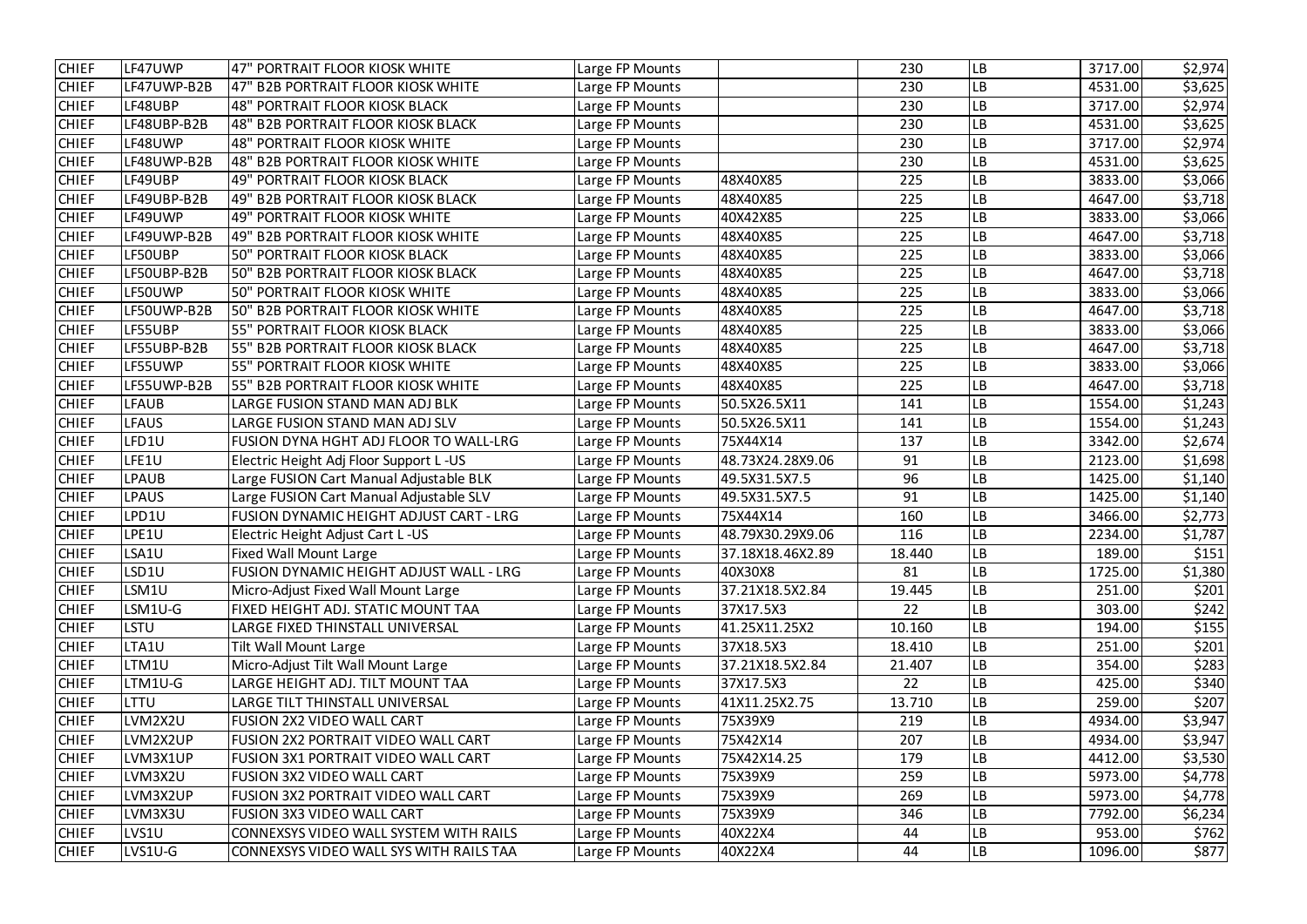| <b>CHIEF</b> | LVS1UP        | CONNEXSYS VIDEO WALL SYSTEM PORT W/RAILS | Large FP Mounts | 35X28X4      | 42     | LВ        | 953.00  | \$762   |
|--------------|---------------|------------------------------------------|-----------------|--------------|--------|-----------|---------|---------|
| <b>CHIEF</b> | <b>LVSXU</b>  | CONNEXSYS VIDEO WALL SYSTEM W/O RAILS    | Large FP Mounts | 40X22X4      | 37     | LB        | 928.00  | \$742   |
| <b>CHIEF</b> | <b>LVSXUP</b> | CONNEXSYS VIDEO WALL SYS PORT W/O RAILS  | Large FP Mounts | 35X28X4      | 38     | LB        | 928.00  | \$742   |
| <b>CHIEF</b> | LW40UBP       | WALL DISPLAY ENCLOSURE PORTRAIT 40" B    | Large FP Mounts | 49.5X39.25X5 | 56     | LВ        | 1695.00 | \$1,356 |
| <b>CHIEF</b> | LW40UBPG      | 40" PORTRAIT ON-WALL KIOSK W/GLASS BLK   | Large FP Mounts | 49.5X39.25X5 | 70     | LB        | 2392.00 | \$1,914 |
| <b>CHIEF</b> | LW40UWP       | WALL DISPLAY ENCLOSURE PORTRAIT 40" W    | Large FP Mounts | 49.5X39.25X5 | 56     | LB        | 1695.00 | \$1,356 |
| <b>CHIEF</b> | LW40UWPG      | 40" PORTRAIT ON-WALL KIOSK W/GLASS WHT   | Large FP Mounts | 49.5X39.25X5 | 70     | LB        | 2392.00 | \$1,914 |
| <b>CHIEF</b> | LW42UBP       | WALL DISPLAY ENCLOSURE PORTRAIT 42" B    | Large FP Mounts | 49.5X39.25X5 | 56     | LB        | 1695.00 | \$1,356 |
| <b>CHIEF</b> | LW42UBPG      | 42" PORTRAIT ON-WALL KIOSK W/GLASS BLK   | Large FP Mounts | 49.5X39.25X5 | 70     | LB        | 2392.00 | \$1,914 |
| <b>CHIEF</b> | LW42UWP       | WALL DISPLAY ENCLOSURE PORTRAIT 42" W    | Large FP Mounts | 49.5X39.25X5 | 56     | LB        | 1695.00 | \$1,356 |
| <b>CHIEF</b> | LW42UWPG      | 42" PORTRAIT ON-WALL KIOSK W/GLASS WHT   | Large FP Mounts | 49.5X39.25X5 | 70     | LB        | 2392.00 | \$1,914 |
| <b>CHIEF</b> | LW43UBP       | WALL DISPLAY ENCLOSURE PORTRAIT 43" B    | Large FP Mounts | 49.5X39.25X5 | 56     | LB        | 1695.00 | \$1,356 |
| <b>CHIEF</b> | LW43UBPG      | 43" PORTRAIT ON-WALL KIOSK W/GLASS BLK   | Large FP Mounts | 49.5X39.25X5 | 70     | LB        | 2392.00 | \$1,914 |
| <b>CHIEF</b> | LW43UWP       | WALL DISPLAY ENCLOSURE PORTRAIT 43" W    | Large FP Mounts | 49.5X39.25X5 | 55.420 | LB        | 1695.00 | \$1,356 |
| <b>CHIEF</b> | LW43UWPG      | 43" PORTRAIT ON-WALL KIOSK W/GLASS WHT   | Large FP Mounts | 49.5X39.25X5 | 70     | LB        | 2392.00 | \$1,914 |
| <b>CHIEF</b> | LW46UBP       | WALL DISPLAY ENCLOSURE PORTRAIT 46" B    | Large FP Mounts | 49.5X40X9.5  | 84     | LB        | 1741.00 | \$1,393 |
| <b>CHIEF</b> | LW46UBPG      | 46" PORTRAIT ON-WALL KIOSK W/GLASS BLK   | Large FP Mounts | 49.5X40X9.5  | 99     | LB        | 2439.00 | \$1,951 |
| <b>CHIEF</b> | LW46UWP       | WALL DISPLAY ENCLOSURE PORTRAIT 46" W    | Large FP Mounts | 49.5X40X9.5  | 84     | LB        | 1741.00 | \$1,393 |
| <b>CHIEF</b> | LW46UWPG      | 46" PORTRAIT ON-WALL KIOSK W/GLASS WHT   | Large FP Mounts | 49.5X40X9.5  | 99     | LB        | 2439.00 | \$1,951 |
| <b>CHIEF</b> | LW47UBP       | WALL DISPLAY ENCLOSURE PORTRAIT 47" B    | Large FP Mounts | 49.5X40X9.5  | 84     | LB        | 1741.00 | \$1,393 |
| <b>CHIEF</b> | LW47UBPG      | 47" PORTRAIT ON-WALL KIOSK W/GLASS BLK   | Large FP Mounts | 49.5X40X9.5  | 99     | LB        | 2439.00 | \$1,951 |
| <b>CHIEF</b> | LW47UWP       | WALL DISPLAY ENCLOSURE PORTRAIT 47" W    | Large FP Mounts | 49.5X40X9.5  | 84     | LB        | 1741.00 | \$1,393 |
| <b>CHIEF</b> | LW47UWPG      | 47" PORTRAIT ON-WALL KIOSK W/GLASS WHT   | Large FP Mounts | 49.5X40X9.5  | 99     | LB        | 2439.00 | \$1,951 |
| <b>CHIEF</b> | LW48UBP       | WALL DISPLAY ENCLOSURE PORTRAIT 48" B    | Large FP Mounts | 49.5X40X9.5  | 84     | LB        | 1741.00 | \$1,393 |
| <b>CHIEF</b> | LW48UBPG      | 48" PORTRAIT ON-WALL KIOSK W/GLASS BLK   | Large FP Mounts | 49.5X40X9.5  | 99     | LB        | 2439.00 | \$1,951 |
| <b>CHIEF</b> | LW48UWP       | WALL DISPLAY ENCLOSURE PORTRAIT 48" W    | Large FP Mounts | 49.5X40X9.5  | 84     | LB        | 1741.00 | \$1,393 |
| <b>CHIEF</b> | LW48UWPG      | 48" PORTRAIT ON-WALL KIOSK W/GLASS WHT   | Large FP Mounts | 49.5X40X9.5  | 99     | <b>LB</b> | 2439.00 | \$1,951 |
| <b>CHIEF</b> | LW49UB        | 49" LANDSCAPE WALL KIOSK BLACK           | Large FP Mounts | 56X37X5      | 96     | LB        | 2555.00 | \$2,044 |
| <b>CHIEF</b> | LW49UBP       | WALL DISPLAY ENCLOSURE PORTRAIT 49" B    | Large FP Mounts | 75X43X11     | 111    | LB        | 1973.00 | \$1,578 |
| <b>CHIEF</b> | LW49UBPG      | 49" PORTRAIT ON-WALL KIOSK W/GLASS BLK   | Large FP Mounts | 75X43X11     | 133    | LB        | 2787.00 | \$2,230 |
| <b>CHIEF</b> | LW49UW        | 49" LANDSCAPE WALL KIOSK WHITE           | Large FP Mounts | 56X37X5      | 96     | LB        | 2555.00 | \$2,044 |
| <b>CHIEF</b> | LW49UWP       | WALL DISPLAY ENCLOSURE PORTRAIT 49" W    | Large FP Mounts | 75X43X11     | 111    | LB        | 1973.00 | \$1,578 |
| <b>CHIEF</b> | LW49UWPG      | 49" PORTRAIT ON-WALL KIOSK W/GLASS WHT   | Large FP Mounts | 75X43X11     | 133    | LB        | 2787.00 | \$2,230 |
| <b>CHIEF</b> | LW50UB        | 50" LANDSCAPE WALL KIOSK BLACK           | Large FP Mounts | 56X37X5      | 96     | LВ        | 2555.00 | \$2,044 |
| <b>CHIEF</b> | LW50UBP       | WALL DISPLAY ENCLOSURE PORTRAIT 50" B    | Large FP Mounts | 75X43X11     | 111    | LB        | 1973.00 | \$1,578 |
| <b>CHIEF</b> | LW50UBPG      | 50" PORTRAIT ON-WALL KIOSK W/GLASS BLK   | Large FP Mounts | 75X43X11     | 133    | LВ        | 2787.00 | \$2,230 |
| <b>CHIEF</b> | LW50UW        | 50" LANDSCAPE WALL KIOSK WHITE           | Large FP Mounts | 56X37X5      | 96     | LВ        | 2555.00 | \$2,044 |
| <b>CHIEF</b> | LW50UWP       | WALL DISPLAY ENCLOSURE PORTRAIT 50" W    | Large FP Mounts | 75X43X11     | 111    | LB        | 1973.00 | \$1,578 |
| <b>CHIEF</b> | LW50UWPG      | 50" PORTRAIT ON-WALL KIOSK W/GLASS WHT   | Large FP Mounts | 75X43X11     | 133    | LB        | 2732.00 | \$2,186 |
| <b>CHIEF</b> | LW55UB        | 55" LANDSCAPE WALL KIOSK BLACK           | Large FP Mounts | 56X37X5      | 96     | LB        | 2555.00 | \$2,044 |
| <b>CHIEF</b> | LW55UBP       | WALL DISPLAY ENCLOSURE PORTRAIT 55" B    | Large FP Mounts | 75X43X11     | 111    | LB        | 1973.00 | \$1,578 |
| <b>CHIEF</b> | LW55UBPG      | 55" PORTRAIT ON-WALL KIOSK W/GLASS BLK   | Large FP Mounts | 75X43X11     | 133    | LB        | 2787.00 | \$2,230 |
| <b>CHIEF</b> | LW55UW        | 55" LANDSCAPE WALL KIOSK WHITE           | Large FP Mounts | 56X37X5      | 96     | LB        | 2555.00 | \$2,044 |
|              |               |                                          |                 |              |        |           |         |         |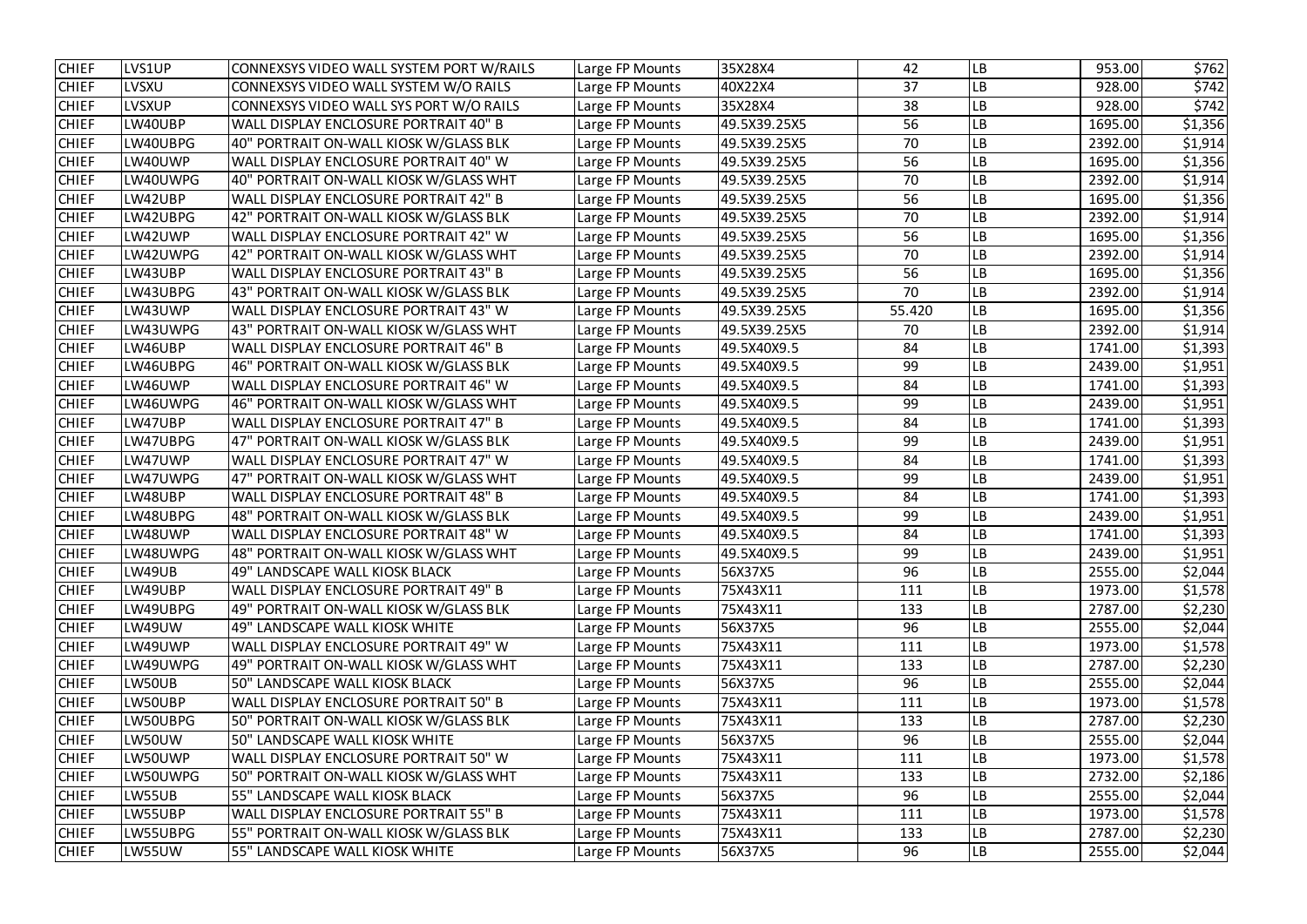| <b>CHIEF</b> | LW55UWP         | WALL DISPLAY ENCLOSURE PORTRAIT 55" W       | Large FP Mounts | 57X35X5          | 111     | <b>LB</b>      | 1973.00 | \$1,578 |
|--------------|-----------------|---------------------------------------------|-----------------|------------------|---------|----------------|---------|---------|
| <b>CHIEF</b> | LW55UWPG        | 55" PORTRAIT ON-WALL KIOSK W/GLASS WHT      | Large FP Mounts | 75X43X11         | 133     | <b>LB</b>      | 2787.00 | \$2,230 |
| <b>CHIEF</b> | LW65UBP         | WALL DISPLAY ENCLOSURE PORTRAIT 65" B       | Large FP Mounts | 75X42X9.5        | 145     | <b>LB</b>      | 2671.00 | \$2,137 |
| <b>CHIEF</b> | LW65UBPG        | 65" PORTRAIT ON-WALL KIOSK W/GLASS BLK      | Large FP Mounts | 75X42X9.5        | 178     | LB             | 3601.00 | \$2,881 |
| <b>CHIEF</b> | LW65UWP         | WALL DISPLAY ENCLOSURE PORTRAIT 65" W       | Large FP Mounts | 75X42X9.5        | 145     | LB             | 2671.00 | \$2,137 |
| <b>CHIEF</b> | LW65UWPG        | 65" PORTRAIT ON-WALL KIOSK W/GLASS WHT      | Large FP Mounts | 75X42X9.5        | 178     | <b>LB</b>      | 3530.00 | \$2,824 |
| <b>CHIEF</b> | LW70UBP         | WALL DISPLAY ENCLOSURE PORTRAIT 70" B       | Large FP Mounts | 75X42X9.5        | 145     | <b>LB</b>      | 2671.00 | \$2,137 |
| <b>CHIEF</b> | LW70UBPG        | 70" PORTRAIT ON-WALL KIOSK W/GLASS BLK      | Large FP Mounts | 75X42X9.5        | 178     | <b>LB</b>      | 3601.00 | \$2,881 |
| <b>CHIEF</b> | LW70UWP         | WALL DISPLAY ENCLOSURE PORTRAIT 70" W       | Large FP Mounts | 75X42X9.5        | 145     | LB             | 2671.00 | \$2,137 |
| <b>CHIEF</b> | LW75UBP         | WALL DISPLAY ENCLOSURE PORTRAIT 75" B       | Large FP Mounts | 75X44.5X10       | 152     | <b>LB</b>      | 2903.00 | \$2,322 |
| <b>CHIEF</b> | LW75UBPG        | 75" PORTRAIT ON-WALL KIOSK W/GLASS BLK      | Large FP Mounts | 75X44.5X10       | 190     | LB             | 3950.00 | \$3,160 |
| <b>CHIEF</b> | LW75USP         | WALL DISPLAY ENCLOSURE PORTRAIT 75" S       | Large FP Mounts | 75X44.5X10       | 152     | LB             | 4066.00 | \$3,253 |
| <b>CHIEF</b> | LW75UWP         | WALL DISPLAY ENCLOSURE PORTRAIT 75" W       | Large FP Mounts | 75X44.5X10       | 152     | <b>LB</b>      | 2903.00 | \$2,322 |
| <b>CHIEF</b> | LW75UWPG        | 75" PORTRAIT ON-WALL KIOSK W/GLASS WHT      | Large FP Mounts | 75X44.5X10       | 190     | <b>LB</b>      | 4260.00 | \$3,408 |
| <b>CHIEF</b> | LWM2X1U         | MENU-BOARD WALL MOUNTED SIDE BY SIDE        | Large FP Mounts | 82.5X11.75X11    | 46      | LB             | 776.00  | \$621   |
| <b>CHIEF</b> | LWM2X1UP        | MENU-BOARD WALL MOUNTED 2 WIDE PORT.        | Large FP Mounts | 48X12.5X12.5     | 59      | LB             | 776.00  | \$621   |
| <b>CHIEF</b> | LWM3X1U         | MENU-BOARD WALL MOUNTED 3 WIDE LANDS.       | Large FP Mounts | 113X9X6          | 61      | LB             | 1294.00 | \$1,035 |
| <b>CHIEF</b> | LWM3X1UP        | MENU-BOARD WALL MOUNTED 3 WIDE PORT.        | Large FP Mounts | 82.5X12X11       | 84      | LB             | 1294.00 | \$1,035 |
| <b>CHIEF</b> | LWM4X1U         | <b>MENU-BOARD WALL MOUNTED 4 WIDE LANDS</b> | Large FP Mounts | 89X15X5.5        | 87      | LB             | 1912.00 | \$1,530 |
| <b>CHIEF</b> | LWM5X1U         | MENU-BOARD WALL MOUNTED 5 WIDE LANDSC       | Large FP Mounts | 112X23.5X10.5    | 114     | <b>LB</b>      | 2474.00 | \$1,979 |
| <b>CHIEF</b> | <b>MFAUBSP</b>  | FUSION STRETCH DISPLAY STAND PORTRAIT       | Large FP Mounts | 50X26.5X10.75    | 145     | <b>LB</b>      | 1638.00 | \$1,310 |
| <b>CHIEF</b> | <b>MPAUBSP</b>  | FUSION STRETCH DISPLAY CART PORTRAIT        | Large FP Mounts | 53X28.75X6.75    | 93      | <b>LB</b>      | 1488.00 | \$1,190 |
| <b>CHIEF</b> | MSP-OMNDBF55    | OMND SAMSUNG 55" BOLT DOWN                  | Large FP Mounts | 87X8X7.75        | 42      | LB             | 1251.00 | \$1,001 |
| <b>CHIEF</b> | MSP-OMNDC55     | OMND SAMSUNG CEILLING 55"                   | Large FP Mounts | 93X4X4           | 42      | LB             | 1194.00 | \$955   |
| <b>CHIEF</b> | OB1U            | TOUCH PANEL INTERACTIVE WB MOUNT            | Large FP Mounts | 54.42X11.63X7.91 | 51.920  | <b>LB</b>      | 414.00  | \$331   |
| <b>CHIEF</b> | OD34            | 3-4FT PROJ1 DISCOUNT BUNDLE                 | Large FP Mounts | 48X40X42         | 176     | <b>LB</b>      | 2656.00 | \$2,125 |
| <b>CHIEF</b> | <b>OD45</b>     | 4-5FT PROJ1 DISCOUNT BUNDLE                 | Large FP Mounts | 48X40X42         | 178     | <b>LB</b>      | 2728.00 | \$2,182 |
| <b>CHIEF</b> | ODMLA25         | ODM LFP UNIV SWING ARM MOUNT                | Large FP Mounts | 28.25X23.38X4.5  | 42      | <b>LB</b>      | 722.00  | \$578   |
| <b>CHIEF</b> | <b>ODMLT</b>    | OUTDOOR LFP TILTING WALL MOUNT              | Large FP Mounts | 34.5X10.75X2.5   | 13.690  | <b>LB</b>      | 298.00  | \$238   |
| <b>CHIEF</b> | OLCB1U          | ODM LFP CEILING B2B MOUNT                   | Large FP Mounts | 35.13X15.88X11.5 | 47.870  | <b>LB</b>      | 1688.00 | \$1,350 |
| <b>CHIEF</b> | OLCB2X1U        | ODM LFP CEILING 2X1 B2B MOUNT               | Large FP Mounts | 74.5X11.63X10.5  | 82.200  | <b>LB</b>      | 4349.00 | \$3,479 |
| <b>CHIEF</b> | OLCM1U          | ODM LFP CEILING SINGLE MOUNT                | Large FP Mounts | 34.5X19.75X23.5  | 68.990  | <b>LB</b>      | 1626.00 | \$1,301 |
| <b>CHIEF</b> | OLCM2X1U        | ODM LFP CEILING 2X1 MOUNT                   | Large FP Mounts | 73.25X25X9.5     | 144.590 | <b>LB</b>      | 3622.00 | \$2,898 |
| <b>CHIEF</b> | OMNDBF55        | Samsung 550MD Bolt-Down Stand               | Large FP Mounts | 8X7.75X87        | 42      | <b>LB</b>      | 1251.00 | \$1,001 |
| <b>CHIEF</b> | OMNDC55         | Samsung 550MD Ceiling                       | Large FP Mounts | 93X4X4           | 42      | <b>LB</b>      | 1219.00 | \$975   |
| <b>CHIEF</b> | OXCB1U          | ODM XFP CEILING B2B MOUNT                   | Large FP Mounts | 34.63X15.63X12.5 | 61.115  | <b>LB</b>      | 3744.00 | \$2,995 |
| <b>CHIEF</b> | OXCM1U          | ODM XLFP CEILING SINGLE MOUNT               | Large FP Mounts | 34.5X18.25X22.5  | 87.490  | <b>LB</b>      | 2535.00 | \$2,028 |
| <b>CHIEF</b> | <b>PACLFB</b>   | Freestanding Base 40"-55" Black             | Large FP Mounts | 36X21.5X2        | 106.500 | <b>LB</b>      | 695.00  | \$556   |
| <b>CHIEF</b> | PACLFB-B2B      | Freestanding Base 40"-55" Black B2B         | Large FP Mounts | 36X21.5X2        | 130     | <b>LB</b>      | 811.00  | \$649   |
| <b>CHIEF</b> | <b>PACLFW</b>   | Freestanding Base 40"-55" White             | Large FP Mounts | 36X21.5X2        | 106.480 | <b>LB</b>      | 695.00  | \$556   |
| <b>CHIEF</b> | PACLFW-B2B      | Freestanding Base 40"-55" White B2B         | Large FP Mounts | 36X21.5X2        | 130     | LB             | 811.00  | \$649   |
| <b>CHIEF</b> | <b>PCM2000B</b> | HANGING HORIZONTAL ASSY PCM                 | Large FP Mounts | 39.5X20X5.25     | 22      | LB             | 410.00  | \$328   |
| <b>CHIEF</b> | <b>PCS2000B</b> | PLASMA CEILING MOUNT                        | Large FP Mounts | 39.5X20X5.25     | 12.290  | L <sub>B</sub> | 254.00  | \$203   |
|              |                 |                                             |                 |                  |         |                |         |         |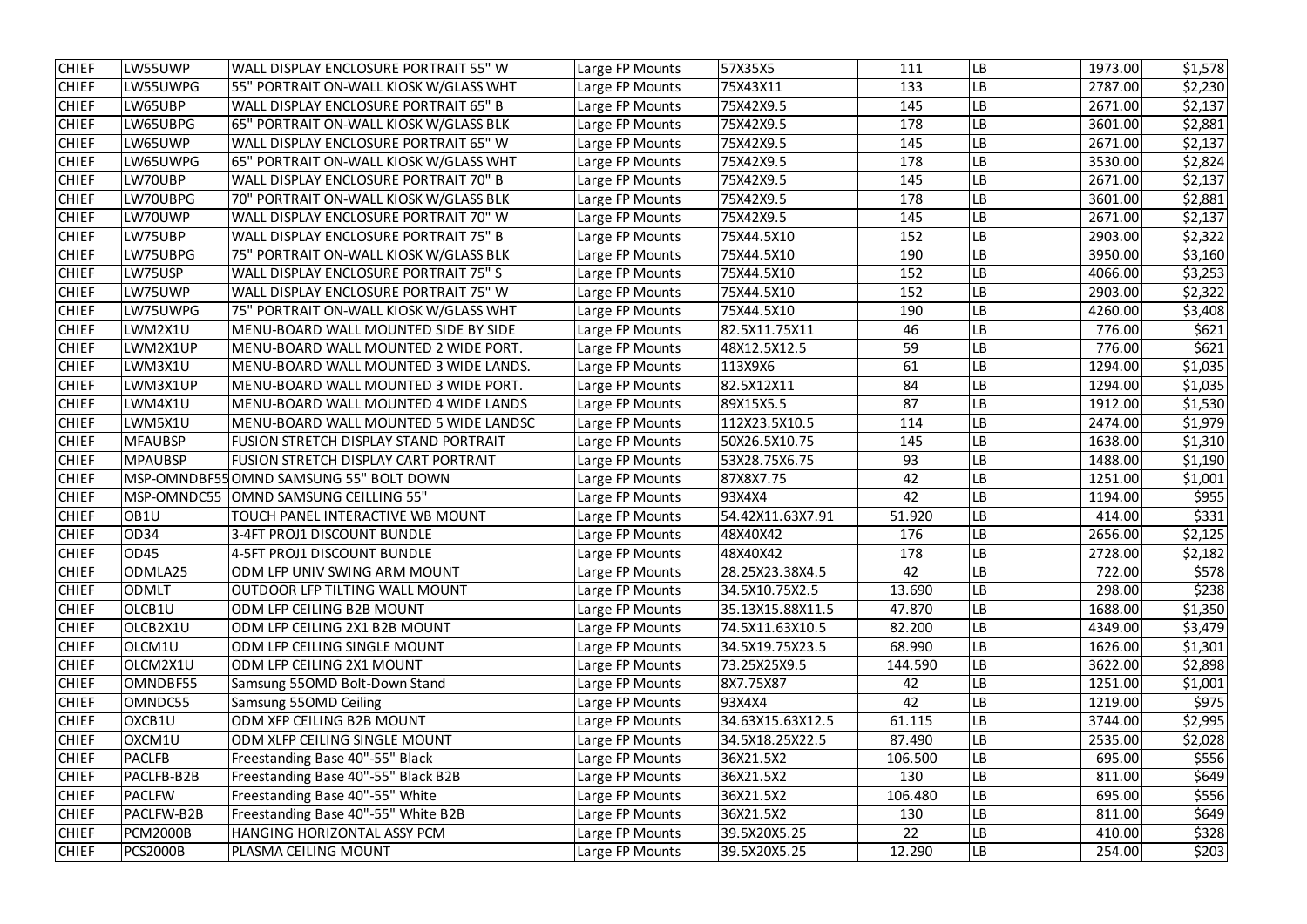| <b>CHIEF</b> | <b>PDC2000B</b> | PDC SERIES MOUNT BLACK                  | Large FP Mounts | 20X20X14          | 39.250  | <b>LB</b>  | 684.00  | \$547   |
|--------------|-----------------|-----------------------------------------|-----------------|-------------------|---------|------------|---------|---------|
| <b>CHIEF</b> | <b>PDR2000B</b> | LARGE DUAL ARM W/O INTERFACE            | Large FP Mounts | 43X25.75X6.25     | 63      | LB         | 895.00  | \$716   |
| <b>CHIEF</b> | <b>PDR2000S</b> | LARGE DUAL ARM MOUNT W/O INTERFACE      | Large FP Mounts | 43X25.75X6.25     | 63      | <b>LB</b>  | 895.00  | \$716   |
| <b>CHIEF</b> | <b>PDRUB</b>    | LARGE DUAL ARM W/ UNIVERSAL             | Large FP Mounts | 42.75X26.5X7.5    | 76.430  | LB         | 1029.00 | \$823   |
| <b>CHIEF</b> | <b>PDRUS</b>    | LARGE DUAL ARM W/ UNIVERSAL             | Large FP Mounts | 43X25.75X6.25     | 70      | LB         | 1029.00 | \$823   |
| <b>CHIEF</b> | PF12000B        | 4' - 7' LFP FLOOR STAND                 | Large FP Mounts | 58X24.5X8.5       | 140     | LВ         | 975.00  | \$780   |
| <b>CHIEF</b> | PF12000S        | 4' - 7' LFP FLOOR STAND                 | Large FP Mounts | 58X24.5X8.5       | 140     | LВ         | 975.00  | \$780   |
| <b>CHIEF</b> | PF1UB           | 4' - 7' LFP FLOOR STAND                 | Large FP Mounts | 58X24.5X8.5       | 134     | ${\sf LB}$ | 1098.00 | \$878   |
| <b>CHIEF</b> | PF1US           | 4' - 7' LFP FLOOR STAND                 | Large FP Mounts | 58X24.5X8.5       | 134     | LВ         | 1098.00 | \$878   |
| <b>CHIEF</b> | <b>PF22000B</b> | 4' - 7' DUAL DISPLAY FLOOR STAND        | Large FP Mounts | 58X24.5X8.5       | 144     | LВ         | 1178.00 | \$942   |
| <b>CHIEF</b> | <b>PF22000S</b> | 4' - 7' DUAL DISPLAY FLOOR STAND        | Large FP Mounts | 58X24.5X8.5       | 70      | LB         | 1178.00 | \$942   |
| <b>CHIEF</b> | PF2UB           | 4' - 7' DUAL DISPLAY FLOOR STAND        | Large FP Mounts | 58X24.5X8.5       | 197     | LB         | 1367.00 | \$1,094 |
| <b>CHIEF</b> | PFB1UB          | 4-7' LFP BOLT-DOWN FLOOR STAND          | Large FP Mounts | 58X24.5X8.5       | 81      | LB         | 982.00  | \$786   |
| <b>CHIEF</b> | <b>PFB2UB</b>   | 4-7' LFP DUAL BOLT-DOWN FLOOR STAND     | Large FP Mounts | 58X24.5X8.5       | 83      | LВ         | 1219.00 | \$975   |
| <b>CHIEF</b> | <b>PFC2000B</b> | 4' - 6' LFP MOBILE CART                 | Large FP Mounts | 47X18.5X8         | 58      | LB         | 975.00  | \$780   |
| <b>CHIEF</b> | <b>PFC2000S</b> | 4' - 6' LFP MOBILE CART                 | Large FP Mounts | 47X18.5X8         | 55.490  | LB         | 975.00  | \$780   |
| <b>CHIEF</b> | <b>PFCUB</b>    | 4' - 6' LFP MOBILE CART                 | Large FP Mounts | 46.25X19X7.75     | 65.520  | LB         | 1098.00 | \$878   |
| <b>CHIEF</b> | <b>PFCUB-G</b>  | 4' - 6' LFP MOBILE CART BLACK TAA       | Large FP Mounts | 46.25X19X7.75     | 69      | LB         | 1469.00 | \$1,175 |
| <b>CHIEF</b> | PFCUB700        | PFCUB + PAC700                          | Large FP Mounts | 57.25X23.5X15.75  | 104     | LВ         | 2201.00 | \$1,761 |
| <b>CHIEF</b> | <b>PFCUS</b>    | 4' - 6' LFP MOBILE CART                 | Large FP Mounts | 46.25X19X7.75     | 68      | ${\sf LB}$ | 1098.00 | \$878   |
| <b>CHIEF</b> | PFCUS700        | PFCUS + PAC700                          | Large FP Mounts | 52X22X15          | 94      | LB         | 2201.00 | \$1,761 |
| <b>CHIEF</b> | <b>PFM2000B</b> | 3' - 4' MOBILE CART 15 - 45 DEGREE TILT | Large FP Mounts | 47X18.5X8         | 50.350  | <b>LB</b>  | 843.00  | \$674   |
| <b>CHIEF</b> | <b>PFM2000S</b> | 3' - 4' MOBILE CART 15 - 45 DEGREE TILT | Large FP Mounts | 47X18.5X8         | 50.350  | LB         | 843.00  | \$674   |
| <b>CHIEF</b> | PFMUB           | 3' - 4' MOBILE CART 15 -45 DEGREE TILT  | Large FP Mounts | 47X18.5X8         | 63      | LB         | 964.00  | \$771   |
| <b>CHIEF</b> | <b>PFMUS</b>    | 3' - 4' MOBILE CART 15 - 45 DEGREE TILT | Large FP Mounts | 47X18.5X8         | 63      | LB         | 964.00  | \$771   |
| <b>CHIEF</b> | <b>PFQ2000B</b> | 2' LFP MOBILE CART                      | Large FP Mounts | 46.5X18.5X8       | 44.550  | LB         | 800.00  | \$640   |
| <b>CHIEF</b> | <b>PFQ2000S</b> | 2' LFP MOBILE CART                      | Large FP Mounts | 46.5X18.5X8       | 44.550  | LB         | 800.00  | \$640   |
| <b>CHIEF</b> | <b>PFQUB</b>    | 2' LFP MOBILE CART                      | Large FP Mounts | 47X18.5X8         | 56      | <b>LB</b>  | 924.00  | \$739   |
| <b>CHIEF</b> | <b>PFQUS</b>    | 2' LFP MOBILE CART                      | Large FP Mounts | 47X18.5X8         | 56      | <b>LB</b>  | 924.00  | \$739   |
| <b>CHIEF</b> | PIWRF2000B      | <b>LARGE IN-WALL MOUNT</b>              | Large FP Mounts | 39.25X19X6        | 52.250  | <b>LB</b>  | 790.00  | \$632   |
| <b>CHIEF</b> | <b>PIWRFUB</b>  | LARGE IN-WALL MOUNT W/ UNIVERSAL        | Large FP Mounts | 39X18.75X6        | 64      | LB         | 923.00  | \$738   |
| <b>CHIEF</b> | <b>PNR2000B</b> | LFP FOUR ARM DUAL STUD MOUNT            | Large FP Mounts | 43X25.75X6.25     | 52      | <b>LB</b>  | 764.00  | \$611   |
| <b>CHIEF</b> | <b>PNR2000S</b> | LFP FOUR ARM DUAL STUD MOUNT            | Large FP Mounts | 43X25.75X6.25     | 52      | <b>LB</b>  | 764.00  | \$611   |
| <b>CHIEF</b> | PNRIW2000B      | <b>PNR IN-WALL</b>                      | Large FP Mounts | 34.25X24X7.5      | 51.330  | <b>LB</b>  | 764.00  | \$611   |
| <b>CHIEF</b> | PNRIWUB         | PNRIW WITH PSBUB                        | Large FP Mounts | 34.5X23.5X7       | 64.600  | <b>LB</b>  | 895.00  | \$716   |
| <b>CHIEF</b> | <b>PNRUB</b>    | LFP FOUR ARM DUAL UNIVERSAL             | Large FP Mounts | 43X25.75X6.25     | 70.940  | <b>LB</b>  | 895.00  | \$716   |
| <b>CHIEF</b> | <b>PNRUB-G</b>  | LFP FOUR ARM DUAL UNIVERSAL TAA         | Large FP Mounts | 43X25.75X6.25     | 66      | LB         | 982.00  | \$786   |
| <b>CHIEF</b> | <b>PNRUS</b>    | LFP FOUR ARM DUAL UNIVERSAL             | Large FP Mounts | 43X25.75X6.25     | 72.100  | <b>LB</b>  | 895.00  | \$716   |
| <b>CHIEF</b> | <b>PPC2000</b>  | PPC CART WITH 14" KNOB PATTERN          | Large FP Mounts | 58X31X13          | 99.300  | LB         | 1554.00 | \$1,243 |
| <b>CHIEF</b> | <b>PPCKU</b>    | PPC + PSBUB & 2 PAS100 ACCY SHELVES     | Large FP Mounts | SEE INT. COMMENTS | 145     | <b>LB</b>  | 2398.00 | \$1,918 |
| <b>CHIEF</b> | <b>PPCU</b>     | PPC + PSBUB                             | Large FP Mounts | 57.5X31X13        | 111     | <b>LB</b>  | 1671.00 | \$1,337 |
| <b>CHIEF</b> | <b>PPD2000</b>  | DUAL PPC W/2 X 14" PATTERN              | Large FP Mounts | SEE INT. COMMENTS | 134     | <b>LB</b>  | 2270.00 | \$1,816 |
| <b>CHIEF</b> | <b>PRSU</b>     | PORTABLE FLAT PANEL STAND               | Large FP Mounts | 56.05X22.56X9.46  | 109.800 | <b>LB</b>  | 1714.00 | \$1,371 |
|              |                 |                                         |                 |                   |         |            |         |         |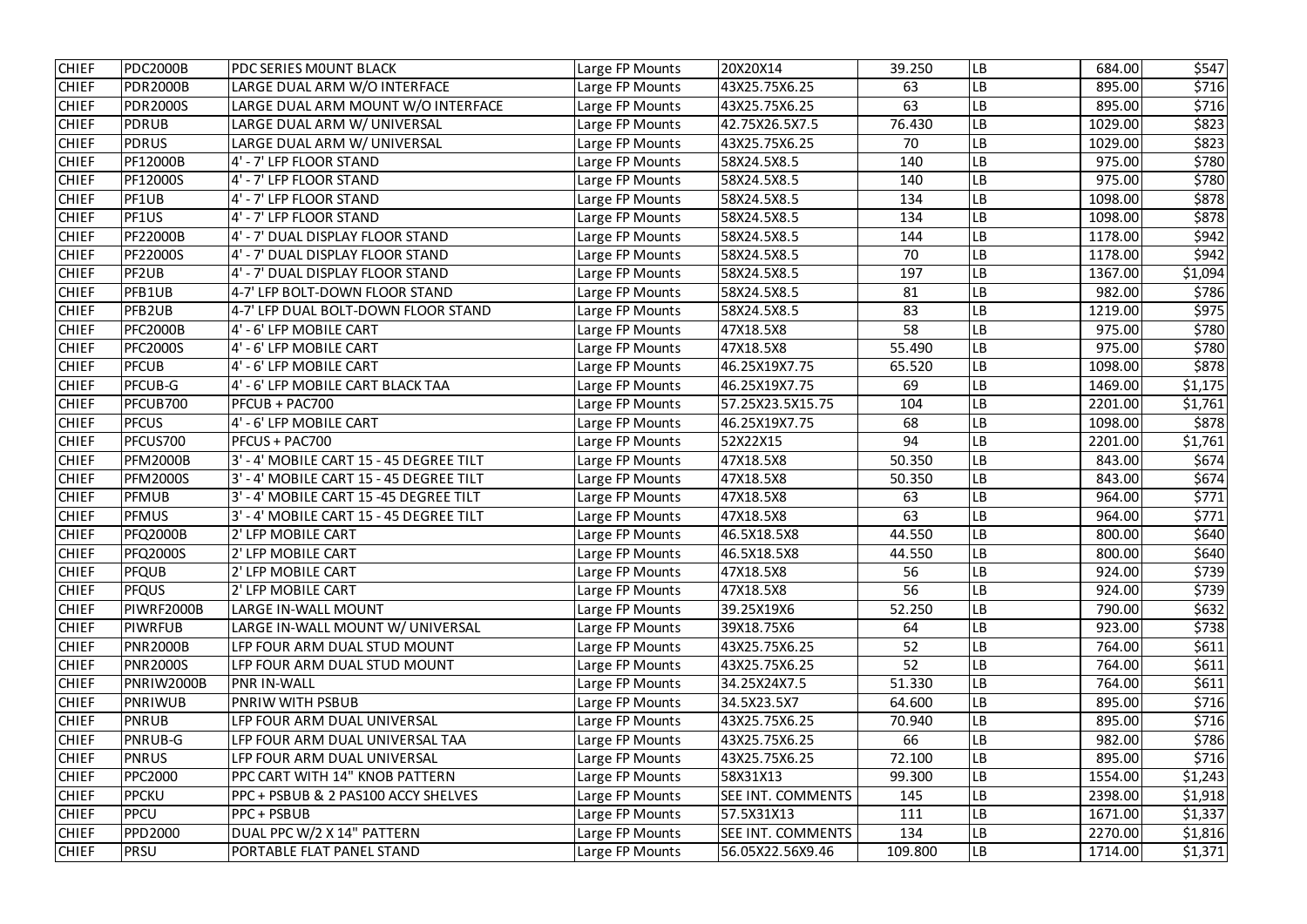| <b>CHIEF</b> | <b>PSB2020</b>  | PLASMA SUPPT BRKT FUJITSU 42"        | Large FP Mounts |                | 22             | LB | 180.00 | \$144 |
|--------------|-----------------|--------------------------------------|-----------------|----------------|----------------|----|--------|-------|
| <b>CHIEF</b> | <b>PSB2029</b>  | INTERFACE BRKT 400 X 400 M6          | Large FP Mounts | 18.5X6.5X1.25  | 3.930          | LB | 180.00 | \$144 |
| <b>CHIEF</b> | <b>PSB2031</b>  | <b>PLASMA BRACKET</b>                | Large FP Mounts | 39.5X20X5.25   | 8              | LB | 180.00 | \$144 |
| <b>CHIEF</b> | <b>PSB2033</b>  | 400x400 M6 CLEARANCE FOR SUBWOOFER   | Large FP Mounts | 20.5X20.5X6.75 | 10             | LB | 180.00 | \$144 |
| <b>CHIEF</b> | <b>PSB2043</b>  | PLASMA SUPPORT NEC 61MP1             | Large FP Mounts | 37.75X3X2.25   | 9              | LB | 180.00 | \$144 |
| <b>CHIEF</b> | <b>PSB2045</b>  | PLASMA SUPPORT BRACKET NEC 40"       | Large FP Mounts | 18X16.5X2.5    | $\overline{7}$ | LB | 180.00 | \$144 |
| <b>CHIEF</b> | <b>PSB2054</b>  | PLASMA BRKT PANASONIC 32" LCD        | Large FP Mounts | 18.5X6.75X1.2  | 9              | LB | 180.00 | \$144 |
| <b>CHIEF</b> | <b>PSB2057</b>  | PLASMA BRKT PANASONIC 26"            | Large FP Mounts | 24X5.13X2      | 9              | LB | 180.00 | \$144 |
| <b>CHIEF</b> | <b>PSB2058</b>  | PLASMA BRKT PANASONIC                | Large FP Mounts | 24X5.13X2      | 5              | LB | 180.00 | \$144 |
| <b>CHIEF</b> | <b>PSB2059</b>  | PLASMA BRKT PANASONIC                | Large FP Mounts | 24.25X5.25X1   | 9              | LB | 180.00 | \$144 |
| <b>CHIEF</b> | <b>PSB2061</b>  | PLASMA SUPPORT PHILLIPS              | Large FP Mounts | 39.5X20X5.25   | 24             | LB | 180.00 | \$144 |
| <b>CHIEF</b> | <b>PSB2071</b>  | PLASMA SPPT BRKT PHOTONICS           | Large FP Mounts | 39.5X20X5.25   | 6              | LB | 180.00 | \$144 |
| <b>CHIEF</b> | <b>PSB2087</b>  | 14" Sq Adaptor 70" Cisco Spark Board | Large FP Mounts | 66.75X10X7     | 30             | -B | 528.00 | \$422 |
| <b>CHIEF</b> | <b>PSB2088</b>  | 14" SQ ADAPTOR 55" CISCO SPARK BOARD | Large FP Mounts | 4.5X4.5X48.5   | 27             | LB | 420.00 | \$336 |
| <b>CHIEF</b> | <b>PSB2090</b>  | PLASMA SUPPORT BRACKET SONY 42       | Large FP Mounts | 39.5X20X5.25   | 6              | LB | 180.00 | \$144 |
| <b>CHIEF</b> | <b>PSB2102</b>  | PLASMA BRACKET JCV 32"               | Large FP Mounts | 39.5X20X5.25   | 9              | -B | 180.00 | \$144 |
| <b>CHIEF</b> | <b>PSB2103</b>  | PLASMA BRKT JVC                      | Large FP Mounts | 39.5X20X5.25   | 9              | LB | 180.00 | \$144 |
| <b>CHIEF</b> | <b>PSB2136</b>  | PLASMA SUPPORT BRKT SAMSUNG          | Large FP Mounts | 37.75X3X2.25   | 9              | LB | 180.00 | \$144 |
| <b>CHIEF</b> | <b>PSB2154</b>  | PLASMA SUPPORT BRKT ZENITH 30"       | Large FP Mounts | 39.5X20X5.25   | 6              | -B | 180.00 | \$144 |
| <b>CHIEF</b> | <b>PSB2203</b>  | PSB2203 - SHARP 400X400 BLU-RAY PSB  | Large FP Mounts | 20X20X2        | 9.950          | LВ | 180.00 | \$144 |
| <b>CHIEF</b> | PSB2241         | PLASMA SUPPORT BRKT SHARP 37"        | Large FP Mounts | 18.5X16.5X2.7  | 6              | LB | 180.00 | \$144 |
| <b>CHIEF</b> | <b>PSB2243</b>  | PLASMA BRKT MIS F 200 200            | Large FP Mounts | 20.5X2.5X20.25 | 10.600         | LB | 180.00 | \$144 |
| <b>CHIEF</b> | <b>PSB2244</b>  | PLASMA BRKTSHARP                     | Large FP Mounts | 24X5.13X2      | 8              | LB | 180.00 | \$144 |
| <b>CHIEF</b> | <b>PSB2264</b>  | <b>INTERFACE BRACKET SHARP 65"</b>   | Large FP Mounts | 29.5X4.25X2.2  | 7.050          | LB | 180.00 | \$144 |
| <b>CHIEF</b> | <b>PSB2270</b>  | PLASMA BRACKET CLARITY 40"           | Large FP Mounts | 39.5X20X5.25   | 6              | LB | 180.00 | \$144 |
| <b>CHIEF</b> | <b>PSB2301</b>  | 100x100 VESA INTERFACE               | Large FP Mounts | 16X2X18        | $\overline{7}$ | LB | 180.00 | \$144 |
| <b>CHIEF</b> | <b>PSB2306</b>  | INTERFACE BRKT 400 X 400 M8          | Large FP Mounts | 17.75X6.63X1   | 6              | LВ | 180.00 | \$144 |
| <b>CHIEF</b> | <b>PSB2364</b>  | PSB SHARP 64U SERIES                 | Large FP Mounts | 20.25X20X2     | 9.250          | LB | 180.00 | \$144 |
| <b>CHIEF</b> | <b>PSB2395</b>  | PLASMA BRKT SONY KDE37XS955          | Large FP Mounts | 24X5.13X2      | 6              | LB | 180.00 | \$144 |
| <b>CHIEF</b> | <b>PSB2396</b>  | PLASMA BRKT SONY KDE42XS955          | Large FP Mounts | 24X5.13X2      | 5              | LB | 180.00 | \$144 |
| <b>CHIEF</b> | <b>PSB2409</b>  | 300X300 LOW PROFILE INTERFACE        | Large FP Mounts | 39.5X20X5.25   | 9              | LB | 180.00 | \$144 |
| <b>CHIEF</b> | <b>PSB2430</b>  | PSB2430 - 400 X 300 M8 INTERFACE     | Large FP Mounts | 18X6.75X1      | 4.050          | LB | 180.00 | \$144 |
| <b>CHIEF</b> | <b>PSB2460</b>  | 500 X 300 M8 CUSTOM INTERFACE        | Large FP Mounts | 24X5X2         | 5.330          | LB | 180.00 | \$144 |
| <b>CHIEF</b> | <b>PSB2534</b>  | STATIC Q-LATCH<br>SAMSUNG            | Large FP Mounts | 24X5X2         | 7              | LB | 180.00 | \$144 |
| <b>CHIEF</b> | <b>PSB2536</b>  | PLASMA BRKT SAMSUNG                  | Large FP Mounts | 24X5.13X2      | 7              | LB | 180.00 | \$144 |
| <b>CHIEF</b> | <b>PSB2541</b>  | PLASMA BRKT DELL                     | Large FP Mounts | 39.5X20X5.25   | 9              | LB | 180.00 | \$144 |
| <b>CHIEF</b> | <b>PSB2642</b>  | 600 X 440 M 10                       | Large FP Mounts | 39.5X20X5.25   | 9              | LB | 180.00 | \$144 |
| <b>CHIEF</b> | <b>PSB2643</b>  | 684 X 300 M8 INTERFACE; OFFSET       | Large FP Mounts | 24.25X5X1.75   | 7.700          | LВ | 180.00 | \$144 |
| <b>CHIEF</b> | <b>PSB2644</b>  | PSB BRKTLOW400X300300X300M6          | Large FP Mounts | 23.25X10X1.5   | 6.450          | LB | 180.00 | \$144 |
| <b>CHIEF</b> | <b>PSBO2085</b> | CHIEF 14" ADAPTER SAMSUNG 55"        | Large FP Mounts | 4.5X4.5X48.5   | 27.500         | LB | 624.00 | \$499 |
| <b>CHIEF</b> | <b>PSBO2086</b> | CHIEF 14" ADAPTER SAMSUNG 46"        | Large FP Mounts | 4.5X4.5X48.5   | 26.500         | LB | 624.00 | \$499 |
| <b>CHIEF</b> | <b>PSBUB</b>    | UNIVERSAL PSB BLACK                  | Large FP Mounts | 38.5X3X3       | 12             | LB | 180.00 | \$144 |
| <b>CHIEF</b> | <b>PSBUS</b>    | UNIVERSAL PSB SILVER                 | Large FP Mounts | 38.5X3X3       | 10.640         | LB | 180.00 | \$144 |
|              |                 |                                      |                 |                |                |    |        |       |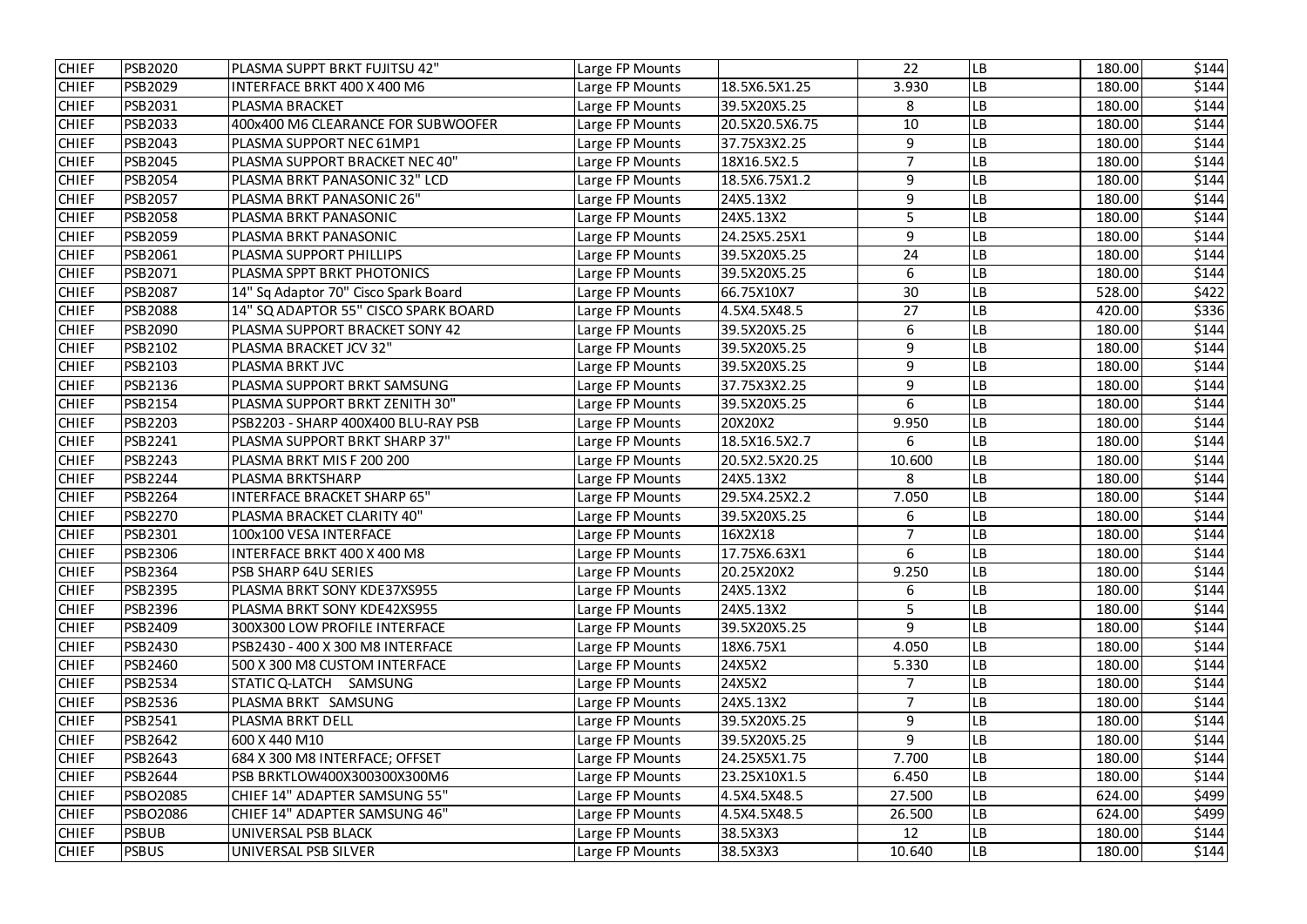| <b>CHIEF</b> | <b>PSMH2079</b>  | EXTRA LARGE STATIC WALL MOUNT            | Large FP Mounts | 66.75X10X7               | 43.100 | LB        | 1085.00 | \$868   |
|--------------|------------------|------------------------------------------|-----------------|--------------------------|--------|-----------|---------|---------|
| <b>CHIEF</b> | <b>PSMH2482</b>  | HEAVY DUTY STATIC MOUNT 1400 X 800 M8    | Large FP Mounts | 66.5X9.75X5.5            | 62.800 | LB        | 1320.00 | \$1,056 |
| <b>CHIEF</b> | <b>PSMH2485</b>  | STATIC MOUNT 103" PLASMA                 | Large FP Mounts | 86X12X3.5                | 103    | LB        | 2644.00 | \$2,115 |
| <b>CHIEF</b> | <b>PSMH2682</b>  | HEAVY DUTY STATIC MOUNT 1200 X 800 M8    | Large FP Mounts | <b>SEE INT. COMMENTS</b> | 88.250 | LB        | 1850.00 | \$1,480 |
| <b>CHIEF</b> | <b>PSMH2685</b>  | 888 X 1230 M16                           | Large FP Mounts | 74X13X6                  | 44     | LB        | 923.00  | \$738   |
| <b>CHIEF</b> | PSMH2744         | HEAVY DUTY MOUNT 800 X 400 1/4-20        | Large FP Mounts | 44.5X7.75X8.5            | 28     | LB        | 923.00  | \$738   |
| <b>CHIEF</b> | <b>PSMH2840</b>  | HEAVY DUTY MOUNT 800 X 400 M8            | Large FP Mounts | 44.5X7.75X8              | 28     | LB        | 923.00  | \$738   |
| <b>CHIEF</b> | <b>PSMH2841</b>  | STATIC MOUNTNEC 70 INCH400X400           | Large FP Mounts | 28.5 X 21.25 X 2         | 8.970  | LВ        | 259.00  | \$207   |
| <b>CHIEF</b> | <b>PSMH2860</b>  | <b>Static Stretch Display Wall Mount</b> | Large FP Mounts | 31.5X17X4                | 10     | LB        | 359.00  | \$287   |
| <b>CHIEF</b> | <b>PSMHO2089</b> | STATIC PSM OD MOUNT SAMSUNG OH85F        | Large FP Mounts | 50X8X8                   | 30     | LB        | 2322.00 | \$1,858 |
| <b>CHIEF</b> | PSMHO2146        | <b>STATIC PSM OD MOUNT SAMSUNG OH75F</b> | Large FP Mounts | 50X8X8                   | 30     | LB        | 1741.00 | \$1,393 |
| <b>CHIEF</b> | <b>PSMO2085</b>  | OD MOUNT FOR SAMSUNG OH55F               | Large FP Mounts | 52.5X29.25X8             | 47.600 | LB        | 1168.00 | \$934   |
| <b>CHIEF</b> | <b>PSMO2086</b>  | OD MOUNT FOR SAMSUNG OH46F               | Large FP Mounts | 52.5X29.25X8             | 38     | LB        | 1023.00 | \$818   |
| <b>CHIEF</b> | <b>PSS2000B</b>  | PLASMA TABLE STAND BLACK                 | Large FP Mounts | 31.75X26.75X1            | 36     | LB        | 524.00  | \$419   |
| <b>CHIEF</b> | <b>PSSUB</b>     | PLASMA STAND BLK UNIVERSAL               | Large FP Mounts | 32X26.75X12              | 43     | LВ        | 656.00  | \$525   |
| <b>CHIEF</b> | <b>PST2000B</b>  | <b>PST SERIES MOUNT BLACK</b>            | Large FP Mounts | 36.25X22X5.25            | 9      | LB        | 124.00  | \$99    |
| <b>CHIEF</b> | <b>PTS2000B</b>  | PLASMA TABLE STAND ASSY                  | Large FP Mounts | 39.5X20X5.25             | 34     | LB        | 460.00  | \$368   |
| <b>CHIEF</b> | <b>PTSU</b>      | UNIVERSAL TABLE STAND                    | Large FP Mounts | 39.5X20X5.25             | 37     | LB        | 591.00  | \$473   |
| <b>CHIEF</b> | <b>PWC2000</b>   | <b>PWC2000 GENERAL MOUNT</b>             | Large FP Mounts | 39.5X20X5.25             | 22     | LB        | 259.00  | \$207   |
| <b>CHIEF</b> | PWCU             | <b>PWC UNIVERSAL</b>                     | Large FP Mounts | 39.5X20X5.25             | 32     | LB        | 393.00  | \$314   |
| <b>CHIEF</b> | <b>PWR2000B</b>  | SINGLE ARM DUAL ST. MT.                  | Large FP Mounts | 35X23.75X7.25            | 37.180 | LB        | 499.00  | \$399   |
| <b>CHIEF</b> | PWRIW2000B       | <b>PWR IN-WALL</b>                       | Large FP Mounts | 34.25X23.5X7             | 34.900 | LB        | 524.00  | \$419   |
| <b>CHIEF</b> | PWRIWUB          | <b>PWRIWB WITH PSBUB</b>                 | Large FP Mounts | 34.25X23.75X7            | 45.800 | LB        | 656.00  | \$525   |
| <b>CHIEF</b> | <b>PWRSKUB</b>   | PWR W/STEEL STUD BRKT BLACK              | Large FP Mounts | 35X23.75X7.25            | 62     | LB        | 829.00  | \$663   |
| <b>CHIEF</b> | <b>PWRUB</b>     | SINGLE ARM DUAL ST.UNIVERSAL             | Large FP Mounts | 35X23.75X7.25            | 50     | LB        | 656.00  | \$525   |
| <b>CHIEF</b> | RLC1             | CEILING MOUNT LARGE FIT MOUNT BLACK      | Large FP Mounts | 29.25X14X6.75            | 20     | LB        | 398.00  | \$318   |
| <b>CHIEF</b> | RLF2             | LARGE UNIVERSAL FIXED MOUNT              | Large FP Mounts | 33.27X8.46X1.77          | 11.020 | <b>LB</b> | 127.00  | \$102   |
| <b>CHIEF</b> | RLF2-G           | LARGE UNIVERSAL FIXED MOUNT TAA          | Large FP Mounts | 35X10.5X2.5              | 12     | LB        | 147.00  | \$118   |
| <b>CHIEF</b> | RLT <sub>2</sub> | LARGE UNIVERSAL TILT MOUNT               | Large FP Mounts | 34.44X9.49X2.6           | 13.940 | LB        | 167.00  | \$134   |
| <b>CHIEF</b> | RLT2-G           | LARGE UNIVERSAL TILT MOUNT TAA           | Large FP Mounts | 35X10.5X2.5              | 15     | LB        | 194.00  | \$155   |
| <b>CHIEF</b> | RXF <sub>2</sub> | XL UNIVERSAL FIXED MOUNT                 | Large FP Mounts | 40.55X8.46X1.77          | 13.190 | LB        | 155.00  | \$124   |
| <b>CHIEF</b> | $RXF2-G$         | XL UNIVERSAL FIXED MOUNT TAA             | Large FP Mounts | 42X10.5X2.5              | 14     | LB        | 177.00  | \$142   |
| <b>CHIEF</b> | RXT2             | XL UNIVERSAL TILT MOUNT                  | Large FP Mounts | 46X9.41X2.6              | 16.460 | <b>LB</b> | 194.00  | \$155   |
| <b>CHIEF</b> | $RXT2-G$         | XL UNIVERSAL TILT MOUNT TAA              | Large FP Mounts | 42X10.5X2.5              | 17     | LB        | 223.00  | \$178   |
| <b>CHIEF</b> | <b>STLU</b>      | LARGE HOSPITALITY TABLE STAND            | Large FP Mounts | 31.11X12.8X7.28          | 17.950 | LB        | 127.00  | \$102   |
| <b>CHIEF</b> | TIL1X1IFH        | LED MOUNT 1X1 SAMSUNG IFH                | Large FP Mounts | 29.5X23X4                | 16     | LB        | 684.00  | \$547   |
| <b>CHIEF</b> | TIL1X2AA         | LED MOUNT 1X2 ABSEN ACCLAIM              | Large FP Mounts | 29.25X23X4               | 16     | LB        | 695.00  | \$556   |
| <b>CHIEF</b> | TIL1X2AP         | LED MOUNT 1X2 ABSEN ACCLAIM PLUS PRO     | Large FP Mounts | 32X24.5X4                | 18.830 | LВ        | 695.00  | \$556   |
| <b>CHIEF</b> | TIL1X2IFH        | LED MOUNT 1X2 SAMSUNG IFH                | Large FP Mounts | 46.5X22X4                | 23     | LB        | 975.00  | \$780   |
| <b>CHIEF</b> | TIL1X2IFJ        | LED SAMSUNG IFJ-IW 2 HIGH                | Large FP Mounts | 38.25X34.25X3.25         | 27.500 | LB        | 1161.00 | \$929   |
| <b>CHIEF</b> | TIL1X2PH         | LED PHILIPS BDL 2 HIGH                   | Large FP Mounts | 32X24.5X4                | 18.600 | LB        | 927.00  | \$742   |
| <b>CHIEF</b> | TIL1X2PT         | LED MOUNT 1X2 LG LAS & LEYARD TVF        | Large FP Mounts | 32X24.5X3.75             | 17     | LB        | 695.00  | \$556   |
| <b>CHIEF</b> | TIL1X2UU         | LED MOUNT 1X2 UPANEL S & BARCO XT        | Large FP Mounts | 32.5X22X4                | 18.500 | LB        | 695.00  | \$556   |
|              |                  |                                          |                 |                          |        |           |         |         |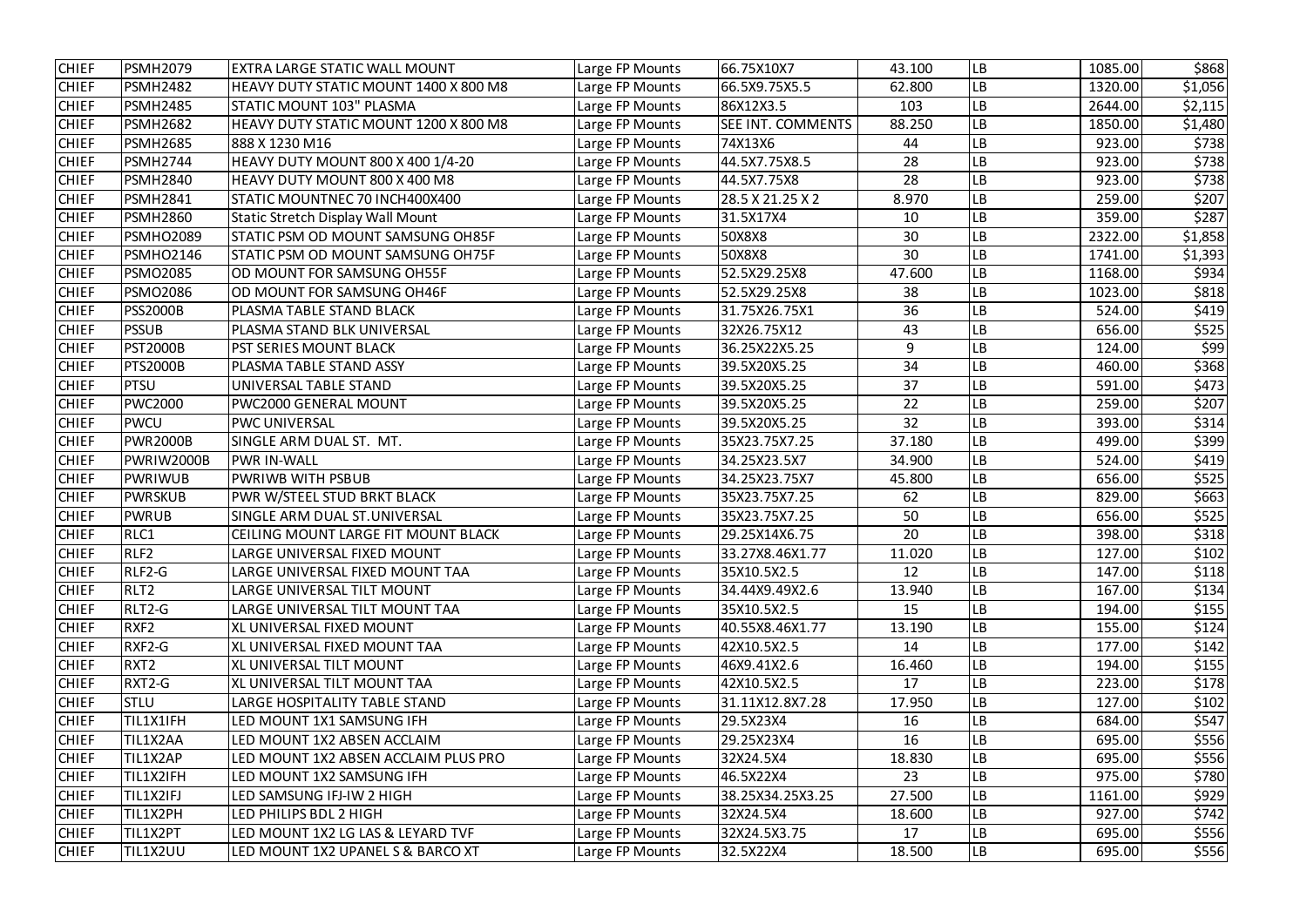| <b>CHIEF</b> | TIL1X3AA          | LED MOUNT 1X3 ABSEN ACCLAIM                       | Large FP Mounts | 43X23X4          | 21.500         | LB        | 1033.00 | \$826   |
|--------------|-------------------|---------------------------------------------------|-----------------|------------------|----------------|-----------|---------|---------|
| <b>CHIEF</b> | TIL1X3AP          | LED MOUNT 1X3 ABS                                 | Large FP Mounts | 46X24.5X4        | 22.390         | LВ        | 1033.00 | \$826   |
| <b>CHIEF</b> | TIL1X3IFH         | LED MOUNT 1X3 SAMSUNG IFH                         | Large FP Mounts | 72X24.5X4.5      | 31.200         | LB        | 1393.00 | \$1,114 |
| <b>CHIEF</b> | TIL1X3IFJ         | LED SAMSUNG IFJ-IW 3 HIGH                         | Large FP Mounts | 56.25X34.25X3.25 | 33             | LВ        | 1741.00 | \$1,393 |
| <b>CHIEF</b> | TIL1X3PH          | LED PHILIPS BDL 3 HIGH                            | Large FP Mounts | 45.25X24.5X4     | 22.200         | LВ        | 1265.00 | \$1,012 |
| <b>CHIEF</b> | TIL1X3PT          | LED MOUNT 1X3 LG LAS & LEYARD TVF                 | Large FP Mounts | 45X24.5X3.75     | 21.250         | LB        | 1033.00 | \$826   |
| <b>CHIEF</b> | TIL1X3UU          | LED MOUNT 1X3 UPANEL S & BARCO XT                 | Large FP Mounts | 46.5X22X4        | 24             | LВ        | 1033.00 | \$826   |
| <b>CHIEF</b> | TIL1X4AA          | LED MOUNT 1X4 ABSEN ACCLAIM                       | Large FP Mounts | 56.5X23X4        | 25.500         | LВ        | 1265.00 | \$1,012 |
| <b>CHIEF</b> | TIL1X4AP          | LED MOUNT 1X4 ABSEN ACCLAIM PLUS PRO              | Large FP Mounts | 59X24.5X4        | 25.900         | LB        | 1265.00 | \$1,012 |
| <b>CHIEF</b> | TIL1X4IFJ         | LED SAMSUNG IFJ 4 HIGH                            | Large FP Mounts | 74.25X34.25X3.25 | 47.200         | LВ        | 2206.00 | \$1,765 |
| <b>CHIEF</b> | TIL1X4PH          | LED PHILIPS BDL 4 HIGH                            | Large FP Mounts | 58.5X24.5X4      | 25.500         | LB        | 1497.00 | \$1,198 |
| <b>CHIEF</b> | TIL1X4PT          | LED MOUNT 1X4 LG LAS & LEYARD TVF                 | Large FP Mounts | 59X24.5X3.75     | 25.250         | LВ        | 1265.00 | \$1,012 |
| <b>CHIEF</b> | TIL1X4UU          | LED MOUNT 1X4 UPANEL S & BARCO XT                 | Large FP Mounts | 59.5X22X4        | 26.250         | LВ        | 1265.00 | \$1,012 |
| <b>CHIEF</b> | TIL1X5AP          | LED 5 HIGH ABSEN ACCLAIM PRO-PLUS                 | Large FP Mounts | 72X24.5X4.25     | 32             | LB        | 1509.00 | \$1,207 |
| <b>CHIEF</b> | TIL1X5PH          | LED PHILIPS BDL 5 HIGH                            | Large FP Mounts | 72X24.5X4        | 29.500         | LB        | 1741.00 | \$1,393 |
| <b>CHIEF</b> | <b>TILSC1HIFH</b> | TILED SAMSUNG IFH/IER SIDE COVER 1 HIGH           | Large FP Mounts | 30X4X4           | 4              | LВ        | 282.55  | \$226   |
| <b>CHIEF</b> | <b>TILSC2HAP</b>  | 2 HIGH ABSEN SIDE COVERS                          | Large FP Mounts | 30X4X4           | 4.500          | LВ        | 282.55  | \$226   |
| <b>CHIEF</b> | <b>TILSC2HIFH</b> | TILED SAMSUNG IFH/IER SIDE COVER 2 HIGH           | Large FP Mounts | 46X4X4           | 7              | LВ        | 339.48  | \$272   |
| <b>CHIEF</b> | TILSC2HPH         | LED PHILIPS BDL SIDE COVER 2 HIGH                 | Large FP Mounts | 30X4X4           | 5              | LB        | 282.55  | \$226   |
| <b>CHIEF</b> | TILSC2HPT         | LED SIDE COVERS LEYARD TVF 2 HIGH                 | Large FP Mounts | 30.5X4.25X4.25   | 5              | LB        | 272.88  | \$218   |
| <b>CHIEF</b> | <b>TILSC2HUU</b>  | UNILUMINS U-PANEL-S 2 HIGH SIDE COVER             | Large FP Mounts | 30.5X4.25X4.25   | 5.500          | LB        | 289.00  | \$231   |
| <b>CHIEF</b> | TILSC3HAP         | <b>3 HIGH ABSEN SIDE COVERS</b>                   | Large FP Mounts | 46X4X4           | 6.400          | LВ        | 339.48  | \$272   |
| <b>CHIEF</b> | <b>TILSC3HPH</b>  | LED PHILIPS BDL SIDE COVER 3 HIGH                 | Large FP Mounts | 46X4X4           |                | LВ        | 339.48  | \$272   |
| <b>CHIEF</b> | <b>TILSC3HPT</b>  | LED SIDE COVERS LEYARD TVF 3 HIGH                 | Large FP Mounts | 46.5X4.25X4.25   | $\overline{7}$ | LВ        | 327.66  | \$262   |
| <b>CHIEF</b> | <b>TILSC3HUU</b>  | UNILUMINS U-PANEL-S 3 HIGH SIDE COVER             | Large FP Mounts | 46.5X4.25X4.25   | 7.800          | LB        | 347.00  | \$278   |
| <b>CHIEF</b> | TILVAB1           | <b>VERTICAL CONNECTOR KIT</b>                     | Large FP Mounts | 10X7X1.5         | 0.450          | LB        | 56.00   | \$45    |
| <b>CHIEF</b> | <b>TILVABAA</b>   | VERT CONNECTOR KIT ABSEN ACCLAIM                  | Large FP Mounts | 9.5X7X1.5        | 1              | <b>LB</b> | 56.00   | \$45    |
| <b>CHIEF</b> | <b>TILVABPT</b>   | <b>VERT CONNECTOR KIT LG LAS &amp; LEYARD TVF</b> | Large FP Mounts | 9.5X7X1.5        |                | LB        | 56.00   | \$45    |
| <b>CHIEF</b> | <b>TILVABUU</b>   | VERT CONNECTOR KIT UPANEL S & BARCO XT            | Large FP Mounts | 9.5X7X1.5        |                | LВ        | 56.00   | \$45    |
| <b>CHIEF</b> | <b>TPM2000B</b>   | PITCH-ADJ POLE MOUNT                              | Large FP Mounts | 39.5X20X5.25     | 17             | LB        | 301.00  | \$241   |
| <b>CHIEF</b> | <b>TPMUB</b>      | PITCH-ADJ POLE MNT UNIVERSAL                      | Large FP Mounts | 39.5X20X5.25     | 27             | LВ        | 432.00  | \$346   |
| <b>CHIEF</b> | <b>TPP2000B</b>   | <b>TRUSS PITCH - ADJUSTABLE</b>                   | Large FP Mounts | 39.5X20X5.25     | 20             | LВ        | 393.00  | \$314   |
| <b>CHIEF</b> | <b>TPPU</b>       | TRUSS PITCH-ADJ UNIVERSAL                         | Large FP Mounts | 39.5X20X5.25     | 30             | LB        | 524.00  | \$419   |
| <b>CHIEF</b> | <b>TPS2000B</b>   | TRUSS/POLE STATIC MOUNT                           | Large FP Mounts | 39.5X20X5.25     | 15             | LВ        | 259.00  | \$207   |
| <b>CHIEF</b> | <b>TPSU</b>       | TRUSS/POLE STATIC MT UNIVERSAL                    | Large FP Mounts | 39.5X20X5.25     | 27             | LB        | 393.00  | \$314   |
| <b>CHIEF</b> | <b>TS525TU</b>    | THIN SWING ARM (LARGE)                            | Large FP Mounts | 32.68X21.65X3.47 | 50.706         | LB        | 656.00  | \$525   |
| <b>CHIEF</b> | XBM1U             | FUSION XL SINGLE BOLT-DOWN LANDSCAPE              | Large FP Mounts | 75X42X14         | 180            | LB        | 3250.00 | \$2,600 |
| <b>CHIEF</b> | XBM1UP            | FUSION XL SINGLE BOLT-DOWN PORTRAIT               | Large FP Mounts | 75X42X14         | 180            | LВ        | 3250.00 | \$2,600 |
| <b>CHIEF</b> | XCB1U             | EXTRA LARGE B2B CEILING MOUNT                     | Large FP Mounts | 37X14.5X11       | 44             | LВ        | 1248.00 | \$998   |
| <b>CHIEF</b> | <b>XCB7000</b>    | CEILING MOUNT DUAL COLUMN XL B2B                  | Large FP Mounts | 36.5X12.5X10.5   | 51             | LВ        | 1999.00 | \$1,599 |
| <b>CHIEF</b> | XCM1U             | XL SINGLE COLUMN CEILING MOUNT                    | Large FP Mounts | 36.25X14.25X10.5 | 30.800         | <b>LB</b> | 645.00  | \$516   |
| <b>CHIEF</b> | <b>XCM7000</b>    | EXTRA LARGE DUAL COLUMN CEILING MOUNT             | Large FP Mounts | 36.5X12.5X10.5   | 34             | LB        | 1123.00 | \$898   |
| <b>CHIEF</b> | XFA1UB            | X-LARGE FUSION MANUAL HT ADJ FLOOR BLK            | Large FP Mounts | 68.5X43.9X8.86   | 150            | <b>LB</b> | 2152.00 | \$1,722 |
|              |                   |                                                   |                 |                  |                |           |         |         |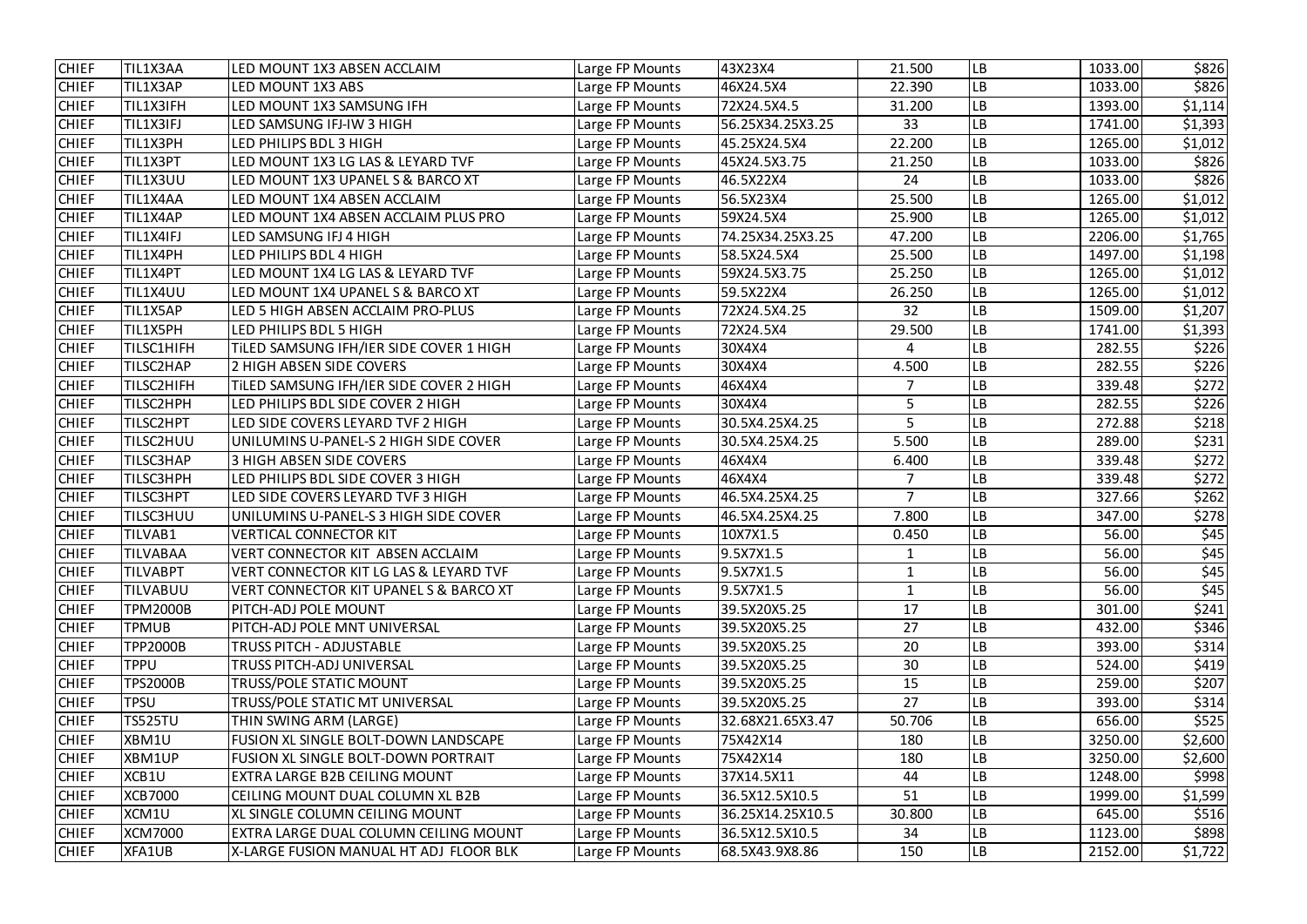| <b>CHIEF</b> | XFD1U          | Electric Height Adj Floor Support XL -US | Large FP Mounts         | 52X46X14         | 163            | LB        | 3137.00 | \$2,510 |
|--------------|----------------|------------------------------------------|-------------------------|------------------|----------------|-----------|---------|---------|
| <b>CHIEF</b> | XPA1UB         | X-LARGE FUSION MANUAL HEGHT ADJ CART BLK | Large FP Mounts         | 68.5X43.9X8.86   | 148            | LВ        | 2248.00 | \$1,798 |
| <b>CHIEF</b> | XPA1US         | X-LARGE FUSION MANUAL HGT ADJ CART SLVR  | Large FP Mounts         | 68.5X43.9X8.86   | 148            | LВ        | 2248.00 | \$1,798 |
| <b>CHIEF</b> | XPD1U          | Electric Height Adjust Cart XL - US      | Large FP Mounts         | 52X46X14         | 175            | LВ        | 3254.00 | \$2,603 |
| <b>CHIEF</b> | XSD1U          | ELECTRIC HEIGHT ADJUST WALL - XL         | Large FP Mounts         | 40X30X11.5       | 133            | LВ        | 2234.00 | \$1,787 |
| <b>CHIEF</b> | XSM1U          | Micro-Adjust Fixed Wall Mount X-Large    | Large FP Mounts         | 45.75X18.49X2.86 | 24.320         | LB        | 317.00  | \$254   |
| <b>CHIEF</b> | XTM1U          | Micro-Adjust Tilt Wall Mount X-Large     | Large FP Mounts         | 45.28X18.5X3.03  | 26.786         | LB        | 420.00  | \$336   |
| <b>CHIEF</b> | XTM1U-G        | EXTRA LARGE TILT MOUNT ASSEMBLY TAA      | Large FP Mounts         | 45X17.5X3        | 26.270         | LВ        | 465.00  | \$372   |
| <b>CHIEF</b> | <b>XVAUB</b>   | <b>VIDEO CONFERENCE CART</b>             | Large FP Mounts         | 42X32X62         | 196            | LВ        | 3065.00 | \$2,452 |
| <b>CHIEF</b> | XVM1U          | <b>FUSION EXTRA LARGE CART</b>           | Large FP Mounts         | 112X23.5X18      | 179            | LВ        | 3432.00 | \$2,746 |
| <b>CHIEF</b> | XVM1X1U        | XL FUSION FREESTANDING VIDEO WALL        | Large FP Mounts         | 42.25X14X75      | 191            | LВ        | 5584.00 | \$4,467 |
| <b>CHIEF</b> | FHB3034        | AC103EXTRA DEPTH: LG WITH MEDIA PLAYER   | <b>Medium FP Mounts</b> | 8X4X1            | 0.260          | LB        | 12.50   | \$10    |
| <b>CHIEF</b> | <b>FHB3036</b> | <b>600MM VERTICAL M6 NO OFFSET</b>       | <b>Medium FP Mounts</b> | 38X3X3           | 3              | LВ        | 50.00   | \$40    |
| <b>CHIEF</b> | FHB3037        | <b>600MM VERTICAL M8 NO OFFSET</b>       | <b>Medium FP Mounts</b> | 38X3X3           | 3              | LB        | 50.00   | \$40    |
| <b>CHIEF</b> | <b>FHB5133</b> | 600MM VERTICAL M8 NO OFFSET              | <b>Medium FP Mounts</b> | 31.5X3X3         | $\overline{4}$ | LВ        | 50.00   | \$40    |
| <b>CHIEF</b> | <b>HFSTS</b>   | HEALTH PRTCL FLOOR STAND TM              | <b>Medium FP Mounts</b> | 50X12X5          | 22             | LВ        | 400.00  | \$320   |
| <b>CHIEF</b> | <b>HFSVS</b>   | HEALTH PRTCL FLOOR STAND VESA            | <b>Medium FP Mounts</b> | 50X12X5          | 27             | LВ        | 434.00  | \$347   |
| <b>CHIEF</b> | <b>HPSS</b>    | HEALTH PRTCL STAND BARCODE SCANNER SHLF  | <b>Medium FP Mounts</b> | 18X12X12         | 1.800          | LB        | 144.00  | \$115   |
| <b>CHIEF</b> | <b>HSMS</b>    | <b>HEALTH PRTCL STAND TABLET ACCY</b>    | <b>Medium FP Mounts</b> | 9X9X5            | 1.830          | LB        | 144.00  | \$115   |
| <b>CHIEF</b> | <b>HSPS</b>    | HEALTH PRTCL STAND PRINTER SHLF          | <b>Medium FP Mounts</b> | 12X12X8          | $\overline{4}$ | LВ        | 144.00  | \$115   |
| <b>CHIEF</b> | <b>HTSTS</b>   | <b>HEALTH PRTCL TABLE STAND TM</b>       | <b>Medium FP Mounts</b> | 18X10X10         | 3.970          | LВ        | 255.00  | \$204   |
| <b>CHIEF</b> | <b>HTSVS</b>   | HEALTH PRTCL TABLE STAND VESA            | <b>Medium FP Mounts</b> | 18X10X10         | 5              | LВ        | 277.00  | \$222   |
| <b>CHIEF</b> | <b>HVPS</b>    | TBLT FLOOR STD PRINTER ACCY              | <b>Medium FP Mounts</b> | 17X16.5X10.5     | 4.220          | LB        | 129.00  | \$103   |
| <b>CHIEF</b> | JHS210B        | <b>SERIES CEILING MOUNT</b>              | <b>Medium FP Mounts</b> | 19.5X10.5X3.7    | $\overline{7}$ | LB        | 180.00  | \$144   |
| <b>CHIEF</b> | JHS210S        | <b>J SERIES CEILING MOUNT</b>            | <b>Medium FP Mounts</b> | 19.5X10.5X3.7    | $\overline{7}$ | LВ        | 180.00  | \$144   |
| <b>CHIEF</b> | <b>JHSUB</b>   | <b>CEILING MNT UNIV</b>                  | <b>Medium FP Mounts</b> | 19.5X10.5X3.7    | 9.050          | <b>LB</b> | 167.00  | \$134   |
| <b>CHIEF</b> | <b>JHSVB</b>   | <b>J SERIES CEILING MOUNT</b>            | Medium FP Mounts        | 19.5X10.38X3     | 10             | <b>LB</b> | 180.00  | \$144   |
| <b>CHIEF</b> | JPP210B        | PIVOT-PITCH POLE MT 200X200 - BLACK      | <b>Medium FP Mounts</b> | 19.5X10.5X3.5    | 5.860          | <b>LB</b> | 220.00  | \$176   |
| <b>CHIEF</b> | JPP210S        | PIVOT-PITCH POLE MT 200X200 - SILVER     | <b>Medium FP Mounts</b> | 19.5X10.5X3.5    | 5.950          | <b>LB</b> | 220.00  | \$176   |
| <b>CHIEF</b> | JPPUB          | PIVOT-PITCH POLE MNT UNIV                | <b>Medium FP Mounts</b> | 19.5X10.5X3.5    | 8.450          | <b>LB</b> | 220.00  | \$176   |
| <b>CHIEF</b> | <b>JPPUS</b>   | PIVOT-PITCH POLE MNT UNIV                | <b>Medium FP Mounts</b> | 19.5X10.5X3.5    | 8.450          | <b>LB</b> | 220.00  | \$176   |
| <b>CHIEF</b> | <b>JPPVB</b>   | PIVOT-POLE POLE MT 400X200 - BLACK       | <b>Medium FP Mounts</b> | 19.5X10.5X3.5    | 8.950          | <b>LB</b> | 220.00  | \$176   |
| <b>CHIEF</b> | <b>JPPVS</b>   | PIVOT-PITCH POLE MT 400X200-SILVER       | <b>Medium FP Mounts</b> | 19.5X10.5X3.5    | 8.950          | <b>LB</b> | 220.00  | \$176   |
| <b>CHIEF</b> | JWD210B        | DUAL ARM WALL MOUNT                      | <b>Medium FP Mounts</b> | 25.75X17.25X3    | 15             | LВ        | 326.00  | \$261   |
| <b>CHIEF</b> | JWD210S        | DUAL ARM WALL MOUNT                      | <b>Medium FP Mounts</b> | 25.75X17.25X3    | 15             | <b>LB</b> | 326.00  | \$261   |
| <b>CHIEF</b> | JWDIW210B      | J SERIES IN WALL ARM DUAL                | <b>Medium FP Mounts</b> | 25.75X17X3.5     | 13.490         | <b>LB</b> | 351.00  | \$281   |
| <b>CHIEF</b> | <b>JWDIWUB</b> | DUAL ARM IN-WALL MNT UNIV                | <b>Medium FP Mounts</b> | 25.75X17X3.5     | 15.700         | <b>LB</b> | 326.00  | \$261   |
| <b>CHIEF</b> | <b>JWDIWVB</b> | J SERIES IN WALL ARM DUAL                | <b>Medium FP Mounts</b> | 25.5X17X3.5      | 16.150         | <b>LB</b> | 326.00  | \$261   |
| <b>CHIEF</b> | JWDSK210B      | DUAL ARM STEEL STUD BLACK                | <b>Medium FP Mounts</b> | 31X16.25X9.75    | 24             | <b>LB</b> | 499.00  | \$399   |
| <b>CHIEF</b> | JWDSK210S      | DUAL ARM STEEL STUD SILVER               | <b>Medium FP Mounts</b> | 31X16.25X9.75    | 24             | <b>LB</b> | 499.00  | \$399   |
| <b>CHIEF</b> | <b>JWDSKUB</b> | DUAL ARM STEEL STUD WALL MNT UNIV        | <b>Medium FP Mounts</b> | 31.25X16.5X6     | 26.700         | <b>LB</b> | 538.00  | \$430   |
| <b>CHIEF</b> | <b>JWDSKUS</b> | DUAL ARM STEEL STUD WALL MNT UNIV        | <b>Medium FP Mounts</b> | 31X16.5X6        | 26.950         | <b>LB</b> | 499.00  | \$399   |
| <b>CHIEF</b> | <b>JWDSKVB</b> | DUAL ARM STEEL STUD BLACK                | <b>Medium FP Mounts</b> | 31.25X16.25X9    | 28             | <b>LB</b> | 538.00  | \$430   |
|              |                |                                          |                         |                  |                |           |         |         |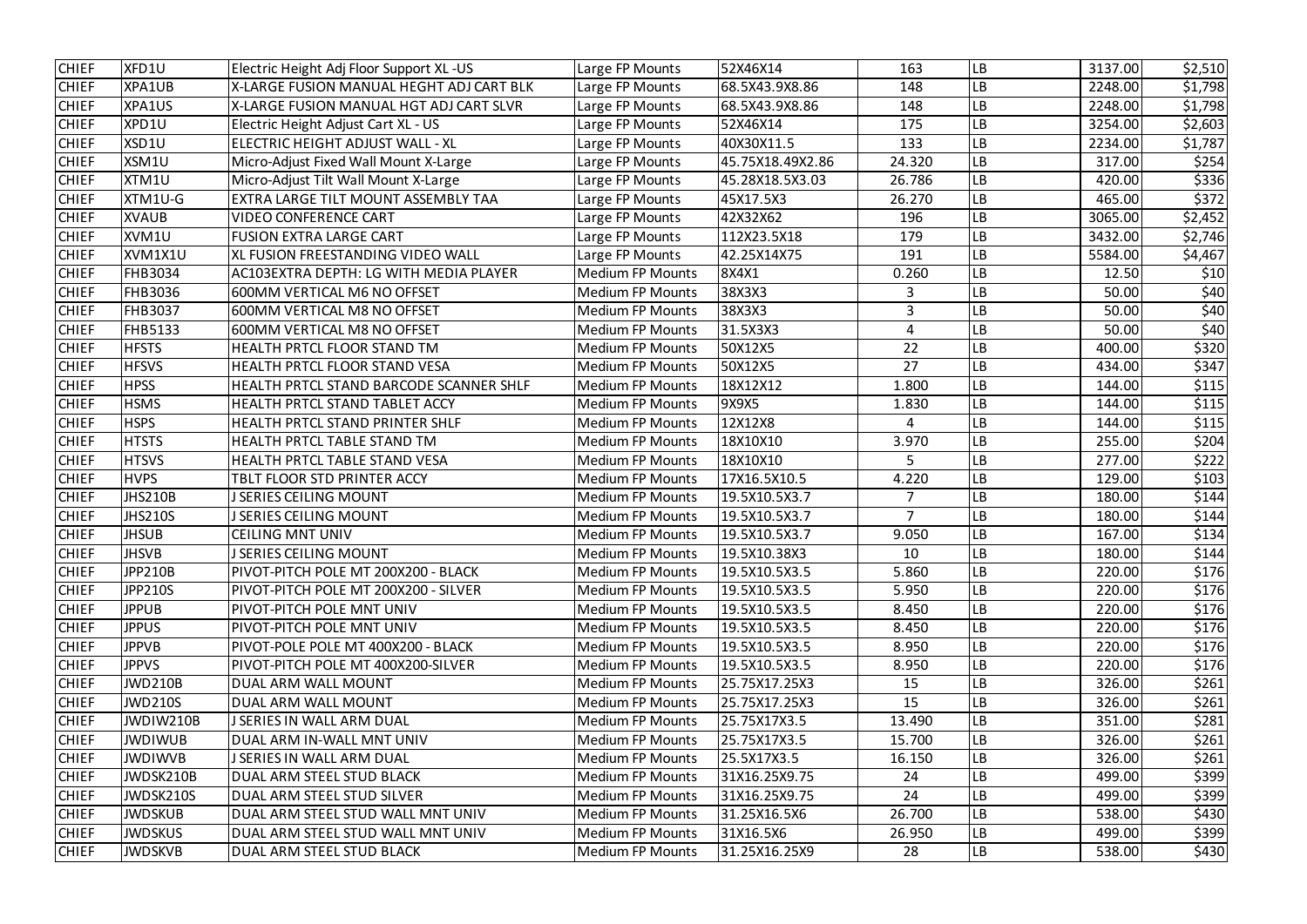| <b>CHIEF</b> | <b>JWDSKVS</b>  | DUAL ARM STEEL STUD SILVER              | <b>Medium FP Mounts</b> | 31.25X16.25X9 | 28     | LB        | 499.00  | \$399   |
|--------------|-----------------|-----------------------------------------|-------------------------|---------------|--------|-----------|---------|---------|
| <b>CHIEF</b> | <b>JWDUB</b>    | DUAL ARM WALL MNT UNIV                  | <b>Medium FP Mounts</b> | 25.75X17X3.75 | 15.800 | LВ        | 326.00  | \$261   |
| <b>CHIEF</b> | <b>JWDUS</b>    | DUAL ARM WALL MNT UNIV                  | <b>Medium FP Mounts</b> | 25.75X17X3.75 | 15.800 | LB        | 326.00  | \$261   |
| <b>CHIEF</b> | <b>JWDVB</b>    | MID SIZE DUAL ARM MOUNT                 | <b>Medium FP Mounts</b> | 25.75X17.25X3 | 18     | LB        | 326.00  | \$261   |
| <b>CHIEF</b> | <b>JWDVS</b>    | DUAL ARM WALL MOUNT                     | <b>Medium FP Mounts</b> | 25.75X17.25X3 | 15     | LB        | 326.00  | \$261   |
| <b>CHIEF</b> | <b>JWP210B</b>  | PIVOT PITCH WALL MOUNT                  | <b>Medium FP Mounts</b> | 25.75X13.25X4 | 10     | LB        | 194.00  | \$155   |
| <b>CHIEF</b> | <b>JWP210S</b>  | PIVOT PITCH WALL MOUNT                  | <b>Medium FP Mounts</b> | 25.75X13.25X4 | 10     | LB        | 194.00  | \$155   |
| <b>CHIEF</b> | <b>JWPUB</b>    | PIVOT-PITCH WALL MNT UNIV               | <b>Medium FP Mounts</b> | 25.5X13.25X4  | 10.250 | LB        | 194.00  | \$155   |
| <b>CHIEF</b> | <b>JWPUS</b>    | PIVOT-PITCH WALL MNT UNIV               | <b>Medium FP Mounts</b> | 25.5X13.25X4  | 10.250 | LB        | 194.00  | \$155   |
| <b>CHIEF</b> | <b>JWPVB</b>    | PIVOT PITCH WALL MOUNT                  | <b>Medium FP Mounts</b> | 25.75X13.25X4 | 10     | LB        | 194.00  | \$155   |
| <b>CHIEF</b> | <b>JWPVS</b>    | PIVOT PITCH WALL MOUNT                  | <b>Medium FP Mounts</b> | 25.75X13.25X4 | 10     | LB        | 194.00  | \$155   |
| <b>CHIEF</b> | <b>JWS210B</b>  | <b>SINGLE ARM WALL MOUNT</b>            | <b>Medium FP Mounts</b> | 25.75X17.25X3 | 12     | LB        | 259.00  | \$207   |
| <b>CHIEF</b> | <b>JWS210S</b>  | <b>SINGLE ARM WALL MOUNT</b>            | <b>Medium FP Mounts</b> | 25.75X17.25X3 | 12     | LB        | 259.00  | \$207   |
| <b>CHIEF</b> | <b>JWSUB</b>    | SINGLE ARM WALL MNT UNIV                | <b>Medium FP Mounts</b> | 26X17X3.75    | 13.700 | LB        | 259.00  | \$207   |
| <b>CHIEF</b> | <b>JWSUS</b>    | SINGLE ARM WALL MNT UNIV                | <b>Medium FP Mounts</b> | 26X17X3.75    | 13.700 | LВ        | 259.00  | \$207   |
| <b>CHIEF</b> | <b>JWSVB</b>    | <b>SINGLE ARM WALL MOUNT</b>            | <b>Medium FP Mounts</b> | 25.75X17.25X3 | 16     | LB        | 259.00  | \$207   |
| <b>CHIEF</b> | <b>JWSVS</b>    | <b>SINGLE ARM WALL MOUNT</b>            | <b>Medium FP Mounts</b> | 25.75X17.25X3 | 12     | LB        | 259.00  | \$207   |
| <b>CHIEF</b> | MCB1U           | <b>CEILING MOUNT B2B MEDIUM</b>         | <b>Medium FP Mounts</b> | 29.5X17X11    | 31.460 | LB        | 485.00  | \$388   |
| <b>CHIEF</b> | MCB1X2U         | CEILING MOUNT MED. B2B STACKING KIT     | <b>Medium FP Mounts</b> | 60X20.5X12    | 71     | LB        | 1102.00 | \$882   |
| <b>CHIEF</b> | <b>MCD6000</b>  | TWIN MID SIZE CEILING MT                | <b>Medium FP Mounts</b> | 31.5X16.25X9  | 14     | LВ        | 275.00  | \$220   |
| <b>CHIEF</b> | MCM1U           | SINGLE CEILING MOUNT MEDIUM BLACK       | <b>Medium FP Mounts</b> | 24X14X6.5     | 17.270 | LВ        | 327.00  | \$262   |
| <b>CHIEF</b> | MCM1X2U         | MCM1U AND CPA048P KIT                   | <b>Medium FP Mounts</b> | 53X19X8       | 44     | LB        | 786.00  | \$629   |
| <b>CHIEF</b> | <b>MCS6000</b>  | MID SIZE CEILING MOUNT                  | <b>Medium FP Mounts</b> | 31X11.5X6.38  | 8.130  | LB        | 180.00  | \$144   |
| <b>CHIEF</b> | MF16000B        | 4' - 7' MFP FLOOR STAND                 | <b>Medium FP Mounts</b> | 57.50X24.75X9 | 137    | LB        | 908.00  | \$726   |
| <b>CHIEF</b> | MF16000S        | 4' - 7' MFP FLOOR STAND                 | <b>Medium FP Mounts</b> | 57.50X24.75X9 | 137    | LB        | 908.00  | \$726   |
| <b>CHIEF</b> | MF1UB           | 4' - 7' MFP FLOOR STAND                 | <b>Medium FP Mounts</b> | 57.5X25X8.5   | 129    | LB        | 1004.00 | \$803   |
| <b>CHIEF</b> | MF1US           | 4' - 7' MFP FLOOR STAND                 | <b>Medium FP Mounts</b> | 57.5X25X8.5   | 129    | <b>LB</b> | 1004.00 | \$803   |
| <b>CHIEF</b> | MF26000B        | 4' - 7' DUAL DISPLAY FLOOR STAND        | <b>Medium FP Mounts</b> | 57.5X24.5X8.5 | 206    | LB        | 1043.00 | \$834   |
| <b>CHIEF</b> | <b>MF26000S</b> | 4' - 7' DUAL DISPLAY FLOOR STAND        | <b>Medium FP Mounts</b> | 57.5X24.5X8.5 | 206    | LB        | 1043.00 | \$834   |
| <b>CHIEF</b> | MF2UB           | 4' - 7' DUAL DISPLAY FLOOR STAND        | <b>Medium FP Mounts</b> | 57.5X25X8.5   | 196    | LB        | 1178.00 | \$942   |
| <b>CHIEF</b> | MF2US           | 4' - 7' DUAL DISPLAY FLOOR STAND        | <b>Medium FP Mounts</b> | 57.5X25X8.5   | 196    | LB        | 1178.00 | \$942   |
| <b>CHIEF</b> | <b>MFAUB</b>    | MEDIUM FUSION STAND MAN ADJ BLK         | <b>Medium FP Mounts</b> | 50X27X11.5    | 143    | LB        | 1425.00 | \$1,140 |
| <b>CHIEF</b> | <b>MFAUS</b>    | MEDIUM FUSION STAND MAN ADJ SLV         | <b>Medium FP Mounts</b> | 50X27X10.5    | 143    | LB        | 1425.00 | \$1,140 |
| <b>CHIEF</b> | MFC6000B        | 4' - 6' MFP MOBILE CART                 | <b>Medium FP Mounts</b> | 47.25X19X8    | 52.770 | LB        | 908.00  | \$726   |
| <b>CHIEF</b> | <b>MFCUB</b>    | 4' - 6' MFP MOBILE CART                 | <b>Medium FP Mounts</b> | 46.25X19X7.75 | 62.550 | LB        | 1004.00 | \$803   |
| <b>CHIEF</b> | MFCUB700        | MFCUB + PAC700                          | <b>Medium FP Mounts</b> | 52X22X15      | 88     | LB        | 2065.00 | \$1,652 |
| <b>CHIEF</b> | <b>MFCUS</b>    | 4' - 6' MFP MOBILE CART                 | <b>Medium FP Mounts</b> | 46.25X19X7.75 | 64     | LB        | 1004.00 | \$803   |
| <b>CHIEF</b> | MFCUS700        | MFCUS + PAC700                          | <b>Medium FP Mounts</b> | 57.25X23.5X16 | 98     | LB        | 2065.00 | \$1,652 |
| <b>CHIEF</b> | MFD1U           | FUSION DYNA HGHT ADJ FLOOR TO WALL-MED  | <b>Medium FP Mounts</b> | 75X44X14      | 210    | LB        | 3311.00 | \$2,649 |
| <b>CHIEF</b> | MFM6000B        | 3' - 4' MOBILE CART 15 - 45 DEGREE TILT | <b>Medium FP Mounts</b> | 47X18X7.5     | 48.050 | LВ        | 761.00  | \$609   |
| <b>CHIEF</b> | MFM6000S        | 3' - 4' MOBILE CART 15 - 45 DEGREE TILT | <b>Medium FP Mounts</b> | 24.5X20X13    | 48.050 | LB        | 761.00  | \$609   |
| <b>CHIEF</b> | <b>MFMUB</b>    | 3' - 4' MOBILE CART 15 - 45 DEGREE TILT | <b>Medium FP Mounts</b> | 47X18.5X8     | 58     | LB        | 868.00  | \$694   |
| <b>CHIEF</b> | <b>MFMUS</b>    | 3' - 4' MOBILE CART 15 - 45 DEGREE TILT | <b>Medium FP Mounts</b> | 47X18.5X8     | 58     | LB        | 868.00  | \$694   |
|              |                 |                                         |                         |               |        |           |         |         |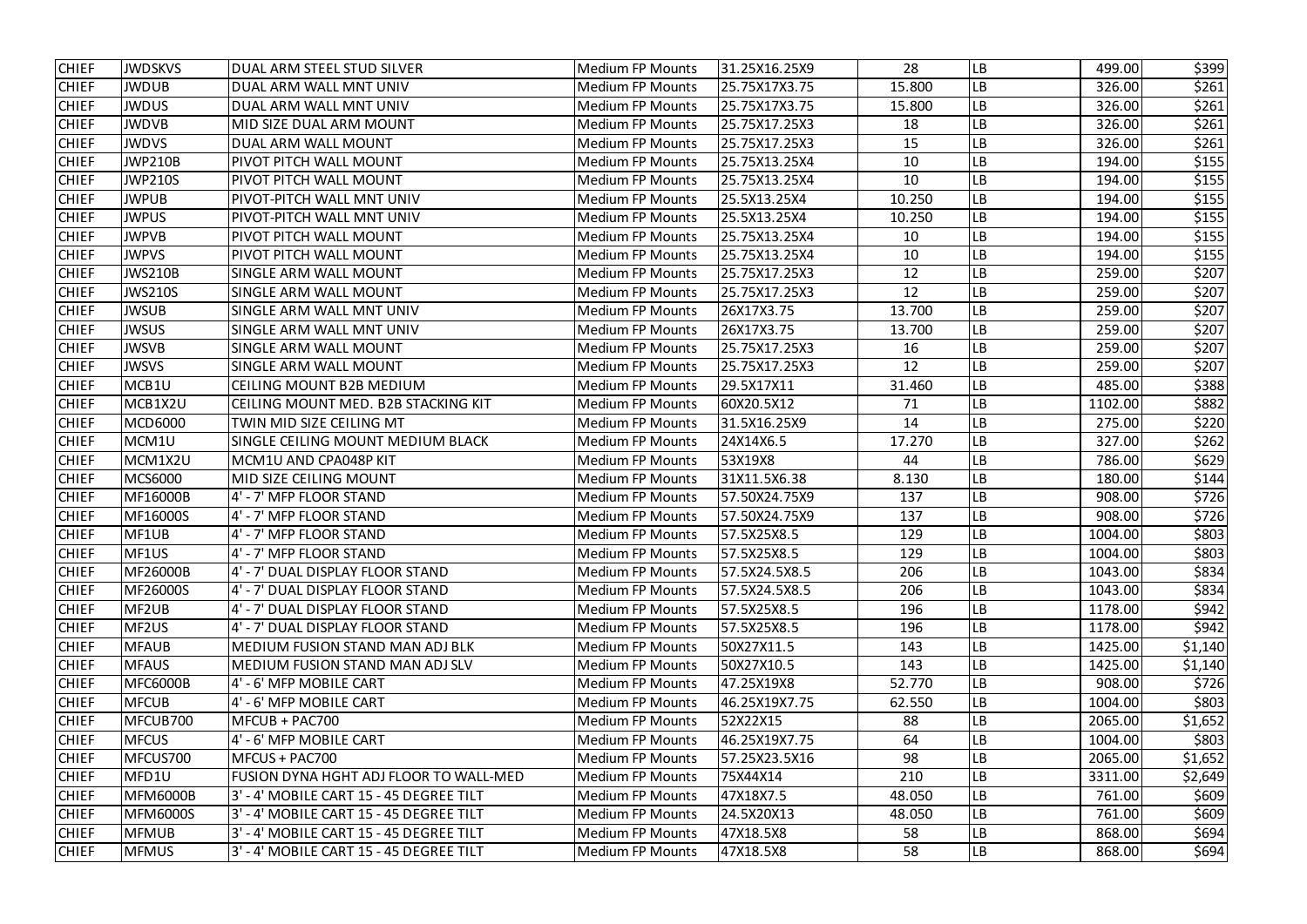| <b>CHIEF</b> | MFQ6000B        | 2' MFP MOBILE CART                             | <b>Medium FP Mounts</b> | 47X18.25X7.5     | 41.100 | LВ        | 721.00  | \$577   |
|--------------|-----------------|------------------------------------------------|-------------------------|------------------|--------|-----------|---------|---------|
| <b>CHIEF</b> | <b>MFQ6000S</b> | 2' MFP MOBILE CART                             | <b>Medium FP Mounts</b> | 47X18.25X7.5     | 41.100 | LВ        | 721.00  | \$577   |
| <b>CHIEF</b> | <b>MFQUB</b>    | 2' MFP MOBILE CART                             | <b>Medium FP Mounts</b> | 47X18.5X8        | 50.060 | LB        | 829.00  | \$663   |
| <b>CHIEF</b> | <b>MFQUS</b>    | 2' MFP MOBILE CART                             | <b>Medium FP Mounts</b> | 47X18.5X8        | 52     | LB        | 829.00  | \$663   |
| <b>CHIEF</b> | MIWRF6000B      | MEDIUM IN-WALL MOUNT                           | <b>Medium FP Mounts</b> | 31.5X12.5X9.5    | 40.700 | LB        | 656.00  | \$525   |
| <b>CHIEF</b> | <b>MIWRFUB</b>  | MEDIUM IN-WALL MOUNT W/UNIVERSAL               | <b>Medium FP Mounts</b> | 31.5X12.5X9.5    | 51     | LB        | 790.00  | \$632   |
| <b>CHIEF</b> | <b>MIWRFVB</b>  | MEDIUM IN-WALL MOUNT W/VESA BRKT               | <b>Medium FP Mounts</b> | 31.5X12.5X9.5    | 46.100 | LB        | 764.00  | \$611   |
| <b>CHIEF</b> | <b>MPAUB</b>    | MEDIU FUSION CART MANUAL ADJUST BLK            | <b>Medium FP Mounts</b> | 52X29X7          | 95     | LB        | 1294.00 | \$1,035 |
| <b>CHIEF</b> | <b>MPAUS</b>    | MEDIUM FUSION CART MANUAL ADJUST SLV           | <b>Medium FP Mounts</b> | 52X29X7          | 95     | LB        | 1294.00 | \$1,035 |
| <b>CHIEF</b> | MPD1U           | <b>FUSION DYNAMIC HEIGHT ADJUST CART - MED</b> | <b>Medium FP Mounts</b> | 75X44X14         | 223    | LB        | 3432.00 | \$2,746 |
| <b>CHIEF</b> | <b>MPT6000B</b> | <b>HOSPITALITY SWING ARM TILT MOUNT</b>        | <b>Medium FP Mounts</b> | 31.50X14.75X5    | 23.700 | LB        | 365.00  | \$292   |
| <b>CHIEF</b> | <b>MPTUB</b>    | <b>HOSPITALITY SWING ARM TILT MOUNT</b>        | <b>Medium FP Mounts</b> | 31.5X14.75X5     | 34.700 | LB        | 499.00  | \$399   |
| <b>CHIEF</b> | <b>MPTVB</b>    | <b>HOSPITALITY SWING ARM TILT MOUNT</b>        | <b>Medium FP Mounts</b> | 32X14.75X5       | 30.110 | LВ        | 460.00  | \$368   |
| <b>CHIEF</b> | <b>MPW6000B</b> | MEDIUM FLAT PANEL SWING ARM                    | <b>Medium FP Mounts</b> | 39.5X20X5        | 24.150 | LB        | 326.00  | \$261   |
| <b>CHIEF</b> | <b>MPWUB</b>    | UNIVERSAL SWING ARM BLACK                      | <b>Medium FP Mounts</b> | 39.5X20X5.25     | 34     | LB        | 460.00  | \$368   |
| <b>CHIEF</b> | <b>MPWVB</b>    | MEDIUM FLAT PANEL SWING ARM - VESA             | <b>Medium FP Mounts</b> | 39X20X5          | 32.250 | LB        | 419.00  | \$335   |
| <b>CHIEF</b> | MSA1U           | <b>Fixed Wall Mount Medium</b>                 | <b>Medium FP Mounts</b> | 31.04X18.65X2.83 | 13.580 | LB        | 124.00  | \$99    |
| <b>CHIEF</b> | <b>MSB6040</b>  | INTERFACE BRKT 200 x 100 M6                    | <b>Medium FP Mounts</b> | 31.75X14.75X5    | 8      | LB        | 127.00  | \$102   |
| <b>CHIEF</b> | <b>MSB6044</b>  | MID SIZE BRACKET 200 X 100                     | <b>Medium FP Mounts</b> | 23.25X10.25X1    | 5      | LB        | 127.00  | \$102   |
| <b>CHIEF</b> | MSB6045         | MID SIZE BRACKET 400 X 200                     | <b>Medium FP Mounts</b> | 23X10X2          | 5.950  | LВ        | 127.00  | \$102   |
| <b>CHIEF</b> | MSB6136         | MID SIZE BRACKET SAMSUNG                       | <b>Medium FP Mounts</b> | 37.75X3X2.25     | 8      | LB        | 127.00  | \$102   |
| <b>CHIEF</b> | <b>MSB6200</b>  | <b>INTERFACE BRACKET SONY 200 X 200 LOW</b>    | <b>Medium FP Mounts</b> | 31.75X14.75X5    | 8      | LB        | 127.00  | \$102   |
| <b>CHIEF</b> | MSB6241         | 200 X 200 M6 INTERFACE                         | <b>Medium FP Mounts</b> | 10.75X7.25X1     | 0.510  | LB        | 24.00   | \$19    |
| <b>CHIEF</b> | MSB6243         | 200 x 200 M8 INTERFACE                         | <b>Medium FP Mounts</b> | 10X6X0.5         | 0.450  | LB        | 24.00   | \$19    |
| <b>CHIEF</b> | <b>MSB6301</b>  | MID SIZE BRACKET 100 X 100                     | <b>Medium FP Mounts</b> | 2.5X12.25X12.25  | 3.250  | LB        | 127.00  | \$102   |
| <b>CHIEF</b> | <b>MSB6306</b>  | MID SIZE BRACKET 400 X 400 M8                  | <b>Medium FP Mounts</b> | 20.5X20.5X2.5    | 9.740  | LB        | 127.00  | \$102   |
| <b>CHIEF</b> | MSB6343         | <b>ADAPTER AKAI 32"</b>                        | <b>Medium FP Mounts</b> | 24X5.13X2        | 10.200 | <b>LB</b> | 127.00  | \$102   |
| <b>CHIEF</b> | <b>MSB6364</b>  | <b>INTERFACE SHARP 64 SERIES</b>               | <b>Medium FP Mounts</b> | 20X20X2          | 9.150  | LB        | 127.00  | \$102   |
| <b>CHIEF</b> | <b>MSB6394</b>  | 200 X 200 M4 INTERFACE                         | <b>Medium FP Mounts</b> | 31.75X14.75X5    | 1      | LB        | 24.00   | \$19    |
| <b>CHIEF</b> | <b>MSB6398</b>  | MID SIZE CHANNEL BRACKET                       | <b>Medium FP Mounts</b> | 31.75X14.75X5    | 8      | LB        | 127.00  | \$102   |
| <b>CHIEF</b> | <b>MSB6399</b>  | 200 x 100 M4 MULTIPLE OFFSET; DEEP             | <b>Medium FP Mounts</b> | 17.75X6.75X1     | 3      | LB        | 127.00  | \$102   |
| <b>CHIEF</b> | <b>MSB6442</b>  | INTERFACE 400 X 200 M8                         | <b>Medium FP Mounts</b> | 31.75X14.75X5    | 8      | LB        | 127.00  | \$102   |
| <b>CHIEF</b> | <b>MSB6534</b>  | MID SIZE BRACKET 600 X 400 M8                  | <b>Medium FP Mounts</b> | 24X5.25X2        | 6.350  | LB        | 127.00  | \$102   |
| <b>CHIEF</b> | <b>MSB6747</b>  | SAMSUNG INTERFACE 9000 SERIES V3               | <b>Medium FP Mounts</b> | 20X20X2          | 10.200 | LB        | 127.00  | \$102   |
| <b>CHIEF</b> | <b>MSBUB</b>    | UNIVERSAL MSB - BLACK                          | <b>Medium FP Mounts</b> | 31.5X3X3         | 11     | LB        | 155.00  | \$124   |
| <b>CHIEF</b> | <b>MSBUS</b>    | UNIVERSAL MSB - SILVER                         | <b>Medium FP Mounts</b> | 31.5X3X3         | 8.810  | <b>LB</b> | 155.00  | \$124   |
| <b>CHIEF</b> | <b>MSBVB</b>    | UNIVERSAL VESA BRACKET                         | <b>Medium FP Mounts</b> | 23X10X2          | 8      | LB        | 127.00  | \$102   |
| <b>CHIEF</b> | <b>MSBVS</b>    | UNIVERSAL VESA BRACKET                         | <b>Medium FP Mounts</b> | 23X10X2          | 8      | LB        | 127.00  | \$102   |
| <b>CHIEF</b> | MSD1U           | FUSION DYNAMIC HEIGHT ADJUST WALL - MED        | <b>Medium FP Mounts</b> | 40X30X8          | 83     | LB        | 1625.00 | \$1,300 |
| <b>CHIEF</b> | MSM1U           | Micro-Adjust Fixed Wall Mount Medium           | <b>Medium FP Mounts</b> | 31.1X18.63X2.86  | 16.750 | LB        | 189.00  | \$151   |
| <b>CHIEF</b> | <b>MSR6000</b>  | MID SIZE FIXED WALL MOUNT                      | <b>Medium FP Mounts</b> | 31.5X14.75X5     | 12     | LB        | 99.00   | \$79    |
| <b>CHIEF</b> | <b>MSS6000B</b> | <b>MSS SERIES MOUNT</b>                        | <b>Medium FP Mounts</b> | 31.75X26.75X1    | 33     | LB        | 432.00  | \$346   |
| <b>CHIEF</b> | <b>MSSUB</b>    | <b>MSS SERIES UNIVERSAL</b>                    | <b>Medium FP Mounts</b> | 31.75X26.75X18   | 44     | LB        | 591.00  | \$473   |
|              |                 |                                                |                         |                  |        |           |         |         |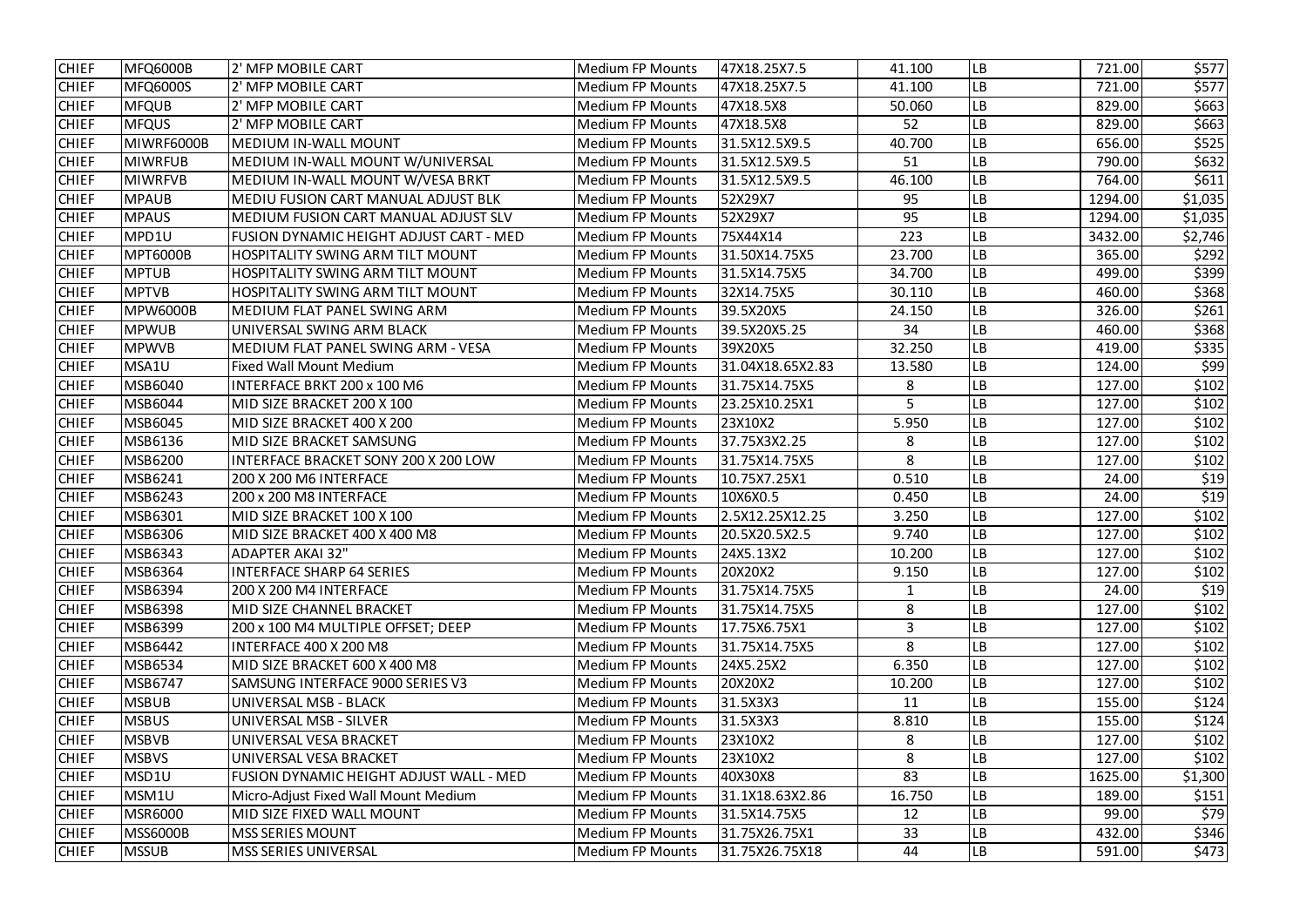| <b>CHIEF</b> | <b>MSSVB</b>     | <b>TABLE STAND UNIVERSAL</b>                | Medium FP Mounts        | 26.75X12.5X31     | 42     | LB        | 565.00 | \$452 |
|--------------|------------------|---------------------------------------------|-------------------------|-------------------|--------|-----------|--------|-------|
| <b>CHIEF</b> | <b>MSTU</b>      | MEDIUM FIXED THINSTALL UNIVERSAL            | <b>Medium FP Mounts</b> | 39X13X2           | 9.650  | LB        | 167.00 | \$134 |
| <b>CHIEF</b> | MTA1U            | <b>Tilt Wall Mount Medium</b>               | <b>Medium FP Mounts</b> | 31.17X18.63X2.86  | 15.480 | LB        | 163.00 | \$130 |
| <b>CHIEF</b> | MTM1U            | Micro-Adjust Tilt Wall Mount Medium         | <b>Medium FP Mounts</b> | 31.1X18.5X2.76    | 18.673 | LB        | 227.00 | \$182 |
| <b>CHIEF</b> | MTMP1U           | Micro-Adjust Tilt Port Wall Mount Med       | <b>Medium FP Mounts</b> | 27.56X26.82X3.06  | 25.360 | LB        | 202.00 | \$162 |
| <b>CHIEF</b> | MTMS1U           | <b>FUSION 400 mm TILT SINGLE STUD MOUNT</b> | <b>Medium FP Mounts</b> | 21.65X20.7X3.02   | 16.420 | LВ        | 216.00 | \$173 |
| <b>CHIEF</b> | <b>MTSAVB</b>    | <b>TABLE STAND SWIVEL BLACK</b>             | <b>Medium FP Mounts</b> | 21.25X14.25X10.25 | 25.500 | LB        | 259.00 | \$207 |
| <b>CHIEF</b> | <b>MTSAVS</b>    | 21.50TABLE STAND SWIVEL SILVER              | <b>Medium FP Mounts</b> | 21.5X14.5X10.5    | 25.500 | LB        | 259.00 | \$207 |
| <b>CHIEF</b> | <b>MTTU</b>      | <b>MEDIUM TILT THINSTALL UNIVERSAL</b>      | <b>Medium FP Mounts</b> | 33.5X11.25X3      | 11.250 | LB        | 194.00 | \$155 |
| <b>CHIEF</b> | <b>MWC6000</b>   | <b>PITCH CPU WALL MOUNT</b>                 | <b>Medium FP Mounts</b> | 20X20X6           | 16     | LB        | 167.00 | \$134 |
| <b>CHIEF</b> | <b>MWCU</b>      | PITCH CPU WALL MOUNT                        | Medium FP Mounts        | 31X16X9           | 26     | LB        | 301.00 | \$241 |
| <b>CHIEF</b> | <b>MWCV</b>      | PITCH CPU WALL MOUNT                        | <b>Medium FP Mounts</b> | 31.25X16.25X9     | 19.410 | LВ        | 259.00 | \$207 |
| <b>CHIEF</b> | MWR6000B         | MID SIZED SWING ARM NO INTERFACE            | Medium FP Mounts        | 35X23.75X7.25     | 34.750 | LB        | 471.00 | \$377 |
| <b>CHIEF</b> | MWRIW6000B       | <b>MWR IN-WALL</b>                          | <b>Medium FP Mounts</b> | 34.25X23.75X7     | 31.350 | LB        | 499.00 | \$399 |
| <b>CHIEF</b> | <b>MWRIWUB</b>   | <b>MWRIWB WITH MSBUB</b>                    | <b>Medium FP Mounts</b> | 34.25X23.75X7     | 41.100 | LВ        | 631.00 | \$505 |
| <b>CHIEF</b> | <b>MWRSKUB</b>   | MWR W/STEEL STUD BRKT BLACK                 | <b>Medium FP Mounts</b> | 35X23.75X7.25     | 54     | LB        | 790.00 | \$632 |
| <b>CHIEF</b> | <b>MWRUB</b>     | MID SIZE SWING ARM                          | <b>Medium FP Mounts</b> | 35X23.75X7.25     | 45     | LB        | 631.00 | \$505 |
| <b>CHIEF</b> | MWRUB-G          | <b>MFP SWING ARM UNIVERSAL TAA</b>          | <b>Medium FP Mounts</b> | 35X23.75X7.25     | 45     | LB        | 692.00 | \$554 |
| <b>CHIEF</b> | <b>MWRVB</b>     | MID SIZED SWING ARM W/ VESA                 | <b>Medium FP Mounts</b> | 35X23.75X7.25     | 42     | LB        | 591.00 | \$473 |
| <b>CHIEF</b> | <b>RMB400</b>    | FIT MENU-BOARD INTERFACE 400 mm             | Medium FP Mounts        | 22X5.5X5.5        | 6.160  | LB        | 125.00 | \$100 |
| <b>CHIEF</b> | RMB4X1           | Bundled RMB400 for 4X1                      | <b>Medium FP Mounts</b> | 28X13X12          | 27.100 | LB        | 543.00 | \$434 |
| <b>CHIEF</b> | RMC1             | CEILING MOUNT MEDIUM FIT MOUNT BLACK        | <b>Medium FP Mounts</b> | 24.15X13.9X6.71   | 16.350 | LB        | 288.00 | \$230 |
| <b>CHIEF</b> | RMF <sub>2</sub> | <b>MEDIUM UNIVERSAL FIXED MOUNT</b>         | <b>Medium FP Mounts</b> | 22.25X11X2.75     | 9.610  | LB        | 102.00 | \$82  |
| <b>CHIEF</b> | RMT <sub>2</sub> | <b>MEDIUM UNIVERSAL TILT MOUNT</b>          | <b>Medium FP Mounts</b> | 29.2X9.44X2.57    | 12.490 | LВ        | 127.00 | \$102 |
| <b>CHIEF</b> | <b>TS218SU</b>   | <b>MEDIUM DUAL ARM THIN SWINGARM</b>        | Medium FP Mounts        | 20X14X2           | 12.600 | LB        | 301.00 | \$241 |
| <b>CHIEF</b> | <b>TS318SU</b>   | MEDIUM SWING ARM SINGLE STUD                | <b>Medium FP Mounts</b> | 26X24.25X3        | 23.310 | LB        | 393.00 | \$314 |
| <b>CHIEF</b> | <b>TS318TU</b>   | <b>IMEDIUM SWING ARMS DUAL STUD</b>         | <b>Medium FP Mounts</b> | 26X24.25X3        | 27.130 | <b>LB</b> | 460.00 | \$368 |
| <b>CHIEF</b> | <b>TS325TU</b>   | <b>MEDIUM 25" EXTENSION SWING ARMS</b>      | <b>Medium FP Mounts</b> | 24X3X33.25        | 30.910 | LB        | 524.00 | \$419 |
| <b>CHIEF</b> | DMA1B            | SINGLE DYNAMIC MONITOR ARM BLACK            | <b>Monitor Mounts</b>   | 17.17X12.3X5.51   | 9.310  | LB        | 193.00 | \$154 |
| <b>CHIEF</b> | DMA1S            | SINGLE DYNAMIC MONITOR ARM SILVER           | <b>Monitor Mounts</b>   | 17.17X12.3X5.51   | 9.310  | LB        | 193.00 | \$154 |
| <b>CHIEF</b> | DMA2B            | DUAL DYNAMIC MONITOR ARM BLACK              | <b>Monitor Mounts</b>   | 20.33X12.31X5.16  | 15.690 | LB        | 322.00 | \$258 |
| <b>CHIEF</b> | DMA2S            | DUAL DYNAMIC MONITOR ARM SILVER             | <b>Monitor Mounts</b>   | 20.33X12.31X5.16  | 15.690 | LB        | 322.00 | \$258 |
| <b>CHIEF</b> | <b>FSB4109</b>   | 200X200 VESA PLATE FOR 43" MONITOR          | <b>Monitor Mounts</b>   | 15.38X11.25X2.38  | 3.500  | LB        | 66.00  | \$53  |
| <b>CHIEF</b> | <b>KOP100B</b>   | KO PITCH/PIVOT POLE MNT SINGLE DISP BLK     | <b>Monitor Mounts</b>   | 11X7.75X6         | 3.050  | LB        | 162.00 | \$130 |
| <b>CHIEF</b> | <b>KOP100S</b>   | KO PITCH/PIVOT POLE MNT SINGLE DISP SLV     | <b>Monitor Mounts</b>   | 11X7.75X6         | 3.050  | LB        | 162.00 | \$130 |
| <b>CHIEF</b> | <b>KOW100B</b>   | KO PITCH/PIVOT WALL MNT SINGLE DISP BLK     | <b>Monitor Mounts</b>   | 11X7.75X6         | 5      | LB        | 172.00 | \$138 |
| <b>CHIEF</b> | <b>KOW100S</b>   | KO PITCH/PIVOT WALL MNT SINGLE DISP SLV     | <b>Monitor Mounts</b>   | 11X7.75X6         | 5      | LB        | 172.00 | \$138 |
| <b>CHIEF</b> | K1C110B          | K1 CLMN MNT SINGLE DISPLAY 1L ARM BLK       | <b>Monitor Mounts</b>   | 33.75X17.5X6.5    | 11     | LB        | 281.00 | \$225 |
| <b>CHIEF</b> | K1C110S          | K1 CLMN MNT SINGLE DISPLAY 1L ARM SLV       | <b>Monitor Mounts</b>   | 33.75X17.5X6.5    | 11     | LB        | 281.00 | \$225 |
| <b>CHIEF</b> | K1C120B          | K1 CLMN MNT SINGLE DISPLAY 2L ARM BLK       | <b>Monitor Mounts</b>   | 33.75X17.5X6.5    | 14.150 | LВ        | 319.00 | \$255 |
| <b>CHIEF</b> | K1C120BXRH       | K1C120 REDUCED HEIGHT BLK                   | <b>Monitor Mounts</b>   | 33.75X17.5X6.5    | 13.640 | LB        | 319.00 | \$255 |
| <b>CHIEF</b> | <b>K1C120S</b>   | K1 CLMN MNT SINGLE DISPLAY 2L ARM SLV       | <b>Monitor Mounts</b>   | 33.75X17.5X6.5    | 14.150 | LB        | 319.00 | \$255 |
| <b>CHIEF</b> | K1C120SXF1       | K1C120S WITH FRAMEONE INTERFACE             | <b>Monitor Mounts</b>   | 33.75X17.5X6.5    | 12     | LB        | 319.00 | \$255 |
|              |                  |                                             |                         |                   |        |           |        |       |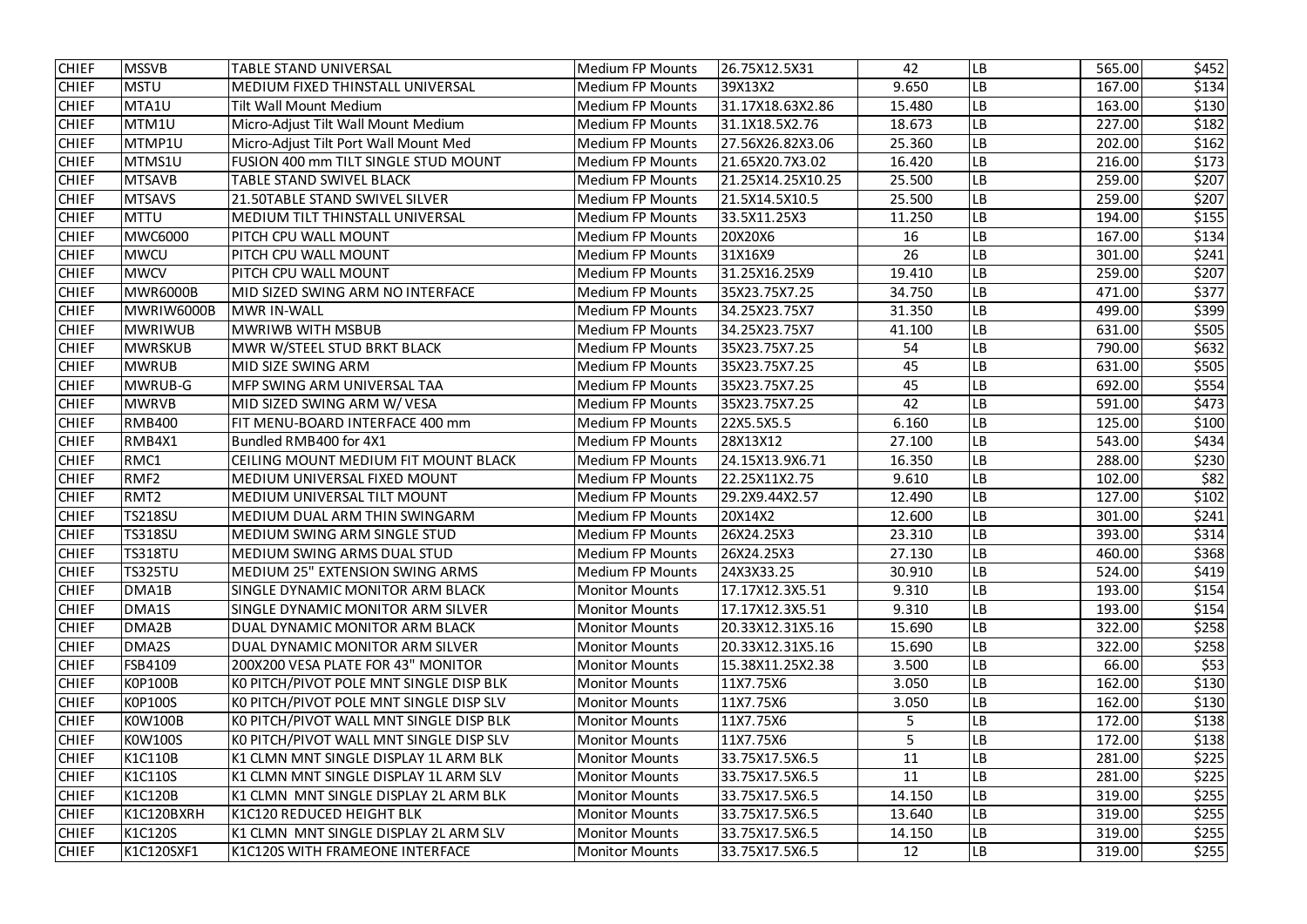| <b>CHIEF</b> | K1C120SXRH     | <b>K1C120 REDUCED HEIGHT SLV</b>        | <b>Monitor Mounts</b> | 33.75X17.5X6.5   | 13.640 | <b>LB</b>  | 319.00  | \$255 |
|--------------|----------------|-----------------------------------------|-----------------------|------------------|--------|------------|---------|-------|
| <b>CHIEF</b> | <b>K1C120W</b> | K1 CLMN MNT SINGLE DISPLAY 2L ARM WHT   | <b>Monitor Mounts</b> | 33.75X17.5X6.5   | 14.150 | LB         | 319.00  | \$255 |
| <b>CHIEF</b> | K1C120WXRH     | <b>K1C120 REDUCED HEIGHT WHT</b>        | <b>Monitor Mounts</b> | 33.75X17.5X6.5   | 13     | LB         | 319.00  | \$255 |
| <b>CHIEF</b> | <b>K1C210B</b> | K1 CLMN MNT DUAL DISPLAY 1L ARM BLK     | <b>Monitor Mounts</b> | 26.25X24.75X6    | 16.970 | LB         | 480.00  | \$384 |
| <b>CHIEF</b> | K1C210S        | K1 CLMN MNT DUAL DISPLAY 1L ARM SLV     | <b>Monitor Mounts</b> | 26.25X24.75X6    | 16.970 | LB         | 480.00  | \$384 |
| <b>CHIEF</b> | K1C210SXF1     | K1C210S WITH FRAMEONE INTERFACE         | <b>Monitor Mounts</b> | 26.25X24.75X6    | 13     | LB         | 494.00  | \$395 |
| <b>CHIEF</b> | <b>K1C220B</b> | K1 CLMN MNT DUAL DISP DUAL 2L ARMS BLK  | <b>Monitor Mounts</b> | 35.5X10.5X10.5   | 18.700 | ${\sf LB}$ | 541.00  | \$433 |
| <b>CHIEF</b> | K1C220B-G      | K1 CLMN MNT 2-MON DUAL 2L ARMS BLK TAA  | <b>Monitor Mounts</b> | 35.5X10.5X10.5   | 18.700 | LB         | 541.00  | \$433 |
| <b>CHIEF</b> | K1C220BXRH     | <b>K1C220 REDUCED HEIGHT BLK</b>        | <b>Monitor Mounts</b> | 35.5X10.5X10.5   | 17.640 | LB         | 541.00  | \$433 |
| <b>CHIEF</b> | <b>K1C220S</b> | K1 CLMN MNT DUAL DISP DUAL 2L ARMS SLV  | <b>Monitor Mounts</b> | 35.5X10.5X10.5   | 18.700 | LB         | 541.00  | \$433 |
| <b>CHIEF</b> | K1C220S-G      | K1 CLMN MNT 2-MON DUAL 2L ARMS SLV TAA  | <b>Monitor Mounts</b> | 35.5X10.5X10.5   | 18.700 | LB         | 541.00  | \$433 |
| <b>CHIEF</b> | K1C220SXF1     | K1C220S WITH FRAMEONE INTERFACE         | <b>Monitor Mounts</b> | 35.5X10.5X10.5   | 18     | LB         | 541.00  | \$433 |
| <b>CHIEF</b> | K1C220SXRH     | K1C220 REDUCED HEIGHT SLV               | <b>Monitor Mounts</b> | 35.5X10.5X10.5   | 17.640 | ${\sf LB}$ | 541.00  | \$433 |
| <b>CHIEF</b> | <b>K1C220W</b> | K1 CLMN MNT DUAL DISP DUAL 2L ARMS WHT  | <b>Monitor Mounts</b> | 35.5X10.5X10.5   | 18.700 | ${\sf LB}$ | 541.00  | \$433 |
| <b>CHIEF</b> | K1C220WXRH     | <b>K1C220 REDUCED HEIGHT WHT</b>        | <b>Monitor Mounts</b> | 35.5X10.5X10.5   | 17.640 | LB         | 541.00  | \$433 |
| <b>CHIEF</b> | K1C22HB        | K1 CLMN MNT DUAL DISP 2L ARM H-ARRAYBLK | <b>Monitor Mounts</b> | 30X14.5X8        | 20.760 | LB         | 466.00  | \$373 |
| <b>CHIEF</b> | K1C22HBXRH     | <b>K1C22H REDUCED HEIGHT BLK</b>        | <b>Monitor Mounts</b> | 30X14.5X8        | 20.500 | LB         | 466.00  | \$373 |
| <b>CHIEF</b> | K1C22HS        | K1 CLMN MNT DUAL DISP 2L ARM H-ARRAYSLV | <b>Monitor Mounts</b> | 30X14.5X8        | 20.760 | <b>LB</b>  | 466.00  | \$373 |
| <b>CHIEF</b> | K1C22HSXF1     | K1C22HS WITH FRAMEONE INTERFACE         | <b>Monitor Mounts</b> | 30X14.5X8        | 20.760 | LB         | 480.00  | \$384 |
| <b>CHIEF</b> | K1C22HSXRH     | K1C22H REDUCED HEIGHT SLV               | <b>Monitor Mounts</b> | 30X14.5X8        | 20.500 | ${\sf LB}$ | 466.00  | \$373 |
| <b>CHIEF</b> | <b>K1C330B</b> | K1 CLMN MNT 3 DISP DUAL 3L ARMS BLK     | <b>Monitor Mounts</b> | 34X24X6          | 25.500 | LB         | 750.00  | \$600 |
| <b>CHIEF</b> | K1C330S        | K1 CLMN MNT 3 DISP DUAL 3L ARMS SLV     | <b>Monitor Mounts</b> | 34X24X6          | 25.500 | LB         | 750.00  | \$600 |
| <b>CHIEF</b> | <b>K1C330W</b> | K1 CLMN MNT 3 DISP DUAL 3L ARMS WHT     | <b>Monitor Mounts</b> | 34X24X6          | 25.500 | LB         | 750.00  | \$600 |
| <b>CHIEF</b> | <b>K1C420B</b> | K1 CLMN MNT 4 DISP DUAL 2L ARMS BLK     | <b>Monitor Mounts</b> | 36.5X18.25X12.75 | 33     | LB         | 1029.00 | \$823 |
| <b>CHIEF</b> | K1C420S        | K1 CLMN MNT 4 DISP DUAL 2L ARMS SLV     | <b>Monitor Mounts</b> | 36.5X18.25X12.75 | 33     | LB         | 1029.00 | \$823 |
| <b>CHIEF</b> | <b>K1C420W</b> | K1 CLMN MNT 4 DISP DUAL 2L ARMS WHT     | <b>Monitor Mounts</b> | 36.5X18.25X12.75 | 33     | LB         | 1029.00 | \$823 |
| <b>CHIEF</b> | K1D120B        | K1 DESK MNT SINGLE DISPLAY 2L ARM BLK   | <b>Monitor Mounts</b> | 33.75X17.5X6.5   | 12.830 | <b>LB</b>  | 281.00  | \$225 |
| <b>CHIEF</b> | K1D120B-G      | K1 DESK MNT 1-MON 2L ARM BLK TAA        | <b>Monitor Mounts</b> | 33.75X17.5X6.5   | 12.830 | <b>LB</b>  | 281.00  | \$225 |
| <b>CHIEF</b> | K1D120BXDL     | K1D120B WITH DELL ULTRASHARP QC BKT     | <b>Monitor Mounts</b> | 33.75X17.5X6.5   | 11.700 | <b>LB</b>  | 305.00  | \$244 |
| <b>CHIEF</b> | K1D120BXRH     | K1D120 REDUCED HEIGHT BLK               | <b>Monitor Mounts</b> | 33.75X17.5X6.5   | 11.500 | <b>LB</b>  | 281.00  | \$225 |
| <b>CHIEF</b> | <b>K1D120S</b> | K1 DESK MNT SINGLE DISPLAY 2L ARM SLV   | <b>Monitor Mounts</b> | 33.75X17.5X6.5   | 12.830 | LB         | 281.00  | \$225 |
| <b>CHIEF</b> | K1D120S-G      | K1 DESK MNT 1-MON 2L ARM SLV TAA        | <b>Monitor Mounts</b> | 33.75X17.54X6.5  | 11.700 | LB         | 281.00  | \$225 |
| <b>CHIEF</b> | K1D120SXDL     | K1D120S WITH DELL ULTRASHARP QC BKT     | <b>Monitor Mounts</b> | 33.75X17.5X6.5   | 11.700 | LB         | 305.00  | \$244 |
| <b>CHIEF</b> | K1D120SXRH     | K1D120 REDUCED HEIGHT SLV               | <b>Monitor Mounts</b> | 33.75X17.5X6.5   | 11.500 | LB         | 281.00  | \$225 |
| <b>CHIEF</b> | <b>K1D120W</b> | K1 DESK MNT SINGLE DISPLAY 2L ARM WHT   | <b>Monitor Mounts</b> | 33.75X17.5X6.5   | 12.830 | <b>LB</b>  | 281.00  | \$225 |
| <b>CHIEF</b> | K1D120WXRH     | K1D120 REDUCED HEIGHT WHT               | <b>Monitor Mounts</b> | 33.75X17.5X6.5   | 11.500 | LB         | 281.00  | \$225 |
| <b>CHIEF</b> | <b>K1D130B</b> | K1 DESK MNT SINGLE DISPLAY 3L ARM BLK   | <b>Monitor Mounts</b> | 33.75X17.5X6.5   | 12     | LB         | 342.00  | \$274 |
| <b>CHIEF</b> | <b>K1D130S</b> | K1 DESK MNT SINGLE DISPLAY 3L ARM SLV   | <b>Monitor Mounts</b> | 33.75X17.5X6.5   | 12     | <b>LB</b>  | 342.00  | \$274 |
| <b>CHIEF</b> | <b>K1D220B</b> | K1 DESK MNT DUAL DISP DUAL 2L ARMS BLK  | <b>Monitor Mounts</b> | 35.5X10.5X10.5   | 17.790 | LB         | 480.00  | \$384 |
| <b>CHIEF</b> | K1D220B-G      | K1 DESK MNT 2-MON DUAL 2L ARMS BLK TAA  | <b>Monitor Mounts</b> | 35.5X10.5X10.5   | 17.400 | <b>LB</b>  | 480.00  | \$384 |
| <b>CHIEF</b> | K1D220BXDL     | K1D220B WITH DELL ULTRASHARP QC BKT     | <b>Monitor Mounts</b> | 35.5X10.5X10.5   | 17.600 | <b>LB</b>  | 505.00  | \$404 |
| <b>CHIEF</b> | K1D220BXRH     | K1D220 REDUCED HEIGHT BLK               | <b>Monitor Mounts</b> | 35.5X10.5X10.5   | 14     | LB         | 480.00  | \$384 |
| <b>CHIEF</b> | K1D220S        | K1 DESK MNT DUAL DISP DUAL 2L ARMS SLV  | <b>Monitor Mounts</b> | 35.5X10.5X10.5   | 17.790 | <b>LB</b>  | 480.00  | \$384 |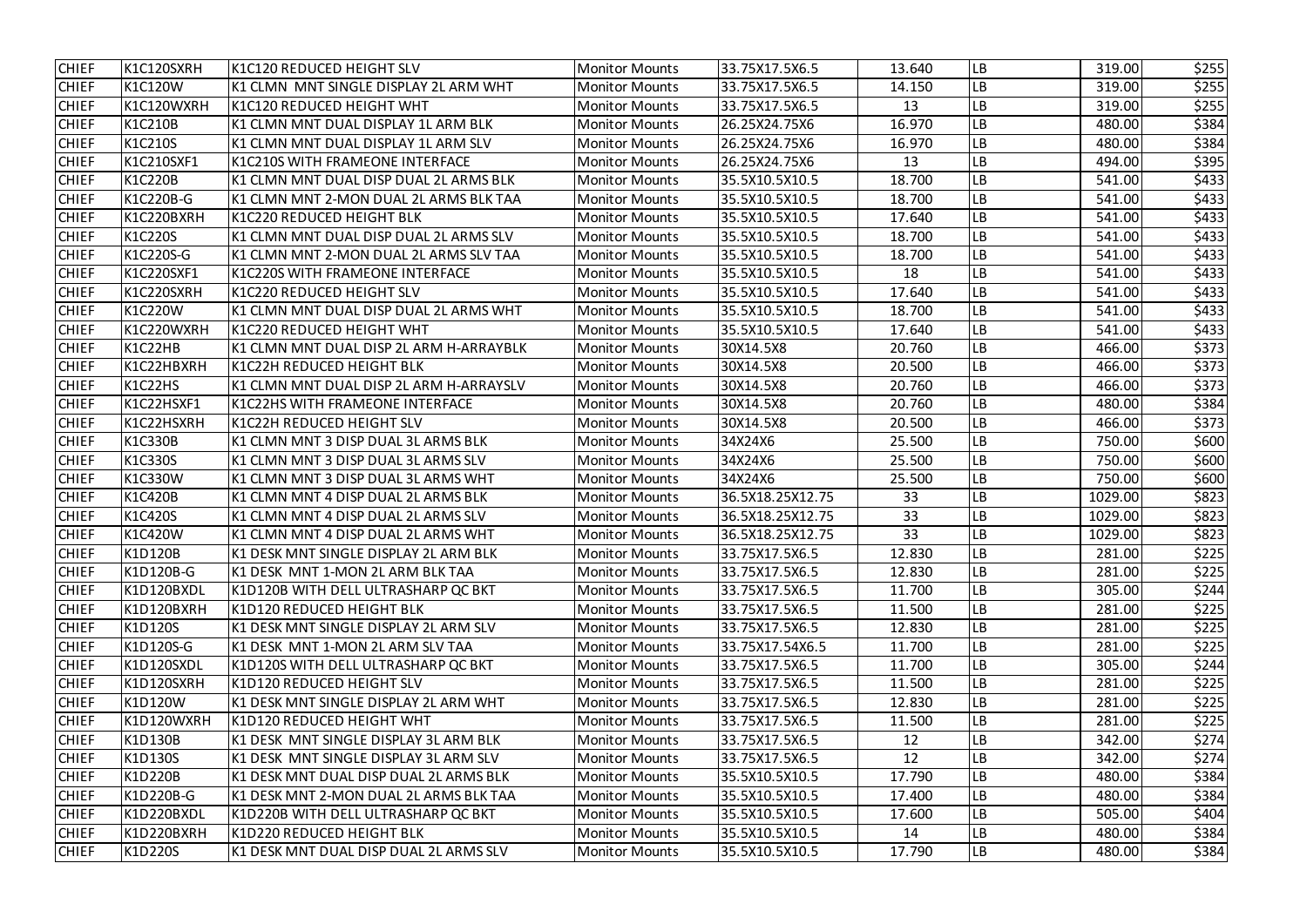| <b>CHIEF</b> | K1D220S-G      | lK1 DESK MNT 2-MON DUAL 2L ARMS SLV TAA | <b>Monitor Mounts</b> | 35.5X10.5X10.5 | 17.400 | <b>LB</b>  | 480.00 | \$384 |
|--------------|----------------|-----------------------------------------|-----------------------|----------------|--------|------------|--------|-------|
| <b>CHIEF</b> | K1D220SXDL     | K1D220S WITH DELL ULTRASHARP QC BKT     | <b>Monitor Mounts</b> | 35.5X10.5X10.5 | 18     | LB         | 505.00 | \$404 |
| <b>CHIEF</b> | K1D220SXRH     | K1D220 REDUCED HEIGHT SLV               | <b>Monitor Mounts</b> | 35.5X10.5X10.5 | 14     | LB         | 480.00 | \$384 |
| <b>CHIEF</b> | K1D220W        | K1 DESK MNT DUAL DISP DUAL 2L ARMS WHT  | <b>Monitor Mounts</b> | 35.5X10.5X10.5 | 17.400 | <b>LB</b>  | 480.00 | \$384 |
| <b>CHIEF</b> | K1D220WXRH     | K1D220 REDUCED HEIGHT WHT               | <b>Monitor Mounts</b> | 35.5X10.5X10.5 | 14     | LB         | 480.00 | \$384 |
| <b>CHIEF</b> | K1D22HB        | K1 DESK MNT DUAL DISP 2L ARM H-ARRAYBLK | <b>Monitor Mounts</b> | 30X14.5X8      | 20.760 | LB         | 393.00 | \$314 |
| <b>CHIEF</b> | K1D22HBXRH     | lK1D22H REDUCED HEIGHT BLK              | <b>Monitor Mounts</b> | 30X14.5X8      | 20.500 | LB         | 393.00 | \$314 |
| <b>CHIEF</b> | K1D22HS        | K1 DESK MNT DUAL DISP 2L ARM H-ARRAYSLV | <b>Monitor Mounts</b> | 30X14.5X8      | 20.760 | LB         | 393.00 | \$314 |
| <b>CHIEF</b> | K1D22HSXRH     | lK1D22H REDUCED HEIGHT SLV              | <b>Monitor Mounts</b> | 30X14.5X8      | 20.500 | LB         | 393.00 | \$314 |
| <b>CHIEF</b> | K1D230B        | lK1 DESK MNT DUAL DISPLAY 3L ARM BLK    | <b>Monitor Mounts</b> | 34X24X6        | 25     | <b>LB</b>  | 604.00 | \$483 |
| <b>CHIEF</b> | K1D230S        | K1 DESK MNT DUAL DISPLAY 3L ARM SLV     | <b>Monitor Mounts</b> | 34X24X6        | 25     | LB         | 604.00 | \$483 |
| <b>CHIEF</b> | K1P110B        | K1 POLE MNT SINGLE DISPLAY 1L ARM BLK   | <b>Monitor Mounts</b> | 25.75X9.75X6.5 | 5.950  | ${\sf LB}$ | 269.00 | \$215 |
| <b>CHIEF</b> | K1P110S        | K1 POLE MNT SINGLE DISPLAY 1L ARM SLV   | <b>Monitor Mounts</b> | 25.75X9.75X6.5 | 5.950  | <b>LB</b>  | 269.00 | \$215 |
| <b>CHIEF</b> | <b>K1P120B</b> | K1 POLE MNT SINGLE DISPLAY 2L ARM BLK   | <b>Monitor Mounts</b> | 33.75X17.5X6.5 | 10.790 | LB         | 281.00 | \$225 |
| <b>CHIEF</b> | K1P120BXRH     | lK1P120 REDUCED HEIGHT BLK              | <b>Monitor Mounts</b> | 33.75X17.5X6.5 | 11.500 | LB         | 288.00 | \$230 |
| <b>CHIEF</b> | K1P120S        | K1 POLE MNT SINGLE DISPLAY 2L ARM SLV   | <b>Monitor Mounts</b> | 33.75X17.5X6.5 | 10.400 | LB         | 281.00 | \$225 |
| <b>CHIEF</b> | K1P120SXRH     | <b>K1P120 REDUCED HEIGHT SLV</b>        | <b>Monitor Mounts</b> | 33.75X17.5X6.5 | 11.500 | LB         | 281.00 | \$225 |
| <b>CHIEF</b> | K1P220B        | K1 POLE MNT DUAL DISP DUAL 2L ARMS BLK  | <b>Monitor Mounts</b> | 35.5X10.5X10.5 | 17     | LВ         | 480.00 | \$384 |
| <b>CHIEF</b> | K1P220BXRH     | lK1P220 REDUCED HEIGHT BLK              | <b>Monitor Mounts</b> | 35.5X10.5X10.5 | 14     | LB         | 495.00 | \$396 |
| <b>CHIEF</b> | K1P220S        | K1 POLE MNT DUAL DISP DUAL 2L ARMS SLV  | <b>Monitor Mounts</b> | 35.5X10.5X10.5 | 17     | LB         | 480.00 | \$384 |
| <b>CHIEF</b> | K1P220SXRH     | <b>K1P220 REDUCED HEIGHT SLV</b>        | <b>Monitor Mounts</b> | 35.5X10.5X10.5 | 14     | LB         | 480.00 | \$384 |
| <b>CHIEF</b> | K1P22HB        | K1 POLE MNT DUAL DISP 2L ARM H-ARRAYBLK | <b>Monitor Mounts</b> | 30X14.5X8      | 20.760 | <b>LB</b>  | 418.00 | \$334 |
| <b>CHIEF</b> | K1P22HS        | K1 POLE MNT DUAL DISP 2L ARM H-ARRAYSLV | <b>Monitor Mounts</b> | 30X14.5X8      | 20.760 | LB         | 418.00 | \$334 |
| <b>CHIEF</b> | <b>K1S120B</b> | K1 SLAT MNT SINGLE DISPLAY 2L ARM BLK   | <b>Monitor Mounts</b> | 33.75X17.5X6.5 | 9      | LB         | 305.00 | \$244 |
| <b>CHIEF</b> | <b>K1S120S</b> | K1 SLAT MNT SINGLE DISPLAY 2L ARM SLV   | <b>Monitor Mounts</b> | 33.75X17.5X6.5 | 9      | LB         | 305.00 | \$244 |
| <b>CHIEF</b> | <b>K1S120W</b> | K1 SLAT MNT SINGLE DISPLAY 2L ARM WHT   | <b>Monitor Mounts</b> | 33.75X17.5X6.5 | 9      | LB         | 305.00 | \$244 |
| <b>CHIEF</b> | <b>K1S220B</b> | K1 SLAT MNT DUAL DISP DUAL 2L ARMS BLK  | <b>Monitor Mounts</b> | 35.5X10.5X10.5 | 14     | LB         | 505.00 | \$404 |
| <b>CHIEF</b> | K1S220S        | K1 SLAT MNT DUAL DISP DUAL 2L ARMS SLV  | <b>Monitor Mounts</b> | 35.5X10.5X10.5 | 14     | <b>LB</b>  | 505.00 | \$404 |
| <b>CHIEF</b> | K1S22HB        | K1 SLAT MNT DUAL DISP 2L ARM H-ARRAYBLK | <b>Monitor Mounts</b> | 30X14.5X8      | 20.760 | LB         | 455.00 | \$364 |
| <b>CHIEF</b> | K1S22HS        | K1 SLAT MNT DUAL DISP 2L ARM H-ARRAYSLV | <b>Monitor Mounts</b> | 30X14.5X8      | 20.760 | <b>LB</b>  | 455.00 | \$364 |
| <b>CHIEF</b> | K1W110B        | K1 WALL MNT SINGLE DISPLAY 1L ARM BLK   | <b>Monitor Mounts</b> | 25.75X9.75X6.5 | 7.650  | <b>LB</b>  | 244.00 | \$195 |
| <b>CHIEF</b> | K1W110S        | K1 WALL MNT SINGLE DISPLAY 1L ARM SLV   | <b>Monitor Mounts</b> | 25.75X9.75X6.5 | 7.650  | <b>LB</b>  | 244.00 | \$195 |
| <b>CHIEF</b> | K1W120B        | K1 WALL MNT SINGLE DISPLAY 2L ARM BLK   | <b>Monitor Mounts</b> | 33.75X17.5X6.5 | 10.100 | <b>LB</b>  | 269.00 | \$215 |
| <b>CHIEF</b> | K1W120BXRH     | K1W120 REDUCED HEIGHT BLK               | <b>Monitor Mounts</b> | 33.75X17.5X6.5 | 11.500 | <b>LB</b>  | 277.00 | \$222 |
| <b>CHIEF</b> | K1W120S        | K1 WALL MNT SINGLE DISPLAY 2L ARM SLV   | <b>Monitor Mounts</b> | 33.75X17.5X6.5 | 11.500 | <b>LB</b>  | 269.00 | \$215 |
| <b>CHIEF</b> | K1W120SXRH     | K1W120 REDUCED HEIGHT SLV               | <b>Monitor Mounts</b> | 33.75X17.5X6.5 | 11.500 | <b>LB</b>  | 277.00 | \$222 |
| <b>CHIEF</b> | K1W120W        | K1 WALL MNT SINGLE DISPLAY 2L ARM WHT   | <b>Monitor Mounts</b> | 33.75X17.5X6.5 | 11.500 | <b>LB</b>  | 269.00 | \$215 |
| <b>CHIEF</b> | K1W120WXRH     | K1W120 REDUCED HEIGHT WHT               | <b>Monitor Mounts</b> | 33.75X17.5X6.5 | 10.060 | <b>LB</b>  | 269.00 | \$215 |
| <b>CHIEF</b> | K1W220B        | K1 WALL MNT DUAL DISP DUAL 2L ARMS BLK  | <b>Monitor Mounts</b> | 35.5X10.5X10.5 | 17     | LB         | 466.00 | \$373 |
| <b>CHIEF</b> | K1W220BXRH     | K1W220 REDUCED HEIGHT BLK               | <b>Monitor Mounts</b> | 35.5X10.5X10.5 | 14     | <b>LB</b>  | 483.00 | \$386 |
| <b>CHIEF</b> | K1W220S        | K1 WALL MNT DUAL DISP DUAL 2L ARMS SLV  | <b>Monitor Mounts</b> | 35.5X10.5X10.5 | 17     | <b>LB</b>  | 466.00 | \$373 |
| <b>CHIEF</b> | K1W220SXRH     | K1W220 REDUCED HEIGHT SLV               | <b>Monitor Mounts</b> | 35.5X10.5X10.5 | 14     | LB         | 483.00 | \$386 |
| <b>CHIEF</b> | K1W220WXRH     | K1W220 REDUCED HEIGHT WHT               | <b>Monitor Mounts</b> | 35.5X10.5X10.5 | 14     | LB         | 466.00 | \$373 |
|              |                |                                         |                       |                |        |            |        |       |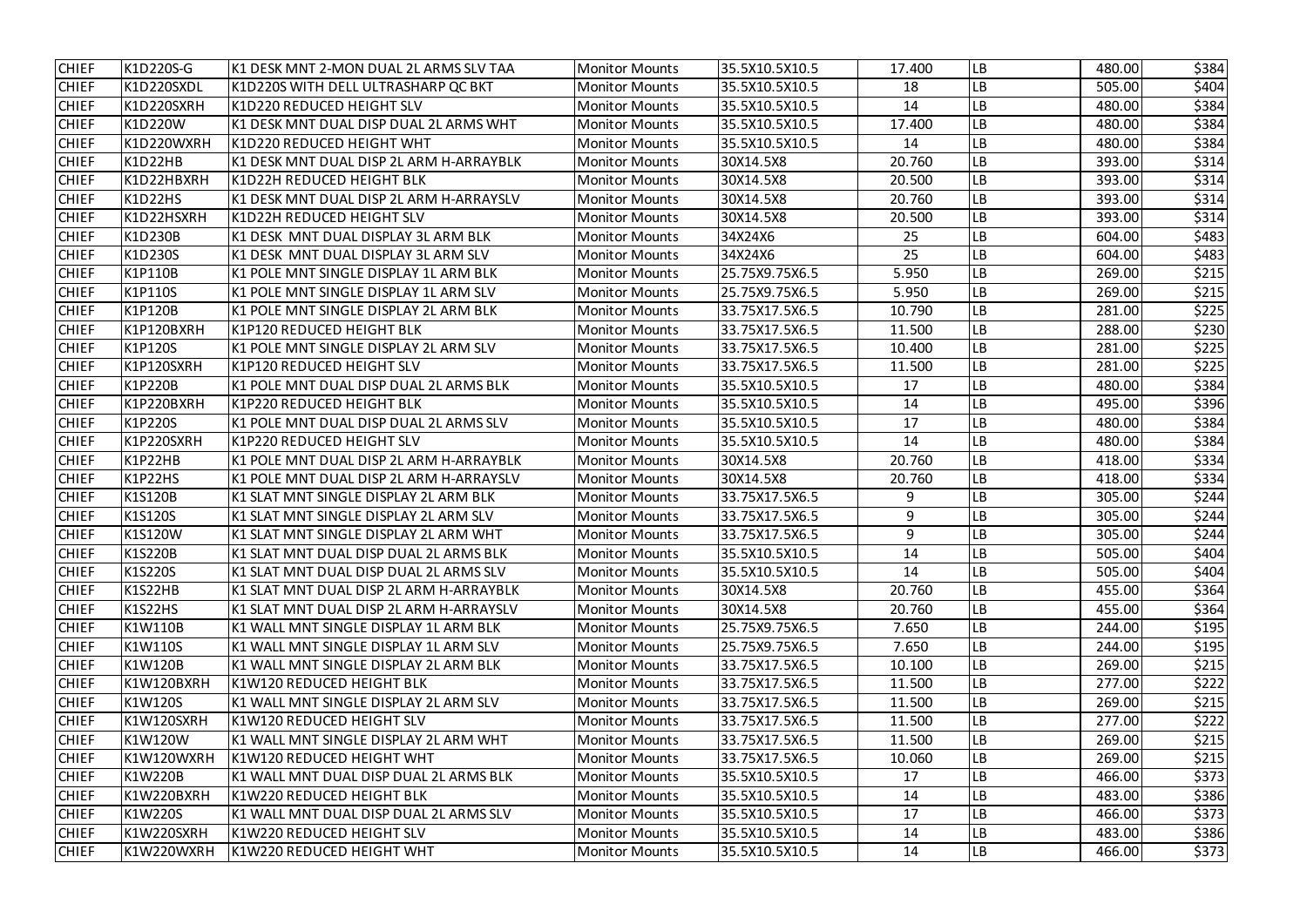| <b>CHIEF</b> | K1W22HB           | lK1 WALL MNT DUAL DISP 2L ARM H-ARRAYBLK | <b>Monitor Mounts</b> | 30X14.5X8      | 20.760 | <b>LB</b> | 404.00 | \$323 |
|--------------|-------------------|------------------------------------------|-----------------------|----------------|--------|-----------|--------|-------|
| <b>CHIEF</b> | K1W22HS           | K1 WALL MNT DUAL DISP 2L ARM H-ARRAYSLV  | <b>Monitor Mounts</b> | 30X14.5X8      | 20.760 | LB        | 404.00 | \$323 |
| <b>CHIEF</b> | <b>K2C110B</b>    | K2 CLMN MNT SINGLE DISPLAY 1L ARM BLK    | <b>Monitor Mounts</b> | 33.75X17.5X6.5 | 8      | LB        | 220.00 | \$176 |
| <b>CHIEF</b> | <b>K2C110S</b>    | K2 CLMN MNT SINGLE DISPLAY 1L ARM SLV    | <b>Monitor Mounts</b> | 33.75X17.5X6.5 | 8      | LВ        | 220.00 | \$176 |
| <b>CHIEF</b> | <b>K2C120B</b>    | K2 CLMN MNT SINGLE DISPLAY 2L ARM BLK    | <b>Monitor Mounts</b> | 33.75X17.5X6.5 | 10     | LB        | 244.00 | \$195 |
| <b>CHIEF</b> | <b>K2C120S</b>    | K2 CLMN MNT SINGLE DISPLAY 2L ARM SLV    | <b>Monitor Mounts</b> | 33.75X17.5X6.5 | 10     | LB        | 244.00 | \$195 |
| <b>CHIEF</b> | <b>K2C120SXF1</b> | K2C120S WITH FRAMEONE INTERFACE          | <b>Monitor Mounts</b> | 33.75X17.5X6.5 | 10     | LВ        | 244.00 | \$195 |
| <b>CHIEF</b> | <b>K2C220B</b>    | K2 CLMN MNT DUAL DISP DUAL 2L ARMS BLK   | <b>Monitor Mounts</b> | 35.5X10.5X10.5 | 15.160 | <b>LB</b> | 389.00 | \$311 |
| <b>CHIEF</b> | <b>K2C220S</b>    | K2 CLMN MNT DUAL DISP DUAL 2L ARMS SLV   | <b>Monitor Mounts</b> | 35.5X10.5X10.5 | 15.160 | LB        | 389.00 | \$311 |
| <b>CHIEF</b> | K2C220SXF1        | K2C220S WITH FRAMEONE INTERFACE          | <b>Monitor Mounts</b> | 35.5X10.5X10.5 | 14     | LB        | 389.00 | \$311 |
| <b>CHIEF</b> | K2C22HB           | K2 CLMN MNT DUAL DISP 2L ARM H-ARRAYBLK  | <b>Monitor Mounts</b> | 30X14.5X8      | 18     | LB        | 337.00 | \$270 |
| <b>CHIEF</b> | K2C22HS           | K2 CLMN MNT DUAL DISP 2L ARM H-ARRAYSLV  | <b>Monitor Mounts</b> | 30X14.5X8      | 18     | LВ        | 337.00 | \$270 |
| <b>CHIEF</b> | K2C22HSXF1        | K2C22HS WITH FRAMEONE INTERFACE          | <b>Monitor Mounts</b> | 30X14.5X8      | 18     | <b>LB</b> | 337.00 | \$270 |
| <b>CHIEF</b> | <b>K2P110B</b>    | K2 POLE MNT SINGLE DISPLAY 1L ARM BLK    | <b>Monitor Mounts</b> | 25.75X9.75X6.5 | 4.300  | <b>LB</b> | 220.00 | \$176 |
| <b>CHIEF</b> | <b>K2P110S</b>    | K2 POLE MNT SINGLE DISPLAY 1L ARM SLV    | <b>Monitor Mounts</b> | 25.75X9.75X6.5 | 4.300  | LB        | 220.00 | \$176 |
| <b>CHIEF</b> | <b>K2P120B</b>    | K2 POLE MNT SINGLE DISPLAY 2L ARM BLK    | <b>Monitor Mounts</b> | 25.75X9.75X6.5 | 6      | LВ        | 244.00 | \$195 |
| <b>CHIEF</b> | <b>K2P120S</b>    | K2 POLE MNT SINGLE DISPLAY 2L ARM SLV    | <b>Monitor Mounts</b> | 25.75X9.75X6.5 | 6      | LB        | 244.00 | \$195 |
| <b>CHIEF</b> | <b>K2P220B</b>    | K2 POLE MNT DUAL DISP DUAL 2L ARMS BLK   | <b>Monitor Mounts</b> | 33.75X17.5X6.5 | 14     | LB        | 363.00 | \$290 |
| <b>CHIEF</b> | <b>K2P220S</b>    | K2 POLE MNT DUAL DISP DUAL 2L ARMS SLV   | <b>Monitor Mounts</b> | 33.75X17.5X6.5 | 14     | LВ        | 363.00 | \$290 |
| <b>CHIEF</b> | K2P22HB           | K2 POLE MNT DUAL DISP 2L ARM H-ARRAYBLK  | <b>Monitor Mounts</b> | 30X14.5X8      | 18     | LB        | 311.00 | \$249 |
| <b>CHIEF</b> | K2P22HS           | K2 POLE MNT DUAL DISP 2L ARM H-ARRAYSLV  | <b>Monitor Mounts</b> | 30X14.5X8      | 18     | LB        | 311.00 | \$249 |
| <b>CHIEF</b> | <b>K2W110B</b>    | K2 WALL MNT SINGLE DISPLAY 1L ARM BLK    | Monitor Mounts        | 25.75X9.75X6.5 | 4.650  | <b>LB</b> | 206.00 | \$165 |
| <b>CHIEF</b> | K2W110S           | K2 WALL MNT SINGLE DISPLAY 1L ARM SLV    | <b>Monitor Mounts</b> | 25.75X9.75X6.5 | 4.650  | LB        | 206.00 | \$165 |
| <b>CHIEF</b> | <b>K2W120B</b>    | K2 WALL MNT SINGLE DISPLAY 2L ARM BLK    | <b>Monitor Mounts</b> | 25.75X9.75X6.5 | 5.750  | LB        | 244.00 | \$195 |
| <b>CHIEF</b> | <b>K2W120S</b>    | K2 WALL MNT SINGLE DISPLAY 2L ARM SLV    | <b>Monitor Mounts</b> | 25.75X9.75X6.5 | 5.750  | LB        | 244.00 | \$195 |
| <b>CHIEF</b> | K2W21HB           | K2 WALL MNT DUAL DISP 1L ARM H-ARRAYBLK  | <b>Monitor Mounts</b> | 30X14.5X8      | 16     | LB        | 285.00 | \$228 |
| <b>CHIEF</b> | K2W21HS           | K2 WALL MNT DUAL DISP 1L ARM H-ARRAYSLV  | <b>Monitor Mounts</b> | 30X14.5X8      | 16     | LB        | 285.00 | \$228 |
| <b>CHIEF</b> | <b>K2W220B</b>    | K2 WALL MNT DUAL DISP DUAL 2L ARMS BLK   | <b>Monitor Mounts</b> | 33.75X17.5X6.5 | 14     | <b>LB</b> | 363.00 | \$290 |
| <b>CHIEF</b> | <b>K2W220S</b>    | K2 WALL MNT DUAL DISP DUAL 2L ARMS SLV   | <b>Monitor Mounts</b> | 33.75X17.5X6.5 | 14     | LB        | 363.00 | \$290 |
| <b>CHIEF</b> | K2W22HB           | K2 WALL MNT DUAL DISP 2L ARM H-ARRAYBLK  | <b>Monitor Mounts</b> | 30X14.5X8      | 18     | <b>LB</b> | 311.00 | \$249 |
| <b>CHIEF</b> | K2W22HS           | K2 WALL MNT DUAL DISP 2L ARM H-ARRAYSLV  | <b>Monitor Mounts</b> | 30X14.5X8      | 18     | <b>LB</b> | 311.00 | \$249 |
| <b>CHIEF</b> | <b>K3C310S</b>    | TRIPLE ARRAY CLAMP SILVER                | <b>Monitor Mounts</b> | 44X23X4.5      | 25.325 | <b>LB</b> | 380.00 | \$304 |
| <b>CHIEF</b> | <b>K3F120B</b>    | ADJ ARRAY DUAL (1X2) TABLE STAND BLK     | <b>Monitor Mounts</b> | 41.5X18.5X5.5  | 25.400 | <b>LB</b> | 402.00 | \$322 |
| <b>CHIEF</b> | <b>K3F120S</b>    | ADJ ARRAY DUAL (1X2) TABLE STAND SLV     | <b>Monitor Mounts</b> | 41.5X18.5X5.5  | 25.400 | <b>LB</b> | 402.00 | \$322 |
| <b>CHIEF</b> | <b>K3F220B</b>    | ADJ ARRAY QUAD (2X2) TABLE STAND BLK     | <b>Monitor Mounts</b> | 41.5X18.5X5.5  | 35.210 | <b>LB</b> | 738.00 | \$590 |
| <b>CHIEF</b> | <b>K3F220S</b>    | ADJ ARRAY QUAD (2X2) TABLE STAND SLV     | <b>Monitor Mounts</b> | 41.5X18.5X5.5  | 35.210 | <b>LB</b> | 738.00 | \$590 |
| <b>CHIEF</b> | <b>K3F310B</b>    | TRIPLE ARRAY (3X1) TABLE STAND           | <b>Monitor Mounts</b> | 44.25X23X4.75  | 30.770 | <b>LB</b> | 402.00 | \$322 |
| <b>CHIEF</b> | K3F310S           | TRIPLE ARRAY (3X1) TABLE STAND           | <b>Monitor Mounts</b> | 44X23X4.5      | 32     | <b>LB</b> | 402.00 | \$322 |
| <b>CHIEF</b> | K3G120B           | ADJ ARRAY DUAL (1X2) GROMMET BLK         | <b>Monitor Mounts</b> | 41.5X18.5X5.5  | 19     | <b>LB</b> | 402.00 | \$322 |
| <b>CHIEF</b> | <b>K3G120S</b>    | ADJ ARRAY DUAL (1X2) GROMMET SLV         | <b>Monitor Mounts</b> | 41.5X18.5X5.5  | 19     | <b>LB</b> | 402.00 | \$322 |
| <b>CHIEF</b> | <b>K3G220B</b>    | ADJ ARRAY QUAD (2X2) GROMMET BLK         | <b>Monitor Mounts</b> | 41.5X18.5X5.5  | 30     | <b>LB</b> | 738.00 | \$590 |
| <b>CHIEF</b> | K3G220S           | ADJ ARRAY QUAD (2X2) GROMMET SLV         | <b>Monitor Mounts</b> | 41.5X18.5X5.5  | 30     | LB        | 738.00 | \$590 |
| <b>CHIEF</b> | K3G310B           | ADJ ARRAY TRIPLE (3X1) GROMMET BLK       | <b>Monitor Mounts</b> | 44.25X23X4.75  | 25.720 | LB        | 402.00 | \$322 |
|              |                   |                                          |                       |                |        |           |        |       |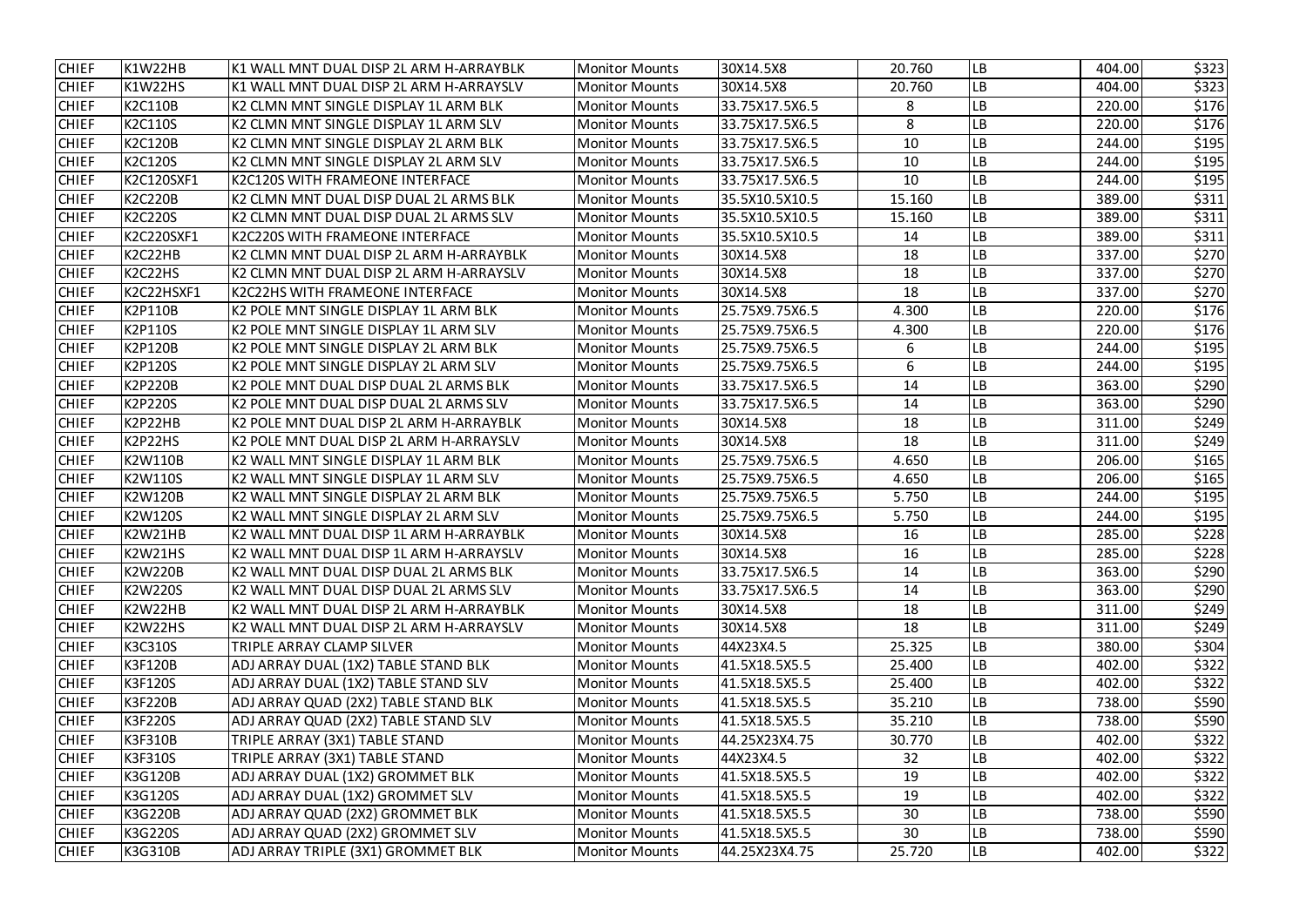| <b>CHIEF</b> | K3G310S            | ADJ ARRAY TRIPLE (3X1) GROMMET SLV      | <b>Monitor Mounts</b> | 44.25X23X4.75            | 25.720 | <b>LB</b> | 402.00  | \$322   |
|--------------|--------------------|-----------------------------------------|-----------------------|--------------------------|--------|-----------|---------|---------|
| <b>CHIEF</b> | K3G320B            | ADJ ARRAY SIX (3X2) GROMMET BLK         | <b>Monitor Mounts</b> | 41.25X18.5X5.5           | 36     | LB        | 873.00  | \$698   |
| <b>CHIEF</b> | K3G320S            | ADJ ARRAY SIX (3X2) GROMMET SLV         | <b>Monitor Mounts</b> | 41.5X18.5X5.5            | 36     | <b>LB</b> | 873.00  | \$698   |
| <b>CHIEF</b> | <b>K4G120B</b>     | KONTOUR ARRAY FOCAL ADJ GRMT 1X2 BLK    | <b>Monitor Mounts</b> | 21.5X17.5X8.5            | 24.200 | <b>LB</b> | 738.00  | \$590   |
| <b>CHIEF</b> | K4G210B            | KONTOUR ARRAY FOCAL ADJ GRMT 2X1 BLK    | <b>Monitor Mounts</b> | 21.5X17.5X8.5            | 26.100 | LB        | 1008.00 | \$806   |
| <b>CHIEF</b> | K4G220B            | KONTOUR K4 FOCAL ADJ ARRAY 2X2 BLK      | <b>Monitor Mounts</b> | <b>SEE INT COMMENTS</b>  | 60     | LB        | 1817.00 | \$1,454 |
| <b>CHIEF</b> | K4G310B            | KONTOUR ARRAY FOCAL ADJ GRMT 3X1 BLK    | <b>Monitor Mounts</b> | 21.5X17.5X8.5            | 27.700 | <b>LB</b> | 1143.00 | \$914   |
| <b>CHIEF</b> | K4G320B            | KONTOUR K4 FOCAL ADJ ARRAY 3X2 BLK      | <b>Monitor Mounts</b> | <b>SEE INT COMMENTS</b>  | 65     | LB        | 2079.00 | \$1,663 |
| <b>CHIEF</b> | K4G410B            | KONTOUR ARRAY FOCAL ADJ GRMT 4X1 BLK    | <b>Monitor Mounts</b> | 56.25X19X14              | 59     | LB        | 1686.00 | \$1,349 |
| <b>CHIEF</b> | <b>K4G420B</b>     | KONTOUR K4 FOCAL ADJ ARRAY 4X2 BLK      | <b>Monitor Mounts</b> | <b>SEE INT. COMMENTS</b> | 108    | <b>LB</b> | 3119.00 | \$2,495 |
| <b>CHIEF</b> | K4G510B            | KONTOUR ARRAY FOCAL ADJ GRMT 5X1 BLK    | <b>Monitor Mounts</b> | 56.25X19X14              | 69     | <b>LB</b> | 1856.00 | \$1,485 |
| <b>CHIEF</b> | <b>K4G520B</b>     | KONTOUR K4 FOCAL ADJ ARRAY 5X2 BLK      | <b>Monitor Mounts</b> | <b>SEE INT. COMMENTS</b> | 128    | <b>LB</b> | 3313.00 | \$2,650 |
| <b>CHIEF</b> | K4G610B            | KONTOUR ARRAY FOCAL ADJ GRMT 6X1 BLK    | <b>Monitor Mounts</b> | 56.25X19X14              | 69     | <b>LB</b> | 2013.00 | \$1,610 |
| <b>CHIEF</b> | K4G620B            | KONTOUR K4 FOCAL ADJ ARRAY 6X2 BLK      | <b>Monitor Mounts</b> | <b>SEE INT. COMMENTS</b> | 128    | <b>LB</b> | 3639.00 | \$2,911 |
| <b>CHIEF</b> | <b>K4S120B</b>     | KONTOUR ARRAY FOCAL ADJ SLTWL 1X2 BLK   | <b>Monitor Mounts</b> | 41.25X18.5X5.5           | 19.500 | <b>LB</b> | 580.00  | \$464   |
| <b>CHIEF</b> | K4S210B            | KONTOUR ARRAY FOCAL ADJ SLTWL 2X1 BLK   | <b>Monitor Mounts</b> | 56.5X19X7.25             | 29     | <b>LB</b> | 842.00  | \$674   |
| <b>CHIEF</b> | K4S310B            | KONTOUR ARRAY FOCAL ADJ SLTWL 3X1 BLK   | <b>Monitor Mounts</b> | 56.5X19X7.25             | 30.300 | LB        | 971.00  | \$777   |
| <b>CHIEF</b> | K4W120B            | KONTOUR ARRAY FOCAL ADJ WALL 1X2 BLK    | <b>Monitor Mounts</b> | 21.5X17.5X8.5            | 17.300 | LB        | 575.00  | \$460   |
| <b>CHIEF</b> | K4W210B            | KONTOUR ARRAY FOCAL ADJ WALL 2X1 BLK    | <b>Monitor Mounts</b> | 21.5X17.5X8.5            | 19.600 | <b>LB</b> | 847.00  | \$678   |
| <b>CHIEF</b> | K4W310B            | KONTOUR ARRAY FOCAL ADJ WALL 3X1 BLK    | <b>Monitor Mounts</b> | 21.5X17.5X8.5            | 21.300 | <b>LB</b> | 980.00  | \$784   |
| <b>CHIEF</b> | KBD-MINI-19C       | MINI KBD CLAMP + TILT/SWIVEL MOUSE TRAY | <b>Monitor Mounts</b> | 30X17X16                 | 21     | <b>LB</b> | 381.00  | \$305   |
| <b>CHIEF</b> | KBD-MINI-19T       | MINI 19" KBD + 8.25" MOUSE TRAY         | <b>Monitor Mounts</b> | 30X17X16                 | 21     | <b>LB</b> | 352.00  | \$282   |
| <b>CHIEF</b> | KBD-MINI-27F       | MINI 27" FIXED KBD MOUSE TRAY           | <b>Monitor Mounts</b> | 30X17X16                 | 21     | <b>LB</b> | 323.00  | \$258   |
| <b>CHIEF</b> | <b>KBD-S2S-19C</b> | S2S KBD CLAMP + TILT/SWIVEL MOUSE TRAY  | <b>Monitor Mounts</b> | 30X17X16                 | 21     | LB        | 439.00  | \$351   |
| <b>CHIEF</b> | KBD-S2S-19T        | S2S 19" KBD + 8.25" MOUSE TRAY          | <b>Monitor Mounts</b> | 30X17X16                 | 21     | <b>LB</b> | 411.00  | \$329   |
| <b>CHIEF</b> | KBD-S2S-27F        | <b>S2S 27" FIXED KBD MOUSE TRAY</b>     | <b>Monitor Mounts</b> | 30X17X16                 | 21     | <b>LB</b> | 381.00  | \$305   |
| <b>CHIEF</b> | KBD-UC-UC          | ULTRA-COMPACT 28" UC KBD MOUSE TRAY     | <b>Monitor Mounts</b> | 30X17X16                 | 21     | <b>LB</b> | 352.00  | \$282   |
| <b>CHIEF</b> | KCD220B            | DESK MT ARRAY 2 HEAD 2 ARM              | <b>Monitor Mounts</b> | 19.25X13.75X6            | 23     | <b>LB</b> | 453.00  | \$362   |
| <b>CHIEF</b> | <b>KCD220S</b>     | DESK MT ARRAY 2 HEAD 2 ARM              | <b>Monitor Mounts</b> | 19.25X13.75X6            | 23     | <b>LB</b> | 453.00  | \$362   |
| <b>CHIEF</b> | KCD320B            | DESK MT ARRAY 3 HEAD 2 ARM              | <b>Monitor Mounts</b> | 44.5X8.25X7.5            | 18.350 | <b>LB</b> | 494.00  | \$395   |
| <b>CHIEF</b> | <b>KCD320S</b>     | DESK MT ARRAY 3 HEAD 2 ARM              | <b>Monitor Mounts</b> | 44.5X8.25X7.5            | 18.350 | <b>LB</b> | 494.00  | \$395   |
| <b>CHIEF</b> | KCS220B            | DESK MT ARRAY 2 HEAD 1 ARM              | <b>Monitor Mounts</b> | 19.25X13.75X6            | 21     | <b>LB</b> | 411.00  | \$329   |
| <b>CHIEF</b> | <b>KCS220S</b>     | <b>DESK MT ARRAY 2 HEAD 1 ARM</b>       | <b>Monitor Mounts</b> | 19.25X13.75X6            | 21     | <b>LB</b> | 411.00  | \$329   |
| <b>CHIEF</b> | KCS320B            | DESK MT ARRAY 3 HEAD 1 ARM              | <b>Monitor Mounts</b> | 19.25X13.75X6            | 16.970 | <b>LB</b> | 462.00  | \$370   |
| <b>CHIEF</b> | <b>KCS320S</b>     | DESK MT ARRAY 3 HEAD 1 ARM              | <b>Monitor Mounts</b> | 19.25X13.75X6            | 23     | <b>LB</b> | 462.00  | \$370   |
| <b>CHIEF</b> | KMA220B            | DUAL HORIZ. ARRAY BLACK                 | <b>Monitor Mounts</b> | 44.75X7.75X7             | 10.220 | <b>LB</b> | 197.00  | \$158   |
| <b>CHIEF</b> | <b>KMA320B</b>     | TRIPLE HORIZ. ARRAY BLACK               | <b>Monitor Mounts</b> | 44.75X7.75X7             | 13.200 | <b>LB</b> | 245.00  | \$196   |
| <b>CHIEF</b> | <b>KPP110B</b>     | PIV PIT ROLL POLE MT BLK                | <b>Monitor Mounts</b> | 10.5X7.25X3.7            | 2.520  | <b>LB</b> | 155.00  | \$124   |
| <b>CHIEF</b> | <b>KPP110S</b>     | PIV PIT ROLL POLE MT SIL                | <b>Monitor Mounts</b> | 10.5X7.25X3.7            | 2.520  | <b>LB</b> | 155.00  | \$124   |
| <b>CHIEF</b> | <b>KPWRB</b>       | KONTOUR POWER+USB BASE BLK              | <b>Monitor Mounts</b> | 8.07X6.69X3.15           | 1.860  | <b>LB</b> | 137.00  | \$110   |
| <b>CHIEF</b> | <b>KPWRW</b>       | KONTOUR POWER+USB BASE WHT              | <b>Monitor Mounts</b> | 8.07X6.69X3.15           | 1.860  | <b>LB</b> | 137.00  | \$110   |
| <b>CHIEF</b> | <b>KRA219B</b>     | K1 & K2 TABLE CLAMP MOUNT KIT BLK       | <b>Monitor Mounts</b> | 8.25X5.25X5.75           | 2.250  | LB        | 35.00   | \$28    |
| <b>CHIEF</b> | <b>KRA219S</b>     | K1 & K2 TABLE CLAMP MOUNT KIT SLV       | <b>Monitor Mounts</b> | 8.25X5.25X5.75           | 2.250  | LB        | 35.00   | \$28    |
|              |                    |                                         |                       |                          |        |           |         |         |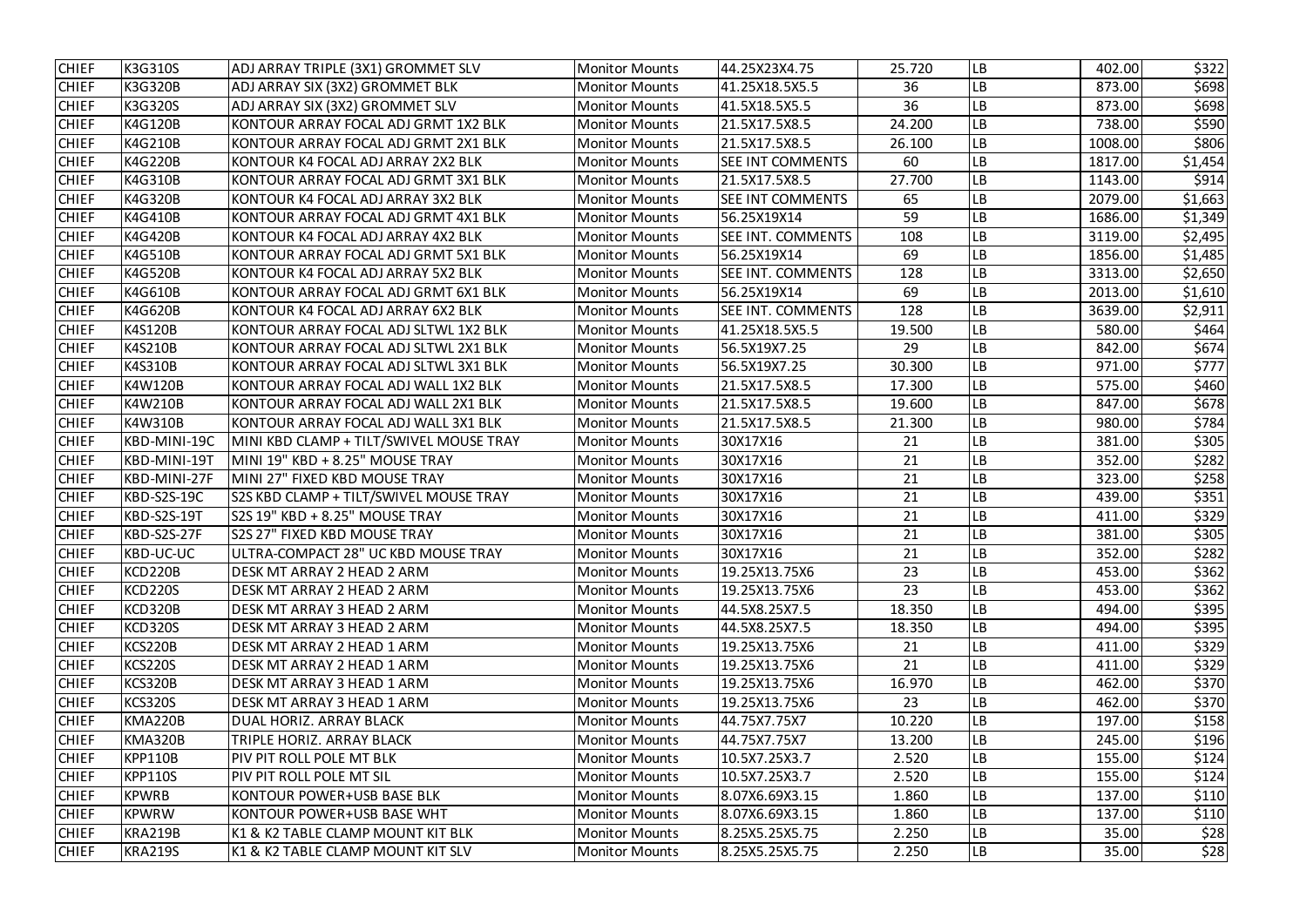| <b>CHIEF</b> | KRA220B        | K1 & K2 EXTENSION ARM ACCESSORY BLK       | <b>Monitor Mounts</b> | <b>8X5X5</b>     | $\overline{2}$ | <b>LB</b>  | 52.00  | \$42  |
|--------------|----------------|-------------------------------------------|-----------------------|------------------|----------------|------------|--------|-------|
| <b>CHIEF</b> | <b>KRA220S</b> | K1 & K2 EXTENSION ARM ACCESSORY SLV       | <b>Monitor Mounts</b> | <b>8X5X5</b>     | $\overline{2}$ | <b>LB</b>  | 52.00  | \$42  |
| <b>CHIEF</b> | KRA220W        | K1 & K2 EXTENSION ARM ACCESSORY WHT       | <b>Monitor Mounts</b> | <b>8X5X5</b>     | $\overline{2}$ | <b>LB</b>  | 52.00  | \$42  |
| <b>CHIEF</b> | <b>KRA221B</b> | K1C120 ADD-ON MONITOR KIT BLK             | <b>Monitor Mounts</b> | 33.75X17.5X6.5   | 11.500         | LB         | 231.00 | \$185 |
| <b>CHIEF</b> | KRA221BXRH     | K1C XRH EXPANSION ARM KIT BLK             | <b>Monitor Mounts</b> | 33.75X17.5X6.5   | 8.930          | LB         | 231.00 | \$185 |
| <b>CHIEF</b> | KRA221S        | K1C120 ADD-ON MONITOR KIT SLV             | <b>Monitor Mounts</b> | 33.75X17.5X6.5   | 11.500         | LB         | 231.00 | \$185 |
| <b>CHIEF</b> | KRA221SXRH     | K1C XRH EXPANSION ARM KIT SLVR            | <b>Monitor Mounts</b> | 33.75X17.5X6.5   | 8.930          | LB         | 231.00 | \$185 |
| <b>CHIEF</b> | <b>KRA221W</b> | K1C120 ADD-ON MONITOR KIT WHT             | <b>Monitor Mounts</b> | 33.75X17.5X6.5   | 11.500         | <b>LB</b>  | 231.00 | \$185 |
| <b>CHIEF</b> | KRA221WXRH     | K1C XRH EXPANSION ARM KIT WHT             | <b>Monitor Mounts</b> | 33.75X17.5X6.5   | 8.930          | LB         | 231.00 | \$185 |
| <b>CHIEF</b> | KRA222B        | K2C120 ADD-ON MONITOR KIT BLK             | <b>Monitor Mounts</b> | 25.75X9.75X6.5   | 5.500          | LB         | 181.00 | \$145 |
| <b>CHIEF</b> | <b>KRA222S</b> | <b>K2C120 ADD-ON MONITOR KIT SLV</b>      | <b>Monitor Mounts</b> | 25.75X9.75X6.5   | 5.500          | LB         | 181.00 | \$145 |
| <b>CHIEF</b> | <b>KRA223B</b> | K1 & K2 DUAL MONITOR ARRAY BAR BLK        | <b>Monitor Mounts</b> | 28.5X7.25X4.5    | 6.500          | LВ         | 146.00 | \$117 |
| <b>CHIEF</b> | <b>KRA223S</b> | K1 & K2 DUAL MONITOR ARRAY BAR SLV        | <b>Monitor Mounts</b> | 28.5X7.25X4.5    | 6.500          | ${\sf LB}$ | 146.00 | \$117 |
| <b>CHIEF</b> | KRA224B        | K1 & K2 DUAL MONITOR ARRAY BAR HANDLE     | <b>Monitor Mounts</b> | 26X20X6          | 4.800          | ${\sf LB}$ | 35.00  | \$28  |
| <b>CHIEF</b> | <b>KRA225B</b> | <b>K1 EXTREME TILT HEAD ACCESSORY BLK</b> | <b>Monitor Mounts</b> | 11X7.75X6        | 3              | LВ         | 70.00  | \$56  |
| <b>CHIEF</b> | <b>KRA225S</b> | K1 EXTREME TILT HEAD ACCESSORY SLV        | <b>Monitor Mounts</b> | 11X7.75X6        | 3              | LB         | 70.00  | \$56  |
| <b>CHIEF</b> | <b>KRA226B</b> | COLUMN MOUNT GROMMET ACCESSORY BLK        | <b>Monitor Mounts</b> | 8.5X6X1.5        | $\overline{2}$ | LB         | 29.50  | \$24  |
| <b>CHIEF</b> | <b>KRA226S</b> | COLUMN MOUNT GROMMET ACCESSORY SLV        | <b>Monitor Mounts</b> | 8.5X6X1.5        | $\overline{2}$ | LB         | 29.50  | \$24  |
| <b>CHIEF</b> | <b>KRA227B</b> | K1D K1P K1S K1W DUAL MONITOR KIT BLK      | <b>Monitor Mounts</b> | 33.75X17.5X6.5   | 11.500         | LB         | 244.00 | \$195 |
| <b>CHIEF</b> | KRA227BXRH     | K1C P S W XRH EXPANSION ARM KIT BLK       | <b>Monitor Mounts</b> | 33.75X17.5X6.5   | 9.970          | LB         | 244.00 | \$195 |
| <b>CHIEF</b> | <b>KRA227S</b> | K1D K1P K1S K1W DUAL MONITOR KIT SLV      | <b>Monitor Mounts</b> | 33.75X17.5X6.5   | 11.500         | LB         | 244.00 | \$195 |
| <b>CHIEF</b> | KRA227SXRH     | K1C P S W XRH EXPANSION ARM KIT SLVR      | <b>Monitor Mounts</b> | 33.75X17.5X6.5   | 9.970          | <b>LB</b>  | 244.00 | \$195 |
| <b>CHIEF</b> | <b>KRA227W</b> | K1D K1P K1S K1W DUAL MONITOR KIT WHT      | <b>Monitor Mounts</b> | 33.75X17.5X6.5   | 11.500         | <b>LB</b>  | 244.00 | \$195 |
| <b>CHIEF</b> | <b>KRA228B</b> | <b>K2P K2W DUAL MONITOR KIT BLK</b>       | <b>Monitor Mounts</b> | 25.75X9.75X6.5   | 5.500          | LB         | 181.00 | \$145 |
| <b>CHIEF</b> | <b>KRA228S</b> | <b>K2P K2W DUAL MONITOR KIT SLV</b>       | <b>Monitor Mounts</b> | 25.75X9.75X6.5   | 5.500          | LВ         | 181.00 | \$145 |
| <b>CHIEF</b> | KRA231B        | <b>EXTREME TILT COLUMN MNT BLK</b>        | <b>Monitor Mounts</b> | 11X7.75X6        | 5              | <b>LB</b>  | 95.00  | \$76  |
| <b>CHIEF</b> | <b>KRA231S</b> | EXTREME TILT COLUMN MNT SLV               | <b>Monitor Mounts</b> | 11X7.75X6        | 5              | <b>LB</b>  | 95.00  | \$76  |
| <b>CHIEF</b> | KRA231W        | <b>EXTREME TILT COLUMN MNT WHT</b>        | <b>Monitor Mounts</b> | 11X7.75X6        | 5              | <b>LB</b>  | 95.00  | \$76  |
| <b>CHIEF</b> | KRA232B        | THIN-CLIENT PC MNT CLMN BLK               | <b>Monitor Mounts</b> | 12.25X12.25X6.25 | 3.470          | <b>LB</b>  | 77.00  | \$62  |
| <b>CHIEF</b> | KRA232PB       | THIN-CLIENT PC MNT POLE BLK               | <b>Monitor Mounts</b> | 9.25X9.25X4.25   | 3.600          | <b>LB</b>  | 89.00  | \$71  |
| <b>CHIEF</b> | KRA233B        | SECURE THIN-CLIENT PC MNT CLMN BLK        | <b>Monitor Mounts</b> | 9.25X9.25X4.25   | 5              | LB         | 111.00 | \$89  |
| <b>CHIEF</b> | KRA233PB       | SECURE THIN-CLIENT PC MNT POLE BLK        | <b>Monitor Mounts</b> | 9.25X9.25X4.25   | 5              | LB         | 122.00 | \$98  |
| <b>CHIEF</b> | KRA234B        | KONTOUR THIN-CLIENT PC MOUNT BLK          | <b>Monitor Mounts</b> | 10.5X10.13X5.75  | 3.860          | <b>LB</b>  | 126.00 | \$101 |
| <b>CHIEF</b> | KRA235B        | KONTOUR FLEXLINK KIT BLK                  | <b>Monitor Mounts</b> | 8.25X5.25X5.5    | 2.250          | <b>LB</b>  | 111.00 | \$89  |
| <b>CHIEF</b> | <b>KRA235S</b> | KONTOUR FLEXLINK KIT SLV                  | <b>Monitor Mounts</b> | 8.25X5.25X5.5    | 2.250          | <b>LB</b>  | 111.00 | \$89  |
| <b>CHIEF</b> | KRA235W        | <b>KONTOUR FLEXLINK KIT WHT</b>           | <b>Monitor Mounts</b> | 8.25X5.25X5.5    | 2.250          | LB         | 111.00 | \$89  |
| <b>CHIEF</b> | KRA240B        | K1 DYNAMIC ARM ACCESSORY KIT BLK          | <b>Monitor Mounts</b> | 16.25X6.25X6.25  | 2.450          | LB         | 145.00 | \$116 |
| <b>CHIEF</b> | KRA240S        | K1 DYNAMIC ARM ACCESSORY KIT SLV          | <b>Monitor Mounts</b> | 16.25X6.25X6.25  | 2.450          | <b>LB</b>  | 145.00 | \$116 |
| <b>CHIEF</b> | KRA240W        | K1 DYNAMIC ARM ACCESSORY KIT WHT          | <b>Monitor Mounts</b> | 16.25X6.25X6.25  | 2.650          | <b>LB</b>  | 145.00 | \$116 |
| <b>CHIEF</b> | KRA241B        | KX / K1 / K2 ARM HARDWARE KIT BLK         | <b>Monitor Mounts</b> | 12X7X1           | 0.420          | <b>LB</b>  | 33.00  | \$26  |
| <b>CHIEF</b> | KRA241S        | KX / K1 / K2 ARM HARDWARE KIT SLV         | <b>Monitor Mounts</b> | 12X7.25X1        | 0.420          | <b>LB</b>  | 33.00  | \$26  |
| <b>CHIEF</b> | <b>KRA242</b>  | MONITOR INTERFACE HARDWARE KIT (X2)       | <b>Monitor Mounts</b> | 12X7X1           |                | <b>LB</b>  | 21.50  | \$17  |
| <b>CHIEF</b> | KRA243B        | K1 MONITOR INTERFACE BLK                  | <b>Monitor Mounts</b> | 7.5X6.75X2.38    | 1.200          | LB         | 33.00  | \$26  |
|              |                |                                           |                       |                  |                |            |        |       |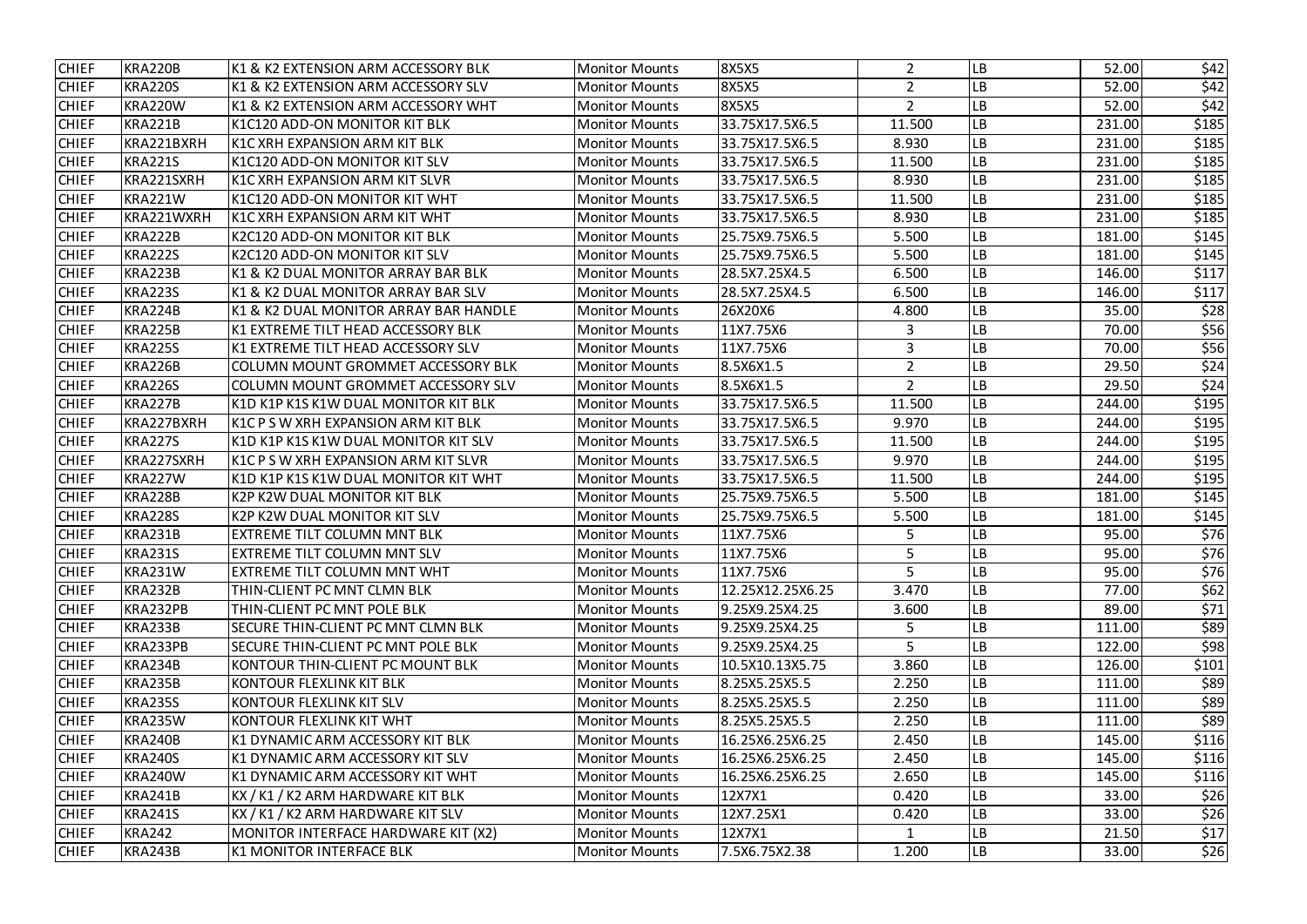| <b>KRA243S</b><br><b>LB</b><br>33.00<br><b>K1 MONITOR INTERFACE SLV</b><br>6.5X6.13X2.38<br>1.200<br><b>Monitor Mounts</b><br>LВ<br><b>KRA244B</b><br>54.00<br><b>KXD K1D DESK CLAMP BASE BLK</b><br>7.25X7.25X5.25<br><b>Monitor Mounts</b><br>5<br><b>KRA244S</b><br>KXD K1D DESK CLAMP BASE SLV<br>7.25X7.25X5.25<br>5<br>LВ<br>54.00<br><b>Monitor Mounts</b><br>LВ<br><b>KRA244W</b><br><b>KXD K1D DESK CLAMP BASE WHT</b><br>7.25X7.25X5.25<br>3.400<br>54.00<br><b>Monitor Mounts</b><br>LВ<br><b>KRA245B</b><br>KXC K1C K2C CLMN DESK CLAMP BASE BLK<br><b>Monitor Mounts</b><br>16.25X6.25X6.25<br>4.770<br>99.00<br>LB<br><b>KRA245S</b><br>KXC K1C K2C CLMN DESK CLAMP BASE SLV<br>16.25X6.25X6.25<br>99.00<br><b>Monitor Mounts</b><br>4.770<br>LB<br>99.00<br><b>KRA245W</b><br>KXC K1C K2C CLMN DESK CLAMP BASE WHT<br><b>Monitor Mounts</b><br>16.25X6.25X6.25<br>4.700<br>LB<br><b>KRA300B</b><br>12.25X12.25X6.5<br>89.00<br><b>LAPTOP TRAY ACCESSORY BLACK</b><br>4.490<br><b>Monitor Mounts</b><br>LВ<br><b>KRA300S</b><br><b>LAPTOP TRAY ACCESSORY SILVER</b><br>12.25X12.25X6.5<br>5.650<br>89.00<br><b>Monitor Mounts</b><br><b>KRA400B</b><br>ARM ADAPTER PLATE FOR FSBIB/FSBI2B<br>LВ<br><b>Monitor Mounts</b><br>10X8X3<br>5.900<br>36.00<br>LВ<br><b>KRA401B</b><br>K1 ARM ADPTR PLATE FOR FSBI2TB & FSRI2T<br>10.5X8.5X3.5<br>6.300<br>36.00<br><b>Monitor Mounts</b><br>LВ<br><b>KRA500B</b><br>KONTOUR ARRAY NON-FOCAL ADJ CLAMP BLK<br><b>8X5X5</b><br>86.00<br><b>Monitor Mounts</b><br>3.330<br>LB<br><b>KRA500S</b><br>KONTOUR ARRAY NON-FOCAL ADJ CLAMP SLV<br>86.00<br><b>Monitor Mounts</b><br><b>8X5X5</b><br>3.330<br>LВ<br><b>KRAMSB</b><br>10.25X8.25X3.75<br>94.00<br>KONTOUR METAL STUD ACCESSORY BLK<br>2<br><b>Monitor Mounts</b><br><b>KRAMSW</b><br>$\overline{2}$<br>LВ<br>KONTOUR METAL STUD ACCESSORY WHT<br>10.25X8.25X3.75<br>94.00<br><b>Monitor Mounts</b><br><b>KRARPC22N</b><br>3<br>LB<br>RADIANT PWR CENTER 2AC 2USB NCL<br>10.25X10.25X5.75<br>92.00<br><b>Monitor Mounts</b><br>LВ<br>KRARPC22W<br>3<br><b>RADIANT PWR CENTER 2AC 2USB WHT</b><br><b>Monitor Mounts</b><br>10.25X10.25X5.75<br>92.00<br>LВ<br><b>KSA1001B</b><br><b>WALLPLATE ACC. BLACK</b><br>9X7.25X2.5<br>1.800<br>98.00<br><b>Monitor Mounts</b><br>LB<br>53.00<br><b>KSA1003B</b><br><b>EXTENSION ARM ACCESSORY BLK</b><br>9X7.5X2.5<br>1.600<br><b>Monitor Mounts</b><br>LB<br><b>KSA1003S</b><br>9X7.5X2.5<br>53.00<br><b>EXTENSION ARM ACCESSORY SLV</b><br>1.600<br><b>Monitor Mounts</b><br>LВ<br><b>KSA1004B</b><br><b>LIFTING ARM BLACK</b><br>3.650<br>184.00<br>15.5X11X2.5<br><b>Monitor Mounts</b><br>LВ<br><b>KSA1005B</b><br>KIT SEC HDWR FOR SFP BLACK<br>6X1X10<br>37.00<br><b>Monitor Mounts</b><br>0.450<br>LВ<br><b>KSA1014B</b><br><b>CENTRIS HEAD ACCESSORY</b><br>10.5X7.25X3.7<br>1.700<br>43.00<br><b>Monitor Mounts</b><br>LВ<br><b>KSA1014S</b><br><b>CENTRIS HEAD ACCESSORY</b><br><b>Monitor Mounts</b><br>10.5X7.25X3.7<br>1.700<br>43.00<br>LB<br><b>KSA1017B</b><br>POLE CLAMP ACCESSORY<br>49.00<br>10.5X7.25X3.7<br>1.350<br><b>Monitor Mounts</b><br>LB<br><b>KSA1018B</b><br>103.00<br><b>K SERIES STEEL STUD ACCESSORY</b><br>15.5X11X2.5<br>5.250<br><b>Monitor Mounts</b><br><b>KSA1018S</b><br>LВ<br>103.00<br><b>K SERIES STEEL STUD ACCESSORY</b><br><b>Monitor Mounts</b><br>15.5X11X2.5<br>5.250<br><b>LB</b><br>53.00<br><b>KSA1019B</b><br>TURNTITE HEAD ACC - BLACK<br>1.710<br><b>Monitor Mounts</b><br>10.5X7X3.5 <br><b>LB</b><br><b>KSA1020B</b><br>158.00<br>CPU WALL AND DESK MOUNT<br><b>Monitor Mounts</b><br>13X6X6<br>8.250<br><b>LB</b><br><b>KSA1021B</b><br><b>KEYBOARD TRAY ACCESS BLK</b><br><b>Monitor Mounts</b><br>19.5X11.5X5<br>7.200<br>147.00<br>LB<br><b>KSA1021S</b><br>19.75X11.5X5<br>147.00<br><b>KEYBOARD TRAY ACCESS SLV</b><br><b>Monitor Mounts</b><br>7.150<br><b>LB</b><br>222.00<br><b>KSA1022B</b><br><b>ACCESSORY SFP WALL TRACK</b><br>10.950<br><b>Monitor Mounts</b><br>45X10X1.25<br><b>LB</b><br><b>KSA1023B</b><br>CPU WALL MOUNT U-STYLE<br>9X7.25X5<br>6.070<br>79.00<br><b>Monitor Mounts</b><br><b>LB</b><br><b>KSA1024B</b><br><b>Centris Quick Connect BLK</b><br>8.5X6X1.5<br>62.00<br><b>Monitor Mounts</b><br>1.220<br>LB<br><b>KSA1026B</b><br>DELL AC511 SPEAKER BAR ACCESSORY<br>15X8.75X2.25<br>111.00<br><b>Monitor Mounts</b><br>3<br>K1 SERIES DELL MONITOR QC BKT BLK<br><b>LB</b><br>KSA1250B-2<br>37.00<br><b>Monitor Mounts</b><br>8.5X6X1.5<br>0.750<br><b>LB</b><br><b>KTA1000B</b><br>78.00<br><b>GROMMET MOUNT ACCESSORY</b><br>9X9X4<br>3.290<br><b>Monitor Mounts</b><br>LB<br><b>KTA1000S</b><br><b>GROMMET MOUNT ACCESSORY</b><br>9X9X4<br>3.290<br>78.00<br><b>Monitor Mounts</b><br><b>LB</b><br><b>KTA1001B</b><br><b>ARRAY CONNECT BRKT</b><br>9X7.25X2.5<br>0.950<br>50.00<br><b>Monitor Mounts</b><br><b>LB</b><br><b>KTA1001S</b><br><b>ARRAY CONNECT BRKT</b><br>9X7.25X2.5<br>50.00<br><b>Monitor Mounts</b><br>0.950<br><b>LB</b><br><b>KTA1002B</b><br>FREE STAND BASE ACCESSORY<br><b>Monitor Mounts</b><br>20.25X20.25X2<br>78.00<br>16.410<br><b>LB</b><br><b>KTA1002S</b><br>78.00<br>FREE STAND BASE ACCESSORY<br><b>Monitor Mounts</b><br>20.25X20.25X2<br>16.410<br>LB<br><b>KTA1003B</b><br>ARRAY DUAL POLE ACCESSORY BLACK<br>105.00<br><b>Monitor Mounts</b><br>9X7.5X2.25<br>1.190 |              |  |  |  |                         |
|--------------------------------------------------------------------------------------------------------------------------------------------------------------------------------------------------------------------------------------------------------------------------------------------------------------------------------------------------------------------------------------------------------------------------------------------------------------------------------------------------------------------------------------------------------------------------------------------------------------------------------------------------------------------------------------------------------------------------------------------------------------------------------------------------------------------------------------------------------------------------------------------------------------------------------------------------------------------------------------------------------------------------------------------------------------------------------------------------------------------------------------------------------------------------------------------------------------------------------------------------------------------------------------------------------------------------------------------------------------------------------------------------------------------------------------------------------------------------------------------------------------------------------------------------------------------------------------------------------------------------------------------------------------------------------------------------------------------------------------------------------------------------------------------------------------------------------------------------------------------------------------------------------------------------------------------------------------------------------------------------------------------------------------------------------------------------------------------------------------------------------------------------------------------------------------------------------------------------------------------------------------------------------------------------------------------------------------------------------------------------------------------------------------------------------------------------------------------------------------------------------------------------------------------------------------------------------------------------------------------------------------------------------------------------------------------------------------------------------------------------------------------------------------------------------------------------------------------------------------------------------------------------------------------------------------------------------------------------------------------------------------------------------------------------------------------------------------------------------------------------------------------------------------------------------------------------------------------------------------------------------------------------------------------------------------------------------------------------------------------------------------------------------------------------------------------------------------------------------------------------------------------------------------------------------------------------------------------------------------------------------------------------------------------------------------------------------------------------------------------------------------------------------------------------------------------------------------------------------------------------------------------------------------------------------------------------------------------------------------------------------------------------------------------------------------------------------------------------------------------------------------------------------------------------------------------------------------------------------------------------------------------------------------------------------------------------------------------------------------------------------------------------------------------------------------------------------------------------------------------------------------------------------------------------------------------------------------------------------------------------------------------------------------------------------------------------------------------------------------------------------------------------------------------------------------------------------------------------------------------------------------------------------------------------------------------------------------------------------------------------------------------------------------------------------------------------------------------------------------------------------------------------------------------------------------------------------------------------------------------------------------------------------------------------------------------------------------------------------------|--------------|--|--|--|-------------------------|
|                                                                                                                                                                                                                                                                                                                                                                                                                                                                                                                                                                                                                                                                                                                                                                                                                                                                                                                                                                                                                                                                                                                                                                                                                                                                                                                                                                                                                                                                                                                                                                                                                                                                                                                                                                                                                                                                                                                                                                                                                                                                                                                                                                                                                                                                                                                                                                                                                                                                                                                                                                                                                                                                                                                                                                                                                                                                                                                                                                                                                                                                                                                                                                                                                                                                                                                                                                                                                                                                                                                                                                                                                                                                                                                                                                                                                                                                                                                                                                                                                                                                                                                                                                                                                                                                                                                                                                                                                                                                                                                                                                                                                                                                                                                                                                                                                                                                                                                                                                                                                                                                                                                                                                                                                                                                                                                                                              | <b>CHIEF</b> |  |  |  | \$26                    |
|                                                                                                                                                                                                                                                                                                                                                                                                                                                                                                                                                                                                                                                                                                                                                                                                                                                                                                                                                                                                                                                                                                                                                                                                                                                                                                                                                                                                                                                                                                                                                                                                                                                                                                                                                                                                                                                                                                                                                                                                                                                                                                                                                                                                                                                                                                                                                                                                                                                                                                                                                                                                                                                                                                                                                                                                                                                                                                                                                                                                                                                                                                                                                                                                                                                                                                                                                                                                                                                                                                                                                                                                                                                                                                                                                                                                                                                                                                                                                                                                                                                                                                                                                                                                                                                                                                                                                                                                                                                                                                                                                                                                                                                                                                                                                                                                                                                                                                                                                                                                                                                                                                                                                                                                                                                                                                                                                              | <b>CHIEF</b> |  |  |  | \$43                    |
|                                                                                                                                                                                                                                                                                                                                                                                                                                                                                                                                                                                                                                                                                                                                                                                                                                                                                                                                                                                                                                                                                                                                                                                                                                                                                                                                                                                                                                                                                                                                                                                                                                                                                                                                                                                                                                                                                                                                                                                                                                                                                                                                                                                                                                                                                                                                                                                                                                                                                                                                                                                                                                                                                                                                                                                                                                                                                                                                                                                                                                                                                                                                                                                                                                                                                                                                                                                                                                                                                                                                                                                                                                                                                                                                                                                                                                                                                                                                                                                                                                                                                                                                                                                                                                                                                                                                                                                                                                                                                                                                                                                                                                                                                                                                                                                                                                                                                                                                                                                                                                                                                                                                                                                                                                                                                                                                                              | <b>CHIEF</b> |  |  |  | \$43                    |
|                                                                                                                                                                                                                                                                                                                                                                                                                                                                                                                                                                                                                                                                                                                                                                                                                                                                                                                                                                                                                                                                                                                                                                                                                                                                                                                                                                                                                                                                                                                                                                                                                                                                                                                                                                                                                                                                                                                                                                                                                                                                                                                                                                                                                                                                                                                                                                                                                                                                                                                                                                                                                                                                                                                                                                                                                                                                                                                                                                                                                                                                                                                                                                                                                                                                                                                                                                                                                                                                                                                                                                                                                                                                                                                                                                                                                                                                                                                                                                                                                                                                                                                                                                                                                                                                                                                                                                                                                                                                                                                                                                                                                                                                                                                                                                                                                                                                                                                                                                                                                                                                                                                                                                                                                                                                                                                                                              | <b>CHIEF</b> |  |  |  | \$43                    |
|                                                                                                                                                                                                                                                                                                                                                                                                                                                                                                                                                                                                                                                                                                                                                                                                                                                                                                                                                                                                                                                                                                                                                                                                                                                                                                                                                                                                                                                                                                                                                                                                                                                                                                                                                                                                                                                                                                                                                                                                                                                                                                                                                                                                                                                                                                                                                                                                                                                                                                                                                                                                                                                                                                                                                                                                                                                                                                                                                                                                                                                                                                                                                                                                                                                                                                                                                                                                                                                                                                                                                                                                                                                                                                                                                                                                                                                                                                                                                                                                                                                                                                                                                                                                                                                                                                                                                                                                                                                                                                                                                                                                                                                                                                                                                                                                                                                                                                                                                                                                                                                                                                                                                                                                                                                                                                                                                              | <b>CHIEF</b> |  |  |  | \$79                    |
|                                                                                                                                                                                                                                                                                                                                                                                                                                                                                                                                                                                                                                                                                                                                                                                                                                                                                                                                                                                                                                                                                                                                                                                                                                                                                                                                                                                                                                                                                                                                                                                                                                                                                                                                                                                                                                                                                                                                                                                                                                                                                                                                                                                                                                                                                                                                                                                                                                                                                                                                                                                                                                                                                                                                                                                                                                                                                                                                                                                                                                                                                                                                                                                                                                                                                                                                                                                                                                                                                                                                                                                                                                                                                                                                                                                                                                                                                                                                                                                                                                                                                                                                                                                                                                                                                                                                                                                                                                                                                                                                                                                                                                                                                                                                                                                                                                                                                                                                                                                                                                                                                                                                                                                                                                                                                                                                                              | <b>CHIEF</b> |  |  |  | \$79                    |
|                                                                                                                                                                                                                                                                                                                                                                                                                                                                                                                                                                                                                                                                                                                                                                                                                                                                                                                                                                                                                                                                                                                                                                                                                                                                                                                                                                                                                                                                                                                                                                                                                                                                                                                                                                                                                                                                                                                                                                                                                                                                                                                                                                                                                                                                                                                                                                                                                                                                                                                                                                                                                                                                                                                                                                                                                                                                                                                                                                                                                                                                                                                                                                                                                                                                                                                                                                                                                                                                                                                                                                                                                                                                                                                                                                                                                                                                                                                                                                                                                                                                                                                                                                                                                                                                                                                                                                                                                                                                                                                                                                                                                                                                                                                                                                                                                                                                                                                                                                                                                                                                                                                                                                                                                                                                                                                                                              | <b>CHIEF</b> |  |  |  | \$79                    |
|                                                                                                                                                                                                                                                                                                                                                                                                                                                                                                                                                                                                                                                                                                                                                                                                                                                                                                                                                                                                                                                                                                                                                                                                                                                                                                                                                                                                                                                                                                                                                                                                                                                                                                                                                                                                                                                                                                                                                                                                                                                                                                                                                                                                                                                                                                                                                                                                                                                                                                                                                                                                                                                                                                                                                                                                                                                                                                                                                                                                                                                                                                                                                                                                                                                                                                                                                                                                                                                                                                                                                                                                                                                                                                                                                                                                                                                                                                                                                                                                                                                                                                                                                                                                                                                                                                                                                                                                                                                                                                                                                                                                                                                                                                                                                                                                                                                                                                                                                                                                                                                                                                                                                                                                                                                                                                                                                              | <b>CHIEF</b> |  |  |  | \$71                    |
|                                                                                                                                                                                                                                                                                                                                                                                                                                                                                                                                                                                                                                                                                                                                                                                                                                                                                                                                                                                                                                                                                                                                                                                                                                                                                                                                                                                                                                                                                                                                                                                                                                                                                                                                                                                                                                                                                                                                                                                                                                                                                                                                                                                                                                                                                                                                                                                                                                                                                                                                                                                                                                                                                                                                                                                                                                                                                                                                                                                                                                                                                                                                                                                                                                                                                                                                                                                                                                                                                                                                                                                                                                                                                                                                                                                                                                                                                                                                                                                                                                                                                                                                                                                                                                                                                                                                                                                                                                                                                                                                                                                                                                                                                                                                                                                                                                                                                                                                                                                                                                                                                                                                                                                                                                                                                                                                                              | <b>CHIEF</b> |  |  |  | $\overline{\text{571}}$ |
|                                                                                                                                                                                                                                                                                                                                                                                                                                                                                                                                                                                                                                                                                                                                                                                                                                                                                                                                                                                                                                                                                                                                                                                                                                                                                                                                                                                                                                                                                                                                                                                                                                                                                                                                                                                                                                                                                                                                                                                                                                                                                                                                                                                                                                                                                                                                                                                                                                                                                                                                                                                                                                                                                                                                                                                                                                                                                                                                                                                                                                                                                                                                                                                                                                                                                                                                                                                                                                                                                                                                                                                                                                                                                                                                                                                                                                                                                                                                                                                                                                                                                                                                                                                                                                                                                                                                                                                                                                                                                                                                                                                                                                                                                                                                                                                                                                                                                                                                                                                                                                                                                                                                                                                                                                                                                                                                                              | <b>CHIEF</b> |  |  |  | \$29                    |
|                                                                                                                                                                                                                                                                                                                                                                                                                                                                                                                                                                                                                                                                                                                                                                                                                                                                                                                                                                                                                                                                                                                                                                                                                                                                                                                                                                                                                                                                                                                                                                                                                                                                                                                                                                                                                                                                                                                                                                                                                                                                                                                                                                                                                                                                                                                                                                                                                                                                                                                                                                                                                                                                                                                                                                                                                                                                                                                                                                                                                                                                                                                                                                                                                                                                                                                                                                                                                                                                                                                                                                                                                                                                                                                                                                                                                                                                                                                                                                                                                                                                                                                                                                                                                                                                                                                                                                                                                                                                                                                                                                                                                                                                                                                                                                                                                                                                                                                                                                                                                                                                                                                                                                                                                                                                                                                                                              | <b>CHIEF</b> |  |  |  | \$29                    |
|                                                                                                                                                                                                                                                                                                                                                                                                                                                                                                                                                                                                                                                                                                                                                                                                                                                                                                                                                                                                                                                                                                                                                                                                                                                                                                                                                                                                                                                                                                                                                                                                                                                                                                                                                                                                                                                                                                                                                                                                                                                                                                                                                                                                                                                                                                                                                                                                                                                                                                                                                                                                                                                                                                                                                                                                                                                                                                                                                                                                                                                                                                                                                                                                                                                                                                                                                                                                                                                                                                                                                                                                                                                                                                                                                                                                                                                                                                                                                                                                                                                                                                                                                                                                                                                                                                                                                                                                                                                                                                                                                                                                                                                                                                                                                                                                                                                                                                                                                                                                                                                                                                                                                                                                                                                                                                                                                              | <b>CHIEF</b> |  |  |  | \$69                    |
|                                                                                                                                                                                                                                                                                                                                                                                                                                                                                                                                                                                                                                                                                                                                                                                                                                                                                                                                                                                                                                                                                                                                                                                                                                                                                                                                                                                                                                                                                                                                                                                                                                                                                                                                                                                                                                                                                                                                                                                                                                                                                                                                                                                                                                                                                                                                                                                                                                                                                                                                                                                                                                                                                                                                                                                                                                                                                                                                                                                                                                                                                                                                                                                                                                                                                                                                                                                                                                                                                                                                                                                                                                                                                                                                                                                                                                                                                                                                                                                                                                                                                                                                                                                                                                                                                                                                                                                                                                                                                                                                                                                                                                                                                                                                                                                                                                                                                                                                                                                                                                                                                                                                                                                                                                                                                                                                                              | <b>CHIEF</b> |  |  |  | \$69                    |
|                                                                                                                                                                                                                                                                                                                                                                                                                                                                                                                                                                                                                                                                                                                                                                                                                                                                                                                                                                                                                                                                                                                                                                                                                                                                                                                                                                                                                                                                                                                                                                                                                                                                                                                                                                                                                                                                                                                                                                                                                                                                                                                                                                                                                                                                                                                                                                                                                                                                                                                                                                                                                                                                                                                                                                                                                                                                                                                                                                                                                                                                                                                                                                                                                                                                                                                                                                                                                                                                                                                                                                                                                                                                                                                                                                                                                                                                                                                                                                                                                                                                                                                                                                                                                                                                                                                                                                                                                                                                                                                                                                                                                                                                                                                                                                                                                                                                                                                                                                                                                                                                                                                                                                                                                                                                                                                                                              | <b>CHIEF</b> |  |  |  | \$75                    |
|                                                                                                                                                                                                                                                                                                                                                                                                                                                                                                                                                                                                                                                                                                                                                                                                                                                                                                                                                                                                                                                                                                                                                                                                                                                                                                                                                                                                                                                                                                                                                                                                                                                                                                                                                                                                                                                                                                                                                                                                                                                                                                                                                                                                                                                                                                                                                                                                                                                                                                                                                                                                                                                                                                                                                                                                                                                                                                                                                                                                                                                                                                                                                                                                                                                                                                                                                                                                                                                                                                                                                                                                                                                                                                                                                                                                                                                                                                                                                                                                                                                                                                                                                                                                                                                                                                                                                                                                                                                                                                                                                                                                                                                                                                                                                                                                                                                                                                                                                                                                                                                                                                                                                                                                                                                                                                                                                              | <b>CHIEF</b> |  |  |  | \$75                    |
|                                                                                                                                                                                                                                                                                                                                                                                                                                                                                                                                                                                                                                                                                                                                                                                                                                                                                                                                                                                                                                                                                                                                                                                                                                                                                                                                                                                                                                                                                                                                                                                                                                                                                                                                                                                                                                                                                                                                                                                                                                                                                                                                                                                                                                                                                                                                                                                                                                                                                                                                                                                                                                                                                                                                                                                                                                                                                                                                                                                                                                                                                                                                                                                                                                                                                                                                                                                                                                                                                                                                                                                                                                                                                                                                                                                                                                                                                                                                                                                                                                                                                                                                                                                                                                                                                                                                                                                                                                                                                                                                                                                                                                                                                                                                                                                                                                                                                                                                                                                                                                                                                                                                                                                                                                                                                                                                                              | <b>CHIEF</b> |  |  |  | \$74                    |
|                                                                                                                                                                                                                                                                                                                                                                                                                                                                                                                                                                                                                                                                                                                                                                                                                                                                                                                                                                                                                                                                                                                                                                                                                                                                                                                                                                                                                                                                                                                                                                                                                                                                                                                                                                                                                                                                                                                                                                                                                                                                                                                                                                                                                                                                                                                                                                                                                                                                                                                                                                                                                                                                                                                                                                                                                                                                                                                                                                                                                                                                                                                                                                                                                                                                                                                                                                                                                                                                                                                                                                                                                                                                                                                                                                                                                                                                                                                                                                                                                                                                                                                                                                                                                                                                                                                                                                                                                                                                                                                                                                                                                                                                                                                                                                                                                                                                                                                                                                                                                                                                                                                                                                                                                                                                                                                                                              | <b>CHIEF</b> |  |  |  | \$74                    |
|                                                                                                                                                                                                                                                                                                                                                                                                                                                                                                                                                                                                                                                                                                                                                                                                                                                                                                                                                                                                                                                                                                                                                                                                                                                                                                                                                                                                                                                                                                                                                                                                                                                                                                                                                                                                                                                                                                                                                                                                                                                                                                                                                                                                                                                                                                                                                                                                                                                                                                                                                                                                                                                                                                                                                                                                                                                                                                                                                                                                                                                                                                                                                                                                                                                                                                                                                                                                                                                                                                                                                                                                                                                                                                                                                                                                                                                                                                                                                                                                                                                                                                                                                                                                                                                                                                                                                                                                                                                                                                                                                                                                                                                                                                                                                                                                                                                                                                                                                                                                                                                                                                                                                                                                                                                                                                                                                              | <b>CHIEF</b> |  |  |  | \$78                    |
|                                                                                                                                                                                                                                                                                                                                                                                                                                                                                                                                                                                                                                                                                                                                                                                                                                                                                                                                                                                                                                                                                                                                                                                                                                                                                                                                                                                                                                                                                                                                                                                                                                                                                                                                                                                                                                                                                                                                                                                                                                                                                                                                                                                                                                                                                                                                                                                                                                                                                                                                                                                                                                                                                                                                                                                                                                                                                                                                                                                                                                                                                                                                                                                                                                                                                                                                                                                                                                                                                                                                                                                                                                                                                                                                                                                                                                                                                                                                                                                                                                                                                                                                                                                                                                                                                                                                                                                                                                                                                                                                                                                                                                                                                                                                                                                                                                                                                                                                                                                                                                                                                                                                                                                                                                                                                                                                                              | <b>CHIEF</b> |  |  |  | \$42                    |
|                                                                                                                                                                                                                                                                                                                                                                                                                                                                                                                                                                                                                                                                                                                                                                                                                                                                                                                                                                                                                                                                                                                                                                                                                                                                                                                                                                                                                                                                                                                                                                                                                                                                                                                                                                                                                                                                                                                                                                                                                                                                                                                                                                                                                                                                                                                                                                                                                                                                                                                                                                                                                                                                                                                                                                                                                                                                                                                                                                                                                                                                                                                                                                                                                                                                                                                                                                                                                                                                                                                                                                                                                                                                                                                                                                                                                                                                                                                                                                                                                                                                                                                                                                                                                                                                                                                                                                                                                                                                                                                                                                                                                                                                                                                                                                                                                                                                                                                                                                                                                                                                                                                                                                                                                                                                                                                                                              | <b>CHIEF</b> |  |  |  | \$42                    |
|                                                                                                                                                                                                                                                                                                                                                                                                                                                                                                                                                                                                                                                                                                                                                                                                                                                                                                                                                                                                                                                                                                                                                                                                                                                                                                                                                                                                                                                                                                                                                                                                                                                                                                                                                                                                                                                                                                                                                                                                                                                                                                                                                                                                                                                                                                                                                                                                                                                                                                                                                                                                                                                                                                                                                                                                                                                                                                                                                                                                                                                                                                                                                                                                                                                                                                                                                                                                                                                                                                                                                                                                                                                                                                                                                                                                                                                                                                                                                                                                                                                                                                                                                                                                                                                                                                                                                                                                                                                                                                                                                                                                                                                                                                                                                                                                                                                                                                                                                                                                                                                                                                                                                                                                                                                                                                                                                              | <b>CHIEF</b> |  |  |  | \$147                   |
|                                                                                                                                                                                                                                                                                                                                                                                                                                                                                                                                                                                                                                                                                                                                                                                                                                                                                                                                                                                                                                                                                                                                                                                                                                                                                                                                                                                                                                                                                                                                                                                                                                                                                                                                                                                                                                                                                                                                                                                                                                                                                                                                                                                                                                                                                                                                                                                                                                                                                                                                                                                                                                                                                                                                                                                                                                                                                                                                                                                                                                                                                                                                                                                                                                                                                                                                                                                                                                                                                                                                                                                                                                                                                                                                                                                                                                                                                                                                                                                                                                                                                                                                                                                                                                                                                                                                                                                                                                                                                                                                                                                                                                                                                                                                                                                                                                                                                                                                                                                                                                                                                                                                                                                                                                                                                                                                                              | <b>CHIEF</b> |  |  |  | \$30                    |
|                                                                                                                                                                                                                                                                                                                                                                                                                                                                                                                                                                                                                                                                                                                                                                                                                                                                                                                                                                                                                                                                                                                                                                                                                                                                                                                                                                                                                                                                                                                                                                                                                                                                                                                                                                                                                                                                                                                                                                                                                                                                                                                                                                                                                                                                                                                                                                                                                                                                                                                                                                                                                                                                                                                                                                                                                                                                                                                                                                                                                                                                                                                                                                                                                                                                                                                                                                                                                                                                                                                                                                                                                                                                                                                                                                                                                                                                                                                                                                                                                                                                                                                                                                                                                                                                                                                                                                                                                                                                                                                                                                                                                                                                                                                                                                                                                                                                                                                                                                                                                                                                                                                                                                                                                                                                                                                                                              | <b>CHIEF</b> |  |  |  | \$34                    |
|                                                                                                                                                                                                                                                                                                                                                                                                                                                                                                                                                                                                                                                                                                                                                                                                                                                                                                                                                                                                                                                                                                                                                                                                                                                                                                                                                                                                                                                                                                                                                                                                                                                                                                                                                                                                                                                                                                                                                                                                                                                                                                                                                                                                                                                                                                                                                                                                                                                                                                                                                                                                                                                                                                                                                                                                                                                                                                                                                                                                                                                                                                                                                                                                                                                                                                                                                                                                                                                                                                                                                                                                                                                                                                                                                                                                                                                                                                                                                                                                                                                                                                                                                                                                                                                                                                                                                                                                                                                                                                                                                                                                                                                                                                                                                                                                                                                                                                                                                                                                                                                                                                                                                                                                                                                                                                                                                              | <b>CHIEF</b> |  |  |  | \$34                    |
|                                                                                                                                                                                                                                                                                                                                                                                                                                                                                                                                                                                                                                                                                                                                                                                                                                                                                                                                                                                                                                                                                                                                                                                                                                                                                                                                                                                                                                                                                                                                                                                                                                                                                                                                                                                                                                                                                                                                                                                                                                                                                                                                                                                                                                                                                                                                                                                                                                                                                                                                                                                                                                                                                                                                                                                                                                                                                                                                                                                                                                                                                                                                                                                                                                                                                                                                                                                                                                                                                                                                                                                                                                                                                                                                                                                                                                                                                                                                                                                                                                                                                                                                                                                                                                                                                                                                                                                                                                                                                                                                                                                                                                                                                                                                                                                                                                                                                                                                                                                                                                                                                                                                                                                                                                                                                                                                                              | <b>CHIEF</b> |  |  |  | \$39                    |
|                                                                                                                                                                                                                                                                                                                                                                                                                                                                                                                                                                                                                                                                                                                                                                                                                                                                                                                                                                                                                                                                                                                                                                                                                                                                                                                                                                                                                                                                                                                                                                                                                                                                                                                                                                                                                                                                                                                                                                                                                                                                                                                                                                                                                                                                                                                                                                                                                                                                                                                                                                                                                                                                                                                                                                                                                                                                                                                                                                                                                                                                                                                                                                                                                                                                                                                                                                                                                                                                                                                                                                                                                                                                                                                                                                                                                                                                                                                                                                                                                                                                                                                                                                                                                                                                                                                                                                                                                                                                                                                                                                                                                                                                                                                                                                                                                                                                                                                                                                                                                                                                                                                                                                                                                                                                                                                                                              | <b>CHIEF</b> |  |  |  | \$82                    |
|                                                                                                                                                                                                                                                                                                                                                                                                                                                                                                                                                                                                                                                                                                                                                                                                                                                                                                                                                                                                                                                                                                                                                                                                                                                                                                                                                                                                                                                                                                                                                                                                                                                                                                                                                                                                                                                                                                                                                                                                                                                                                                                                                                                                                                                                                                                                                                                                                                                                                                                                                                                                                                                                                                                                                                                                                                                                                                                                                                                                                                                                                                                                                                                                                                                                                                                                                                                                                                                                                                                                                                                                                                                                                                                                                                                                                                                                                                                                                                                                                                                                                                                                                                                                                                                                                                                                                                                                                                                                                                                                                                                                                                                                                                                                                                                                                                                                                                                                                                                                                                                                                                                                                                                                                                                                                                                                                              | <b>CHIEF</b> |  |  |  | \$82                    |
|                                                                                                                                                                                                                                                                                                                                                                                                                                                                                                                                                                                                                                                                                                                                                                                                                                                                                                                                                                                                                                                                                                                                                                                                                                                                                                                                                                                                                                                                                                                                                                                                                                                                                                                                                                                                                                                                                                                                                                                                                                                                                                                                                                                                                                                                                                                                                                                                                                                                                                                                                                                                                                                                                                                                                                                                                                                                                                                                                                                                                                                                                                                                                                                                                                                                                                                                                                                                                                                                                                                                                                                                                                                                                                                                                                                                                                                                                                                                                                                                                                                                                                                                                                                                                                                                                                                                                                                                                                                                                                                                                                                                                                                                                                                                                                                                                                                                                                                                                                                                                                                                                                                                                                                                                                                                                                                                                              | <b>CHIEF</b> |  |  |  | \$42                    |
|                                                                                                                                                                                                                                                                                                                                                                                                                                                                                                                                                                                                                                                                                                                                                                                                                                                                                                                                                                                                                                                                                                                                                                                                                                                                                                                                                                                                                                                                                                                                                                                                                                                                                                                                                                                                                                                                                                                                                                                                                                                                                                                                                                                                                                                                                                                                                                                                                                                                                                                                                                                                                                                                                                                                                                                                                                                                                                                                                                                                                                                                                                                                                                                                                                                                                                                                                                                                                                                                                                                                                                                                                                                                                                                                                                                                                                                                                                                                                                                                                                                                                                                                                                                                                                                                                                                                                                                                                                                                                                                                                                                                                                                                                                                                                                                                                                                                                                                                                                                                                                                                                                                                                                                                                                                                                                                                                              | <b>CHIEF</b> |  |  |  | \$126                   |
|                                                                                                                                                                                                                                                                                                                                                                                                                                                                                                                                                                                                                                                                                                                                                                                                                                                                                                                                                                                                                                                                                                                                                                                                                                                                                                                                                                                                                                                                                                                                                                                                                                                                                                                                                                                                                                                                                                                                                                                                                                                                                                                                                                                                                                                                                                                                                                                                                                                                                                                                                                                                                                                                                                                                                                                                                                                                                                                                                                                                                                                                                                                                                                                                                                                                                                                                                                                                                                                                                                                                                                                                                                                                                                                                                                                                                                                                                                                                                                                                                                                                                                                                                                                                                                                                                                                                                                                                                                                                                                                                                                                                                                                                                                                                                                                                                                                                                                                                                                                                                                                                                                                                                                                                                                                                                                                                                              | <b>CHIEF</b> |  |  |  | \$118                   |
|                                                                                                                                                                                                                                                                                                                                                                                                                                                                                                                                                                                                                                                                                                                                                                                                                                                                                                                                                                                                                                                                                                                                                                                                                                                                                                                                                                                                                                                                                                                                                                                                                                                                                                                                                                                                                                                                                                                                                                                                                                                                                                                                                                                                                                                                                                                                                                                                                                                                                                                                                                                                                                                                                                                                                                                                                                                                                                                                                                                                                                                                                                                                                                                                                                                                                                                                                                                                                                                                                                                                                                                                                                                                                                                                                                                                                                                                                                                                                                                                                                                                                                                                                                                                                                                                                                                                                                                                                                                                                                                                                                                                                                                                                                                                                                                                                                                                                                                                                                                                                                                                                                                                                                                                                                                                                                                                                              | <b>CHIEF</b> |  |  |  | \$118                   |
|                                                                                                                                                                                                                                                                                                                                                                                                                                                                                                                                                                                                                                                                                                                                                                                                                                                                                                                                                                                                                                                                                                                                                                                                                                                                                                                                                                                                                                                                                                                                                                                                                                                                                                                                                                                                                                                                                                                                                                                                                                                                                                                                                                                                                                                                                                                                                                                                                                                                                                                                                                                                                                                                                                                                                                                                                                                                                                                                                                                                                                                                                                                                                                                                                                                                                                                                                                                                                                                                                                                                                                                                                                                                                                                                                                                                                                                                                                                                                                                                                                                                                                                                                                                                                                                                                                                                                                                                                                                                                                                                                                                                                                                                                                                                                                                                                                                                                                                                                                                                                                                                                                                                                                                                                                                                                                                                                              | <b>CHIEF</b> |  |  |  | \$178                   |
|                                                                                                                                                                                                                                                                                                                                                                                                                                                                                                                                                                                                                                                                                                                                                                                                                                                                                                                                                                                                                                                                                                                                                                                                                                                                                                                                                                                                                                                                                                                                                                                                                                                                                                                                                                                                                                                                                                                                                                                                                                                                                                                                                                                                                                                                                                                                                                                                                                                                                                                                                                                                                                                                                                                                                                                                                                                                                                                                                                                                                                                                                                                                                                                                                                                                                                                                                                                                                                                                                                                                                                                                                                                                                                                                                                                                                                                                                                                                                                                                                                                                                                                                                                                                                                                                                                                                                                                                                                                                                                                                                                                                                                                                                                                                                                                                                                                                                                                                                                                                                                                                                                                                                                                                                                                                                                                                                              | <b>CHIEF</b> |  |  |  | \$63                    |
|                                                                                                                                                                                                                                                                                                                                                                                                                                                                                                                                                                                                                                                                                                                                                                                                                                                                                                                                                                                                                                                                                                                                                                                                                                                                                                                                                                                                                                                                                                                                                                                                                                                                                                                                                                                                                                                                                                                                                                                                                                                                                                                                                                                                                                                                                                                                                                                                                                                                                                                                                                                                                                                                                                                                                                                                                                                                                                                                                                                                                                                                                                                                                                                                                                                                                                                                                                                                                                                                                                                                                                                                                                                                                                                                                                                                                                                                                                                                                                                                                                                                                                                                                                                                                                                                                                                                                                                                                                                                                                                                                                                                                                                                                                                                                                                                                                                                                                                                                                                                                                                                                                                                                                                                                                                                                                                                                              | <b>CHIEF</b> |  |  |  | \$50                    |
|                                                                                                                                                                                                                                                                                                                                                                                                                                                                                                                                                                                                                                                                                                                                                                                                                                                                                                                                                                                                                                                                                                                                                                                                                                                                                                                                                                                                                                                                                                                                                                                                                                                                                                                                                                                                                                                                                                                                                                                                                                                                                                                                                                                                                                                                                                                                                                                                                                                                                                                                                                                                                                                                                                                                                                                                                                                                                                                                                                                                                                                                                                                                                                                                                                                                                                                                                                                                                                                                                                                                                                                                                                                                                                                                                                                                                                                                                                                                                                                                                                                                                                                                                                                                                                                                                                                                                                                                                                                                                                                                                                                                                                                                                                                                                                                                                                                                                                                                                                                                                                                                                                                                                                                                                                                                                                                                                              | <b>CHIEF</b> |  |  |  | \$89                    |
|                                                                                                                                                                                                                                                                                                                                                                                                                                                                                                                                                                                                                                                                                                                                                                                                                                                                                                                                                                                                                                                                                                                                                                                                                                                                                                                                                                                                                                                                                                                                                                                                                                                                                                                                                                                                                                                                                                                                                                                                                                                                                                                                                                                                                                                                                                                                                                                                                                                                                                                                                                                                                                                                                                                                                                                                                                                                                                                                                                                                                                                                                                                                                                                                                                                                                                                                                                                                                                                                                                                                                                                                                                                                                                                                                                                                                                                                                                                                                                                                                                                                                                                                                                                                                                                                                                                                                                                                                                                                                                                                                                                                                                                                                                                                                                                                                                                                                                                                                                                                                                                                                                                                                                                                                                                                                                                                                              | <b>CHIEF</b> |  |  |  | \$30                    |
|                                                                                                                                                                                                                                                                                                                                                                                                                                                                                                                                                                                                                                                                                                                                                                                                                                                                                                                                                                                                                                                                                                                                                                                                                                                                                                                                                                                                                                                                                                                                                                                                                                                                                                                                                                                                                                                                                                                                                                                                                                                                                                                                                                                                                                                                                                                                                                                                                                                                                                                                                                                                                                                                                                                                                                                                                                                                                                                                                                                                                                                                                                                                                                                                                                                                                                                                                                                                                                                                                                                                                                                                                                                                                                                                                                                                                                                                                                                                                                                                                                                                                                                                                                                                                                                                                                                                                                                                                                                                                                                                                                                                                                                                                                                                                                                                                                                                                                                                                                                                                                                                                                                                                                                                                                                                                                                                                              | <b>CHIEF</b> |  |  |  | \$62                    |
|                                                                                                                                                                                                                                                                                                                                                                                                                                                                                                                                                                                                                                                                                                                                                                                                                                                                                                                                                                                                                                                                                                                                                                                                                                                                                                                                                                                                                                                                                                                                                                                                                                                                                                                                                                                                                                                                                                                                                                                                                                                                                                                                                                                                                                                                                                                                                                                                                                                                                                                                                                                                                                                                                                                                                                                                                                                                                                                                                                                                                                                                                                                                                                                                                                                                                                                                                                                                                                                                                                                                                                                                                                                                                                                                                                                                                                                                                                                                                                                                                                                                                                                                                                                                                                                                                                                                                                                                                                                                                                                                                                                                                                                                                                                                                                                                                                                                                                                                                                                                                                                                                                                                                                                                                                                                                                                                                              | <b>CHIEF</b> |  |  |  | \$62                    |
|                                                                                                                                                                                                                                                                                                                                                                                                                                                                                                                                                                                                                                                                                                                                                                                                                                                                                                                                                                                                                                                                                                                                                                                                                                                                                                                                                                                                                                                                                                                                                                                                                                                                                                                                                                                                                                                                                                                                                                                                                                                                                                                                                                                                                                                                                                                                                                                                                                                                                                                                                                                                                                                                                                                                                                                                                                                                                                                                                                                                                                                                                                                                                                                                                                                                                                                                                                                                                                                                                                                                                                                                                                                                                                                                                                                                                                                                                                                                                                                                                                                                                                                                                                                                                                                                                                                                                                                                                                                                                                                                                                                                                                                                                                                                                                                                                                                                                                                                                                                                                                                                                                                                                                                                                                                                                                                                                              | <b>CHIEF</b> |  |  |  | \$40                    |
|                                                                                                                                                                                                                                                                                                                                                                                                                                                                                                                                                                                                                                                                                                                                                                                                                                                                                                                                                                                                                                                                                                                                                                                                                                                                                                                                                                                                                                                                                                                                                                                                                                                                                                                                                                                                                                                                                                                                                                                                                                                                                                                                                                                                                                                                                                                                                                                                                                                                                                                                                                                                                                                                                                                                                                                                                                                                                                                                                                                                                                                                                                                                                                                                                                                                                                                                                                                                                                                                                                                                                                                                                                                                                                                                                                                                                                                                                                                                                                                                                                                                                                                                                                                                                                                                                                                                                                                                                                                                                                                                                                                                                                                                                                                                                                                                                                                                                                                                                                                                                                                                                                                                                                                                                                                                                                                                                              | <b>CHIEF</b> |  |  |  | \$40                    |
|                                                                                                                                                                                                                                                                                                                                                                                                                                                                                                                                                                                                                                                                                                                                                                                                                                                                                                                                                                                                                                                                                                                                                                                                                                                                                                                                                                                                                                                                                                                                                                                                                                                                                                                                                                                                                                                                                                                                                                                                                                                                                                                                                                                                                                                                                                                                                                                                                                                                                                                                                                                                                                                                                                                                                                                                                                                                                                                                                                                                                                                                                                                                                                                                                                                                                                                                                                                                                                                                                                                                                                                                                                                                                                                                                                                                                                                                                                                                                                                                                                                                                                                                                                                                                                                                                                                                                                                                                                                                                                                                                                                                                                                                                                                                                                                                                                                                                                                                                                                                                                                                                                                                                                                                                                                                                                                                                              | <b>CHIEF</b> |  |  |  | \$62                    |
|                                                                                                                                                                                                                                                                                                                                                                                                                                                                                                                                                                                                                                                                                                                                                                                                                                                                                                                                                                                                                                                                                                                                                                                                                                                                                                                                                                                                                                                                                                                                                                                                                                                                                                                                                                                                                                                                                                                                                                                                                                                                                                                                                                                                                                                                                                                                                                                                                                                                                                                                                                                                                                                                                                                                                                                                                                                                                                                                                                                                                                                                                                                                                                                                                                                                                                                                                                                                                                                                                                                                                                                                                                                                                                                                                                                                                                                                                                                                                                                                                                                                                                                                                                                                                                                                                                                                                                                                                                                                                                                                                                                                                                                                                                                                                                                                                                                                                                                                                                                                                                                                                                                                                                                                                                                                                                                                                              | <b>CHIEF</b> |  |  |  | \$62                    |
|                                                                                                                                                                                                                                                                                                                                                                                                                                                                                                                                                                                                                                                                                                                                                                                                                                                                                                                                                                                                                                                                                                                                                                                                                                                                                                                                                                                                                                                                                                                                                                                                                                                                                                                                                                                                                                                                                                                                                                                                                                                                                                                                                                                                                                                                                                                                                                                                                                                                                                                                                                                                                                                                                                                                                                                                                                                                                                                                                                                                                                                                                                                                                                                                                                                                                                                                                                                                                                                                                                                                                                                                                                                                                                                                                                                                                                                                                                                                                                                                                                                                                                                                                                                                                                                                                                                                                                                                                                                                                                                                                                                                                                                                                                                                                                                                                                                                                                                                                                                                                                                                                                                                                                                                                                                                                                                                                              | <b>CHIEF</b> |  |  |  | \$84                    |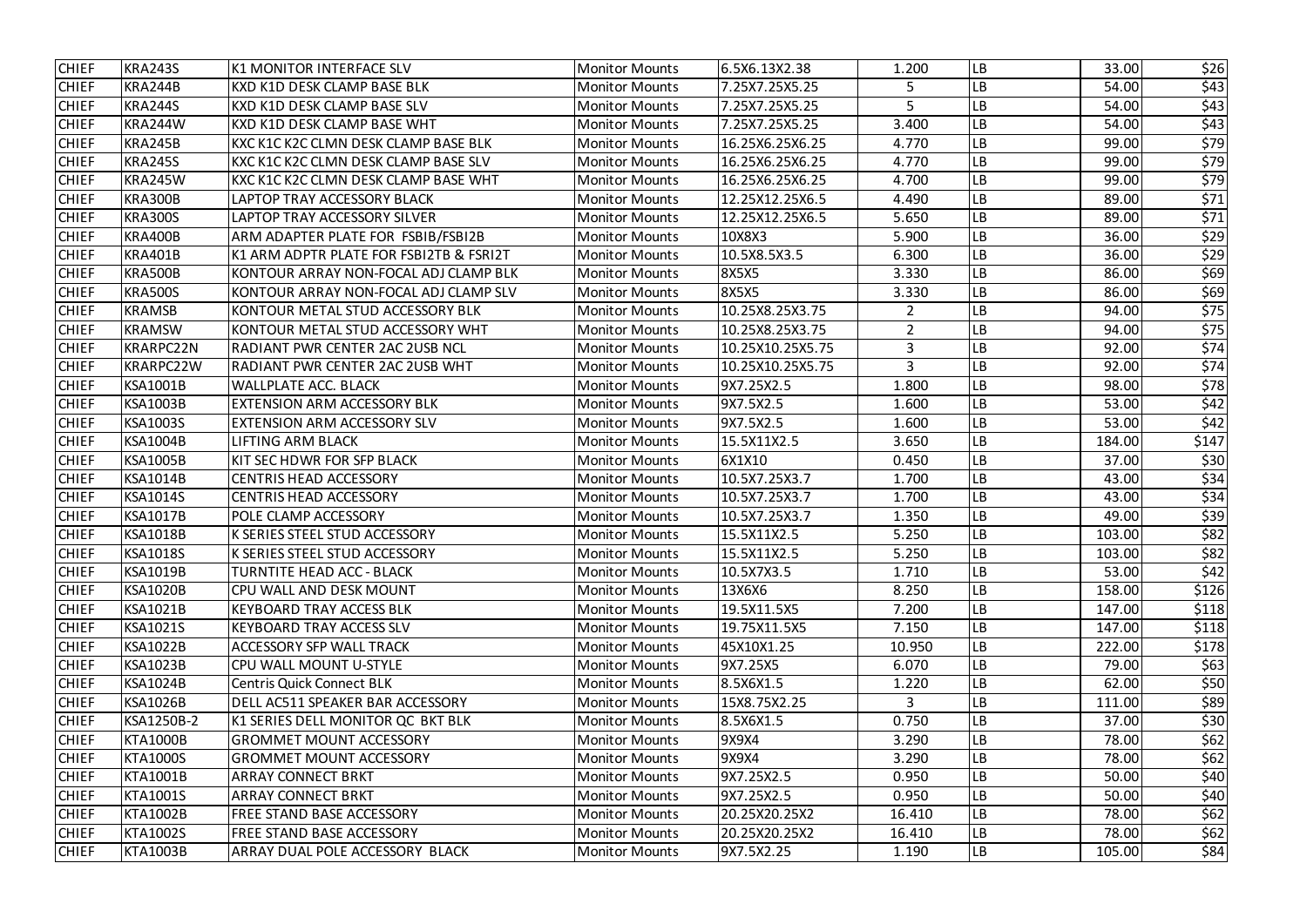| <b>CHIEF</b> | <b>KTA1003S</b> | ARRAY DUAL POLE ACCESSORY SILVER             | <b>Monitor Mounts</b> | 9X7.25X2.5     | 1.190  | LB         | 105.00 | \$84  |
|--------------|-----------------|----------------------------------------------|-----------------------|----------------|--------|------------|--------|-------|
|              |                 |                                              |                       |                |        |            |        |       |
| <b>CHIEF</b> | <b>KTA1004B</b> | <b>DESK CLAMP FOR POLE ARRAYS</b>            | <b>Monitor Mounts</b> | 8.25X5.75X5.5  | 4.050  | ${\sf LB}$ | 78.00  | \$62  |
| <b>CHIEF</b> | <b>KTA1004S</b> | <b>DESK CLAMP FOR POLE ARRAYS</b>            | <b>Monitor Mounts</b> | 8.25X5.75X5.5  | 4.050  | LB         | 78.00  | \$62  |
| <b>CHIEF</b> | <b>KTA1005B</b> | <b>ARRAY CENTRIS ACCESSORY - BLACK</b>       | <b>Monitor Mounts</b> | 10.5X7.25X3.5  | 2.450  | LB         | 70.00  | \$56  |
| <b>CHIEF</b> | <b>KTA1005S</b> | <b>ARRAY CENTRIS ACCESSORY - SILVER</b>      | <b>Monitor Mounts</b> | 7.25X3.5X10.5  | 2.450  | LB         | 70.00  | \$56  |
| <b>CHIEF</b> | <b>KTA1007B</b> | <b>GROMMET MOUNT ACCESSORY</b>               | <b>Monitor Mounts</b> | 9X9X4          | 4.430  | ${\sf LB}$ | 123.00 | \$98  |
| <b>CHIEF</b> | <b>KTA1007S</b> | <b>GROMMET MOUNT ACCESSORY</b>               | <b>Monitor Mounts</b> | 9.25X9.25X4.25 | 4.300  | ${\sf LB}$ | 123.00 | \$98  |
| <b>CHIEF</b> | <b>KTA1014B</b> | <b>14" POLE ACCESSORY</b>                    | <b>Monitor Mounts</b> | 28X2.5X2.5     | 3.750  | ${\sf LB}$ | 50.00  | \$40  |
| <b>CHIEF</b> | <b>KTA1014S</b> | <b>14" POLE ACCESSORY</b>                    | <b>Monitor Mounts</b> | 28X2.5X2.5     | 3.750  | LB         | 50.00  | \$40  |
| <b>CHIEF</b> | <b>KTA1028B</b> | <b>28" POLE ACCESSORY</b>                    | <b>Monitor Mounts</b> | 48X4.25X4.25   | 6.980  | LB         | 64.00  | \$51  |
| <b>CHIEF</b> | <b>KTA1028S</b> | <b>28" POLE ACCESSORY</b>                    | <b>Monitor Mounts</b> | 48X4.25X4.25   | 6.980  | LB         | 64.00  | \$51  |
| <b>CHIEF</b> | <b>KTA1036B</b> | <b>36" POLE ACCESSORY</b>                    | <b>Monitor Mounts</b> | 48X4.25X4.25   | 9.600  | LB         | 70.00  | \$56  |
| <b>CHIEF</b> | <b>KTA1036S</b> | <b>36" POLE ACCESSORY</b>                    | <b>Monitor Mounts</b> | 48X4.25X4.25   | 9.600  | ${\sf LB}$ | 70.00  | \$56  |
| <b>CHIEF</b> | <b>KTA1042B</b> | <b>42" POLE ACCESSORY</b>                    | <b>Monitor Mounts</b> | 4.25X4.25X4    | 11.060 | ${\sf LB}$ | 78.00  | \$62  |
| <b>CHIEF</b> | <b>KTA1042S</b> | 42" POLE ACCESSORY                           | <b>Monitor Mounts</b> | 4.25X4.25X4    | 11.060 | LB         | 78.00  | \$62  |
| <b>CHIEF</b> | <b>KTA220B</b>  | DUAL ARRAY POLE MT ACC.                      | <b>Monitor Mounts</b> | 44.75X8.5X7.5  | 10.200 | LB         | 244.00 | \$195 |
| <b>CHIEF</b> | <b>KTA220S</b>  | .DUAL ARRAY POLE MT ACC.                     | <b>Monitor Mounts</b> | 44.75X8.5X7.5  | 10.200 | LB         | 244.00 | \$195 |
| <b>CHIEF</b> | <b>KTA225B</b>  | <b>34" DUAL ARRAY ACCESSORY</b>              | <b>Monitor Mounts</b> | 44.5X7.75X7    | 10.870 | LB         | 275.00 | \$220 |
| <b>CHIEF</b> | <b>KTA225S</b>  | <b>34" DUAL ARRAY ACCESSORY</b>              | <b>Monitor Mounts</b> | 44.5X7.75X7    | 10.870 | LB         | 275.00 | \$220 |
| <b>CHIEF</b> | <b>KTA320B</b>  | TRIPLE ARRAY POLE MT ACC.                    | <b>Monitor Mounts</b> | 44.5X7.5X6.75  | 12.800 | ${\sf LB}$ | 295.00 | \$236 |
| <b>CHIEF</b> | <b>KTA320S</b>  | TRIPLE ARRAY POLE MT ACC.                    | <b>Monitor Mounts</b> | 44.5X7.5X7     | 12.650 | LB         | 295.00 | \$236 |
| <b>CHIEF</b> | <b>KTA325B</b>  | EXTENDED TRIPLE ARRAY POLE MT ACC.           | <b>Monitor Mounts</b> | 55X12.5X6      | 14.800 | <b>LB</b>  | 347.00 | \$278 |
| <b>CHIEF</b> | <b>KTA325S</b>  | EXTENDED TRIPLE ARRAY POLE MT ACC.           | <b>Monitor Mounts</b> | 55X12.5X6      | 14.800 | <b>LB</b>  | 347.00 | \$278 |
| <b>CHIEF</b> | KTC220B         | DESK CLAMP ARRAY 2W X 1H                     | <b>Monitor Mounts</b> | 44.75X7.5X7.5  | 17.750 | LB         | 347.00 | \$278 |
| <b>CHIEF</b> | KTC220S         | DESK CLAMP ARRAY 2W X 1H                     | <b>Monitor Mounts</b> | 44.75X7.5X7.5  | 17.750 | LB         | 347.00 | \$278 |
| <b>CHIEF</b> | KTC225B         | DESK CLAMP ARRAY 2W X 1H WIDE                | <b>Monitor Mounts</b> | 45X7.5X7.5     | 18.450 | LB         | 374.00 | \$299 |
| <b>CHIEF</b> | KTC225S         | DESK CLAMP ARRAY 2W X 1H WIDE                | <b>Monitor Mounts</b> | 45X7.5X7.5     | 18.450 | <b>LB</b>  | 374.00 | \$299 |
| <b>CHIEF</b> | KTC230B         | DESK CLAMP ARRAY 1W X 2H                     | <b>Monitor Mounts</b> | 44.5X8.5X7.5   | 18.370 | <b>LB</b>  | 384.00 | \$307 |
| <b>CHIEF</b> | KTC230S         | DESK CLAMP ARRAY 1W X 2H                     | <b>Monitor Mounts</b> | 44.5X8.5X7.5   | 18.370 | <b>LB</b>  | 384.00 | \$307 |
| <b>CHIEF</b> | KTC320B         | DESK CLAMP ARRAY 3W X 1H                     | <b>Monitor Mounts</b> | 44.5X8.25X7.5  | 20.550 | <b>LB</b>  | 399.00 | \$319 |
| <b>CHIEF</b> | KTC320S         | DESK CLAMP ARRAY 3W X 1H                     | <b>Monitor Mounts</b> | 44.5X8.25X7.5  | 20.550 | LB         | 399.00 | \$319 |
| <b>CHIEF</b> | KTC325B         | DESK CLAMP ARRAY 3W X 1H WIDE                | <b>Monitor Mounts</b> | 55.5X12.5X6.25 | 22.350 | <b>LB</b>  | 450.00 | \$360 |
| <b>CHIEF</b> | KTC330B         | DESK CLAMP ARRAY 3W X 2H                     | <b>Monitor Mounts</b> | 15.5X10X45.25  | 39.300 | LB         | 655.00 | \$524 |
| <b>CHIEF</b> | KTC330S         | DESK CLAMP ARRAY 3W X 2H                     | <b>Monitor Mounts</b> | 15.5X10X45.25  | 39.300 | <b>LB</b>  | 655.00 | \$524 |
| <b>CHIEF</b> | KTC440B         | DESK CLAMP ARRAY 2W X 2H                     | <b>Monitor Mounts</b> | 45X15.75X10    | 35.050 | <b>LB</b>  | 619.00 | \$495 |
| <b>CHIEF</b> | KTC440S         | DESK CLAMP ARRAY 2W X 2H                     | <b>Monitor Mounts</b> | 45X15.75X10    | 35.050 | <b>LB</b>  | 619.00 | \$495 |
| <b>CHIEF</b> | KTC445B         | DESK CLAMP ARRAY 2W X 2H WIDE                | <b>Monitor Mounts</b> | 45X15.5X9.5    | 36.700 | LB         | 676.00 | \$541 |
| <b>CHIEF</b> | KTC445S         | DESK CLAMP ARRAY 2W X 2H WIDE                | <b>Monitor Mounts</b> | 45X15.5X9.5    | 36.700 | <b>LB</b>  | 676.00 | \$541 |
| <b>CHIEF</b> | <b>KTG220B</b>  | HORIZONTAL DUAL ARRAY BLK GROMMET MOUNT      | <b>Monitor Mounts</b> | 44.75X8.25X7   | 17.500 | LB         | 366.00 | \$293 |
| <b>CHIEF</b> | <b>KTG220S</b>  | HORIZONTAL DUAL ARRAY SLVR GROMMET MOUNT     | <b>Monitor Mounts</b> | 44.75X8.25X7   | 17.500 | <b>LB</b>  | 366.00 | \$293 |
| <b>CHIEF</b> | <b>KTG225B</b>  | 2 X 1 ARRAY GROMMET STAND                    | <b>Monitor Mounts</b> | 44.5X8X7.5     | 18.300 | <b>LB</b>  | 395.00 | \$316 |
| <b>CHIEF</b> | <b>KTG225S</b>  | 2 X 1 ARRAY GROMMET STAND                    | <b>Monitor Mounts</b> | 44.5X8X7.5     | 18.300 | <b>LB</b>  | 395.00 | \$316 |
| <b>CHIEF</b> | KTG230B         | <b>VERTICAL DUAL ARRAY BLK GROMMET MOUNT</b> | <b>Monitor Mounts</b> | 44.5X8.5X7.5   | 19.250 | LB         | 402.00 | \$322 |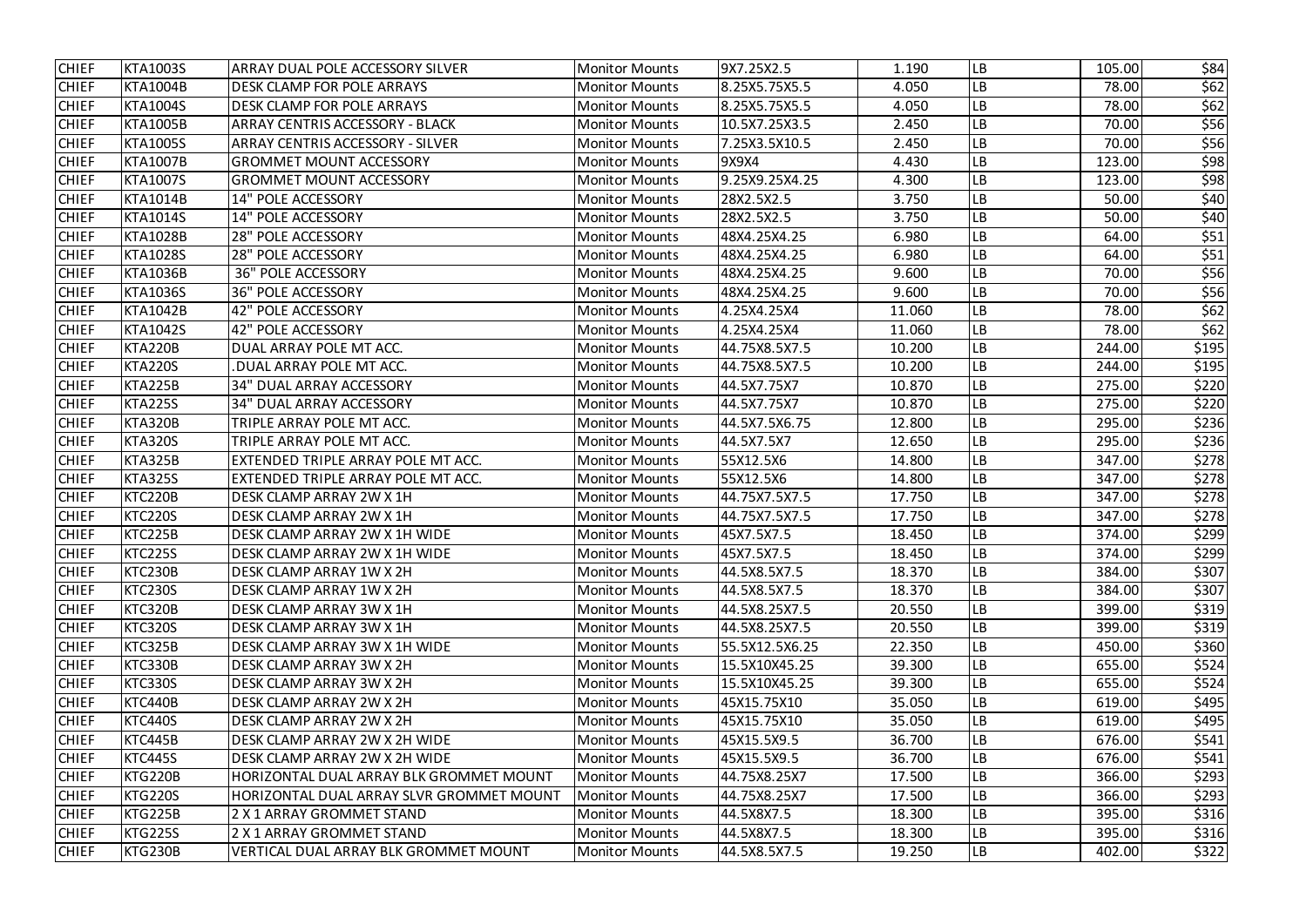| <b>CHIEF</b> | KTG230S        | <b>VERTICAL DUAL ARRAY SLVR GROMMET MOUNT</b>  | <b>Monitor Mounts</b> | 44.5X8.5X7.5     | 19.250 | LB         | 402.00 | \$322 |
|--------------|----------------|------------------------------------------------|-----------------------|------------------|--------|------------|--------|-------|
| <b>CHIEF</b> | <b>KTG320B</b> | <b>HORIZONTAL TRIPLE ARRAY BLK GROMMET MNT</b> | <b>Monitor Mounts</b> | 44.5X7.5X7       | 20     | ${\sf LB}$ | 414.00 | \$331 |
| <b>CHIEF</b> | KTG320S        | HORIZONTAL TRIPLE ARRAY SLVR GROMMET MNT       | Monitor Mounts        | 44.5X7.5X7       | 20     | <b>LB</b>  | 414.00 | \$331 |
| <b>CHIEF</b> | <b>KTG325B</b> | <b>GROMMET MOUNT ARRAY 3W X 1H WIDE</b>        | <b>Monitor Mounts</b> | 55.25X12.5X6.25  | 21.600 | LB         | 450.00 | \$360 |
| <b>CHIEF</b> | KTG330B        | DBL HORIZ TRIPLE ARRAY BLK GROMMET MNT         | <b>Monitor Mounts</b> | 45.25X16X8.25    | 39.950 | <b>LB</b>  | 755.00 | \$604 |
| <b>CHIEF</b> | KTG330S        | DBLE HORIZ TRIPLE ARRAY SLVR GROMMET MNT       | <b>Monitor Mounts</b> | 45.25X15.5X9.5   | 39.700 | LB         | 755.00 | \$604 |
| <b>CHIEF</b> | <b>KTG440B</b> | <b>QUAD ARRAY BLK GROMMET MOUNT</b>            | <b>Monitor Mounts</b> | 45.5X15.5X9.5    | 34.800 | ${\sf LB}$ | 655.00 | \$524 |
| <b>CHIEF</b> | <b>KTG440S</b> | <b>QUAD ARRAY SLVR GROMMET MOUNT</b>           | <b>Monitor Mounts</b> | 45.5X15.5X9.5    | 34.800 | LB         | 655.00 | \$524 |
| <b>CHIEF</b> | KTG445B        | 2 X 2 ARRAY GROMMET STAND                      | <b>Monitor Mounts</b> | 45X15.75X8.25    | 35.350 | LB         | 711.00 | \$569 |
| <b>CHIEF</b> | KTG445S        | 2 X 2 ARRAY GROMMET STAND                      | <b>Monitor Mounts</b> | 45X15.75X8.25    | 35.350 | LB         | 711.00 | \$569 |
| <b>CHIEF</b> | <b>KTP220B</b> | FREE STAND POLE MT ARRAY                       | <b>Monitor Mounts</b> | 45X15.75X8.25    | 33.300 | LB         | 366.00 | \$293 |
| <b>CHIEF</b> | <b>KTP220S</b> | FREE STAND POLE MT ARRAY                       | <b>Monitor Mounts</b> | 45X15.75X8.25    | 33.300 | LВ         | 366.00 | \$293 |
| <b>CHIEF</b> | <b>KTP225B</b> | 2 X 1 ARRAY TABLE STAND                        | <b>Monitor Mounts</b> | 45X15.75X8       | 34     | LВ         | 395.00 | \$316 |
| <b>CHIEF</b> | <b>KTP225S</b> | 2 X 1 ARRAY TABLE STAND                        | <b>Monitor Mounts</b> | 45X15.75X8       | 34     | ${\sf LB}$ | 395.00 | \$316 |
| <b>CHIEF</b> | <b>KTP230B</b> | <b>FREE STAND POLE MT ARRAY VERT.</b>          | <b>Monitor Mounts</b> | 31X17X6          | 28.320 | LB         | 409.00 | \$327 |
| <b>CHIEF</b> | <b>KTP230S</b> | FREE STAND POLE MT ARRAY VERT.                 | <b>Monitor Mounts</b> | 31X17X6          | 28.320 | LВ         | 409.00 | \$327 |
| <b>CHIEF</b> | <b>KTP320B</b> | FREE STAND POLE MT ARRAY                       | <b>Monitor Mounts</b> | 45.5X15.75X10    | 36.500 | LB         | 414.00 | \$331 |
| <b>CHIEF</b> | <b>KTP320S</b> | <b>FREE STAND POLE MT ARRAY</b>                | <b>Monitor Mounts</b> | 45.5X15.75X10    | 36.500 | <b>LB</b>  | 414.00 | \$331 |
| <b>CHIEF</b> | <b>KTP325B</b> | TABLE STAND ARRAY 3W X 1H WIDE                 | <b>Monitor Mounts</b> | 56.25X15.5X7     | 58.400 | LВ         | 521.00 | \$417 |
| <b>CHIEF</b> | <b>KTP325S</b> | TABLE STAND ARRAY 3W X 1H WIDE                 | <b>Monitor Mounts</b> | 56.25X15.5X7.5   | 58.400 | <b>LB</b>  | 521.00 | \$417 |
| <b>CHIEF</b> | <b>KTP440B</b> | <b>FREE STAND POLE MT ARRAY</b>                | <b>Monitor Mounts</b> | 45.25X15.5X10    | 45.900 | LB         | 655.00 | \$524 |
| <b>CHIEF</b> | <b>KTP440S</b> | FREE STAND POLE MT ARRAY                       | <b>Monitor Mounts</b> | 45.25X15.5X10    | 45.900 | LB         | 655.00 | \$524 |
| <b>CHIEF</b> | <b>KTP445B</b> | 2 X 2 ARRAY TABLE STAND                        | <b>Monitor Mounts</b> | 45X16X8          | 47     | LB         | 711.00 | \$569 |
| <b>CHIEF</b> | <b>KTP445S</b> | 2 X 2 ARRAY TABLE STAND                        | <b>Monitor Mounts</b> | 45X16X8          | 47     | LB         | 711.00 | \$569 |
| <b>CHIEF</b> | KWD130B        | 7" VERT ARRAY SWING                            | <b>Monitor Mounts</b> | 24.25X11.75X3.5  | 8.500  | LB         | 309.00 | \$247 |
| <b>CHIEF</b> | KWD220B        | WALL MT ARRAY DUAL ARM                         | <b>Monitor Mounts</b> | 45X7.75X6.75     | 15     | LB         | 439.00 | \$351 |
| <b>CHIEF</b> | KWD220S        | WALL MT ARRAY DUAL ARM                         | <b>Monitor Mounts</b> | 45X7.75X6.75     | 8      | <b>LB</b>  | 439.00 | \$351 |
| <b>CHIEF</b> | KWD230B        | <b>20" VERT ARRAY SWING</b>                    | <b>Monitor Mounts</b> | 24.25X12X3.75    | 11     | <b>LB</b>  | 453.00 | \$362 |
| <b>CHIEF</b> | KWD230S        | <b>20" VERT ARRAY SWING</b>                    | <b>Monitor Mounts</b> | 24.25X12X3.75    | 12.546 | <b>LB</b>  | 453.00 | \$362 |
| <b>CHIEF</b> | KWD320B        | WALL MT ARRAY DUAL ARM                         | <b>Monitor Mounts</b> | 44.5X8.25X7.75   | 17.350 | <b>LB</b>  | 486.00 | \$389 |
| <b>CHIEF</b> | KWD320S        | WALL MT ARRAY DUAL ARM                         | <b>Monitor Mounts</b> |                  | 23     | LB         | 486.00 | \$389 |
| <b>CHIEF</b> | KWDSK110B      | <b>STEEL STUD DUAL ARM MOUNT</b>               | <b>Monitor Mounts</b> | 13.25X13.25X4.5  | 8.900  | <b>LB</b>  | 316.00 | \$253 |
| <b>CHIEF</b> | KWGSK110B      | STATIC/H/A ARM STEEL STUD                      | <b>Monitor Mounts</b> | 18X11.5X6.5      | 10.950 | LB         | 427.00 | \$342 |
| <b>CHIEF</b> | KWGSK110S      | STATIC/H/A ARM STEEL STUD                      | <b>Monitor Mounts</b> | 18X11.5X6.5      | 10.950 | LB         | 427.00 | \$342 |
| <b>CHIEF</b> | <b>KWGSKVB</b> | <b>FWG W/METAL STUD ADAPTER BLACK</b>          | <b>Monitor Mounts</b> | 18.25X12.25X6.25 | 11     | <b>LB</b>  | 427.00 | \$342 |
| <b>CHIEF</b> | KWK110B        | HEIGHT ADJUSTABLE DUAL ARM WITH KEYBOARD       | <b>Monitor Mounts</b> | 36.5X24.5X4      | 23     | <b>LB</b>  | 496.00 | \$397 |
| <b>CHIEF</b> | KWP110B        | SFP WALL MT PIVOT/PITCH                        | <b>Monitor Mounts</b> | 10.5X7.25X3.7    | 3.240  | LB         | 181.00 | \$145 |
| <b>CHIEF</b> | KWP110S        | SFP WALL MT PIVOT/PITCH                        | <b>Monitor Mounts</b> | 10.5X7.25X3.7    | 3.240  | <b>LB</b>  | 181.00 | \$145 |
| <b>CHIEF</b> | KWP130B        | 7" ARRAY VERTICAL WALL MOUNT                   | <b>Monitor Mounts</b> | 19.75X10.5X3.5   | 5.750  | LB         | 226.00 | \$181 |
| <b>CHIEF</b> | KWS220B        | WALL MT ARRAY SINGLE ARM                       | <b>Monitor Mounts</b> | 44.5X8.25X7.5    | 8      | <b>LB</b>  | 397.00 | \$318 |
| <b>CHIEF</b> | KWS220S        | WALL MT ARRAY SINGLE ARM                       | <b>Monitor Mounts</b> | 45X7.5X7         | 8      | <b>LB</b>  | 397.00 | \$318 |
| <b>CHIEF</b> | KWS320B        | WALL MT ARRAY SINGLE ARM                       | <b>Monitor Mounts</b> | 44.5X8.25X7.75   | 17.350 | <b>LB</b>  | 446.00 | \$357 |
| <b>CHIEF</b> | KWS320S        | <b>WALL MT ARRAY SINGLE ARM</b>                | <b>Monitor Mounts</b> |                  | 23     | LB         | 446.00 | \$357 |
|              |                |                                                |                       |                  |        |            |        |       |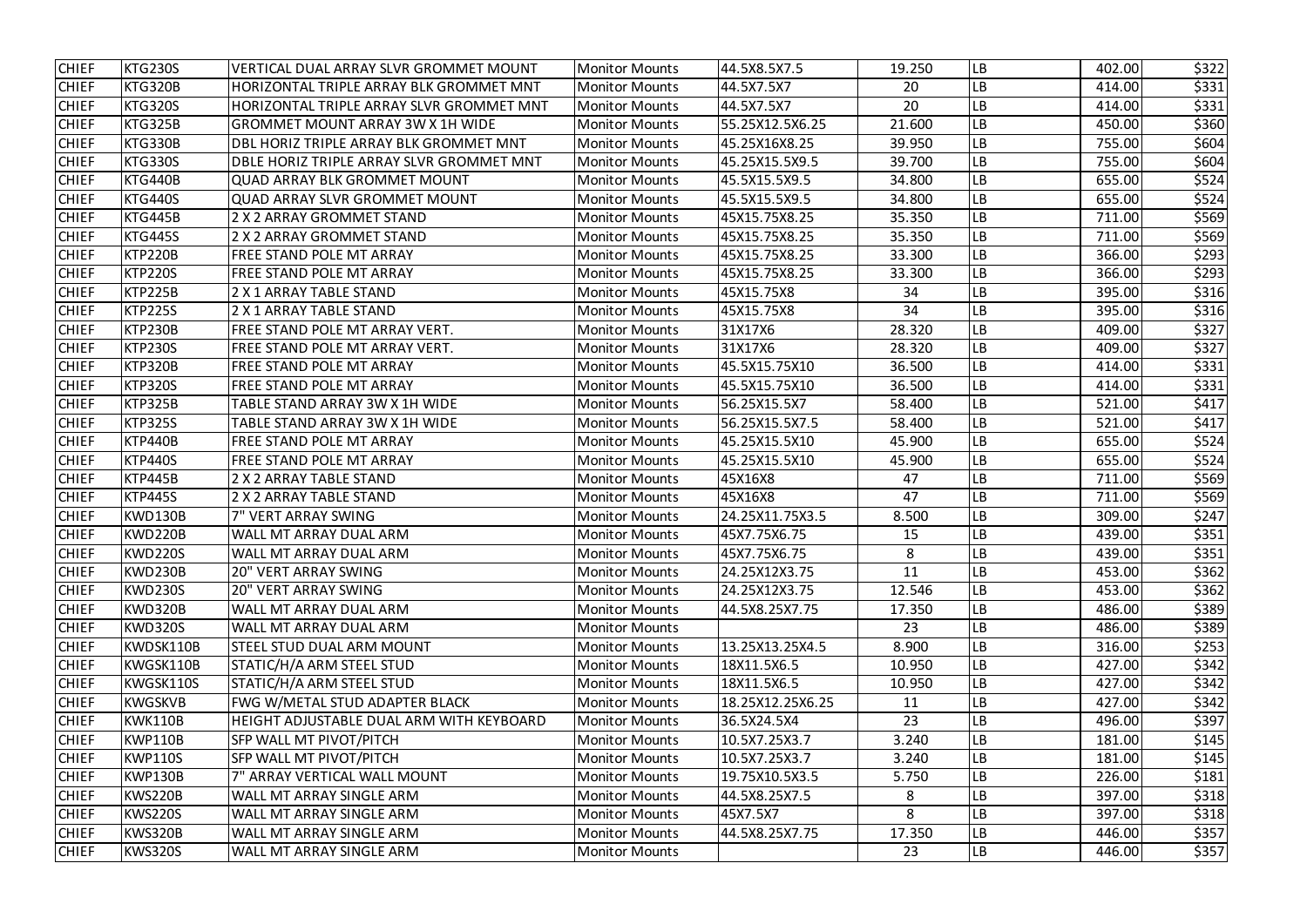| <b>CHIEF</b> | <b>KWT110B</b>  | <b>ALL IN ONE WORK STATION</b>          | <b>Monitor Mounts</b>                 | 45.5X10X26.5     | 58.850         | LB         | 1181.00 | \$945   |
|--------------|-----------------|-----------------------------------------|---------------------------------------|------------------|----------------|------------|---------|---------|
| <b>CHIEF</b> | <b>KXC220B</b>  | KX CLMN DESK MNT DUAL 2L ARMS BLK       | <b>Monitor Mounts</b>                 | 35.5X10.5X10.5   | 18.700         | LB         | 656.00  | \$525   |
| <b>CHIEF</b> | <b>KXC220S</b>  | KX CLMN DESK MNT DUAL 2L ARMS SLV       | <b>Monitor Mounts</b>                 | 35.5X10.5X10.5   | 18.700         | LB         | 656.00  | \$525   |
| <b>CHIEF</b> | KXC220W         | KX CLMN DESK MNT DUAL 2L ARMS WHT       | <b>Monitor Mounts</b>                 | 35.5X10.5X10.5   | 18.700         | LB         | 656.00  | \$525   |
| <b>CHIEF</b> | KXC330B         | KX CLMN DESK MNT TRI 3L ARMS BLK        | <b>Monitor Mounts</b>                 | 34X24X6          | 25.500         | LB         | 857.00  | \$686   |
| <b>CHIEF</b> | <b>KXC330S</b>  | KX CLMN DESK MNT TRI 3L ARMS SLV        | <b>Monitor Mounts</b>                 | 34X24X6          | 25.500         | ${\sf LB}$ | 857.00  | \$686   |
| <b>CHIEF</b> | KXC330W         | KX CLMN DESK MNT TRI 3L ARMS WHT        | <b>Monitor Mounts</b>                 | 34X24X6          | 25.500         | ${\sf LB}$ | 857.00  | \$686   |
| <b>CHIEF</b> | KXC420B         | KX CLMN DESK MNT QUAD 2L ARMS BLK       | <b>Monitor Mounts</b>                 | 36.5X18.25X12.75 | 33             | LB         | 1262.00 | \$1,010 |
| <b>CHIEF</b> | <b>KXC420S</b>  | KX CLMN DESK MNT QUAD 2L ARMS SLV       | <b>Monitor Mounts</b>                 | 36.5X18.25X12.75 | 33             | LB         | 1262.00 | \$1,010 |
| <b>CHIEF</b> | KXC420W         | KX CLMN DESK MNT QUAD 2L ARMS WHT       | <b>Monitor Mounts</b>                 | 36.5X18.25X12.75 | 33             | LB         | 1262.00 | \$1,010 |
| <b>CHIEF</b> | <b>KXD220B</b>  | KX DESK MNT DUAL 2L ARMS BLK            | <b>Monitor Mounts</b>                 | 35.5X10.5X10.5   | 17.400         | LB         | 597.00  | \$478   |
| <b>CHIEF</b> | <b>KXD220S</b>  | KX DESK MNT DUAL 2L ARMS SLV            | <b>Monitor Mounts</b>                 | 35.5X10.5X10.5   | 17.400         | LB         | 597.00  | \$478   |
| <b>CHIEF</b> | KXD220W         | KX DESK MNT DUAL 2L ARMS WHT            | <b>Monitor Mounts</b>                 | 35.5X10.5X10.5   | 17.400         | LB         | 597.00  | \$478   |
| <b>CHIEF</b> | <b>OFB137</b>   | TOOL TILE ETHOSPACE HERMAN              | <b>Monitor Mounts</b>                 | 10X6X1           | 0.700          | LB         | 43.50   | \$35    |
| <b>CHIEF</b> | <b>OFB140</b>   | STEEL CAE TOOL TILE ASSEM.              | <b>Monitor Mounts</b>                 | 10X6X2           | 1              | LB         | 43.50   | \$35    |
| <b>CHIEF</b> | <b>OFB207</b>   | <b>WALL TRACK OFB</b>                   | <b>Monitor Mounts</b>                 | 7.5X4.25X3.25    | $\mathbf 1$    | LВ         | 43.50   | \$35    |
| <b>CHIEF</b> | <b>OFB209</b>   | RUSSBASSETT SLATWALL ADAPTER            | <b>Monitor Mounts</b>                 | 1X6X10           |                | LВ         | 43.50   | \$35    |
| <b>CHIEF</b> | <b>OFB213</b>   | <b>KIMBALL WALL OFB</b>                 | <b>Monitor Mounts</b>                 | 7.25X7.25X2.5    | 1.500          | ${\sf LB}$ | 43.50   | \$35    |
| <b>CHIEF</b> | <b>OFB215S</b>  | STEELCASE FRAMEONE K1C&K2C ADAPTER      | <b>Monitor Mounts</b>                 | 8X5.5X5          | 1.950          | LB         | 59.00   | \$47    |
| <b>CHIEF</b> | <b>OFBLUB</b>   | SFP LIGHT DUTY SLAT WALL ADAPTER        | <b>Monitor Mounts</b>                 | 1.5X6X8.5        | 1.450          | LB         | 49.00   | \$39    |
| <b>CHIEF</b> | <b>OFBLUS</b>   | SFP LIGHT DUTY SLAT WALL ADAPTER        | <b>Monitor Mounts</b>                 | 8.5X6X1          | 1.500          | LB         | 49.00   | \$39    |
| <b>CHIEF</b> | <b>OFBUB</b>    | UNIVERSAL SLAT WALL ADAPTER             | <b>Monitor Mounts</b>                 | 7.25X7.25X2.5    | 2.550          | <b>LB</b>  | 59.00   | \$47    |
| <b>CHIEF</b> | <b>OFBUS</b>    | UNIVERSAL SLAT WALL ADAPTER             | <b>Monitor Mounts</b>                 | 7.25X7.25X2.5    | 2.550          | LB         | 59.00   | \$47    |
| <b>CHIEF</b> | Z-KPD110B       | DUAL ARM POLE MT BLK                    | <b>Monitor Mounts</b>                 | 15.5X11X2.5      | 8              | LB         | 264.00  | \$211   |
| <b>CHIEF</b> | <b>CMA100</b>   | CMA-100 COLUMN/FLAT CEILING MT          | <b>Projector Accessories</b>          | 22X10X10         | 15             | ${\sf LB}$ | 210.00  | \$168   |
| <b>CHIEF</b> | CMA100W         | CMA-100 COLUMN/FLAT CEILING MT          | <b>Projector Accessories</b>          | 22X10X10         | 15             | LB         | 210.00  | \$168   |
| <b>CHIEF</b> | <b>CMA101</b>   | 5" DESIGNER CEILING PLATE               | Projector Accessories   8X8X1.25      |                  | 0.900          | <b>LB</b>  | 24.50   | \$20    |
| <b>CHIEF</b> | <b>CMA101S</b>  | 5" DESIGNER CEILING PLATE SIL.          | Projector Accessories   8X8X1.25      |                  |                | <b>LB</b>  | 24.50   | \$20    |
| <b>CHIEF</b> | <b>CMA101W</b>  | 5" DESIGNER CEILING PLATE               | Projector Accessories   5.25X7.25X1.5 |                  |                | LB         | 24.50   | \$20    |
| <b>CHIEF</b> | <b>CMA105</b>   | 4" CEILING PLATE W 1 1/2" NPSM          | Projector Accessories   9.25X8.5X1    |                  | $\overline{2}$ | <b>LB</b>  | 51.00   | \$41    |
| <b>CHIEF</b> | <b>CMA106</b>   | <b>CEILING JUNCTION PLATE</b>           | <b>Projector Accessories</b>          | 8.25X6X0.5       | $\overline{2}$ | <b>LB</b>  | 64.00   | \$51    |
| <b>CHIEF</b> | <b>CMA107W</b>  | MIC CEILING JUNCTION PLATE WHITE        | Projector Accessories   8.5X6X1.5     |                  | 1.180          | LB         | 160.18  | \$128   |
| <b>CHIEF</b> | <b>CMA110</b>   | <b>CMA-110 FLAT CEILING PLATE</b>       | Projector Accessories   9.25X8.5X1    |                  | 3.350          | LB         | 77.00   | \$62    |
| <b>CHIEF</b> | <b>CMA110-G</b> | 8" FLAT CEILING PLATE TAA               | <b>Projector Accessories</b>          | 9.25X9.25X4.75   | 4              | <b>LB</b>  | 86.00   | \$69    |
| <b>CHIEF</b> | <b>CMA110S</b>  | 8" X 8" CELING PLATE                    | Projector Accessories   9X9X1         |                  | 4              | <b>LB</b>  | 77.00   | \$62    |
| <b>CHIEF</b> | CMA110W         | <b>CMA-110 FLAT CEILING PLATE WHITE</b> | <b>Projector Accessories</b>          | 9.25X8.5X1       | 3.350          | LB         | 77.00   | \$62    |
| <b>CHIEF</b> | <b>CMA115</b>   | <b>CMA-115 FLAT CEILING PLATE</b>       | <b>Projector Accessories</b>          | 9X9X1            | $\overline{2}$ | <b>LB</b>  | 64.00   | \$51    |
| <b>CHIEF</b> | <b>CMA115S</b>  | <b>CMA-115 FLAT CEILING PLATE</b>       | <b>Projector Accessories</b>          | 9X9X1            | $\overline{2}$ | <b>LB</b>  | 64.00   | \$51    |
| <b>CHIEF</b> | CMA115W         | CMA-115 FLAT CEILING PLATE              | Projector Accessories   9.25X8.5X1    |                  | $\overline{2}$ | LB         | 64.00   | \$51    |
| <b>CHIEF</b> | <b>CMA151</b>   | 1"REDUCER                               | Projector Accessories   10.75X7.25X1  |                  | 1              | <b>LB</b>  | 30.00   | \$24    |
| <b>CHIEF</b> | <b>CMA152</b>   | <b>L.5" CABLE MANAGEMENT COUPLER</b>    | <b>Projector Accessories</b>          | 5.5X2.75X2.75    | 0.830          | LB         | 45.50   | \$36    |
| <b>CHIEF</b> | <b>CMA160</b>   | <b>INSTALLATION JOB BOX</b>             | Projector Accessories   15X11.5X7.5   |                  | 13             | LB         | 307.00  | \$246   |
| <b>CHIEF</b> | <b>CMA165</b>   | <b>JUNCTION MOUNT CEILING BOX</b>       | Projector Accessories   20.25X12.25X8 |                  | 4              | LB         | 149.00  | \$119   |
|              |                 |                                         |                                       |                  |                |            |         |         |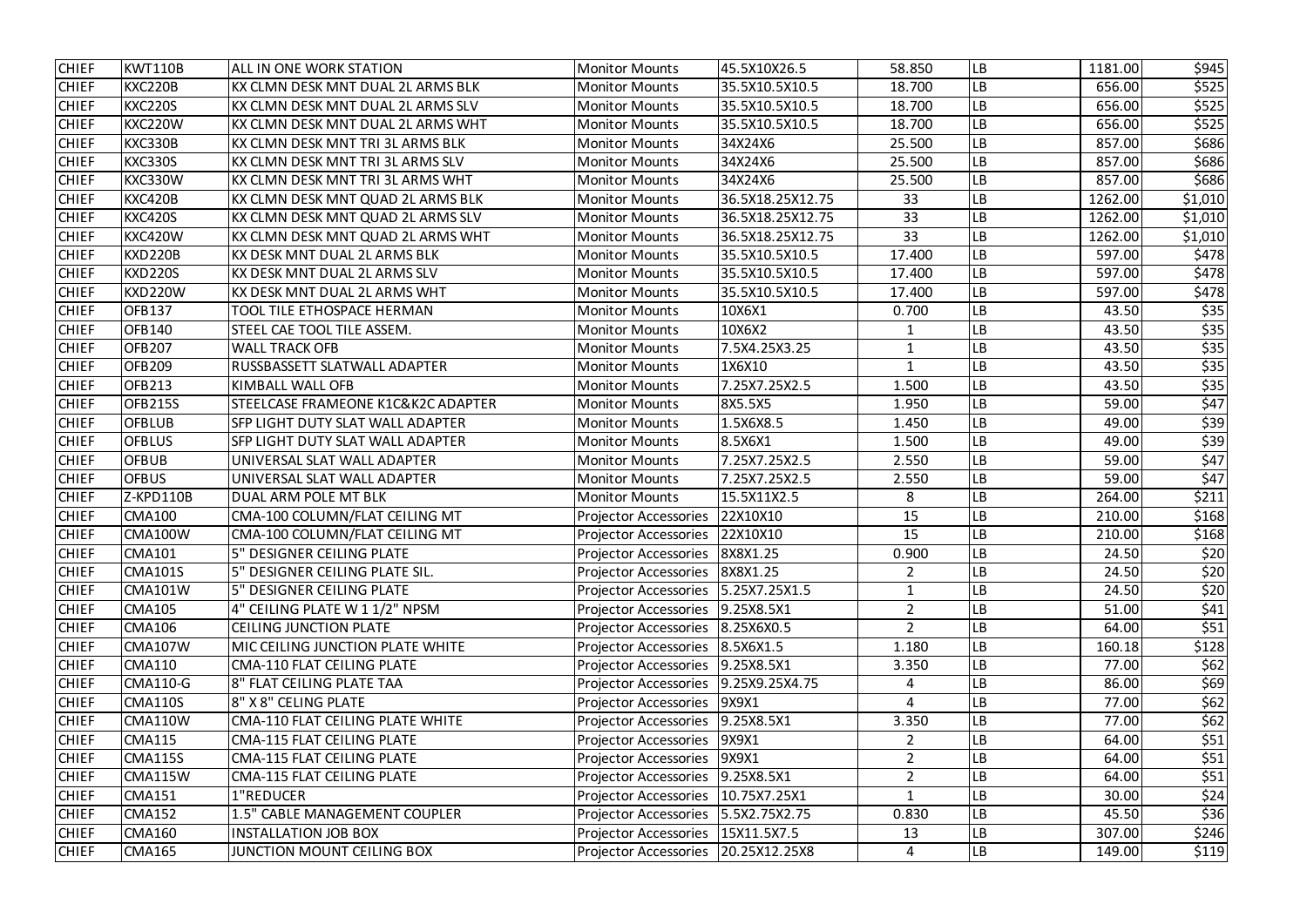| <b>CHIEF</b> | <b>CMA170</b>   | <b>CMA170 CPU ENCLOSURE POLE</b>     | <b>Projector Accessories</b>            | 24X19.75X5.75   | 21             | LB                     | 266.00 | \$213            |
|--------------|-----------------|--------------------------------------|-----------------------------------------|-----------------|----------------|------------------------|--------|------------------|
| <b>CHIEF</b> | CMA170W         | <b>CMA170 CPU ENCLOSURE POLE</b>     | <b>Projector Accessories</b>            | 24X19.75X5.75   | 21             | LB                     | 266.00 | \$213            |
| <b>CHIEF</b> | <b>CMA270</b>   | 1-1/2"NPT COUPLER                    | <b>Projector Accessories</b>            | 4X2X2           | 0.780          | LB                     | 32.50  | \$26             |
| <b>CHIEF</b> | <b>CMA270S</b>  | 1-1/2"NPT COUPLER                    | <b>Projector Accessories</b>            | 4X3X3           | 0.780          | LB                     | 32.50  | \$26             |
| <b>CHIEF</b> | CMA270W         | 1-1/2"NPT COUPLER                    | <b>Projector Accessories</b>            | 4X3X3           | 0.780          | LB                     | 32.50  | \$26             |
| <b>CHIEF</b> | <b>CMA273</b>   | 1.5" NPT CAP                         | <b>Projector Accessories</b>            | 9X6X1           | 0.600          | LB                     | 24.50  | \$20             |
| <b>CHIEF</b> | <b>CMA274</b>   | KIT (1) 4' LONG CUT EXTRUSION        | <b>Projector Accessories</b>            | 48.25X4.25X4.25 | 3              | LB                     | 32.50  | \$26             |
| <b>CHIEF</b> | CMA274W         | KIT (1) 4' LONG CUT EXTRUSION WHT    | <b>Projector Accessories</b>            | 48.25X4.25X4.25 | 3              | LB                     | 32.50  | \$26             |
| <b>CHIEF</b> | <b>CMA275</b>   | KIT (3) 4ft LONG CUT EXTRUSION       | Projector Accessories   48.5X4.25X4.2   |                 | 5              | LВ                     | 90.00  | $\overline{$}72$ |
| <b>CHIEF</b> | <b>CMA278</b>   | 10 PACK 1-1/2 NPT CAP BLACK VINYL    | Projector Accessories   8.5X5.5X5.5     |                 | 0.600          | <b>LB</b>              | 40.50  | \$32             |
| <b>CHIEF</b> | <b>CMA290</b>   | <b>CMA290 CABLE LOCKS</b>            | <b>Projector Accessories</b>            | $8.5X6X1.5$     | 3.300          | LB                     | 131.00 | \$105            |
| <b>CHIEF</b> | <b>CMA330</b>   | OFFSET FIXED CEILING PLATE 1-1/2 NPT | Projector Accessories   9.5X9.5X3.75    |                 | 5              | LB                     | 68.00  | \$54             |
| <b>CHIEF</b> | <b>CMA330-G</b> | OFFSET FIXED CEILING PLATE 1-1/2 NPT | <b>Projector Accessories</b>            | 9.25X9.25X4.25  | 5.500          | ${\sf LB}$             | 75.00  | \$60             |
| <b>CHIEF</b> | <b>CMA340</b>   | SUPPORT BRACKET AND CABLE ASSY       | Projector Accessories   10.75X7.25X3    |                 | 3              | LB                     | 238.00 | \$190            |
| <b>CHIEF</b> | <b>CMA345</b>   | FLEX JOINT 1-1/2" NPT                | <b>Projector Accessories</b>            | 8X8X3.75        | $\overline{7}$ | LB                     | 210.00 | \$168            |
| <b>CHIEF</b> | <b>CMA347</b>   | <b>VIBRATION DAMPER MOUNT</b>        | Projector Accessories   31.75X28.75X5   |                 | 23             | LB                     | 421.00 | \$337            |
| <b>CHIEF</b> | <b>CMA348</b>   | <b>VIBRATION ISOLATOR COUPLER</b>    | Projector Accessories   23.88X24.75X8.5 |                 | 26.920         | LB                     | 595.00 | \$476            |
| <b>CHIEF</b> | <b>CMA348W</b>  | <b>XL VIBRATION ISOLATOR COUPLER</b> | <b>Projector Accessories</b>            | 23.88X24.75X8.5 | 25.450         | ${\sf LB}$             | 595.00 | \$476            |
| <b>CHIEF</b> | <b>CMA351</b>   | SWIVEL ADPTR W/ STOPS                | <b>Projector Accessories</b>            | 7.5X7.5X5.5     | 3.110          | ${\sf LB}$             | 166.00 | \$133            |
| <b>CHIEF</b> | <b>CMA360</b>   | <b>I-BEAM CLAMP</b>                  | <b>Projector Accessories</b>            | 18.25X10.25X6   | 11             | LB                     | 322.00 | \$258            |
| <b>CHIEF</b> | <b>CMA362</b>   | <b>C-CLAMP</b>                       | <b>Projector Accessories</b>            | 7.25X7.25X5.5   | 5              | LВ                     | 137.00 | \$110            |
| <b>CHIEF</b> | <b>CMA365</b>   | <b>TRUSS CEILING ADAPTER</b>         | <b>Projector Accessories</b>            | 9X7.25X2.5      | 3              | LB                     | 68.00  | \$54             |
| <b>CHIEF</b> | <b>CMA366</b>   | TRUSS SPANNING ADAPTER               | <b>Projector Accessories</b>            | 29.75X4.25X2    | $\overline{7}$ | LB                     | 153.00 | \$122            |
| <b>CHIEF</b> | <b>CMA370</b>   | UNISTRUT ADAPTER KIT                 | <b>Projector Accessories</b>            | 11X7.25X1.5     |                | LB                     | 23.50  | \$19             |
| <b>CHIEF</b> | <b>CMA372</b>   | <b>UNISTRUT ADAPTER</b>              | <b>Projector Accessories</b>            | 7.5X4.5X3.25    | $\overline{3}$ | LB                     | 68.00  | \$54             |
| <b>CHIEF</b> | <b>CMA380</b>   | <b>CONCRETE FASTENER KIT</b>         | <b>Projector Accessories</b>            | 10X6X1          | $\mathbf{1}$   | LB                     | 17.50  | $\overline{$}14$ |
| <b>CHIEF</b> | <b>CMA385</b>   | <b>INTERNAL JOIST MOUNT</b>          | Projector Accessories   15.5X9X3.75     |                 | 10             | <b>LB</b>              | 137.00 | \$110            |
| <b>CHIEF</b> | <b>CMA395</b>   | ANGLED CEILING ADAPTER               | Projector Accessories   8X5.5X5.5       |                 | 6              | <b>LB</b>              | 68.00  | \$54             |
| <b>CHIEF</b> | <b>CMA395-G</b> | ANGLED CEILING ADAPTER               | Projector Accessories   8.25X5.25X5.75  |                 | 5              | <b>LB</b>              | 93.00  | \$74             |
| <b>CHIEF</b> | CMA395W         | ANGLED CEILING ADAPTER WHITE         | Projector Accessories   8X5.5X5.5       |                 | 4.550          | <b>LB</b>              | 68.00  | \$54             |
| <b>CHIEF</b> | <b>CMA440</b>   | <b>CEILING PLATE 8" X 24"</b>        | <b>Projector Accessories</b>            | 27.25X9.25X1    | 8              | LB                     | 153.00 | \$122            |
| <b>CHIEF</b> | <b>CMA440-G</b> | CEILING PLATE 8" X 24" TAA           | Projector Accessories   27.25X9.25X1.5  |                 | 8              | <b>LB</b>              | 206.00 | \$165            |
| <b>CHIEF</b> | <b>CMA443</b>   | CMA440 AND CMS003                    | Projector Accessories   34.75X10.75X2   |                 | 10             | <b>LB</b>              | 167.00 | \$134            |
| <b>CHIEF</b> | <b>CMA450</b>   | SUSPENDED CEILING PLATE              | Projector Accessories   28.5X25X2       |                 | 20             | LB                     | 222.00 | \$178            |
| <b>CHIEF</b> | <b>CMA455</b>   | SUSPENDED CEILING PANEL              | <b>Projector Accessories</b>            | $ 28.5X25X2$    | 20.370         | <b>LB</b>              | 210.00 | \$168            |
| <b>CHIEF</b> | <b>CMA480</b>   | <b>BELOW CEILING ENCLOSURE</b>       | <b>Projector Accessories</b>            | 23.75X14.5X13   | 9.750          | LB                     | 137.00 | \$110            |
| <b>CHIEF</b> | CMA480W         | <b>BELOW CEILING ENCLOSURE</b>       | Projector Accessories   24X14X12        |                 | 9.750          | LB                     | 137.00 | \$110            |
| <b>CHIEF</b> | <b>CMA502</b>   | SINGLE ELECTRIC OUTLET COUPLER       | Projector Accessories   8X5X5           |                 | 3.250          | $\mathsf{L}\mathsf{B}$ | 83.00  | \$66             |
| <b>CHIEF</b> | <b>CMA504</b>   | DUAL ELECTRIC OUTLET COUPLER         | Projector Accessories   8.5X5.25X5.25   |                 | 3.050          | LB                     | 109.00 | \$87             |
| <b>CHIEF</b> | <b>CMA640</b>   | DEC RING 1.9" ID CMS ADJ INSIDE CLMN | <b>Projector Accessories</b>            | 6X7X0.25        | 0.080          | LB                     | 17.50  | \$14             |
| <b>CHIEF</b> | CMA640B         | SHIELD RING                          | <b>Projector Accessories</b>            | 6X7X0.25        | 0.080          | LB                     | 17.50  | \$14             |
| <b>CHIEF</b> | CMA640W         | SHIELD RING WHITE                    | Projector Accessories   6X7X0.25        |                 | 0.080          | LB                     | 17.50  | \$14             |
| <b>CHIEF</b> | <b>CMA643</b>   | DEC RING 2.44" ID CMS ADJ OUTER CLMN | Projector Accessories   8.5X6X1.5       |                 | 0.220          | <b>LB</b>              | 18.50  | \$15             |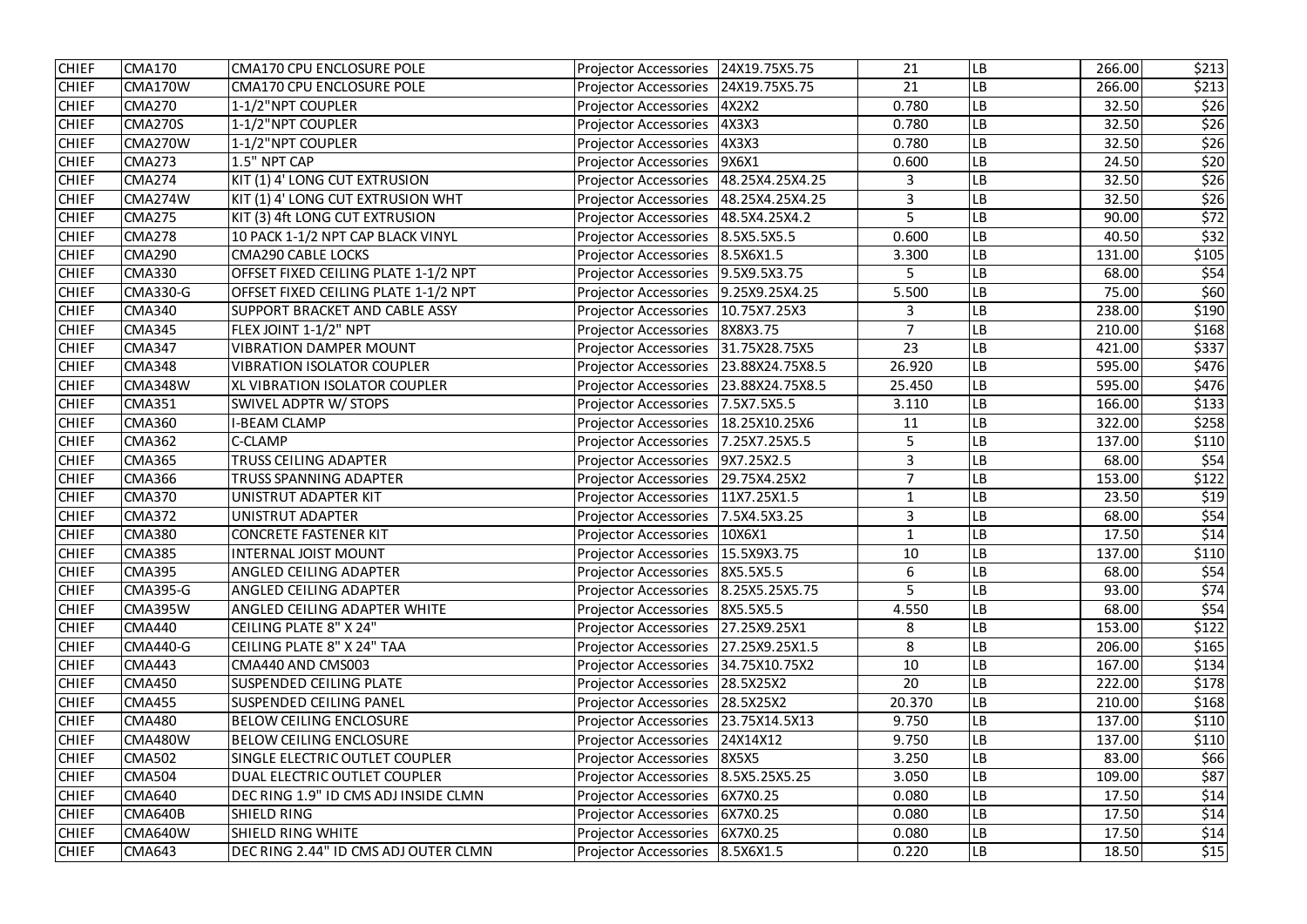| <b>CHIEF</b> | <b>CMA700</b>   | <b>CEILING MOUNT ACCESSORY KIT</b> | Projector Accessories                    | 18.25X10.25X6.25 | 8            | LB                     | 153.00 | \$122 |
|--------------|-----------------|------------------------------------|------------------------------------------|------------------|--------------|------------------------|--------|-------|
| <b>CHIEF</b> | CMA700W         | <b>CEILING MOUNT ACCESSORY KIT</b> | Projector Accessories   18.25X10.25X6.25 |                  | 8            | LВ                     | 153.00 | \$122 |
| <b>CHIEF</b> | <b>CMS003</b>   | FIXED PIPE 3"                      | Projector Accessories   5.5X3X3          |                  | 0.360        | LB                     | 14.00  | \$11  |
| <b>CHIEF</b> | <b>CMS003W</b>  | FIXED PIPE 3" WHITE                | <b>Projector Accessories</b>             | 5.5X3X3          | 0.370        | LB                     | 14.00  | \$11  |
| <b>CHIEF</b> | <b>CMS006</b>   | FIXED PIPE 6"                      | <b>Projector Accessories</b>             | 9X3X3            | $\mathbf{1}$ | LB                     | 22.00  | \$18  |
| <b>CHIEF</b> | CMS006009       | ADJ. PIPE 6" TO 9"                 | <b>Projector Accessories</b>             | 12X3.5X3.5       | 1.480        | LB                     | 80.00  | \$64  |
| <b>CHIEF</b> | CMS006009W      | ADJ. PIPE 6" TO 9" WHITE           | Projector Accessories                    | 12X3.5X3.5       | 1.560        | LB                     | 80.00  | \$64  |
| <b>CHIEF</b> | <b>CMS006W</b>  | FIXED PIPE 6" WHITE                | <b>Projector Accessories</b>             | 9X3X3            | 0.827        | <b>LB</b>              | 22.00  | \$18  |
| <b>CHIEF</b> | CMS009          | FIXED PIPE 9"                      | Projector Accessories                    | 14X3X3           | 0.890        | LB                     | 41.50  | \$33  |
| <b>CHIEF</b> | CMS009012       | ADJ. PIPE 9" TO 12"                | Projector Accessories   14.75X3.5X3.5    |                  | 1.860        | <b>LB</b>              | 115.00 | \$92  |
| <b>CHIEF</b> | CMS009012W      | ADJ. PIPE 9" TO 12" WHITE          | <b>Projector Accessories</b>             | 14.75X3.5X3.5    | 1.860        | LB                     | 115.00 | \$92  |
| <b>CHIEF</b> | CMS009W         | FIXED PIPE 9" WHITE                | <b>Projector Accessories</b>             | 14X3X3           | 0.890        | LB                     | 41.50  | \$33  |
| <b>CHIEF</b> | <b>CMS012</b>   | FIXED PIPE 12"                     | <b>Projector Accessories</b>             | 15X3X3           | 1.250        | LB                     | 43.50  | \$35  |
| <b>CHIEF</b> | CMS012018       | ADJ. PIPE 12" TO 18"               | Projector Accessories   18X3.5X3.5       |                  | 2.440        | $\mathsf{L}\mathsf{B}$ | 144.00 | \$115 |
| <b>CHIEF</b> | CMS012018W      | ADJ. PIPE 12" TO 18" WHITE         | Projector Accessories                    | 18X3.5X3.5       | 2.450        | <b>LB</b>              | 144.00 | \$115 |
| <b>CHIEF</b> | <b>CMS012W</b>  | FIXED PIPE 12" WHITE               | Projector Accessories   15.13X3X3        |                  | 1.250        | ${\sf LB}$             | 43.50  | \$35  |
| <b>CHIEF</b> | <b>CMS018</b>   | FIXED PIPE 18"                     | Projector Accessories   21.25X3X3        |                  | 1.710        | LB                     | 48.50  | \$39  |
| <b>CHIEF</b> | CMS018024       | <b>ADJ PIPE 18" TO 24"</b>         | <b>Projector Accessories</b>             | 24X3.5X3.5       | 4            | LB                     | 155.00 | \$124 |
| <b>CHIEF</b> | CMS018024W      | ADJ. PIPE 18" TO 24" WHITE         | Projector Accessories                    | 24X3.5X3.5       | 2.910        | LВ                     | 155.00 | \$124 |
| <b>CHIEF</b> | <b>CMS018W</b>  | FIXED PIPE 18" WHITE               | Projector Accessories   21.25X3X3        |                  | 1.710        | $\mathsf{L}\mathsf{B}$ | 48.50  | \$39  |
| <b>CHIEF</b> | <b>CMS0203</b>  | ADJ. PIPE 24" TO 36"               | Projector Accessories   30X3.5X3.5       |                  | 5            | LB                     | 169.00 | \$135 |
| <b>CHIEF</b> | <b>CMS0203W</b> | ADJ. PIPE 24" TO 36" WHITE         | <b>Projector Accessories</b>             | 30X3.5X3.5       | 4.300        | <b>LB</b>              | 169.00 | \$135 |
| <b>CHIEF</b> | <b>CMS024</b>   | FIXED PIPE 24"                     | <b>Projector Accessories</b>             | 27X3X3           | 3.100        | LB                     | 49.50  | \$40  |
| <b>CHIEF</b> | CMS024W         | FIXED PIPE 24" WHITE               | <b>Projector Accessories</b>             | 27X3X3           | 2.180        | <b>LB</b>              | 49.50  | \$40  |
| <b>CHIEF</b> | <b>CMS0305</b>  | ADJ. PIPE 36" TO 60"               | <b>Projector Accessories</b>             | 42X3.5X3.5       | 6.300        | <b>LB</b>              | 188.00 | \$150 |
| <b>CHIEF</b> | <b>CMS0305W</b> | ADJ. PIPE 36" TO 60" WHITE         | Projector Accessories   42X3.5X3.5       |                  | 6.300        | LB                     | 188.00 | \$150 |
| <b>CHIEF</b> | CMS036          | <b>FIXED PIPE 36"</b>              | <b>Projector Accessories</b>             | 39X3X3           | 3.590        | LB                     | 56.00  | \$45  |
| <b>CHIEF</b> | CMS036W         | FIXED PIPE 36" WHITE               | <b>Projector Accessories</b>             | 39X3X3           | 4            | <b>LB</b>              | 56.00  | \$45  |
| <b>CHIEF</b> | <b>CMS0406</b>  | ADJ. PIPE 48" TO 72"               | Projector Accessories   54.25X3.5X3.5    |                  | 7.250        | <b>LB</b>              | 196.00 | \$157 |
| <b>CHIEF</b> | CMS0406W        | ADJ. PIPE 48" TO 72" WHITE         | Projector Accessories   54.25X3.5X3.5    |                  | 8            | <b>LB</b>              | 196.00 | \$157 |
| <b>CHIEF</b> | <b>CMS048</b>   | FIXED PIPE 48"                     | Projector Accessories   51X3X3           |                  | 4.480        | <b>LB</b>              | 82.00  | \$66  |
| <b>CHIEF</b> | CMS048W         | FIXED PIPE 48" WHITE               | Projector Accessories   51X3X3           |                  | 6            | <b>LB</b>              | 82.00  | \$66  |
| <b>CHIEF</b> | <b>CMS0507</b>  | ADJ. PIPE 60" TO 84"               | Projector Accessories   66X3.5X3.5       |                  | 9.230        | <b>LB</b>              | 212.00 | \$170 |
| <b>CHIEF</b> | <b>CMS0507W</b> | ADJ. PIPE 60" TO 84" WHITE         | Projector Accessories   66X3.5X3.5       |                  | 9.230        | <b>LB</b>              | 212.00 | \$170 |
| <b>CHIEF</b> | CMS060          | FIXED PIPE 60"                     | Projector Accessories   63.25X3X3        |                  | 7            | <b>LB</b>              | 103.00 | \$82  |
| <b>CHIEF</b> | <b>CMS0608</b>  | ADJ. PIPE 72" TO 96"               | Projector Accessories                    | 78X3.5X3.5       | 9.950        | <b>LB</b>              | 212.00 | \$170 |
| <b>CHIEF</b> | <b>CMS0608W</b> | ADJ. PIPE 72" TO 96" WHITE         | <b>Projector Accessories</b>             | 78X3.5X3.5       | 9.950        | <b>LB</b>              | 212.00 | \$170 |
| <b>CHIEF</b> | CMS060W         | FIXED PIPE 60" WHITE               | Projector Accessories   63.25X3X3        |                  | 5.400        | <b>LB</b>              | 103.00 | \$82  |
| <b>CHIEF</b> | <b>CMS0709</b>  | ADJ. PIPE 84" TO 108"              | Projector Accessories   90X3.5X3.5       |                  | 12.400       | <b>LB</b>              | 217.00 | \$174 |
| <b>CHIEF</b> | <b>CMS0709W</b> | ADJ. PIPE 84" TO 108" WHITE        | <b>Projector Accessories</b>             | 90X3.5X3.5       | 12.400       | <b>LB</b>              | 217.00 | \$174 |
| <b>CHIEF</b> | <b>CMS072</b>   | FIXED PIPE 72"                     | <b>Projector Accessories</b>             | 75X3X3           | 8            | LB                     | 123.00 | \$98  |
| <b>CHIEF</b> | CMS072W         | FIXED PIPE 72" WHITE               | <b>Projector Accessories</b>             | 75X3X3           | 8            | <b>LB</b>              | 123.00 | \$98  |
| <b>CHIEF</b> | <b>CMS0810</b>  | ADJ. PIPE 96" TO 120"              | Projector Accessories   102X3.5X3.5      |                  | 11.690       | LB                     | 259.00 | \$207 |
|              |                 |                                    |                                          |                  |              |                        |        |       |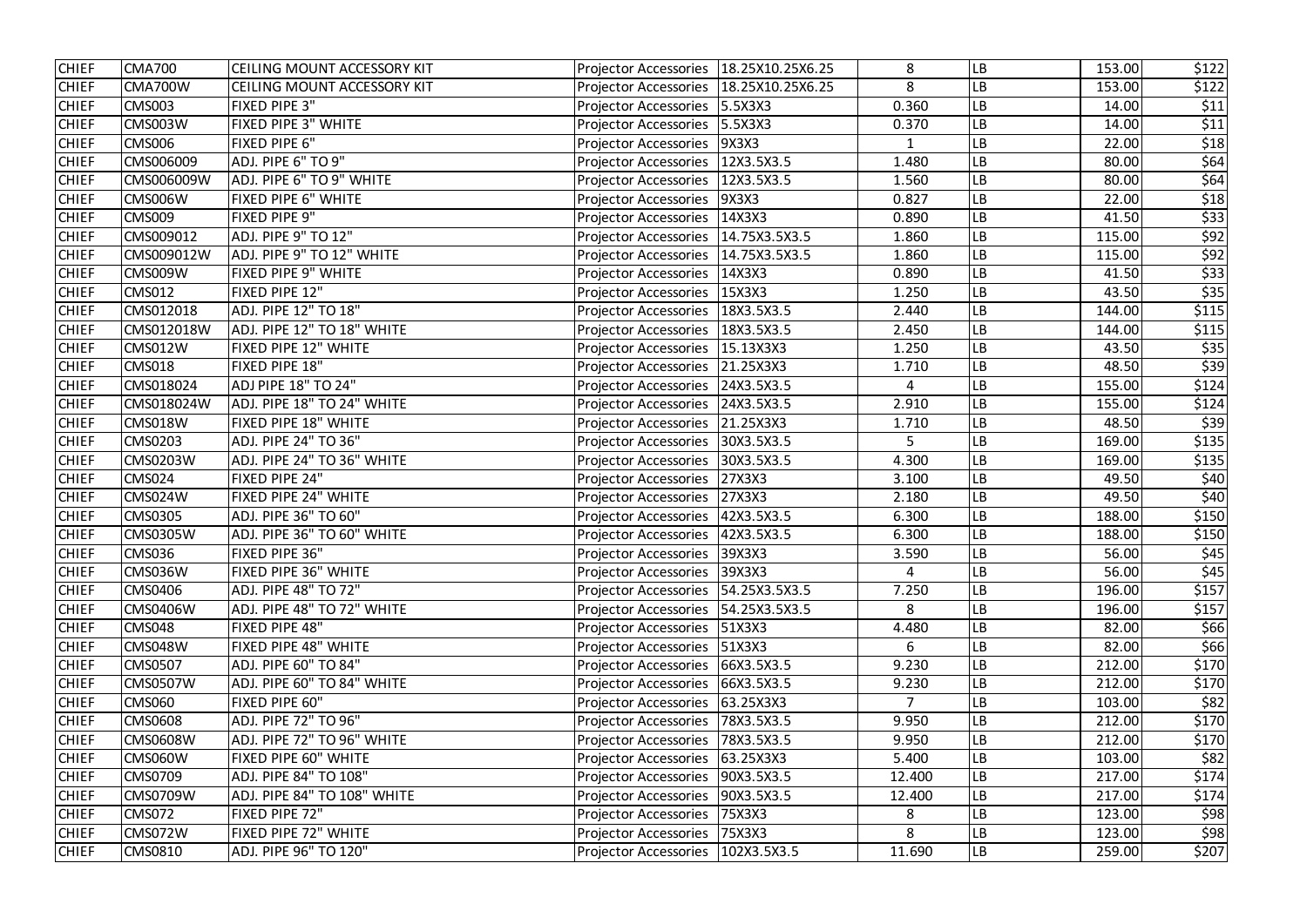| <b>CHIEF</b> | CMS0810W        | ADJ. PIPE 96" TO 120" WHITE              | <b>Projector Accessories</b>           | 102X3.5X3.5    | 11.690         | <b>LB</b>  | 259.00 | \$207            |
|--------------|-----------------|------------------------------------------|----------------------------------------|----------------|----------------|------------|--------|------------------|
| <b>CHIEF</b> | CMS0911         | ADJ. PIPE 108" TO 132"                   | Projector Accessories   114X3.5X3.5    |                | 12.580         | <b>LB</b>  | 259.00 | \$207            |
| <b>CHIEF</b> | CMS0911W        | ADJ. PIPE 108" TO 132" WHITE             | Projector Accessories   114X3.5X3.5    |                | 15             | <b>LB</b>  | 259.00 | \$207            |
| <b>CHIEF</b> | <b>CMS1012</b>  | ADJ. PIPE 120" TO 144"                   | Projector Accessories   126X3.5X3.5    |                | 17             | LB         | 283.00 | \$226            |
| <b>CHIEF</b> | <b>CMS1012W</b> | ADJ. PIPE 120" TO 144" WHITE             | Projector Accessories   126X3.5X3.5    |                | 17             | LB         | 283.00 | \$226            |
| <b>CHIEF</b> | CMS115          | SPEED CONNECT CEILING PLATE              | <b>Projector Accessories</b>           | 8.75X6.75X2.5  | 1.310          | LB         | 64.00  | \$51             |
| <b>CHIEF</b> | <b>CMS115S</b>  | SPEED CONNECT CEILING PLATE              | <b>Projector Accessories</b>           | 8.75X6.75X2.5  | 1.330          | LB         | 64.00  | \$51             |
| <b>CHIEF</b> | <b>CMS115W</b>  | SPEED CONNECT CEILING PLATE              | <b>Projector Accessories</b>           | 8.75X6.75X2.5  | 1.380          | <b>LB</b>  | 64.00  | \$51             |
| <b>CHIEF</b> | CMS1RU          | <b>RACK ADAPTER FOR CMS492 SHELF</b>     | <b>Projector Accessories</b>           | 8X1X11         | $\mathbf{1}$   | LB         | 34.50  | $\overline{$}28$ |
| <b>CHIEF</b> | <b>CMS261</b>   | 1-1/2 NPT CUTOFF THREAD ADAPTER          | <b>Projector Accessories</b>           | 8X5X3.25       | 0.800          | LB         | 42.50  | \$34             |
| <b>CHIEF</b> | <b>CMS261W</b>  | 1-1/2 NPT CUTOFF THREAD ADAPTER          | <b>Projector Accessories</b>           | 8X5X3.25       | 0.800          | LB         | 42.50  | \$34             |
| <b>CHIEF</b> | <b>CMS380</b>   | TRUSS CEILING ADAPTER 1.5" NPT           | <b>Projector Accessories</b>           | 13X6X6         | 3.300          | LB         | 140.00 | \$112            |
| <b>CHIEF</b> | <b>CMS390</b>   | 16" ADJUSTABLE ON CENTER CEILING PLATE   | <b>Projector Accessories</b>           | 28.5X4X2       | 4.800          | ${\sf LB}$ | 79.87  | \$64             |
| <b>CHIEF</b> | <b>CMS391</b>   | 24" or 16" ADJ. ON CENTER CEILING PLATE  | <b>Projector Accessories</b>           | $28.5X4X2$     | 6.200          | LB         | 112.00 | \$90             |
| <b>CHIEF</b> | <b>CMS393</b>   | 16" ADJUSTABLE ON CENTER CEILING PLATE   | Projector Accessories   28.5X4X2       |                | 4.800          | <b>LB</b>  | 75.00  | \$60             |
| <b>CHIEF</b> | <b>CMS394</b>   | 24" OR 16" ADJ. ON CENTER CEILING PLATE  | <b>Projector Accessories</b>           | $28.5X4X2$     | 6.200          | <b>LB</b>  | 102.00 | \$82             |
| <b>CHIEF</b> | CMS440          | 8" CEILING PLATE WITH ONE SLOT           | Projector Accessories   27.25X10.5X1   |                | 7.790          | LB         | 153.00 | \$122            |
| <b>CHIEF</b> | <b>CMS443</b>   | CMS KIT CMS440 CMS003                    | Projector Accessories   28.75X12.75X7  |                | 10             | <b>LB</b>  | 167.00 | \$134            |
| <b>CHIEF</b> | <b>CMS445</b>   | <b>REPLACMENT CEILING TILE KIT</b>       | Projector Accessories   28.25X24.5X2   |                | 19.410         | LB         | 279.00 | \$223            |
| <b>CHIEF</b> | <b>CMS446</b>   | CMS446 CMS440 8" VADDIO CAM PLATE        | <b>Projector Accessories</b>           | 27.25X10.5X1   | 9.300          | <b>LB</b>  | 140.00 | \$112            |
| <b>CHIEF</b> | <b>CMS495</b>   | ANGLED SUSPENDED CEILING ADAPTER         | Projector Accessories   8.25X5.25X5.25 |                | 3.450          | LB         | 80.00  | \$64             |
| <b>CHIEF</b> | <b>CMSFAN</b>   | CMS 491/492 12V FAN KIT                  | <b>Projector Accessories</b>           | 9.25X9.25X4.75 | 2.800          | <b>LB</b>  | 117.00 | \$94             |
| <b>CHIEF</b> | <b>CMSHDW</b>   | 25' CABLE & CABLE LOCK KIT (QTY 4)       | <b>Projector Accessories</b>           | 8X5X5          | $\overline{2}$ | LB         | 42.00  | \$34             |
| <b>CHIEF</b> | CMSUNV1         | CMS491 1X2 TILE SHELF                    | <b>Projector Accessories</b>           | 16X10X4        | 2.120          | LB         | 80.00  | \$64             |
| <b>CHIEF</b> | CMSUNV2         | CMS492 2X2 TILE SHELF                    | <b>Projector Accessories</b>           | 25.75X17X3.75  | 3              | LВ         | 117.00 | \$94             |
| <b>CHIEF</b> | <b>CMSUNVU</b>  | CEILING ENCLOSURE SYSTEM AV BRACKET      | Projector Accessories   11X11X6        |                | $\overline{2}$ | LB         | 42.00  | \$34             |
| <b>CHIEF</b> | CMSZ006         | CMSZ006 FIXED PIPE FULLY THREADED 6" BLA | Projector Accessories   9X7.5X2.5      |                | 1.300          | LB         | 37.00  | \$30             |
| <b>CHIEF</b> | CMSZ006S        | CMSZ006 FIXED PIPE FULLY THREADED 6" SIL | Projector Accessories   9X7.25X2.5     |                | 0.780          | <b>LB</b>  | 37.00  | \$30             |
| <b>CHIEF</b> | <b>CPA018</b>   | <b>CPA COLUMN BLACK 18"</b>              | Projector Accessories   20X2X2         |                | $\overline{2}$ | LB         | 49.50  | \$40             |
| <b>CHIEF</b> | <b>CPA024</b>   | <b>CPA COLUMN BLACK 24</b>               | Projector Accessories   26.5X2.25X2.25 |                | 2.700          | <b>LB</b>  | 52.00  | \$42             |
| <b>CHIEF</b> | <b>CPA036</b>   | <b>CPA COLUMN BLACK 36"</b>              | <b>Projector Accessories</b>           | 38X2X2         | 3.950          | ${\sf LB}$ | 61.00  | \$49             |
| <b>CHIEF</b> | <b>CPA048</b>   | <b>CPA COLUMN BLACK 48"</b>              | Projector Accessories   51X2X2         |                | 5.200          | <b>LB</b>  | 86.00  | \$69             |
| <b>CHIEF</b> | CPA048P         | 48" PERFORATED COLUMN                    | Projector Accessories   50X2X2         |                | 5.150          | <b>LB</b>  | 125.00 | \$100            |
| <b>CHIEF</b> | <b>CPA060</b>   | CPA COLUMN BLACK 60"                     | <b>Projector Accessories</b>           | 62.5X2X2       | 6.500          | <b>LB</b>  | 108.00 | \$86             |
| <b>CHIEF</b> | <b>CPA072</b>   | <b>CPA COLUMN BLACK 72"</b>              | <b>Projector Accessories</b>           | 75X3X3         | 8.140          | <b>LB</b>  | 126.00 | \$101            |
| <b>CHIEF</b> | CPA072P         | 72" PERFORATED COLUMN                    | <b>Projector Accessories</b>           | 75X3X3         | 7.400          | LB         | 166.00 | \$133            |
| <b>CHIEF</b> | <b>CPA084</b>   | 84" CPA COLUMN BLACK                     | <b>Projector Accessories</b>           | 87X2X2         | 11             | ${\sf LB}$ | 165.00 | \$132            |
| <b>CHIEF</b> | <b>CPA096</b>   | 96" CPA COLUMN BLACK                     | <b>Projector Accessories</b>           | 101X2X2        | 11             | <b>LB</b>  | 167.00 | \$134            |
| <b>CHIEF</b> | <b>CPA108</b>   | 108" CPA COLUMN BLACK                    | Projector Accessories   111X2X2        |                | 11             | <b>LB</b>  | 192.00 | \$154            |
| <b>CHIEF</b> | <b>CPA120</b>   | CPA120 COLUMN                            | <b>Projector Accessories</b>           | 123X2X2        | 13             | <b>LB</b>  | 210.00 | \$168            |
| <b>CHIEF</b> | <b>CPA261</b>   | ADAPTER CPA TO FEMALE NPT                | Projector Accessories   7.75X4.5X3.25  |                | 0.750          | <b>LB</b>  | 59.00  | \$47             |
| <b>CHIEF</b> | <b>CPA262</b>   | ADAPTER CPA TO MALE NPT                  | Projector Accessories   7.75X4.5X3.25  |                | 0.900          | <b>LB</b>  | 59.00  | \$47             |
| <b>CHIEF</b> | <b>CPA263</b>   | CPA CONNECTOR COUPLING                   | Projector Accessories   4.25X3.25X7.75 |                | 1.300          | <b>LB</b>  | 62.00  | \$50             |
|              |                 |                                          |                                        |                |                |            |        |                  |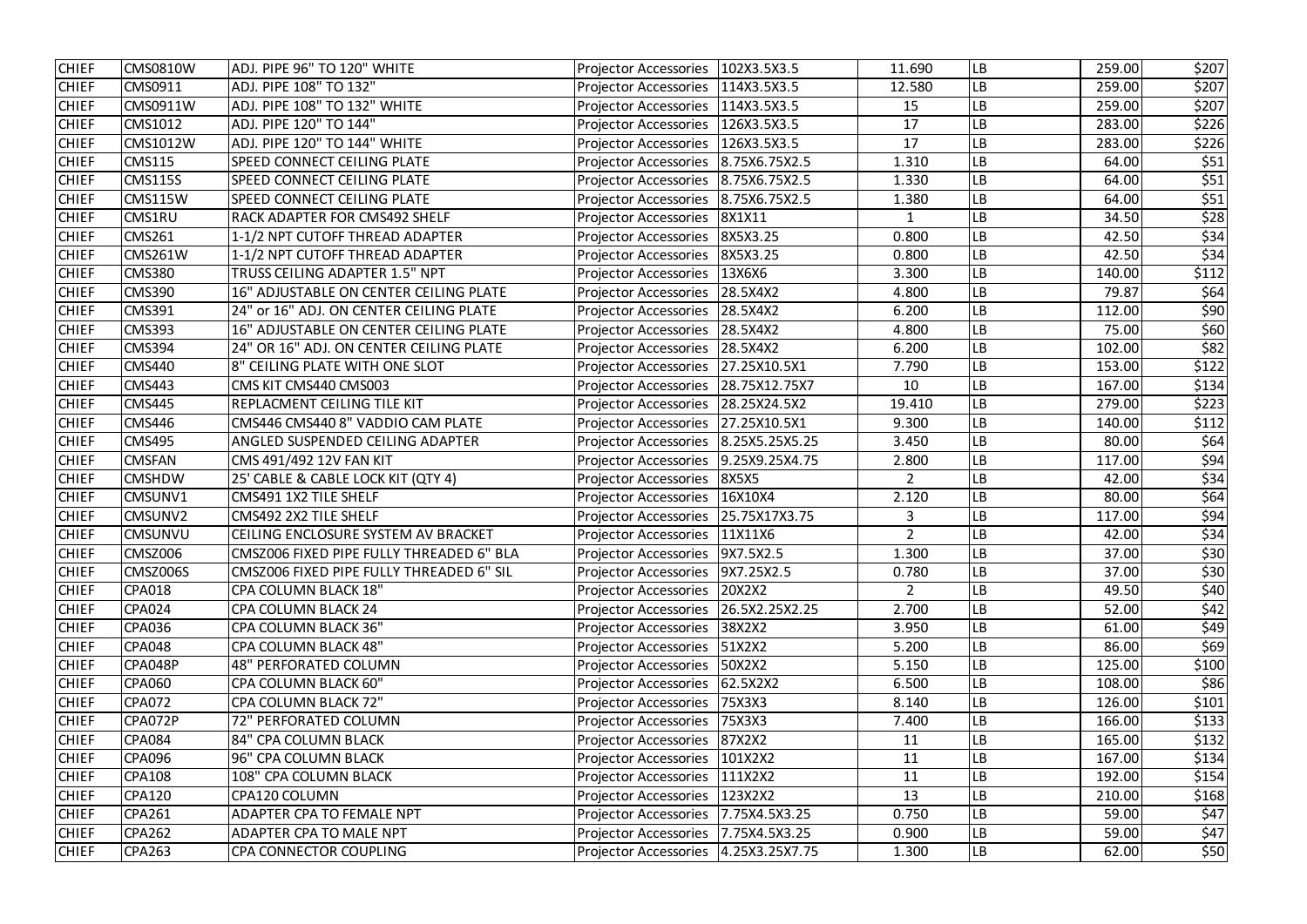| <b>CHIEF</b> | <b>CPA264</b> | NPT FEMALE TO CPA FEMALE COUPLING          | <b>Projector Accessories</b>          | 7.75X4.25X3.25                | 0.850  | LB        | 76.00  | \$61  |
|--------------|---------------|--------------------------------------------|---------------------------------------|-------------------------------|--------|-----------|--------|-------|
| <b>CHIEF</b> | <b>CPA265</b> | CPA ADAPTOR FOR 1.5 NPT PIPE               | <b>Projector Accessories</b>          | 7.8X4.25X3.4                  | 0.980  | LB        | 37.00  | \$30  |
| <b>CHIEF</b> | <b>CPA330</b> | OFFSET CEILING PLATE CPA STYLE             | <b>Projector Accessories</b>          | 10.25X10.25X5.25              | 5.470  | LB        | 78.00  | \$62  |
| <b>CHIEF</b> | <b>CPA365</b> | TRUSS CEILING PLATE CPA STYLE              | <b>Projector Accessories</b>          | 7.25X7.25X5.25                | 4.500  | LB        | 78.00  | \$62  |
| <b>CHIEF</b> | <b>CPA380</b> | TRUSS CEILING ADAPTER CPA                  | <b>Projector Accessories</b>          | 13X6X6                        | 2.500  | LB        | 140.00 | \$112 |
| <b>CHIEF</b> | <b>CPA395</b> | ANGLED CEILING PLATE ASSEMBLY CPA STYLE    | <b>Projector Accessories</b>          | 9.25X9.25X4.25                | 3.850  | LB        | 69.00  | \$55  |
| <b>CHIEF</b> | <b>CPA640</b> | <b>DECORATIVE TILE RING BLACK</b>          | <b>Projector Accessories</b>          | 8X8X1.25                      | 0.500  | LB        | 17.50  | \$14  |
| <b>CHIEF</b> | CPA640W       | DECORATIVE TILE RING WHITE                 | <b>Projector Accessories</b>          | 8X8X1.25                      | 0.500  | LB        | 17.50  | \$14  |
| <b>CHIEF</b> | HC1           | HC-1 HEAVY DUTY CABLE SYSTEM               | <b>Projector Accessories</b>          | 7.5X8X1                       | 2.350  | LB        | 105.00 | \$84  |
| <b>CHIEF</b> | KITAB003      | KIT RSAU CMA455 CMS003                     | <b>Projector Accessories</b>          | 30X30X8                       | 30.410 | LB        | 454.00 | \$363 |
| <b>CHIEF</b> | KITAD003B     | KIT RSAU CMS115 CMS003                     | <b>Projector Accessories</b>          | 15.25X11.25X7.25              | 8.500  | LB        | 307.00 | \$246 |
| <b>CHIEF</b> | KITAD003W     | KIT RSAUW CMS115W CMS003W                  | <b>Projector Accessories</b>          | 15.25X11.25X7.25              | 8.500  | LB        | 307.00 | \$246 |
| <b>CHIEF</b> | KITAF003W     | KIT RSAUW CMA101W CMS003W                  | <b>Projector Accessories</b>          | 12X12X8                       | 9      | LB        | 268.00 | \$214 |
| <b>CHIEF</b> | KITAS003      | KIT RSAU CMS440 CMS003                     | <b>Projector Accessories</b>          | 12.5X6.5X28.25                | 14.670 | LB        | 397.00 | \$318 |
| <b>CHIEF</b> | KITAS003W     | KIT RSAUW CMS440 CMS003W                   | <b>Projector Accessories</b>          | 28X12.5X6.5                   | 14.670 | LB        | 398.00 | \$318 |
| <b>CHIEF</b> | KITEF009012   | KIT RPMAU CMS009012CMA101                  | <b>Projector Accessories</b>          | 17.25X11.5X8                  | 10.900 | LB        | 440.00 | \$352 |
| <b>CHIEF</b> | KITES003      | KITES003 RPMAU CMS03 CMS440                | <b>Projector Accessories</b>          | 28X12X6                       | 16     | LB        | 467.00 | \$374 |
| <b>CHIEF</b> | KITES003P     | KIT RPMAU CMS003 CMS440 CMA470             | <b>Projector Accessories</b>          | 31X16X9                       | 22.650 | LB        | 609.00 | \$487 |
| <b>CHIEF</b> | KITES003PW    | KIT RPMAUW CMS003W CMS440 CMA470           | <b>Projector Accessories</b>          | 31X16X9                       | 22.650 | LB        | 609.00 | \$487 |
| <b>CHIEF</b> | KITES003W     | KITES003 RPMAUW CMS003W CMS440             | <b>Projector Accessories</b>          | 28X12X6                       | 16     | LB        | 467.00 | \$374 |
| <b>CHIEF</b> | KITES006      | KIT RPMAU CMS440 CMS006                    | <b>Projector Accessories</b>          | 28X12X6                       | 16     | LB        | 476.00 | \$381 |
| <b>CHIEF</b> | KITES006W     | KIT RPMAUW CMS440 CMS006W                  | <b>Projector Accessories</b>          | 28X12X6                       | 15.700 | LB        | 476.00 | \$381 |
| <b>CHIEF</b> | KITEZ006      | KIT RPMAU CMSZ006 CMS440                   | <b>Projector Accessories</b>          | 25.25X12.25X6.25              | 17.170 | LB        | 478.00 | \$382 |
| <b>CHIEF</b> | KITEZ006S     | KIT RPMAUS CMSZ006S CMS440                 | <b>Projector Accessories</b>          | 25.25X12.25X6.25              | 17.170 | LB        | 478.00 | \$382 |
| <b>CHIEF</b> | KITEZ006W     | KIT RPMAUW CMSZ006S CMS440                 | <b>Projector Accessories</b>          | 25.25X12.25X6.25              | 17.170 | LB        | 478.00 | \$382 |
| <b>CHIEF</b> | KITLS003      | MA1 CMS003 CMS440                          | <b>Projector Accessories</b>          | 31X16.5X9.5                   | 23.500 | LB        | 502.00 | \$402 |
| <b>CHIEF</b> | KITLS012018   | RPMA1 CMS012018 CMS440                     | Projector Accessories   31.25X16.25X9 |                               | 26.250 | <b>LB</b> | 603.00 | \$482 |
| <b>CHIEF</b> | KITMA018024   | KIT RSMAU CMS018024 CMA395                 | Projector Accessories   28.5X12.5X7.5 |                               | 17.100 | LB        | 485.00 | \$388 |
| <b>CHIEF</b> |               | KITMA018024W KIT RSMAUW CMS018024W CMA395W | <b>Projector Accessories</b>          | 28X12.25X12.75                | 16.950 | <b>LB</b> | 485.00 | \$388 |
| <b>CHIEF</b> | KITMA0203     | KIT RSMAU CMA395 CMS0203                   | <b>Projector Accessories</b>          | 31.25X16.25X9.25              | 17.350 | LB        | 499.00 | \$399 |
| <b>CHIEF</b> | KITMA0203W    | KIT RSMAUW CMS395W CMS0203W                | <b>Projector Accessories</b>          | 31X16.5X9.5                   | 18.800 | LB        | 499.00 | \$399 |
| <b>CHIEF</b> | KITMA0305     | KIT RSMAU CMS0305 CMA395                   | <b>Projector Accessories</b>          | 48X12.25X7.25                 | 22.350 | LB        | 517.00 | \$414 |
| <b>CHIEF</b> | KITMA0305W    | KIT RSMAUW CMS0305W CMA395W                | <b>Projector Accessories</b>          | 48X12.5X12.5                  | 21.790 | <b>LB</b> | 517.00 | \$414 |
| <b>CHIEF</b> | KITMD003      | KIT RSMAU CMS003 CMS115                    | <b>Projector Accessories</b>          | 15.5X11.25X7                  | 8.550  | LB        | 342.00 | \$274 |
| <b>CHIEF</b> | KITMD003W     | KIT RSMAUW CMS003W CMS115W                 | <b>Projector Accessories</b>          | 15X11.25X7.5                  | 8.600  | <b>LB</b> | 341.00 | \$273 |
| <b>CHIEF</b> | KITMD012018   | KIT RSMAU CMS012018 CMS115                 | <b>Projector Accessories</b>          | 20X14.25X6.5                  | 11.450 | LB        | 468.00 | \$374 |
| <b>CHIEF</b> |               | KITMD012018W KIT RSMAUW CMS012018W CMS115W | <b>Projector Accessories</b>          | $ 20 \times 14.25 \times 6.5$ | 11.400 | <b>LB</b> | 468.00 | \$374 |
| <b>CHIEF</b> | KITMD018024   | KIT RSMAU CMS018024 CMS115                 | <b>Projector Accessories</b>          | 28X13X8                       | 13.400 | LB        | 485.00 | \$388 |
| <b>CHIEF</b> |               | KITMD018024W KIT RSMAUW CMS018024W CMS115W | <b>Projector Accessories</b>          | $ 28 \times 12.25 \times 12 $ | 13.400 | LB        | 485.00 | \$388 |
| <b>CHIEF</b> | KITMD0203     | KIT RSMAU CMS0203 CMS115                   | <b>Projector Accessories</b>          | 31.25X16X9.5                  | 14.900 | LB        | 504.00 | \$403 |
| <b>CHIEF</b> | KITMD0203W    | KIT RSMAUW CMS0203W CMS115W                | <b>Projector Accessories</b>          | 31.25X16.5X5                  | 15.150 | LB        | 485.00 | \$388 |
| <b>CHIEF</b> | KITMD0305     | KIT RSMAU CMS0305 CMS115                   | <b>Projector Accessories</b>          | 24X13X8                       | 18.400 | LB        | 513.00 | \$410 |
| <b>CHIEF</b> | KITMD0305W    | KIT RSMAUW CMS0305W CMS115W                | <b>Projector Accessories</b>          | 48X12.5X12.25                 | 18.900 | LB        | 513.00 | \$410 |
|              |               |                                            |                                       |                               |        |           |        |       |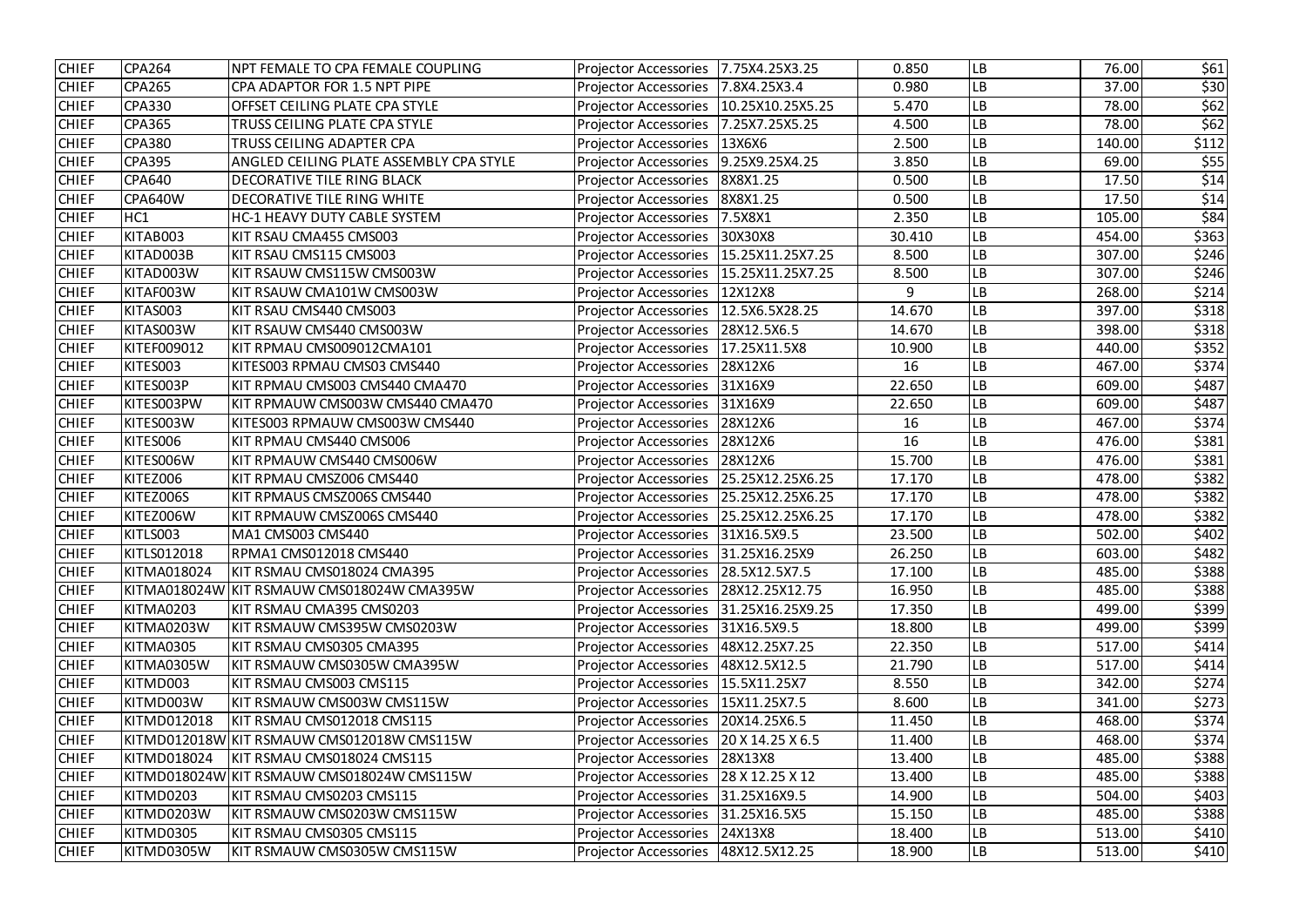| <b>CHIEF</b> | KITMS000            | KIT RSMAU CMS440                       | <b>Projector Accessories</b>              | 28X12X6.25        | 14.200 | <b>LB</b> | 413.00 | \$330 |
|--------------|---------------------|----------------------------------------|-------------------------------------------|-------------------|--------|-----------|--------|-------|
| <b>CHIEF</b> | KITMS003            | KIT RSMAU CMS003 CMS440                | Projector Accessories   28X12X6.5         |                   | 15.150 | LВ        | 428.00 | \$342 |
| <b>CHIEF</b> | KITMS003W           | KIT RSMAUW CMS003W CMS440              | Projector Accessories   28X12.25X6.50     |                   | 14.450 | LВ        | 428.00 | \$342 |
| <b>CHIEF</b> | KITMS006            | KIT RSMAU CMS440 CMS006                | Projector Accessories   12.5X6.5X28       |                   | 14.350 | LB        | 436.00 | \$349 |
| <b>CHIEF</b> | KITMS006W           | KIT RSMAUW CMS440 CMS006W              | Projector Accessories   28X12.5X6.5       |                   | 14.350 | LB        | 436.00 | \$349 |
| <b>CHIEF</b> | KITMS009            | KIT RSMAU CMS440 CMS009                | <b>Projector Accessories</b>              | 28X12.75X6.5      | 14.650 | LB        | 454.00 | \$363 |
| <b>CHIEF</b> | KITMS018            | KIT RSMAU CMS018 CMS440                | <b>Projector Accessories</b>              | 28X12X6           | 15.500 | LВ        | 464.00 | \$371 |
| <b>CHIEF</b> | KITMZ006            | KIT RSMAU CMSZ006 CMS440               | <b>Projector Accessories</b>              | 25.25X12.25X6.25  | 15.870 | LВ        | 456.00 | \$365 |
| <b>CHIEF</b> | KITMZ006S           | KIT RSMAUS CMSZ006S CMS440             | Projector Accessories   25.25X12.25X6.25  |                   | 15.870 | LB        | 456.00 | \$365 |
| <b>CHIEF</b> | KITMZ006W           | KIT RSMAUW CMSZ006S CMS440             | <b>Projector Accessories</b>              | 25.25X12.25X6.25  | 15.870 | LB        | 456.00 | \$365 |
| <b>CHIEF</b> | <b>KITP700</b>      | KIT RPAU CMA700                        | <b>Projector Accessories</b>              | 16X15X7.5         | 11.500 | LB        | 327.00 | \$262 |
| <b>CHIEF</b> | <b>KITPA018024</b>  | KIT RPAU CMS018024 CMA395              | <b>Projector Accessories</b>              | 28X13X7.75        | 16.950 | LB        | 474.00 | \$379 |
| <b>CHIEF</b> | KITPB003            | KIT RPAU CMA455 CMS003                 | <b>Projector Accessories</b>              | 30X30X8           | 29.500 | LВ        | 524.00 | \$419 |
| <b>CHIEF</b> | KITPB003W           | KIT RPAUW CMA455 CMS003W               | <b>Projector Accessories</b>              | 30X30X8.5         | 30.920 | LB        | 524.00 | \$419 |
| <b>CHIEF</b> | KITPB012018         | KIT RPAU CMA455 CMS012018              | <b>Projector Accessories</b>              | 30X30X8           | 30     | KG        | 604.00 | \$483 |
| <b>CHIEF</b> | KITPD003            | KIT RPAU CMS003 CMS115                 | <b>Projector Accessories</b>              | 15X11X7           | 8.240  | LB        | 334.00 | \$267 |
| <b>CHIEF</b> | KITPD003W           | Projector Mt kt RPAUW CMS003W CMS115W  | Projector Accessories   15.25X11.25X7.25  |                   | 8.240  | LB        | 334.00 | \$267 |
| <b>CHIEF</b> | <b>KITPD012018</b>  | KIT RPAU CMS012018 CMS115              | <b>Projector Accessories</b>              | 20X14.13X6.5      | 10.650 | LB        | 454.00 | \$363 |
| <b>CHIEF</b> | KITPD012018W        | Proj Mt kt RPAUW CMS012018W CMS115W    | Projector Accessories   20X14.13X6.5      |                   | 10.650 | LB        | 466.00 | \$373 |
| <b>CHIEF</b> | KITPD0203           | KIT RPAU CMS0203 CMS115                | Projector Accessories   31.25X16.75X5     |                   | 14.640 | LВ        | 483.00 | \$386 |
| <b>CHIEF</b> | KITPD0203W          | Proj Mt kt RPAUW CMS0203W CMS115W      | Projector Accessories   32X14.5X5         |                   | 14.640 | LB        | 483.00 | \$386 |
| <b>CHIEF</b> | KITPD0305           | KIT RPAU CMS0305 CMS115                | <b>Projector Accessories</b>              | 45X15.75X9.5      | 19.350 | LВ        | 496.00 | \$397 |
| <b>CHIEF</b> | KITPD0305W          | Proj Mt kt RPAUW CMS0305W CMS115W      | <b>Projector Accessories</b>              | 45X15.75X9.5      | 19.350 | LB        | 504.00 | \$403 |
| <b>CHIEF</b> | KITPF006009         | KIT RPAU CMS006009 CMA101              | <b>Projector Accessories</b>              | 14X14X6           | 10     | LB        | 357.00 | \$286 |
| <b>CHIEF</b> | KITPF012018         | KIT RPAU CMS012018 CMA101              | <b>Projector Accessories</b>              | 20X13.75X8.5      | 11.200 | LB        | 416.00 | \$333 |
| <b>CHIEF</b> | KITPF018024         | KIT RPAU CMS018024 CMA101              | Projector Accessories   20.25X12.25X8     |                   | 14     | LВ        | 428.00 | \$342 |
| <b>CHIEF</b> | KITPR003            | KIT RPMAU CMS003 CMS445                | Projector Accessories   30X30X8           |                   | 38.400 | LB        | 590.00 | \$472 |
| <b>CHIEF</b> | KITPS000P           | KIT RPAU CMS440 CMA470                 | Projector Accessories   28.25X12.25X12.25 |                   | 21.500 | LB        | 547.00 | \$438 |
| <b>CHIEF</b> | KITPS000PW          | KIT RPAUW CMS440 & CMA470              | <b>Projector Accessories</b>              | 28.25X12.25X12.25 | 21.500 | LВ        | 548.00 | \$438 |
| <b>CHIEF</b> | KITPS003            | KIT RPAU CMS003 CMS440                 | Projector Accessories                     | 28X12.5X6.5       | 15.140 | LB        | 413.00 | \$330 |
| <b>CHIEF</b> | KITPS003W           | Proj Mt kt RPAUW CMS003W CMS440        | <b>Projector Accessories</b>              | 28X12.5X6.5       | 15.140 | LB        | 413.00 | \$330 |
| <b>CHIEF</b> | KITPS006            | KIT RPAU CMS440 CMS006                 | Projector Accessories   28.25X12.5X6.5    |                   | 16     | LB        | 432.00 | \$346 |
| <b>CHIEF</b> | KITPS006P           | KIT RPAU CMS440 CMS006 CMA470          | <b>Projector Accessories</b>              | 28.25X12.25X12.25 | 22.500 | LB        | 569.00 | \$455 |
| <b>CHIEF</b> | KITPS006PB          | KIT RPAU CMS440 CMS006 & CMA471        | <b>Projector Accessories</b>              | 28.25X12.25X12.25 | 24.550 | LВ        | 596.00 | \$477 |
| <b>CHIEF</b> | KITPS006PW          | KIT RPAUW CMS440 CMS006W & CMA471      | <b>Projector Accessories</b>              | 28.25X12.25X12.25 | 24.550 | LB        | 596.00 | \$477 |
| <b>CHIEF</b> | KITPS006W           | KIT RPAUW CMS440 CMS006W               | <b>Projector Accessories</b>              | 28.25X12.5X6.5    | 16     | LB        | 427.00 | \$342 |
| <b>CHIEF</b> | KITPS012018         | KIT RPAU CMS012018 CMS440              | <b>Projector Accessories</b>              | 28.25X12.75X7     | 17.650 | LB        | 545.00 | \$436 |
| <b>CHIEF</b> | <b>KITPS012018W</b> | RPAUW CMS440 & CMS012018W              | <b>Projector Accessories</b>              | 28.25X12.25X12.25 | 17.650 | <b>LB</b> | 545.00 | \$436 |
| <b>CHIEF</b> | KITPS012C           | KIT RPAU CMS012 CMS440 CMA170          | Projector Accessories                     | 30X24.25X12.5     | 40.750 | LB        | 709.00 | \$567 |
| <b>CHIEF</b> | KITQA003            | Projector Mt kt RPMAU CMS003 CMA395    | <b>Projector Accessories</b>              | 20.25X12.25X8.25  | 12.250 | LB        | 385.00 | \$308 |
| <b>CHIEF</b> | KITQA0203           | Projector Mt kt RPMAU CMS0203 CMA395   | <b>Projector Accessories</b>              | 31.25X16.25X9.25  | 18.400 | LВ        | 542.00 | \$434 |
| <b>CHIEF</b> | KITQD003            | Projector Mt kit RPMAU CMS003 CMS115   | <b>Projector Accessories</b>              | 20X12X8           | 9.450  | LB        | 381.00 | \$305 |
| <b>CHIEF</b> | KITQD012018         | Projector Mt kt RPMAU CMS012018 CMS115 | Projector Accessories   20.25X12.25X8.25  |                   | 11.800 | <b>LB</b> | 511.00 | \$409 |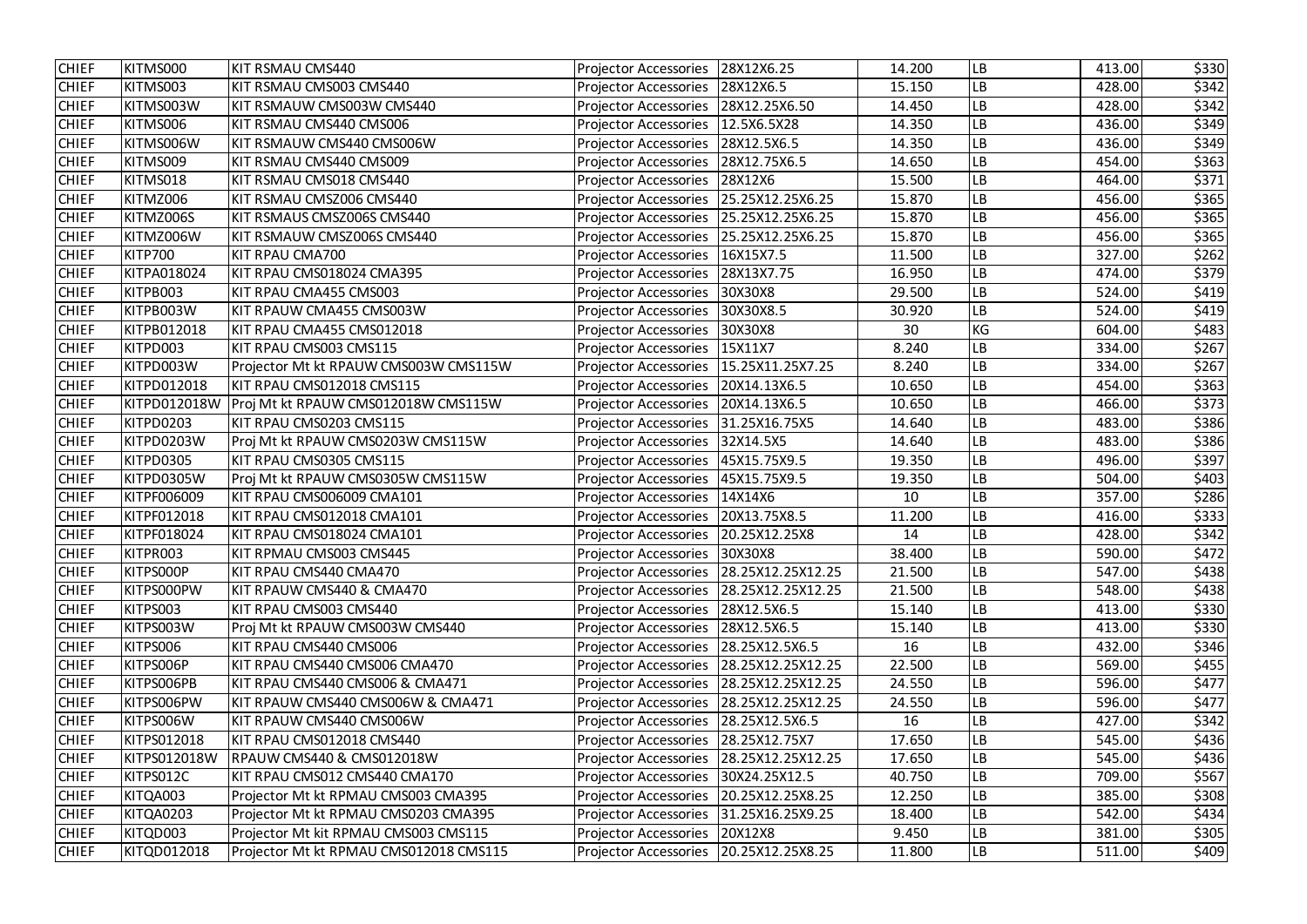| <b>CHIEF</b> | KITQD0203         | Projector Mt kt RPMAU CMS0203 CMS115    | <b>Projector Accessories</b>              | 31.25X16.25X9.25  | 13.500 | <b>LB</b>  | 543.00  | \$434                    |
|--------------|-------------------|-----------------------------------------|-------------------------------------------|-------------------|--------|------------|---------|--------------------------|
| <b>CHIEF</b> | KITQD0305         | Projector Mt kt RPMAU CMS0305 CMS115    | Projector Accessories   45X15.5X10        |                   | 19.450 | <b>LB</b>  | 554.00  | \$443                    |
| <b>CHIEF</b> | KITQS012C         | KIT RPMAU CMS012 CMS440 CMA170          | Projector Accessories   30.25X24.25X12.25 |                   | 40     | <b>LB</b>  | 770.00  | \$616                    |
| <b>CHIEF</b> | KITS006P          | KIT CMS440 CMS006 CMA470                | <b>Projector Accessories</b>              | 28.25X12.25X12.25 | 16.750 | LB         | 317.00  | \$254                    |
| <b>CHIEF</b> | KITS006PW         | KIT CMS440 CMS006W CMA470               | <b>Projector Accessories</b>              | 28.25X12.25X12.25 | 16.750 | <b>LB</b>  | 317.00  | \$254                    |
| <b>CHIEF</b> | LC1               | <b>CABLE LOCK</b>                       | <b>Projector Accessories</b>              | 6.5X3.25X2.25     | 0.540  | LB         | 74.00   | \$59                     |
| <b>CHIEF</b> | LPK1              | LPK-1 LOW PROFILE MOUNTING KIT          | <b>Projector Accessories</b>              | 16X9.5X3.5        | 11     | LВ         | 137.00  | \$110                    |
| <b>CHIEF</b> | LSB100            | LATERAL SHIFT BRACKET                   | Projector Accessories   10.75X7.25X2      |                   | 1.170  | <b>LB</b>  | 54.00   | \$43                     |
| <b>CHIEF</b> | LSB101            | LSB101 FOR RPMA B C SERIES MOUNTS       | Projector Accessories   11.75X7X2         |                   | 1.930  | LB         | 54.00   | $\overline{\varsigma$ 43 |
| <b>CHIEF</b> | NAV1              | NAVITAR LENS SUPPORT                    | Projector Accessories   10.5X7.25X3.75    |                   | 1.700  | LB         | 133.00  | \$106                    |
| <b>CHIEF</b> | NAV <sub>2</sub>  | <b>NAVITAR FRONT LENS SUPPORT</b>       | <b>Projector Accessories</b>              | 11X7X4            | 3      | LB         | 195.00  | \$156                    |
| <b>CHIEF</b> | PAN1              | PANAMORPH LENS SUPPORT                  | Projector Accessories   14.25X12.5X4      |                   | 3      | LB         | 133.00  | \$106                    |
| <b>CHIEF</b> | PG1A              | <b>PROJECTOR GUARD</b>                  | <b>Projector Accessories</b>              | 22X22X11.25       | 23.990 | ${\sf LB}$ | 510.00  | \$408                    |
| <b>CHIEF</b> | PG1AW             | PROJECT GUARD WHITE                     | Projector Accessories   21.25X21.25X1     |                   | 23.990 | LB         | 510.00  | \$408                    |
| <b>CHIEF</b> | PG <sub>2</sub> A | <b>PROJECTOR GUARD</b>                  | Projector Accessories   16.5X10.75X17     |                   | 19.100 | <b>LB</b>  | 446.00  | \$357                    |
| <b>CHIEF</b> | PG2AW             | PROJECTOR GUARD WHITE                   | <b>Projector Accessories</b>              | 17X17.25X11       | 19.150 | LB         | 446.00  | \$357                    |
| <b>CHIEF</b> | PG3A              | PG-3A X-LARGE PROJECTOR GUARD RPA/RPMA  | Projector Accessories                     | 27X26X15          | 49.670 | LB         | 767.00  | \$614                    |
| <b>CHIEF</b> | PG3AW             | PG3AW X-LARGE PROJTOR GUARD RPA/RPM WHT | <b>Projector Accessories</b>              | 26.5X26.5X15      | 49.670 | <b>LB</b>  | 767.00  | \$614                    |
| <b>CHIEF</b> | PG4A              | <b>XXL PROJECTOR CAGE</b>               | Projector Accessories   28X17.75X24       |                   | 60.420 | LВ         | 1434.00 | \$1,147                  |
| <b>CHIEF</b> | PG4AW             | <b>XXL PROJECTOR CAGE</b>               | <b>Projector Accessories</b>              | 28X17.75X24       | 53     | LB         | 1434.00 | \$1,147                  |
| <b>CHIEF</b> | PL1A              | PROJ LOCK BOX W/ KEY C346A              | Projector Accessories   14.25X14.25X7     |                   | 10.050 | LB         | 189.00  | \$151                    |
| <b>CHIEF</b> | PL1B              | PROJ LOCK BOX W/ KEY C390A              | <b>Projector Accessories</b>              | 14.25X14.25X7     | 10.050 | <b>LB</b>  | 189.00  | \$151                    |
| <b>CHIEF</b> | PL1C              | PROJ LOCK BOX W/ KEY C413A              | <b>Projector Accessories</b>              | 14X14X6           | 10     | LB         | 189.00  | \$151                    |
| <b>CHIEF</b> | PL <sub>2</sub> A | PROJECTOR LOCK A                        | <b>Projector Accessories</b>              | 10.5X7X4          | 3.350  | LB         | 99.00   | \$79                     |
| <b>CHIEF</b> | PL2B              | <b>PROJECTOR LOCK B</b>                 | <b>Projector Accessories</b>              | 10.5X7.25X3.7     | 3.300  | ${\sf LB}$ | 99.00   | \$79                     |
| <b>CHIEF</b> | PL <sub>2C</sub>  | PROJECTOR LOCK C                        | Projector Accessories   10.5X7X4          |                   | 3.350  | <b>LB</b>  | 99.00   | \$79                     |
| <b>CHIEF</b> | PL <sub>4</sub>   | <b>PROJECTOR LOCK</b>                   | Projector Accessories   10X6X2            |                   | 0.400  | <b>LB</b>  | 112.00  | \$90                     |
| <b>CHIEF</b> | <b>PMSC</b>       | SEC CABLE RPAX1 SERIES RPMX1 SERIES     | <b>Projector Accessories</b>              | $8.5X6X1.5$       | 1.300  | <b>LB</b>  | 48.50   | \$39                     |
| <b>CHIEF</b> | <b>RPMA-KEY</b>   | KEY 701 & LOCK REPLACE/ RPM SERIES      | <b>Projector Accessories</b>              | $ 9.25$ X7X1      | 0.100  | <b>LB</b>  | 24.00   | \$19                     |
| <b>CHIEF</b> | <b>RPMB-KEY</b>   | KEY 702 & LOCK REPLACE / RPM SERIES     | <b>Projector Accessories</b>              | $ 9.25$ X7X1      |        | LB         | 24.00   | \$19                     |
| <b>CHIEF</b> | <b>RPMC-KEY</b>   | KEY 730 & LOCK REPLACE / RPM SERIES     | <b>Projector Accessories</b>              | 9.25X7X1          | 6      | LB         | 24.00   | \$19                     |
| <b>CHIEF</b> | SA <sub>1</sub>   | <b>SA-1 SECURITY ANCHOR</b>             | <b>Projector Accessories</b>              | 10X6X2            | 1      | <b>LB</b>  | 26.00   | \$21                     |
| <b>CHIEF</b> | SEC <sub>2</sub>  | KIT SECURITY CABLES SLBU/SLMU           | Projector Accessories   9X7X1             |                   | 0.150  | LB         | 23.50   | \$19                     |
| <b>CHIEF</b> | <b>WBAP</b>       | WHITE BOARD ACCY PLATFORM               | <b>Projector Accessories</b>              | 20.25X20.25X6.5   | 11.700 | LB         | 121.00  | \$97                     |
| <b>CHIEF</b> | <b>WBAU</b>       | UNIVERSAL INTERACTIVE BOARD ACCY        | <b>Projector Accessories</b>              | 18X10X6           | 9      | <b>LB</b>  | 108.00  | \$86                     |
| <b>CHIEF</b> | WBM3E             | INTERACTIVE WHITEBOARD MOUNTSLIDING LEG | <b>Projector Accessories</b>              | 48.75X8.5X9       | 24.140 | LB         | 369.00  | \$295                    |
| <b>CHIEF</b> | WMA1S             | WMA1S WALL MOUNT ACCY 1 1/2 NPT SINGLE  | <b>Projector Accessories</b>              | 22.25X12X13       | 17.250 | ${\sf LB}$ | 175.00  | \$140                    |
| <b>CHIEF</b> | WMA2S             | WMA2S WALL MOUNT ACCY 1 1/2 NPT LAT SHI | <b>Projector Accessories</b>              | 22.25X12X13       | 19.700 | <b>LB</b>  | 240.00  | \$192                    |
| <b>CHIEF</b> | WMAC16            | ACCY OUTLET COVER WM2                   | Projector Accessories 21X11X3             |                   | 1.400  | LB         | 37.00   | \$30                     |
| <b>CHIEF</b> | WMAH3S            | ACCY MICRO HEIGHT ADJ 3" WM1/2          | <b>Projector Accessories</b>              | 7.25X3.75X3.5     | 1.270  | <b>LB</b>  | 59.00   | \$47                     |
| <b>CHIEF</b> | <b>HB010R</b>     | RUNCO VX-1000C                          | <b>Projector Mounts</b>                   |                   | 12     | <b>LB</b>  | 249.00  | \$199                    |
| <b>CHIEF</b> | <b>HB011E</b>     | HB011E INTERFACE KIT                    | <b>Projector Mounts</b>                   | 28X20X6           | 9.450  | <b>LB</b>  | 249.00  | \$199                    |
| <b>CHIEF</b> | <b>HB012R</b>     | HB012R KIT                              | <b>Projector Mounts</b>                   | 20X20X6           | 12     | LB         | 249.00  | \$199                    |
|              |                   |                                         |                                           |                   |        |            |         |                          |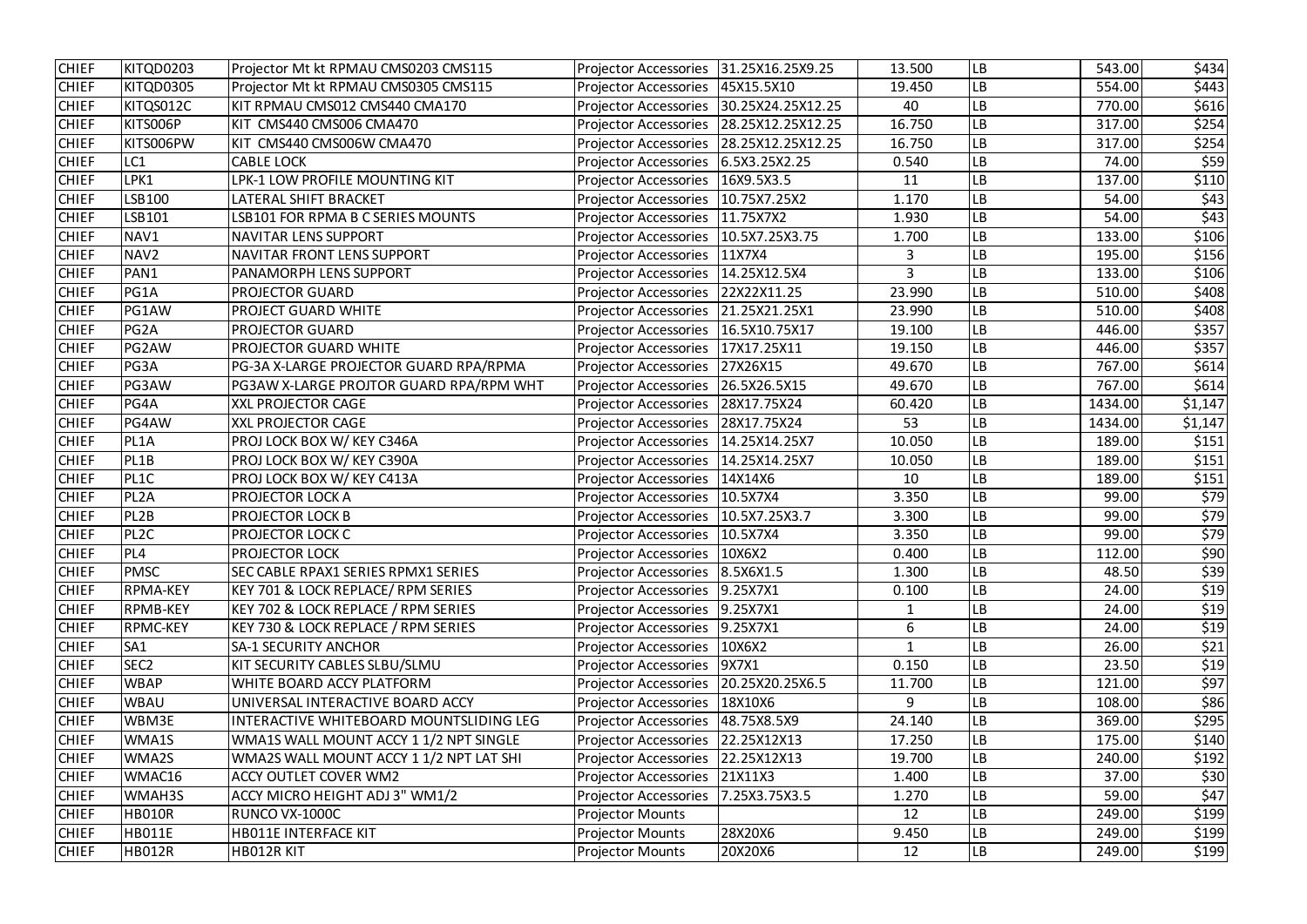| <b>CHIEF</b> | <b>HB014R</b> | HB014R KIT                                 | <b>Projector Mounts</b> | 18X16.5X2.5      | 8.500          | LB        | 249.00 | \$199 |
|--------------|---------------|--------------------------------------------|-------------------------|------------------|----------------|-----------|--------|-------|
| <b>CHIEF</b> | <b>HB016E</b> | <b>HB016E INTERFACE BRACKET</b>            | <b>Projector Mounts</b> | 28X20X6          | 9.450          | LB        | 249.00 | \$199 |
| <b>CHIEF</b> | <b>HB018E</b> | <b>HB018E CUSTOM BLK</b>                   | <b>Projector Mounts</b> | 20X20X6          | 10             | LB        | 249.00 | \$199 |
| <b>CHIEF</b> | <b>HB026S</b> | <b>BRKT SIM2/SELCO HT500</b>               | <b>Projector Mounts</b> | 18X10.25X6.5     | 4.500          | LB        | 249.00 | \$199 |
| <b>CHIEF</b> | <b>HB100B</b> | <b>HB100B CUSTOM BLK</b>                   | <b>Projector Mounts</b> | 30X24X12         | 14             | LB        | 249.00 | \$199 |
| <b>CHIEF</b> | <b>HB101D</b> | HB101D INTERFACE BRACKET                   | <b>Projector Mounts</b> | 24X18X10         | 12             | LB        | 249.00 | \$199 |
| <b>CHIEF</b> | <b>HB103S</b> | <b>HB103S INTERFACE BRACKET</b>            | <b>Projector Mounts</b> | 30X24X12         | 16             | LB        | 249.00 | \$199 |
| <b>CHIEF</b> | <b>HB105J</b> | <b>HB105J INTERFACE BRACKET</b>            | <b>Projector Mounts</b> | 24X18X5          | 10             | LB        | 249.00 | \$199 |
| <b>CHIEF</b> | <b>HB106E</b> | <b>CUSTOM HB106E INTERFACE BRACKET</b>     | <b>Projector Mounts</b> | 21X20X4.75       | 10             | LB        | 249.00 | \$199 |
| <b>CHIEF</b> | <b>HB107B</b> | <b>HB107B INTERFACE BRACKET</b>            | <b>Projector Mounts</b> | 24X18X10         | 10             | LB        | 249.00 | \$199 |
| <b>CHIEF</b> | <b>HB108B</b> | <b>HB108B INTERFACE BRACKET</b>            | <b>Projector Mounts</b> | 24X18X10         | 10             | LB        | 249.00 | \$199 |
| <b>CHIEF</b> | <b>HB109B</b> | <b>HB109B INTERFACE BRACKET</b>            | <b>Projector Mounts</b> | 24X18X10         | 10             | LB        | 249.00 | \$199 |
| <b>CHIEF</b> | <b>HB29S</b>  | <b>HB29S INTERFACE BRACKET</b>             | <b>Projector Mounts</b> | 20.5X20.25X6.5   | 10.150         | LB        | 249.00 | \$199 |
| <b>CHIEF</b> | <b>HB32B</b>  | <b>HB32B INTERFACE BRACKET</b>             | <b>Projector Mounts</b> | 26X21X5          | 14             | LB        | 249.00 | \$199 |
| <b>CHIEF</b> | <b>HB35B</b>  | <b>HB35B CUSTOM INTERFACE BRACKET BLK</b>  | <b>Projector Mounts</b> | 26X21X7          | 17             | LB        | 249.00 | \$199 |
| <b>CHIEF</b> | <b>HB42E</b>  | <b>HB42E INTERFACE BRACKET</b>             | <b>Projector Mounts</b> | 26X20.5X6.5      | 14.050         | LB        | 318.00 | \$254 |
| <b>CHIEF</b> | HB43E         | <b>HB43E INTERFACE KIT</b>                 | <b>Projector Mounts</b> | 20X20X6.5        | 9.400          | LB        | 249.00 | \$199 |
| <b>CHIEF</b> | <b>HB44E</b>  | <b>HB44E CUSTOM BLK</b>                    | <b>Projector Mounts</b> | 26X20.5X6.5      | 20.050         | LB        | 249.00 | \$199 |
| <b>CHIEF</b> | <b>HB46E</b>  | <b>HB46E INTERFACE BRACKET</b>             | <b>Projector Mounts</b> | 18X18X4          | $\overline{4}$ | LB        | 249.00 | \$199 |
| <b>CHIEF</b> | HB47E         | BRKTEIKI LC-XT1SANYO PLC-XF2               | <b>Projector Mounts</b> | 26.5X20.25X5     | 17             | LB        | 249.00 | \$199 |
| <b>CHIEF</b> | HB49E         | EIKI LC-SX4/L LC-X4/L                      | <b>Projector Mounts</b> |                  | 5              | LB        | 249.00 | \$199 |
| <b>CHIEF</b> | <b>HB52D</b>  | <b>VCM CUSTOM INCL HB52D BLK</b>           | <b>Projector Mounts</b> | 24X18X10         | 6              | -B        | 249.00 | \$199 |
| <b>CHIEF</b> | <b>HB71P</b>  | HB71PKIT                                   | <b>Projector Mounts</b> | 6.5X14.25X20.25  | 7.750          | LB        | 249.00 | \$199 |
| <b>CHIEF</b> | <b>HB72P</b>  | <b>HB72P FOR PANASONIC</b>                 | <b>Projector Mounts</b> | 20X20.25X6.5     | 10.300         | LB        | 249.00 | \$199 |
| <b>CHIEF</b> | <b>HB73P</b>  | <b>HB73P INTERFACE BRACKET</b>             | <b>Projector Mounts</b> | 24.25X28X4.5     | 15.500         | LB        | 249.00 | \$199 |
| <b>CHIEF</b> | <b>HB74P</b>  | <b>HB74P INTERFACE BRACKET</b>             | <b>Projector Mounts</b> | 20.25X20X6.5     | 10.650         | LB        | 249.00 | \$199 |
| <b>CHIEF</b> | HB75P         | <b>HB75P CUSTOM BLK</b>                    | <b>Projector Mounts</b> | 20.25X20X6.5     | 10.650         | <b>LB</b> | 249.00 | \$199 |
| <b>CHIEF</b> | HB76P         | <b>HB76P CUSTOM BLK</b>                    | <b>Projector Mounts</b> | 20X20X6          | 10             | LB        | 249.00 | \$199 |
| <b>CHIEF</b> | HB77P         | <b>HB77P CUSTOM BLK</b>                    | <b>Projector Mounts</b> | 20X20X6          | 10             | LB        | 279.00 | \$223 |
| <b>CHIEF</b> | <b>HB82X</b>  | <b>HB82X CUSTOM BLK</b>                    | <b>Projector Mounts</b> |                  | 9              | LB        | 249.00 | \$199 |
| <b>CHIEF</b> | <b>HB91C</b>  | <b>HB-20S CHRISTIE DIGITAL</b>             | <b>Projector Mounts</b> | 30.5X24.5X6.7    | 25             | LB        | 249.00 | \$199 |
| <b>CHIEF</b> | <b>HB92C</b>  | <b>CHRISTIE DIGITAL E. RIDER</b>           | <b>Projector Mounts</b> |                  | 25             | LB        | 249.00 | \$199 |
| <b>CHIEF</b> | <b>HB93C</b>  | HB93C INTERFACE BRACKET                    | <b>Projector Mounts</b> | 18.5X18.5X4.5    | 9.900          | LB        | 249.00 | \$199 |
| <b>CHIEF</b> | HB94C         | <b>HB94C CUSTOM BLK</b>                    | <b>Projector Mounts</b> | 6.5X14.5X20      | 6.700          | LB        | 249.00 | \$199 |
| <b>CHIEF</b> | <b>HB95C</b>  | <b>HB95C INTERFACE BRACKET</b>             | <b>Projector Mounts</b> | 36X24X8          | 25             | LB        | 249.00 | \$199 |
| <b>CHIEF</b> | <b>HBU</b>    | UNIVERSAL HB INTERFACE BRACKET             | <b>Projector Mounts</b> | 16X4X24.75       | 26.650         | <b>LB</b> | 341.00 | \$273 |
| <b>CHIEF</b> | <b>HBUW</b>   | UNIVERSAL HB INTERFACE BRACKET WHITE       | <b>Projector Mounts</b> | 25X16.3X3.74     | 27.510         | LB        | 341.00 | \$273 |
| <b>CHIEF</b> | HCO11E        | HC011E CUSTOM INTERFACE BRACKET            | <b>Projector Mounts</b> | 22.25X18.25X5    | 12.250         | LВ        | 317.00 | \$254 |
| <b>CHIEF</b> | HC018E        | <b>HC018E CUSTOM INTERFACE BRACKET</b>     | <b>Projector Mounts</b> | 18X16X2          | 13             | LB        | 317.00 | \$254 |
| <b>CHIEF</b> | <b>HC103S</b> | <b>HC103S INTERFACE BRACKET</b>            | <b>Projector Mounts</b> |                  | 13             | LB        | 317.00 | \$254 |
| <b>CHIEF</b> | <b>HC105J</b> | <b>HC105J CUSTOM INTERFACE BRACKET KIT</b> | <b>Projector Mounts</b> | 19.5X14.5X4.88   | 13             | LB        | 317.00 | \$254 |
| <b>CHIEF</b> | <b>HC106E</b> | HC106E CUSTOM INTERFACE BRACKET KIT        | <b>Projector Mounts</b> | 14.25X12.25X4.25 | 13             | LB        | 317.00 | \$254 |
| <b>CHIEF</b> | <b>HC107B</b> | <b>HC107B INTERFACE BRACKET</b>            | <b>Projector Mounts</b> | 18.38X14.38X4.63 | 9.500          | LB        | 317.00 | \$254 |
|              |               |                                            |                         |                  |                |           |        |       |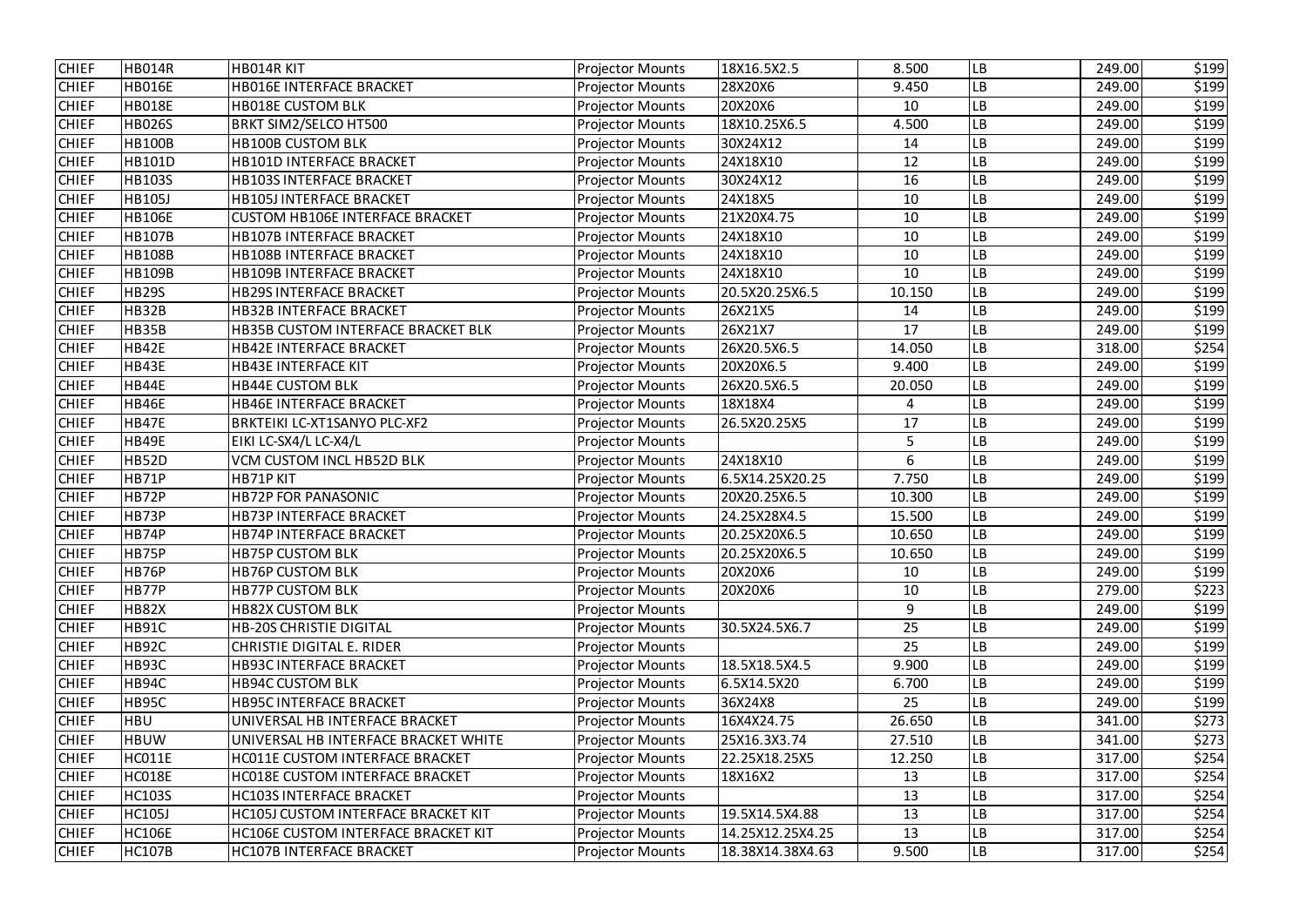| <b>CHIEF</b> | HC <sub>29</sub> S | <b>HC29S INTERFACE BRACKET</b>            | <b>Projector Mounts</b> |                  | 13             | LB        | 317.00 | \$254 |
|--------------|--------------------|-------------------------------------------|-------------------------|------------------|----------------|-----------|--------|-------|
| <b>CHIEF</b> | HC46E              | <b>HC46E CUSTOM INTERFACE BRACKET KIT</b> | <b>Projector Mounts</b> | 20X15X3          | 6.300          | LB        | 317.00 | \$254 |
| <b>CHIEF</b> | HC75P              | HC75P CUSTOM INTERFACE BRACKET KIT        | <b>Projector Mounts</b> | 19.5X14.5X5      | 13             | LB        | 317.00 | \$254 |
| <b>CHIEF</b> | HC76P              | HC76P CUSTOM INTERFACE BRACKET KIT        | <b>Projector Mounts</b> | 20X14X6          | 13             | LB        | 317.00 | \$254 |
| <b>CHIEF</b> | HC77P              | HC77P CUSTOM INTERFACE BRACKET KIT        | <b>Projector Mounts</b> | 25.75X17X3.5     | 13             | LB        | 317.00 | \$254 |
| <b>CHIEF</b> | HC82X              | <b>HC82X CUSTOM INTERFACE BRACKET KIT</b> | <b>Projector Mounts</b> |                  | 13             | LB        | 317.00 | \$254 |
| <b>CHIEF</b> | HC93C              | <b>HC93C CUSTOM INTERFACE BRACKET KIT</b> | <b>Projector Mounts</b> | 20.25X20.25X6.75 | 13             | LB        | 317.00 | \$254 |
| <b>CHIEF</b> | <b>HCUB</b>        | XL Universal Projector Interface Black    | <b>Projector Mounts</b> | 20.88X19.02X2.56 | 15.570         | LB        | 408.00 | \$326 |
| <b>CHIEF</b> | <b>HCUW</b>        | XL Universal Projector Interface White    | <b>Projector Mounts</b> | 20.88X19.02X2.56 | 17.060         | LB        | 408.00 | \$326 |
| <b>CHIEF</b> | LCD <sub>2C</sub>  | <b>LCD2C CEILING MOUNT</b>                | <b>Projector Mounts</b> | 24X19.75X5.5     | 19             | LB        | 416.00 | \$333 |
| <b>CHIEF</b> | CD <sub>2</sub> TS | LCD TABLE STAND                           | <b>Projector Mounts</b> | 24X19.5X5        | 29             | LB        | 582.00 | \$466 |
| <b>CHIEF</b> | CDA215C            | UNIVERSAL ADJUSTABLE MOUNT                | <b>Projector Mounts</b> | 9X9X4.5          | 6              | LB        | 455.00 | \$364 |
| <b>CHIEF</b> | CDA220C            | LCDA-220C CEILING MOUNT                   | <b>Projector Mounts</b> | 19.75X14.75X4    | 10             | LB        | 455.00 | \$364 |
| <b>CHIEF</b> | CDA225C            | <b>CEILING MOUNT</b>                      | <b>Projector Mounts</b> | 19.75X14.75X4    | 10             | LB        | 455.00 | \$364 |
| <b>CHIEF</b> | CDA230C            | LCDA-230C CEILING MOUNT                   | <b>Projector Mounts</b> | 19.75X14.75X4    | 14             | LB        | 455.00 | \$364 |
| <b>CHIEF</b> | CDA240C            | <b>CEILING MOUNT</b>                      | <b>Projector Mounts</b> | 24X14X12         | 12             | LB        | 455.00 | \$364 |
| <b>CHIEF</b> | <b>CDB</b>         | <b>LCDTS BASE ONLY</b>                    | <b>Projector Mounts</b> | 24X19.5X5.75     | 16.400         | LB        | 429.07 | \$343 |
| <b>CHIEF</b> | <b>CDCP</b>        | <b>LCD2C CEILING PLATE ONLY</b>           | <b>Projector Mounts</b> | 16.25X9.5X3.7    | 6              | LB        | 174.00 | \$139 |
| <b>CHIEF</b> | <b>CDPA</b>        | <b>LCD2C PROJECTOR ARM</b>                | <b>Projector Mounts</b> | 16.25X9.5X3.7    | 3.850          | LB        | 73.00  | \$58  |
| <b>CHIEF</b> | PAN <sub>2</sub>   | PANAMORPH LENS SUPPORT                    | <b>Projector Mounts</b> | 14.25X12.5X4     | $\overline{4}$ | LB        | 135.00 | \$108 |
| <b>CHIEF</b> | <b>RPA000</b>      | RPA NO INTERFACE BLK                      | <b>Projector Mounts</b> | 9.5X9.25X3.5     | $\overline{2}$ | LB        | 187.00 | \$150 |
| <b>CHIEF</b> | <b>RPA000S</b>     | RPA NO INTERFACE SLV                      | <b>Projector Mounts</b> | 9.5X9.5X3.75     | $\overline{2}$ | -B        | 187.00 | \$150 |
| <b>CHIEF</b> | <b>RPA000W</b>     | RPA NO INTERFACE WHT                      | <b>Projector Mounts</b> | 9.5X9.5X3.75     | 2.200          | LB        | 187.00 | \$150 |
| <b>CHIEF</b> | <b>RPA020</b>      | RPA CUSTOM INCL SLB020 BLK                | <b>Projector Mounts</b> | 9.5X9.5X3.75     | 3.370          | LB        | 249.00 | \$199 |
| <b>CHIEF</b> | <b>RPA023</b>      | <b>RPA CUSTOM INCL SLB023 BLK</b>         | <b>Projector Mounts</b> | 19.75X14.75X4    | 8              | -B        | 249.00 | \$199 |
| <b>CHIEF</b> | <b>RPA024</b>      | RPA CUSTOM INCL SLB024 BLK                | <b>Projector Mounts</b> | 13.5X13.5X3.5    | 5              | LB        | 249.00 | \$199 |
| <b>CHIEF</b> | <b>RPA027</b>      | <b>RPA CUSTOM INCL SLB027 BLK</b>         | <b>Projector Mounts</b> | 13.25X13.25X3    | 5              | <b>LB</b> | 249.00 | \$199 |
| <b>CHIEF</b> | <b>RPA034</b>      | RPA CUSTOM INCL SLB034 BLK                | <b>Projector Mounts</b> | 9.5X9.5X3.75     | 4              | LB        | 249.00 | \$199 |
| <b>CHIEF</b> | <b>RPA085</b>      | RPA CUSTOM INCL SLB085 BLK                | <b>Projector Mounts</b> | 9.5X9.5X3.75     | 4              | LB        | 249.00 | \$199 |
| <b>CHIEF</b> | <b>RPA091</b>      | RPA CUSTOM INCL SLB091 BLK                | <b>Projector Mounts</b> | 9.5X9.5X3.75     | 4              | LB        | 249.00 | \$199 |
| <b>CHIEF</b> | <b>RPA093</b>      | RPA CUSTOM INCL SLB093 BLK                | <b>Projector Mounts</b> | 13.25X13.25X3    | 4              | LB        | 249.00 | \$199 |
| <b>CHIEF</b> | <b>RPA145</b>      | MITSUBISHI XD100U XD2000U                 | <b>Projector Mounts</b> | 13.25X13.25X3.5  | 5              | LB        | 249.00 | \$199 |
| <b>CHIEF</b> | <b>RPA163</b>      | HITACHI CP-X605W                          | <b>Projector Mounts</b> | 13.25X13.25X3    | 5              | LB        | 249.00 | \$199 |
| <b>CHIEF</b> | <b>RPA166</b>      | EPSON EMP-6100I                           | <b>Projector Mounts</b> | 13.25X13.25X3    | 4              | LB        | 249.00 | \$199 |
| <b>CHIEF</b> | <b>RPA168</b>      | <b>EPSON POWERLITE</b>                    | <b>Projector Mounts</b> | 13X13.25X3.5     | 4.100          | LB        | 249.00 | \$199 |
| <b>CHIEF</b> | <b>RPA171</b>      | <b>RPA 171 KIT</b>                        | <b>Projector Mounts</b> | 13.25X13.25X3    | 4              | LB        | 249.00 | \$199 |
| <b>CHIEF</b> | <b>RPA173</b>      | <b>RPA 173 KIT</b>                        | <b>Projector Mounts</b> | 9.5X9.5X3.75     | 3.040          | LB        | 249.00 | \$199 |
| <b>CHIEF</b> | <b>RPA176</b>      | RPA 176 KIT                               | <b>Projector Mounts</b> | 13.25X13.25X3    | 5              | LB        | 249.00 | \$199 |
| <b>CHIEF</b> | <b>RPA178</b>      | RPA 178 KIT                               | <b>Projector Mounts</b> | 13.25X13.25X3    | 4              | LB        | 249.00 | \$199 |
| <b>CHIEF</b> | <b>RPA181</b>      | <b>RPA 181 KIT</b>                        | <b>Projector Mounts</b> | 13.25X13.25X3    | 4              | LB        | 249.00 | \$199 |
| <b>CHIEF</b> | <b>RPA186</b>      | <b>RPA 186 KIT</b>                        | <b>Projector Mounts</b> | 9.25X9.5X3.75    | 3.300          | LB        | 249.00 | \$199 |
| <b>CHIEF</b> | <b>RPA191</b>      | <b>RPA 191 KIT</b>                        | <b>Projector Mounts</b> | 13.25X13.25X3    | 4              | LB        | 249.00 | \$199 |
| <b>CHIEF</b> | <b>RPA193</b>      | <b>RPA 193 KIT</b>                        | <b>Projector Mounts</b> | 13.25X13.25X3    | 4              | LB        | 249.00 | \$199 |
|              |                    |                                           |                         |                  |                |           |        |       |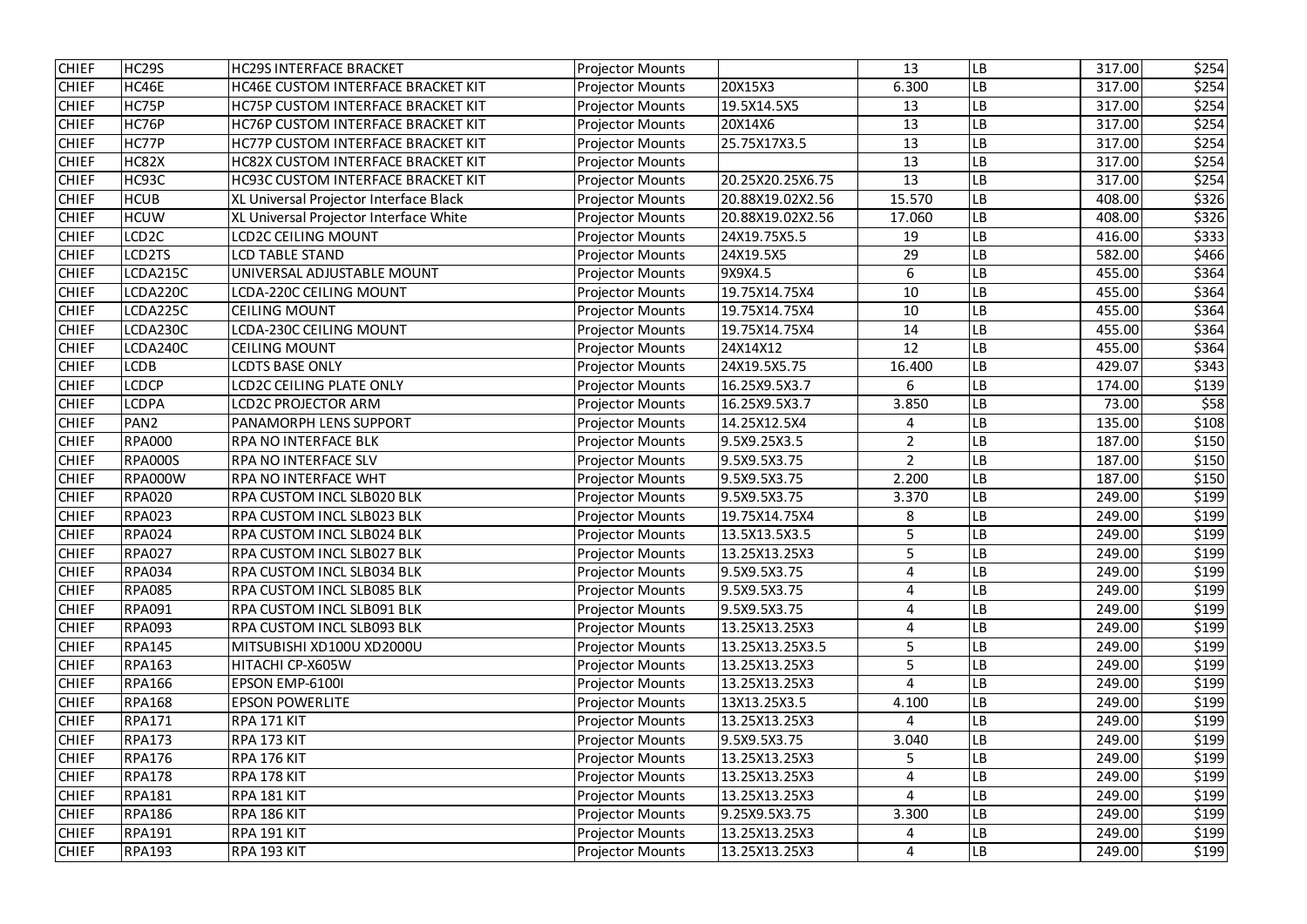| <b>CHIEF</b> | <b>RPA195</b> | RPA 195 KIT                       | <b>Projector Mounts</b> | 13X13X3.5       | 4.800        | LB        | 249.00 | \$199 |
|--------------|---------------|-----------------------------------|-------------------------|-----------------|--------------|-----------|--------|-------|
| <b>CHIEF</b> | <b>RPA196</b> | <b>RPA 196 KIT</b>                | <b>Projector Mounts</b> | 13.25X13.25X4   | 3.600        | LB        | 249.00 | \$199 |
| <b>CHIEF</b> | <b>RPA198</b> | RPA198 KIT                        | <b>Projector Mounts</b> | 9.25X9.25X3.5   | $\mathbf{3}$ | LB        | 249.00 | \$199 |
| <b>CHIEF</b> | <b>RPA201</b> | RPA201 KIT                        | <b>Projector Mounts</b> | 9.5X9.25X3.5    | 3.100        | LB        | 249.00 | \$199 |
| <b>CHIEF</b> | <b>RPA203</b> | RPA203 KIT                        | <b>Projector Mounts</b> | 13.5X13X3.5     | 4.050        | LB        | 249.00 | \$199 |
| <b>CHIEF</b> | <b>RPA204</b> | RPA204 KIT                        | <b>Projector Mounts</b> | 20X14.5X4.5     | 6.500        | LB        | 249.00 | \$199 |
| <b>CHIEF</b> | <b>RPA221</b> | RPA221 KIT                        | <b>Projector Mounts</b> | 13X13X3.5       | 3.950        | LB        | 249.00 | \$199 |
| <b>CHIEF</b> | <b>RPA228</b> | RPA228 KIT                        | <b>Projector Mounts</b> | 13.25X13.25X3   | 3.950        | LB        | 249.00 | \$199 |
| <b>CHIEF</b> | <b>RPA232</b> | RPA232 KIT                        | <b>Projector Mounts</b> | 15X10.5X5.5     | 5.350        | LB        | 249.00 | \$199 |
| <b>CHIEF</b> | <b>RPA245</b> | RPA245 CEILING MOUNT KIT          | <b>Projector Mounts</b> | 13X13X3.5       | 3.850        | LB        | 249.00 | \$199 |
| <b>CHIEF</b> | <b>RPA246</b> | RPA246 KIT                        | <b>Projector Mounts</b> | 13X13X3.5       | 4.600        | LB        | 249.00 | \$199 |
| <b>CHIEF</b> | <b>RPA251</b> | RPA251 KIT                        | <b>Projector Mounts</b> | 13X13X3.5       | 4.050        | LB        | 249.00 | \$199 |
| <b>CHIEF</b> | <b>RPA257</b> | RPA257 KIT                        | <b>Projector Mounts</b> | 20X14.75X4.5    | 6.120        | LB        | 249.00 | \$199 |
| <b>CHIEF</b> | <b>RPA259</b> | RPA259 KIT                        | <b>Projector Mounts</b> | 9.25X9.25X3.5   | 3.100        | LB        | 249.00 | \$199 |
| <b>CHIEF</b> | <b>RPA260</b> | RPA260 KIT                        | <b>Projector Mounts</b> | 13.25X13.25X3.5 | 4.400        | LВ        | 249.00 | \$199 |
| <b>CHIEF</b> | <b>RPA261</b> | RPA CUSTOM INCL SLB261 BLK        | <b>Projector Mounts</b> | 13.25X13.25X3   | 6            | LB        | 249.00 | \$199 |
| <b>CHIEF</b> | <b>RPA266</b> | RPA CUSTOM INCL SLB266 BLK        | <b>Projector Mounts</b> | 13.25X13.25X3.5 | 3.100        | LB        | 249.00 | \$199 |
| <b>CHIEF</b> | <b>RPA267</b> | <b>RPA CUSTOM INCL SLB267 BLK</b> | <b>Projector Mounts</b> | 19.75X14.5X4    | 7.450        | LB        | 249.00 | \$199 |
| <b>CHIEF</b> | <b>RPA268</b> | <b>RPA CUSTOM INCL SLB268 BLK</b> | <b>Projector Mounts</b> | 13.5X13.5X3.5   | 5.150        | LB        | 249.00 | \$199 |
| <b>CHIEF</b> | <b>RPA273</b> | RPA CUSTOM INCL SSB273 BLK        | <b>Projector Mounts</b> | 13.25X13.25X3.5 | 4.300        | LB        | 249.00 | \$199 |
| <b>CHIEF</b> | <b>RPA278</b> | RPA CUSTOM INCL SLB278 BLK        | <b>Projector Mounts</b> | 13.25X13.25X3   | 4.750        | LB        | 249.00 | \$199 |
| <b>CHIEF</b> | <b>RPA279</b> | RPA279 INCL SLB279 BLK            | <b>Projector Mounts</b> | 13.25X13.25X3.5 | 4.850        | LB        | 249.00 | \$199 |
| <b>CHIEF</b> | <b>RPA280</b> | RPA280 INCL SLB280 BLK            | <b>Projector Mounts</b> | 13.25X13.25X3.5 | 4.650        | LB        | 249.00 | \$199 |
| <b>CHIEF</b> | <b>RPA281</b> | RPA281 INCL SLB281 BLK            | <b>Projector Mounts</b> | 18.25X18X4.5    | 7.200        | LB        | 249.00 | \$199 |
| <b>CHIEF</b> | <b>RPA283</b> | RPA283 INCL SLB283 BLK            | <b>Projector Mounts</b> | 9.25X9.25X3.5   | 3.450        | LB        | 249.00 | \$199 |
| <b>CHIEF</b> | <b>RPA284</b> | RPA INCL SLB284 BLK               | <b>Projector Mounts</b> | 9.25X9.25X3.5   | 3.510        | LB        | 249.00 | \$199 |
| <b>CHIEF</b> | <b>RPA285</b> | <b>RPA INCL SLB285 BLK</b>        | <b>Projector Mounts</b> | 13.25X13.25X3.5 | 4.800        | <b>LB</b> | 249.00 | \$199 |
| <b>CHIEF</b> | <b>RPA286</b> | RPA286 INCL SLB286 BLK            | <b>Projector Mounts</b> | 13.25X13.25X3.5 | 3.900        | LB        | 249.00 | \$199 |
| <b>CHIEF</b> | <b>RPA287</b> | <b>RPA INCL SLB287 BLK</b>        | <b>Projector Mounts</b> | 13.25X13.25X3.5 | 5.550        | LB        | 249.00 | \$199 |
| <b>CHIEF</b> | <b>RPA291</b> | <b>RPA INCL SLB291 BLK</b>        | <b>Projector Mounts</b> | 13.25X13.25X3.5 | 4.650        | LB        | 249.00 | \$199 |
| <b>CHIEF</b> | <b>RPA293</b> | RPA INCL SLB293 BLK               | <b>Projector Mounts</b> | 9.25X9.25X3.5   | 5            | LB        | 249.00 | \$199 |
| <b>CHIEF</b> | <b>RPA296</b> | RPA INCL SLB296 BLK               | <b>Projector Mounts</b> | 13.25X13.25X3.5 | 3.450        | LB        | 249.00 | \$199 |
| <b>CHIEF</b> | <b>RPA297</b> | RPA INCL SLB297 BLK               | <b>Projector Mounts</b> | 13.25X13.25X3.5 | 6.150        | <b>LB</b> | 249.00 | \$199 |
| <b>CHIEF</b> | <b>RPA298</b> | RPA INCL SLB298 BLK               | <b>Projector Mounts</b> | 13.25X13.25X3.5 | 5.210        | LB        | 249.00 | \$199 |
| <b>CHIEF</b> | <b>RPA301</b> | RPA301 INCL SLB301 BLK            | <b>Projector Mounts</b> | 16X12.25X4.5    | 6.050        | LB        | 249.00 | \$199 |
| <b>CHIEF</b> | <b>RPA302</b> | RPA302 INCL SLB302 BLK            | <b>Projector Mounts</b> | 16X12X4         | 5.840        | <b>LB</b> | 249.00 | \$199 |
| <b>CHIEF</b> | <b>RPA303</b> | RPA303 INCL SLB303 BLK            | <b>Projector Mounts</b> | 13.25X13.25X3.5 | 6.070        | LB        | 249.00 | \$199 |
| <b>CHIEF</b> | <b>RPA304</b> | RPA304 INCL SLB304 BLK            | <b>Projector Mounts</b> | 9.25X9.25X3.5   | 3.950        | LB        | 249.00 | \$199 |
| <b>CHIEF</b> | <b>RPA307</b> | RPA307 INCL SLB307 BLK            | <b>Projector Mounts</b> | 13.25X13.25X3.5 | 6            | LB        | 249.00 | \$199 |
| <b>CHIEF</b> | <b>RPA308</b> | RPA308 INCL SLB BLK               | <b>Projector Mounts</b> | 13.25X13.25X3.5 | 5.250        | LB        | 249.00 | \$199 |
| <b>CHIEF</b> | <b>RPA311</b> | RPA311 INCL SLB BLK               | <b>Projector Mounts</b> | 9.25X9.25X3.5   | 3.250        | LB        | 249.00 | \$199 |
| <b>CHIEF</b> | <b>RPA312</b> | RPA312 INCL SLB BLK               | <b>Projector Mounts</b> | 9.25X9.25X3.5   | 5            | LB        | 249.00 | \$199 |
| <b>CHIEF</b> | <b>RPA313</b> | RPA313 INCL SLB BLK               | <b>Projector Mounts</b> | 13.25X13.25X3.5 | 4.510        | LB        | 249.00 | \$199 |
|              |               |                                   |                         |                 |              |           |        |       |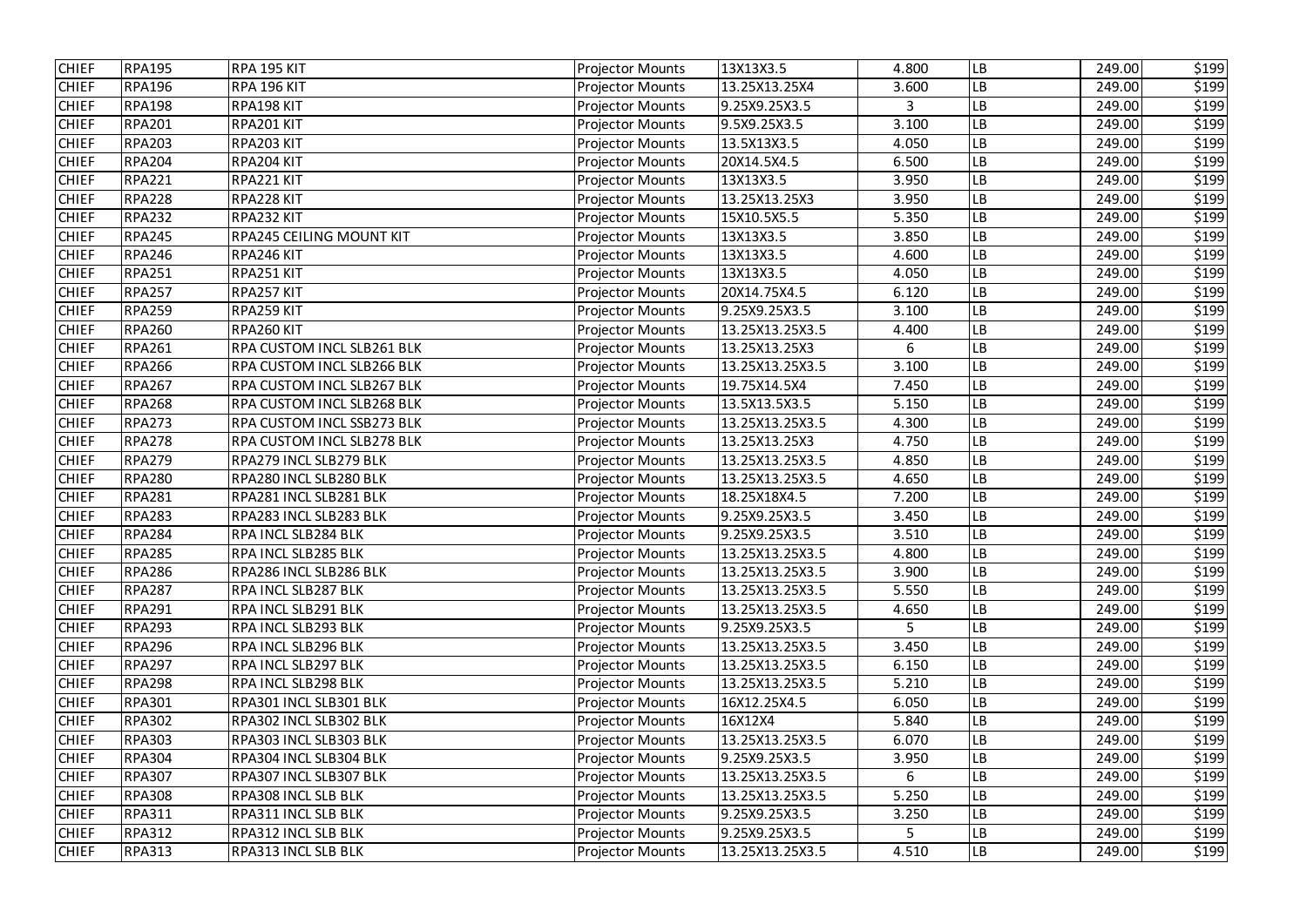| <b>CHIEF</b> | <b>RPA3131</b> | PHILLIPS B-SURE LC3131 LC3141      | <b>Projector Mounts</b> | 13.25X13.25X3    | 5      | LB  | 249.00 | \$199 |
|--------------|----------------|------------------------------------|-------------------------|------------------|--------|-----|--------|-------|
| <b>CHIEF</b> | <b>RPA315</b>  | DELL 3200MP                        | <b>Projector Mounts</b> | 9.5X9.5X3.75     | 3      | LB  | 249.00 | \$199 |
| <b>CHIEF</b> | <b>RPA316</b>  | RPA316 INCL SLB BLK                | <b>Projector Mounts</b> | 9.25X9.25X3.5    | 5      | LB  | 249.00 | \$199 |
| <b>CHIEF</b> | <b>RPA317</b>  | RPA317 INCL SLB BLK                | <b>Projector Mounts</b> | 18.25X18.25X4.25 | 6.050  | LB  | 249.00 | \$199 |
| <b>CHIEF</b> | <b>RPA318</b>  | RPA318 INCL SLB BLK                | <b>Projector Mounts</b> | 13.25X13.25X3.5  | 6.070  | LB  | 249.00 | \$199 |
| <b>CHIEF</b> | <b>RPA321</b>  | RPA321 INCL SLB BLK                | <b>Projector Mounts</b> | 9.25X9.25X3.5    | 5      | LB  | 249.00 | \$199 |
| <b>CHIEF</b> | <b>RPA324</b>  | RPA324 INCL SLB BLK                | <b>Projector Mounts</b> | 18.25X18.25X4.25 | 6      | LB. | 249.00 | \$199 |
| <b>CHIEF</b> | <b>RPA326</b>  | RPA326 INCL SLB BLK                | <b>Projector Mounts</b> | 9.25X9.25X3.75   | 5      | LB  | 249.00 | \$199 |
| <b>CHIEF</b> | <b>RPA329</b>  | RPA329 INCL SLB BLK                | <b>Projector Mounts</b> | 13.25X13.25X3    | 5      | LB  | 249.00 | \$199 |
| <b>CHIEF</b> | <b>RPA331</b>  | RPA331 INCL SLB BLK                | <b>Projector Mounts</b> | 9.25X9.25X3.5    | 5      | LB  | 249.00 | \$199 |
| <b>CHIEF</b> | <b>RPA332</b>  | <b>RPA INCL SLB332 BLK</b>         | <b>Projector Mounts</b> | 13.25X13.25X3.5  | 6      | LB  | 249.00 | \$199 |
| <b>CHIEF</b> | <b>RPA333</b>  | <b>RPA333 INCL SLB BLK</b>         | <b>Projector Mounts</b> | 13.25X13.25X3.5  | 6      | LB  | 249.00 | \$199 |
| <b>CHIEF</b> | <b>RPA334</b>  | <b>RPA INCL SLB334 BLK</b>         | <b>Projector Mounts</b> | 13.25X13.25X3.5  | 6      | LB. | 249.00 | \$199 |
| <b>CHIEF</b> | <b>RPA336</b>  | RPA INCL SLB336 BLK                | <b>Projector Mounts</b> | 9.25X9.25X3.5    | 5      | LB  | 249.00 | \$199 |
| <b>CHIEF</b> | <b>RPA337</b>  | RPA337 INCL SLB337 BLK             | <b>Projector Mounts</b> | 13.25X13.25X3.5  | 6      | LB  | 249.00 | \$199 |
| <b>CHIEF</b> | <b>RPA338</b>  | RPA 338 INCL SLB338 BLK            | <b>Projector Mounts</b> | 13.25X13.25X3.5  | 6      | LB. | 249.00 | \$199 |
| <b>CHIEF</b> | <b>RPA339</b>  | RPA 339 INCL SLB339 BLK            | <b>Projector Mounts</b> | 9.25X9.25X3.5    | 5      | LB  | 249.00 | \$199 |
| <b>CHIEF</b> | <b>RPA341</b>  | RPA341 INCL SLB BLK                | <b>Projector Mounts</b> | 9.25X9.25X3.5    | 5      | LB  | 249.00 | \$199 |
| <b>CHIEF</b> | <b>RPA343</b>  | RPA343 INCL SLB343 BLK             | <b>Projector Mounts</b> | 13.25X13.25X3.5  | 6      | LB. | 249.00 | \$199 |
| <b>CHIEF</b> | <b>RPA344</b>  | RPA344 INCL SLB344 BLK             | <b>Projector Mounts</b> | 9.25X9.25X3.5    | 5      | LB  | 249.00 | \$199 |
| <b>CHIEF</b> | <b>RPA345</b>  | RPA345 INCL SLB345 BLK             | <b>Projector Mounts</b> | 13.25X13.25X3.5  | 6      | LB  | 249.00 | \$199 |
| <b>CHIEF</b> | <b>RPA346</b>  | RPA346 INCL SLB346 BLK             | <b>Projector Mounts</b> | 18X18X4          | 6      | LB. | 249.00 | \$199 |
| <b>CHIEF</b> | <b>RPA348</b>  | RPA348 INCL SLB348 BLK             | <b>Projector Mounts</b> | 9.25X9.25X3.5    | 5      | LB  | 249.00 | \$199 |
| <b>CHIEF</b> | <b>RPA349</b>  | RPA349 INCL SLB349 BLK             | <b>Projector Mounts</b> | 13.25X13.25X3.5  | 4.130  | LB  | 249.00 | \$199 |
| <b>CHIEF</b> | <b>RPA351</b>  | RPA351 INCL SLB351 BLK             | <b>Projector Mounts</b> | 13.25X13.25X3.5  | 6      | LB. | 249.00 | \$199 |
| <b>CHIEF</b> | <b>RPA352</b>  | RPA352 INCL SLB352 BLK             | <b>Projector Mounts</b> | 16X12X4          | 6      | LB  | 249.00 | \$199 |
| <b>CHIEF</b> | <b>RPA353</b>  | RPA353 INCL SLB353 BLK             | <b>Projector Mounts</b> | 13.25X13.25X3.5  | 6      | LB  | 249.00 | \$199 |
| <b>CHIEF</b> | <b>RPA354</b>  | RPA354 INCL SLB354 BLK             | <b>Projector Mounts</b> | 9.25X9.25X3.5    | 3.350  | LB  | 249.00 | \$199 |
| <b>CHIEF</b> | <b>RPA357</b>  | RPA357 INCL SLB357 BLK             | <b>Projector Mounts</b> | 13.25X13.25X3.5  | 6      | LB  | 249.00 | \$199 |
| <b>CHIEF</b> | <b>RPA358</b>  | <b>RPA INCL SLB358 BLK</b>         | <b>Projector Mounts</b> | 18X18X4          | 6      | LB  | 249.00 | \$199 |
| <b>CHIEF</b> | <b>RPA360</b>  | RPA360 INCL SLB360 BLK             | <b>Projector Mounts</b> | 13.25X13.25X3.5  | 6      | LB  | 249.00 | \$199 |
| <b>CHIEF</b> | <b>RPA361</b>  | RPA361 INCL SLB361 BLK             | <b>Projector Mounts</b> | 18.25X18.25X4.5  | 7.200  | LB  | 249.00 | \$199 |
| <b>CHIEF</b> | <b>RPA364</b>  | <b>RPA INCL SLB364 BLK</b>         | <b>Projector Mounts</b> | 13.25X13.25X3.5  | 6      | LB  | 249.00 | \$199 |
| <b>CHIEF</b> | <b>RPA366</b>  | RPA366 INCL SLB366 BL              | <b>Projector Mounts</b> | 20X20X6          | 10.500 | LB  | 240.00 | \$192 |
| <b>CHIEF</b> | <b>RPA6500</b> | PANASONIC PT-L6500U PT-L6600U      | <b>Projector Mounts</b> | 13.25X13.25X3    | 5      | LB  | 249.00 | \$199 |
| <b>CHIEF</b> | RPAA1          | SEC PROJ MNT KEY OPTION A          | <b>Projector Mounts</b> | 17.5X13X5.25     | 13.300 | LB  | 297.00 | \$238 |
| <b>CHIEF</b> | RPAA1W         | SEC PFOJ MNT KEY OPTION A WHITE    | <b>Projector Mounts</b> | 17.5X13X5.25     | 13.050 | LB  | 297.00 | \$238 |
| <b>CHIEF</b> | RPAB1          | SEC PROJ MNT KEY OPTION B          | <b>Projector Mounts</b> | 17.5X13X5.25     | 5      | LB  | 276.00 | \$221 |
| <b>CHIEF</b> | RPAB1W         | SEC PROJ MNT KEY OPTION B WHITE    | <b>Projector Mounts</b> | 17.5X13X5.25     | 5      | LB  | 276.00 | \$221 |
| <b>CHIEF</b> | RPAC1          | SEC PROJ MNT KEY OPTION C          | <b>Projector Mounts</b> | 17.50X13X5.50    | 16     | LB  | 276.00 | \$221 |
| <b>CHIEF</b> | RPAC1W         | SEC PROJ MNT KEY OPTION C WHITE    | <b>Projector Mounts</b> | 17.5X13X5.25     | 13.100 | LB  | 276.00 | \$221 |
| <b>CHIEF</b> | <b>RPAO</b>    | PROJECTOR MOUNT UNIV (1ST GEN) RPA | <b>Projector Mounts</b> | 10X10X4          | 4.700  | LB  | 249.00 | \$199 |
| <b>CHIEF</b> | RPAO-G         | UNIVERSAL RPA TAA                  | <b>Projector Mounts</b> | 10X10X4          | 4.700  | LB  | 275.00 | \$220 |
|              |                |                                    |                         |                  |        |     |        |       |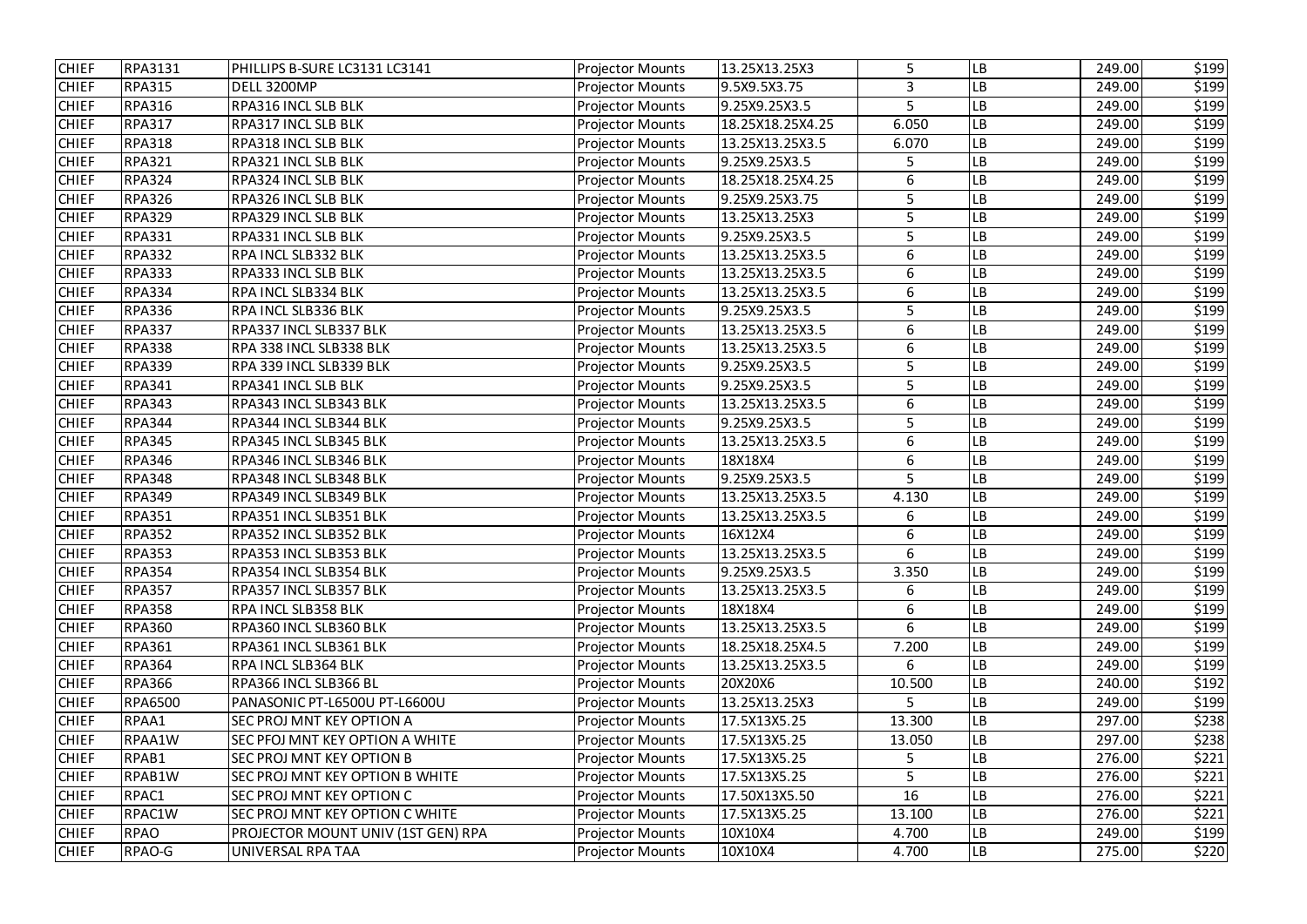| <b>CHIEF</b> | <b>RPAOW</b>   | PROJECTOR MOUNT UNIV (1ST GEN) RPA WHT | <b>Projector Mounts</b> | 10X10X4       | 4.550  | LB                     | 249.00 | \$199 |
|--------------|----------------|----------------------------------------|-------------------------|---------------|--------|------------------------|--------|-------|
| <b>CHIEF</b> | <b>RPAU</b>    | <b>UNIVERSAL RPA</b>                   | <b>Projector Mounts</b> | 10.25X10.25X4 | 5.620  | $\mathsf{L}\mathsf{B}$ | 249.00 | \$199 |
| <b>CHIEF</b> | <b>RPAUS</b>   | UNIVERSAL RPA SILVER                   | <b>Projector Mounts</b> | 10.25X10.25X4 | 5      | LB                     | 249.00 | \$199 |
| <b>CHIEF</b> | <b>RPAUW</b>   | UNIVERSAL RPA WHITE                    | <b>Projector Mounts</b> | 10.25X10.25X4 | 5.650  | LB                     | 249.00 | \$199 |
| <b>CHIEF</b> | RPMA000        | RPA ELITE KEY A NO INTERFACE BLK       | <b>Projector Mounts</b> | 9.25X9.25X4.2 | 6      | LB                     | 233.00 | \$186 |
| <b>CHIEF</b> | RPMA000S       | RPA ELITE KEY A NO INTERFACE SLV       | <b>Projector Mounts</b> | 13.25X13.25X3 | 6      | LB                     | 233.00 | \$186 |
| <b>CHIEF</b> | RPMA000W       | RPA ELITE KEY A NO INTERFACE WHT       | <b>Projector Mounts</b> | 9.25X9.25X4.2 | 6      | LB                     | 233.00 | \$186 |
| <b>CHIEF</b> | RPMA020        | SONY VPL-PX20 PX30 X600U               | <b>Projector Mounts</b> | 9.25X9.25X4.2 | 6      | LB                     | 299.00 | \$239 |
| <b>CHIEF</b> | RPMA023        | MITSUBISHI LVP-XL5950                  | <b>Projector Mounts</b> | 19.75X14.75X4 | 8.200  | LB                     | 299.00 | \$239 |
| <b>CHIEF</b> | RPMA024        | EPSON EMP-7800                         | <b>Projector Mounts</b> | 13.25X13.25X4 | 5.550  | LB                     | 299.00 | \$239 |
| <b>CHIEF</b> | RPMA027        | <b>EPSON EMP-S1</b>                    | <b>Projector Mounts</b> | 13.25X13.25X4 | 6      | LB                     | 299.00 | \$239 |
| <b>CHIEF</b> | RPMA034        | CHRISTIE DS30 MATRIX 1500              | <b>Projector Mounts</b> | 9.25X9.25X4.2 | 6      | LB                     | 299.00 | \$239 |
| <b>CHIEF</b> | RPMA085        | <b>SONY VPL-CX85</b>                   | <b>Projector Mounts</b> | 9.25X9.25X4.2 | 6      | LB                     | 299.00 | \$239 |
| <b>CHIEF</b> | RPMA091        | CHRISTIE DS+60                         | <b>Projector Mounts</b> | 9.25X9.25X4.2 | 6      | LB                     | 299.00 | \$239 |
| <b>CHIEF</b> | RPMA093        | EPSON ELP740 ELP745                    | <b>Projector Mounts</b> | 13.25X13.25X4 | 6      | ${\sf LB}$             | 299.00 | \$239 |
| <b>CHIEF</b> | RPMA1          | SEC RPA ELITE KEY OPTION A             | <b>Projector Mounts</b> | 17.5X13X5.25  | 12.750 | LB                     | 351.00 | \$281 |
| <b>CHIEF</b> | RPMA145        | MITSUBISHI XD100U XD2000U              | <b>Projector Mounts</b> | 9.25X9.25X4.2 | 6      | LB                     | 299.00 | \$239 |
| <b>CHIEF</b> | <b>RPMA163</b> | RPA ELITE KEY A INCL SLM163 BLK        | <b>Projector Mounts</b> | 13.25X13.25X4 | 6      | LB                     | 299.00 | \$239 |
| <b>CHIEF</b> | RPMA166        | EPSON EMP-6100I                        | <b>Projector Mounts</b> | 13.25X13.25X4 | 6      | LB                     | 299.00 | \$239 |
| <b>CHIEF</b> | RPMA168        | <b>PSON POWERLITE</b>                  | <b>Projector Mounts</b> | 13.25X13.25X3 | 6      | LB                     | 299.00 | \$239 |
| <b>CHIEF</b> | RPMA171        | RPMA 171 KIT                           | <b>Projector Mounts</b> | 13.25X13.25X3 | 6      | LB                     | 299.00 | \$239 |
| <b>CHIEF</b> | RPMA173        | RPMA 173 KIT                           | <b>Projector Mounts</b> | 9.5X9.5X3.75  | 6      | LB                     | 299.00 | \$239 |
| <b>CHIEF</b> | RPMA176        | RPMA 176 KIT                           | <b>Projector Mounts</b> | 13.25X13.25X3 | 6      | LB                     | 299.00 | \$239 |
| <b>CHIEF</b> | RPMA178        | RPMA 178 KIT                           | <b>Projector Mounts</b> | 13.25X13.25X3 | 6      | LB                     | 299.00 | \$239 |
| <b>CHIEF</b> | RPMA181        | RPMA 181 KIT                           | <b>Projector Mounts</b> | 13.25X13.25X3 | 6      | LB                     | 299.00 | \$239 |
| <b>CHIEF</b> | RPMA186        | RPMA 186 KIT                           | <b>Projector Mounts</b> | 9X9X4.5       | 4.100  | ${\sf LB}$             | 299.00 | \$239 |
| <b>CHIEF</b> | RPMA191        | RPMA 191 KIT                           | <b>Projector Mounts</b> | 13.25X13.25X3 | 5      | <b>LB</b>              | 299.00 | \$239 |
| <b>CHIEF</b> | <b>RPMA193</b> | RPMA 193 KIT                           | <b>Projector Mounts</b> | 13.25X13.25X3 | 4.550  | <b>LB</b>              | 299.00 | \$239 |
| <b>CHIEF</b> | RPMA195        | RPMA 195 KIT                           | <b>Projector Mounts</b> | 13.25X13.25X4 | 5.400  | <b>LB</b>              | 299.00 | \$239 |
| <b>CHIEF</b> | RPMA196        | RPMA 196 KIT                           | <b>Projector Mounts</b> | 13.25X13.25X4 | 4.400  | <b>LB</b>              | 299.00 | \$239 |
| <b>CHIEF</b> | RPMA198        | RPMA198 KIT                            | <b>Projector Mounts</b> | 9.5X9.5X4.5   | 3.800  | LB                     | 299.00 | \$239 |
| <b>CHIEF</b> | RPMA1W         | SEC RPA ELITE KEY OPTION A WHITE       | <b>Projector Mounts</b> | 17.5X12.75X5  | 12.600 | <b>LB</b>              | 325.00 | \$260 |
| <b>CHIEF</b> | RPMA201        | RPMA201 KIT                            | <b>Projector Mounts</b> | 9.25X9.25X4.5 | 3.700  | LB                     | 299.00 | \$239 |
| <b>CHIEF</b> | RPMA203        | RPMA203 KIT                            | <b>Projector Mounts</b> | 13.25X13.25X4 | 4.800  | <b>LB</b>              | 299.00 | \$239 |
| <b>CHIEF</b> | RPMA204        | RPMA204 KIT                            | <b>Projector Mounts</b> | 20X14.75X4.5  | 7.250  | <b>LB</b>              | 299.00 | \$239 |
| <b>CHIEF</b> | RPMA221        | RPMA221 KIT                            | <b>Projector Mounts</b> | 13.25X13.25X3 | 6      | LB                     | 299.00 | \$239 |
| <b>CHIEF</b> | RPMA228        | RPMA228 KIT                            | <b>Projector Mounts</b> | 13.25X13.25X3 | 4.750  | <b>LB</b>              | 299.00 | \$239 |
| <b>CHIEF</b> | RPMA232        | RPMA232 KIT                            | <b>Projector Mounts</b> | 15X10.5X5.5   | 6      | <b>LB</b>              | 299.00 | \$239 |
| <b>CHIEF</b> | RPMA245        | RPMA245 CEILING MOUNT KIT W / LOCK     | <b>Projector Mounts</b> | 13.03X13X4    | 4.720  | ${\sf LB}$             | 299.00 | \$239 |
| <b>CHIEF</b> | RPMA246        | RPMA246 KIT                            | <b>Projector Mounts</b> | 13.25X13.25X3 | 6      | <b>LB</b>              | 299.00 | \$239 |
| <b>CHIEF</b> | RPMA251        | RPMA251 KIT                            | <b>Projector Mounts</b> | 13X13X4       | 4.900  | <b>LB</b>              | 299.00 | \$239 |
| <b>CHIEF</b> | RPMA257        | RPMA257 KIT                            | <b>Projector Mounts</b> | 20X10X4.5     | 6.800  | ${\sf LB}$             | 299.00 | \$239 |
| <b>CHIEF</b> | RPMA259        | RPMA259 KIT                            | <b>Projector Mounts</b> | 10X10X4       | 3.900  | LB                     | 299.00 | \$239 |
|              |                |                                        |                         |               |        |                        |        |       |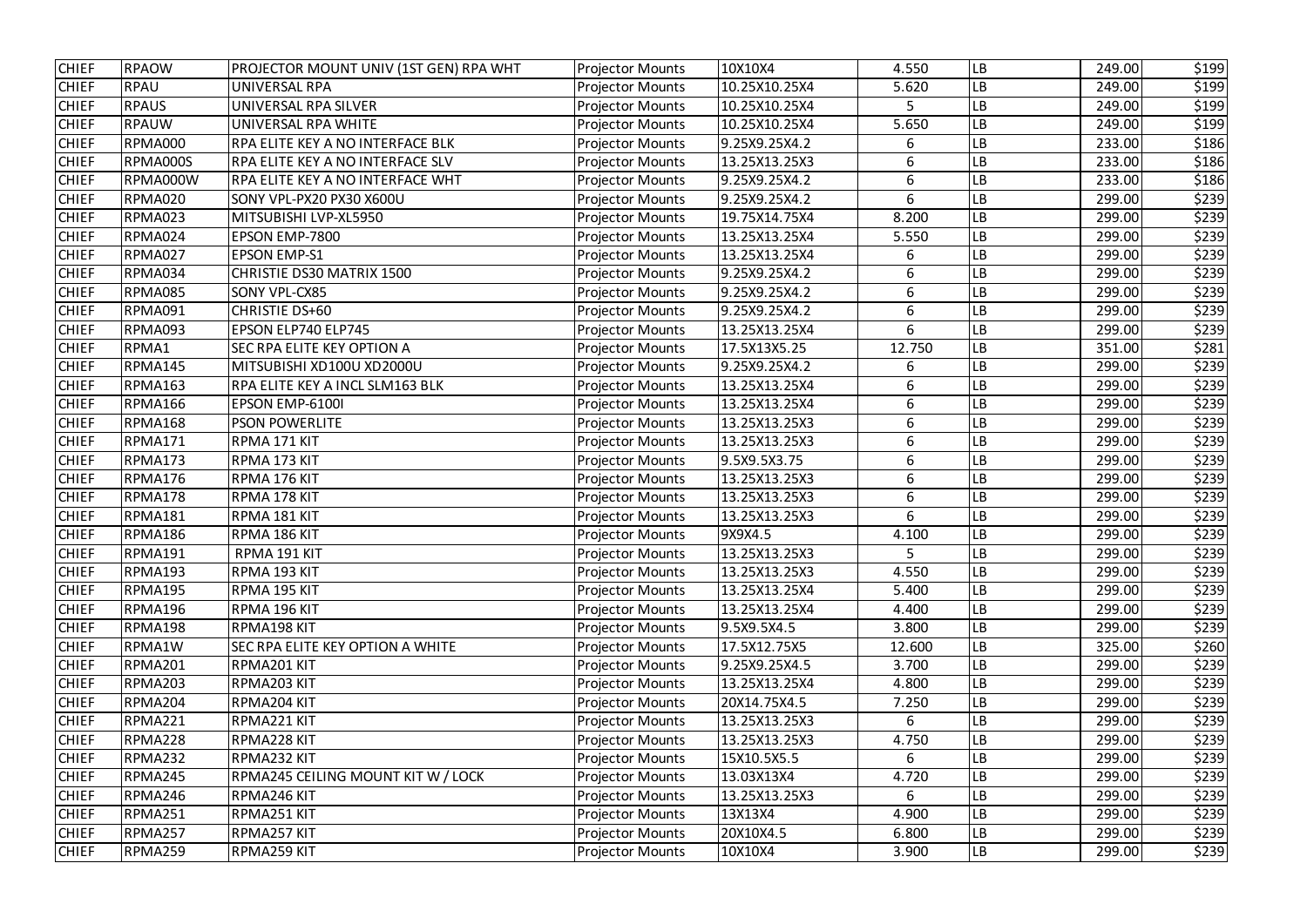| <b>CHIEF</b> | RPMA260         | RPMA260 KIT                            | <b>Projector Mounts</b> | 13.25X13.25X4    | 4.950          | LB                     | 299.00 | \$239 |
|--------------|-----------------|----------------------------------------|-------------------------|------------------|----------------|------------------------|--------|-------|
| <b>CHIEF</b> | RPMA261         | RPA ELITE KEY A CUSTOM SLM261 BLK      | <b>Projector Mounts</b> | 13.25X13.25X4    | 4.550          | LB                     | 299.00 | \$239 |
| <b>CHIEF</b> | RPMA266         | RPA ELITE KEY A INCL SLM266 BLK        | <b>Projector Mounts</b> | 9.25X9.25X4.5    | 3.900          | LB                     | 299.00 | \$239 |
| <b>CHIEF</b> | RPMA267         | RPA ELITE KEY A INCL SLM267 BLK        | <b>Projector Mounts</b> | 13.25X13.25X3    | 6              | LB                     | 299.00 | \$239 |
| <b>CHIEF</b> | RPMA268         | RPA ELITE KEY A INCL SLM268 BLK        | <b>Projector Mounts</b> | 13.25X13.25X3    | 6              | LВ                     | 299.00 | \$239 |
| <b>CHIEF</b> | RPMA273         | RPA ELITE KEY A INCL SLM273 BLK        | <b>Projector Mounts</b> | 13.25X13.25X4    | 5.100          | LB                     | 299.00 | \$239 |
| <b>CHIEF</b> | RPMA278         | RPA ELITE KEY A INCL SLM278 BLK        | <b>Projector Mounts</b> | 13.25X13.25X4    | 5.300          | LB                     | 299.00 | \$239 |
| <b>CHIEF</b> | RPMA279         | RPA ELITE KEY A INCL SLM279 BLK        | <b>Projector Mounts</b> | 13.25X13.25X3    | 6              | LB                     | 299.00 | \$239 |
| <b>CHIEF</b> | RPMA280         | RPA ELITE KEY A INCL SLM280 BLK        | <b>Projector Mounts</b> | 13.25X13.25X3    | 6              | LB                     | 299.00 | \$239 |
| <b>CHIEF</b> | RPMA281         | RPA ELITE KEY A INCL SLM281 BLK        | <b>Projector Mounts</b> | 18.25X18X4.5     | 8.400          | LB                     | 299.00 | \$239 |
| <b>CHIEF</b> | RPMA283         | RPA ELITE KEY A INCL SLM283 BLK        | <b>Projector Mounts</b> | 9.25X9.25X4.25   | 4.200          | LB                     | 299.00 | \$239 |
| <b>CHIEF</b> | RPMA284         | RPA ELITE KEY A INCL SLM284 BLK        | <b>Projector Mounts</b> | 9.25X9.25X4      | 4.400          | ${\sf LB}$             | 299.00 | \$239 |
| <b>CHIEF</b> | RPMA285         | RPA ELITE KEY A INCL SLM285 BLK        | <b>Projector Mounts</b> | 13.25X13.25X4    | 5.450          | $\mathsf{L}\mathsf{B}$ | 299.00 | \$239 |
| <b>CHIEF</b> | RPMA286         | RPA ELITE KEY A INCL SLM286 BLK        | <b>Projector Mounts</b> | 13.25X13.25X4    | 4.750          | LB                     | 299.00 | \$239 |
| <b>CHIEF</b> | RPMA287         | RPA ELITE KEY A INCL SLM287 BLK        | <b>Projector Mounts</b> | 13.25X13.25X4    | 6.150          | $\mathsf{L}\mathsf{B}$ | 299.00 | \$239 |
| <b>CHIEF</b> | RPMA291         | RPA ELITE KEY A INCL SLM291 BLK        | <b>Projector Mounts</b> | 13.25X13.25X4    | $\overline{7}$ | LB                     | 299.00 | \$239 |
| <b>CHIEF</b> | RPMA293         | RPA ELITE KEY A INCL SLM293 BLK        | <b>Projector Mounts</b> | 9.25X9.25X4      | 6              | LB                     | 299.00 | \$239 |
| <b>CHIEF</b> | RPMA296         | RPA ELITE KEY A INCL SLM296 BLK        | <b>Projector Mounts</b> | 13.25X13.25X4    | $\overline{7}$ | LB                     | 299.00 | \$239 |
| <b>CHIEF</b> | RPMA297         | RPA ELITE KEY A INCL SLM297 BLK        | <b>Projector Mounts</b> | 13.25X13.25X4    | 6.900          | $\mathsf{L}\mathsf{B}$ | 299.00 | \$239 |
| <b>CHIEF</b> | RPMA298         | RPA ELITE KEY A INCL SLM298 BLK        | <b>Projector Mounts</b> | 13.25X13.25X4    | 6              | LB                     | 299.00 | \$239 |
| <b>CHIEF</b> | <b>RPMA301</b>  | RPA ELITE KEY A INCL SLM301 BLK        | <b>Projector Mounts</b> | 16X12X4          | 6.550          | LB                     | 299.00 | \$239 |
| <b>CHIEF</b> | <b>RPMA302</b>  | RPA ELITE KEY A INCL SLM302 BLK        | <b>Projector Mounts</b> | 16X12X4          | 6.300          | LB                     | 299.00 | \$239 |
| <b>CHIEF</b> | <b>RPMA303</b>  | RPA ELITE KEY A INCL SLM303 BLK        | <b>Projector Mounts</b> | 13.25X13.25X4    | 7.070          | LB                     | 299.00 | \$239 |
| <b>CHIEF</b> | <b>RPMA304</b>  | RPA ELITE KEY A INCL SLM304 BLK        | <b>Projector Mounts</b> | 9.25X9.25X4      | 4.800          | ${\sf LB}$             | 299.00 | \$239 |
| <b>CHIEF</b> | RPMA307W        | RPA ELITE KEY A INCL SLM307 WHT        | <b>Projector Mounts</b> | 13.25X13.25X4    | 7.070          | LB                     | 299.00 | \$239 |
| <b>CHIEF</b> | <b>RPMA308</b>  | RPA ELITE KEY A INCL SLM308 BLK        | <b>Projector Mounts</b> | 13.25X13.25X4    | 7.070          | ${\sf LB}$             | 299.00 | \$239 |
| <b>CHIEF</b> | RPMA309W        | <b>RPA ELITE KEY A INCL SLM309 WHT</b> | <b>Projector Mounts</b> | 9.25X9.25X4      | 12             | LB                     | 299.00 | \$239 |
| <b>CHIEF</b> | RPMA311         | RPA ELITE KEY A INCL SLM311 BLK        | <b>Projector Mounts</b> | 9.25X9.25X4      | 6              | <b>LB</b>              | 299.00 | \$239 |
| <b>CHIEF</b> | <b>RPMA312</b>  | RPA ELITE KEY A INCL SLM312 BLK        | <b>Projector Mounts</b> | 9.25X9.25X4      | 6              | LB                     | 299.00 | \$239 |
| <b>CHIEF</b> | RPMA313         | RPA ELITE KEY A INCL SLM313 BLK        | <b>Projector Mounts</b> | 13.25X13.25X4    | 7.070          | <b>LB</b>              | 299.00 | \$239 |
| <b>CHIEF</b> | <b>RPMA3131</b> | PHILLIPS B-SURE LC3131 LC3141          | <b>Projector Mounts</b> | 13.25X13.25X4    | 6              | <b>LB</b>              | 299.00 | \$239 |
| <b>CHIEF</b> | <b>RPMA315</b>  | DELL 3200MP                            | <b>Projector Mounts</b> | 9.25X9.25X4.2    | 3              | LB                     | 299.00 | \$239 |
| <b>CHIEF</b> | RPMA316         | RPA ELITE KEY A INCL SLM316 BLK        | <b>Projector Mounts</b> | 9.25X9.25X4      | 6              | <b>LB</b>              | 299.00 | \$239 |
| <b>CHIEF</b> | <b>RPMA317</b>  | RPA ELITE KEY A INCL SLM317 BLK        | <b>Projector Mounts</b> | 18.25X18.25X4.25 | 6.550          | <b>LB</b>              | 299.00 | \$239 |
| <b>CHIEF</b> | RPMA318         | RPA ELITE KEY A INCL SLM318 BLK        | <b>Projector Mounts</b> | 13.25X13.25X4    | 7.070          | LB                     | 299.00 | \$239 |
| <b>CHIEF</b> | <b>RPMA321</b>  | RPA ELITE KEY A INCL SLM321 BLK        | <b>Projector Mounts</b> | 9.25X9.25X4      | 6              | LB                     | 299.00 | \$239 |
| <b>CHIEF</b> | RPMA324         | RPA ELITE KEY A INCL SLM324 BLK        | <b>Projector Mounts</b> | 18.25X18.25X4.25 | $\overline{7}$ | LB                     | 299.00 | \$239 |
| <b>CHIEF</b> | RPMA326         | RPA ELITE KEY A INCL SLM326 BLK        | <b>Projector Mounts</b> | 9.25X9.25X3.75   | 6              | <b>LB</b>              | 299.00 | \$239 |
| <b>CHIEF</b> | RPMA329         | RPA ELITE KEY A INCL SLM329 BLK        | <b>Projector Mounts</b> | 13.25X13.25X4    | 6              | LB                     | 299.00 | \$239 |
| <b>CHIEF</b> | RPMA331         | RPA ELITE KEY A INCL SLM331 BLK        | <b>Projector Mounts</b> | 9.25X9.25X4      | 6              | <b>LB</b>              | 299.00 | \$239 |
| <b>CHIEF</b> | <b>RPMA332</b>  | RPA ELITE KEY A INCL SLM332 BLK        | <b>Projector Mounts</b> | 13.25X13.25X4.75 |                | <b>LB</b>              | 299.00 | \$239 |
| <b>CHIEF</b> | RPMA333         | RPA ELITE KEY A INCL SLM333 BLK        | <b>Projector Mounts</b> | 13.25X13.25X4    | $\overline{7}$ | LB                     | 299.00 | \$239 |
| <b>CHIEF</b> | RPMA334         | <b>RPA ELITE KEY A INCL SLM334 BLK</b> | <b>Projector Mounts</b> | 13.25X13.25X4.75 | $\overline{7}$ | <b>LB</b>              | 299.00 | \$239 |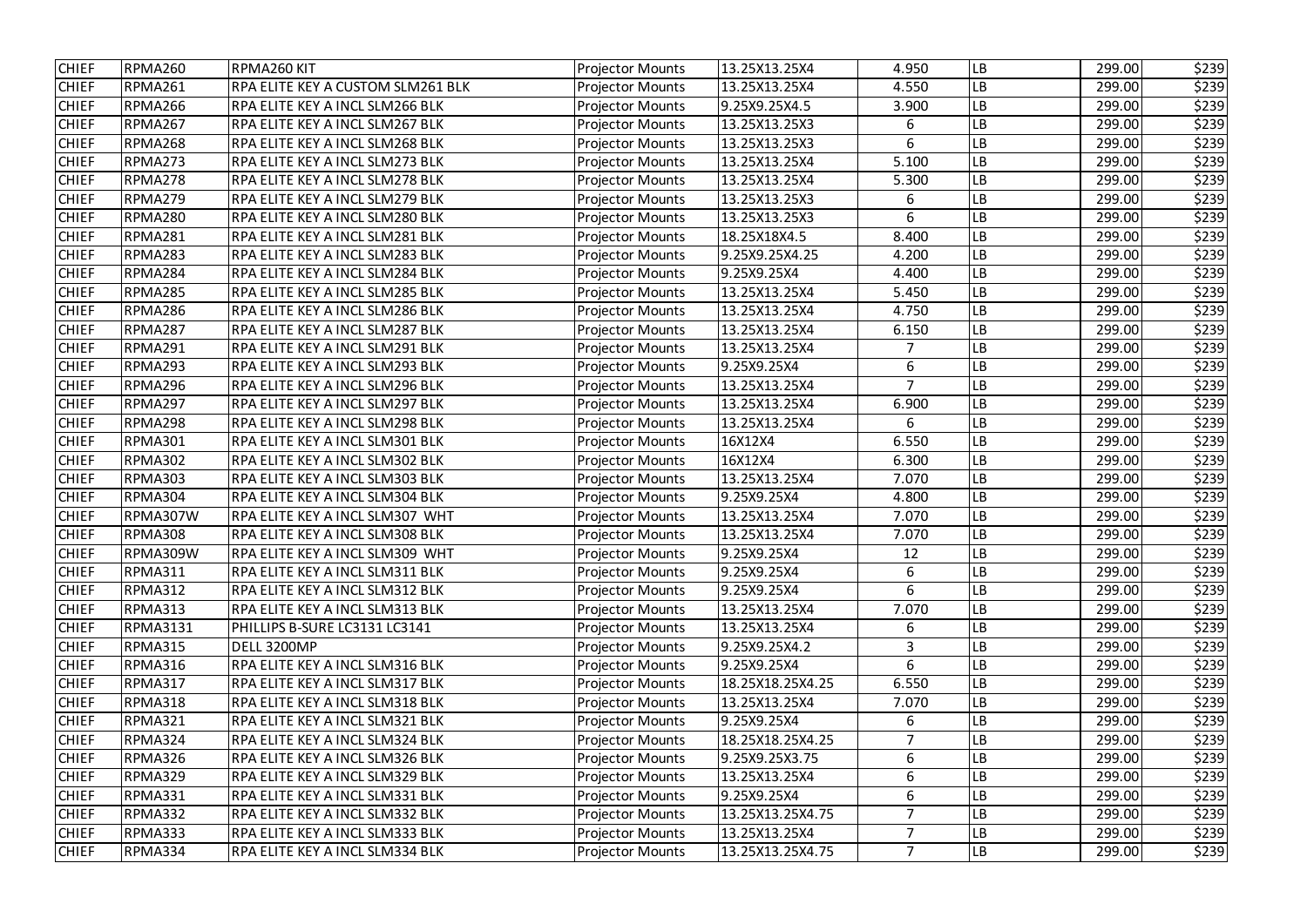| <b>CHIEF</b> | RPMA336         | RPA ELITE KEY A INCL SLM336 BLK  | <b>Projector Mounts</b> | 9.25X9.25X4     | 6              | LB                     | 299.00 | \$239 |
|--------------|-----------------|----------------------------------|-------------------------|-----------------|----------------|------------------------|--------|-------|
| <b>CHIEF</b> | RPMA337         | RPA ELITE KEY A INCL SLM337 BLK  | <b>Projector Mounts</b> | 13.25X13.25X4   | $\overline{7}$ | LB                     | 299.00 | \$239 |
| <b>CHIEF</b> | RPMA338         | RPA ELITE KEY A INCL SLM338 BLK  | <b>Projector Mounts</b> | 13.25X13.25X4   | $\overline{7}$ | LB                     | 299.00 | \$239 |
| <b>CHIEF</b> | RPMA339         | RPA ELITE KEY A INCL SLM339 BLK  | <b>Projector Mounts</b> | 9.25X9.25X4     | 6              | LB                     | 299.00 | \$239 |
| <b>CHIEF</b> | RPMA341         | RPA ELITE KEY A INCL SLM341 BLK  | <b>Projector Mounts</b> | 9.25X9.25X4     | 6              | LВ                     | 299.00 | \$239 |
| <b>CHIEF</b> | RPMA343         | RPA ELITE KEY A INCL SLM343 BLK  | <b>Projector Mounts</b> | 13.25X13.25X4   | $\overline{7}$ | LB                     | 299.00 | \$239 |
| <b>CHIEF</b> | RPMA344         | RPA ELITE KEY A INCL SLM344 BLK  | <b>Projector Mounts</b> | 9.25X9.25X4     | 6              | LB                     | 299.00 | \$239 |
| <b>CHIEF</b> | RPMA345         | RPA ELITE KEY A INCL SLM345 BLK  | <b>Projector Mounts</b> | 13.25X13.25X4   | 4.720          | LB                     | 299.00 | \$239 |
| <b>CHIEF</b> | RPMA346         | RPA ELITE KEY A INCL SLM346 BLK  | <b>Projector Mounts</b> | 18X18X4         | 6              | LB                     | 299.00 | \$239 |
| <b>CHIEF</b> | RPMA348         | RPA ELITE KEY A INCL SLM348 BLK  | <b>Projector Mounts</b> | 9.25X9.25X4     | 6              | LB                     | 299.00 | \$239 |
| <b>CHIEF</b> | RPMA349         | RPA ELITE KEY A INCL SLM349 BLK  | <b>Projector Mounts</b> | 13.25X13.25X4   | $\overline{7}$ | LB                     | 299.00 | \$239 |
| <b>CHIEF</b> | <b>RPMA351</b>  | RPA ELITE KEY A INCL SLM351 BLK  | <b>Projector Mounts</b> | 13.25X13.25X4   | $\overline{7}$ | LB                     | 299.00 | \$239 |
| <b>CHIEF</b> | <b>RPMA352</b>  | RPA ELITE KEY A INCL SLM352 BLK  | <b>Projector Mounts</b> | 16X12X4         | 6.500          | $\mathsf{L}\mathsf{B}$ | 299.00 | \$239 |
| <b>CHIEF</b> | <b>RPMA353</b>  | RPA ELITE KEY A INCL SLM353 BLK  | <b>Projector Mounts</b> | 13.25X13.25X4   | $\overline{7}$ | LB                     | 299.00 | \$239 |
| <b>CHIEF</b> | RPMA354         | RPA ELITE KEY A INCL SLM354 BLK  | <b>Projector Mounts</b> | 9.25X9.25X4     | 6              | LB                     | 299.00 | \$239 |
| <b>CHIEF</b> | <b>RPMA357</b>  | RPA ELITE KEY A INCL SLM357 BLK  | <b>Projector Mounts</b> | 13.25X13.25X4   | $\overline{7}$ | LB                     | 299.00 | \$239 |
| <b>CHIEF</b> | <b>RPMA358</b>  | RPA ELITE KEY A INCL SLM358 BLK  | <b>Projector Mounts</b> | 18X18X4         | $\overline{7}$ | LB                     | 299.00 | \$239 |
| <b>CHIEF</b> | RPMA361         | RPA ELITE KEY A INCL SLM361 BLK  | <b>Projector Mounts</b> | 18.25X18.25X4.5 | 7.850          | ${\sf LB}$             | 299.00 | \$239 |
| <b>CHIEF</b> | RPMA364         | RPA ELITE KEY A INCL SLM364 BLK  | <b>Projector Mounts</b> | 13.25X13.25X4   | $\overline{7}$ | LB                     | 299.00 | \$239 |
| <b>CHIEF</b> | RPMA366         | RPA ELITE KEY A INCL SLM367      | <b>Projector Mounts</b> | 20X20X6         | 11.500         | $\mathsf{L}\mathsf{B}$ | 299.00 | \$239 |
| <b>CHIEF</b> | RPMA368         | RPA ELITE KEY A INCL SLM368      | <b>Projector Mounts</b> |                 | 12             | LB                     | 299.00 | \$239 |
| <b>CHIEF</b> | <b>RPMA6500</b> | PANASONIC PT-L6500U PT-L6600U    | <b>Projector Mounts</b> | 13.25X13.25X4   | 5.580          | LB                     | 299.00 | \$239 |
| <b>CHIEF</b> | <b>RPMAU</b>    | UNIVERSAL RPMA                   | <b>Projector Mounts</b> | 10.25X10.25X5   | 6.310          | LB                     | 299.00 | \$239 |
| <b>CHIEF</b> | <b>RPMAUS</b>   | UNIVERSAL RPMA                   | <b>Projector Mounts</b> | 10.25X10.25X5   |                | LB                     | 299.00 | \$239 |
| <b>CHIEF</b> | <b>RPMAUW</b>   | UNIVERSAL RPMA                   | <b>Projector Mounts</b> | 10.25X10.25X5   | 6.310          | LB                     | 299.00 | \$239 |
| <b>CHIEF</b> | RPMB000         | RPA ELITE KEY B NO INTERFACE BLK | <b>Projector Mounts</b> | 9.25X9.25X4.2   | 6              | LB                     | 233.00 | \$186 |
| <b>CHIEF</b> | RPMB000S        | RPA ELITE KEY B NO INTERFACE SLV | <b>Projector Mounts</b> | 9.25X9.25X4.2   | 6              | <b>LB</b>              | 233.00 | \$186 |
| <b>CHIEF</b> | RPMB000W        | RPA ELITE KEY B NO INTERFACE WHT | <b>Projector Mounts</b> | 9.25X9.25X4.2   | 6              | LB                     | 233.00 | \$186 |
| <b>CHIEF</b> | RPMB020         | SONY VPL-PX20 PX30 X600U         | <b>Projector Mounts</b> | 9.25X9.25X4.2   | 6              | LB                     | 299.00 | \$239 |
| <b>CHIEF</b> | RPMB023         | MITSUBISHI LVP-XL5950            | <b>Projector Mounts</b> | 19.75X14.75X4   | 6              | <b>LB</b>              | 299.00 | \$239 |
| <b>CHIEF</b> | RPMB024         | EPSON EMP-7800                   | <b>Projector Mounts</b> | 13.25X13.25X3   | 6              | <b>LB</b>              | 299.00 | \$239 |
| <b>CHIEF</b> | RPMB027         | <b>EPSON EMP-S1</b>              | <b>Projector Mounts</b> | 13.25X13.25X4   | 6              | LВ                     | 299.00 | \$239 |
| <b>CHIEF</b> | RPMB034         | CHRISTIE DS30 MATRIX 1500        | <b>Projector Mounts</b> | 9.25X9.25X4.2   | 6              | <b>LB</b>              | 299.00 | \$239 |
| <b>CHIEF</b> | RPMB085         | SONY VPL-CX85                    | <b>Projector Mounts</b> | 9.25X9.25X4.2   | 6              | <b>LB</b>              | 299.00 | \$239 |
| <b>CHIEF</b> | RPMB091         | <b>CHRISTIE DS+60</b>            | <b>Projector Mounts</b> | 9.25X9.25X4.2   | 6              | LB                     | 299.00 | \$239 |
| <b>CHIEF</b> | RPMB093         | EPSON ELP740 ELP745              | <b>Projector Mounts</b> | 13.25X13.25X4   | 6              | LB                     | 299.00 | \$239 |
| <b>CHIEF</b> | RPMB1           | SEC RPA ELITE KEY OPTION B       | <b>Projector Mounts</b> | 17.75X13X5.25   | 12.750         | <b>LB</b>              | 325.00 | \$260 |
| <b>CHIEF</b> | RPMB145         | MITSUBISHI XD100U XD2000U        | <b>Projector Mounts</b> | 9.25X9.25X4.2   | 6              | LB                     | 299.00 | \$239 |
| <b>CHIEF</b> | RPMB163         | RPA ELITE KEY B INCL SLM163 BLK  | <b>Projector Mounts</b> | 13.25X13.25X4   | 6              | LB                     | 299.00 | \$239 |
| <b>CHIEF</b> | RPMB166         | EPSON EMP-6100I                  | <b>Projector Mounts</b> | 13.25X13.25X4   | 6              | <b>LB</b>              | 299.00 | \$239 |
| <b>CHIEF</b> | RPMB168         | <b>EPSON POWERLITE</b>           | <b>Projector Mounts</b> | 13.25X13.25X3   | 6              | <b>LB</b>              | 299.00 | \$239 |
| <b>CHIEF</b> | RPMB171         | RPMB 171 KIT                     | <b>Projector Mounts</b> | 13.25X13.25X3   | 6              | LB                     | 299.00 | \$239 |
| <b>CHIEF</b> | RPMB173         | RPMB 173 KIT                     | <b>Projector Mounts</b> | 9.5X9.5X3.75    | 6              | LB                     | 299.00 | \$239 |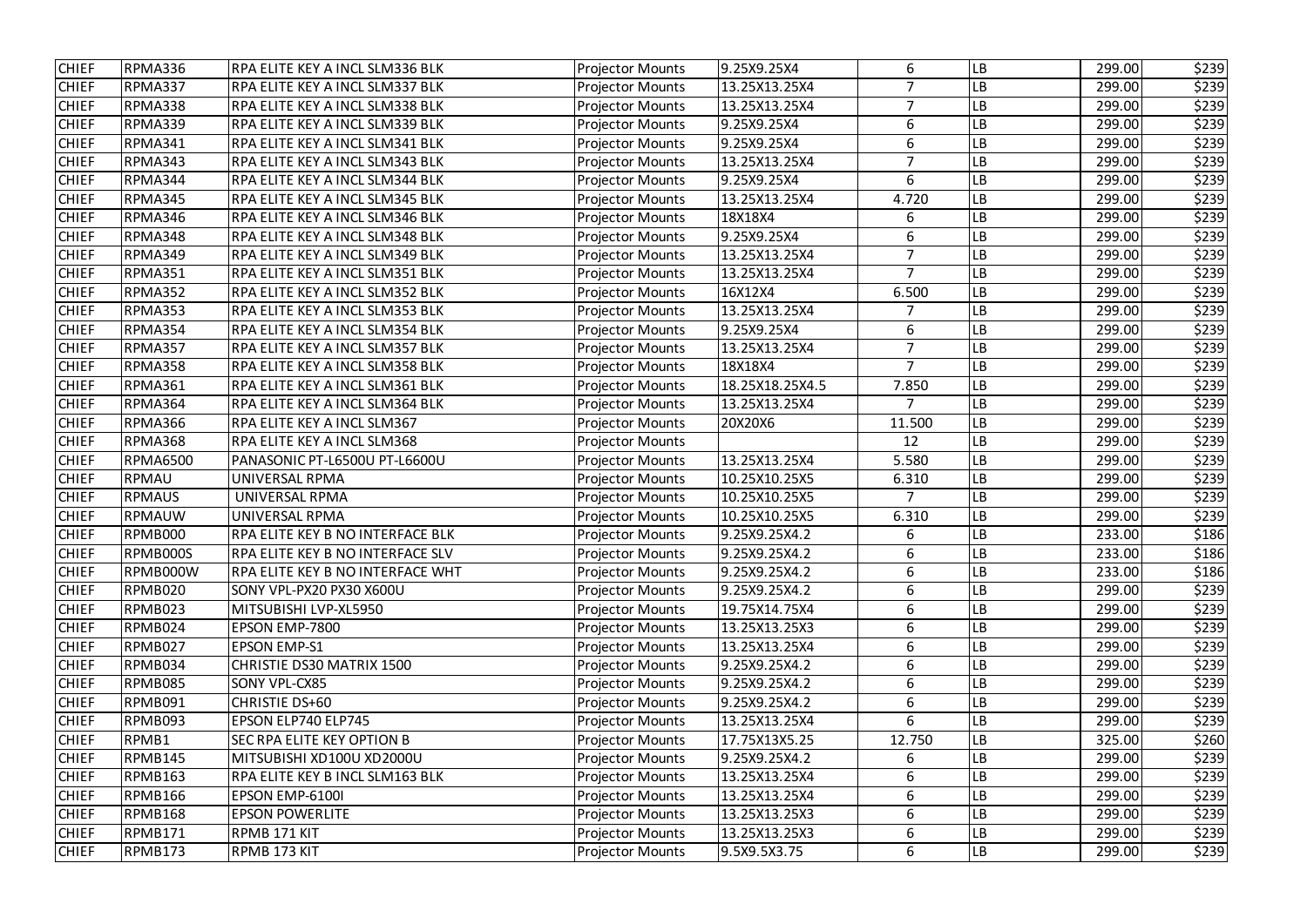| <b>CHIEF</b> | RPMB176 | RPMB 176 KIT                           | <b>Projector Mounts</b> | 13.25X13.25X3  | 6              | LB                     | 299.00 | \$239 |
|--------------|---------|----------------------------------------|-------------------------|----------------|----------------|------------------------|--------|-------|
| <b>CHIEF</b> | RPMB178 | RPMB 178 KIT                           | <b>Projector Mounts</b> | 13.25X13.25X3  | 6              | LВ                     | 299.00 | \$239 |
| <b>CHIEF</b> | RPMB181 | RPMB 181 KIT                           | <b>Projector Mounts</b> | 13.25X13.25X3  | 6              | LB                     | 299.00 | \$239 |
| <b>CHIEF</b> | RPMB186 | RPMB 186 KIT                           | <b>Projector Mounts</b> | 9.5X9.5X3.75   | 6              | LВ                     | 299.00 | \$239 |
| <b>CHIEF</b> | RPMB191 | RPMB 191 KIT                           | <b>Projector Mounts</b> | 13X13X4        | 4.950          | LB                     | 299.00 | \$239 |
| <b>CHIEF</b> | RPMB193 | RPMB 193 KIT                           | <b>Projector Mounts</b> | 13.25X13.25X4  | 4.600          | LB                     | 299.00 | \$239 |
| <b>CHIEF</b> | RPMB195 | RPMB 195 KIT                           | <b>Projector Mounts</b> | 13.25X13.25X4  | 5.600          | LB                     | 299.00 | \$239 |
| <b>CHIEF</b> | RPMB196 | RPMB 196 KIT                           | <b>Projector Mounts</b> | 13.25X13X3.5   | 4.400          | LB                     | 299.00 | \$239 |
| <b>CHIEF</b> | RPMB198 | RPMB198 KIT                            | <b>Projector Mounts</b> | 9.25X9.25X4    | 3.800          | LВ                     | 299.00 | \$239 |
| <b>CHIEF</b> | RPMB1W  | SEC RPA ELITE KEY OPTION B WHITE       | <b>Projector Mounts</b> | 17.5X5.75X5    | 12.300         | LB                     | 325.00 | \$260 |
| <b>CHIEF</b> | RPMB201 | RPMB201 KIT                            | <b>Projector Mounts</b> | 9.5X9.5X4      | 3.900          | LB                     | 299.00 | \$239 |
| <b>CHIEF</b> | RPMB203 | RPMB203 KIT                            | <b>Projector Mounts</b> | 13.25X13.25X3  | 6              | LВ                     | 299.00 | \$239 |
| <b>CHIEF</b> | RPMB204 | RPMB204 KIT                            | <b>Projector Mounts</b> | 20X14.5X4.75   | 7.250          | ${\sf LB}$             | 299.00 | \$239 |
| <b>CHIEF</b> | RPMB221 | RPMB221 KIT                            | <b>Projector Mounts</b> | 13.25X13.25X3  | 6              | LВ                     | 299.00 | \$239 |
| <b>CHIEF</b> | RPMB228 | RPMB228 KIT                            | <b>Projector Mounts</b> | 13.25X13.25X3  | 6              | LВ                     | 299.00 | \$239 |
| <b>CHIEF</b> | RPMB232 | RPMB232 KIT                            | <b>Projector Mounts</b> | 13.25X13.25X3  | 6              | LВ                     | 299.00 | \$239 |
| <b>CHIEF</b> | RPMB245 | RPMB245 CEILING MOUNT KIT W / LOCK     | <b>Projector Mounts</b> | 13.25X13.25X4  | 4.700          | LВ                     | 299.00 | \$239 |
| <b>CHIEF</b> | RPMB246 | RPMB246 KIT                            | <b>Projector Mounts</b> | 13.25X13.25X3  | 6              | LB                     | 299.00 | \$239 |
| <b>CHIEF</b> | RPMB251 | RPMB251 KIT                            | <b>Projector Mounts</b> | 13.25X13.25X3  | 6              | LВ                     | 299.00 | \$239 |
| <b>CHIEF</b> | RPMB257 | RPMB257 KIT                            | <b>Projector Mounts</b> | 20X10.75X4.5   | 7.250          | $\mathsf{L}\mathsf{B}$ | 299.00 | \$239 |
| <b>CHIEF</b> | RPMB259 | RPMB259 KIT                            | <b>Projector Mounts</b> | 9.25X9.25X4.25 | 3.850          | LВ                     | 299.00 | \$239 |
| <b>CHIEF</b> | RPMB260 | RPMB260 KIT                            | <b>Projector Mounts</b> | 13.25X13.25X4  | 6              | LВ                     | 299.00 | \$239 |
| <b>CHIEF</b> | RPMB261 | RPA ELITE KEY B CUSTOM SLM261 BLK      | <b>Projector Mounts</b> | 13.25X13.25X3  | 6              | LB                     | 299.00 | \$239 |
| <b>CHIEF</b> | RPMB266 | RPA ELITE KEY B INCL SLM266 BLK        | <b>Projector Mounts</b> | 13.25X13.25X3  | 6              | LB                     | 299.00 | \$239 |
| <b>CHIEF</b> | RPMB267 | RPA ELITE KEY B INCL SLM267 BLK        | <b>Projector Mounts</b> | 13.25X13.25X3  | 6              | LB                     | 299.00 | \$239 |
| <b>CHIEF</b> | RPMB268 | RPA ELITE KEY B INCL SLM268 BLK        | <b>Projector Mounts</b> | 13.25X13.25X3  | 6              | LB                     | 299.00 | \$239 |
| <b>CHIEF</b> | RPMB273 | RPA ELITE KEY B INCL SLM273 BLK        | <b>Projector Mounts</b> | 13.25X13.25X3  | 6              | <b>LB</b>              | 299.00 | \$239 |
| <b>CHIEF</b> | RPMB278 | RPA ELITE KEY B INCL SLM278 BLK        | <b>Projector Mounts</b> | 13.25X13.25X4  | 5.350          | <b>LB</b>              | 299.00 | \$239 |
| <b>CHIEF</b> | RPMB279 | <b>RPA ELITE KEY B INCL SLM279 BLK</b> | <b>Projector Mounts</b> | 13.25X13.25X3  | 6              | LВ                     | 299.00 | \$239 |
| <b>CHIEF</b> | RPMB280 | <b>RPA ELITE KEY B INCL SLM280 BLK</b> | <b>Projector Mounts</b> | 13.25X13.25X3  | 6              | <b>LB</b>              | 299.00 | \$239 |
| <b>CHIEF</b> | RPMB281 | RPA ELITE KEY B INCL SLM281 BLK        | <b>Projector Mounts</b> | 18X18X4.5      | 7.950          | LB                     | 299.00 | \$239 |
| <b>CHIEF</b> | RPMB283 | <b>RPA ELITE KEY B INCL SLM283 BLK</b> | <b>Projector Mounts</b> | 13.25X13.25X3  | 6              | <b>LB</b>              | 299.00 | \$239 |
| <b>CHIEF</b> | RPMB284 | <b>RPA ELITE KEY B INCL SLM284 BLK</b> | <b>Projector Mounts</b> | 9.5X9.5X4      | 4.350          | <b>LB</b>              | 299.00 | \$239 |
| <b>CHIEF</b> | RPMB285 | RPA ELITE KEY B INCL SLM285 BLK        | <b>Projector Mounts</b> | 13.25X13.25X4  | $\overline{7}$ | <b>LB</b>              | 299.00 | \$239 |
| <b>CHIEF</b> | RPMB286 | <b>RPA ELITE KEY B INCL SLM286 BLK</b> | <b>Projector Mounts</b> | 13.03X13.25X4  | 7              | <b>LB</b>              | 299.00 | \$239 |
| <b>CHIEF</b> | RPMB287 | <b>RPA ELITE KEY B INCL SLM287 BLK</b> | <b>Projector Mounts</b> | 13.25X13.25X4  | $\overline{7}$ | LB                     | 299.00 | \$239 |
| <b>CHIEF</b> | RPMB291 | RPA ELITE KEY B INCL SLM291 BLK        | <b>Projector Mounts</b> | 13.25X13.25X4  | $\overline{7}$ | <b>LB</b>              | 299.00 | \$239 |
| <b>CHIEF</b> | RPMB293 | <b>RPA ELITE KEY B INCL SLM293 BLK</b> | <b>Projector Mounts</b> | 9.25X9.25X4    | 6              | <b>LB</b>              | 299.00 | \$239 |
| <b>CHIEF</b> | RPMB296 | <b>RPA ELITE KEY B INCL SLM296 BLK</b> | <b>Projector Mounts</b> | 13.25X13.25X4  | $\overline{7}$ | <b>LB</b>              | 299.00 | \$239 |
| <b>CHIEF</b> | RPMB297 | <b>RPA ELITE KEY B INCL SLM297 BLK</b> | <b>Projector Mounts</b> | 13.25X13.25X4  | 6.850          | <b>LB</b>              | 299.00 | \$239 |
| <b>CHIEF</b> | RPMB298 | <b>RPA ELITE KEY B INCL SLM298 BLK</b> | <b>Projector Mounts</b> | 13.25X13.25X4  | 6.050          | <b>LB</b>              | 299.00 | \$239 |
| <b>CHIEF</b> | RPMB301 | <b>RPA ELITE KEY B INCL SLM301 BLK</b> | <b>Projector Mounts</b> | 16X12X4        | 6              | <b>LB</b>              | 299.00 | \$239 |
| <b>CHIEF</b> | RPMB302 | RPA ELITE KEY B INCL SLM302 BLK        | <b>Projector Mounts</b> | 16X12X4        | 7.070          | LB                     | 299.00 | \$239 |
|              |         |                                        |                         |                |                |                        |        |       |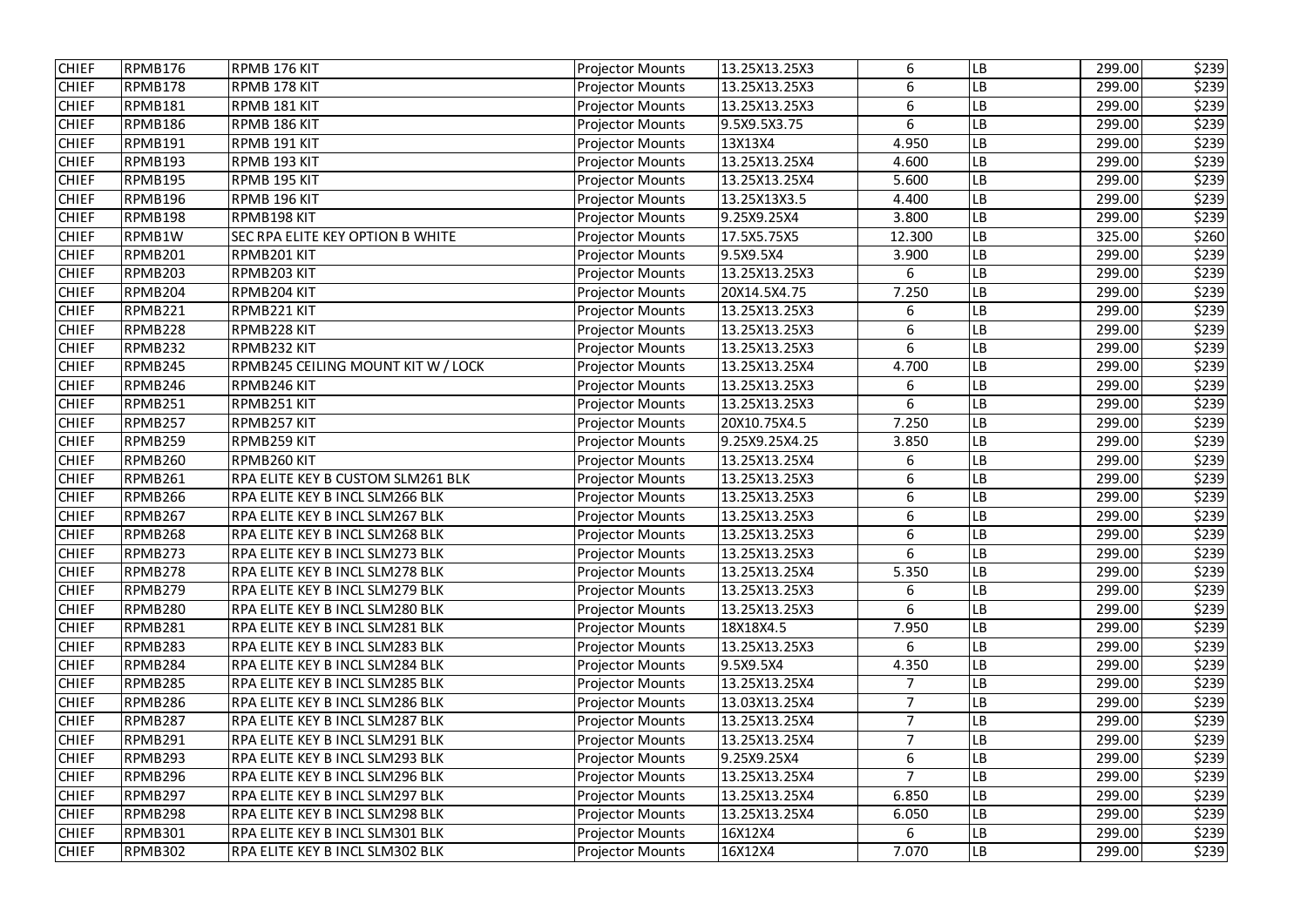| <b>CHIEF</b> | RPMB303         | RPA ELITE KEY B INCL SLM303 BLK         | <b>Projector Mounts</b> | 13.25X13.25X4    | 7.070          | LB        | 299.00 | \$239 |
|--------------|-----------------|-----------------------------------------|-------------------------|------------------|----------------|-----------|--------|-------|
| <b>CHIEF</b> | RPMB304         | <b>RPA ELITE KEY B INCL SLM304 BLK</b>  | <b>Projector Mounts</b> | 9.25X9.25X4      | 6              | LВ        | 299.00 | \$239 |
| <b>CHIEF</b> | RPMB308         | RPA ELITE KEY B INCL SLM308 BLK         | <b>Projector Mounts</b> | 13.25X13.25X4    | 7.070          | LВ        | 299.00 | \$239 |
| <b>CHIEF</b> | RPMB311         | <b>RPA ELITE KEY B INCL SLM311 BLK</b>  | <b>Projector Mounts</b> | 9.25X9.25X4      | 6              | LВ        | 299.00 | \$239 |
| <b>CHIEF</b> | RPMB312         | <b>RPA ELITE KEY B INCL SLM312 BLK</b>  | <b>Projector Mounts</b> | 9.25X9.25X4      | 6              | LB        | 299.00 | \$239 |
| <b>CHIEF</b> | RPMB313         | RPA ELITE KEY B INCL SLM313 BLK         | <b>Projector Mounts</b> | 13.25X13.25X4    | 7.070          | LB        | 299.00 | \$239 |
| <b>CHIEF</b> | <b>RPMB3131</b> | PHILLIPS B-SURE LC3131 LC3141           | <b>Projector Mounts</b> | 13.25X13.25X4    | 6              | LВ        | 299.00 | \$239 |
| <b>CHIEF</b> | RPMB315         | DELL 3200MP                             | <b>Projector Mounts</b> | 9.25X9.25X4.2    | 6              | LВ        | 299.00 | \$239 |
| <b>CHIEF</b> | RPMB316         | RPA ELITE KEY B INCL SLM316 BLK         | <b>Projector Mounts</b> | 9.25X9.25X4      | 6              | LB        | 299.00 | \$239 |
| <b>CHIEF</b> | RPMB317         | <b>RPA ELITE KEY B INCL SLM317 BLK</b>  | <b>Projector Mounts</b> | 18.25X18.25X4.25 | 6.550          | LB        | 299.00 | \$239 |
| <b>CHIEF</b> | RPMB318         | <b>RPA ELITE KEY B INCL SLM318 BLK</b>  | <b>Projector Mounts</b> | 13.25X13.25X4    | 7.070          | LB        | 299.00 | \$239 |
| <b>CHIEF</b> | RPMB321         | <b>RPA ELITE KEY B INCL SLM321 BLK</b>  | <b>Projector Mounts</b> | 9.25X9.25X4      | 6              | LВ        | 299.00 | \$239 |
| <b>CHIEF</b> | RPMB324         | RPA ELITE KEY B INCL SLM324 BLK         | <b>Projector Mounts</b> | 18.25X18.25X4.25 | $\overline{7}$ | LB        | 299.00 | \$239 |
| <b>CHIEF</b> | RPMB329         | <b>RPA ELITE KEY B INCL SLM329 BLK</b>  | <b>Projector Mounts</b> | 13.25X13.25X4    | 6              | LВ        | 299.00 | \$239 |
| <b>CHIEF</b> | RPMB331         | RPA ELITE KEY B INCL SLM331 BLK         | <b>Projector Mounts</b> | 9.25X9.25X4      | 6              | LВ        | 299.00 | \$239 |
| <b>CHIEF</b> | RPMB332         | <b>RPA ELITE KEY B INCL SLM332 BLK</b>  | <b>Projector Mounts</b> | 13.25X13.25X4    | $\overline{7}$ | LВ        | 299.00 | \$239 |
| <b>CHIEF</b> | RPMB333         | <b>RPA ELITE KEY B INCL SLM333 BLK</b>  | <b>Projector Mounts</b> | 13.25X13.25X4    | 7              | LB        | 299.00 | \$239 |
| <b>CHIEF</b> | RPMB334         | <b>RPA ELITE KEY B INCL SLM334 BLK</b>  | <b>Projector Mounts</b> | 13.25X13.25X4.75 | $\overline{7}$ | LВ        | 299.00 | \$239 |
| <b>CHIEF</b> | RPMB336         | RPA ELITE KEY B INCL SLM336 BLK         | <b>Projector Mounts</b> | 9.25X9.25X4      | 6              | LВ        | 299.00 | \$239 |
| <b>CHIEF</b> | RPMB337         | RPA ELITE KEY B INCL SLM337 BLK         | <b>Projector Mounts</b> | 13.25X13.25X4    | $\overline{7}$ | LВ        | 299.00 | \$239 |
| <b>CHIEF</b> | RPMB338         | RPA ELITE KEY B INCL SLM338 BLK         | <b>Projector Mounts</b> | 13.25X13.25X4    | $\overline{7}$ | LВ        | 299.00 | \$239 |
| <b>CHIEF</b> | RPMB339         | <b>RPA ELITE KEY B INCL SLM339 BLK</b>  | <b>Projector Mounts</b> | 9.25X9.25X4      | 6              | LВ        | 299.00 | \$239 |
| <b>CHIEF</b> | RPMB341         | RPA ELITE KEY B INCL SLM341 BLK         | <b>Projector Mounts</b> | 9.25X9.25X4      | 6              | LB        | 299.00 | \$239 |
| <b>CHIEF</b> | RPMB343         | <b>RPA ELITE KEY B INCL SLM343 BLK</b>  | <b>Projector Mounts</b> | 13.25X13.25X4    | 7              | LB        | 299.00 | \$239 |
| <b>CHIEF</b> | RPMB344         | RPA ELITE KEY B INCL SLM344 BLK         | <b>Projector Mounts</b> | 9.25X9.25X4      | 6              | LB        | 299.00 | \$239 |
| <b>CHIEF</b> | RPMB345         | <b>RPA ELITE KEY B INCL SLM345 BLK</b>  | <b>Projector Mounts</b> | 13.25X13.25X4    | $\overline{7}$ | LB        | 299.00 | \$239 |
| <b>CHIEF</b> | RPMB346         | RPA ELITE KEY B INCL SLM346 BLK         | <b>Projector Mounts</b> | 18X18X4          | 6              | LB        | 299.00 | \$239 |
| <b>CHIEF</b> | RPMB348         | <b>RPA ELITE KEY B INCL SLM348 BLK</b>  | <b>Projector Mounts</b> | 9.25X9.25X4      | 6              | <b>LB</b> | 299.00 | \$239 |
| <b>CHIEF</b> | RPMB349         | <b>RPA ELITE KEY B INCL SLM349 BLK</b>  | <b>Projector Mounts</b> | 13.25X13.25X4    | 7              | LВ        | 299.00 | \$239 |
| <b>CHIEF</b> | RPMB351         | <b>RPA ELITE KEY B INCL SLM351 BLK</b>  | <b>Projector Mounts</b> | 13.25X13.25X4    | 6.510          | <b>LB</b> | 299.00 | \$239 |
| <b>CHIEF</b> | RPMB352         | <b>RPA ELITE KEY B INCL SLM352 BLK</b>  | <b>Projector Mounts</b> | 16X12X4          | 6.500          | LB        | 299.00 | \$239 |
| <b>CHIEF</b> | RPMB353         | <b>RPA ELITE KEY B INCL SLM353 BLK</b>  | <b>Projector Mounts</b> | 13.25X13.25X4    |                | LB        | 299.00 | \$239 |
| <b>CHIEF</b> | RPMB354         | <b>RPA ELITE KEY B INCL SLM354 BLK</b>  | <b>Projector Mounts</b> | 9.25X9.25X4      | 6              | <b>LB</b> | 299.00 | \$239 |
| <b>CHIEF</b> | RPMB357         | <b>RPA ELITE KEY B INCL SLM357 BLK</b>  | <b>Projector Mounts</b> | 13.25X13.25X4    | $\overline{7}$ | <b>LB</b> | 299.00 | \$239 |
| <b>CHIEF</b> | RPMB358         | <b>RPA ELITE KEY B INCL SLM358 BLK</b>  | <b>Projector Mounts</b> | 18X18X4          | 7              | <b>LB</b> | 299.00 | \$239 |
| <b>CHIEF</b> | RPMB361         | <b>RPA ELITE KEY B INCL SLM361 BLK</b>  | <b>Projector Mounts</b> | 18.25X18.25X4.5  | 7.850          | LB        | 299.00 | \$239 |
| <b>CHIEF</b> | RPMB364         | <b>RPA ELITE KEY B INCL SLM364 BLK</b>  | <b>Projector Mounts</b> | 13.25X13.25X4    |                | <b>LB</b> | 299.00 | \$239 |
| <b>CHIEF</b> | RPMB366         | <b>RPA ELITE KEY B INCL SLM367</b>      | <b>Projector Mounts</b> | 20X20X6          | 11.500         | <b>LB</b> | 299.00 | \$239 |
| <b>CHIEF</b> | <b>RPMB6500</b> | PANASONIC PT-L6500U PT-L6600U           | <b>Projector Mounts</b> | 13.25X13.25X4    | 6              | LB        | 299.00 | \$239 |
| <b>CHIEF</b> | <b>RPMBO</b>    | PROJECTOR MOUNT UNIV (1ST GEN) RPMB     | <b>Projector Mounts</b> | 13.25X13.25X3    | 6              | <b>LB</b> | 299.00 | \$239 |
| <b>CHIEF</b> | <b>RPMBOW</b>   | PROJECTOR MOUNT UNIV (1ST GEN) RPMB WHT | <b>Projector Mounts</b> | 13.25X13.25X3    | 6              | <b>LB</b> | 299.00 | \$239 |
| <b>CHIEF</b> | <b>RPMBU</b>    | UNIVERSAL RPMB                          | <b>Projector Mounts</b> | 10.25X10.25X5    |                | LB        | 299.00 | \$239 |
| <b>CHIEF</b> | <b>RPMBUS</b>   | UNIVERSAL RPMB                          | <b>Projector Mounts</b> | 10.25X10.25X5    | $\overline{7}$ | LB        | 299.00 | \$239 |
|              |                 |                                         |                         |                  |                |           |        |       |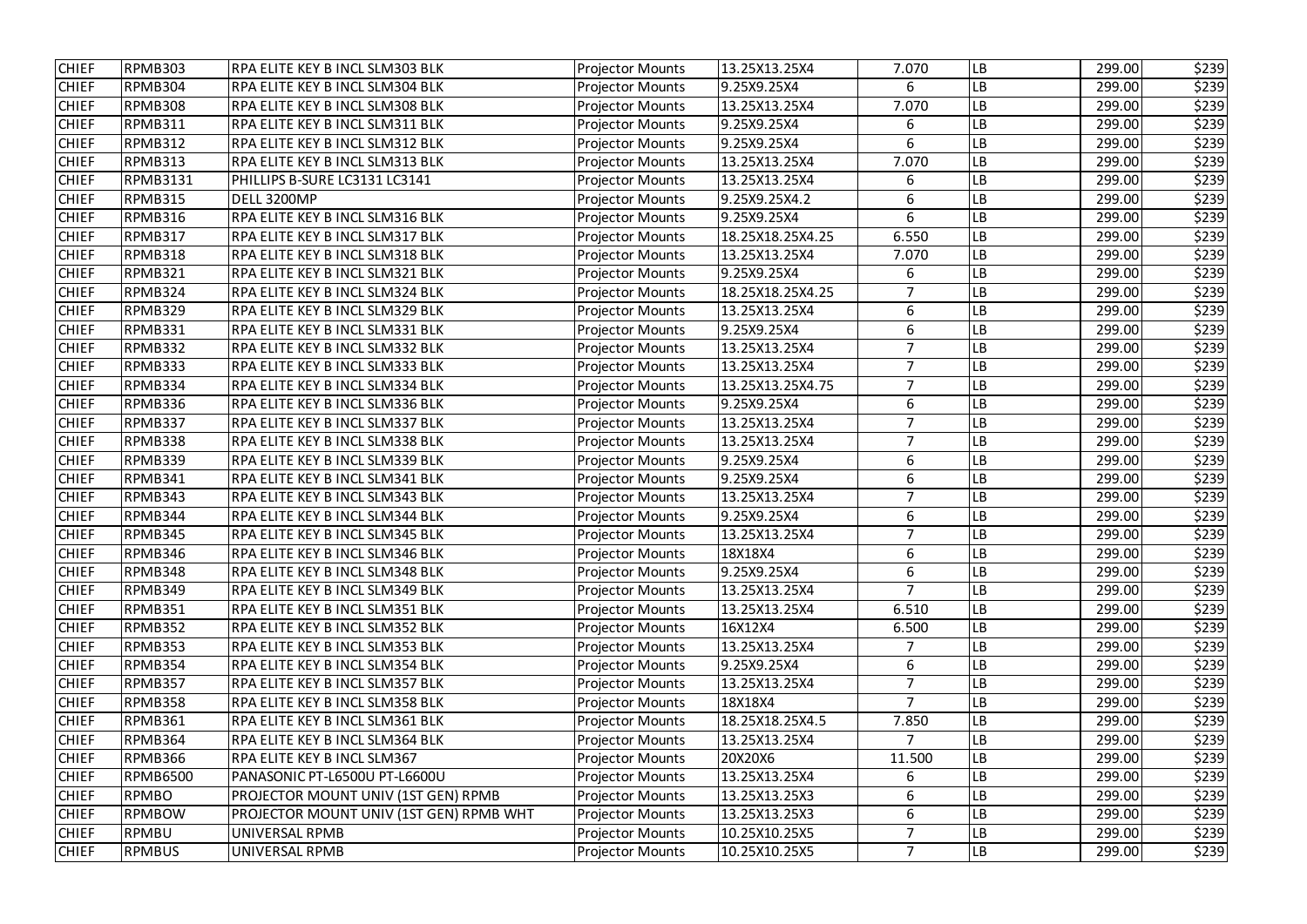| <b>CHIEF</b> | <b>RPMBUW</b> | <b>UNIVERSAL RPMB</b>                  | <b>Projector Mounts</b> | 10.25X10.25X5    | $\overline{7}$ | LB                     | 299.00 | \$239 |
|--------------|---------------|----------------------------------------|-------------------------|------------------|----------------|------------------------|--------|-------|
| <b>CHIEF</b> | RPMC000       | RPA ELITE KEY C NO INTERFACE BLK       | <b>Projector Mounts</b> | 9.25X9.25X4.2    | 6              | LB                     | 233.00 | \$186 |
| <b>CHIEF</b> | RPMC000S      | RPA ELITE KEY C NO INTERFACE SLV       | <b>Projector Mounts</b> | 9.25X9.25X4.2    | 6              | LB                     | 233.00 | \$186 |
| <b>CHIEF</b> | RPMC000W      | RPA ELITE KEY C NO INTERFACE WHT       | <b>Projector Mounts</b> | 13.25X13.25X3    | 6              | LB                     | 233.00 | \$186 |
| <b>CHIEF</b> | RPMC020       | SONY VPL-PX20 PX30 X600U               | <b>Projector Mounts</b> | 9.25X9.25X4.2    | 6              | LB                     | 299.00 | \$239 |
| <b>CHIEF</b> | RPMC023       | MITSUBISHI LVP-XL5950                  | <b>Projector Mounts</b> | 19.75X14.75X4    | 6              | LB                     | 299.00 | \$239 |
| <b>CHIEF</b> | RPMC024       | EPSON EMP-7800                         | <b>Projector Mounts</b> | 13.5X13.5X4      | 6              | LB                     | 299.00 | \$239 |
| <b>CHIEF</b> | RPMC027       | <b>EPSON EMP-S1</b>                    | <b>Projector Mounts</b> | 13.25X13.25X4    | 6              | LB                     | 299.00 | \$239 |
| <b>CHIEF</b> | RPMC034       | CHRISTIE DS30 MATRIX 1500              | <b>Projector Mounts</b> | 9.25X9.25X4.2    | 6              | LB                     | 299.00 | \$239 |
| <b>CHIEF</b> | RPMC085       | SONY VPL-CX85                          | <b>Projector Mounts</b> | 9.25X9.25X4.2    | 6              | LB                     | 299.00 | \$239 |
| <b>CHIEF</b> | RPMC091       | CHRISTIE DS+60                         | <b>Projector Mounts</b> | 9.25X9.25X4.2    | 6              | LB                     | 299.00 | \$239 |
| <b>CHIEF</b> | RPMC093       | EPSON ELP740 ELP745                    | <b>Projector Mounts</b> | 13.25X13.25X4    | 6              | LB                     | 299.00 | \$239 |
| <b>CHIEF</b> | RPMC1         | SEC RPA ELITE KEY OPTION C             | <b>Projector Mounts</b> | 17.5X13X5.25     | 12.750         | $\mathsf{L}\mathsf{B}$ | 325.00 | \$260 |
| <b>CHIEF</b> | RPMC145       | MITSUBISHI XD100U XD2000U              | <b>Projector Mounts</b> | 9.25X9.25X4.2    | 6              | LB                     | 299.00 | \$239 |
| <b>CHIEF</b> | RPMC163       | RPA ELITE KEY C INCL SLM163 BLK        | <b>Projector Mounts</b> | 13.25X13.25X4    | 6              | ${\sf LB}$             | 299.00 | \$239 |
| <b>CHIEF</b> | RPMC166       | EPSON EMP-6100I                        | <b>Projector Mounts</b> | 13.25X13.25X4    | 6              | LB                     | 299.00 | \$239 |
| <b>CHIEF</b> | RPMC168       | <b>EPSON POWERLITE</b>                 | <b>Projector Mounts</b> | 13.25X13.25X3    | 6              | LB                     | 299.00 | \$239 |
| <b>CHIEF</b> | RPMC171       | RPMC 171 KIT                           | <b>Projector Mounts</b> | 13.25X13.25X3    | 6              | LB                     | 299.00 | \$239 |
| <b>CHIEF</b> | RPMC173       | RPMC 173 KIT                           | <b>Projector Mounts</b> | 9.5X9.5X3.75     | 6              | LB                     | 299.00 | \$239 |
| <b>CHIEF</b> | RPMC176       | RPMC 176 KIT                           | <b>Projector Mounts</b> | 13.25X13.25X3    | 6              | LB                     | 299.00 | \$239 |
| <b>CHIEF</b> | RPMC178       | RPMC 178 KIT                           | <b>Projector Mounts</b> | 13.25X13.25X3    | 6              | LB                     | 299.00 | \$239 |
| <b>CHIEF</b> | RPMC181       | RPMC 181 KIT                           | <b>Projector Mounts</b> | 13.25X13.25X3    | 6              | LB                     | 299.00 | \$239 |
| <b>CHIEF</b> | RPMC186       | RPMB 186 KIT                           | <b>Projector Mounts</b> | 9.5X9.5X3.75     | 6              | LB                     | 299.00 | \$239 |
| <b>CHIEF</b> | RPMC191       | RPMC 191 KIT                           | <b>Projector Mounts</b> | 13.25X13.25X4    | 4.750          | ${\sf LB}$             | 299.00 | \$239 |
| <b>CHIEF</b> | RPMC193       | RPMC 193 KIT                           | <b>Projector Mounts</b> | 13.25X13.25X3    | 4.600          | LB                     | 299.00 | \$239 |
| <b>CHIEF</b> | RPMC195       | RPMC 195 KIT                           | <b>Projector Mounts</b> | 13X13X4          | 5.500          | ${\sf LB}$             | 299.00 | \$239 |
| <b>CHIEF</b> | RPMC196       | RPMC 196 KIT                           | <b>Projector Mounts</b> | 13.25X13.25X4    | 4.350          | <b>LB</b>              | 299.00 | \$239 |
| <b>CHIEF</b> | RPMC198       | RPMC198 KIT                            | <b>Projector Mounts</b> | 13.25X13.25X3    | 6              | LВ                     | 289.00 | \$231 |
| <b>CHIEF</b> | RPMC1W        | SEC RPA ELITE KEY OPTION C WHITE       | <b>Projector Mounts</b> | 13.25X13.25X3    | 12.750         | LB                     | 325.00 | \$260 |
| <b>CHIEF</b> | RPMC201       | RPMC201 KIT                            | <b>Projector Mounts</b> | 9X9X4            | 4              | <b>LB</b>              | 299.00 | \$239 |
| <b>CHIEF</b> | RPMC203       | RPMC203 KIT                            | <b>Projector Mounts</b> | 13.25X13.25X3    | 6              | <b>LB</b>              | 299.00 | \$239 |
| <b>CHIEF</b> | RPMC204       | RPMC204 KIT                            | <b>Projector Mounts</b> | 13.25X13.25X4    | 5.100          | LB                     | 299.00 | \$239 |
| <b>CHIEF</b> | RPMC221       | RPMC221 KIT                            | <b>Projector Mounts</b> | 13.25X13.25X3    | 5              | LB                     | 299.00 | \$239 |
| <b>CHIEF</b> | RPMC228       | RPMC228 KIT                            | <b>Projector Mounts</b> | 13.25X13.25X3    | 5              | LВ                     | 299.00 | \$239 |
| <b>CHIEF</b> | RPMC232       | RPMC232 KIT                            | <b>Projector Mounts</b> | 13.25X13.25X3    |                | <b>LB</b>              | 299.00 | \$239 |
| <b>CHIEF</b> | RPMC245       | RPMC245 CEILING MOUNT KIT W / LOCK     | <b>Projector Mounts</b> | 13.25X13.25X4    | 4.750          | LB                     | 299.00 | \$239 |
| <b>CHIEF</b> | RPMC246       | RPMC246 KIT                            | <b>Projector Mounts</b> | 13.25X13.25X3    | 5              | <b>LB</b>              | 299.00 | \$239 |
| <b>CHIEF</b> | RPMC251       | RPMC251 KIT                            | <b>Projector Mounts</b> | 13.25X13.25X3    |                | LB                     | 299.00 | \$239 |
| <b>CHIEF</b> | RPMC257       | RPMC257 KIT                            | <b>Projector Mounts</b> | 10.25X4.25X20.25 | 7.200          | LB                     | 299.00 | \$239 |
| <b>CHIEF</b> | RPMC259       | RPMC259 KIT                            | <b>Projector Mounts</b> | 13.25X13.25X3    | 5              | <b>LB</b>              | 299.00 | \$239 |
| <b>CHIEF</b> | RPMC260       | RPMC260 KIT                            | <b>Projector Mounts</b> | 13.25X13.25X4    | 5              | LB                     | 299.00 | \$239 |
| <b>CHIEF</b> | RPMC261       | RPA ELITE KEY C CUSTOM SLM261 BLK      | <b>Projector Mounts</b> | 13.25X13.25X3    | 5              | LB                     | 299.00 | \$239 |
| <b>CHIEF</b> | RPMC266       | <b>RPA ELITE KEY C INCL SLM266 BLK</b> | <b>Projector Mounts</b> | 13.25X13.25X3    | 6              | <b>LB</b>              | 299.00 | \$239 |
|              |               |                                        |                         |                  |                |                        |        |       |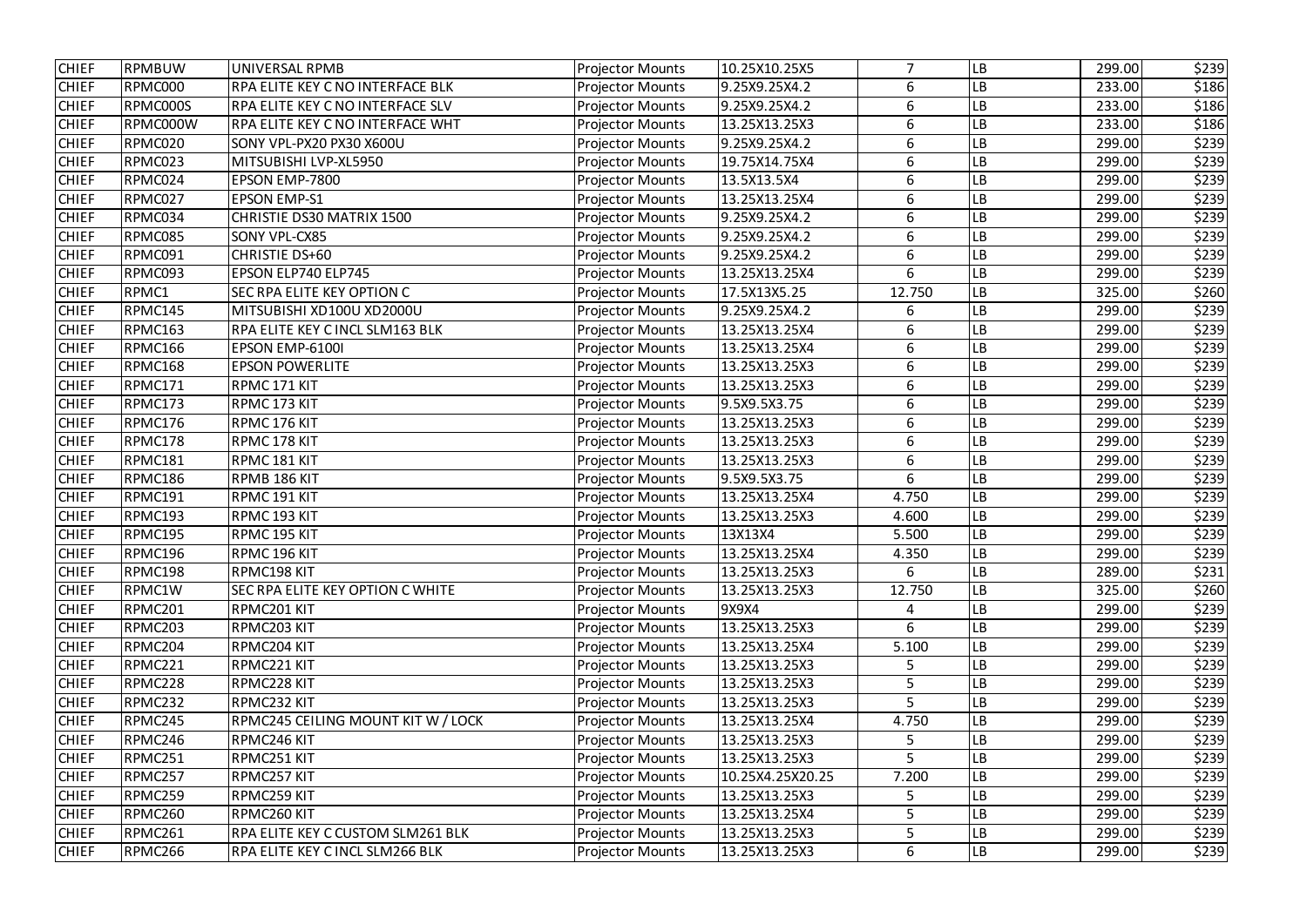| <b>CHIEF</b> | RPMC267         | RPA ELITE KEY C INCL SLM267 BLK        | <b>Projector Mounts</b> | 13.25X13.25X3    | 6              | LB                     | 299.00 | \$239 |
|--------------|-----------------|----------------------------------------|-------------------------|------------------|----------------|------------------------|--------|-------|
| <b>CHIEF</b> | RPMC268         | RPA ELITE KEY C INCL SLM268 BLK        | <b>Projector Mounts</b> | 13.25X13.25X3    | 6              | LB                     | 299.00 | \$239 |
| <b>CHIEF</b> | RPMC273         | RPA ELITE KEY C INCL SLM273 BLK        | <b>Projector Mounts</b> | 13.25X13.25X3    | 6              | LB                     | 299.00 | \$239 |
| <b>CHIEF</b> | RPMC278         | RPA ELITE KEY C INCL SLM278 BLK        | <b>Projector Mounts</b> | 13.25X13.25X3    | 6              | LB                     | 299.00 | \$239 |
| <b>CHIEF</b> | RPMC279         | RPA ELITE KEY C INCL SLM279 BLK        | <b>Projector Mounts</b> | 13.25X13.25X3    | 6              | LВ                     | 299.00 | \$239 |
| <b>CHIEF</b> | RPMC280         | RPA ELITE KEY C INCL SLM280 BLK        | <b>Projector Mounts</b> | 13.25X13.25X3    | 6              | LB                     | 299.00 | \$239 |
| <b>CHIEF</b> | RPMC281         | RPA ELITE KEY C INCL SLM281 BLK        | <b>Projector Mounts</b> | 13.25X13.25X3    | 6              | LB                     | 299.00 | \$239 |
| <b>CHIEF</b> | RPMC283         | RPA ELITE KEY C INCL SLM283 BLK        | <b>Projector Mounts</b> | 13.25X13.25X3    | 5              | LB                     | 299.00 | \$239 |
| <b>CHIEF</b> | RPMC284         | RPA ELITE KEY C INCL SLM284 BLK        | <b>Projector Mounts</b> | 9.25X9.25X4      | 6              | LB                     | 299.00 | \$239 |
| <b>CHIEF</b> | RPMC285         | RPA ELITE KEY C INCL SLM285 BLK        | <b>Projector Mounts</b> | 13.25X13.25X4    | $\overline{7}$ | LB                     | 299.00 | \$239 |
| <b>CHIEF</b> | RPMC286         | RPA ELITE KEY C INCL SLM286 BLK        | <b>Projector Mounts</b> | 13.25X13.25X4    | $\overline{7}$ | LB                     | 299.00 | \$239 |
| <b>CHIEF</b> | RPMC287         | RPA ELITE KEY C INCL SLM287 BLK        | <b>Projector Mounts</b> | 13.25X13.25X4    | $\overline{7}$ | LB                     | 299.00 | \$239 |
| <b>CHIEF</b> | RPMC291         | RPA ELITE KEY C INCL SLM291 BLK        | <b>Projector Mounts</b> | 13.25X13.25X4    | $\overline{7}$ | LB                     | 299.00 | \$239 |
| <b>CHIEF</b> | RPMC293         | RPA ELITE KEY C INCL SLM293 BLK        | <b>Projector Mounts</b> | 9.25X9.25X4      | 6              | LB                     | 299.00 | \$239 |
| <b>CHIEF</b> | RPMC296         | RPA ELITE KEY C INCL SLM296 BLK        | <b>Projector Mounts</b> | 13.25X13.25X4    | $\overline{7}$ | LB                     | 299.00 | \$239 |
| <b>CHIEF</b> | RPMC297         | RPA ELITE KEY C INCL SLM297 BLK        | <b>Projector Mounts</b> | 13.25X13.25X4    | 6.850          | LB                     | 299.00 | \$239 |
| <b>CHIEF</b> | RPMC298         | RPA ELITE KEY C INCL SLM298 BLK        | <b>Projector Mounts</b> | 13.25X13.25X4    | 6              | LB                     | 299.00 | \$239 |
| <b>CHIEF</b> | RPMC301         | RPA ELITE KEY C INCL SLM301 BLK        | <b>Projector Mounts</b> | 16X12X4          | 6              | LB                     | 299.00 | \$239 |
| <b>CHIEF</b> | RPMC302         | <b>RPA ELITE KEY C INCL SLM302 BLK</b> | <b>Projector Mounts</b> | 16X12X4          | 6.250          | $\mathsf{L}\mathsf{B}$ | 299.00 | \$239 |
| <b>CHIEF</b> | RPMC303         | RPA ELITE KEY C INCL SLM303 BLK        | <b>Projector Mounts</b> | 13.25X13.25X4    | 7.070          | $\mathsf{L}\mathsf{B}$ | 299.00 | \$239 |
| <b>CHIEF</b> | RPMC304         | RPA ELITE KEY C INCL SLM304 BLK        | <b>Projector Mounts</b> | 9.25X9.25X4      | 6              | LB                     | 299.00 | \$239 |
| <b>CHIEF</b> | RPMC308         | RPA ELITE KEY C INCL SLM308 BLK        | <b>Projector Mounts</b> | 13.25X13.25X4    | 7.070          | LB                     | 299.00 | \$239 |
| <b>CHIEF</b> | RPMC311         | RPA ELITE KEY C INCL SLM311 BLK        | <b>Projector Mounts</b> | 9.25X9.25X4      | 6              | LB                     | 299.00 | \$239 |
| <b>CHIEF</b> | RPMC312         | RPA ELITE KEY C INCL SLM312 BLK        | <b>Projector Mounts</b> | 9.25X9.25X4      | 6              | LB                     | 299.00 | \$239 |
| <b>CHIEF</b> | RPMC313         | RPA ELITE KEY C INCL SLM313 BLK        | <b>Projector Mounts</b> | 13.25X13.25X4    | 7.070          | LB                     | 299.00 | \$239 |
| <b>CHIEF</b> | <b>RPMC3131</b> | PHILLIPS B-SURE LC3131 LC3141          | <b>Projector Mounts</b> | 13.25X13.25X4    | 6              | LB                     | 299.00 | \$239 |
| <b>CHIEF</b> | RPMC315         | DELL 3200MP                            | <b>Projector Mounts</b> | 9.25X9.25X4.2    | 6              | <b>LB</b>              | 299.00 | \$239 |
| <b>CHIEF</b> | RPMC316         | RPA ELITE KEY C INCL SLM316 BLK        | <b>Projector Mounts</b> | 9.25X9.25X4      | 6              | <b>LB</b>              | 299.00 | \$239 |
| <b>CHIEF</b> | RPMC317         | RPA ELITE KEY C INCL SLM317 BLK        | <b>Projector Mounts</b> | 18.25X18.25X4.25 | 6.550          | <b>LB</b>              | 299.00 | \$239 |
| <b>CHIEF</b> | RPMC318         | RPA ELITE KEY C INCL SLM318 BLK        | <b>Projector Mounts</b> | 13.25X13.25X4    | 7.070          | LB                     | 299.00 | \$239 |
| <b>CHIEF</b> | RPMC321         | RPA ELITE KEY C INCL SLM321 BLK        | <b>Projector Mounts</b> | 9.25X9.25X4      | 6              | LB                     | 299.00 | \$239 |
| <b>CHIEF</b> | RPMC324         | RPA ELITE KEY C INCL SLM324 BLK        | <b>Projector Mounts</b> | 18.25X18.25X4.25 | 7              | LB                     | 299.00 | \$239 |
| <b>CHIEF</b> | RPMC329         | RPA ELITE KEY C INCL SLM329 BLK        | <b>Projector Mounts</b> | 13.25X13.25X4    | 6              | <b>LB</b>              | 299.00 | \$239 |
| <b>CHIEF</b> | RPMC331         | RPA ELITE KEY C INCL SLM331 BLK        | <b>Projector Mounts</b> | 9.25X9.25X4      | 6              | <b>LB</b>              | 299.00 | \$239 |
| <b>CHIEF</b> | RPMC332         | RPA ELITE KEY C INCL SLM332 BLK        | <b>Projector Mounts</b> | 13.25X13.25X4    |                | <b>LB</b>              | 299.00 | \$239 |
| <b>CHIEF</b> | RPMC333         | RPA ELITE KEY C INCL SLM333 BLK        | <b>Projector Mounts</b> | 13.25X13.25X4    | $\overline{7}$ | LB                     | 299.00 | \$239 |
| <b>CHIEF</b> | RPMC334         | RPA ELITE KEY C INCL SLM334 BLK        | <b>Projector Mounts</b> | 13.25X13.25X4.75 | $\overline{7}$ | <b>LB</b>              | 299.00 | \$239 |
| <b>CHIEF</b> | RPMC336         | RPA ELITE KEY C INCL SLM336 BLK        | <b>Projector Mounts</b> | 9.25X9.25X4      | 6              | <b>LB</b>              | 299.00 | \$239 |
| <b>CHIEF</b> | RPMC337         | RPA ELITE KEY C INCL SLM337 BLK        | <b>Projector Mounts</b> | 13.25X13.25X4    | $\overline{7}$ | ${\sf LB}$             | 299.00 | \$239 |
| <b>CHIEF</b> | RPMC338         | RPA ELITE KEY C INCL SLM338 BLK        | <b>Projector Mounts</b> | 13.25X13.25X4    | $\overline{7}$ | <b>LB</b>              | 299.00 | \$239 |
| <b>CHIEF</b> | RPMC339         | RPA ELITE KEY C INCL SLM339 BLK        | <b>Projector Mounts</b> | 9.25X9.25X4      | 6              | <b>LB</b>              | 299.00 | \$239 |
| <b>CHIEF</b> | RPMC341         | RPA ELITE KEY C INCL SLM341 BLK        | <b>Projector Mounts</b> | 9.25X9.25X4      | 6              | LB                     | 299.00 | \$239 |
| <b>CHIEF</b> | RPMC343         | <b>RPA ELITE KEY C INCL SLM343 BLK</b> | <b>Projector Mounts</b> | 13.25X13.25X4    | $\overline{7}$ | <b>LB</b>              | 299.00 | \$239 |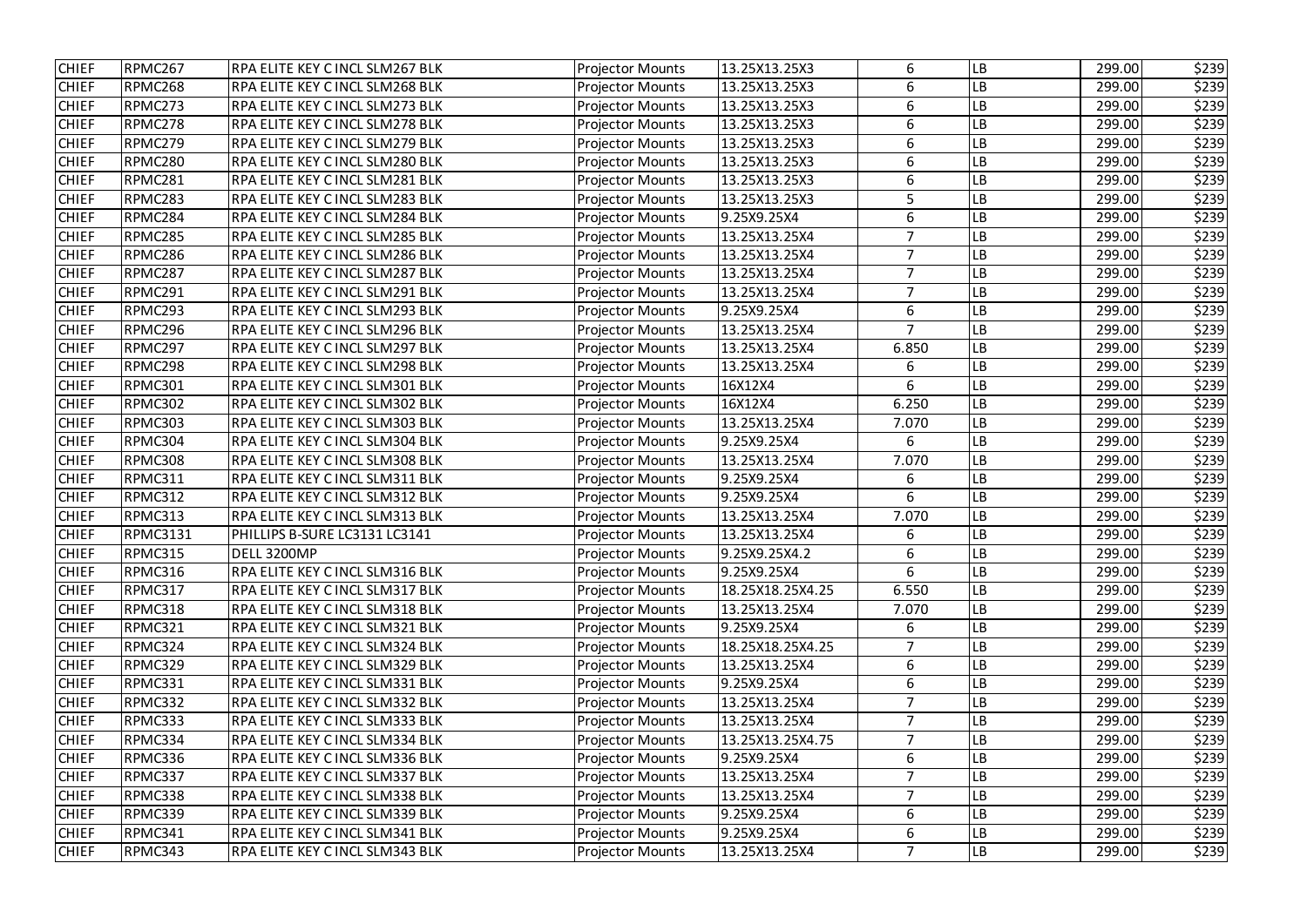| <b>CHIEF</b> | RPMC344         | RPA ELITE KEY C INCL SLM344 BLK         | <b>Projector Mounts</b> | 9.25X9.25X4     | 6              | LB         | 299.00 | \$239 |
|--------------|-----------------|-----------------------------------------|-------------------------|-----------------|----------------|------------|--------|-------|
| <b>CHIEF</b> | RPMC345         | <b>RPA ELITE KEY C INCL SLM345 BLK</b>  | <b>Projector Mounts</b> | 13.25X13.25X4   | $\overline{7}$ | LВ         | 299.00 | \$239 |
| <b>CHIEF</b> | RPMC346         | RPA ELITE KEY C INCL SLM346 BLK         | <b>Projector Mounts</b> | 18X18X4         | 6              | LB         | 299.00 | \$239 |
| <b>CHIEF</b> | RPMC348         | <b>RPA ELITE KEY C INCL SLM348 BLK</b>  | <b>Projector Mounts</b> | 9.25X9.25X4     | 6              | LB         | 299.00 | \$239 |
| <b>CHIEF</b> | RPMC349         | RPA ELITE KEY C INCL SLM349 BLK         | <b>Projector Mounts</b> | 13.25X13.25X4   | 7              | LB         | 299.00 | \$239 |
| <b>CHIEF</b> | RPMC351         | RPA ELITE KEY C INCL SLM351 BLK         | <b>Projector Mounts</b> | 13.25X13.25X4   | $\overline{7}$ | LB         | 299.00 | \$239 |
| <b>CHIEF</b> | RPMC352         | <b>RPA ELITE KEY C INCL SLM352 BLK</b>  | <b>Projector Mounts</b> | 16X12X4         | 6.500          | LB         | 299.00 | \$239 |
| <b>CHIEF</b> | RPMC353         | RPA ELITE KEY C INCL SLM353 BLK         | <b>Projector Mounts</b> | 13.25X13.25X4   | $\overline{7}$ | LВ         | 299.00 | \$239 |
| <b>CHIEF</b> | RPMC354         | RPA ELITE KEY C INCL SLM354 BLK         | <b>Projector Mounts</b> | 9.25X9.25X4     | 6              | LB         | 299.00 | \$239 |
| <b>CHIEF</b> | RPMC357         | RPA ELITE KEY C INCL SLM357 BLK         | <b>Projector Mounts</b> | 13.25X13.25X4   | $\overline{7}$ | LB         | 299.00 | \$239 |
| <b>CHIEF</b> | RPMC358         | RPA ELITE KEY C INCL SLM358 BLK         | <b>Projector Mounts</b> | 18X18X4         | 7              | LB         | 299.00 | \$239 |
| <b>CHIEF</b> | RPMC361         | <b>RPA ELITE KEY C INCL SLM361 BLK</b>  | <b>Projector Mounts</b> | 18.25X18.25X4.5 | 7.850          | ${\sf LB}$ | 299.00 | \$239 |
| <b>CHIEF</b> | RPMC364         | RPA ELITE KEY C INCL SLM364 BLK         | <b>Projector Mounts</b> | 13.25X13.25X7   | $\overline{7}$ | LB         | 299.00 | \$239 |
| <b>CHIEF</b> | RPMC366         | RPA ELITE KEY C INCL SLM367             | <b>Projector Mounts</b> | 20X20X6         | 11.500         | LB         | 299.00 | \$239 |
| <b>CHIEF</b> | <b>RPMC6500</b> | PANASONIC PT-L6500U PT-L6600U           | <b>Projector Mounts</b> | 13.25X13.25X4   | 6              | LВ         | 299.00 | \$239 |
| <b>CHIEF</b> | RPMCOW          | PROJECTOR MOUNT UNIV (1ST GEN) RPMC WHT | <b>Projector Mounts</b> | 13.25X13.25X3   | 6              | LВ         | 299.00 | \$239 |
| <b>CHIEF</b> | RPMCU           | UNIVERSAL RPMC                          | <b>Projector Mounts</b> | 10.25X10.25X5   | 7              | LB         | 299.00 | \$239 |
| <b>CHIEF</b> | <b>RPMCUS</b>   | UNIVERSAL RPMC SILVER                   | <b>Projector Mounts</b> | 10.25X10.25X5   | $\overline{7}$ | LB         | 299.00 | \$239 |
| <b>CHIEF</b> | <b>RPMCUW</b>   | UNIVERSAL RPMC                          | <b>Projector Mounts</b> | 10.25X10.25X5   | $\overline{7}$ | LВ         | 299.00 | \$239 |
| <b>CHIEF</b> | <b>RSA000</b>   | MINI RPA NO INTERFACE BLK               | <b>Projector Mounts</b> | 13.25X13.25X3   | 1.850          | LB         | 174.00 | \$139 |
| <b>CHIEF</b> | <b>RSA000S</b>  | MINI RPA NO INTERFACE SLV               | <b>Projector Mounts</b> | 13.25X13.25X3   | 5              | LВ         | 174.00 | \$139 |
| <b>CHIEF</b> | <b>RSA000W</b>  | MINI RPA NO INTERFACE WHT               | <b>Projector Mounts</b> | 13.25X13.25X3   | 5              | LВ         | 174.00 | \$139 |
| <b>CHIEF</b> | <b>RSA020</b>   | MINI RPA CUSTOM INCL SSB020 BLK         | <b>Projector Mounts</b> | 9.5X9.5X3.75    | 5              | LB         | 226.00 | \$181 |
| <b>CHIEF</b> | <b>RSA023</b>   | MINI RPA CUSTOM INCL SSB023 BLK         | <b>Projector Mounts</b> | 19.75X14.75X4   | 4              | LB         | 226.00 | \$181 |
| <b>CHIEF</b> | <b>RSA027</b>   | MINI RPA CUSTOM INCL SSB027 BLK         | <b>Projector Mounts</b> | 13.25X13.25X3   | 2.900          | LВ         | 226.00 | \$181 |
| <b>CHIEF</b> | <b>RSA085</b>   | MINI RPA CUSTOM INCL SSB085 BLK         | <b>Projector Mounts</b> | 9.5X9.5X3.75    | 5              | LB         | 226.00 | \$181 |
| <b>CHIEF</b> | <b>RSA093</b>   | MINI RPA CUSTOM INCL SSB093 BLK         | <b>Projector Mounts</b> | 13.25X13.25X3   | 5              | <b>LB</b>  | 226.00 | \$181 |
| <b>CHIEF</b> | <b>RSA145</b>   | MINI RPA CUSTOM INCL SSB145 BLK         | <b>Projector Mounts</b> | 13.25X13.25X3   | 3.700          | <b>LB</b>  | 226.00 | \$181 |
| <b>CHIEF</b> | <b>RSA163</b>   | MINI RPA CUSTOM INCL SSB163 BLK         | <b>Projector Mounts</b> | 13.25X9.5X3.7   | 5              | LВ         | 226.00 | \$181 |
| <b>CHIEF</b> | <b>RSA166</b>   | MINI RPA CUSTOM INCL SSB166 BLK         | <b>Projector Mounts</b> | 13.25X13.25X3   | 8              | <b>LB</b>  | 226.00 | \$181 |
| <b>CHIEF</b> | <b>RSA168</b>   | MINI RPA CUSTOM INCL SSB168 BLK         | <b>Projector Mounts</b> | 13.5X13.5X3.5   | 3.600          | <b>LB</b>  | 226.00 | \$181 |
| <b>CHIEF</b> | <b>RSA171</b>   | MINI RPA CUSTOM INCL SSB171 BLK         | <b>Projector Mounts</b> | 13.25X13.25X3   | 4              | <b>LB</b>  | 226.00 | \$181 |
| <b>CHIEF</b> | <b>RSA173</b>   | MINI RPA CUSTOM INCL SSB173 BLK         | <b>Projector Mounts</b> | 9.5X9.5X3.75    | 2.350          | LB         | 226.00 | \$181 |
| <b>CHIEF</b> | <b>RSA176</b>   | MINI RPA CUSTOM INCL SSB176 BLK         | <b>Projector Mounts</b> | 13.25X13X3      | 4.500          | <b>LB</b>  | 226.00 | \$181 |
| <b>CHIEF</b> | <b>RSA178</b>   | MINI RPA CUSTOM INCL SSB178 BLK         | <b>Projector Mounts</b> | 13.25X13.25X3   | 3.150          | LB         | 226.00 | \$181 |
| <b>CHIEF</b> | <b>RSA181</b>   | MINI RPA CUSTOM INCL SSB181 BLK         | <b>Projector Mounts</b> | 13.25X13.25X3.7 | 3.050          | <b>LB</b>  | 226.00 | \$181 |
| <b>CHIEF</b> | <b>RSA186</b>   | MINI RPA CUSTOM INCL SSB186 BLK         | <b>Projector Mounts</b> | 9.5X13.25X3.7   |                | <b>LB</b>  | 226.00 | \$181 |
| <b>CHIEF</b> | <b>RSA191</b>   | MINI RPA CUSTOM INCL SSB191 BLK         | <b>Projector Mounts</b> | 13.25X9.5X3.7   | $\overline{7}$ | <b>LB</b>  | 226.00 | \$181 |
| <b>CHIEF</b> | <b>RSA193</b>   | MINI RPA CUSTOM INCL SSB193 BLK         | <b>Projector Mounts</b> | 13X13X3         | 3.150          | LB         | 226.00 | \$181 |
| <b>CHIEF</b> | <b>RSA196</b>   | MINI RPA CUSTOM INCL SSB196 BLK         | <b>Projector Mounts</b> | 13.25X13.25X3   | 3              | <b>LB</b>  | 226.00 | \$181 |
| <b>CHIEF</b> | <b>RSA198</b>   | MINI RPA CUSTOM INCL SSB198 BLK         | <b>Projector Mounts</b> | 9X9X3           | 2.350          | <b>LB</b>  | 226.00 | \$181 |
| <b>CHIEF</b> | <b>RSA201</b>   | MINI RPA CUSTOM INCL SSB201 BLK         | <b>Projector Mounts</b> | 9.5X9.5X3.75    | 5              | LB         | 226.00 | \$181 |
| <b>CHIEF</b> | <b>RSA203</b>   | MINI RPA CUSTOM INCL SSB203 BLK         | <b>Projector Mounts</b> | 13.25X13.25X3   | 7              | LB         | 226.00 | \$181 |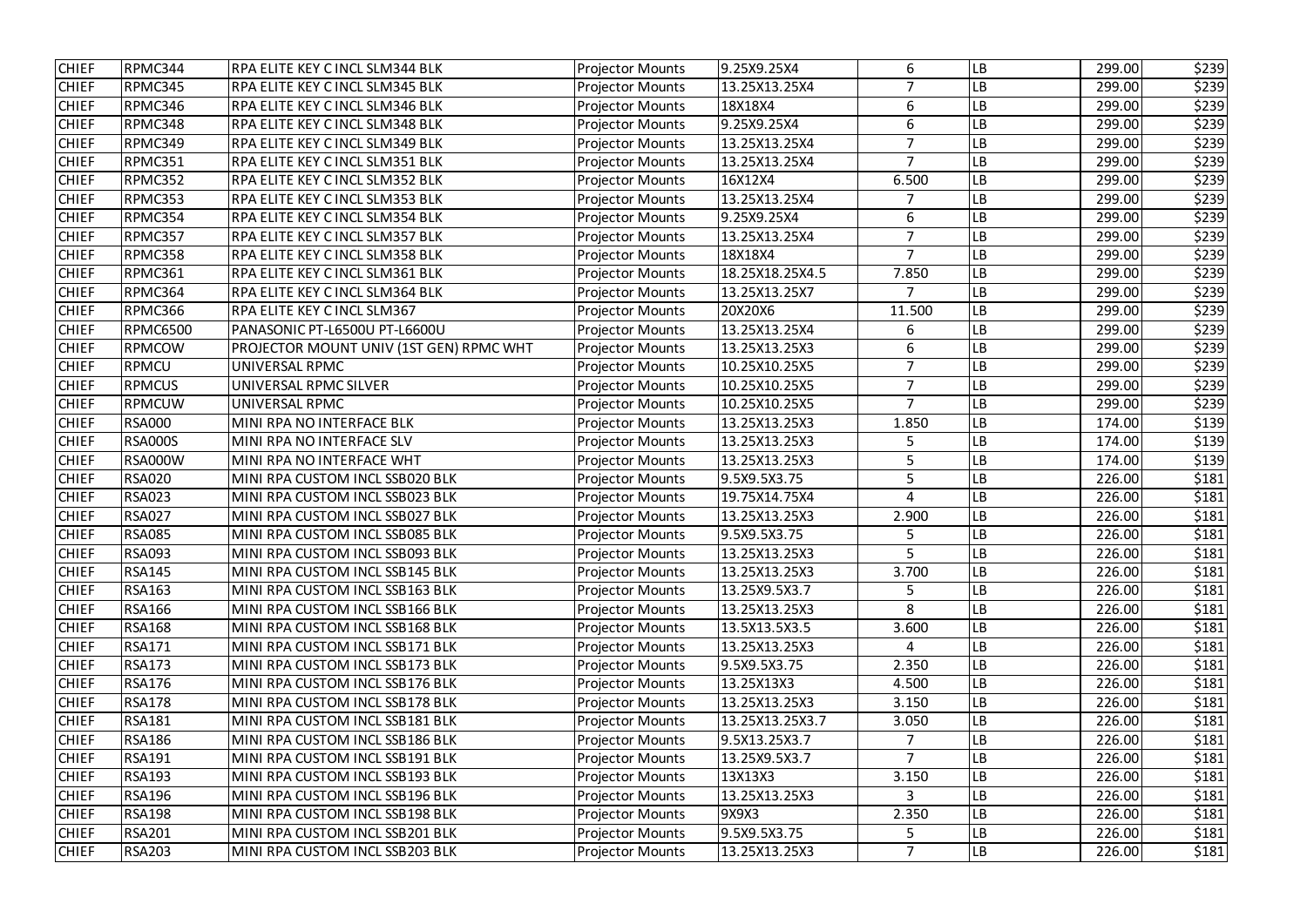| <b>CHIEF</b> | <b>RSA221</b>  | MINI RPA CUSTOM INCL SSB221 BLK   | <b>Projector Mounts</b> | 13.25X13X4    | 3.350          | LB        | 226.00 | \$181 |
|--------------|----------------|-----------------------------------|-------------------------|---------------|----------------|-----------|--------|-------|
| <b>CHIEF</b> | <b>RSA228</b>  | MINI RPA CUSTOM INCL SSB228 BLK   | <b>Projector Mounts</b> | 13.25X13.25X3 | $\overline{7}$ | LB        | 226.00 | \$181 |
| <b>CHIEF</b> | <b>RSA232</b>  | MINI RPA CUSTOM INCL SSB232 BLK   | <b>Projector Mounts</b> | 15.25X10.25X5 | $\overline{7}$ | LB        | 226.00 | \$181 |
| <b>CHIEF</b> | <b>RSA245</b>  | MINI RPA CUSTOM INCL SSB245 BLK   | <b>Projector Mounts</b> | 13X13X3.5     | 3.350          | LB        | 226.00 | \$181 |
| <b>CHIEF</b> | <b>RSA246</b>  | MINI RPA CUSTOM INCL SSB246 BLK   | <b>Projector Mounts</b> | 13.25X13.25X3 | 5              | LB        | 226.00 | \$181 |
| <b>CHIEF</b> | <b>RSA251</b>  | MINI RPA CUSTOM INCL SSB251 BLK   | <b>Projector Mounts</b> | 13.25X13.25X3 | 3.400          | LВ        | 226.00 | \$181 |
| <b>CHIEF</b> | <b>RSA257</b>  | MINI RPA CUSTOM INCL SSB257 BLK   | <b>Projector Mounts</b> | 20X10.25X4.5  | 5.850          | LB        | 226.00 | \$181 |
| <b>CHIEF</b> | <b>RSA259</b>  | MINI RPA CUSTOM INCL SSB259 BLK   | <b>Projector Mounts</b> | 9.25X9.25X3   | 2.400          | LB        | 226.00 | \$181 |
| <b>CHIEF</b> | <b>RSA260</b>  | MINI RPA CUSTOM INCL SSB260 BLK   | <b>Projector Mounts</b> | 13.25X13.25X3 | 5              | LB        | 226.00 | \$181 |
| <b>CHIEF</b> | <b>RSA261</b>  | <b>RSA CUSTOM INCL SSB261 BLK</b> | <b>Projector Mounts</b> | 13.25X13.25X3 | 5              | LB        | 226.00 | \$181 |
| <b>CHIEF</b> | <b>RSA266</b>  | <b>RSA CUSTOM INCL SSB266 BLK</b> | <b>Projector Mounts</b> | 13.25X13.25X3 | 2.390          | LB        | 226.00 | \$181 |
| <b>CHIEF</b> | <b>RSA268</b>  | <b>RSA CUSTOM INCL SSB268 BLK</b> | <b>Projector Mounts</b> | 13.25X13.25X3 | 5              | LB        | 226.00 | \$181 |
| <b>CHIEF</b> | <b>RSA273</b>  | <b>RSA CUSTOM INCL SSB273 BLK</b> | <b>Projector Mounts</b> | 13.25X13.25X3 | 5              | LB.       | 226.00 | \$181 |
| <b>CHIEF</b> | <b>RSA278</b>  | MINI RPA CUSTOM INCL SSB278 BLK   | <b>Projector Mounts</b> | 13.25X13.25X3 | 5              | LB        | 226.00 | \$181 |
| <b>CHIEF</b> | <b>RSA279</b>  | MINI RPA CUSTOM INCL SSB279 BLK   | <b>Projector Mounts</b> | 13.25X13.25X3 | 5              | LB        | 226.00 | \$181 |
| <b>CHIEF</b> | <b>RSA280</b>  | RSA280 INCL SSB280 BLK            | <b>Projector Mounts</b> | 13.25X13.25X3 | 5              | LB.       | 226.00 | \$181 |
| <b>CHIEF</b> | <b>RSA283</b>  | RSA283 INCL SSB283 BLK            | <b>Projector Mounts</b> | 13.25X13.25X3 | 5              | LB.       | 226.00 | \$181 |
| <b>CHIEF</b> | <b>RSA284</b>  | A INCL SSB284 BLK                 | <b>Projector Mounts</b> | 9.25X9.25X3   | 5              | LB        | 226.00 | \$181 |
| <b>CHIEF</b> | <b>RSA285</b>  | <b>RSA INCL SSB285 BLK</b>        | <b>Projector Mounts</b> | 13.25X13.25X3 | 6              | LB.       | 226.00 | \$181 |
| <b>CHIEF</b> | <b>RSA286</b>  | RSA INCL SSB286 BLK               | <b>Projector Mounts</b> | 13.25X13.25X3 | 6              | LB        | 226.00 | \$181 |
| <b>CHIEF</b> | <b>RSA287</b>  | RSA INCL SSB287 BLK               | <b>Projector Mounts</b> | 13.25X13.25X3 | 6              | LB        | 226.00 | \$181 |
| <b>CHIEF</b> | <b>RSA293</b>  | RSA INCL SSB293 BLK               | <b>Projector Mounts</b> | 9.25X9.25X3   | 5              | LB.       | 226.00 | \$181 |
| <b>CHIEF</b> | <b>RSA296</b>  | RSA INCL SSB296 BLK               | <b>Projector Mounts</b> | 13.25X13.25X3 | 6              | LB.       | 226.00 | \$181 |
| <b>CHIEF</b> | <b>RSA298</b>  | RSA INCL SSB298 BLK               | <b>Projector Mounts</b> | 13.25X13.25X3 | 6              | LB        | 226.00 | \$181 |
| <b>CHIEF</b> | <b>RSA301</b>  | RSA INCL SSM301 BLK               | <b>Projector Mounts</b> | 16X12X4       | 3.500          | LB        | 226.00 | \$181 |
| <b>CHIEF</b> | <b>RSA302</b>  | RSA302 INCL SSB302 BLK            | <b>Projector Mounts</b> | 12.5X4.5X16   | 5.150          | LВ        | 226.00 | \$181 |
| <b>CHIEF</b> | <b>RSA303</b>  | RSA303 INCL SSB303 BLK            | <b>Projector Mounts</b> | 13.25X13.25X3 | 6.070          | <b>LB</b> | 226.00 | \$181 |
| <b>CHIEF</b> | <b>RSA308</b>  | RSA308 INCL SLB BLK               | <b>Projector Mounts</b> | 13.25X13.25X3 | 6.070          | LB        | 226.00 | \$181 |
| <b>CHIEF</b> | <b>RSA311</b>  | <b>RSA311 INCL SLB BLK</b>        | <b>Projector Mounts</b> | 9.25X9.25X3   | 5              | LB        | 226.00 | \$181 |
| <b>CHIEF</b> | <b>RSA313</b>  | <b>RSA313 INCL SLB BLK</b>        | <b>Projector Mounts</b> | 13.25X13.25X3 | 6.070          | LB        | 226.00 | \$181 |
| <b>CHIEF</b> | <b>RSA3131</b> | MINI RPA CUSTOM INCL SSB3131 BLK  | <b>Projector Mounts</b> | 13.25X13.25X3 | 4              | LB        | 226.00 | \$181 |
| <b>CHIEF</b> | <b>RSA315</b>  | MINI RPA CUSTOM INCL SSB315 BLK   | <b>Projector Mounts</b> | 9.25X9.25X3.5 | 2.050          | LB        | 226.00 | \$181 |
| <b>CHIEF</b> | <b>RSA316</b>  | RSA316 INCL SSB BLK               | <b>Projector Mounts</b> | 9.25X9.25X3   | 5              | LB        | 226.00 | \$181 |
| <b>CHIEF</b> | <b>RSA318</b>  | RSA318 INCL SSB BLK               | <b>Projector Mounts</b> | 13.25X13.25X3 | 6.020          | LB        | 226.00 | \$181 |
| <b>CHIEF</b> | <b>RSA321</b>  | RSA321 INCL SSB BLK               | <b>Projector Mounts</b> | 9.25X9.25X3   | 5              | LB        | 226.00 | \$181 |
| <b>CHIEF</b> | <b>RSA329</b>  | RSA329 INCL SSB BLK               | <b>Projector Mounts</b> | 13.25X13.25X3 | 4              | LB        | 226.00 | \$181 |
| <b>CHIEF</b> | <b>RSA331</b>  | RSA331 INCL SSB BLK               | <b>Projector Mounts</b> | 9.25X9.25X3   | 5              | LB        | 226.00 | \$181 |
| <b>CHIEF</b> | <b>RSA332</b>  | MINI RPA INCL SSB332 BLK          | <b>Projector Mounts</b> | 13.25X13.25X3 | 6              | LB        | 226.00 | \$181 |
| <b>CHIEF</b> | <b>RSA333</b>  | MINI RPA ELITE INCL SSB333 BLK    | <b>Projector Mounts</b> | 13.25X13.25X3 | 6              | LB        | 226.00 | \$181 |
| <b>CHIEF</b> | <b>RSA336</b>  | MINI RPA INCL SSB336 BLK          | <b>Projector Mounts</b> | 9.25X9.25X3   | 5              | LB        | 226.00 | \$181 |
| <b>CHIEF</b> | <b>RSA337</b>  | MINI RPA INCL SSB337 BLK          | <b>Projector Mounts</b> | 13.25X13.25X3 | 6              | LB        | 226.00 | \$181 |
| <b>CHIEF</b> | <b>RSA338</b>  | MINI RPA INCL SSB338 BLK          | <b>Projector Mounts</b> | 13.25X13.25X3 | 6              | LB        | 226.00 | \$181 |
| <b>CHIEF</b> | <b>RSA339</b>  | MINI RPA INCL SSB339 BLK          | <b>Projector Mounts</b> | 9.25X9.25X3   | 5              | LB        | 226.00 | \$181 |
|              |                |                                   |                         |               |                |           |        |       |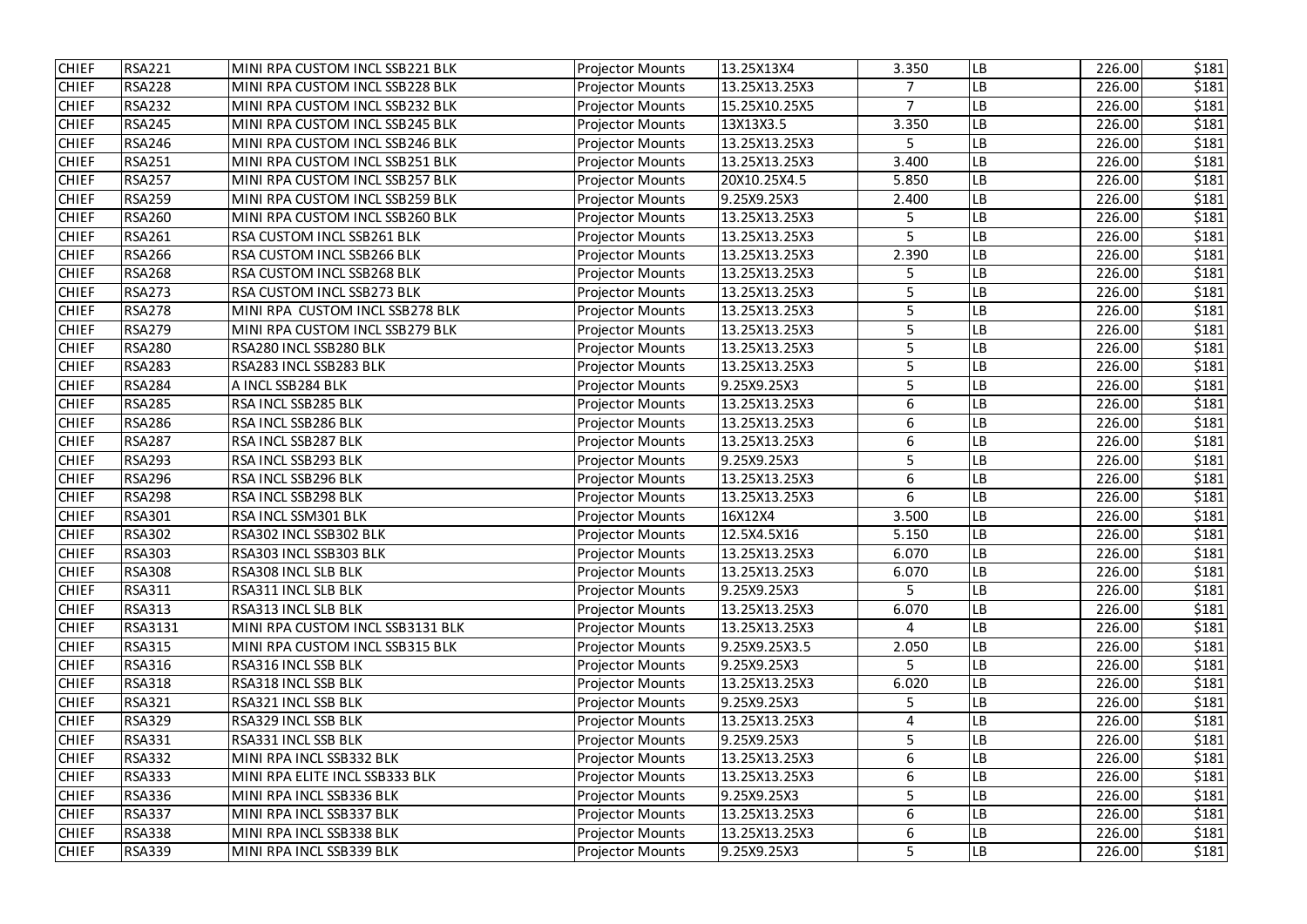| <b>CHIEF</b> | <b>RSA341</b>  | RSA341 INCL SSB BLK                   | <b>Projector Mounts</b> | 9.25X9.25X3      | 5     | LB        | 226.00 | \$181 |
|--------------|----------------|---------------------------------------|-------------------------|------------------|-------|-----------|--------|-------|
| <b>CHIEF</b> | <b>RSA343</b>  | RSA343 INCL SSB343 BLK                | <b>Projector Mounts</b> | 13.25X13.25X3    | 6     | LB        | 226.00 | \$181 |
| <b>CHIEF</b> | <b>RSA344</b>  | RSA344 INCL SSB344 BLK                | <b>Projector Mounts</b> | 9.25X9.25X3      | 5     | LB        | 226.00 | \$181 |
| <b>CHIEF</b> | <b>RSA345</b>  | RSA345 INCL SSB345 BLK                | <b>Projector Mounts</b> | 13.25X13.25X3    | 6     | LB        | 226.00 | \$181 |
| <b>CHIEF</b> | <b>RSA348</b>  | RSA348 INCL SSB348 BLK                | <b>Projector Mounts</b> | 9.25X9.25X3      | 5     | LB        | 226.00 | \$181 |
| <b>CHIEF</b> | <b>RSA349</b>  | RSA349 INCL SSB349 BLK                | <b>Projector Mounts</b> | 13.25X13.25X3    | 6     | -B        | 226.00 | \$181 |
| <b>CHIEF</b> | <b>RSA352</b>  | RSA352 INCL SSB352 BLK                | <b>Projector Mounts</b> | 16X12X4          | 6.500 | LB        | 226.00 | \$181 |
| <b>CHIEF</b> | <b>RSA353</b>  | RSA353 INCL SSB353 BLK                | <b>Projector Mounts</b> | 13.25X13.25X3    | 6     | LB        | 226.00 | \$181 |
| <b>CHIEF</b> | <b>RSA354</b>  | RSA354 INCL SSB354 BLK                | <b>Projector Mounts</b> | 9.25X9.25X3      | 5     | -B        | 226.00 | \$181 |
| <b>CHIEF</b> | <b>RSA357</b>  | RSA357 INCL SSB357 BLK                | <b>Projector Mounts</b> | 13.25X13.25X3    | 6     | LB        | 226.00 | \$181 |
| <b>CHIEF</b> | <b>RSAU</b>    | MINI RPA UNIVERSAL BLK                | <b>Projector Mounts</b> | 10.25X10.25X4    | 5.250 | LB        | 226.00 | \$181 |
| <b>CHIEF</b> | <b>RSAUS</b>   | MINI RPA UNIVERSAL SLV                | <b>Projector Mounts</b> | 10.25X10.25X4    | 5.250 | LB        | 226.00 | \$181 |
| <b>CHIEF</b> | <b>RSAUW</b>   | MINI RPA UNIVERSAL WHT                | <b>Projector Mounts</b> | 10.25X10.25X4    | 5.250 | LВ        | 226.00 | \$181 |
| <b>CHIEF</b> | <b>RSMA000</b> | MINI RPA ELITE KEY A NO INTERFACE BLK | <b>Projector Mounts</b> | 9X9X4            | 3     | LB        | 192.00 | \$154 |
| <b>CHIEF</b> | RSMA000S       | MINI RPA ELITE KEY A NO INTERFACE SLV | <b>Projector Mounts</b> | 9X9X3.5          | 1.900 | LВ        | 192.00 | \$154 |
| <b>CHIEF</b> | RSMA000W       | MINI RPA ELITE KEY A NO INTERFACE WHT | <b>Projector Mounts</b> | 9X9X3.5          | 1.910 | LB        | 192.00 | \$154 |
| <b>CHIEF</b> | RSMA020        | MINI RPA ELITE KEY A INCL SSM020 BLK  | <b>Projector Mounts</b> | 9.5X9.5X3.75     | 2.950 | LB        | 259.00 | \$207 |
| <b>CHIEF</b> | <b>RSMA023</b> | MINI RPA ELITE KEY A INCL SSM023 BLK  | <b>Projector Mounts</b> | 20X14.5X4.5      | 7.200 | LB        | 259.00 | \$207 |
| <b>CHIEF</b> | RSMA027        | MINI RPA ELITE KEY A INCL SSM027 BLK  | <b>Projector Mounts</b> | 13.25X13.25X3    | 3.150 | LB        | 259.00 | \$207 |
| <b>CHIEF</b> | <b>RSMA085</b> | MINI RPA ELITE KEY A INCL SSM085 BLK  | <b>Projector Mounts</b> | 9.5X9.5X3.75     | 2.500 | LB        | 259.00 | \$207 |
| <b>CHIEF</b> | RSMA093        | MINI RPA ELITE KEY A INCL SSM093 BLK  | <b>Projector Mounts</b> | 13.25X13.25X3    | 5     | LB        | 259.00 | \$207 |
| <b>CHIEF</b> | <b>RSMA145</b> | MINI RPA ELITE KEY A INCL SSM145 BLK  | <b>Projector Mounts</b> | 13X13X3.25       | 3.800 | LB        | 259.00 | \$207 |
| <b>CHIEF</b> | <b>RSMA163</b> | MINI RPA ELITE KEY A INCL SSM163 BLK  | <b>Projector Mounts</b> | 13.25X13X3.25    | 5     | LB        | 259.00 | \$207 |
| <b>CHIEF</b> | <b>RSMA166</b> | MINI RPA ELITE KEY A INCL SSM166 BLK  | <b>Projector Mounts</b> | 13X13X3          | 3.450 | LB        | 259.00 | \$207 |
| <b>CHIEF</b> | <b>RSMA168</b> | NI RPA ELITE KEY A INCL SSM168 BLK    | <b>Projector Mounts</b> | 13.25X9.5X3.7    | 7     | -B        | 259.00 | \$207 |
| <b>CHIEF</b> | <b>RSMA171</b> | MINI RPA ELITE KEY A INCL SSM171 BLK  | <b>Projector Mounts</b> | 13.25X13.25X3    | 4     | LB        | 259.00 | \$207 |
| <b>CHIEF</b> | <b>RSMA173</b> | MINI RPA ELITE KEY A INCL SSM173 BLK  | <b>Projector Mounts</b> | 9.5X9.5X3.75     | 2.700 | <b>LB</b> | 259.00 | \$207 |
| <b>CHIEF</b> | RSMA176        | MINI RPA ELITE KEY A INCL SSM176 BLK  | <b>Projector Mounts</b> | 13.25X13X3       | 4.650 | LВ        | 259.00 | \$207 |
| <b>CHIEF</b> | <b>RSMA178</b> | MINI RPA ELITE KEY A INCL SSM178 BLK  | <b>Projector Mounts</b> | 13.25X13.25X3    | 3.550 | LB        | 259.00 | \$207 |
| <b>CHIEF</b> | <b>RSMA181</b> | MINI RPA ELITE KEY A INCL SSM181 BLK  | <b>Projector Mounts</b> | 13.25X13.25X3    | 3.350 | LB        | 259.00 | \$207 |
| <b>CHIEF</b> | <b>RSMA186</b> | MINI RPA ELITE KEY A INCL SSM186 BLK  | <b>Projector Mounts</b> | 9.5X3.5X9.25     | 2.850 | LB        | 259.00 | \$207 |
| <b>CHIEF</b> | <b>RSMA191</b> | MINI RPA ELITE KEY A INCL SSM191 BLK  | <b>Projector Mounts</b> | 13X13X3          | 3.800 | LB        | 259.00 | \$207 |
| <b>CHIEF</b> | <b>RSMA193</b> | MINI RPA ELITE KEY A INCL SSM193 BLK  | <b>Projector Mounts</b> | 13.25X13.25X3.25 | 3.350 | LB        | 259.00 | \$207 |
| <b>CHIEF</b> | <b>RSMA196</b> | MINI RPA ELITE KEY A INCL SSM196 BLK  | <b>Projector Mounts</b> | 13.25X13.25X3    | 3.250 | LB        | 259.00 | \$207 |
| <b>CHIEF</b> | <b>RSMA198</b> | MINI RPA ELITE KEY A INCL SSM198 BLK  | <b>Projector Mounts</b> | 9X9X3.75         | 2.550 | LB        | 259.00 | \$207 |
| <b>CHIEF</b> | <b>RSMA201</b> | MINI RPA ELITE KEY A INCL SSM201 BLK  | <b>Projector Mounts</b> | 9.5X9.5X3.75     | 2.650 | <b>LB</b> | 259.00 | \$207 |
| <b>CHIEF</b> | <b>RSMA203</b> | MINI RPA ELITE KEY A INCL SSM203 BLK  | <b>Projector Mounts</b> | 13.25X13.25X3    | 3.650 | LB        | 259.00 | \$207 |
| <b>CHIEF</b> | <b>RSMA221</b> | MINI RPA ELITE KEY A INCL SSM221 BLK  | <b>Projector Mounts</b> | 13X13X3          | 3.700 | LB        | 259.00 | \$207 |
| <b>CHIEF</b> | <b>RSMA228</b> | MINI RPA ELITE KEY A INCL SSM228 BLK  | <b>Projector Mounts</b> | 13.25X13.25X3    | 3.600 | <b>LB</b> | 259.00 | \$207 |
| <b>CHIEF</b> | <b>RSMA232</b> | MINI RPA ELITE KEY A INCL SSM232 BLK  | <b>Projector Mounts</b> | 15.25X10.25X5    | 7     | LB        | 259.00 | \$207 |
| <b>CHIEF</b> | <b>RSMA245</b> | MINI RPA ELITE KEY A INCL SSM245 BLK  | <b>Projector Mounts</b> | 13X13X3          | 3.650 | LB        | 259.00 | \$207 |
| <b>CHIEF</b> | RSMA246        | MINI RPA ELITE KEY A INCL SSM246 BLK  | <b>Projector Mounts</b> | 13X13X4.5        | 5     | LΒ        | 259.00 | \$207 |
| <b>CHIEF</b> | <b>RSMA251</b> | MINI RPA ELITE KEY A INCL SSM251 BLK  | <b>Projector Mounts</b> | 13X13X4.5        | 5     | LB        | 259.00 | \$207 |
|              |                |                                       |                         |                  |       |           |        |       |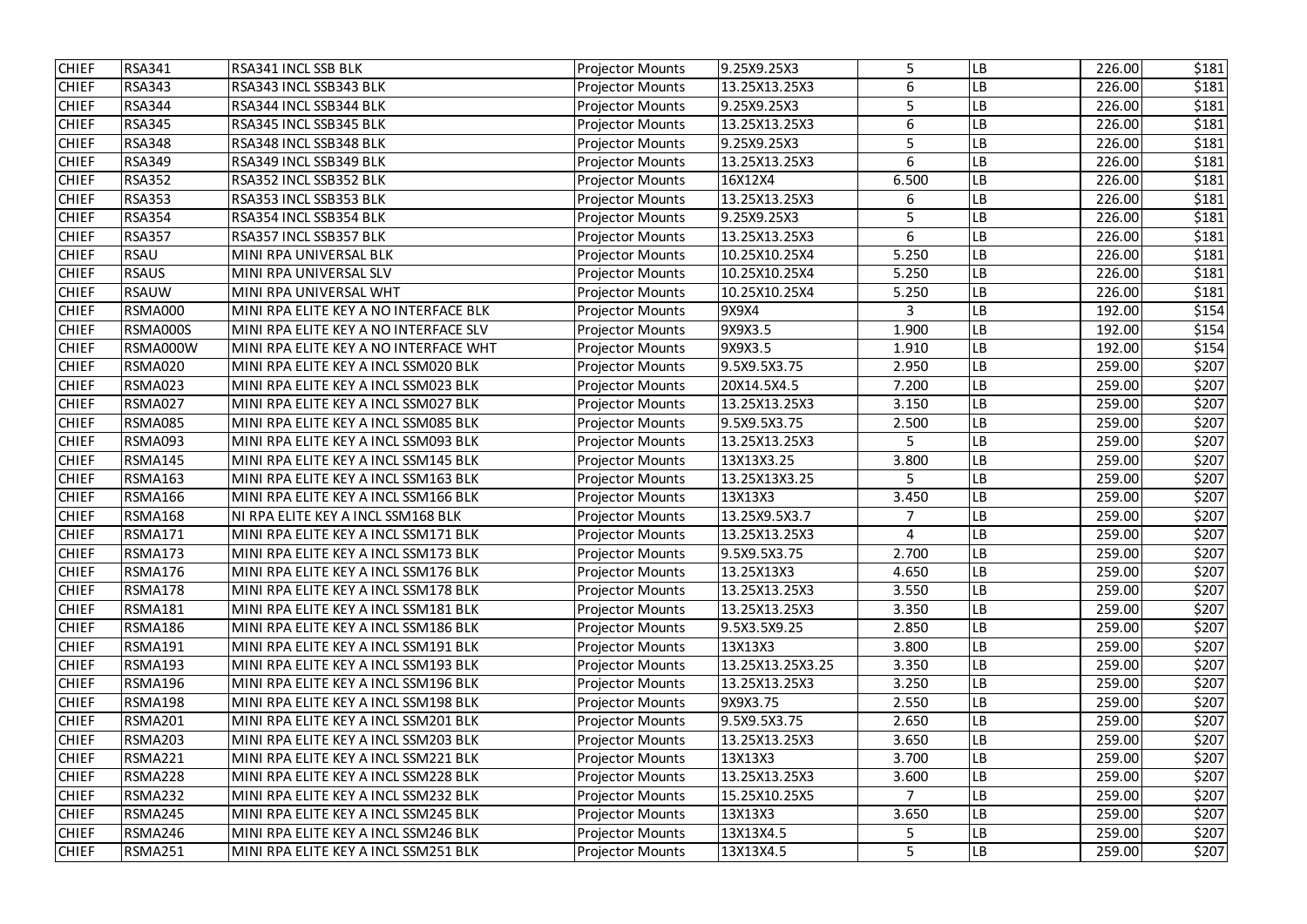| <b>CHIEF</b> | <b>RSMA257</b>  | MINI RPA ELITE KEY A INCL SSM257 BLK  | <b>Projector Mounts</b> | 20X10X4.5        | 6              | LB        | 259.00 | \$207 |
|--------------|-----------------|---------------------------------------|-------------------------|------------------|----------------|-----------|--------|-------|
| <b>CHIEF</b> | <b>RSMA259</b>  | MINI RPA ELITE KEY A INCL SSM259 BLK  | <b>Projector Mounts</b> | 9X9X3.5          | 2.600          | LB        | 259.00 | \$207 |
| <b>CHIEF</b> | <b>RSMA260</b>  | MINI RPA ELITE KEY A INCL SSM260 BLK  | <b>Projector Mounts</b> | 13.25X13.25X3.75 | 4              | -B        | 248.00 | \$198 |
| <b>CHIEF</b> | <b>RSMA261</b>  | MINI RPA ELITE KEY A INCL SSM261 BLK  | <b>Projector Mounts</b> | 13X13X3          | 3.350          | LB        | 259.00 | \$207 |
| <b>CHIEF</b> | <b>RSMA266</b>  | MINI RPA ELITE KEY A INCL SSM266 BLK  | <b>Projector Mounts</b> | 9X9X4.5          | 4              | LB        | 259.00 | \$207 |
| <b>CHIEF</b> | RSMA266S        | MINI RPA ELITE KEY A INCL SSM266 SILV | <b>Projector Mounts</b> | 9X9X4.5          | $\overline{4}$ | -B        | 259.00 | \$207 |
| <b>CHIEF</b> | <b>RSMA268</b>  | MINI RPA ELITE KEY A INCL SSM268 BLK  | <b>Projector Mounts</b> | 13.25X13.25X3    | 4.750          | LB        | 259.00 | \$207 |
| <b>CHIEF</b> | <b>RSMA273</b>  | MINI RPA ELITE KEY A INCL SSM273 BLK  | <b>Projector Mounts</b> | 13X13X4.5        | 5              | LB        | 259.00 | \$207 |
| <b>CHIEF</b> | <b>RSMA278</b>  | MINI RPA ELITE KEY A INCL SSM278 BLK  | <b>Projector Mounts</b> | 13X13X3.25       | 4.100          | LB        | 259.00 | \$207 |
| <b>CHIEF</b> | <b>RSMA279</b>  | MINI RPA ELITE KEY A INCL SSM279 BLK  | <b>Projector Mounts</b> | 13X13X4.5        | 5              | LB        | 259.00 | \$207 |
| <b>CHIEF</b> | <b>RSMA280</b>  | MINI RPA ELITE KEY A INCL SSM280 BLK  | <b>Projector Mounts</b> | 13X13X3          | 4.150          | LB        | 259.00 | \$207 |
| <b>CHIEF</b> | <b>RSMA283</b>  | MINI RPA ELITE KEY A INCL SSM283 BLK  | <b>Projector Mounts</b> | 9X9X4.5          | 4              | LB        | 259.00 | \$207 |
| <b>CHIEF</b> | RSMA284         | MINI RPA ELITE KEY A INCL SSM284 BLK  | <b>Projector Mounts</b> | 9.25X9.25X3.75   | 3.200          | LВ        | 259.00 | \$207 |
| <b>CHIEF</b> | <b>RSMA285</b>  | MINI RPA ELITE KEY A INCL SSM285 BLK  | <b>Projector Mounts</b> | 13X3X13          | 4.200          | LB        | 259.00 | \$207 |
| <b>CHIEF</b> | <b>RSMA286</b>  | MINI RPA ELITE KEY A INCL SSM286 BLK  | <b>Projector Mounts</b> | 13.25X13.25X3.75 | 3.450          | LВ        | 259.00 | \$207 |
| <b>CHIEF</b> | <b>RSMA287</b>  | MINI RPA ELITE KEY A INCL SSM287 BLK  | <b>Projector Mounts</b> | 13.25X13.25X3.25 | 5              | LB        | 259.00 | \$207 |
| <b>CHIEF</b> | <b>RSMA293</b>  | MINI RPA ELITE KEY A INCL SSM293 BLK  | <b>Projector Mounts</b> | 9.25X9.25X3.5    | 2.700          | LB        | 259.00 | \$207 |
| <b>CHIEF</b> | <b>RSMA296</b>  | MINI RPA ELITE KEY A INCL SSM296 BLK  | <b>Projector Mounts</b> | 13.25X13.25X3.75 | 7              | LB        | 259.00 | \$207 |
| <b>CHIEF</b> | <b>RSMA298</b>  | MINI RPA ELITE KEY A INCL SSM298 BLK  | <b>Projector Mounts</b> | 13.25X13.25X3.75 | $\overline{7}$ | LB        | 259.00 | \$207 |
| <b>CHIEF</b> | <b>RSMA301</b>  | MINI RPA ELITE KEY A INCL SSM301 BLK  | <b>Projector Mounts</b> | 16X12X4          | 3.850          | LВ        | 259.00 | \$207 |
| <b>CHIEF</b> | <b>RSMA302</b>  | MINI RPA ELITE KEY A INCL SSM302 BLK  | <b>Projector Mounts</b> | 16X12.75X4.5     | 5.400          | LB        | 259.00 | \$207 |
| <b>CHIEF</b> | <b>RSMA303</b>  | MINI RPA ELITEKEY A INCL SSM303 BLK   | <b>Projector Mounts</b> | 13.25X13.25X3.75 | 7.070          | LB        | 259.00 | \$207 |
| <b>CHIEF</b> | <b>RSMA308</b>  | MINI RPA ELITEKEY A INCL SSM308 BLK   | <b>Projector Mounts</b> | 13.25X13.25X3.75 | 4.750          | LB        | 259.00 | \$207 |
| <b>CHIEF</b> | <b>RSMA311</b>  | MINI RPA ELITEKEY A INCL SSM311 BLK   | <b>Projector Mounts</b> | 9.25X9.25X3.75   | 6              | LB        | 259.00 | \$207 |
| <b>CHIEF</b> | <b>RSMA313</b>  | MINI RPA ELITEKEY A INCL SSM313 BLK   | <b>Projector Mounts</b> | 13.25X13.25X3.75 | 7.070          | LB        | 259.00 | \$207 |
| <b>CHIEF</b> | <b>RSMA3131</b> | MINI RPA ELITE KEY A INCL SSM3131 BLK | <b>Projector Mounts</b> | 13.25X13.25X3    | 4              | LB        | 259.00 | \$207 |
| <b>CHIEF</b> | <b>RSMA315</b>  | MINI RPA ELITE KEY A INCL SSM315 BLK  | <b>Projector Mounts</b> | 9X9X3.5          | 2.450          | <b>LB</b> | 259.00 | \$207 |
| <b>CHIEF</b> | <b>RSMA316</b>  | MINI RPA ELITEKEY A INCL SSM316 BLK   | <b>Projector Mounts</b> | 9.25X9.25X3.75   | 6              | LB        | 259.00 | \$207 |
| <b>CHIEF</b> | <b>RSMA318</b>  | MINI RPA ELITEKEY A INCL SSM318 BLK   | <b>Projector Mounts</b> | 13.25X13.25X3.75 | 7.070          | LB        | 259.00 | \$207 |
| <b>CHIEF</b> | <b>RSMA321</b>  | MINI RPA ELITEKEY A INCL SSM321 BLK   | <b>Projector Mounts</b> | 9.25X9.25X3.75   | 6              | LB        | 259.00 | \$207 |
| <b>CHIEF</b> | <b>RSMA329</b>  | MINI RPA ELITEKEY A INCL SSM329 BLK   | <b>Projector Mounts</b> | 13.25X13.25X3    | 4              | LB        | 259.00 | \$207 |
| <b>CHIEF</b> | <b>RSMA331</b>  | MINI RPA ELITEKEY A INCL SSM331 BLK   | <b>Projector Mounts</b> | 9.25X9.25X3.75   | 6              | LB        | 259.00 | \$207 |
| <b>CHIEF</b> | <b>RSMA332</b>  | MINI RPA ELITEKEY A INCL SSM332 BLK   | <b>Projector Mounts</b> | 13.25X13.25X3.75 | $\overline{7}$ | LB        | 259.00 | \$207 |
| <b>CHIEF</b> | <b>RSMA333</b>  | MINI RPA ELITEKEY A INCL SSM333 BLK   | <b>Projector Mounts</b> | 13.25X13.25X3.75 | 7              | LB        | 259.00 | \$207 |
| <b>CHIEF</b> | <b>RSMA336</b>  | MINI RPA ELITEKEY A INCL SSM336 BLK   | <b>Projector Mounts</b> | 9.25X9.25X3.75   | 6              | LB        | 259.00 | \$207 |
| <b>CHIEF</b> | <b>RSMA337</b>  | MINI RPA ELITEKEY A INCL SSM337 BLK   | <b>Projector Mounts</b> | 13.25X13.25X3.75 |                | LB        | 259.00 | \$207 |
| <b>CHIEF</b> | RSMA338         | MINI RPA ELITEKEY A INCL SSM338 BLK   | <b>Projector Mounts</b> | 7X6.3X3.75       | $\overline{7}$ | LB        | 259.00 | \$207 |
| <b>CHIEF</b> | <b>RSMA339</b>  | MINI RPA ELITEKEY A INCL SSM339 BLK   | <b>Projector Mounts</b> | 9.25X9.25X3.75   | 6              | LB        | 259.00 | \$207 |
| <b>CHIEF</b> | RSMA341         | MINI RPA ELITEKEY A INCL SSM341 BLK   | <b>Projector Mounts</b> | 9.25X9.25X3.75   | 6              | LB        | 259.00 | \$207 |
| <b>CHIEF</b> | <b>RSMA343</b>  | MINI RPA ELITEKEY A INCL SSM343 BLK   | <b>Projector Mounts</b> | 13.25X13.25X3.75 | 7              | LB        | 259.00 | \$207 |
| <b>CHIEF</b> | RSMA344         | MINI RPA ELITEKEY A INCL SSM344 BLK   | <b>Projector Mounts</b> | 9.25X9.25X3.75   | 6              | LB        | 259.00 | \$207 |
| <b>CHIEF</b> | <b>RSMA345</b>  | MINI RPA ELITEKEY A INCL SSM345 BLK   | <b>Projector Mounts</b> | 13.25X13.25X3.75 |                | LB        | 259.00 | \$207 |
| <b>CHIEF</b> | RSMA347         | MINI RPA ELITEKEY A INCL SSM347 BLK   | <b>Projector Mounts</b> | 9.25X9.25X3.75   | 6              | LB        | 259.00 | \$207 |
|              |                 |                                       |                         |                  |                |           |        |       |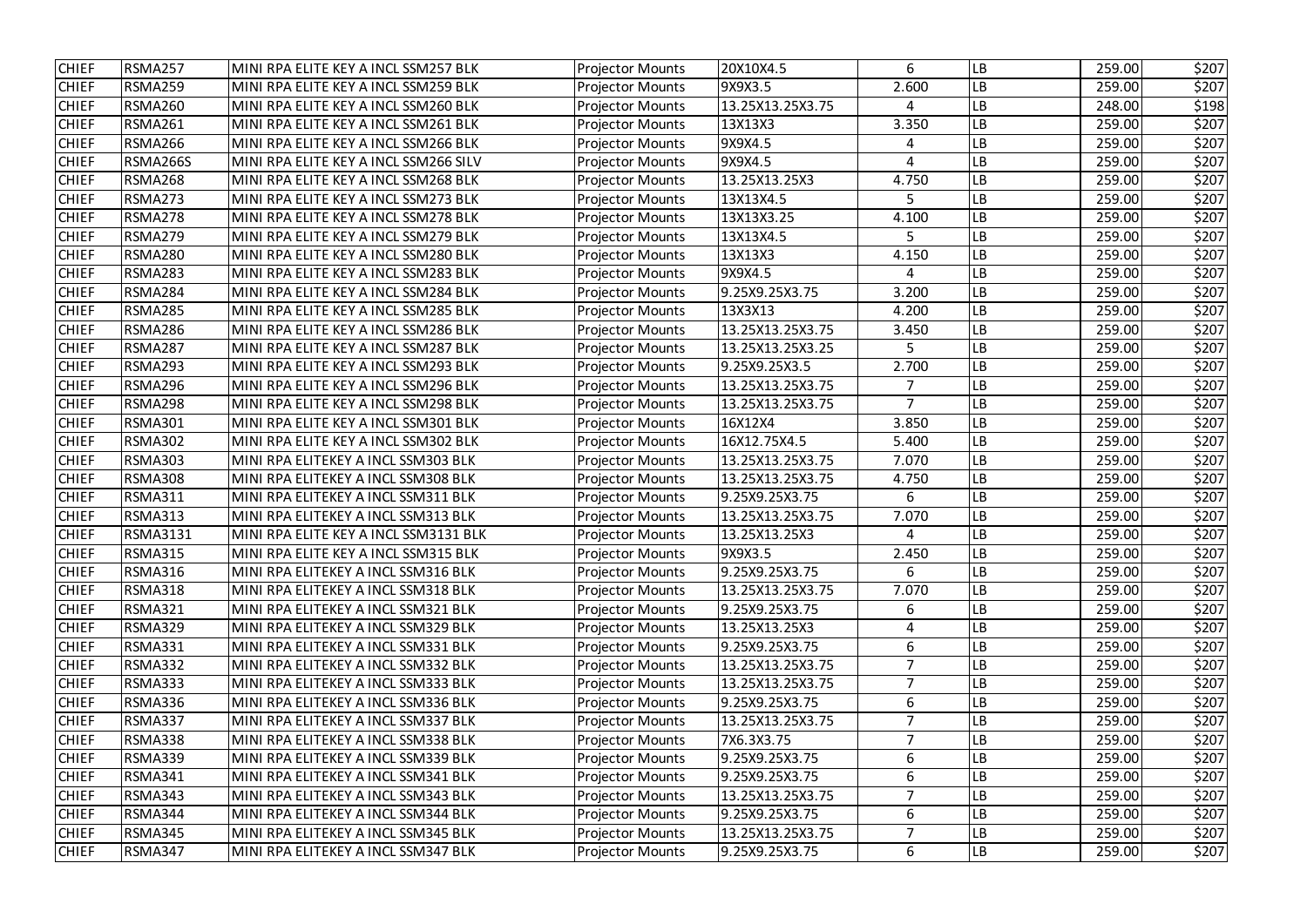| <b>CHIEF</b> | RSMA349        | MINI RPA ELITEKEY A INCL SSM349 BLK   | <b>Projector Mounts</b> | 13.25X13.25X3.75 | 7              | LB        | 259.00 | \$207 |
|--------------|----------------|---------------------------------------|-------------------------|------------------|----------------|-----------|--------|-------|
| <b>CHIEF</b> | RSMA352        | MINI RPA ELITEKEY A INCL SSM352 BLK   | <b>Projector Mounts</b> | 16X12X4          | 6.500          | LB        | 259.00 | \$207 |
| <b>CHIEF</b> | <b>RSMA353</b> | MINI RPA ELITEKEY A INCL SSM353 BLK   | <b>Projector Mounts</b> | 13.25X13.25X3.75 | 7              | LB        | 259.00 | \$207 |
| <b>CHIEF</b> | RSMA354        | MINI RPA ELITEKEY A INCL SSM354 BLK   | <b>Projector Mounts</b> | 9.25X9.25X3.75   | 6              | LB        | 259.00 | \$207 |
| <b>CHIEF</b> | <b>RSMA357</b> | MINI RPA ELITEKEY A INCL SSM357 BLK   | <b>Projector Mounts</b> | 13.25X13.25X3.75 | 7              | LB        | 259.00 | \$207 |
| <b>CHIEF</b> | <b>RSMA360</b> | MINI RPA ELITEKEY A INCL SSM360 BLK   | <b>Projector Mounts</b> | 13.25X13.25X3.75 | 7              | LB        | 259.00 | \$207 |
| <b>CHIEF</b> | <b>RSMAU</b>   | MINI RPA ELITE UNIVRSL KEY A BLK      | <b>Projector Mounts</b> | 10X10X4          | 5.280          | LB        | 259.00 | \$207 |
| <b>CHIEF</b> | <b>RSMAUS</b>  | MINI RPA ELITE UNIVRSL KEY A SLV      | <b>Projector Mounts</b> | 10X10X4          | 5.240          | LB        | 259.00 | \$207 |
| <b>CHIEF</b> | <b>RSMAUW</b>  | MINI RPA ELITE UNIVRSL KEY A WHT      | <b>Projector Mounts</b> | 10.25X10X4       | 5.280          | LB        | 259.00 | \$207 |
| <b>CHIEF</b> | <b>RSMB000</b> | MINI RPA ELITE KEY B NO INTERFACE BLK | <b>Projector Mounts</b> | 9X9X4            | 3              | LB        | 192.00 | \$154 |
| <b>CHIEF</b> | RSMB000S       | MINI RPA ELITE KEY B NO INTERFACE SLV | <b>Projector Mounts</b> | 9X9X4            | 3              | LB        | 192.00 | \$154 |
| <b>CHIEF</b> | RSMB000W       | MINI RPA ELITE KEY B NO INTERFACE WHT | <b>Projector Mounts</b> | 9X9X4            | 3              | LB        | 192.00 | \$154 |
| <b>CHIEF</b> | RSMB020        | MINI RPA ELITE KEY B INCL SSM020 BLK  | <b>Projector Mounts</b> | 9.5X9.5X3.75     | 5              | LB        | 259.00 | \$207 |
| <b>CHIEF</b> | <b>RSMB023</b> | MINI RPA ELITE KEY B INCL SSM023 BLK  | <b>Projector Mounts</b> | 19.75X14.75X4    | $\overline{4}$ | LB        | 259.00 | \$207 |
| <b>CHIEF</b> | RSMB027        | MINI RPA ELITE KEY B INCL SSM027 BLK  | <b>Projector Mounts</b> | 13.25X13.25X3    | 4              | LB        | 259.00 | \$207 |
| <b>CHIEF</b> | RSMB085        | MINI RPA ELITE KEY B INCL SSM085 BLK  | <b>Projector Mounts</b> | 9.5X9.5X3.75     | 5              | LB        | 259.00 | \$207 |
| <b>CHIEF</b> | <b>RSMB093</b> | MINI RPA ELITE KEY B INCL SSM093 BLK  | <b>Projector Mounts</b> | 13.25X13.25X3    | 5              | LB        | 259.00 | \$207 |
| <b>CHIEF</b> | RSMB145        | MINI RPA ELITE KEY B INCL SSM145 BLK  | <b>Projector Mounts</b> | 13.25X13.25X3.7  | 3.850          | LB        | 259.00 | \$207 |
| <b>CHIEF</b> | <b>RSMB163</b> | MINI RPA ELITE KEY B INCL SSM163 BLK  | <b>Projector Mounts</b> | 13.25X9.5X3.7    | 5              | LB        | 259.00 | \$207 |
| <b>CHIEF</b> | RSMB166        | MINI RPA ELITE KEY B INCL SSM166 BLK  | <b>Projector Mounts</b> | 13.25X13.25X3    | 8              | LB        | 259.00 | \$207 |
| <b>CHIEF</b> | <b>RSMB168</b> | MINI RPA ELITE KEY B INCL SSM168 BLK  | <b>Projector Mounts</b> | 13.25X9.5X3.7    | $\overline{7}$ | LB        | 259.00 | \$207 |
| <b>CHIEF</b> | RSMB171        | MINI RPA ELITE KEY B INCL SSM171 BLK  | <b>Projector Mounts</b> | 13.25X13.25X3    | 4              | LB        | 259.00 | \$207 |
| <b>CHIEF</b> | RSMB173        | MINI RPA ELITE KEY B INCL SSM173 BLK  | <b>Projector Mounts</b> | 9.5X9.5X3.75     | 4              | -B        | 259.00 | \$207 |
| <b>CHIEF</b> | RSMB176        | MINI RPA ELITE KEY B INCL SSM176 BLK  | <b>Projector Mounts</b> | 13.25X9.5X3.7    | 6              | LB        | 259.00 | \$207 |
| <b>CHIEF</b> | RSMB178        | MINI RPA ELITE KEY B INCL SSM178 BLK  | <b>Projector Mounts</b> | 13.25X13.25X3    | 5              | -B        | 259.00 | \$207 |
| <b>CHIEF</b> | RSMB181        | MINI RPA ELITE KEY B INCL SSM181 BLK  | <b>Projector Mounts</b> | 13.25X9.5X3.7    | 5              | LB        | 259.00 | \$207 |
| <b>CHIEF</b> | <b>RSMB186</b> | MINI RPA ELITE KEY B INCL SSM186 BLK  | <b>Projector Mounts</b> | 9.5X13.25X3.7    | 7              | <b>LB</b> | 259.00 | \$207 |
| <b>CHIEF</b> | RSMB191        | MINI RPA ELITE KEY B INCL SSM191 BLK  | <b>Projector Mounts</b> | 13.25X9.5X3.7    | 7              | LB        | 259.00 | \$207 |
| <b>CHIEF</b> | RSMB193        | MINI RPA ELITE KEY B INCL SSM193 BLK  | <b>Projector Mounts</b> | 13.25X9.5X3.7    |                | LB        | 259.00 | \$207 |
| <b>CHIEF</b> | RSMB196        | MINI RPA ELITE KEY B INCL SSM196 BLK  | <b>Projector Mounts</b> | 13.25X13.25X3    | $\overline{7}$ | LB        | 259.00 | \$207 |
| <b>CHIEF</b> | RSMB198        | MINI RPA ELITE KEY B INCL SSM198 BLK  | <b>Projector Mounts</b> | 9.5X9.5X3.75     | 5              | LB        | 259.00 | \$207 |
| <b>CHIEF</b> | RSMB201        | MINI RPA ELITE KEY B INCL SSM201 BLK  | <b>Projector Mounts</b> | 9.5X9.5X3.75     | 5              | LB        | 259.00 | \$207 |
| <b>CHIEF</b> | <b>RSMB203</b> | MINI RPA ELITE KEY B INCL SSM203 BLK  | <b>Projector Mounts</b> | 13.25X13.25X3    | $\overline{7}$ | LB        | 259.00 | \$207 |
| <b>CHIEF</b> | RSMB221        | MINI RPA ELITE KEY B INCL SSM221 BLK  | <b>Projector Mounts</b> | 9.5X9.5X3.75     | 5              | LB        | 259.00 | \$207 |
| <b>CHIEF</b> | RSMB228        | MINI RPA ELITE KEY B INCL SSM228 BLK  | <b>Projector Mounts</b> | 13.25X13.25X3    |                | LB        | 259.00 | \$207 |
| <b>CHIEF</b> | RSMB232        | MINI RPA ELITE KEY B INCL SSM232 BLK  | <b>Projector Mounts</b> | 15.25X10.25X5    |                | LB        | 259.00 | \$207 |
| <b>CHIEF</b> | RSMB245        | MINI RPA ELITE KEY B INCL SSM245 BLK  | <b>Projector Mounts</b> | 13X13X4.5        | 5              | LB        | 259.00 | \$207 |
| <b>CHIEF</b> | RSMB246        | MINI RPA ELITE KEY B INCL SSM246 BLK  | <b>Projector Mounts</b> | 13X13X4.5        | 5              | LB        | 259.00 | \$207 |
| <b>CHIEF</b> | RSMB251        | MINI RPA ELITE KEY B INCL SSM251 BLK  | <b>Projector Mounts</b> | 13X13X4.5        | 5              | LB        | 259.00 | \$207 |
| <b>CHIEF</b> | RSMB257        | MINI RPA ELITE KEY B INCL SSM257 BLK  | <b>Projector Mounts</b> | 13X13X4.5        | 5              | LB        | 259.00 | \$207 |
| <b>CHIEF</b> | RSMB259        | MINI RPA ELITE KEY B INCL SSM259 BLK  | <b>Projector Mounts</b> | 9X9X4.5          | 4              | LB        | 259.00 | \$207 |
| <b>CHIEF</b> | RSMB260        | MINI RPA ELITE KEY B INCL SSM260 BLK  | <b>Projector Mounts</b> | 13.25X13.25X3.75 | 4              | LB        | 259.00 | \$207 |
| <b>CHIEF</b> | RSMB261        | MINI RPA ELITE KEY B INCL SSM261 BLK  | <b>Projector Mounts</b> | 13X13X4.5        | 5              | LB        | 259.00 | \$207 |
|              |                |                                       |                         |                  |                |           |        |       |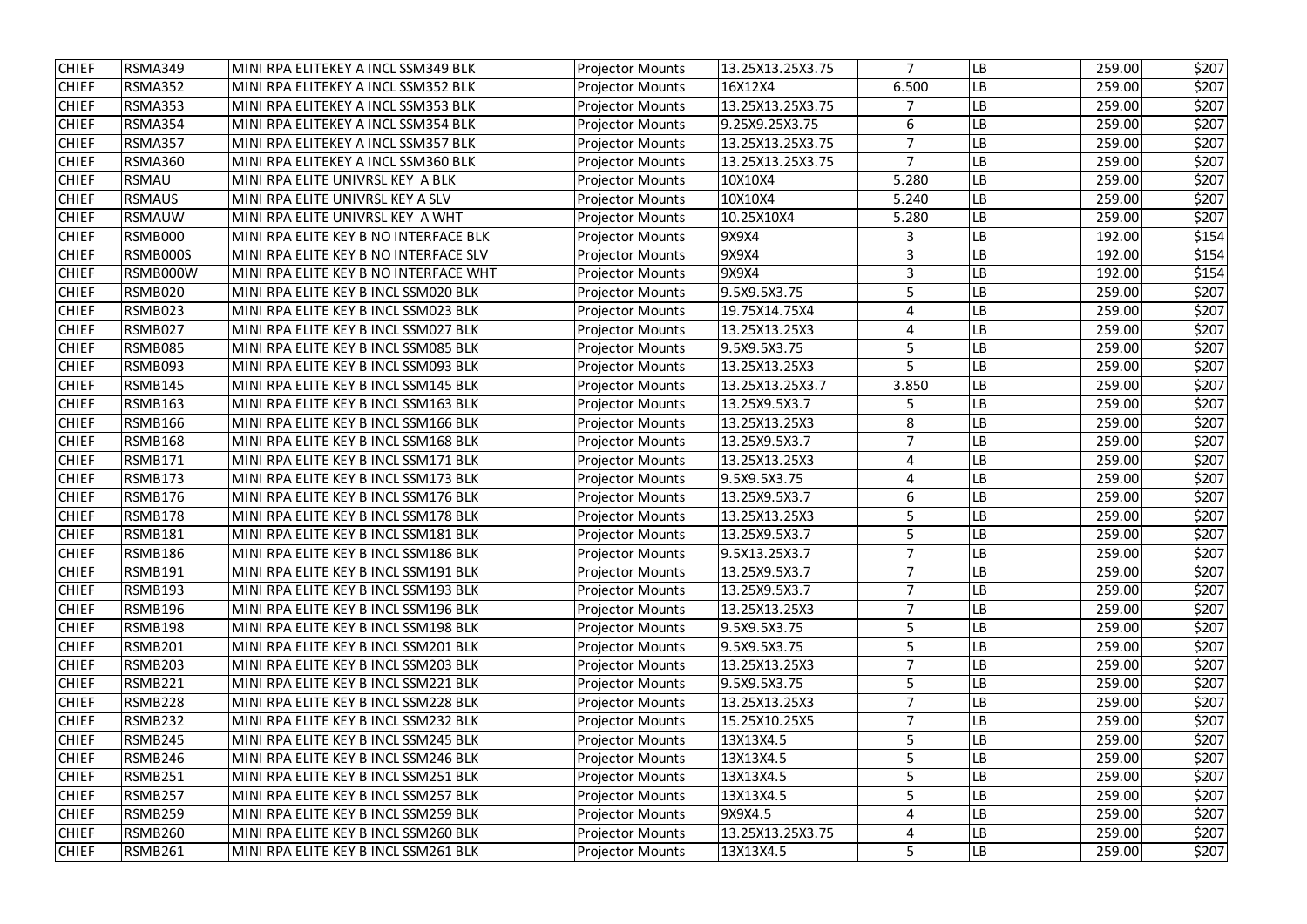| <b>CHIEF</b> | <b>RSMB266</b>  | MINI RPA ELITE KEY A INCL SSM266 BLK  | <b>Projector Mounts</b> | 9X9X4.5          | 2.640          | <b>LB</b> | 259.00 | \$207 |
|--------------|-----------------|---------------------------------------|-------------------------|------------------|----------------|-----------|--------|-------|
| <b>CHIEF</b> | <b>RSMB268</b>  | MINI RPA ELITE KEY B INCL SSM268 BLK  | <b>Projector Mounts</b> | 13X13X4.5        | 5              | LB        | 259.00 | \$207 |
| <b>CHIEF</b> | RSMB273         | MINI RPA ELITE KEY B INCL SSM273 BLK  | <b>Projector Mounts</b> | 13X13X4.5        | 5              | LB        | 259.00 | \$207 |
| <b>CHIEF</b> | <b>RSMB278</b>  | MINI RPA ELITE KEY B INCL SSM278 BLK  | <b>Projector Mounts</b> | 13X13X4.5        | 5              | LB        | 259.00 | \$207 |
| <b>CHIEF</b> | <b>RSMB279</b>  | MINI RPA ELITE KEY B INCL SSM279 BLK  | <b>Projector Mounts</b> | 13X13X4.5        | 5              | LB        | 259.00 | \$207 |
| <b>CHIEF</b> | <b>RSMB280</b>  | MINI RPA ELITE KEY B INCL SSM280 BLK  | <b>Projector Mounts</b> | 13X13X4.5        | 5              | LB        | 259.00 | \$207 |
| <b>CHIEF</b> | <b>RSMB283</b>  | MINI RPA ELITE KEY B INCL SSM283 BLK  | <b>Projector Mounts</b> | 9X9X4.5          | 4              | LB        | 259.00 | \$207 |
| <b>CHIEF</b> | RSMB284         | MINI RPA ELITE KEY B INCL SSM284 BLK  | <b>Projector Mounts</b> | 9.25X9.25X3.75   | 6              | LB        | 259.00 | \$207 |
| <b>CHIEF</b> | <b>RSMB285</b>  | MINI RPA ELITE KEY B INCL SSM285 BLK  | <b>Projector Mounts</b> | 13.25X13.25X3.75 | $\overline{7}$ | LB        | 259.00 | \$207 |
| <b>CHIEF</b> | <b>RSMB286</b>  | MINI RPA ELITE KEY B INCL SSM286 BLK  | <b>Projector Mounts</b> | 13.25X13.25X3.75 | $\overline{7}$ | LB        | 259.00 | \$207 |
| <b>CHIEF</b> | <b>RSMB287</b>  | MINI RPA ELITE KEY B INCL SSM287 BLK  | <b>Projector Mounts</b> | 13.25X13.25X3.75 | 7              | LB        | 259.00 | \$207 |
| <b>CHIEF</b> | <b>RSMB293</b>  | MINI RPA ELITE KEY B INCL SSM293 BLK  | <b>Projector Mounts</b> | 9.25X9.25X3.75   | 6              | LB        | 259.00 | \$207 |
| <b>CHIEF</b> | <b>RSMB296</b>  | MINI RPA ELITE KEY B INCL SSM296 BLK  | <b>Projector Mounts</b> | 13.25X13.25X3.75 | $\overline{7}$ | LB        | 259.00 | \$207 |
| <b>CHIEF</b> | RSMB298         | MINI RPA ELITE KEY B INCL SSM298 BLK  | <b>Projector Mounts</b> | 13.25X13.25X3.75 | $\overline{7}$ | LB        | 259.00 | \$207 |
| <b>CHIEF</b> | <b>RSMB301</b>  | MINI RPA ELITE KEY B INCL SSM301 BLK  | <b>Projector Mounts</b> | 16X12X4          | 3.850          | LB        | 259.00 | \$207 |
| <b>CHIEF</b> | <b>RSMB302</b>  | MINI RPA ELITE KEY B INCL SSM302 BLK  | <b>Projector Mounts</b> | 16X12X4          | 7.070          | LB        | 259.00 | \$207 |
| <b>CHIEF</b> | <b>RSMB303</b>  | MINI RPA ELITEKEY B INCL SSM303 BLK   | <b>Projector Mounts</b> | 13.25X13.25X3.75 | 7.070          | LB        | 259.00 | \$207 |
| <b>CHIEF</b> | <b>RSMB308</b>  | MINI RPA ELITEKEY B INCL SSM308 BLK   | <b>Projector Mounts</b> | 13.25X13.25X3.75 | 7.070          | LB        | 259.00 | \$207 |
| <b>CHIEF</b> | <b>RSMB311</b>  | MINI RPA ELITEKEY B INCL SSM311 BLK   | <b>Projector Mounts</b> | 9.25X9.25X3.75   | 6              | LB        | 259.00 | \$207 |
| <b>CHIEF</b> | <b>RSMB313</b>  | MINI RPA ELITEKEY B INCL SSM313 BLK   | <b>Projector Mounts</b> | 13.25X13.25X3.75 | 7.070          | <b>LB</b> | 259.00 | \$207 |
| <b>CHIEF</b> | <b>RSMB3131</b> | MINI RPA ELITE KEY B INCL SSM3131 BLK | <b>Projector Mounts</b> | 13.25X13.25X3    | 4              | LB        | 259.00 | \$207 |
| <b>CHIEF</b> | <b>RSMB315</b>  | MINI RPA ELITE KEY B INCL SSM315 BLK  | <b>Projector Mounts</b> | 9.5X9.5X3.75     | 4              | LB        | 259.00 | \$207 |
| <b>CHIEF</b> | <b>RSMB316</b>  | MINI RPA ELITEKEY B INCL SSM316 BLK   | <b>Projector Mounts</b> | 9.25X9.25X3.75   | 6              | LB        | 259.00 | \$207 |
| <b>CHIEF</b> | <b>RSMB318</b>  | MINI RPA ELITEKEY B INCL SSM318 BLK   | <b>Projector Mounts</b> | 13.25X13.25X3.75 | 7.070          | LB        | 259.00 | \$207 |
| <b>CHIEF</b> | <b>RSMB321</b>  | MINI RPA ELITEKEY B INCL SSM321 BLK   | <b>Projector Mounts</b> | 9.25X9.25X3.75   | 6              | LB        | 259.00 | \$207 |
| <b>CHIEF</b> | RSMB329         | MINI RPA ELITEKEY B INCL SSM329 BLK   | <b>Projector Mounts</b> | 13.25X13.25X3    | 4              | LB        | 259.00 | \$207 |
| <b>CHIEF</b> | RSMB331         | MINI RPA ELITEKEY B INCL SSM331 BLK   | <b>Projector Mounts</b> | 9.25X9.25X3.75   | 6              | <b>LB</b> | 259.00 | \$207 |
| <b>CHIEF</b> | <b>RSMB332</b>  | MINI RPA ELITEKEY B INCL SSM332 BLK   | <b>Projector Mounts</b> | 13.25X13.25X3.75 |                | LB        | 259.00 | \$207 |
| <b>CHIEF</b> | <b>RSMB333</b>  | MINI RPA ELITEKEY B INCL SSM333 BLK   | <b>Projector Mounts</b> | 13.25X13.25X3.75 |                | LB        | 259.00 | \$207 |
| <b>CHIEF</b> | <b>RSMB336</b>  | MINI RPA ELITEKEY B INCL SSM336 BLK   | <b>Projector Mounts</b> | 9.25X9.25X3.75   | 6              | LВ        | 259.00 | \$207 |
| <b>CHIEF</b> | <b>RSMB337</b>  | MINI RPA ELITEKEY B INCL SSM337 BLK   | <b>Projector Mounts</b> | 13.25X13.25X3.75 |                | LВ        | 259.00 | \$207 |
| <b>CHIEF</b> | <b>RSMB338</b>  | MINI RPA ELITEKEY B INCL SSM338 BLK   | <b>Projector Mounts</b> | 13.25X13.25X3.75 | $\overline{7}$ | LB        | 259.00 | \$207 |
| <b>CHIEF</b> | RSMB339         | MINI RPA ELITEKEY B INCL SSM339 BLK   | <b>Projector Mounts</b> | 9.25X9.25X3.75   | 6              | LВ        | 259.00 | \$207 |
| <b>CHIEF</b> | <b>RSMB341</b>  | MINI RPA ELITEKEY B INCL SSM341 BLK   | <b>Projector Mounts</b> | 9.25X9.25X3.75   | 6              | LВ        | 259.00 | \$207 |
| <b>CHIEF</b> | RSMB343         | MINI RPA ELITEKEY B INCL SSM343 BLK   | <b>Projector Mounts</b> | 13.25X13.25X3.75 |                | LB        | 259.00 | \$207 |
| <b>CHIEF</b> | RSMB344         | MINI RPA ELITEKEY B INCL SSM344 BLK   | <b>Projector Mounts</b> | 9.25X9.25X3.75   | 6              | LВ        | 259.00 | \$207 |
| <b>CHIEF</b> | <b>RSMB345</b>  | MINI RPA ELITEKEY B INCL SSM345 BLK   | <b>Projector Mounts</b> | 13.25X13.25X3.75 |                | LВ        | 259.00 | \$207 |
| <b>CHIEF</b> | <b>RSMB349</b>  | MINI RPA ELITEKEY B INCL SSM349 BLK   | <b>Projector Mounts</b> | 13.25X13.25X3.75 | $\overline{7}$ | LВ        | 259.00 | \$207 |
| <b>CHIEF</b> | <b>RSMB352</b>  | MINI RPA ELITEKEY B INCL SSM352 BLK   | <b>Projector Mounts</b> | 16X12X4          | 6.500          | <b>LB</b> | 259.00 | \$207 |
| <b>CHIEF</b> | <b>RSMB353</b>  | MINI RPA ELITEKEY B INCL SSM353 BLK   | <b>Projector Mounts</b> | 13.25X13.25X3.75 | 7              | LB        | 259.00 | \$207 |
| <b>CHIEF</b> | <b>RSMB354</b>  | MINI RPA ELITEKEY B INCL SSM354 BLK   | <b>Projector Mounts</b> | 9.25X9.25X3.75   | 6              | LB        | 259.00 | \$207 |
| <b>CHIEF</b> | <b>RSMB357</b>  | MINI RPA ELITEKEY B INCL SSM357 BLK   | <b>Projector Mounts</b> | 13.25X13.25X3.75 |                | LB        | 259.00 | \$207 |
| <b>CHIEF</b> | <b>RSMBU</b>    | MINI RPA ELITE UNIVRSL KEY B BLK      | <b>Projector Mounts</b> | 10.25X10X4       | 5.700          | LB        | 259.00 | \$207 |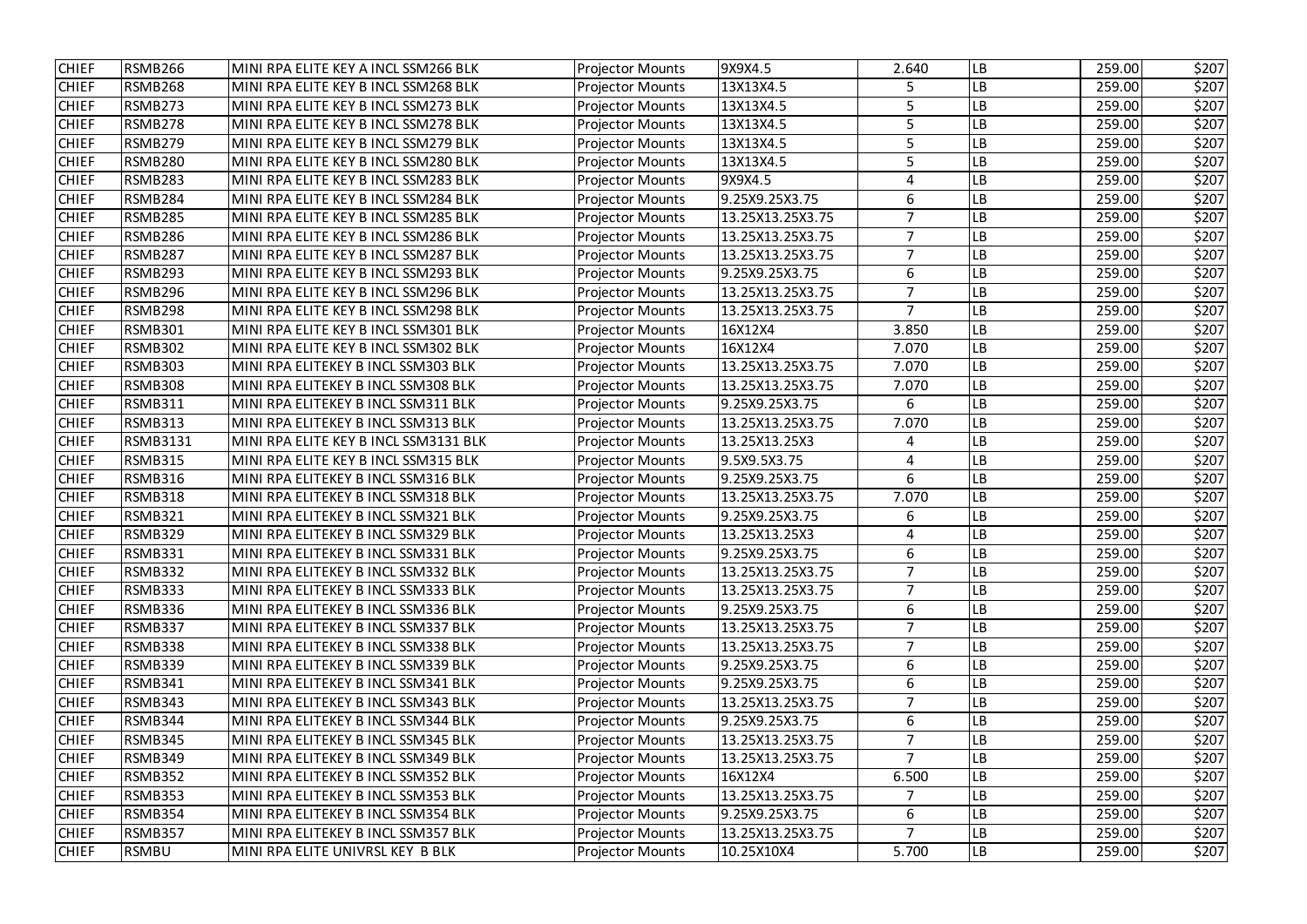| <b>CHIEF</b> | <b>RSMBUS</b>  | MINI RPA ELITE UNIVRSL KEY B SLV      | <b>Projector Mounts</b> | 10X10X4.25       | 5.300          | LB        | 259.00 | \$207 |
|--------------|----------------|---------------------------------------|-------------------------|------------------|----------------|-----------|--------|-------|
| <b>CHIEF</b> | <b>RSMBUW</b>  | MINI RPA ELITE UNIVRSL KEY B WHT      | <b>Projector Mounts</b> | 10X10X4          | 5.400          | LВ        | 259.00 | \$207 |
| <b>CHIEF</b> | RSMC000        | MINI RPA ELITE KEY C NO INTERFACE BLK | <b>Projector Mounts</b> | 9X9X4            | 3              | LB        | 192.00 | \$154 |
| <b>CHIEF</b> | RSMC000S       | MINI RPA ELITE KEY C NO INTERFACE SLV | <b>Projector Mounts</b> | 9X9X4            | 3              | LB        | 192.00 | \$154 |
| <b>CHIEF</b> | RSMC000W       | MINI RPA ELITE KEY C NO INTERFACE WHT | <b>Projector Mounts</b> | 9X9X4            | 3              | LB        | 192.00 | \$154 |
| <b>CHIEF</b> | RSMC020        | MINI RPA ELITE KEY C INCL SSM020 BLK  | <b>Projector Mounts</b> | 9.5X9.5X3.75     | 5              | LB        | 259.00 | \$207 |
| <b>CHIEF</b> | RSMC023        | MINI RPA ELITE KEY C INCL SSM023 BLK  | <b>Projector Mounts</b> | 19.75X14.75X4    | 4              | LB        | 259.00 | \$207 |
| <b>CHIEF</b> | RSMC027        | MINI RPA ELITE KEY C INCL SSM027 BLK  | <b>Projector Mounts</b> | 13.25X13.25X3    | 4              | LB        | 259.00 | \$207 |
| <b>CHIEF</b> | RSMC085        | MINI RPA ELITE KEY C INCL SSM085 BLK  | <b>Projector Mounts</b> | 9.5X9.5X3.75     | 5              | LB        | 259.00 | \$207 |
| <b>CHIEF</b> | RSMC093        | MINI RPA ELITE KEY C INCL SSM093 BLK  | <b>Projector Mounts</b> | 13.25X13.25X3    | 5              | LB        | 259.00 | \$207 |
| <b>CHIEF</b> | RSMC145        | MINI RPA ELITE KEY C INCL SSM145 BLK  | <b>Projector Mounts</b> | 9.5X13.25X3.7    | 5              | LB        | 259.00 | \$207 |
| <b>CHIEF</b> | RSMC163        | MINI RPA ELITE KEY C INCL SSM163 BLK  | <b>Projector Mounts</b> | 13.25X9.5X3.7    | 5              | LB        | 259.00 | \$207 |
| <b>CHIEF</b> | RSMC166        | MINI RPA ELITE KEY C INCL SSM166 BLK  | <b>Projector Mounts</b> | 13.25X13.25X3    | 8              | -B        | 259.00 | \$207 |
| <b>CHIEF</b> | RSMC168        | MINI RPA ELITE KEY C INCL SSM168 BLK  | <b>Projector Mounts</b> | 13.25X9.5X3.7    | $\overline{7}$ | LB        | 259.00 | \$207 |
| <b>CHIEF</b> | RSMC171        | MINI RPA ELITE KEY C INCL SSM171 BLK  | <b>Projector Mounts</b> | 13.25X13.25X3    | $\overline{4}$ | LB        | 259.00 | \$207 |
| <b>CHIEF</b> | RSMC173        | MINI RPA ELITE KEY C INCL SSM173 BLK  | <b>Projector Mounts</b> | 9.5X9.5X3.75     | 2.850          | LB        | 259.00 | \$207 |
| <b>CHIEF</b> | RSMC176        | MINI RPA ELITE KEY C INCL SSM176 BLK  | <b>Projector Mounts</b> | 13.25X9.5X3.7    | 6              | LB        | 259.00 | \$207 |
| <b>CHIEF</b> | RSMC178        | MINI RPA ELITE KEY C INCL SSM178 BLK  | <b>Projector Mounts</b> | 13.25X13.25X3    | 5              | LB        | 259.00 | \$207 |
| <b>CHIEF</b> | <b>RSMC181</b> | MINI RPA ELITE KEY C INCL SSM181 BLK  | <b>Projector Mounts</b> | 13.25X9.5X3.7    | 5              | LB        | 259.00 | \$207 |
| <b>CHIEF</b> | RSMC186        | MINI RPA ELITE KEY C INCL SSM186 BLK  | <b>Projector Mounts</b> | 9.5X13.25X3.7    | $\overline{7}$ | LB        | 259.00 | \$207 |
| <b>CHIEF</b> | RSMC191        | MINI RPA ELITE KEY C INCL SSM191 BLK  | <b>Projector Mounts</b> | 13.25X9.5X3.7    | $\overline{7}$ | LB        | 259.00 | \$207 |
| <b>CHIEF</b> | RSMC193        | MINI RPA ELITE KEY C INCL SSM193 BLK  | <b>Projector Mounts</b> | 13.25X9.5X3.7    | $\overline{7}$ | LB        | 259.00 | \$207 |
| <b>CHIEF</b> | RSMC196        | MINI RPA ELITE KEY C INCL SSM196 BLK  | <b>Projector Mounts</b> | 13.25X13.25X3    | 7              | LB        | 259.00 | \$207 |
| <b>CHIEF</b> | RSMC198        | MINI RPA ELITE KEY C INCL SSM198 BLK  | <b>Projector Mounts</b> | 9.5X9.5X3.75     | 2.550          | LB        | 259.00 | \$207 |
| <b>CHIEF</b> | RSMC201        | MINI RPA ELITE KEY C INCL SSM201 BLK  | <b>Projector Mounts</b> | 9.5X9.5X3.75     | 5              | LB        | 259.00 | \$207 |
| <b>CHIEF</b> | RSMC203        | MINI RPA ELITE KEY C INCL SSM203 BLK  | <b>Projector Mounts</b> | 13.25X13.25X3    | $\overline{7}$ | LB        | 259.00 | \$207 |
| <b>CHIEF</b> | RSMC221        | MINI RPA ELITE KEY C INCL SSM221 BLK  | <b>Projector Mounts</b> | 9.5X9.5X3.75     | 5              | <b>LB</b> | 259.00 | \$207 |
| <b>CHIEF</b> | RSMC228        | MINI RPA ELITE KEY C INCL SSM228 BLK  | <b>Projector Mounts</b> | 13.25X13.25X3    | 7              | LB        | 259.00 | \$207 |
| <b>CHIEF</b> | RSMC232        | MINI RPA ELITE KEY C INCL SSM232 BLK  | <b>Projector Mounts</b> | 15.25X10.25X5    | 7              | LB        | 259.00 | \$207 |
| <b>CHIEF</b> | RSMC245        | MINI RPA ELITE KEY C INCL SSM245 BLK  | <b>Projector Mounts</b> | 13X13X4.5        | 5              | LB        | 259.00 | \$207 |
| <b>CHIEF</b> | RSMC246        | MINI RPA ELITE KEY C INCL SSM246 BLK  | <b>Projector Mounts</b> | 13X13X4.5        | 5              | LB        | 259.00 | \$207 |
| <b>CHIEF</b> | RSMC251        | MINI RPA ELITE KEY C INCL SSM251 BLK  | <b>Projector Mounts</b> | 13X13X4.5        | 5              | LB        | 259.00 | \$207 |
| <b>CHIEF</b> | RSMC257        | MINI RPA ELITE KEY C INCL SSM257 BLK  | <b>Projector Mounts</b> | 13X13X4.5        | 5              | LB        | 259.00 | \$207 |
| <b>CHIEF</b> | RSMC259        | MINI RPA ELITE KEY C INCL SSM259 BLK  | <b>Projector Mounts</b> | 9.25X9X3.5       | 2.650          | LB        | 259.00 | \$207 |
| <b>CHIEF</b> | RSMC260        | MINI RPA ELITE KEY C INCL SSM260 BLK  | <b>Projector Mounts</b> | 13.25X13.25X3.75 | 4              | LB        | 259.00 | \$207 |
| <b>CHIEF</b> | RSMC261        | MINI RPA ELITE KEY C INCL SSM261 BLK  | <b>Projector Mounts</b> | 13X13X4.5        | 5              | LB        | 259.00 | \$207 |
| <b>CHIEF</b> | RSMC266        | MINI RPA ELITE KEY C INCL SSM269 BLK  | <b>Projector Mounts</b> | 9X9X4.5          | 4              | LB        | 259.00 | \$207 |
| <b>CHIEF</b> | RSMC268        | MINI RPA ELITE KEY C INCL SSM268 BLK  | <b>Projector Mounts</b> | 13X13X4.5        | 5              | LB        | 259.00 | \$207 |
| <b>CHIEF</b> | RSMC273        | MINI RPA ELITE KEY C INCL SSM273 BLK  | <b>Projector Mounts</b> | 13X13X4.5        | 5              | LB        | 259.00 | \$207 |
| <b>CHIEF</b> | RSMC278        | MINI RPA ELITE KEY C INCL SSM278 BLK  | <b>Projector Mounts</b> | 13X13X4.5        | 5              | LB        | 259.00 | \$207 |
| <b>CHIEF</b> | RSMC279        | MINI RPA ELITE KEY C INCL SSM279 BLK  | <b>Projector Mounts</b> | 13X13X4.5        | 5              | LB        | 259.00 | \$207 |
| <b>CHIEF</b> | RSMC280        | MINI RPA ELITE KEY C INCL SSM280 BLK  | <b>Projector Mounts</b> | 13X13X4.5        | 5              | LB        | 259.00 | \$207 |
| <b>CHIEF</b> | RSMC283        | MINI RPA ELITE KEY C INCL SSM283 BLK  | <b>Projector Mounts</b> | 9X9X4.5          | 4              | LB        | 259.00 | \$207 |
|              |                |                                       |                         |                  |                |           |        |       |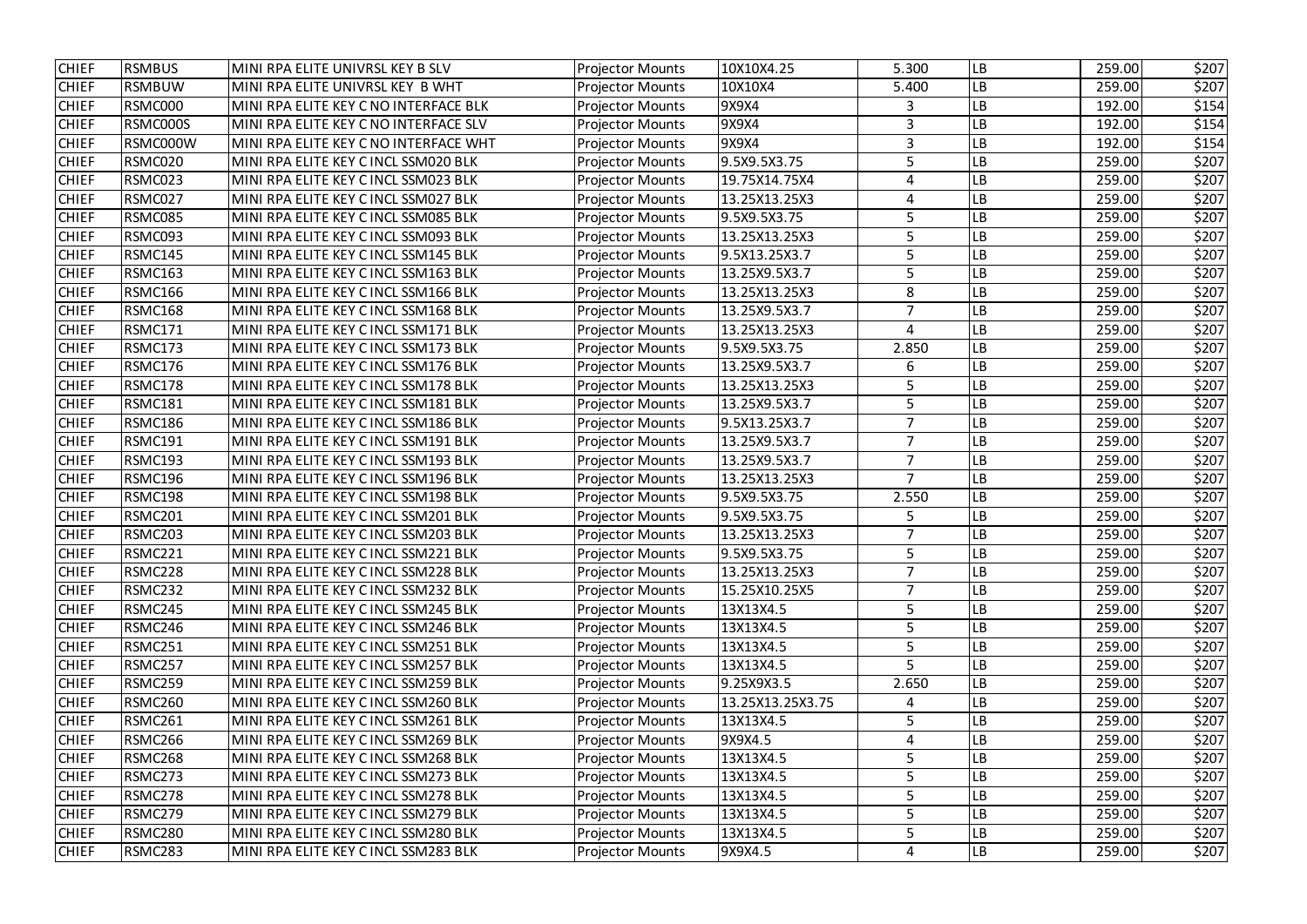| <b>CHIEF</b><br>RSMC284<br>MINI RPA ELITE KEY C INCL SSM284 BLK<br>9.25X9.25X3.75<br>6<br>259.00<br><b>Projector Mounts</b><br>LB<br><b>CHIEF</b><br>RSMC285<br>13.25X13.25X3.75<br>$\overline{7}$<br>LB<br>259.00<br>MINI RPA ELITE KEY C INCL SSM285 BLK<br><b>Projector Mounts</b><br>RSMC286<br>MINI RPA ELITE KEY C INCL SSM285 BLK<br>13.25X13.25X3.75<br>259.00<br><b>CHIEF</b><br><b>Projector Mounts</b><br>$\overline{7}$<br>LB<br>13.25X13.25X3.75<br><b>CHIEF</b><br>RSMC287<br>MINI RPA ELITE KEY C INCL SSM287 BLK<br><b>Projector Mounts</b><br>$\overline{7}$<br>LB<br>259.00<br>RSMC293<br>MINI RPA ELITE KEY C INCL SSM293 BLK<br><b>Projector Mounts</b><br>9.25X9.25X3.75<br>6<br>LB<br><b>CHIEF</b><br>259.00<br>RSMC296<br>13.25X13.25X3.75<br><b>CHIEF</b><br>MINI RPA ELITE KEY C INCL SSM296 BLK<br><b>Projector Mounts</b><br>7<br>LB<br>259.00<br>RSMC298<br>$\overline{7}$<br><b>CHIEF</b><br>MINI RPA ELITE KEY C INCL SSM298 BLK<br>13.25X13.25X3.75<br>LB<br>259.00<br><b>Projector Mounts</b><br>RSMC301<br><b>CHIEF</b><br>MINI RPA ELITE KEY C INCL SSM301 BLK<br>16X12X4<br>3.850<br>LB<br>259.00<br><b>Projector Mounts</b><br>RSMC302<br><b>CHIEF</b><br>MINI RPA ELITE KEY C INCL SSM302 BLK<br><b>Projector Mounts</b><br>16X12X4<br>5.400<br>LB<br>259.00<br>RSMC303<br>13.25X13.25X3.75<br>LB<br><b>CHIEF</b><br>MINI RPA ELITE KEY C INCL SSM303 BLK<br><b>Projector Mounts</b><br>7.070<br>259.00<br><b>CHIEF</b><br>RSMC308<br>MINI RPA ELITEKEY C INCL SSM308 BLK<br><b>Projector Mounts</b><br>13.25X13.25X3.75<br>LB<br>7.070<br>259.00<br>RSMC311<br><b>Projector Mounts</b><br>9.25X9.25X3.75<br>LB<br>259.00<br><b>CHIEF</b><br>MINI RPA ELITEKEY C INCL SSM311 BLK<br>6<br>RSMC313<br>13.25X13.25X3.75<br>7.070<br>LВ<br><b>CHIEF</b><br>MINI RPA ELITEKEY C INCL SSM313 BLK<br><b>Projector Mounts</b><br>259.00<br><b>RSMC3131</b><br>13.25X13.25X3<br>259.00<br><b>CHIEF</b><br>MINI RPA ELITE KEY C INCL SSM3131 BLK<br><b>Projector Mounts</b><br>LB<br>4<br>RSMC315<br><b>CHIEF</b><br>MINI RPA ELITE KEY C INCL SSM315 BLK<br><b>Projector Mounts</b><br>9.5X9.5X3.75<br>259.00<br>LB<br>4<br>RSMC316<br><b>CHIEF</b><br>MINI RPA ELITEKEY C INCL SSM316 BLK<br><b>Projector Mounts</b><br>9.25X9.25X3.75<br>6<br>LB<br>259.00<br><b>CHIEF</b><br>RSMC318<br>MINI RPA ELITEKEY C INCL SSM318 BLK<br><b>Projector Mounts</b><br>13.25X13.25X3.75<br>7.070<br>LB<br>259.00<br>RSMC321<br><b>CHIEF</b><br>MINI RPA ELITEKEY C INCL SSM321 BLK<br><b>Projector Mounts</b><br>9.25X9.25X3.75<br>LB<br>259.00<br>6<br>RSMC329<br><b>CHIEF</b><br>13.25X13.25X3<br>LB<br>259.00<br>MINI RPA ELITEKEY C INCL SSM329 BLK<br><b>Projector Mounts</b><br>4<br>RSMC331<br>9.25X9.25X3.75<br>6<br>LB<br>259.00<br><b>CHIEF</b><br>MINI RPA ELITEKEY INCL SSM331 BLK<br><b>Projector Mounts</b><br><b>CHIEF</b><br>RSMC332<br>13.25X13.25X3.75<br>$\overline{7}$<br>MINI RPA ELITEKEY C INCL SSM332 BLK<br><b>Projector Mounts</b><br>LB<br>259.00<br>RSMC333<br><b>CHIEF</b><br>MINI RPA ELITEKEY C INCL SSM333 BLK<br><b>Projector Mounts</b><br>13.25X13.25X3.75<br>$\overline{7}$<br>LB<br>259.00<br><b>CHIEF</b><br>RSMC336<br><b>Projector Mounts</b><br>9.25X9.25X3.75<br>MINI RPA ELITEKEY C INCL SSM336 BLK<br>6<br>LB<br>259.00<br>RSMC337<br><b>CHIEF</b><br>MINI RPA ELITEKEY C INCL SSM337 BLK<br><b>Projector Mounts</b><br>13.25X13.25X3.75<br>LB<br>259.00<br>7<br>$\overline{7}$<br>RSMC338<br>13.25X13.25X3.75<br>LB<br>259.00<br><b>CHIEF</b><br>MINI RPA ELITEKEY C INCL SSM338 BLK<br><b>Projector Mounts</b><br><b>CHIEF</b><br>RSMC339<br>9.25X9.25X3.75<br>259.00<br>MINI RPA ELITEKEY C INCL SSM339 BLK<br><b>Projector Mounts</b><br>6<br>LB<br>RSMC341<br>MINI RPA ELITEKEY C INCL SSM341 BLK<br>9.25X9.25X3.75<br>259.00<br><b>CHIEF</b><br><b>Projector Mounts</b><br>6<br><b>LB</b><br><b>CHIEF</b><br>RSMC343<br>MINI RPA ELITEKEY C INCL SSM343 BLK<br><b>Projector Mounts</b><br>13.25X13.25X3.75<br>LB<br>259.00<br><b>CHIEF</b><br>RSMC344<br>MINI RPA ELITEKEY C INCL SSM344 BLK<br><b>Projector Mounts</b><br>9.25X9.25X3.75<br>LB<br>259.00<br>6<br>RSMC345<br>13.25X13.25X3.75<br>259.00<br><b>CHIEF</b><br>MINI RPA ELITEKEY C INCL SSM345 BLK<br><b>Projector Mounts</b><br>LB<br>RSMC349<br>MINI RPA ELITEKEY C INCL SSM349 BLK<br>13.25X13.25X3.75<br>259.00<br><b>CHIEF</b><br><b>Projector Mounts</b><br>LB<br>RSMC352<br>LB<br><b>CHIEF</b><br>MINI RPA ELITEKEY C INCL SSM352 BLK<br><b>Projector Mounts</b><br>16X12X4<br>6.500<br>259.00<br>RSMC353<br><b>CHIEF</b><br>MINI RPA ELITEKEY C INCL SSM353 BLK<br><b>Projector Mounts</b><br>13.25X13.25X3.75<br>LB<br>259.00<br>7<br><b>CHIEF</b><br>RSMC354<br>9.25X9.25X3.75<br>MINI RPA ELITEKEY C INCL SSM354 BLK<br><b>Projector Mounts</b><br>6<br>LB<br>259.00<br><b>CHIEF</b><br>RSMC357<br>MINI RPA ELITEKEY C INCL SSM357 BLK<br><b>Projector Mounts</b><br>13.25X13.25X3.75<br>LB<br>259.00<br><b>CHIEF</b><br><b>RSMCU</b><br>MINI RPA ELITE UNIVRSL KEY C BLK<br>259.00<br><b>Projector Mounts</b><br>10X10X4<br>5.850<br>LB<br><b>CHIEF</b><br><b>RSMCUS</b><br>259.00<br>MINI RPA ELITE UNIVRSL KEY C SLV<br>13X13X4.5<br>LB<br><b>Projector Mounts</b><br><b>CHIEF</b><br><b>RSMCUW</b><br>MINI RPA ELITE UNIVRSL KEY CWHT<br>10.25X10.25X4<br>LВ<br>259.00<br>5.350<br><b>Projector Mounts</b><br>9X9X4<br><b>CHIEF</b><br>RSMD000<br>3<br>LB<br>192.00<br>MINI RPA ELITE KEY D NO INTERFACE BLK<br><b>Projector Mounts</b><br><b>CHIEF</b><br>9X9X4<br>RSMD000S<br>MINI RPA ELITE KEY D NO INTERFACE SLV<br><b>Projector Mounts</b><br>3<br>LB<br>192.00 |  |  |  |  |       |
|----------------------------------------------------------------------------------------------------------------------------------------------------------------------------------------------------------------------------------------------------------------------------------------------------------------------------------------------------------------------------------------------------------------------------------------------------------------------------------------------------------------------------------------------------------------------------------------------------------------------------------------------------------------------------------------------------------------------------------------------------------------------------------------------------------------------------------------------------------------------------------------------------------------------------------------------------------------------------------------------------------------------------------------------------------------------------------------------------------------------------------------------------------------------------------------------------------------------------------------------------------------------------------------------------------------------------------------------------------------------------------------------------------------------------------------------------------------------------------------------------------------------------------------------------------------------------------------------------------------------------------------------------------------------------------------------------------------------------------------------------------------------------------------------------------------------------------------------------------------------------------------------------------------------------------------------------------------------------------------------------------------------------------------------------------------------------------------------------------------------------------------------------------------------------------------------------------------------------------------------------------------------------------------------------------------------------------------------------------------------------------------------------------------------------------------------------------------------------------------------------------------------------------------------------------------------------------------------------------------------------------------------------------------------------------------------------------------------------------------------------------------------------------------------------------------------------------------------------------------------------------------------------------------------------------------------------------------------------------------------------------------------------------------------------------------------------------------------------------------------------------------------------------------------------------------------------------------------------------------------------------------------------------------------------------------------------------------------------------------------------------------------------------------------------------------------------------------------------------------------------------------------------------------------------------------------------------------------------------------------------------------------------------------------------------------------------------------------------------------------------------------------------------------------------------------------------------------------------------------------------------------------------------------------------------------------------------------------------------------------------------------------------------------------------------------------------------------------------------------------------------------------------------------------------------------------------------------------------------------------------------------------------------------------------------------------------------------------------------------------------------------------------------------------------------------------------------------------------------------------------------------------------------------------------------------------------------------------------------------------------------------------------------------------------------------------------------------------------------------------------------------------------------------------------------------------------------------------------------------------------------------------------------------------------------------------------------------------------------------------------------------------------------------------------------------------------------------------------------------------------------------------------------------------------------------------------------------------------------------------------------------------------------------------------------------------------------------------------------------------------------------------------------------------------------------------------------------------------------------------------------------------------------------------------------------------------------------------------------------------|--|--|--|--|-------|
|                                                                                                                                                                                                                                                                                                                                                                                                                                                                                                                                                                                                                                                                                                                                                                                                                                                                                                                                                                                                                                                                                                                                                                                                                                                                                                                                                                                                                                                                                                                                                                                                                                                                                                                                                                                                                                                                                                                                                                                                                                                                                                                                                                                                                                                                                                                                                                                                                                                                                                                                                                                                                                                                                                                                                                                                                                                                                                                                                                                                                                                                                                                                                                                                                                                                                                                                                                                                                                                                                                                                                                                                                                                                                                                                                                                                                                                                                                                                                                                                                                                                                                                                                                                                                                                                                                                                                                                                                                                                                                                                                                                                                                                                                                                                                                                                                                                                                                                                                                                                                                                                                                                                                                                                                                                                                                                                                                                                                                                                                                                                                                                                                      |  |  |  |  | \$207 |
|                                                                                                                                                                                                                                                                                                                                                                                                                                                                                                                                                                                                                                                                                                                                                                                                                                                                                                                                                                                                                                                                                                                                                                                                                                                                                                                                                                                                                                                                                                                                                                                                                                                                                                                                                                                                                                                                                                                                                                                                                                                                                                                                                                                                                                                                                                                                                                                                                                                                                                                                                                                                                                                                                                                                                                                                                                                                                                                                                                                                                                                                                                                                                                                                                                                                                                                                                                                                                                                                                                                                                                                                                                                                                                                                                                                                                                                                                                                                                                                                                                                                                                                                                                                                                                                                                                                                                                                                                                                                                                                                                                                                                                                                                                                                                                                                                                                                                                                                                                                                                                                                                                                                                                                                                                                                                                                                                                                                                                                                                                                                                                                                                      |  |  |  |  | \$207 |
|                                                                                                                                                                                                                                                                                                                                                                                                                                                                                                                                                                                                                                                                                                                                                                                                                                                                                                                                                                                                                                                                                                                                                                                                                                                                                                                                                                                                                                                                                                                                                                                                                                                                                                                                                                                                                                                                                                                                                                                                                                                                                                                                                                                                                                                                                                                                                                                                                                                                                                                                                                                                                                                                                                                                                                                                                                                                                                                                                                                                                                                                                                                                                                                                                                                                                                                                                                                                                                                                                                                                                                                                                                                                                                                                                                                                                                                                                                                                                                                                                                                                                                                                                                                                                                                                                                                                                                                                                                                                                                                                                                                                                                                                                                                                                                                                                                                                                                                                                                                                                                                                                                                                                                                                                                                                                                                                                                                                                                                                                                                                                                                                                      |  |  |  |  | \$207 |
|                                                                                                                                                                                                                                                                                                                                                                                                                                                                                                                                                                                                                                                                                                                                                                                                                                                                                                                                                                                                                                                                                                                                                                                                                                                                                                                                                                                                                                                                                                                                                                                                                                                                                                                                                                                                                                                                                                                                                                                                                                                                                                                                                                                                                                                                                                                                                                                                                                                                                                                                                                                                                                                                                                                                                                                                                                                                                                                                                                                                                                                                                                                                                                                                                                                                                                                                                                                                                                                                                                                                                                                                                                                                                                                                                                                                                                                                                                                                                                                                                                                                                                                                                                                                                                                                                                                                                                                                                                                                                                                                                                                                                                                                                                                                                                                                                                                                                                                                                                                                                                                                                                                                                                                                                                                                                                                                                                                                                                                                                                                                                                                                                      |  |  |  |  | \$207 |
|                                                                                                                                                                                                                                                                                                                                                                                                                                                                                                                                                                                                                                                                                                                                                                                                                                                                                                                                                                                                                                                                                                                                                                                                                                                                                                                                                                                                                                                                                                                                                                                                                                                                                                                                                                                                                                                                                                                                                                                                                                                                                                                                                                                                                                                                                                                                                                                                                                                                                                                                                                                                                                                                                                                                                                                                                                                                                                                                                                                                                                                                                                                                                                                                                                                                                                                                                                                                                                                                                                                                                                                                                                                                                                                                                                                                                                                                                                                                                                                                                                                                                                                                                                                                                                                                                                                                                                                                                                                                                                                                                                                                                                                                                                                                                                                                                                                                                                                                                                                                                                                                                                                                                                                                                                                                                                                                                                                                                                                                                                                                                                                                                      |  |  |  |  | \$207 |
|                                                                                                                                                                                                                                                                                                                                                                                                                                                                                                                                                                                                                                                                                                                                                                                                                                                                                                                                                                                                                                                                                                                                                                                                                                                                                                                                                                                                                                                                                                                                                                                                                                                                                                                                                                                                                                                                                                                                                                                                                                                                                                                                                                                                                                                                                                                                                                                                                                                                                                                                                                                                                                                                                                                                                                                                                                                                                                                                                                                                                                                                                                                                                                                                                                                                                                                                                                                                                                                                                                                                                                                                                                                                                                                                                                                                                                                                                                                                                                                                                                                                                                                                                                                                                                                                                                                                                                                                                                                                                                                                                                                                                                                                                                                                                                                                                                                                                                                                                                                                                                                                                                                                                                                                                                                                                                                                                                                                                                                                                                                                                                                                                      |  |  |  |  | \$207 |
|                                                                                                                                                                                                                                                                                                                                                                                                                                                                                                                                                                                                                                                                                                                                                                                                                                                                                                                                                                                                                                                                                                                                                                                                                                                                                                                                                                                                                                                                                                                                                                                                                                                                                                                                                                                                                                                                                                                                                                                                                                                                                                                                                                                                                                                                                                                                                                                                                                                                                                                                                                                                                                                                                                                                                                                                                                                                                                                                                                                                                                                                                                                                                                                                                                                                                                                                                                                                                                                                                                                                                                                                                                                                                                                                                                                                                                                                                                                                                                                                                                                                                                                                                                                                                                                                                                                                                                                                                                                                                                                                                                                                                                                                                                                                                                                                                                                                                                                                                                                                                                                                                                                                                                                                                                                                                                                                                                                                                                                                                                                                                                                                                      |  |  |  |  | \$207 |
|                                                                                                                                                                                                                                                                                                                                                                                                                                                                                                                                                                                                                                                                                                                                                                                                                                                                                                                                                                                                                                                                                                                                                                                                                                                                                                                                                                                                                                                                                                                                                                                                                                                                                                                                                                                                                                                                                                                                                                                                                                                                                                                                                                                                                                                                                                                                                                                                                                                                                                                                                                                                                                                                                                                                                                                                                                                                                                                                                                                                                                                                                                                                                                                                                                                                                                                                                                                                                                                                                                                                                                                                                                                                                                                                                                                                                                                                                                                                                                                                                                                                                                                                                                                                                                                                                                                                                                                                                                                                                                                                                                                                                                                                                                                                                                                                                                                                                                                                                                                                                                                                                                                                                                                                                                                                                                                                                                                                                                                                                                                                                                                                                      |  |  |  |  | \$207 |
|                                                                                                                                                                                                                                                                                                                                                                                                                                                                                                                                                                                                                                                                                                                                                                                                                                                                                                                                                                                                                                                                                                                                                                                                                                                                                                                                                                                                                                                                                                                                                                                                                                                                                                                                                                                                                                                                                                                                                                                                                                                                                                                                                                                                                                                                                                                                                                                                                                                                                                                                                                                                                                                                                                                                                                                                                                                                                                                                                                                                                                                                                                                                                                                                                                                                                                                                                                                                                                                                                                                                                                                                                                                                                                                                                                                                                                                                                                                                                                                                                                                                                                                                                                                                                                                                                                                                                                                                                                                                                                                                                                                                                                                                                                                                                                                                                                                                                                                                                                                                                                                                                                                                                                                                                                                                                                                                                                                                                                                                                                                                                                                                                      |  |  |  |  | \$207 |
|                                                                                                                                                                                                                                                                                                                                                                                                                                                                                                                                                                                                                                                                                                                                                                                                                                                                                                                                                                                                                                                                                                                                                                                                                                                                                                                                                                                                                                                                                                                                                                                                                                                                                                                                                                                                                                                                                                                                                                                                                                                                                                                                                                                                                                                                                                                                                                                                                                                                                                                                                                                                                                                                                                                                                                                                                                                                                                                                                                                                                                                                                                                                                                                                                                                                                                                                                                                                                                                                                                                                                                                                                                                                                                                                                                                                                                                                                                                                                                                                                                                                                                                                                                                                                                                                                                                                                                                                                                                                                                                                                                                                                                                                                                                                                                                                                                                                                                                                                                                                                                                                                                                                                                                                                                                                                                                                                                                                                                                                                                                                                                                                                      |  |  |  |  | \$207 |
|                                                                                                                                                                                                                                                                                                                                                                                                                                                                                                                                                                                                                                                                                                                                                                                                                                                                                                                                                                                                                                                                                                                                                                                                                                                                                                                                                                                                                                                                                                                                                                                                                                                                                                                                                                                                                                                                                                                                                                                                                                                                                                                                                                                                                                                                                                                                                                                                                                                                                                                                                                                                                                                                                                                                                                                                                                                                                                                                                                                                                                                                                                                                                                                                                                                                                                                                                                                                                                                                                                                                                                                                                                                                                                                                                                                                                                                                                                                                                                                                                                                                                                                                                                                                                                                                                                                                                                                                                                                                                                                                                                                                                                                                                                                                                                                                                                                                                                                                                                                                                                                                                                                                                                                                                                                                                                                                                                                                                                                                                                                                                                                                                      |  |  |  |  | \$207 |
|                                                                                                                                                                                                                                                                                                                                                                                                                                                                                                                                                                                                                                                                                                                                                                                                                                                                                                                                                                                                                                                                                                                                                                                                                                                                                                                                                                                                                                                                                                                                                                                                                                                                                                                                                                                                                                                                                                                                                                                                                                                                                                                                                                                                                                                                                                                                                                                                                                                                                                                                                                                                                                                                                                                                                                                                                                                                                                                                                                                                                                                                                                                                                                                                                                                                                                                                                                                                                                                                                                                                                                                                                                                                                                                                                                                                                                                                                                                                                                                                                                                                                                                                                                                                                                                                                                                                                                                                                                                                                                                                                                                                                                                                                                                                                                                                                                                                                                                                                                                                                                                                                                                                                                                                                                                                                                                                                                                                                                                                                                                                                                                                                      |  |  |  |  | \$207 |
|                                                                                                                                                                                                                                                                                                                                                                                                                                                                                                                                                                                                                                                                                                                                                                                                                                                                                                                                                                                                                                                                                                                                                                                                                                                                                                                                                                                                                                                                                                                                                                                                                                                                                                                                                                                                                                                                                                                                                                                                                                                                                                                                                                                                                                                                                                                                                                                                                                                                                                                                                                                                                                                                                                                                                                                                                                                                                                                                                                                                                                                                                                                                                                                                                                                                                                                                                                                                                                                                                                                                                                                                                                                                                                                                                                                                                                                                                                                                                                                                                                                                                                                                                                                                                                                                                                                                                                                                                                                                                                                                                                                                                                                                                                                                                                                                                                                                                                                                                                                                                                                                                                                                                                                                                                                                                                                                                                                                                                                                                                                                                                                                                      |  |  |  |  | \$207 |
|                                                                                                                                                                                                                                                                                                                                                                                                                                                                                                                                                                                                                                                                                                                                                                                                                                                                                                                                                                                                                                                                                                                                                                                                                                                                                                                                                                                                                                                                                                                                                                                                                                                                                                                                                                                                                                                                                                                                                                                                                                                                                                                                                                                                                                                                                                                                                                                                                                                                                                                                                                                                                                                                                                                                                                                                                                                                                                                                                                                                                                                                                                                                                                                                                                                                                                                                                                                                                                                                                                                                                                                                                                                                                                                                                                                                                                                                                                                                                                                                                                                                                                                                                                                                                                                                                                                                                                                                                                                                                                                                                                                                                                                                                                                                                                                                                                                                                                                                                                                                                                                                                                                                                                                                                                                                                                                                                                                                                                                                                                                                                                                                                      |  |  |  |  | \$207 |
|                                                                                                                                                                                                                                                                                                                                                                                                                                                                                                                                                                                                                                                                                                                                                                                                                                                                                                                                                                                                                                                                                                                                                                                                                                                                                                                                                                                                                                                                                                                                                                                                                                                                                                                                                                                                                                                                                                                                                                                                                                                                                                                                                                                                                                                                                                                                                                                                                                                                                                                                                                                                                                                                                                                                                                                                                                                                                                                                                                                                                                                                                                                                                                                                                                                                                                                                                                                                                                                                                                                                                                                                                                                                                                                                                                                                                                                                                                                                                                                                                                                                                                                                                                                                                                                                                                                                                                                                                                                                                                                                                                                                                                                                                                                                                                                                                                                                                                                                                                                                                                                                                                                                                                                                                                                                                                                                                                                                                                                                                                                                                                                                                      |  |  |  |  | \$207 |
|                                                                                                                                                                                                                                                                                                                                                                                                                                                                                                                                                                                                                                                                                                                                                                                                                                                                                                                                                                                                                                                                                                                                                                                                                                                                                                                                                                                                                                                                                                                                                                                                                                                                                                                                                                                                                                                                                                                                                                                                                                                                                                                                                                                                                                                                                                                                                                                                                                                                                                                                                                                                                                                                                                                                                                                                                                                                                                                                                                                                                                                                                                                                                                                                                                                                                                                                                                                                                                                                                                                                                                                                                                                                                                                                                                                                                                                                                                                                                                                                                                                                                                                                                                                                                                                                                                                                                                                                                                                                                                                                                                                                                                                                                                                                                                                                                                                                                                                                                                                                                                                                                                                                                                                                                                                                                                                                                                                                                                                                                                                                                                                                                      |  |  |  |  | \$207 |
|                                                                                                                                                                                                                                                                                                                                                                                                                                                                                                                                                                                                                                                                                                                                                                                                                                                                                                                                                                                                                                                                                                                                                                                                                                                                                                                                                                                                                                                                                                                                                                                                                                                                                                                                                                                                                                                                                                                                                                                                                                                                                                                                                                                                                                                                                                                                                                                                                                                                                                                                                                                                                                                                                                                                                                                                                                                                                                                                                                                                                                                                                                                                                                                                                                                                                                                                                                                                                                                                                                                                                                                                                                                                                                                                                                                                                                                                                                                                                                                                                                                                                                                                                                                                                                                                                                                                                                                                                                                                                                                                                                                                                                                                                                                                                                                                                                                                                                                                                                                                                                                                                                                                                                                                                                                                                                                                                                                                                                                                                                                                                                                                                      |  |  |  |  | \$207 |
|                                                                                                                                                                                                                                                                                                                                                                                                                                                                                                                                                                                                                                                                                                                                                                                                                                                                                                                                                                                                                                                                                                                                                                                                                                                                                                                                                                                                                                                                                                                                                                                                                                                                                                                                                                                                                                                                                                                                                                                                                                                                                                                                                                                                                                                                                                                                                                                                                                                                                                                                                                                                                                                                                                                                                                                                                                                                                                                                                                                                                                                                                                                                                                                                                                                                                                                                                                                                                                                                                                                                                                                                                                                                                                                                                                                                                                                                                                                                                                                                                                                                                                                                                                                                                                                                                                                                                                                                                                                                                                                                                                                                                                                                                                                                                                                                                                                                                                                                                                                                                                                                                                                                                                                                                                                                                                                                                                                                                                                                                                                                                                                                                      |  |  |  |  | \$207 |
|                                                                                                                                                                                                                                                                                                                                                                                                                                                                                                                                                                                                                                                                                                                                                                                                                                                                                                                                                                                                                                                                                                                                                                                                                                                                                                                                                                                                                                                                                                                                                                                                                                                                                                                                                                                                                                                                                                                                                                                                                                                                                                                                                                                                                                                                                                                                                                                                                                                                                                                                                                                                                                                                                                                                                                                                                                                                                                                                                                                                                                                                                                                                                                                                                                                                                                                                                                                                                                                                                                                                                                                                                                                                                                                                                                                                                                                                                                                                                                                                                                                                                                                                                                                                                                                                                                                                                                                                                                                                                                                                                                                                                                                                                                                                                                                                                                                                                                                                                                                                                                                                                                                                                                                                                                                                                                                                                                                                                                                                                                                                                                                                                      |  |  |  |  | \$207 |
|                                                                                                                                                                                                                                                                                                                                                                                                                                                                                                                                                                                                                                                                                                                                                                                                                                                                                                                                                                                                                                                                                                                                                                                                                                                                                                                                                                                                                                                                                                                                                                                                                                                                                                                                                                                                                                                                                                                                                                                                                                                                                                                                                                                                                                                                                                                                                                                                                                                                                                                                                                                                                                                                                                                                                                                                                                                                                                                                                                                                                                                                                                                                                                                                                                                                                                                                                                                                                                                                                                                                                                                                                                                                                                                                                                                                                                                                                                                                                                                                                                                                                                                                                                                                                                                                                                                                                                                                                                                                                                                                                                                                                                                                                                                                                                                                                                                                                                                                                                                                                                                                                                                                                                                                                                                                                                                                                                                                                                                                                                                                                                                                                      |  |  |  |  | \$207 |
|                                                                                                                                                                                                                                                                                                                                                                                                                                                                                                                                                                                                                                                                                                                                                                                                                                                                                                                                                                                                                                                                                                                                                                                                                                                                                                                                                                                                                                                                                                                                                                                                                                                                                                                                                                                                                                                                                                                                                                                                                                                                                                                                                                                                                                                                                                                                                                                                                                                                                                                                                                                                                                                                                                                                                                                                                                                                                                                                                                                                                                                                                                                                                                                                                                                                                                                                                                                                                                                                                                                                                                                                                                                                                                                                                                                                                                                                                                                                                                                                                                                                                                                                                                                                                                                                                                                                                                                                                                                                                                                                                                                                                                                                                                                                                                                                                                                                                                                                                                                                                                                                                                                                                                                                                                                                                                                                                                                                                                                                                                                                                                                                                      |  |  |  |  | \$207 |
|                                                                                                                                                                                                                                                                                                                                                                                                                                                                                                                                                                                                                                                                                                                                                                                                                                                                                                                                                                                                                                                                                                                                                                                                                                                                                                                                                                                                                                                                                                                                                                                                                                                                                                                                                                                                                                                                                                                                                                                                                                                                                                                                                                                                                                                                                                                                                                                                                                                                                                                                                                                                                                                                                                                                                                                                                                                                                                                                                                                                                                                                                                                                                                                                                                                                                                                                                                                                                                                                                                                                                                                                                                                                                                                                                                                                                                                                                                                                                                                                                                                                                                                                                                                                                                                                                                                                                                                                                                                                                                                                                                                                                                                                                                                                                                                                                                                                                                                                                                                                                                                                                                                                                                                                                                                                                                                                                                                                                                                                                                                                                                                                                      |  |  |  |  | \$207 |
|                                                                                                                                                                                                                                                                                                                                                                                                                                                                                                                                                                                                                                                                                                                                                                                                                                                                                                                                                                                                                                                                                                                                                                                                                                                                                                                                                                                                                                                                                                                                                                                                                                                                                                                                                                                                                                                                                                                                                                                                                                                                                                                                                                                                                                                                                                                                                                                                                                                                                                                                                                                                                                                                                                                                                                                                                                                                                                                                                                                                                                                                                                                                                                                                                                                                                                                                                                                                                                                                                                                                                                                                                                                                                                                                                                                                                                                                                                                                                                                                                                                                                                                                                                                                                                                                                                                                                                                                                                                                                                                                                                                                                                                                                                                                                                                                                                                                                                                                                                                                                                                                                                                                                                                                                                                                                                                                                                                                                                                                                                                                                                                                                      |  |  |  |  | \$207 |
|                                                                                                                                                                                                                                                                                                                                                                                                                                                                                                                                                                                                                                                                                                                                                                                                                                                                                                                                                                                                                                                                                                                                                                                                                                                                                                                                                                                                                                                                                                                                                                                                                                                                                                                                                                                                                                                                                                                                                                                                                                                                                                                                                                                                                                                                                                                                                                                                                                                                                                                                                                                                                                                                                                                                                                                                                                                                                                                                                                                                                                                                                                                                                                                                                                                                                                                                                                                                                                                                                                                                                                                                                                                                                                                                                                                                                                                                                                                                                                                                                                                                                                                                                                                                                                                                                                                                                                                                                                                                                                                                                                                                                                                                                                                                                                                                                                                                                                                                                                                                                                                                                                                                                                                                                                                                                                                                                                                                                                                                                                                                                                                                                      |  |  |  |  | \$207 |
|                                                                                                                                                                                                                                                                                                                                                                                                                                                                                                                                                                                                                                                                                                                                                                                                                                                                                                                                                                                                                                                                                                                                                                                                                                                                                                                                                                                                                                                                                                                                                                                                                                                                                                                                                                                                                                                                                                                                                                                                                                                                                                                                                                                                                                                                                                                                                                                                                                                                                                                                                                                                                                                                                                                                                                                                                                                                                                                                                                                                                                                                                                                                                                                                                                                                                                                                                                                                                                                                                                                                                                                                                                                                                                                                                                                                                                                                                                                                                                                                                                                                                                                                                                                                                                                                                                                                                                                                                                                                                                                                                                                                                                                                                                                                                                                                                                                                                                                                                                                                                                                                                                                                                                                                                                                                                                                                                                                                                                                                                                                                                                                                                      |  |  |  |  | \$207 |
|                                                                                                                                                                                                                                                                                                                                                                                                                                                                                                                                                                                                                                                                                                                                                                                                                                                                                                                                                                                                                                                                                                                                                                                                                                                                                                                                                                                                                                                                                                                                                                                                                                                                                                                                                                                                                                                                                                                                                                                                                                                                                                                                                                                                                                                                                                                                                                                                                                                                                                                                                                                                                                                                                                                                                                                                                                                                                                                                                                                                                                                                                                                                                                                                                                                                                                                                                                                                                                                                                                                                                                                                                                                                                                                                                                                                                                                                                                                                                                                                                                                                                                                                                                                                                                                                                                                                                                                                                                                                                                                                                                                                                                                                                                                                                                                                                                                                                                                                                                                                                                                                                                                                                                                                                                                                                                                                                                                                                                                                                                                                                                                                                      |  |  |  |  | \$207 |
|                                                                                                                                                                                                                                                                                                                                                                                                                                                                                                                                                                                                                                                                                                                                                                                                                                                                                                                                                                                                                                                                                                                                                                                                                                                                                                                                                                                                                                                                                                                                                                                                                                                                                                                                                                                                                                                                                                                                                                                                                                                                                                                                                                                                                                                                                                                                                                                                                                                                                                                                                                                                                                                                                                                                                                                                                                                                                                                                                                                                                                                                                                                                                                                                                                                                                                                                                                                                                                                                                                                                                                                                                                                                                                                                                                                                                                                                                                                                                                                                                                                                                                                                                                                                                                                                                                                                                                                                                                                                                                                                                                                                                                                                                                                                                                                                                                                                                                                                                                                                                                                                                                                                                                                                                                                                                                                                                                                                                                                                                                                                                                                                                      |  |  |  |  | \$207 |
|                                                                                                                                                                                                                                                                                                                                                                                                                                                                                                                                                                                                                                                                                                                                                                                                                                                                                                                                                                                                                                                                                                                                                                                                                                                                                                                                                                                                                                                                                                                                                                                                                                                                                                                                                                                                                                                                                                                                                                                                                                                                                                                                                                                                                                                                                                                                                                                                                                                                                                                                                                                                                                                                                                                                                                                                                                                                                                                                                                                                                                                                                                                                                                                                                                                                                                                                                                                                                                                                                                                                                                                                                                                                                                                                                                                                                                                                                                                                                                                                                                                                                                                                                                                                                                                                                                                                                                                                                                                                                                                                                                                                                                                                                                                                                                                                                                                                                                                                                                                                                                                                                                                                                                                                                                                                                                                                                                                                                                                                                                                                                                                                                      |  |  |  |  | \$207 |
|                                                                                                                                                                                                                                                                                                                                                                                                                                                                                                                                                                                                                                                                                                                                                                                                                                                                                                                                                                                                                                                                                                                                                                                                                                                                                                                                                                                                                                                                                                                                                                                                                                                                                                                                                                                                                                                                                                                                                                                                                                                                                                                                                                                                                                                                                                                                                                                                                                                                                                                                                                                                                                                                                                                                                                                                                                                                                                                                                                                                                                                                                                                                                                                                                                                                                                                                                                                                                                                                                                                                                                                                                                                                                                                                                                                                                                                                                                                                                                                                                                                                                                                                                                                                                                                                                                                                                                                                                                                                                                                                                                                                                                                                                                                                                                                                                                                                                                                                                                                                                                                                                                                                                                                                                                                                                                                                                                                                                                                                                                                                                                                                                      |  |  |  |  | \$207 |
|                                                                                                                                                                                                                                                                                                                                                                                                                                                                                                                                                                                                                                                                                                                                                                                                                                                                                                                                                                                                                                                                                                                                                                                                                                                                                                                                                                                                                                                                                                                                                                                                                                                                                                                                                                                                                                                                                                                                                                                                                                                                                                                                                                                                                                                                                                                                                                                                                                                                                                                                                                                                                                                                                                                                                                                                                                                                                                                                                                                                                                                                                                                                                                                                                                                                                                                                                                                                                                                                                                                                                                                                                                                                                                                                                                                                                                                                                                                                                                                                                                                                                                                                                                                                                                                                                                                                                                                                                                                                                                                                                                                                                                                                                                                                                                                                                                                                                                                                                                                                                                                                                                                                                                                                                                                                                                                                                                                                                                                                                                                                                                                                                      |  |  |  |  | \$207 |
|                                                                                                                                                                                                                                                                                                                                                                                                                                                                                                                                                                                                                                                                                                                                                                                                                                                                                                                                                                                                                                                                                                                                                                                                                                                                                                                                                                                                                                                                                                                                                                                                                                                                                                                                                                                                                                                                                                                                                                                                                                                                                                                                                                                                                                                                                                                                                                                                                                                                                                                                                                                                                                                                                                                                                                                                                                                                                                                                                                                                                                                                                                                                                                                                                                                                                                                                                                                                                                                                                                                                                                                                                                                                                                                                                                                                                                                                                                                                                                                                                                                                                                                                                                                                                                                                                                                                                                                                                                                                                                                                                                                                                                                                                                                                                                                                                                                                                                                                                                                                                                                                                                                                                                                                                                                                                                                                                                                                                                                                                                                                                                                                                      |  |  |  |  | \$207 |
|                                                                                                                                                                                                                                                                                                                                                                                                                                                                                                                                                                                                                                                                                                                                                                                                                                                                                                                                                                                                                                                                                                                                                                                                                                                                                                                                                                                                                                                                                                                                                                                                                                                                                                                                                                                                                                                                                                                                                                                                                                                                                                                                                                                                                                                                                                                                                                                                                                                                                                                                                                                                                                                                                                                                                                                                                                                                                                                                                                                                                                                                                                                                                                                                                                                                                                                                                                                                                                                                                                                                                                                                                                                                                                                                                                                                                                                                                                                                                                                                                                                                                                                                                                                                                                                                                                                                                                                                                                                                                                                                                                                                                                                                                                                                                                                                                                                                                                                                                                                                                                                                                                                                                                                                                                                                                                                                                                                                                                                                                                                                                                                                                      |  |  |  |  | \$207 |
|                                                                                                                                                                                                                                                                                                                                                                                                                                                                                                                                                                                                                                                                                                                                                                                                                                                                                                                                                                                                                                                                                                                                                                                                                                                                                                                                                                                                                                                                                                                                                                                                                                                                                                                                                                                                                                                                                                                                                                                                                                                                                                                                                                                                                                                                                                                                                                                                                                                                                                                                                                                                                                                                                                                                                                                                                                                                                                                                                                                                                                                                                                                                                                                                                                                                                                                                                                                                                                                                                                                                                                                                                                                                                                                                                                                                                                                                                                                                                                                                                                                                                                                                                                                                                                                                                                                                                                                                                                                                                                                                                                                                                                                                                                                                                                                                                                                                                                                                                                                                                                                                                                                                                                                                                                                                                                                                                                                                                                                                                                                                                                                                                      |  |  |  |  | \$207 |
|                                                                                                                                                                                                                                                                                                                                                                                                                                                                                                                                                                                                                                                                                                                                                                                                                                                                                                                                                                                                                                                                                                                                                                                                                                                                                                                                                                                                                                                                                                                                                                                                                                                                                                                                                                                                                                                                                                                                                                                                                                                                                                                                                                                                                                                                                                                                                                                                                                                                                                                                                                                                                                                                                                                                                                                                                                                                                                                                                                                                                                                                                                                                                                                                                                                                                                                                                                                                                                                                                                                                                                                                                                                                                                                                                                                                                                                                                                                                                                                                                                                                                                                                                                                                                                                                                                                                                                                                                                                                                                                                                                                                                                                                                                                                                                                                                                                                                                                                                                                                                                                                                                                                                                                                                                                                                                                                                                                                                                                                                                                                                                                                                      |  |  |  |  | \$207 |
|                                                                                                                                                                                                                                                                                                                                                                                                                                                                                                                                                                                                                                                                                                                                                                                                                                                                                                                                                                                                                                                                                                                                                                                                                                                                                                                                                                                                                                                                                                                                                                                                                                                                                                                                                                                                                                                                                                                                                                                                                                                                                                                                                                                                                                                                                                                                                                                                                                                                                                                                                                                                                                                                                                                                                                                                                                                                                                                                                                                                                                                                                                                                                                                                                                                                                                                                                                                                                                                                                                                                                                                                                                                                                                                                                                                                                                                                                                                                                                                                                                                                                                                                                                                                                                                                                                                                                                                                                                                                                                                                                                                                                                                                                                                                                                                                                                                                                                                                                                                                                                                                                                                                                                                                                                                                                                                                                                                                                                                                                                                                                                                                                      |  |  |  |  | \$207 |
|                                                                                                                                                                                                                                                                                                                                                                                                                                                                                                                                                                                                                                                                                                                                                                                                                                                                                                                                                                                                                                                                                                                                                                                                                                                                                                                                                                                                                                                                                                                                                                                                                                                                                                                                                                                                                                                                                                                                                                                                                                                                                                                                                                                                                                                                                                                                                                                                                                                                                                                                                                                                                                                                                                                                                                                                                                                                                                                                                                                                                                                                                                                                                                                                                                                                                                                                                                                                                                                                                                                                                                                                                                                                                                                                                                                                                                                                                                                                                                                                                                                                                                                                                                                                                                                                                                                                                                                                                                                                                                                                                                                                                                                                                                                                                                                                                                                                                                                                                                                                                                                                                                                                                                                                                                                                                                                                                                                                                                                                                                                                                                                                                      |  |  |  |  | \$207 |
|                                                                                                                                                                                                                                                                                                                                                                                                                                                                                                                                                                                                                                                                                                                                                                                                                                                                                                                                                                                                                                                                                                                                                                                                                                                                                                                                                                                                                                                                                                                                                                                                                                                                                                                                                                                                                                                                                                                                                                                                                                                                                                                                                                                                                                                                                                                                                                                                                                                                                                                                                                                                                                                                                                                                                                                                                                                                                                                                                                                                                                                                                                                                                                                                                                                                                                                                                                                                                                                                                                                                                                                                                                                                                                                                                                                                                                                                                                                                                                                                                                                                                                                                                                                                                                                                                                                                                                                                                                                                                                                                                                                                                                                                                                                                                                                                                                                                                                                                                                                                                                                                                                                                                                                                                                                                                                                                                                                                                                                                                                                                                                                                                      |  |  |  |  | \$207 |
|                                                                                                                                                                                                                                                                                                                                                                                                                                                                                                                                                                                                                                                                                                                                                                                                                                                                                                                                                                                                                                                                                                                                                                                                                                                                                                                                                                                                                                                                                                                                                                                                                                                                                                                                                                                                                                                                                                                                                                                                                                                                                                                                                                                                                                                                                                                                                                                                                                                                                                                                                                                                                                                                                                                                                                                                                                                                                                                                                                                                                                                                                                                                                                                                                                                                                                                                                                                                                                                                                                                                                                                                                                                                                                                                                                                                                                                                                                                                                                                                                                                                                                                                                                                                                                                                                                                                                                                                                                                                                                                                                                                                                                                                                                                                                                                                                                                                                                                                                                                                                                                                                                                                                                                                                                                                                                                                                                                                                                                                                                                                                                                                                      |  |  |  |  | \$207 |
|                                                                                                                                                                                                                                                                                                                                                                                                                                                                                                                                                                                                                                                                                                                                                                                                                                                                                                                                                                                                                                                                                                                                                                                                                                                                                                                                                                                                                                                                                                                                                                                                                                                                                                                                                                                                                                                                                                                                                                                                                                                                                                                                                                                                                                                                                                                                                                                                                                                                                                                                                                                                                                                                                                                                                                                                                                                                                                                                                                                                                                                                                                                                                                                                                                                                                                                                                                                                                                                                                                                                                                                                                                                                                                                                                                                                                                                                                                                                                                                                                                                                                                                                                                                                                                                                                                                                                                                                                                                                                                                                                                                                                                                                                                                                                                                                                                                                                                                                                                                                                                                                                                                                                                                                                                                                                                                                                                                                                                                                                                                                                                                                                      |  |  |  |  | \$154 |
|                                                                                                                                                                                                                                                                                                                                                                                                                                                                                                                                                                                                                                                                                                                                                                                                                                                                                                                                                                                                                                                                                                                                                                                                                                                                                                                                                                                                                                                                                                                                                                                                                                                                                                                                                                                                                                                                                                                                                                                                                                                                                                                                                                                                                                                                                                                                                                                                                                                                                                                                                                                                                                                                                                                                                                                                                                                                                                                                                                                                                                                                                                                                                                                                                                                                                                                                                                                                                                                                                                                                                                                                                                                                                                                                                                                                                                                                                                                                                                                                                                                                                                                                                                                                                                                                                                                                                                                                                                                                                                                                                                                                                                                                                                                                                                                                                                                                                                                                                                                                                                                                                                                                                                                                                                                                                                                                                                                                                                                                                                                                                                                                                      |  |  |  |  | \$154 |
| <b>CHIEF</b><br>RSMD000W<br>MINI RPA ELITE KEY D NO INTERFACE WHT<br><b>Projector Mounts</b><br>9X9X4<br>3<br>192.00<br>LB                                                                                                                                                                                                                                                                                                                                                                                                                                                                                                                                                                                                                                                                                                                                                                                                                                                                                                                                                                                                                                                                                                                                                                                                                                                                                                                                                                                                                                                                                                                                                                                                                                                                                                                                                                                                                                                                                                                                                                                                                                                                                                                                                                                                                                                                                                                                                                                                                                                                                                                                                                                                                                                                                                                                                                                                                                                                                                                                                                                                                                                                                                                                                                                                                                                                                                                                                                                                                                                                                                                                                                                                                                                                                                                                                                                                                                                                                                                                                                                                                                                                                                                                                                                                                                                                                                                                                                                                                                                                                                                                                                                                                                                                                                                                                                                                                                                                                                                                                                                                                                                                                                                                                                                                                                                                                                                                                                                                                                                                                           |  |  |  |  | \$154 |
| 9.5X9.5X3.75<br>5<br>LB<br>259.00<br><b>CHIEF</b><br>RSMD020<br>MINI RPA ELITE KEY D INCL SSM020 BLK<br><b>Projector Mounts</b>                                                                                                                                                                                                                                                                                                                                                                                                                                                                                                                                                                                                                                                                                                                                                                                                                                                                                                                                                                                                                                                                                                                                                                                                                                                                                                                                                                                                                                                                                                                                                                                                                                                                                                                                                                                                                                                                                                                                                                                                                                                                                                                                                                                                                                                                                                                                                                                                                                                                                                                                                                                                                                                                                                                                                                                                                                                                                                                                                                                                                                                                                                                                                                                                                                                                                                                                                                                                                                                                                                                                                                                                                                                                                                                                                                                                                                                                                                                                                                                                                                                                                                                                                                                                                                                                                                                                                                                                                                                                                                                                                                                                                                                                                                                                                                                                                                                                                                                                                                                                                                                                                                                                                                                                                                                                                                                                                                                                                                                                                      |  |  |  |  | \$207 |
| LB<br><b>CHIEF</b><br>RSMD023<br>MINI RPA ELITE KEY D INCL SSM023 BLK<br>19.75X14.75X4<br>259.00<br><b>Projector Mounts</b><br>4                                                                                                                                                                                                                                                                                                                                                                                                                                                                                                                                                                                                                                                                                                                                                                                                                                                                                                                                                                                                                                                                                                                                                                                                                                                                                                                                                                                                                                                                                                                                                                                                                                                                                                                                                                                                                                                                                                                                                                                                                                                                                                                                                                                                                                                                                                                                                                                                                                                                                                                                                                                                                                                                                                                                                                                                                                                                                                                                                                                                                                                                                                                                                                                                                                                                                                                                                                                                                                                                                                                                                                                                                                                                                                                                                                                                                                                                                                                                                                                                                                                                                                                                                                                                                                                                                                                                                                                                                                                                                                                                                                                                                                                                                                                                                                                                                                                                                                                                                                                                                                                                                                                                                                                                                                                                                                                                                                                                                                                                                     |  |  |  |  | \$207 |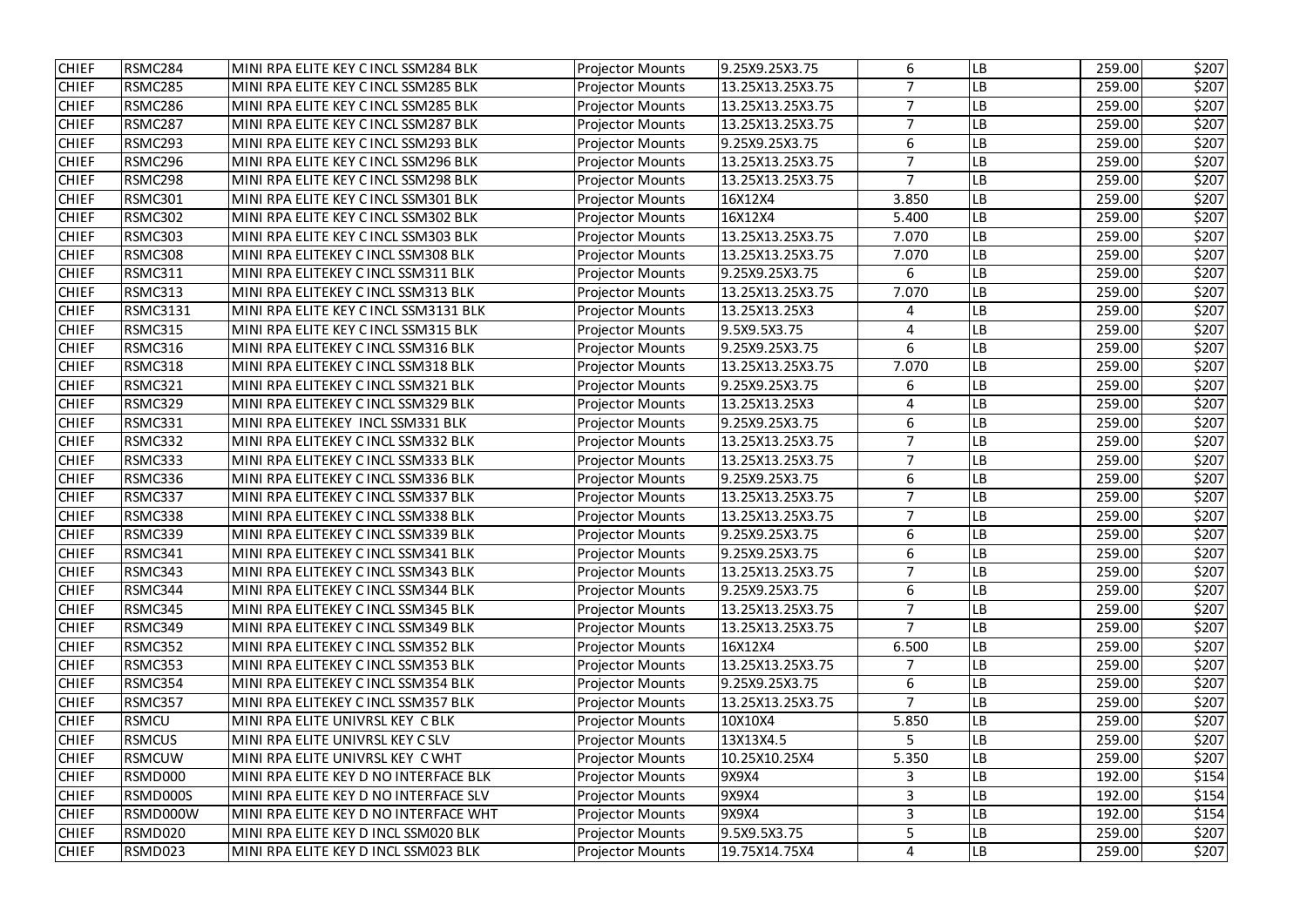| <b>CHIEF</b> | RSMD027        | MINI RPA ELITE KEY D INCL SSM027 BLK | <b>Projector Mounts</b> | 13.25X13.25X3    | 4              | LB        | 259.00 | \$207 |
|--------------|----------------|--------------------------------------|-------------------------|------------------|----------------|-----------|--------|-------|
| <b>CHIEF</b> | RSMD085        | MINI RPA ELITE KEY D INCL SSM085 BLK | <b>Projector Mounts</b> | 9.5X9.5X3.75     | 5              | LB        | 259.00 | \$207 |
| <b>CHIEF</b> | RSMD093        | MINI RPA ELITE KEY D INCL SSM093 BLK | <b>Projector Mounts</b> | 13.25X13.25X3    | 5              | LB        | 259.00 | \$207 |
| <b>CHIEF</b> | RSMD145        | MINI RPA ELITE KEY D INCL SSM145 BLK | <b>Projector Mounts</b> | 9.5X13.25X3.7    | 5              | -B        | 259.00 | \$207 |
| <b>CHIEF</b> | RSMD163        | MINI RPA ELITE KEY D INCL SSM163 BLK | <b>Projector Mounts</b> | 13.25X13.5X3     | 4.100          | LB        | 259.00 | \$207 |
| <b>CHIEF</b> | RSMD166        | MINI RPA ELITE KEY D INCL SSM166 BLK | <b>Projector Mounts</b> | 13.25X13.25X3    | 8              | LB        | 259.00 | \$207 |
| <b>CHIEF</b> | RSMD168        | MINI RPA ELITE KEY D INCL SSM168 BLK | <b>Projector Mounts</b> | 13.25X9.5X3.7    | $\overline{7}$ | LB        | 259.00 | \$207 |
| <b>CHIEF</b> | RSMD171        | MINI RPA ELITE KEY D INCL SSM171 BLK | <b>Projector Mounts</b> | 13.25X13.25X3    | $\overline{4}$ | LB        | 259.00 | \$207 |
| <b>CHIEF</b> | RSMD173        | MINI RPA ELITE KEY D INCL SSM173 BLK | <b>Projector Mounts</b> | 9.5X9.5X3.75     | 4              | -B        | 259.00 | \$207 |
| <b>CHIEF</b> | RSMD176        | MINI RPA ELITE KEY D INCL SSM176 BLK | <b>Projector Mounts</b> | 13.25X9.5X3.7    | 6              | LB        | 259.00 | \$207 |
| <b>CHIEF</b> | RSMD178        | MINI RPA ELITE KEY D INCL SSM178 BLK | <b>Projector Mounts</b> | 13.25X13.25X3    | 5              | LB        | 259.00 | \$207 |
| <b>CHIEF</b> | RSMD181        | MINI RPA ELITE KEY D INCL SSM181 BLK | <b>Projector Mounts</b> | 13.25X9.5X3.7    | 5              | LB        | 259.00 | \$207 |
| <b>CHIEF</b> | RSMD186        | MINI RPA ELITE KEY D INCL SSM186 BLK | <b>Projector Mounts</b> | 9.5X13.25X3.7    | $\overline{7}$ | LB        | 259.00 | \$207 |
| <b>CHIEF</b> | RSMD191        | MINI RPA ELITE KEY D INCL SSM191 BLK | <b>Projector Mounts</b> | 13.25X9.5X3.7    | $\overline{7}$ | LB        | 259.00 | \$207 |
| <b>CHIEF</b> | RSMD193        | MINI RPA ELITE KEY D INCL SSM193 BLK | <b>Projector Mounts</b> | 13.25X9.5X3.7    | $\overline{7}$ | LB        | 259.00 | \$207 |
| <b>CHIEF</b> | RSMD196        | MINI RPA ELITE KEY D INCL SSM196 BLK | <b>Projector Mounts</b> | 13.25X13.25X3    | $\overline{7}$ | LB        | 259.00 | \$207 |
| <b>CHIEF</b> | RSMD198        | MINI RPA ELITE KEY D INCL SSM198 BLK | <b>Projector Mounts</b> | 9.5X9.5X3.75     | 5              | LB        | 259.00 | \$207 |
| <b>CHIEF</b> | RSMD201        | MINI RPA ELITE KEY D INCL SSM201 BLK | <b>Projector Mounts</b> | 9.5X9.5X3.75     | 2.650          | LB        | 259.00 | \$207 |
| <b>CHIEF</b> | RSMD203        | MINI RPA ELITE KEY D INCL SSM203 BLK | <b>Projector Mounts</b> | 13.25X13.25X3    | 7              | LB        | 259.00 | \$207 |
| <b>CHIEF</b> | RSMD221        | MINI RPA ELITE KEY D INCL SSM221 BLK | <b>Projector Mounts</b> | 9.5X9.5X3.75     | 5              | LB        | 259.00 | \$207 |
| <b>CHIEF</b> | RSMD228        | MINI RPA ELITE KEY D INCL SSM228 BLK | <b>Projector Mounts</b> | 13.25X13.25X3    | $\overline{7}$ | LB        | 259.00 | \$207 |
| <b>CHIEF</b> | RSMD232        | MINI RPA ELITE KEY D INCL SSM232 BLK | <b>Projector Mounts</b> | 15.25X10.25X5    | $\overline{7}$ | LB        | 259.00 | \$207 |
| <b>CHIEF</b> | RSMD245        | MINI RPA ELITE KEY D INCL SSM245 BLK | <b>Projector Mounts</b> | 13X13X4.5        | 5              | -B        | 259.00 | \$207 |
| <b>CHIEF</b> | RSMD246        | MINI RPA ELITE KEY D INCL SSM246 BLK | <b>Projector Mounts</b> | 13X13X4.5        | 5              | LB        | 259.00 | \$207 |
| <b>CHIEF</b> | RSMD251        | MINI RPA ELITE KEY D INCL SSM251 BLK | <b>Projector Mounts</b> | 13X13X4.5        | 5              | -B        | 259.00 | \$207 |
| <b>CHIEF</b> | RSMD257        | MINI RPA ELITE KEY D INCL SSM257 BLK | <b>Projector Mounts</b> | 13X13X4.5        | 5              | LB        | 259.00 | \$207 |
| <b>CHIEF</b> | <b>RSMD259</b> | MINI RPA ELITE KEY D INCL SSM259 BLK | <b>Projector Mounts</b> | 9X9X4.5          | 4              | <b>LB</b> | 259.00 | \$207 |
| <b>CHIEF</b> | RSMD260        | MINI RPA ELITE KEY D INCL SSM260 BLK | <b>Projector Mounts</b> | 13.25X13.25X3.75 | 4              | LB        | 259.00 | \$207 |
| <b>CHIEF</b> | RSMD261        | MINI RPA ELITE KEY D INCL SSM261 BLK | <b>Projector Mounts</b> | 13X13X4.5        | 5              | LB        | 259.00 | \$207 |
| <b>CHIEF</b> | RSMD266        | MINI RPA ELITE KEY D INCL SSM266 BLK | <b>Projector Mounts</b> | 9X9X4.5          | 4              | LB        | 259.00 | \$207 |
| <b>CHIEF</b> | RSMD268        | MINI RPA ELITE KEY D INCL SSM268 BLK | <b>Projector Mounts</b> | 13X13X4.5        | 5              | LB        | 259.00 | \$207 |
| <b>CHIEF</b> | RSMD273        | MINI RPA ELITE KEY D INCL SSM273 BLK | <b>Projector Mounts</b> | 13X13X4.5        | 5              | LB        | 259.00 | \$207 |
| <b>CHIEF</b> | RSMD278        | MINI RPA ELITE KEY D INCL SSM278 BLK | <b>Projector Mounts</b> | 13X13X4.5        | 5              | LB        | 259.00 | \$207 |
| <b>CHIEF</b> | RSMD279        | MINI RPA ELITE KEY D INCL SSM279 BLK | <b>Projector Mounts</b> | 13X13X4.5        | 5              | LB        | 259.00 | \$207 |
| <b>CHIEF</b> | RSMD280        | MINI RPA ELITE KEY D INCL SSM280 BLK | <b>Projector Mounts</b> | 13X13X4.5        |                | LB        | 259.00 | \$207 |
| <b>CHIEF</b> | RSMD283        | MINI RPA ELITE KEY D INCL SSM283 BLK | <b>Projector Mounts</b> | 9X9X4.5          | 4              | LB        | 259.00 | \$207 |
| <b>CHIEF</b> | RSMD284        | MINI RPA ELITE KEY D INCL SSM284 BLK | <b>Projector Mounts</b> | 9.25X9.25X3.75   | 6              | LB        | 259.00 | \$207 |
| <b>CHIEF</b> | RSMD285        | MINI RPA ELITE KEY D INCL SSM285 BLK | <b>Projector Mounts</b> | 13.25X13.25X3.75 |                | LB        | 259.00 | \$207 |
| <b>CHIEF</b> | RSMD286        | MINI RPA ELITE KEY D INCL SSM286 BLK | <b>Projector Mounts</b> | 13.25X13.25X3.75 | $\overline{7}$ | LB        | 259.00 | \$207 |
| <b>CHIEF</b> | RSMD287        | MINI RPA ELITE KEY D INCL SSM287 BLK | <b>Projector Mounts</b> | 13.25X13.25X3.75 | $\overline{7}$ | LB        | 259.00 | \$207 |
| <b>CHIEF</b> | RSMD293        | MINI RPA ELITE KEY D INCL SSM293 BLK | <b>Projector Mounts</b> | 9.25X9.25X3.75   | 2.700          | LB        | 259.00 | \$207 |
| <b>CHIEF</b> | RSMD296        | MINI RPA ELITE KEY D INCL SSM296 BLK | <b>Projector Mounts</b> | 13.25X13.25X3.75 |                | LB        | 259.00 | \$207 |
| <b>CHIEF</b> | RSMD298        | MINI RPA ELITE KEY D INCL SSM298 BLK | <b>Projector Mounts</b> | 13.25X13.25X3.75 | $\overline{7}$ | LB        | 259.00 | \$207 |
|              |                |                                      |                         |                  |                |           |        |       |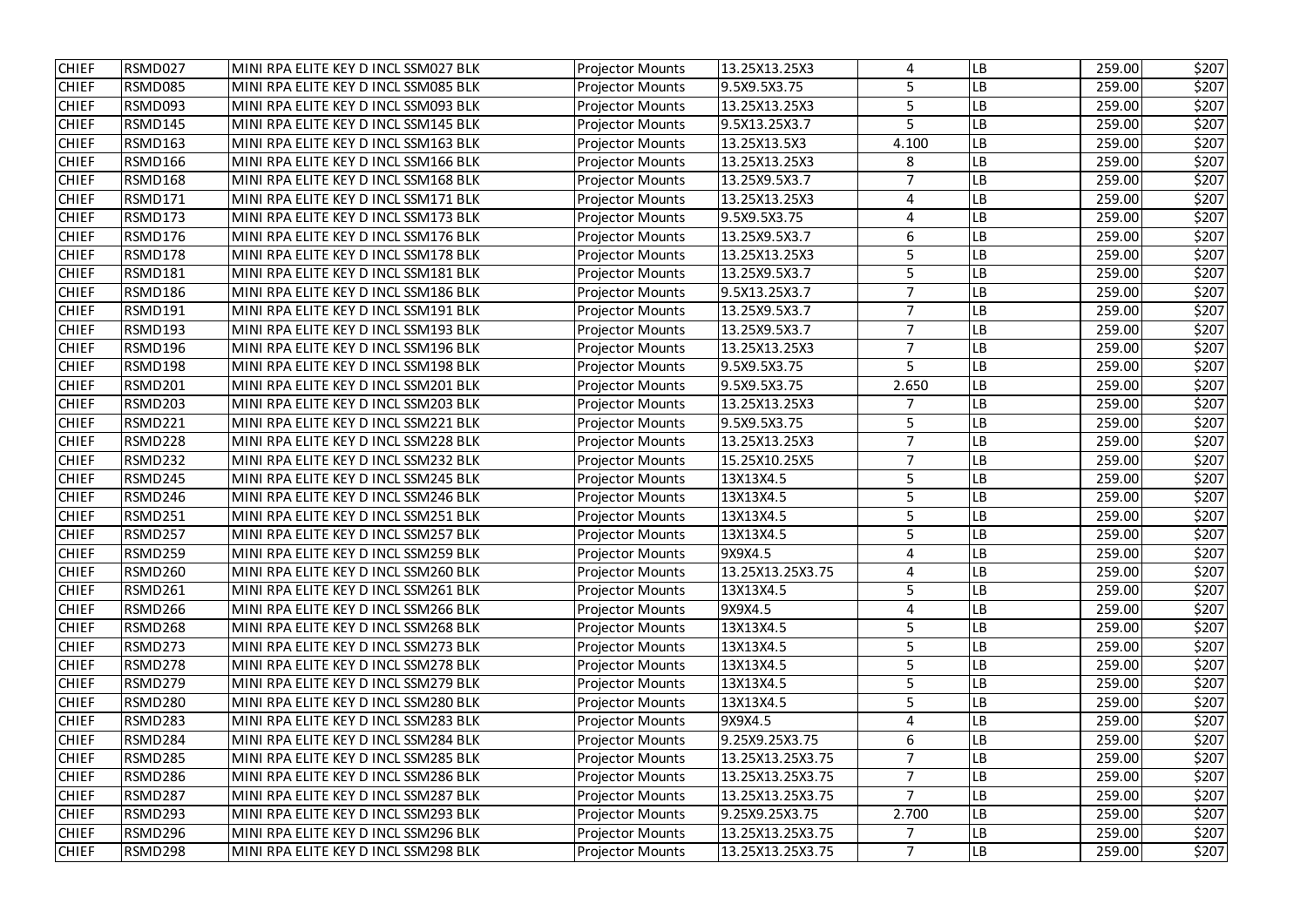| RSMD301<br>16X12X4<br>259.00<br>MINI RPA ELITE KEY D INCL SSM301 BLK<br><b>Projector Mounts</b><br>3.850<br>LB<br><b>CHIEF</b><br><b>RSMD302</b><br>LВ<br>259.00<br>MINI RPA ELITE KEY D INCL SSM302 BLK<br>16X12X4<br>7.070<br><b>Projector Mounts</b><br><b>RSMD303</b><br>MINI RPA ELITE KEY D INCL SSM303 BLK<br>13.25X13.25X3.75<br>259.00<br><b>CHIEF</b><br><b>Projector Mounts</b><br>7.070<br>LB<br>LB<br><b>CHIEF</b><br><b>RSMD308</b><br>MINI RPA ELITEKEY D INCL SSM308 BLK<br><b>Projector Mounts</b><br>13.25X13.25X3.75<br>7.070<br>259.00<br><b>RSMD311</b><br><b>Projector Mounts</b><br>9.25X9.25X3.75<br>LB<br><b>CHIEF</b><br>MINI RPA ELITEKEY D INCL SSM311 BLK<br>259.00<br>6<br><b>RSMD313</b><br>13.25X13.25X3.75<br><b>CHIEF</b><br>MINI RPA ELITEKEY D INCL SSM313 BLK<br><b>Projector Mounts</b><br>7.070<br>LB<br>259.00<br><b>RSMD3131</b><br><b>CHIEF</b><br>13.25X13.25X3<br>LB<br>259.00<br>MINI RPA ELITE KEY D INCL SSM3131 BLK<br><b>Projector Mounts</b><br>4<br><b>CHIEF</b><br><b>RSMD315</b><br>9.5X9.5X3.75<br>259.00<br>MINI RPA ELITE KEY D INCL SSM315 BLK<br><b>Projector Mounts</b><br>LB<br>4<br>RSMD316<br>6<br><b>CHIEF</b><br>MINI RPA ELITEKEY D INCL SSM316 BLK<br><b>Projector Mounts</b><br>9.25X9.25X3.75<br>-B<br>259.00<br><b>RSMD318</b><br>13.25X13.25X3.75<br>7.070<br>LB<br><b>CHIEF</b><br>MINI RPA ELITEKEY D INCL SSM318 BLK<br><b>Projector Mounts</b><br>259.00<br><b>CHIEF</b><br>RSMD321<br>MINI RPA ELITEKEY D INCL SSM321 BLK<br><b>Projector Mounts</b><br>9.25X9.25X3.75<br>LB<br>259.00<br>6<br>RSMD329<br><b>Projector Mounts</b><br>13.25X13.25X3<br>LB<br>259.00<br><b>CHIEF</b><br>MINI RPA ELITEKEY D INCL SSM329 BLK<br>4<br>6<br><b>CHIEF</b><br>RSMD331<br>MINI RPA ELITEKEY D INCL SSM331 BLK<br><b>Projector Mounts</b><br>9.25X9.25X3.75<br>LB<br>259.00<br>RSMD332<br>$\overline{7}$<br>259.00<br><b>CHIEF</b><br>MINI RPA ELITEKEY D INCL SSM332 BLK<br><b>Projector Mounts</b><br>13.25X13.25X3.75<br>LB<br><b>CHIEF</b><br>RSMD333<br>MINI RPA ELITEKEY D INCL SSM333 BLK<br><b>Projector Mounts</b><br>13.25X13.25X3.75<br>$\overline{7}$<br>259.00<br>LB<br><b>CHIEF</b><br>RSMD336<br>MINI RPA ELITEKEY D INCL SSM336 BLK<br><b>Projector Mounts</b><br>9.25X9.25X3.75<br>6<br>LB<br>259.00<br>RSMD337<br>MINI RPA ELITEKEY D INCL SSM337 BLK<br><b>Projector Mounts</b><br>13.25X13.25X3.75<br>7<br>LB<br><b>CHIEF</b><br>259.00<br><b>CHIEF</b><br>RSMD338<br>MINI RPA ELITEKEY D INCL SSM338 BLK<br><b>Projector Mounts</b><br>13.25X13.25X3.75<br>7<br>LB<br>259.00<br>6<br><b>CHIEF</b><br>RSMD339<br>9.25X9.25X3.75<br>LB<br>259.00<br>MINI RPA ELITEKEY D INCL SSM339 BLK<br><b>Projector Mounts</b><br>RSMD341<br>9.25X9.25X3.75<br>6<br>LB<br>259.00<br><b>CHIEF</b><br>MINI RPA ELITEKEY D INCL SSM341 BLK<br><b>Projector Mounts</b><br><b>CHIEF</b><br>RSMD343<br>13.25X13.25X3.75<br>MINI RPA ELITEKEY D INCL SSM343 BLK<br><b>Projector Mounts</b><br>$\overline{7}$<br>LB<br>259.00<br><b>CHIEF</b><br>RSMD344<br><b>Projector Mounts</b><br>9.25X9.25X3.75<br>6<br>LB<br>259.00<br>MINI RPA ELITEKEY D INCL SSM344 BLK<br><b>CHIEF</b><br>RSMD345<br>13.25X13.25X3.75<br>LB<br>MINI RPA ELITEKEY D INCL SSM345 BLK<br><b>Projector Mounts</b><br>7<br>259.00<br>RSMD349<br><b>CHIEF</b><br>MINI RPA ELITEKEY D INCL SSM349 BLK<br><b>Projector Mounts</b><br>13.25X13.25X3.75<br>7<br>LB<br>259.00<br><b>RSMD352</b><br>16X12X4<br>6.500<br>LB<br>259.00<br><b>CHIEF</b><br>MINI RPA ELITEKEY D INCL SSM352 BLK<br><b>Projector Mounts</b><br><b>CHIEF</b><br>RSMD353<br>13.25X13.25X3.75<br>LB<br>259.00<br>MINI RPA ELITEKEY D INCL SSM353 BLK<br><b>Projector Mounts</b><br>RSMD354<br>259.00<br><b>CHIEF</b><br>MINI RPA ELITEKEY D INCL SSM354 BLK<br><b>Projector Mounts</b><br>9.25X9.25X3.75<br>6<br><b>LB</b><br><b>CHIEF</b><br>RSMD357<br>MINI RPA ELITEKEY D INCL SSM35 BLK<br><b>Projector Mounts</b><br>13.25X13.25X3.75<br>7<br>LB<br>259.00<br><b>CHIEF</b><br><b>RSMDU</b><br>MINI RPA ELITE UNIVRSL KEY D BLK<br><b>Projector Mounts</b><br>10X10X4<br>5.700<br>LB<br>259.00<br><b>RSMDUS</b><br>MINI RPA ELITE UNIVRSL KEY D SLV<br>LB<br>259.00<br><b>CHIEF</b><br><b>Projector Mounts</b><br>10.5X10X4<br>5.650<br><b>RSMDUW</b><br>MINI RPA ELITE UNIVRSL KEY D WHT<br>10.25X10.25X4<br>LB<br>279.00<br><b>CHIEF</b><br><b>Projector Mounts</b><br>5.290<br>$\overline{2}$<br>LB<br><b>CHIEF</b><br><b>SLB020</b><br>SONY VPL-PX20 PX30 X600U<br><b>Projector Mounts</b><br>9.5X9.5X3.75<br>174.00<br><b>CHIEF</b><br><b>SLB023</b><br>MITSUBISHI LVP-XL5950<br>19.75X14.75X4<br>5.750<br>LВ<br>174.00<br><b>Projector Mounts</b><br><b>CHIEF</b><br><b>SLB024</b><br>13.25X13.25X3.5<br>LВ<br>EPSON EMP-7800<br><b>Projector Mounts</b><br>174.00<br>3.150<br><b>CHIEF</b><br><b>SLB027</b><br><b>Projector Mounts</b><br>13.25X13.25X3<br>LB<br>174.00<br>EPSON EMP-S1<br>2<br><b>BRKT CHRISTE MATRIX</b><br>3<br>174.00<br><b>CHIEF</b><br><b>SLB034</b><br><b>Projector Mounts</b><br>9.5X9.5X3.75<br>LB<br><b>SLB085</b><br>3<br>174.00<br><b>CHIEF</b><br><b>BRACKET SONY VPL-CX85</b><br>9.5X9.5X3.75<br>LB<br><b>Projector Mounts</b><br>3<br><b>CHIEF</b><br><b>SLB091</b><br>BRKT SUSP. CHRISTIE DS+60<br>LB<br>9.5X9.5X3.75<br>174.00<br><b>Projector Mounts</b><br>3<br><b>CHIEF</b><br><b>SLB093</b><br><b>HANGING BRACKET EPSON</b><br>13.25X13.25X3<br>LB<br>174.00<br><b>Projector Mounts</b><br><b>CHIEF</b><br><b>SLB145</b><br>SUSP. BRKT MITUBISHI XD1000U<br><b>Projector Mounts</b><br>9.5X13.25X3.7<br>3<br>LB<br>174.00<br><b>CHIEF</b><br><b>SLB163</b><br><b>SUSP. BRACKET HITACHI</b><br><b>Projector Mounts</b><br>13.25X9.5X3.7<br>3<br>LB<br>174.00<br>3<br><b>SLB166</b><br>LB<br><b>CHIEF</b><br>SUSP. BRKT EPSON EMP-6100I<br><b>Projector Mounts</b><br>13.25X13.25X3<br>174.00<br>LB<br><b>CHIEF</b><br><b>SLB168</b><br><b>BRKT EPSON POWERLITE</b><br>13X13X3.5<br>2.550<br>174.00<br><b>Projector Mounts</b> |              |  |  |  |       |
|--------------------------------------------------------------------------------------------------------------------------------------------------------------------------------------------------------------------------------------------------------------------------------------------------------------------------------------------------------------------------------------------------------------------------------------------------------------------------------------------------------------------------------------------------------------------------------------------------------------------------------------------------------------------------------------------------------------------------------------------------------------------------------------------------------------------------------------------------------------------------------------------------------------------------------------------------------------------------------------------------------------------------------------------------------------------------------------------------------------------------------------------------------------------------------------------------------------------------------------------------------------------------------------------------------------------------------------------------------------------------------------------------------------------------------------------------------------------------------------------------------------------------------------------------------------------------------------------------------------------------------------------------------------------------------------------------------------------------------------------------------------------------------------------------------------------------------------------------------------------------------------------------------------------------------------------------------------------------------------------------------------------------------------------------------------------------------------------------------------------------------------------------------------------------------------------------------------------------------------------------------------------------------------------------------------------------------------------------------------------------------------------------------------------------------------------------------------------------------------------------------------------------------------------------------------------------------------------------------------------------------------------------------------------------------------------------------------------------------------------------------------------------------------------------------------------------------------------------------------------------------------------------------------------------------------------------------------------------------------------------------------------------------------------------------------------------------------------------------------------------------------------------------------------------------------------------------------------------------------------------------------------------------------------------------------------------------------------------------------------------------------------------------------------------------------------------------------------------------------------------------------------------------------------------------------------------------------------------------------------------------------------------------------------------------------------------------------------------------------------------------------------------------------------------------------------------------------------------------------------------------------------------------------------------------------------------------------------------------------------------------------------------------------------------------------------------------------------------------------------------------------------------------------------------------------------------------------------------------------------------------------------------------------------------------------------------------------------------------------------------------------------------------------------------------------------------------------------------------------------------------------------------------------------------------------------------------------------------------------------------------------------------------------------------------------------------------------------------------------------------------------------------------------------------------------------------------------------------------------------------------------------------------------------------------------------------------------------------------------------------------------------------------------------------------------------------------------------------------------------------------------------------------------------------------------------------------------------------------------------------------------------------------------------------------------------------------------------------------------------------------------------------------------------------------------------------------------------------------------------------------------------------------------------------------------------------------------------------------------------------------------------------------------------------------------------------------------------------------------------------------------------------------------------------------------------------------------------------------------------------------------------------------------------------------------------------------------------------------------|--------------|--|--|--|-------|
|                                                                                                                                                                                                                                                                                                                                                                                                                                                                                                                                                                                                                                                                                                                                                                                                                                                                                                                                                                                                                                                                                                                                                                                                                                                                                                                                                                                                                                                                                                                                                                                                                                                                                                                                                                                                                                                                                                                                                                                                                                                                                                                                                                                                                                                                                                                                                                                                                                                                                                                                                                                                                                                                                                                                                                                                                                                                                                                                                                                                                                                                                                                                                                                                                                                                                                                                                                                                                                                                                                                                                                                                                                                                                                                                                                                                                                                                                                                                                                                                                                                                                                                                                                                                                                                                                                                                                                                                                                                                                                                                                                                                                                                                                                                                                                                                                                                                                                                                                                                                                                                                                                                                                                                                                                                                                                                                                                                                                                                                                                                                                                                                                                                                                                                                                                                                                                                                                                                                                                                      | <b>CHIEF</b> |  |  |  | \$207 |
|                                                                                                                                                                                                                                                                                                                                                                                                                                                                                                                                                                                                                                                                                                                                                                                                                                                                                                                                                                                                                                                                                                                                                                                                                                                                                                                                                                                                                                                                                                                                                                                                                                                                                                                                                                                                                                                                                                                                                                                                                                                                                                                                                                                                                                                                                                                                                                                                                                                                                                                                                                                                                                                                                                                                                                                                                                                                                                                                                                                                                                                                                                                                                                                                                                                                                                                                                                                                                                                                                                                                                                                                                                                                                                                                                                                                                                                                                                                                                                                                                                                                                                                                                                                                                                                                                                                                                                                                                                                                                                                                                                                                                                                                                                                                                                                                                                                                                                                                                                                                                                                                                                                                                                                                                                                                                                                                                                                                                                                                                                                                                                                                                                                                                                                                                                                                                                                                                                                                                                                      |              |  |  |  | \$207 |
|                                                                                                                                                                                                                                                                                                                                                                                                                                                                                                                                                                                                                                                                                                                                                                                                                                                                                                                                                                                                                                                                                                                                                                                                                                                                                                                                                                                                                                                                                                                                                                                                                                                                                                                                                                                                                                                                                                                                                                                                                                                                                                                                                                                                                                                                                                                                                                                                                                                                                                                                                                                                                                                                                                                                                                                                                                                                                                                                                                                                                                                                                                                                                                                                                                                                                                                                                                                                                                                                                                                                                                                                                                                                                                                                                                                                                                                                                                                                                                                                                                                                                                                                                                                                                                                                                                                                                                                                                                                                                                                                                                                                                                                                                                                                                                                                                                                                                                                                                                                                                                                                                                                                                                                                                                                                                                                                                                                                                                                                                                                                                                                                                                                                                                                                                                                                                                                                                                                                                                                      |              |  |  |  | \$207 |
|                                                                                                                                                                                                                                                                                                                                                                                                                                                                                                                                                                                                                                                                                                                                                                                                                                                                                                                                                                                                                                                                                                                                                                                                                                                                                                                                                                                                                                                                                                                                                                                                                                                                                                                                                                                                                                                                                                                                                                                                                                                                                                                                                                                                                                                                                                                                                                                                                                                                                                                                                                                                                                                                                                                                                                                                                                                                                                                                                                                                                                                                                                                                                                                                                                                                                                                                                                                                                                                                                                                                                                                                                                                                                                                                                                                                                                                                                                                                                                                                                                                                                                                                                                                                                                                                                                                                                                                                                                                                                                                                                                                                                                                                                                                                                                                                                                                                                                                                                                                                                                                                                                                                                                                                                                                                                                                                                                                                                                                                                                                                                                                                                                                                                                                                                                                                                                                                                                                                                                                      |              |  |  |  | \$207 |
|                                                                                                                                                                                                                                                                                                                                                                                                                                                                                                                                                                                                                                                                                                                                                                                                                                                                                                                                                                                                                                                                                                                                                                                                                                                                                                                                                                                                                                                                                                                                                                                                                                                                                                                                                                                                                                                                                                                                                                                                                                                                                                                                                                                                                                                                                                                                                                                                                                                                                                                                                                                                                                                                                                                                                                                                                                                                                                                                                                                                                                                                                                                                                                                                                                                                                                                                                                                                                                                                                                                                                                                                                                                                                                                                                                                                                                                                                                                                                                                                                                                                                                                                                                                                                                                                                                                                                                                                                                                                                                                                                                                                                                                                                                                                                                                                                                                                                                                                                                                                                                                                                                                                                                                                                                                                                                                                                                                                                                                                                                                                                                                                                                                                                                                                                                                                                                                                                                                                                                                      |              |  |  |  | \$207 |
|                                                                                                                                                                                                                                                                                                                                                                                                                                                                                                                                                                                                                                                                                                                                                                                                                                                                                                                                                                                                                                                                                                                                                                                                                                                                                                                                                                                                                                                                                                                                                                                                                                                                                                                                                                                                                                                                                                                                                                                                                                                                                                                                                                                                                                                                                                                                                                                                                                                                                                                                                                                                                                                                                                                                                                                                                                                                                                                                                                                                                                                                                                                                                                                                                                                                                                                                                                                                                                                                                                                                                                                                                                                                                                                                                                                                                                                                                                                                                                                                                                                                                                                                                                                                                                                                                                                                                                                                                                                                                                                                                                                                                                                                                                                                                                                                                                                                                                                                                                                                                                                                                                                                                                                                                                                                                                                                                                                                                                                                                                                                                                                                                                                                                                                                                                                                                                                                                                                                                                                      |              |  |  |  | \$207 |
|                                                                                                                                                                                                                                                                                                                                                                                                                                                                                                                                                                                                                                                                                                                                                                                                                                                                                                                                                                                                                                                                                                                                                                                                                                                                                                                                                                                                                                                                                                                                                                                                                                                                                                                                                                                                                                                                                                                                                                                                                                                                                                                                                                                                                                                                                                                                                                                                                                                                                                                                                                                                                                                                                                                                                                                                                                                                                                                                                                                                                                                                                                                                                                                                                                                                                                                                                                                                                                                                                                                                                                                                                                                                                                                                                                                                                                                                                                                                                                                                                                                                                                                                                                                                                                                                                                                                                                                                                                                                                                                                                                                                                                                                                                                                                                                                                                                                                                                                                                                                                                                                                                                                                                                                                                                                                                                                                                                                                                                                                                                                                                                                                                                                                                                                                                                                                                                                                                                                                                                      |              |  |  |  | \$207 |
|                                                                                                                                                                                                                                                                                                                                                                                                                                                                                                                                                                                                                                                                                                                                                                                                                                                                                                                                                                                                                                                                                                                                                                                                                                                                                                                                                                                                                                                                                                                                                                                                                                                                                                                                                                                                                                                                                                                                                                                                                                                                                                                                                                                                                                                                                                                                                                                                                                                                                                                                                                                                                                                                                                                                                                                                                                                                                                                                                                                                                                                                                                                                                                                                                                                                                                                                                                                                                                                                                                                                                                                                                                                                                                                                                                                                                                                                                                                                                                                                                                                                                                                                                                                                                                                                                                                                                                                                                                                                                                                                                                                                                                                                                                                                                                                                                                                                                                                                                                                                                                                                                                                                                                                                                                                                                                                                                                                                                                                                                                                                                                                                                                                                                                                                                                                                                                                                                                                                                                                      |              |  |  |  | \$207 |
|                                                                                                                                                                                                                                                                                                                                                                                                                                                                                                                                                                                                                                                                                                                                                                                                                                                                                                                                                                                                                                                                                                                                                                                                                                                                                                                                                                                                                                                                                                                                                                                                                                                                                                                                                                                                                                                                                                                                                                                                                                                                                                                                                                                                                                                                                                                                                                                                                                                                                                                                                                                                                                                                                                                                                                                                                                                                                                                                                                                                                                                                                                                                                                                                                                                                                                                                                                                                                                                                                                                                                                                                                                                                                                                                                                                                                                                                                                                                                                                                                                                                                                                                                                                                                                                                                                                                                                                                                                                                                                                                                                                                                                                                                                                                                                                                                                                                                                                                                                                                                                                                                                                                                                                                                                                                                                                                                                                                                                                                                                                                                                                                                                                                                                                                                                                                                                                                                                                                                                                      |              |  |  |  | \$207 |
|                                                                                                                                                                                                                                                                                                                                                                                                                                                                                                                                                                                                                                                                                                                                                                                                                                                                                                                                                                                                                                                                                                                                                                                                                                                                                                                                                                                                                                                                                                                                                                                                                                                                                                                                                                                                                                                                                                                                                                                                                                                                                                                                                                                                                                                                                                                                                                                                                                                                                                                                                                                                                                                                                                                                                                                                                                                                                                                                                                                                                                                                                                                                                                                                                                                                                                                                                                                                                                                                                                                                                                                                                                                                                                                                                                                                                                                                                                                                                                                                                                                                                                                                                                                                                                                                                                                                                                                                                                                                                                                                                                                                                                                                                                                                                                                                                                                                                                                                                                                                                                                                                                                                                                                                                                                                                                                                                                                                                                                                                                                                                                                                                                                                                                                                                                                                                                                                                                                                                                                      |              |  |  |  | \$207 |
|                                                                                                                                                                                                                                                                                                                                                                                                                                                                                                                                                                                                                                                                                                                                                                                                                                                                                                                                                                                                                                                                                                                                                                                                                                                                                                                                                                                                                                                                                                                                                                                                                                                                                                                                                                                                                                                                                                                                                                                                                                                                                                                                                                                                                                                                                                                                                                                                                                                                                                                                                                                                                                                                                                                                                                                                                                                                                                                                                                                                                                                                                                                                                                                                                                                                                                                                                                                                                                                                                                                                                                                                                                                                                                                                                                                                                                                                                                                                                                                                                                                                                                                                                                                                                                                                                                                                                                                                                                                                                                                                                                                                                                                                                                                                                                                                                                                                                                                                                                                                                                                                                                                                                                                                                                                                                                                                                                                                                                                                                                                                                                                                                                                                                                                                                                                                                                                                                                                                                                                      |              |  |  |  | \$207 |
|                                                                                                                                                                                                                                                                                                                                                                                                                                                                                                                                                                                                                                                                                                                                                                                                                                                                                                                                                                                                                                                                                                                                                                                                                                                                                                                                                                                                                                                                                                                                                                                                                                                                                                                                                                                                                                                                                                                                                                                                                                                                                                                                                                                                                                                                                                                                                                                                                                                                                                                                                                                                                                                                                                                                                                                                                                                                                                                                                                                                                                                                                                                                                                                                                                                                                                                                                                                                                                                                                                                                                                                                                                                                                                                                                                                                                                                                                                                                                                                                                                                                                                                                                                                                                                                                                                                                                                                                                                                                                                                                                                                                                                                                                                                                                                                                                                                                                                                                                                                                                                                                                                                                                                                                                                                                                                                                                                                                                                                                                                                                                                                                                                                                                                                                                                                                                                                                                                                                                                                      |              |  |  |  | \$207 |
|                                                                                                                                                                                                                                                                                                                                                                                                                                                                                                                                                                                                                                                                                                                                                                                                                                                                                                                                                                                                                                                                                                                                                                                                                                                                                                                                                                                                                                                                                                                                                                                                                                                                                                                                                                                                                                                                                                                                                                                                                                                                                                                                                                                                                                                                                                                                                                                                                                                                                                                                                                                                                                                                                                                                                                                                                                                                                                                                                                                                                                                                                                                                                                                                                                                                                                                                                                                                                                                                                                                                                                                                                                                                                                                                                                                                                                                                                                                                                                                                                                                                                                                                                                                                                                                                                                                                                                                                                                                                                                                                                                                                                                                                                                                                                                                                                                                                                                                                                                                                                                                                                                                                                                                                                                                                                                                                                                                                                                                                                                                                                                                                                                                                                                                                                                                                                                                                                                                                                                                      |              |  |  |  | \$207 |
|                                                                                                                                                                                                                                                                                                                                                                                                                                                                                                                                                                                                                                                                                                                                                                                                                                                                                                                                                                                                                                                                                                                                                                                                                                                                                                                                                                                                                                                                                                                                                                                                                                                                                                                                                                                                                                                                                                                                                                                                                                                                                                                                                                                                                                                                                                                                                                                                                                                                                                                                                                                                                                                                                                                                                                                                                                                                                                                                                                                                                                                                                                                                                                                                                                                                                                                                                                                                                                                                                                                                                                                                                                                                                                                                                                                                                                                                                                                                                                                                                                                                                                                                                                                                                                                                                                                                                                                                                                                                                                                                                                                                                                                                                                                                                                                                                                                                                                                                                                                                                                                                                                                                                                                                                                                                                                                                                                                                                                                                                                                                                                                                                                                                                                                                                                                                                                                                                                                                                                                      |              |  |  |  | \$207 |
|                                                                                                                                                                                                                                                                                                                                                                                                                                                                                                                                                                                                                                                                                                                                                                                                                                                                                                                                                                                                                                                                                                                                                                                                                                                                                                                                                                                                                                                                                                                                                                                                                                                                                                                                                                                                                                                                                                                                                                                                                                                                                                                                                                                                                                                                                                                                                                                                                                                                                                                                                                                                                                                                                                                                                                                                                                                                                                                                                                                                                                                                                                                                                                                                                                                                                                                                                                                                                                                                                                                                                                                                                                                                                                                                                                                                                                                                                                                                                                                                                                                                                                                                                                                                                                                                                                                                                                                                                                                                                                                                                                                                                                                                                                                                                                                                                                                                                                                                                                                                                                                                                                                                                                                                                                                                                                                                                                                                                                                                                                                                                                                                                                                                                                                                                                                                                                                                                                                                                                                      |              |  |  |  | \$207 |
|                                                                                                                                                                                                                                                                                                                                                                                                                                                                                                                                                                                                                                                                                                                                                                                                                                                                                                                                                                                                                                                                                                                                                                                                                                                                                                                                                                                                                                                                                                                                                                                                                                                                                                                                                                                                                                                                                                                                                                                                                                                                                                                                                                                                                                                                                                                                                                                                                                                                                                                                                                                                                                                                                                                                                                                                                                                                                                                                                                                                                                                                                                                                                                                                                                                                                                                                                                                                                                                                                                                                                                                                                                                                                                                                                                                                                                                                                                                                                                                                                                                                                                                                                                                                                                                                                                                                                                                                                                                                                                                                                                                                                                                                                                                                                                                                                                                                                                                                                                                                                                                                                                                                                                                                                                                                                                                                                                                                                                                                                                                                                                                                                                                                                                                                                                                                                                                                                                                                                                                      |              |  |  |  | \$207 |
|                                                                                                                                                                                                                                                                                                                                                                                                                                                                                                                                                                                                                                                                                                                                                                                                                                                                                                                                                                                                                                                                                                                                                                                                                                                                                                                                                                                                                                                                                                                                                                                                                                                                                                                                                                                                                                                                                                                                                                                                                                                                                                                                                                                                                                                                                                                                                                                                                                                                                                                                                                                                                                                                                                                                                                                                                                                                                                                                                                                                                                                                                                                                                                                                                                                                                                                                                                                                                                                                                                                                                                                                                                                                                                                                                                                                                                                                                                                                                                                                                                                                                                                                                                                                                                                                                                                                                                                                                                                                                                                                                                                                                                                                                                                                                                                                                                                                                                                                                                                                                                                                                                                                                                                                                                                                                                                                                                                                                                                                                                                                                                                                                                                                                                                                                                                                                                                                                                                                                                                      |              |  |  |  | \$207 |
|                                                                                                                                                                                                                                                                                                                                                                                                                                                                                                                                                                                                                                                                                                                                                                                                                                                                                                                                                                                                                                                                                                                                                                                                                                                                                                                                                                                                                                                                                                                                                                                                                                                                                                                                                                                                                                                                                                                                                                                                                                                                                                                                                                                                                                                                                                                                                                                                                                                                                                                                                                                                                                                                                                                                                                                                                                                                                                                                                                                                                                                                                                                                                                                                                                                                                                                                                                                                                                                                                                                                                                                                                                                                                                                                                                                                                                                                                                                                                                                                                                                                                                                                                                                                                                                                                                                                                                                                                                                                                                                                                                                                                                                                                                                                                                                                                                                                                                                                                                                                                                                                                                                                                                                                                                                                                                                                                                                                                                                                                                                                                                                                                                                                                                                                                                                                                                                                                                                                                                                      |              |  |  |  | \$207 |
|                                                                                                                                                                                                                                                                                                                                                                                                                                                                                                                                                                                                                                                                                                                                                                                                                                                                                                                                                                                                                                                                                                                                                                                                                                                                                                                                                                                                                                                                                                                                                                                                                                                                                                                                                                                                                                                                                                                                                                                                                                                                                                                                                                                                                                                                                                                                                                                                                                                                                                                                                                                                                                                                                                                                                                                                                                                                                                                                                                                                                                                                                                                                                                                                                                                                                                                                                                                                                                                                                                                                                                                                                                                                                                                                                                                                                                                                                                                                                                                                                                                                                                                                                                                                                                                                                                                                                                                                                                                                                                                                                                                                                                                                                                                                                                                                                                                                                                                                                                                                                                                                                                                                                                                                                                                                                                                                                                                                                                                                                                                                                                                                                                                                                                                                                                                                                                                                                                                                                                                      |              |  |  |  | \$207 |
|                                                                                                                                                                                                                                                                                                                                                                                                                                                                                                                                                                                                                                                                                                                                                                                                                                                                                                                                                                                                                                                                                                                                                                                                                                                                                                                                                                                                                                                                                                                                                                                                                                                                                                                                                                                                                                                                                                                                                                                                                                                                                                                                                                                                                                                                                                                                                                                                                                                                                                                                                                                                                                                                                                                                                                                                                                                                                                                                                                                                                                                                                                                                                                                                                                                                                                                                                                                                                                                                                                                                                                                                                                                                                                                                                                                                                                                                                                                                                                                                                                                                                                                                                                                                                                                                                                                                                                                                                                                                                                                                                                                                                                                                                                                                                                                                                                                                                                                                                                                                                                                                                                                                                                                                                                                                                                                                                                                                                                                                                                                                                                                                                                                                                                                                                                                                                                                                                                                                                                                      |              |  |  |  | \$207 |
|                                                                                                                                                                                                                                                                                                                                                                                                                                                                                                                                                                                                                                                                                                                                                                                                                                                                                                                                                                                                                                                                                                                                                                                                                                                                                                                                                                                                                                                                                                                                                                                                                                                                                                                                                                                                                                                                                                                                                                                                                                                                                                                                                                                                                                                                                                                                                                                                                                                                                                                                                                                                                                                                                                                                                                                                                                                                                                                                                                                                                                                                                                                                                                                                                                                                                                                                                                                                                                                                                                                                                                                                                                                                                                                                                                                                                                                                                                                                                                                                                                                                                                                                                                                                                                                                                                                                                                                                                                                                                                                                                                                                                                                                                                                                                                                                                                                                                                                                                                                                                                                                                                                                                                                                                                                                                                                                                                                                                                                                                                                                                                                                                                                                                                                                                                                                                                                                                                                                                                                      |              |  |  |  | \$207 |
|                                                                                                                                                                                                                                                                                                                                                                                                                                                                                                                                                                                                                                                                                                                                                                                                                                                                                                                                                                                                                                                                                                                                                                                                                                                                                                                                                                                                                                                                                                                                                                                                                                                                                                                                                                                                                                                                                                                                                                                                                                                                                                                                                                                                                                                                                                                                                                                                                                                                                                                                                                                                                                                                                                                                                                                                                                                                                                                                                                                                                                                                                                                                                                                                                                                                                                                                                                                                                                                                                                                                                                                                                                                                                                                                                                                                                                                                                                                                                                                                                                                                                                                                                                                                                                                                                                                                                                                                                                                                                                                                                                                                                                                                                                                                                                                                                                                                                                                                                                                                                                                                                                                                                                                                                                                                                                                                                                                                                                                                                                                                                                                                                                                                                                                                                                                                                                                                                                                                                                                      |              |  |  |  | \$207 |
|                                                                                                                                                                                                                                                                                                                                                                                                                                                                                                                                                                                                                                                                                                                                                                                                                                                                                                                                                                                                                                                                                                                                                                                                                                                                                                                                                                                                                                                                                                                                                                                                                                                                                                                                                                                                                                                                                                                                                                                                                                                                                                                                                                                                                                                                                                                                                                                                                                                                                                                                                                                                                                                                                                                                                                                                                                                                                                                                                                                                                                                                                                                                                                                                                                                                                                                                                                                                                                                                                                                                                                                                                                                                                                                                                                                                                                                                                                                                                                                                                                                                                                                                                                                                                                                                                                                                                                                                                                                                                                                                                                                                                                                                                                                                                                                                                                                                                                                                                                                                                                                                                                                                                                                                                                                                                                                                                                                                                                                                                                                                                                                                                                                                                                                                                                                                                                                                                                                                                                                      |              |  |  |  | \$207 |
|                                                                                                                                                                                                                                                                                                                                                                                                                                                                                                                                                                                                                                                                                                                                                                                                                                                                                                                                                                                                                                                                                                                                                                                                                                                                                                                                                                                                                                                                                                                                                                                                                                                                                                                                                                                                                                                                                                                                                                                                                                                                                                                                                                                                                                                                                                                                                                                                                                                                                                                                                                                                                                                                                                                                                                                                                                                                                                                                                                                                                                                                                                                                                                                                                                                                                                                                                                                                                                                                                                                                                                                                                                                                                                                                                                                                                                                                                                                                                                                                                                                                                                                                                                                                                                                                                                                                                                                                                                                                                                                                                                                                                                                                                                                                                                                                                                                                                                                                                                                                                                                                                                                                                                                                                                                                                                                                                                                                                                                                                                                                                                                                                                                                                                                                                                                                                                                                                                                                                                                      |              |  |  |  | \$207 |
|                                                                                                                                                                                                                                                                                                                                                                                                                                                                                                                                                                                                                                                                                                                                                                                                                                                                                                                                                                                                                                                                                                                                                                                                                                                                                                                                                                                                                                                                                                                                                                                                                                                                                                                                                                                                                                                                                                                                                                                                                                                                                                                                                                                                                                                                                                                                                                                                                                                                                                                                                                                                                                                                                                                                                                                                                                                                                                                                                                                                                                                                                                                                                                                                                                                                                                                                                                                                                                                                                                                                                                                                                                                                                                                                                                                                                                                                                                                                                                                                                                                                                                                                                                                                                                                                                                                                                                                                                                                                                                                                                                                                                                                                                                                                                                                                                                                                                                                                                                                                                                                                                                                                                                                                                                                                                                                                                                                                                                                                                                                                                                                                                                                                                                                                                                                                                                                                                                                                                                                      |              |  |  |  | \$207 |
|                                                                                                                                                                                                                                                                                                                                                                                                                                                                                                                                                                                                                                                                                                                                                                                                                                                                                                                                                                                                                                                                                                                                                                                                                                                                                                                                                                                                                                                                                                                                                                                                                                                                                                                                                                                                                                                                                                                                                                                                                                                                                                                                                                                                                                                                                                                                                                                                                                                                                                                                                                                                                                                                                                                                                                                                                                                                                                                                                                                                                                                                                                                                                                                                                                                                                                                                                                                                                                                                                                                                                                                                                                                                                                                                                                                                                                                                                                                                                                                                                                                                                                                                                                                                                                                                                                                                                                                                                                                                                                                                                                                                                                                                                                                                                                                                                                                                                                                                                                                                                                                                                                                                                                                                                                                                                                                                                                                                                                                                                                                                                                                                                                                                                                                                                                                                                                                                                                                                                                                      |              |  |  |  | \$207 |
|                                                                                                                                                                                                                                                                                                                                                                                                                                                                                                                                                                                                                                                                                                                                                                                                                                                                                                                                                                                                                                                                                                                                                                                                                                                                                                                                                                                                                                                                                                                                                                                                                                                                                                                                                                                                                                                                                                                                                                                                                                                                                                                                                                                                                                                                                                                                                                                                                                                                                                                                                                                                                                                                                                                                                                                                                                                                                                                                                                                                                                                                                                                                                                                                                                                                                                                                                                                                                                                                                                                                                                                                                                                                                                                                                                                                                                                                                                                                                                                                                                                                                                                                                                                                                                                                                                                                                                                                                                                                                                                                                                                                                                                                                                                                                                                                                                                                                                                                                                                                                                                                                                                                                                                                                                                                                                                                                                                                                                                                                                                                                                                                                                                                                                                                                                                                                                                                                                                                                                                      |              |  |  |  | \$207 |
|                                                                                                                                                                                                                                                                                                                                                                                                                                                                                                                                                                                                                                                                                                                                                                                                                                                                                                                                                                                                                                                                                                                                                                                                                                                                                                                                                                                                                                                                                                                                                                                                                                                                                                                                                                                                                                                                                                                                                                                                                                                                                                                                                                                                                                                                                                                                                                                                                                                                                                                                                                                                                                                                                                                                                                                                                                                                                                                                                                                                                                                                                                                                                                                                                                                                                                                                                                                                                                                                                                                                                                                                                                                                                                                                                                                                                                                                                                                                                                                                                                                                                                                                                                                                                                                                                                                                                                                                                                                                                                                                                                                                                                                                                                                                                                                                                                                                                                                                                                                                                                                                                                                                                                                                                                                                                                                                                                                                                                                                                                                                                                                                                                                                                                                                                                                                                                                                                                                                                                                      |              |  |  |  | \$207 |
|                                                                                                                                                                                                                                                                                                                                                                                                                                                                                                                                                                                                                                                                                                                                                                                                                                                                                                                                                                                                                                                                                                                                                                                                                                                                                                                                                                                                                                                                                                                                                                                                                                                                                                                                                                                                                                                                                                                                                                                                                                                                                                                                                                                                                                                                                                                                                                                                                                                                                                                                                                                                                                                                                                                                                                                                                                                                                                                                                                                                                                                                                                                                                                                                                                                                                                                                                                                                                                                                                                                                                                                                                                                                                                                                                                                                                                                                                                                                                                                                                                                                                                                                                                                                                                                                                                                                                                                                                                                                                                                                                                                                                                                                                                                                                                                                                                                                                                                                                                                                                                                                                                                                                                                                                                                                                                                                                                                                                                                                                                                                                                                                                                                                                                                                                                                                                                                                                                                                                                                      |              |  |  |  | \$207 |
|                                                                                                                                                                                                                                                                                                                                                                                                                                                                                                                                                                                                                                                                                                                                                                                                                                                                                                                                                                                                                                                                                                                                                                                                                                                                                                                                                                                                                                                                                                                                                                                                                                                                                                                                                                                                                                                                                                                                                                                                                                                                                                                                                                                                                                                                                                                                                                                                                                                                                                                                                                                                                                                                                                                                                                                                                                                                                                                                                                                                                                                                                                                                                                                                                                                                                                                                                                                                                                                                                                                                                                                                                                                                                                                                                                                                                                                                                                                                                                                                                                                                                                                                                                                                                                                                                                                                                                                                                                                                                                                                                                                                                                                                                                                                                                                                                                                                                                                                                                                                                                                                                                                                                                                                                                                                                                                                                                                                                                                                                                                                                                                                                                                                                                                                                                                                                                                                                                                                                                                      |              |  |  |  | \$207 |
|                                                                                                                                                                                                                                                                                                                                                                                                                                                                                                                                                                                                                                                                                                                                                                                                                                                                                                                                                                                                                                                                                                                                                                                                                                                                                                                                                                                                                                                                                                                                                                                                                                                                                                                                                                                                                                                                                                                                                                                                                                                                                                                                                                                                                                                                                                                                                                                                                                                                                                                                                                                                                                                                                                                                                                                                                                                                                                                                                                                                                                                                                                                                                                                                                                                                                                                                                                                                                                                                                                                                                                                                                                                                                                                                                                                                                                                                                                                                                                                                                                                                                                                                                                                                                                                                                                                                                                                                                                                                                                                                                                                                                                                                                                                                                                                                                                                                                                                                                                                                                                                                                                                                                                                                                                                                                                                                                                                                                                                                                                                                                                                                                                                                                                                                                                                                                                                                                                                                                                                      |              |  |  |  | \$223 |
|                                                                                                                                                                                                                                                                                                                                                                                                                                                                                                                                                                                                                                                                                                                                                                                                                                                                                                                                                                                                                                                                                                                                                                                                                                                                                                                                                                                                                                                                                                                                                                                                                                                                                                                                                                                                                                                                                                                                                                                                                                                                                                                                                                                                                                                                                                                                                                                                                                                                                                                                                                                                                                                                                                                                                                                                                                                                                                                                                                                                                                                                                                                                                                                                                                                                                                                                                                                                                                                                                                                                                                                                                                                                                                                                                                                                                                                                                                                                                                                                                                                                                                                                                                                                                                                                                                                                                                                                                                                                                                                                                                                                                                                                                                                                                                                                                                                                                                                                                                                                                                                                                                                                                                                                                                                                                                                                                                                                                                                                                                                                                                                                                                                                                                                                                                                                                                                                                                                                                                                      |              |  |  |  | \$139 |
|                                                                                                                                                                                                                                                                                                                                                                                                                                                                                                                                                                                                                                                                                                                                                                                                                                                                                                                                                                                                                                                                                                                                                                                                                                                                                                                                                                                                                                                                                                                                                                                                                                                                                                                                                                                                                                                                                                                                                                                                                                                                                                                                                                                                                                                                                                                                                                                                                                                                                                                                                                                                                                                                                                                                                                                                                                                                                                                                                                                                                                                                                                                                                                                                                                                                                                                                                                                                                                                                                                                                                                                                                                                                                                                                                                                                                                                                                                                                                                                                                                                                                                                                                                                                                                                                                                                                                                                                                                                                                                                                                                                                                                                                                                                                                                                                                                                                                                                                                                                                                                                                                                                                                                                                                                                                                                                                                                                                                                                                                                                                                                                                                                                                                                                                                                                                                                                                                                                                                                                      |              |  |  |  | \$139 |
|                                                                                                                                                                                                                                                                                                                                                                                                                                                                                                                                                                                                                                                                                                                                                                                                                                                                                                                                                                                                                                                                                                                                                                                                                                                                                                                                                                                                                                                                                                                                                                                                                                                                                                                                                                                                                                                                                                                                                                                                                                                                                                                                                                                                                                                                                                                                                                                                                                                                                                                                                                                                                                                                                                                                                                                                                                                                                                                                                                                                                                                                                                                                                                                                                                                                                                                                                                                                                                                                                                                                                                                                                                                                                                                                                                                                                                                                                                                                                                                                                                                                                                                                                                                                                                                                                                                                                                                                                                                                                                                                                                                                                                                                                                                                                                                                                                                                                                                                                                                                                                                                                                                                                                                                                                                                                                                                                                                                                                                                                                                                                                                                                                                                                                                                                                                                                                                                                                                                                                                      |              |  |  |  | \$139 |
|                                                                                                                                                                                                                                                                                                                                                                                                                                                                                                                                                                                                                                                                                                                                                                                                                                                                                                                                                                                                                                                                                                                                                                                                                                                                                                                                                                                                                                                                                                                                                                                                                                                                                                                                                                                                                                                                                                                                                                                                                                                                                                                                                                                                                                                                                                                                                                                                                                                                                                                                                                                                                                                                                                                                                                                                                                                                                                                                                                                                                                                                                                                                                                                                                                                                                                                                                                                                                                                                                                                                                                                                                                                                                                                                                                                                                                                                                                                                                                                                                                                                                                                                                                                                                                                                                                                                                                                                                                                                                                                                                                                                                                                                                                                                                                                                                                                                                                                                                                                                                                                                                                                                                                                                                                                                                                                                                                                                                                                                                                                                                                                                                                                                                                                                                                                                                                                                                                                                                                                      |              |  |  |  | \$139 |
|                                                                                                                                                                                                                                                                                                                                                                                                                                                                                                                                                                                                                                                                                                                                                                                                                                                                                                                                                                                                                                                                                                                                                                                                                                                                                                                                                                                                                                                                                                                                                                                                                                                                                                                                                                                                                                                                                                                                                                                                                                                                                                                                                                                                                                                                                                                                                                                                                                                                                                                                                                                                                                                                                                                                                                                                                                                                                                                                                                                                                                                                                                                                                                                                                                                                                                                                                                                                                                                                                                                                                                                                                                                                                                                                                                                                                                                                                                                                                                                                                                                                                                                                                                                                                                                                                                                                                                                                                                                                                                                                                                                                                                                                                                                                                                                                                                                                                                                                                                                                                                                                                                                                                                                                                                                                                                                                                                                                                                                                                                                                                                                                                                                                                                                                                                                                                                                                                                                                                                                      |              |  |  |  | \$139 |
|                                                                                                                                                                                                                                                                                                                                                                                                                                                                                                                                                                                                                                                                                                                                                                                                                                                                                                                                                                                                                                                                                                                                                                                                                                                                                                                                                                                                                                                                                                                                                                                                                                                                                                                                                                                                                                                                                                                                                                                                                                                                                                                                                                                                                                                                                                                                                                                                                                                                                                                                                                                                                                                                                                                                                                                                                                                                                                                                                                                                                                                                                                                                                                                                                                                                                                                                                                                                                                                                                                                                                                                                                                                                                                                                                                                                                                                                                                                                                                                                                                                                                                                                                                                                                                                                                                                                                                                                                                                                                                                                                                                                                                                                                                                                                                                                                                                                                                                                                                                                                                                                                                                                                                                                                                                                                                                                                                                                                                                                                                                                                                                                                                                                                                                                                                                                                                                                                                                                                                                      |              |  |  |  | \$139 |
|                                                                                                                                                                                                                                                                                                                                                                                                                                                                                                                                                                                                                                                                                                                                                                                                                                                                                                                                                                                                                                                                                                                                                                                                                                                                                                                                                                                                                                                                                                                                                                                                                                                                                                                                                                                                                                                                                                                                                                                                                                                                                                                                                                                                                                                                                                                                                                                                                                                                                                                                                                                                                                                                                                                                                                                                                                                                                                                                                                                                                                                                                                                                                                                                                                                                                                                                                                                                                                                                                                                                                                                                                                                                                                                                                                                                                                                                                                                                                                                                                                                                                                                                                                                                                                                                                                                                                                                                                                                                                                                                                                                                                                                                                                                                                                                                                                                                                                                                                                                                                                                                                                                                                                                                                                                                                                                                                                                                                                                                                                                                                                                                                                                                                                                                                                                                                                                                                                                                                                                      |              |  |  |  | \$139 |
|                                                                                                                                                                                                                                                                                                                                                                                                                                                                                                                                                                                                                                                                                                                                                                                                                                                                                                                                                                                                                                                                                                                                                                                                                                                                                                                                                                                                                                                                                                                                                                                                                                                                                                                                                                                                                                                                                                                                                                                                                                                                                                                                                                                                                                                                                                                                                                                                                                                                                                                                                                                                                                                                                                                                                                                                                                                                                                                                                                                                                                                                                                                                                                                                                                                                                                                                                                                                                                                                                                                                                                                                                                                                                                                                                                                                                                                                                                                                                                                                                                                                                                                                                                                                                                                                                                                                                                                                                                                                                                                                                                                                                                                                                                                                                                                                                                                                                                                                                                                                                                                                                                                                                                                                                                                                                                                                                                                                                                                                                                                                                                                                                                                                                                                                                                                                                                                                                                                                                                                      |              |  |  |  | \$139 |
|                                                                                                                                                                                                                                                                                                                                                                                                                                                                                                                                                                                                                                                                                                                                                                                                                                                                                                                                                                                                                                                                                                                                                                                                                                                                                                                                                                                                                                                                                                                                                                                                                                                                                                                                                                                                                                                                                                                                                                                                                                                                                                                                                                                                                                                                                                                                                                                                                                                                                                                                                                                                                                                                                                                                                                                                                                                                                                                                                                                                                                                                                                                                                                                                                                                                                                                                                                                                                                                                                                                                                                                                                                                                                                                                                                                                                                                                                                                                                                                                                                                                                                                                                                                                                                                                                                                                                                                                                                                                                                                                                                                                                                                                                                                                                                                                                                                                                                                                                                                                                                                                                                                                                                                                                                                                                                                                                                                                                                                                                                                                                                                                                                                                                                                                                                                                                                                                                                                                                                                      |              |  |  |  | \$139 |
|                                                                                                                                                                                                                                                                                                                                                                                                                                                                                                                                                                                                                                                                                                                                                                                                                                                                                                                                                                                                                                                                                                                                                                                                                                                                                                                                                                                                                                                                                                                                                                                                                                                                                                                                                                                                                                                                                                                                                                                                                                                                                                                                                                                                                                                                                                                                                                                                                                                                                                                                                                                                                                                                                                                                                                                                                                                                                                                                                                                                                                                                                                                                                                                                                                                                                                                                                                                                                                                                                                                                                                                                                                                                                                                                                                                                                                                                                                                                                                                                                                                                                                                                                                                                                                                                                                                                                                                                                                                                                                                                                                                                                                                                                                                                                                                                                                                                                                                                                                                                                                                                                                                                                                                                                                                                                                                                                                                                                                                                                                                                                                                                                                                                                                                                                                                                                                                                                                                                                                                      |              |  |  |  | \$139 |
|                                                                                                                                                                                                                                                                                                                                                                                                                                                                                                                                                                                                                                                                                                                                                                                                                                                                                                                                                                                                                                                                                                                                                                                                                                                                                                                                                                                                                                                                                                                                                                                                                                                                                                                                                                                                                                                                                                                                                                                                                                                                                                                                                                                                                                                                                                                                                                                                                                                                                                                                                                                                                                                                                                                                                                                                                                                                                                                                                                                                                                                                                                                                                                                                                                                                                                                                                                                                                                                                                                                                                                                                                                                                                                                                                                                                                                                                                                                                                                                                                                                                                                                                                                                                                                                                                                                                                                                                                                                                                                                                                                                                                                                                                                                                                                                                                                                                                                                                                                                                                                                                                                                                                                                                                                                                                                                                                                                                                                                                                                                                                                                                                                                                                                                                                                                                                                                                                                                                                                                      |              |  |  |  | \$139 |
|                                                                                                                                                                                                                                                                                                                                                                                                                                                                                                                                                                                                                                                                                                                                                                                                                                                                                                                                                                                                                                                                                                                                                                                                                                                                                                                                                                                                                                                                                                                                                                                                                                                                                                                                                                                                                                                                                                                                                                                                                                                                                                                                                                                                                                                                                                                                                                                                                                                                                                                                                                                                                                                                                                                                                                                                                                                                                                                                                                                                                                                                                                                                                                                                                                                                                                                                                                                                                                                                                                                                                                                                                                                                                                                                                                                                                                                                                                                                                                                                                                                                                                                                                                                                                                                                                                                                                                                                                                                                                                                                                                                                                                                                                                                                                                                                                                                                                                                                                                                                                                                                                                                                                                                                                                                                                                                                                                                                                                                                                                                                                                                                                                                                                                                                                                                                                                                                                                                                                                                      |              |  |  |  | \$139 |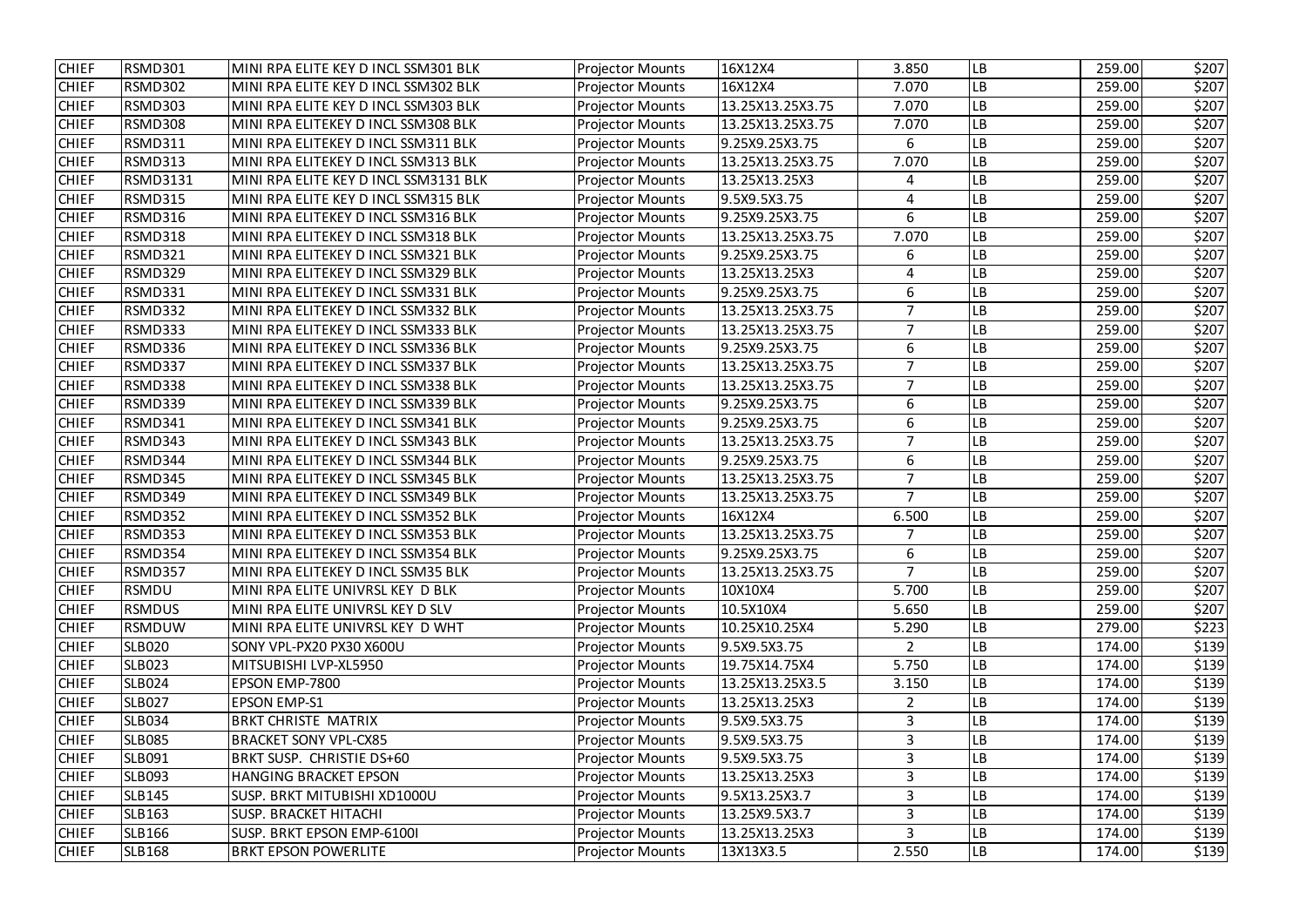| <b>CHIEF</b> | <b>SLB171</b> | SLB 171 KIT                  | <b>Projector Mounts</b> | 13.25X13.25X3   | $\overline{2}$ | LB        | 174.00 | \$139 |
|--------------|---------------|------------------------------|-------------------------|-----------------|----------------|-----------|--------|-------|
| <b>CHIEF</b> | <b>SLB173</b> | SLB173 KIT                   | <b>Projector Mounts</b> | 9.5X9.5X3.75    | $\overline{2}$ | LB        | 174.00 | \$139 |
| <b>CHIEF</b> | <b>SLB176</b> | <b>SLB 176 KIT</b>           | <b>Projector Mounts</b> | 13.25X9.5X3.7   | $\overline{4}$ | LB        | 174.00 | \$139 |
| <b>CHIEF</b> | <b>SLB178</b> | SLB 178 KIT                  | <b>Projector Mounts</b> | 13.25X13.25X3   | 3              | LB.       | 174.00 | \$139 |
| <b>CHIEF</b> | <b>SLB181</b> | <b>SLB 181 KIT</b>           | <b>Projector Mounts</b> | 13.25X9.5X3.7   | 3              | LB        | 174.00 | \$139 |
| <b>CHIEF</b> | <b>SLB186</b> | <b>SLB 186 KIT</b>           | <b>Projector Mounts</b> | 9.5X13.25X3.7   | 5              | LB        | 174.00 | \$139 |
| <b>CHIEF</b> | <b>SLB191</b> | <b>SLB 191 KIT</b>           | <b>Projector Mounts</b> | 13.5X13.5X3.5   | 2.650          | LB        | 174.00 | \$139 |
| <b>CHIEF</b> | <b>SLB193</b> | SLB 193 KIT                  | <b>Projector Mounts</b> | 13.25X13X3.5    | 2.450          | LB        | 174.00 | \$139 |
| <b>CHIEF</b> | <b>SLB195</b> | <b>SLB 195 KIT</b>           | <b>Projector Mounts</b> | 13X13X3.5       | 3.250          | LB        | 174.00 | \$139 |
| <b>CHIEF</b> | <b>SLB196</b> | <b>SLB 196 KIT</b>           | <b>Projector Mounts</b> | 13.25X13.25X3   | 2.100          | LB        | 174.00 | \$139 |
| <b>CHIEF</b> | <b>SLB198</b> | SLB198 KIT                   | <b>Projector Mounts</b> | 9X9X3.75        | 1.350          | LB        | 174.00 | \$139 |
| <b>CHIEF</b> | <b>SLB201</b> | SLB201 KIT                   | <b>Projector Mounts</b> | 9.25X9.25X3.5   | 1.450          | LB        | 174.00 | \$139 |
| <b>CHIEF</b> | <b>SLB203</b> | SLB203 KIT                   | <b>Projector Mounts</b> | 13.25X13.25X3.5 | 2.500          | LB        | 174.00 | \$139 |
| <b>CHIEF</b> | <b>SLB204</b> | SLB204 KIT                   | <b>Projector Mounts</b> | 19.75X14.5X4    | 5              | LB        | 174.00 | \$139 |
| <b>CHIEF</b> | <b>SLB221</b> | SLB221 KIT                   | <b>Projector Mounts</b> | 13.25X13.25X3.5 | 2.400          | LВ        | 174.00 | \$139 |
| <b>CHIEF</b> | <b>SLB228</b> | SLB228 KIT                   | <b>Projector Mounts</b> | 13X13X3.5       | 2.450          | LB        | 174.00 | \$139 |
| <b>CHIEF</b> | <b>SLB232</b> | SLB232 KIT                   | <b>Projector Mounts</b> | 13.25X13.25X3   | 5              | LB        | 174.00 | \$139 |
| <b>CHIEF</b> | <b>SLB245</b> | SLB 245 INTERFACE KIT        | <b>Projector Mounts</b> | 13X13X3.5       | 2.400          | LB        | 174.00 | \$139 |
| <b>CHIEF</b> | <b>SLB246</b> | SLB246 KIT                   | <b>Projector Mounts</b> | 13.25X13.25X3   | 5              | LB        | 174.00 | \$139 |
| <b>CHIEF</b> | <b>SLB251</b> | <b>SLB251 INTERFACE KIT</b>  | <b>Projector Mounts</b> | 13X13X3.5       | 2.600          | LB        | 174.00 | \$139 |
| <b>CHIEF</b> | <b>SLB257</b> | SLB257 KIT                   | <b>Projector Mounts</b> | 20X10X4.5       | 4.550          | LВ        | 174.00 | \$139 |
| <b>CHIEF</b> | <b>SLB259</b> | SLB259 KIT                   | <b>Projector Mounts</b> | 9.25X9.25X3.5   | 1.350          | LB        | 174.00 | \$139 |
| <b>CHIEF</b> | <b>SLB260</b> | SLB260 KIT                   | <b>Projector Mounts</b> | 13.25X13.25X3   | 5              | LB        | 174.00 | \$139 |
| <b>CHIEF</b> | <b>SLB261</b> | <b>SLB CUSTOM SLB261 BLK</b> | <b>Projector Mounts</b> | 13.5X13.5X3.5   | 2.250          | LB        | 174.00 | \$139 |
| <b>CHIEF</b> | <b>SLB266</b> | <b>SLB266 CUSTOM BLK</b>     | <b>Projector Mounts</b> | 13.25X13.25X3   | 1.400          | LB        | 174.00 | \$139 |
| <b>CHIEF</b> | <b>SLB267</b> | <b>SLB267 CUSTOM BLK</b>     | <b>Projector Mounts</b> | 13.25X13.25X3   | 5              | LB        | 174.00 | \$139 |
| <b>CHIEF</b> | <b>SLB268</b> | <b>SLB268 CUSTOM BLK</b>     | <b>Projector Mounts</b> | 13.25X13.25X3   | 5              | <b>LB</b> | 174.00 | \$139 |
| <b>CHIEF</b> | <b>SLB273</b> | <b>SLB273 CUSTOM BLK</b>     | <b>Projector Mounts</b> | 13.25X13.25X3   | 5              | LB        | 174.00 | \$139 |
| <b>CHIEF</b> | <b>SLB278</b> | <b>SLB278 CUSTOM BLK</b>     | <b>Projector Mounts</b> | 13.5X13.5X3.5   | 3.050          | LB        | 174.00 | \$139 |
| <b>CHIEF</b> | <b>SLB279</b> | <b>SLB279 CUSTOM BLK</b>     | <b>Projector Mounts</b> | 13.25X13.25X3   | 3.250          | LB        | 174.00 | \$139 |
| <b>CHIEF</b> | <b>SLB280</b> | <b>SLB280 CUSTOM BLK</b>     | <b>Projector Mounts</b> | 13.25X13.25X3   | 5              | LB        | 174.00 | \$139 |
| <b>CHIEF</b> | <b>SLB281</b> | <b>SLB281 CUSTOM BLK</b>     | <b>Projector Mounts</b> | 19.5X14.5X4.5   | 4.900          | LB        | 174.00 | \$139 |
| <b>CHIEF</b> | <b>SLB283</b> | <b>SLB283 CUSTOM BLK</b>     | <b>Projector Mounts</b> | 13.25X13.25X3   | 5              | LB        | 174.00 | \$139 |
| <b>CHIEF</b> | <b>SLB284</b> | <b>SLB284 CUSTOM BLK</b>     | <b>Projector Mounts</b> | 9.25X9.25X3.5   | 1.900          | LB        | 174.00 | \$139 |
| <b>CHIEF</b> | <b>SLB285</b> | <b>SLB285 CUSTOM BLK</b>     | <b>Projector Mounts</b> | 13.25X13.25X3.5 | 2.150          | LB        | 174.00 | \$139 |
| <b>CHIEF</b> | <b>SLB286</b> | <b>SLB286 CUSTOM BLK</b>     | <b>Projector Mounts</b> | 13.25X13.25X3.5 | 2.350          | <b>LB</b> | 174.00 | \$139 |
| <b>CHIEF</b> | <b>SLB287</b> | <b>SLB287 CUSTOM BLK</b>     | <b>Projector Mounts</b> | 13.25X13.25X3.5 | 3.900          | LB        | 174.00 | \$139 |
| <b>CHIEF</b> | <b>SLB291</b> | <b>SLB291 CUSTOM BLK</b>     | <b>Projector Mounts</b> | 13.25X13.25X3.5 | 3              | LB        | 174.00 | \$139 |
| <b>CHIEF</b> | <b>SLB293</b> | <b>SLB293 CUSTOM BLK</b>     | <b>Projector Mounts</b> | 9.25X9.25X3.5   | 1.400          | LB        | 174.00 | \$139 |
| <b>CHIEF</b> | <b>SLB296</b> | <b>SLB296 CUSTOM BLK</b>     | <b>Projector Mounts</b> | 13.25X13.25X3.5 | 3.200          | LB        | 174.00 | \$139 |
| <b>CHIEF</b> | <b>SLB297</b> | <b>SLB297 CUSTOM BLK</b>     | <b>Projector Mounts</b> | 13.25X13.25X3.5 | 4.600          | LB        | 174.00 | \$139 |
| <b>CHIEF</b> | <b>SLB298</b> | <b>SLB298 CUSTOM BLK</b>     | <b>Projector Mounts</b> | 13.25X13.25X3.5 | 3.700          | LB        | 174.00 | \$139 |
| <b>CHIEF</b> | <b>SLB301</b> | <b>SLB301 CUSTOM BLK</b>     | <b>Projector Mounts</b> | 4.5X12.25X16.25 | 4.250          | LB        | 174.00 | \$139 |
|              |               |                              |                         |                 |                |           |        |       |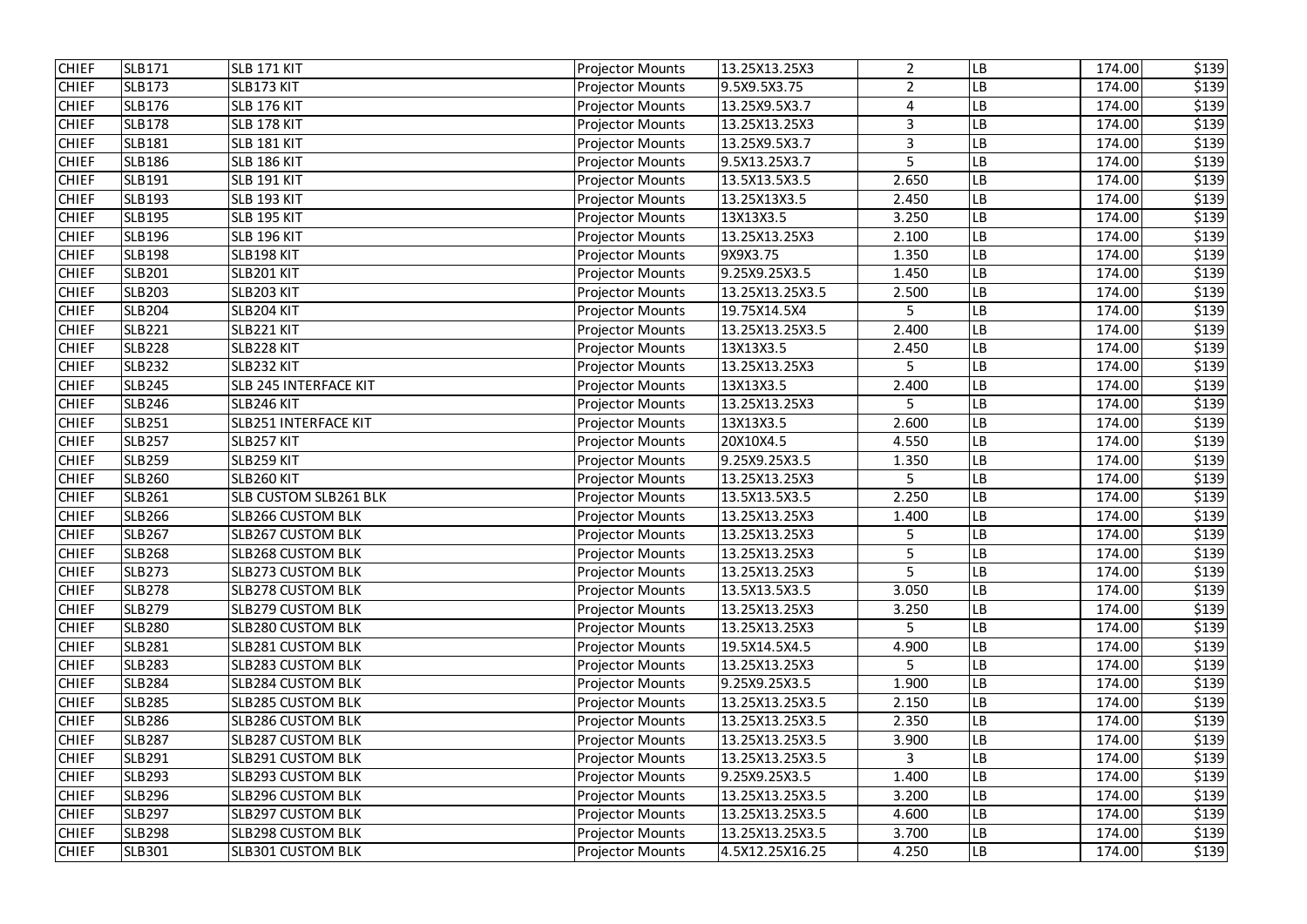| <b>CHIEF</b> | <b>SLB302</b>  | <b>SLB302 CUSTOM BLK</b>         | <b>Projector Mounts</b> | 16X12X4          | 4.060          | LB        | 174.00 | \$139 |
|--------------|----------------|----------------------------------|-------------------------|------------------|----------------|-----------|--------|-------|
| <b>CHIEF</b> | <b>SLB303</b>  | <b>SLB303 CUSTOM BLK</b>         | <b>Projector Mounts</b> | 13.25X13.25X3.5  | 3.425          | LB        | 174.00 | \$139 |
| <b>CHIEF</b> | <b>SLB304</b>  | <b>SLB 304 INTERFACE BRACKET</b> | <b>Projector Mounts</b> | 9.25X9.25X3.5    | 2.290          | LB        | 174.00 | \$139 |
| <b>CHIEF</b> | <b>SLB307</b>  | <b>SLB307 CUSTOM BLK</b>         | <b>Projector Mounts</b> | 13.25X13.25X3.5  | 3.500          | LB        | 174.00 | \$139 |
| <b>CHIEF</b> | <b>SLB308</b>  | <b>SLB308 CUSTOM BLK</b>         | <b>Projector Mounts</b> | 13.25X13.25X3.5  | 3.425          | LB        | 174.00 | \$139 |
| <b>CHIEF</b> | <b>SLB311</b>  | <b>SLB311 CUSTOM BLK</b>         | <b>Projector Mounts</b> | 9.25X9.25X3.5    | 2.705          | LB        | 174.00 | \$139 |
| <b>CHIEF</b> | <b>SLB312</b>  | <b>SLB312 CUSTOM BLK</b>         | <b>Projector Mounts</b> | 9.25X9.25X3.5    | 2.705          | LB        | 174.00 | \$139 |
| <b>CHIEF</b> | <b>SLB313</b>  | <b>SLB313 CUSTOM BLK</b>         | <b>Projector Mounts</b> | 13.25X13.25X3.5  | 3              | LB        | 174.00 | \$139 |
| <b>CHIEF</b> | SLB3131        | PHILLIPS B-SURE LC3131 LC3141    | <b>Projector Mounts</b> | 13.25X13.25X3    | $\overline{2}$ | -B        | 174.00 | \$139 |
| <b>CHIEF</b> | <b>SLB315</b>  | <b>DELL 3200MP</b>               | <b>Projector Mounts</b> | 9.5X9.5X3.75     | $\overline{2}$ | LB        | 174.00 | \$139 |
| <b>CHIEF</b> | <b>SLB316</b>  | <b>SLB316 CUSTOM BLK</b>         | <b>Projector Mounts</b> | 9.25X9.25X3.5    | 2.705          | LB        | 174.00 | \$139 |
| <b>CHIEF</b> | <b>SLB317</b>  | <b>SLB317 CUSTOM BLK</b>         | <b>Projector Mounts</b> | 16.25X12.25X4.25 | 4.250          | LB        | 174.00 | \$139 |
| <b>CHIEF</b> | <b>SLB318</b>  | <b>SLB318 CUSTOM BLK</b>         | <b>Projector Mounts</b> | 13.25X13.25X3.5  | 3.425          | LB        | 174.00 | \$139 |
| <b>CHIEF</b> | <b>SLB321</b>  | <b>SLB321 CUSTOM BLK</b>         | <b>Projector Mounts</b> | 9.25X9.25X3.5    | 2.750          | LB        | 174.00 | \$139 |
| <b>CHIEF</b> | <b>SLB324</b>  | <b>SLB324 CUSTOM BLK</b>         | <b>Projector Mounts</b> | 18.25X18.25X4.25 | 4              | LB        | 174.00 | \$139 |
| <b>CHIEF</b> | <b>SLB326</b>  | <b>SLB326 CUSTOM BLK</b>         | <b>Projector Mounts</b> | 9.25X9.25X3.75   | $\overline{3}$ | LB        | 174.00 | \$139 |
| <b>CHIEF</b> | <b>SLB329</b>  | <b>SLB329 CUSTOM BLK</b>         | <b>Projector Mounts</b> | 13.25X13.25X3.5  | 3.500          | LB        | 174.00 | \$139 |
| <b>CHIEF</b> | <b>SLB331</b>  | <b>SLB331 CUSTOM BLK</b>         | <b>Projector Mounts</b> | 9.25X9.25X3.5    | 2.500          | LB        | 174.00 | \$139 |
| <b>CHIEF</b> | <b>SLB332</b>  | <b>SLB332 CUSTOM BLK</b>         | <b>Projector Mounts</b> | 13.25X13.25X3.5  | 3.500          | LB        | 174.00 | \$139 |
| <b>CHIEF</b> | <b>SLB333</b>  | <b>SLB333 CUSTOM BLK</b>         | <b>Projector Mounts</b> | 13.25X13.25X3.5  | 3.500          | LB        | 168.00 | \$134 |
| <b>CHIEF</b> | <b>SLB334</b>  | <b>SLB334 CUSTOM BLK</b>         | <b>Projector Mounts</b> | 9X9X4            | 3.300          | LB        | 174.00 | \$139 |
| <b>CHIEF</b> | <b>SLB336</b>  | <b>SLB336 CUSTOM BLK</b>         | <b>Projector Mounts</b> | 9.25X9.25X3.5    | $\overline{3}$ | LB        | 174.00 | \$139 |
| <b>CHIEF</b> | <b>SLB337</b>  | <b>SLB337 CUSTOM BLK</b>         | <b>Projector Mounts</b> | 13.25X13.25X3.5  | 3.500          | LB        | 174.00 | \$139 |
| <b>CHIEF</b> | <b>SLB338</b>  | <b>SLB338 CUSTOM BLK</b>         | <b>Projector Mounts</b> | 13.25X13.25X3    | 5              | LB        | 174.00 | \$139 |
| <b>CHIEF</b> | <b>SLB339</b>  | <b>SLB339 CUSTOM BLK</b>         | <b>Projector Mounts</b> | 9.25X9.25X3.5    | 2.500          | LB        | 174.00 | \$139 |
| <b>CHIEF</b> | <b>SLB341</b>  | <b>SLB341 CUSTOM BLK</b>         | <b>Projector Mounts</b> | 9.25X9.25X3.5    | 2.500          | LB        | 174.00 | \$139 |
| <b>CHIEF</b> | <b>SLB343</b>  | <b>SLB343 CUSTOM BLK</b>         | <b>Projector Mounts</b> | 13.25X13.25X3.5  | 3.500          | <b>LB</b> | 174.00 | \$139 |
| <b>CHIEF</b> | <b>SLB344</b>  | <b>SLB344 CUSTOM BLK</b>         | <b>Projector Mounts</b> | 9.25X9.25X3.5    | 2.500          | LB        | 174.00 | \$139 |
| <b>CHIEF</b> | <b>SLB345</b>  | <b>SLB345 CUSTOM BLK</b>         | <b>Projector Mounts</b> | 13.25X13.25X3.5  | 3.500          | LB        | 174.00 | \$139 |
| <b>CHIEF</b> | <b>SLB346</b>  | <b>SLB346 CUSTOM BLK</b>         | <b>Projector Mounts</b> | 18X18X4          | 3.500          | LB        | 174.00 | \$139 |
| <b>CHIEF</b> | <b>SLB349</b>  | <b>SLB349 CUSTOM BLK</b>         | <b>Projector Mounts</b> | 13.25X13.25X3.5  | 3.500          | LB        | 174.00 | \$139 |
| <b>CHIEF</b> | <b>SLB351</b>  | <b>SLB351 CUSTOM BLK</b>         | <b>Projector Mounts</b> | 13.25X13.25X3.5  | 4.170          | LB        | 174.00 | \$139 |
| <b>CHIEF</b> | <b>SLB352</b>  | <b>SLB352 CUSTOM BLK</b>         | <b>Projector Mounts</b> | 16X12X4          | 4              | LB        | 174.00 | \$139 |
| <b>CHIEF</b> | <b>SLB353</b>  | <b>SLB353 CUSTOM BLK</b>         | <b>Projector Mounts</b> | 13.25X13.25X3.5  | 3.500          | LB        | 174.00 | \$139 |
| <b>CHIEF</b> | <b>SLB354</b>  | <b>SLB354 CUSTOM BLK</b>         | <b>Projector Mounts</b> | 9.25X9.25X3.5    | 2.500          | LB        | 174.00 | \$139 |
| <b>CHIEF</b> | <b>SLB357</b>  | <b>SLB357 CUSTOM BLK</b>         | <b>Projector Mounts</b> | 13.25X13.25X3.5  | 3.500          | LB        | 174.00 | \$139 |
| <b>CHIEF</b> | <b>SLB358</b>  | <b>SLB358 CUSTOM BLK</b>         | <b>Projector Mounts</b> | 18X18X4          | 3.500          | LB        | 174.00 | \$139 |
| <b>CHIEF</b> | <b>SLB360</b>  | <b>SLB360 CUSTOM BLK</b>         | <b>Projector Mounts</b> | 13.25X13.25X3.5  | 3.500          | LВ        | 174.00 | \$139 |
| <b>CHIEF</b> | <b>SLB361</b>  | <b>SLB361 CUSTOM BLK</b>         | <b>Projector Mounts</b> | 18.25X18.25X4.5  | 4.900          | LB        | 174.00 | \$139 |
| <b>CHIEF</b> | <b>SLB364</b>  | <b>SLB364 CUSTOM BLK</b>         | <b>Projector Mounts</b> | 13.25X13.25X3.5  | 4.180          | LB        | 174.00 | \$139 |
| <b>CHIEF</b> | <b>SLB366</b>  | <b>SLB366 CUSTOM BLK</b>         | <b>Projector Mounts</b> | 20X20X6          | 8              | LB        | 168.00 | \$134 |
| <b>CHIEF</b> | <b>SLB6500</b> | SLB6500 kit                      | <b>Projector Mounts</b> | 13.25X13.25X3    | 3              | LB        | 174.00 | \$139 |
| <b>CHIEF</b> | <b>SLBLEGB</b> | SLB/SLM UNIVERSAL LEG BLACK      | <b>Projector Mounts</b> | 8.5X6X1.5        | 1.010          | LB        | 22.50  | \$18  |
|              |                |                                  |                         |                  |                |           |        |       |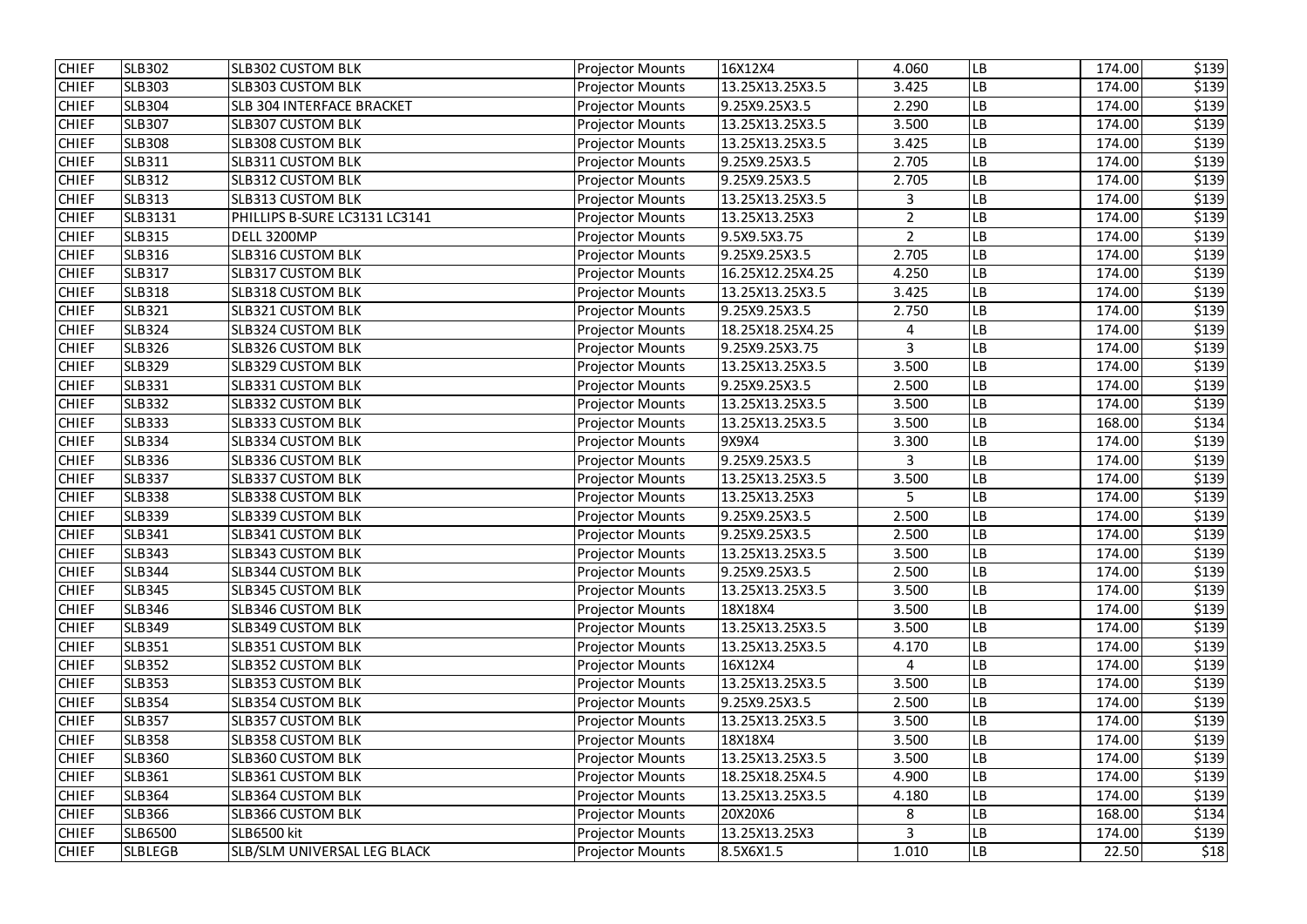| <b>CHIEF</b> | <b>SLBLEGW</b> | SLB/SLM UNIVERSAL LEG WHITE           | <b>Projector Mounts</b> | 8.5X6X1.5      | 1.010          | LB        | 22.50  | \$18  |
|--------------|----------------|---------------------------------------|-------------------------|----------------|----------------|-----------|--------|-------|
| <b>CHIEF</b> | <b>SLBO</b>    | UNIVERSAL INTERFACE (1ST GEN) SLB     | <b>Projector Mounts</b> | 10X10X4        | 3.050          | LB        | 174.00 | \$139 |
| <b>CHIEF</b> | <b>SLBOW</b>   | UNIVERSAL INTERFACE (1ST GEN) SLB WHT | <b>Projector Mounts</b> | 10X10X4        | 3              | LB        | 174.00 | \$139 |
| <b>CHIEF</b> | <b>SLBU</b>    | UNIVERSAL SUSP. BRACKET               | <b>Projector Mounts</b> | 10.25X10.25X4  | 3.960          | LB        | 174.00 | \$139 |
| <b>CHIEF</b> | <b>SLBUS</b>   | UNIVERSAL SUSP. BRACKET SILVER        | <b>Projector Mounts</b> | 10.25X10.25X4  | 3              | LB        | 174.00 | \$139 |
| <b>CHIEF</b> | <b>SLBUW</b>   | UNIVERSAL SUSP. BRACKET WHITE         | <b>Projector Mounts</b> | 10.25X10.25X4  | 3              | -B        | 174.00 | \$139 |
| <b>CHIEF</b> | <b>SLM020</b>  | SONY VPL-PX20 PX30 X600U              | <b>Projector Mounts</b> | 9.5X9.5X3.75   | 3              | -B        | 174.00 | \$139 |
| <b>CHIEF</b> | <b>SLM023</b>  | MITSUBISHI LVP-XL5950                 | <b>Projector Mounts</b> | 19.75X14.75X4  | 3              | LB        | 174.00 | \$139 |
| <b>CHIEF</b> | <b>SLM024</b>  | EPSON EMP-7800                        | <b>Projector Mounts</b> | 13.25X13.25X3  | 5              | -B        | 174.00 | \$139 |
| <b>CHIEF</b> | <b>SLM027</b>  | <b>EPSON EMP-S1</b>                   | <b>Projector Mounts</b> | 13.25X13.25X3  | 1.840          | LB        | 174.00 | \$139 |
| <b>CHIEF</b> | <b>SLM034</b>  | <b>BRKT CHRISTE MATRIX</b>            | <b>Projector Mounts</b> | 9.5X9.5X3.75   | 3              | LB        | 174.00 | \$139 |
| <b>CHIEF</b> | <b>SLM085</b>  | <b>BRACKET SONY VPL-CX85</b>          | <b>Projector Mounts</b> | 9.5X9.5X3.75   | 3              | LB        | 174.00 | \$139 |
| <b>CHIEF</b> | <b>SLM091</b>  | BRKT SUSP. CHRISTIE DS+60             | <b>Projector Mounts</b> | 9.5X9.5X3.75   | 3              | -B        | 174.00 | \$139 |
| <b>CHIEF</b> | <b>SLM093</b>  | <b>HANGING BRACKET EPSON</b>          | <b>Projector Mounts</b> | 13.25X13.25X3  | 3              | LB        | 174.00 | \$139 |
| <b>CHIEF</b> | <b>SLM145</b>  | SUSP. BRKT MITUBISHI XD1000U          | <b>Projector Mounts</b> | 9.5X9.5X3.75   | 3              | LB        | 174.00 | \$139 |
| <b>CHIEF</b> | <b>SLM163</b>  | <b>SUSP. BRACKET HITACHI</b>          | <b>Projector Mounts</b> | 13.25X13.25X3  | $\overline{3}$ | LB        | 174.00 | \$139 |
| <b>CHIEF</b> | <b>SLM166</b>  | SUSP. BRKT EPSON EMP-6100I            | <b>Projector Mounts</b> | 13.25X13.25X3  | 3              | LB        | 174.00 | \$139 |
| <b>CHIEF</b> | <b>SLM168</b>  | <b>EPSON POWERLITE</b>                | <b>Projector Mounts</b> | 13.25X13.25X3  | 3              | LB        | 174.00 | \$139 |
| <b>CHIEF</b> | <b>SLM171</b>  | SLM 171 KIT                           | <b>Projector Mounts</b> | 13.25X13.25X3  | 3              | LB        | 174.00 | \$139 |
| <b>CHIEF</b> | <b>SLM173</b>  | SLM 173 KIT                           | <b>Projector Mounts</b> | 9.5X9.5X3.75   | 3              | LB        | 174.00 | \$139 |
| <b>CHIEF</b> | <b>SLM176</b>  | SLM 176 KIT                           | <b>Projector Mounts</b> | 13.25X13.25X3  | 3              | LB        | 174.00 | \$139 |
| <b>CHIEF</b> | <b>SLM178</b>  | SLM 178 KIT                           | <b>Projector Mounts</b> | 13.25X13.25X3  | 3              | -B        | 174.00 | \$139 |
| <b>CHIEF</b> | <b>SLM181</b>  | <b>SLM 181 KIT</b>                    | <b>Projector Mounts</b> | 13.25X13.25X3  | $\overline{3}$ | LB        | 174.00 | \$139 |
| <b>CHIEF</b> | <b>SLM186</b>  | <b>SLM 186 KIT</b>                    | <b>Projector Mounts</b> | 9.25X9.25X4.5  | 1.650          | LB        | 174.00 | \$139 |
| <b>CHIEF</b> | <b>SLM191</b>  | <b>SLM 191 KIT</b>                    | <b>Projector Mounts</b> | 13.25X13.25X4  | 2.700          | LB        | 174.00 | \$139 |
| <b>CHIEF</b> | <b>SLM193</b>  | <b>SLM 193 KIT</b>                    | <b>Projector Mounts</b> | 13.25X13.25X3  | 5              | LB        | 174.00 | \$139 |
| <b>CHIEF</b> | <b>SLM195</b>  | SLM 195 KIT                           | <b>Projector Mounts</b> | 13.25X13.25X4  | 3.300          | <b>LB</b> | 174.00 | \$139 |
| <b>CHIEF</b> | <b>SLM196</b>  | <b>SLM 196 KIT</b>                    | <b>Projector Mounts</b> | 13.25X13.25X3  | 5              | LB        | 174.00 | \$139 |
| <b>CHIEF</b> | <b>SLM198</b>  | SLM198 KIT                            | <b>Projector Mounts</b> | 9X9X4          | 1.250          | LB        | 174.00 | \$139 |
| <b>CHIEF</b> | <b>SLM201</b>  | SLM201 KIT                            | <b>Projector Mounts</b> | 9.25X9.25X4.25 | 1.400          | LB        | 174.00 | \$139 |
| <b>CHIEF</b> | <b>SLM203</b>  | SLM203 KIT                            | <b>Projector Mounts</b> | 13.25X13.25X3  | 5              | LB        | 174.00 | \$139 |
| <b>CHIEF</b> | <b>SLM204</b>  | SLM204 KIT                            | <b>Projector Mounts</b> | 14.5X19.75X4.5 | 4.450          | LB        | 174.00 | \$139 |
| <b>CHIEF</b> | <b>SLM221</b>  | SLM221 KIT                            | <b>Projector Mounts</b> | 13.25X13.25X3  | 5              | LB        | 174.00 | \$139 |
| <b>CHIEF</b> | <b>SLM228</b>  | SLM228 KIT                            | <b>Projector Mounts</b> | 13.25X13.25X3  | 5              | LB        | 174.00 | \$139 |
| <b>CHIEF</b> | <b>SLM232</b>  | SLM232 KIT                            | <b>Projector Mounts</b> | 13.25X13.25X3  | 5              | LB        | 174.00 | \$139 |
| <b>CHIEF</b> | <b>SLM245</b>  | <b>SLM 245 INTERFACE KIT</b>          | <b>Projector Mounts</b> | 13.25X13.25X3  | 5              | LB        | 174.00 | \$139 |
| <b>CHIEF</b> | <b>SLM246</b>  | SLM246 KIT                            | <b>Projector Mounts</b> | 13.25X13.25X3  | 5              | LB        | 174.00 | \$139 |
| <b>CHIEF</b> | <b>SLM251</b>  | <b>SLM251 INTERFACE KIT</b>           | <b>Projector Mounts</b> | 13.25X13.25X3  | 5              | LB        | 174.00 | \$139 |
| <b>CHIEF</b> | <b>SLM257</b>  | SLM257 KIT                            | <b>Projector Mounts</b> | 20X10.25X4.5   | 4.550          | LB        | 174.00 | \$139 |
| <b>CHIEF</b> | <b>SLM259</b>  | SLM259 KIT                            | <b>Projector Mounts</b> | 13.25X13.25X3  | 5              | LB        | 174.00 | \$139 |
| <b>CHIEF</b> | <b>SLM260</b>  | SLM260 KIT                            | <b>Projector Mounts</b> | 13.25X13.25X4  | 2.800          | LB        | 174.00 | \$139 |
| <b>CHIEF</b> | <b>SLM261</b>  | <b>SLM CUSTOM SLM261 BLK</b>          | <b>Projector Mounts</b> | 13.25X13.25X3  | 5              | LB        | 174.00 | \$139 |
| <b>CHIEF</b> | <b>SLM266</b>  | <b>SLM266 CUSTOM BLK</b>              | <b>Projector Mounts</b> | 13.25X13.25X3  | 5              | LB        | 174.00 | \$139 |
|              |                |                                       |                         |                |                |           |        |       |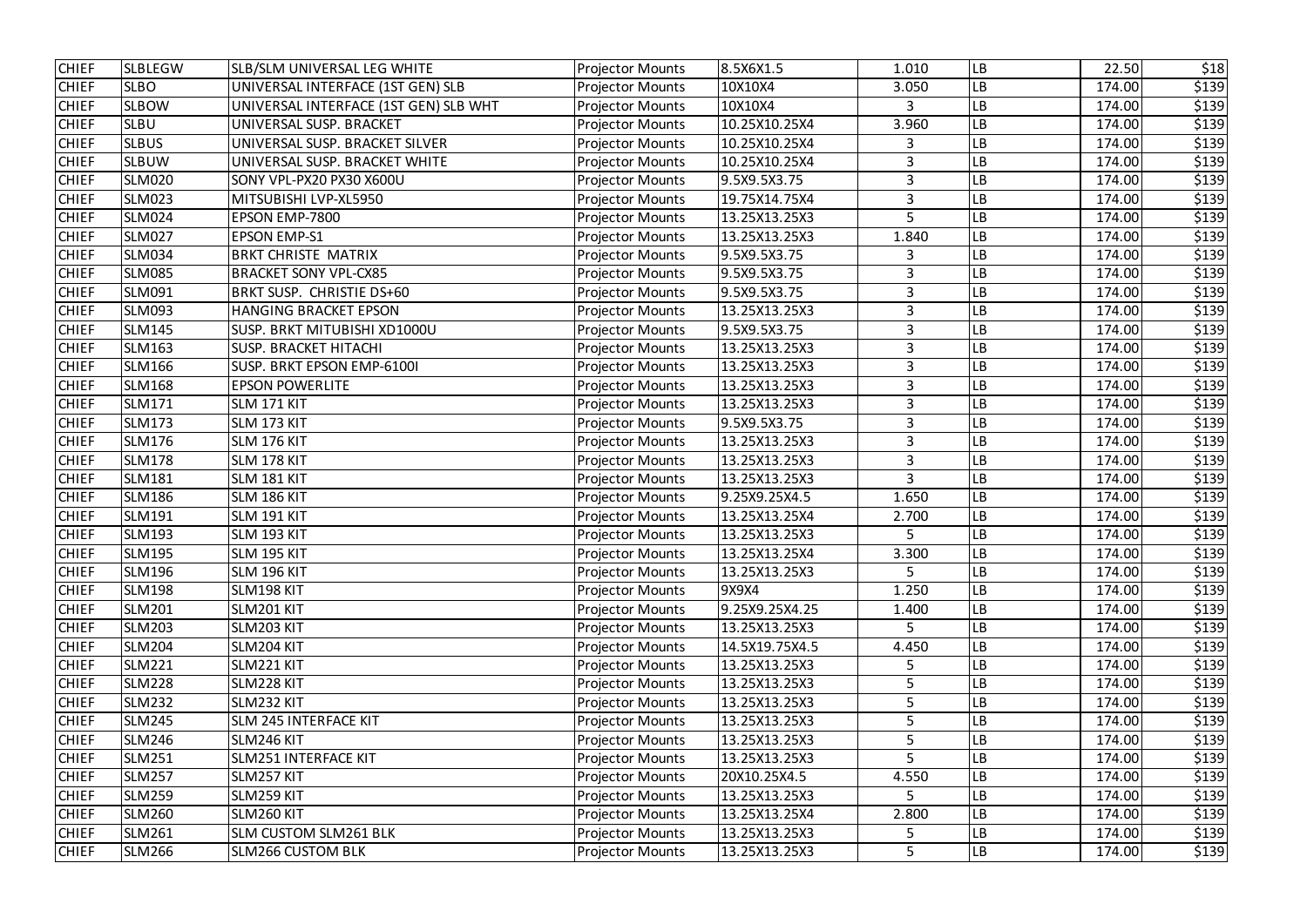| <b>CHIEF</b> | <b>SLM267</b>  | <b>SLM267 CUSTOM BLK</b>         | <b>Projector Mounts</b> | 13.25X13.25X3    | 5              | LB        | 174.00 | \$139 |
|--------------|----------------|----------------------------------|-------------------------|------------------|----------------|-----------|--------|-------|
| <b>CHIEF</b> | <b>SLM268</b>  | <b>SLM268 CUSTOM BLK</b>         | <b>Projector Mounts</b> | 13.25X13.25X3    | 5              | LB        | 174.00 | \$139 |
| <b>CHIEF</b> | SLM271W        | EPSON HOME CINEMA AND PRO CINEMA | <b>Projector Mounts</b> | 13.25X13.25X3    | 5              | LB        | 174.00 | \$139 |
| <b>CHIEF</b> | <b>SLM273</b>  | <b>SLM273 CUSTOM BLK</b>         | <b>Projector Mounts</b> | 13.25X13.25X3    | 5              | LB        | 174.00 | \$139 |
| <b>CHIEF</b> | <b>SLM278</b>  | <b>SLM278 CUSTOM BLK</b>         | <b>Projector Mounts</b> | 13.25X13.25X3    | 5              | LB        | 174.00 | \$139 |
| <b>CHIEF</b> | <b>SLM279</b>  | <b>SLM279 CUSTOM BLK</b>         | <b>Projector Mounts</b> | 13.25X13.25X3    | 5              | LB        | 174.00 | \$139 |
| <b>CHIEF</b> | <b>SLM280</b>  | <b>SLM280 CUSTOM BLK</b>         | <b>Projector Mounts</b> | 13.25X13.25X4    | 3              | LB        | 174.00 | \$139 |
| <b>CHIEF</b> | <b>SLM281</b>  | <b>SLM281 CUSTOM BLK</b>         | <b>Projector Mounts</b> | 18.25X18X4.5     | 5.550          | LB        | 174.00 | \$139 |
| <b>CHIEF</b> | <b>SLM283</b>  | <b>SLM283 CUSTOM BLK</b>         | <b>Projector Mounts</b> | 13.25X13.25X3    | 5              | -B        | 174.00 | \$139 |
| <b>CHIEF</b> | <b>SLM284</b>  | <b>SLM284 CUSTOM BLK</b>         | <b>Projector Mounts</b> | 9.25X9.25X4      | 3              | LB        | 174.00 | \$139 |
| <b>CHIEF</b> | <b>SLM285</b>  | <b>SLM285 CUSTOM BLK</b>         | <b>Projector Mounts</b> | 13.25X13.25X4    | 3              | LB        | 174.00 | \$139 |
| <b>CHIEF</b> | <b>SLM286</b>  | <b>SLM286 CUSTOM BLK</b>         | <b>Projector Mounts</b> | 13.25X13.25X4    | 3              | LB        | 174.00 | \$139 |
| <b>CHIEF</b> | <b>SLM287</b>  | <b>SLM287 CUSTOM BLK</b>         | <b>Projector Mounts</b> | 13.25X13.25X4    | 3              | LB        | 174.00 | \$139 |
| <b>CHIEF</b> | <b>SLM291</b>  | <b>SLM291 CUSTOM BLK</b>         | <b>Projector Mounts</b> | 13.25X13.25X4    | 3              | LB        | 174.00 | \$139 |
| <b>CHIEF</b> | <b>SLM293</b>  | <b>SLM293 CUSTOM BLK</b>         | <b>Projector Mounts</b> | 9.25X9.25X4      | $\overline{3}$ | LB        | 174.00 | \$139 |
| <b>CHIEF</b> | <b>SLM296</b>  | <b>SLM296 CUSTOM BLK</b>         | <b>Projector Mounts</b> | 13.25X13.25X4    | $\overline{3}$ | LB        | 174.00 | \$139 |
| <b>CHIEF</b> | <b>SLM297</b>  | <b>SLM297 CUSTOM BLK</b>         | <b>Projector Mounts</b> | 13.25X13.25X4    | 4.500          | LB        | 174.00 | \$139 |
| <b>CHIEF</b> | <b>SLM298</b>  | <b>SLM298 CUSTOM BLK</b>         | <b>Projector Mounts</b> | 13.25X13.25X4    | 3.550          | LB        | 174.00 | \$139 |
| <b>CHIEF</b> | <b>SLM301</b>  | <b>SLM301 CUSTOM BLK</b>         | <b>Projector Mounts</b> | 15X11X1          | 3              | LB        | 174.00 | \$139 |
| <b>CHIEF</b> | <b>SLM302</b>  | <b>SLM302 CUSTOM BLK</b>         | <b>Projector Mounts</b> | 15X4.5X19.5      | 4.650          | LB        | 174.00 | \$139 |
| <b>CHIEF</b> | <b>SLM303</b>  | <b>SLM303 CUSTOM BLK</b>         | <b>Projector Mounts</b> | 13.25X13.25X4    | 3.950          | LB        | 174.00 | \$139 |
| <b>CHIEF</b> | SLM304         | <b>SLM 304 INTERFACE BRACKET</b> | <b>Projector Mounts</b> | 9.25X9.25X4      | 3.230          | LB        | 174.00 | \$139 |
| <b>CHIEF</b> | <b>SLM307W</b> | <b>SLM 307 BRACKET WHITE</b>     | <b>Projector Mounts</b> |                  | 5              | LB        | 174.00 | \$139 |
| <b>CHIEF</b> | <b>SLM308</b>  | <b>SLM308 CUSTOM BLK</b>         | <b>Projector Mounts</b> | 13.25X13.25X4    | 3.950          | LB        | 174.00 | \$139 |
| <b>CHIEF</b> | SLM309W        | <b>SLM 309 BRACKET WHITE</b>     | <b>Projector Mounts</b> | 18X12X6          | 5              | LB        | 174.00 | \$139 |
| <b>CHIEF</b> | <b>SLM311</b>  | <b>SLM311 CUSTOM BLK</b>         | <b>Projector Mounts</b> | 9.25X9.25X4      | 3.230          | LB        | 174.00 | \$139 |
| <b>CHIEF</b> | <b>SLM312</b>  | <b>SLM312 CUSTOM BLK</b>         | <b>Projector Mounts</b> | 9.25X9.25X4      | 3.230          | <b>LB</b> | 174.00 | \$139 |
| <b>CHIEF</b> | <b>SLM313</b>  | <b>SLM313 CUSTOM BLK</b>         | <b>Projector Mounts</b> | 13.25X13.25X4    | 3.950          | LB        | 174.00 | \$139 |
| <b>CHIEF</b> | SLM3131        | PHILLIPS B-SURE LC3131 LC3141    | <b>Projector Mounts</b> | 13.25X13.25X3    | 3              | LB        | 174.00 | \$139 |
| <b>CHIEF</b> | <b>SLM315</b>  | <b>DELL 3200MP</b>               | <b>Projector Mounts</b> | 9.5X9.5X3.75     | 3              | LB        | 174.00 | \$139 |
| <b>CHIEF</b> | <b>SLM316</b>  | <b>SLM316 CUSTOM BLK</b>         | <b>Projector Mounts</b> | 9.25X9.25X4      | 3.230          | LB        | 174.00 | \$139 |
| <b>CHIEF</b> | <b>SLM317</b>  | <b>SLM317 CUSTOM BLK</b>         | <b>Projector Mounts</b> | 16.25X12.25X4.25 | 4.250          | LB        | 174.00 | \$139 |
| <b>CHIEF</b> | <b>SLM318</b>  | <b>SLM318 CUSTOM BLK</b>         | <b>Projector Mounts</b> | 13.25X13.25X4    | 3.950          | LB        | 174.00 | \$139 |
| <b>CHIEF</b> | <b>SLM321</b>  | <b>SLM321 CUSTOM BLK</b>         | <b>Projector Mounts</b> | 9.25X9.25X4      | 3.250          | LB        | 174.00 | \$139 |
| <b>CHIEF</b> | <b>SLM323</b>  | <b>EPSON PRO CINEMA II</b>       | <b>Projector Mounts</b> |                  |                | LB        | 174.00 | \$139 |
| <b>CHIEF</b> | <b>SLM324</b>  | <b>SLM324 CUSTOM BLK</b>         | <b>Projector Mounts</b> | 18.25X18.25X4.25 | 4              | LΒ        | 174.00 | \$139 |
| <b>CHIEF</b> | <b>SLM326</b>  | <b>SLM326 CUSTOM BLK</b>         | <b>Projector Mounts</b> | 9.25X9.25X3.75   | 3              | LB        | 174.00 | \$139 |
| <b>CHIEF</b> | <b>SLM329</b>  | <b>SLM329 CUSTOM BLK</b>         | <b>Projector Mounts</b> | 13.25X13.25X4    | 4              | LB        | 174.00 | \$139 |
| <b>CHIEF</b> | <b>SLM331</b>  | <b>SLM331 CUSTOM BLK</b>         | <b>Projector Mounts</b> | 9.25X9.25X4      | 3              | LB        | 174.00 | \$139 |
| <b>CHIEF</b> | <b>SLM332</b>  | <b>SLM332 CUSTOM BLK</b>         | <b>Projector Mounts</b> | 13.25X13.25X4    | 4              | LB        | 174.00 | \$139 |
| <b>CHIEF</b> | <b>SLM333</b>  | <b>SLM333 CUSTOM BLK</b>         | <b>Projector Mounts</b> | 13.25X13.25X4    | 4              | LB        | 174.00 | \$139 |
| <b>CHIEF</b> | <b>SLM334</b>  | <b>SLM334 CUSTOM BLK</b>         | <b>Projector Mounts</b> |                  | 5              | LB        | 174.00 | \$139 |
| <b>CHIEF</b> | <b>SLM336</b>  | <b>SLM336 CUSTOM BLK</b>         | <b>Projector Mounts</b> | 9.25X9.25X4      | 3              | LB        | 174.00 | \$139 |
|              |                |                                  |                         |                  |                |           |        |       |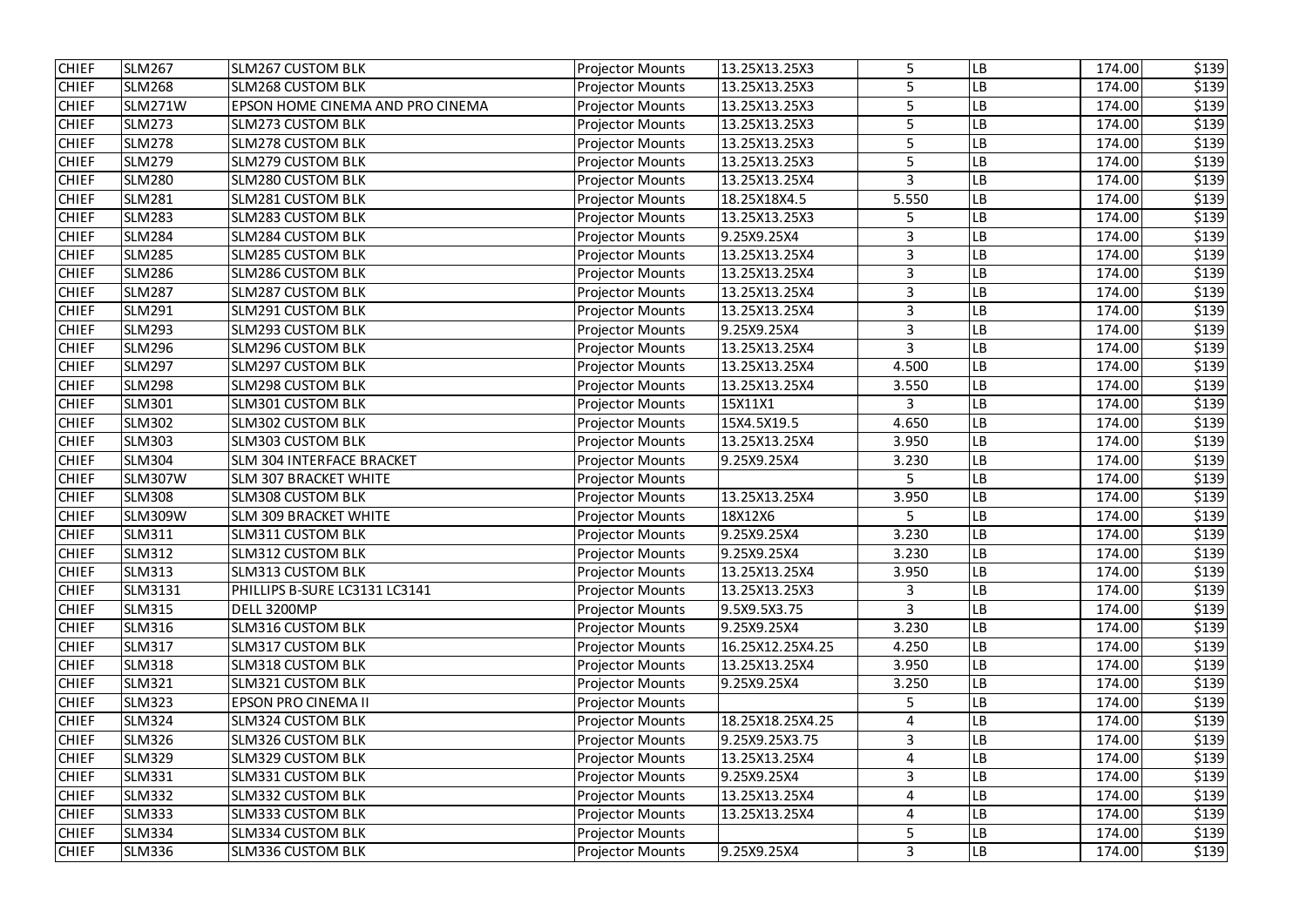| <b>CHIEF</b> | <b>SLM337</b>  | <b>SLM337 CUSTOM BLK</b>              | <b>Projector Mounts</b> | 13.25X13.25X4    | 4                     | LB        | 174.00 | \$139 |
|--------------|----------------|---------------------------------------|-------------------------|------------------|-----------------------|-----------|--------|-------|
| <b>CHIEF</b> | <b>SLM338</b>  | <b>SLM338 CUSTOM BLK</b>              | <b>Projector Mounts</b> | 13.25X13.25X4    | 3                     | LB        | 174.00 | \$139 |
| <b>CHIEF</b> | <b>SLM339</b>  | <b>SLM339 CUSTOM BLK</b>              | <b>Projector Mounts</b> | 9.25X9.25X4      | $\overline{3}$        | LB        | 174.00 | \$139 |
| <b>CHIEF</b> | <b>SLM341</b>  | <b>SLM341 CUSTOM BLK</b>              | <b>Projector Mounts</b> | 9.25X9.25X4      | $\overline{3}$        | -B        | 174.00 | \$139 |
| <b>CHIEF</b> | <b>SLM342</b>  | <b>CUSTOM RPM INTERFACE BRACKET</b>   | <b>Projector Mounts</b> | 13X13X3          | 3.250                 | LB        | 153.00 | \$122 |
| <b>CHIEF</b> | <b>SLM343</b>  | <b>SLM343 CUSTOM BLK</b>              | <b>Projector Mounts</b> | 13.25X13.25X3.5  | 4                     | -B        | 174.00 | \$139 |
| <b>CHIEF</b> | <b>SLM344</b>  | <b>SLM344 CUSTOM BLK</b>              | <b>Projector Mounts</b> | 9.25X9.25X4      | 3                     | LB        | 174.00 | \$139 |
| <b>CHIEF</b> | <b>SLM345</b>  | <b>SLM345 CUSTOM BLK</b>              | <b>Projector Mounts</b> | 13.25X13.25X4    | $\boldsymbol{\Delta}$ | LB        | 174.00 | \$139 |
| <b>CHIEF</b> | <b>SLM346</b>  | <b>SLM346 CUSTOM BLK</b>              | <b>Projector Mounts</b> | 18X18X4          | 3.500                 | LB        | 174.00 | \$139 |
| <b>CHIEF</b> | <b>SLM349</b>  | <b>SLM349 CUSTOM BLK</b>              | <b>Projector Mounts</b> | 13.25X13.25X4    | 4                     | LB        | 174.00 | \$139 |
| <b>CHIEF</b> | <b>SLM351</b>  | <b>SLM351 CUSTOM BLK</b>              | <b>Projector Mounts</b> | 13.25X13.25X3.5  | 4.080                 | LB        | 174.00 | \$139 |
| <b>CHIEF</b> | <b>SLM352</b>  | <b>SLM352 CUSTOM BLK</b>              | <b>Projector Mounts</b> | 16X12X4          | 4                     | LB        | 174.00 | \$139 |
| <b>CHIEF</b> | <b>SLM353</b>  | <b>SLM353 CUSTOM BLK</b>              | <b>Projector Mounts</b> | 13.25X13.25X4    | 4                     | LB        | 174.00 | \$139 |
| <b>CHIEF</b> | <b>SLM354</b>  | <b>SLM354 CUSTOM BLK</b>              | <b>Projector Mounts</b> | 9.25X9.25X4      | 3                     | LB        | 174.00 | \$139 |
| <b>CHIEF</b> | <b>SLM356</b>  | <b>SLM356 CUSTOM BLK</b>              | <b>Projector Mounts</b> | 13.25X13.25X4.25 | 3                     | LB        | 174.00 | \$139 |
| <b>CHIEF</b> | <b>SLM356W</b> | <b>SLM356 CUSTOM WHITE</b>            | <b>Projector Mounts</b> | 13.25X13.25X4.25 | $\overline{3}$        | LB        | 174.00 | \$139 |
| <b>CHIEF</b> | <b>SLM357</b>  | <b>SLM357 CUSTOM BLK</b>              | <b>Projector Mounts</b> | 13.25X13.25X4    | 4                     | LB        | 174.00 | \$139 |
| <b>CHIEF</b> | <b>SLM358</b>  | <b>SLM358 CUSTOM BLK</b>              | <b>Projector Mounts</b> | 18X18X4          | $\overline{4}$        | LB        | 174.00 | \$139 |
| <b>CHIEF</b> | <b>SLM361</b>  | <b>SLM361 CUSTOM BLK</b>              | <b>Projector Mounts</b> | 18.25X18.25X4.5  | 5.550                 | LB        | 174.00 | \$139 |
| <b>CHIEF</b> | <b>SLM364</b>  | <b>SLM364 CUSTOM BLK</b>              | <b>Projector Mounts</b> | 13.25X13.25X4    | 4                     | LB        | 174.00 | \$139 |
| <b>CHIEF</b> | <b>SLM366</b>  | <b>SLM366 CUSTOM BLK</b>              | <b>Projector Mounts</b> | 20X20X6          | 8                     | LB        | 168.00 | \$134 |
| <b>CHIEF</b> | <b>SLM368</b>  | <b>SLM368 CUSTOM BLK</b>              | <b>Projector Mounts</b> |                  | 5                     | -B        | 174.00 | \$139 |
| <b>CHIEF</b> | <b>SLM6500</b> | <b>SLM6500 kit</b>                    | <b>Projector Mounts</b> | 13.25X13.25X3    | 3                     | -B        | 174.00 | \$139 |
| <b>CHIEF</b> | <b>SLMO</b>    | UNIVERSAL INTERFACE (1ST GEN) SLM     | <b>Projector Mounts</b> | 10.25X5X10.25    | 2.650                 | LB        | 174.00 | \$139 |
| <b>CHIEF</b> | <b>SLMOW</b>   | UNIVERSAL INTERFACE (1ST GEN) SLM WHT | <b>Projector Mounts</b> | 10.25X5X10.25    | 2.750                 | LB        | 174.00 | \$139 |
| <b>CHIEF</b> | SLMU           | RPM UNIV SUSP BRKT                    | <b>Projector Mounts</b> | 10.25X10.25X4    | 4                     | LB        | 174.00 | \$139 |
| <b>CHIEF</b> | <b>SLMUS</b>   | <b>RPM UNIV SUSP BRKT</b>             | <b>Projector Mounts</b> | 10.25X10.25X4    | Δ                     | <b>LB</b> | 174.00 | \$139 |
| <b>CHIEF</b> | <b>SLMUW</b>   | <b>RPM UNIV SUSP BRKT</b>             | <b>Projector Mounts</b> | 10.25X10.25X4    | 3.800                 | LB        | 174.00 | \$139 |
| <b>CHIEF</b> | <b>SSB020</b>  | SSB020 KIT                            | <b>Projector Mounts</b> | 9.5X9.5X3.75     | 5                     | LB        | 174.00 | \$139 |
| <b>CHIEF</b> | <b>SSB023</b>  | SSB023 KIT                            | <b>Projector Mounts</b> | 19.75X14.75X4    | $\overline{2}$        | LB        | 174.00 | \$139 |
| <b>CHIEF</b> | <b>SSB027</b>  | SSB027 KIT                            | <b>Projector Mounts</b> | 13.25X13.25X3    | $\overline{2}$        | LB        | 174.00 | \$139 |
| <b>CHIEF</b> | <b>SSB085</b>  | SSB085 KIT                            | <b>Projector Mounts</b> | 9.5X9.5X3.75     | 3                     | LB        | 174.00 | \$139 |
| <b>CHIEF</b> | SSB093         | SSB093 KIT                            | <b>Projector Mounts</b> | 13.25X13.25X3    | 3                     | LB        | 174.00 | \$139 |
| <b>CHIEF</b> | SSB145         | SSB145 KIT                            | <b>Projector Mounts</b> | 9.5X13.25X3.7    | 3                     | LB        | 174.00 | \$139 |
| <b>CHIEF</b> | SSB163         | <b>SSB163 KIT</b>                     | <b>Projector Mounts</b> | 13.25X9.5X3.7    | 3                     | LB        | 174.00 | \$139 |
| <b>CHIEF</b> | SSB166         | <b>SSB166 KIT</b>                     | <b>Projector Mounts</b> | 13.25X13.25X3    | 6                     | LΒ        | 174.00 | \$139 |
| <b>CHIEF</b> | <b>SSB168</b>  | <b>SSB168 KIT</b>                     | <b>Projector Mounts</b> | 13.25X9.5X3.7    | 5                     | LB        | 174.00 | \$139 |
| <b>CHIEF</b> | SSB171         | SSB171 KIT                            | <b>Projector Mounts</b> | 13.25X13.25X3    | $\overline{2}$        | LB        | 174.00 | \$139 |
| <b>CHIEF</b> | <b>SSB173</b>  | SSB173 KIT                            | <b>Projector Mounts</b> | 9.5X9.5X3.75     | $\overline{2}$        | LB        | 174.00 | \$139 |
| <b>CHIEF</b> | SSB176         | SSB176 KIT                            | <b>Projector Mounts</b> | 13.25X9.5X3.7    | 4                     | LB        | 174.00 | \$139 |
| <b>CHIEF</b> | <b>SSB178</b>  | SSB178 KIT                            | <b>Projector Mounts</b> | 13.25X13.25X3    | 3                     | LB        | 174.00 | \$139 |
| <b>CHIEF</b> | SSB181         | <b>SSB181 KIT</b>                     | <b>Projector Mounts</b> | 13.25X13.25X3.25 | 2.100                 | LB        | 174.00 | \$139 |
| <b>CHIEF</b> | <b>SSB186</b>  | SSB186 KIT                            | <b>Projector Mounts</b> | 9X9X3            | 1.650                 | LB        | 174.00 | \$139 |
|              |                |                                       |                         |                  |                       |           |        |       |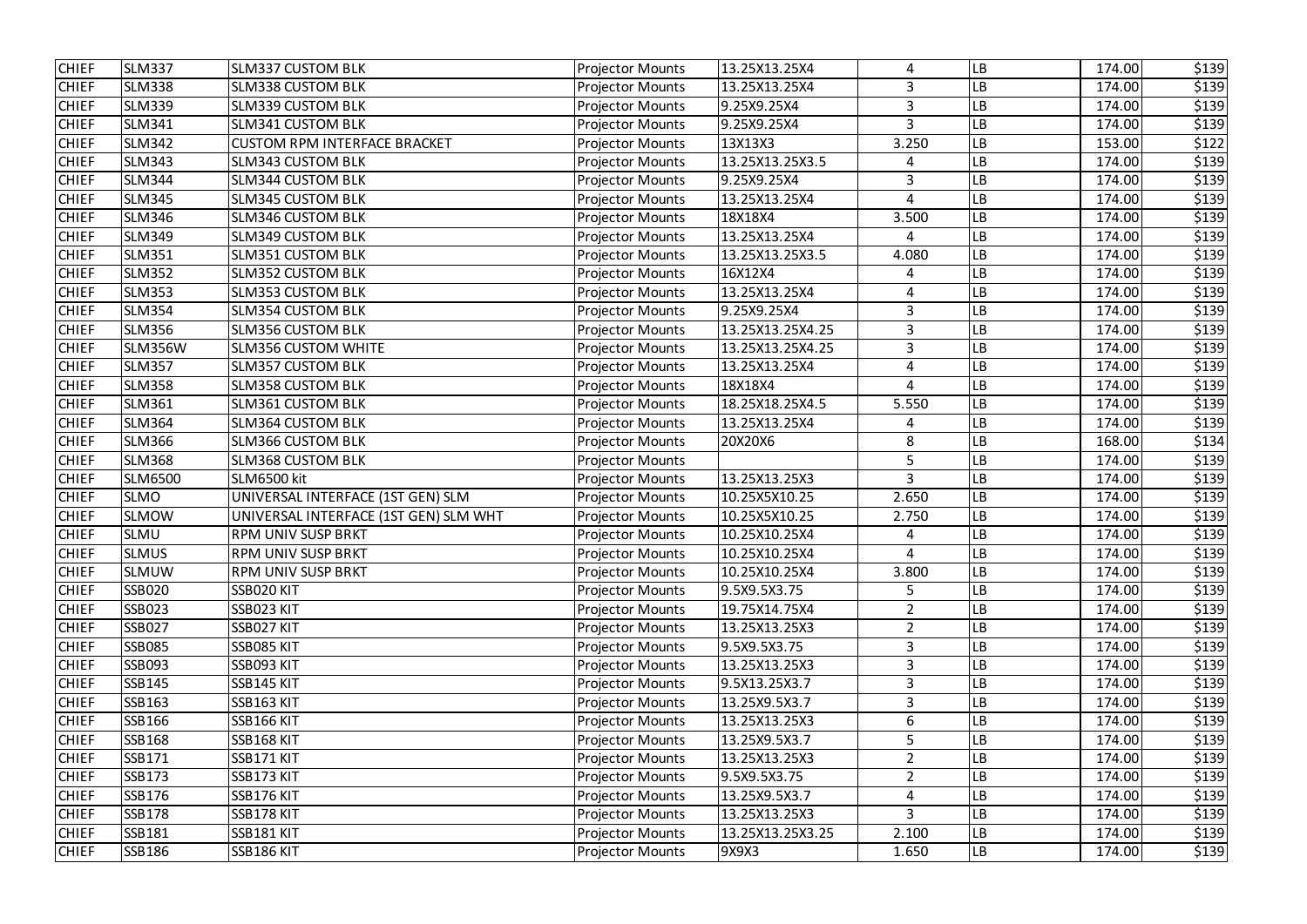| <b>CHIEF</b> | <b>SSB191</b> | <b>SSB191 KIT</b>        | <b>Projector Mounts</b> | 13.25X9.5X3.7 | 5              | LB        | 174.00 | \$139 |
|--------------|---------------|--------------------------|-------------------------|---------------|----------------|-----------|--------|-------|
| <b>CHIEF</b> | <b>SSB193</b> | SSB193 KIT               | <b>Projector Mounts</b> | 13.25X9.5X3.7 | 5              | LB        | 174.00 | \$139 |
| <b>CHIEF</b> | SSB196        | SSB196 KIT               | <b>Projector Mounts</b> | 13.25X13.25X3 | 5              | LB        | 174.00 | \$139 |
| <b>CHIEF</b> | <b>SSB198</b> | SSB198 KIT               | <b>Projector Mounts</b> | 9.5X9.5X3.75  | 3              | LB.       | 174.00 | \$139 |
| <b>CHIEF</b> | <b>SSB201</b> | SSB201 KIT               | <b>Projector Mounts</b> | 9.5X9.5X3.75  | 3              | LB        | 174.00 | \$139 |
| <b>CHIEF</b> | <b>SSB203</b> | <b>SSB203 KIT</b>        | <b>Projector Mounts</b> | 13.25X13.25X3 | 2.450          | LB        | 174.00 | \$139 |
| <b>CHIEF</b> | <b>SSB221</b> | SSB221 KIT               | <b>Projector Mounts</b> | 9.5X9.5X3.75  | 3              | LB        | 174.00 | \$139 |
| <b>CHIEF</b> | <b>SSB228</b> | SSB228 KIT               | <b>Projector Mounts</b> | 13.25X13.25X3 | 5              | LB        | 174.00 | \$139 |
| <b>CHIEF</b> | <b>SSB232</b> | SSB232 KIT               | <b>Projector Mounts</b> | 15.25X10.25X5 | 5              | LB        | 174.00 | \$139 |
| <b>CHIEF</b> | <b>SSB245</b> | SSB245 KIT               | <b>Projector Mounts</b> | 13.25X13.25X3 | 3              | LB        | 174.00 | \$139 |
| <b>CHIEF</b> | <b>SSB246</b> | SSB246 KIT               | <b>Projector Mounts</b> | 13.25X13.25X3 | $\overline{3}$ | LB        | 174.00 | \$139 |
| <b>CHIEF</b> | <b>SSB251</b> | SSB251 INTERFACE KIT     | <b>Projector Mounts</b> | 13.24X13.25X3 | 2.450          | LB        | 174.00 | \$139 |
| <b>CHIEF</b> | <b>SSB257</b> | SSB257 KIT               | <b>Projector Mounts</b> | 13.25X13.25X3 | 3              | LB        | 174.00 | \$139 |
| <b>CHIEF</b> | <b>SSB259</b> | SSB259 KIT               | <b>Projector Mounts</b> | 9.25X9X3.50   | 1.350          | LB        | 174.00 | \$139 |
| <b>CHIEF</b> | <b>SSB260</b> | <b>SSB260</b>            | <b>Projector Mounts</b> | 13.25X13.25X3 | 3              | LB        | 174.00 | \$139 |
| <b>CHIEF</b> | <b>SSB261</b> | SSB CUSTOM SSB261 BLK    | <b>Projector Mounts</b> | 13.25X13.25X3 | $\overline{3}$ | LB        | 174.00 | \$139 |
| <b>CHIEF</b> | SSB266        | <b>SSB266 CUSTOM BLK</b> | <b>Projector Mounts</b> | 13.25X13.25X3 | 3              | LB        | 174.00 | \$139 |
| <b>CHIEF</b> | <b>SSB268</b> | <b>SSB268 CUSTOM BLK</b> | <b>Projector Mounts</b> | 13.25X13.25X3 | 3              | LB        | 174.00 | \$139 |
| <b>CHIEF</b> | <b>SSB273</b> | <b>SSB273 CUSTOM BLK</b> | <b>Projector Mounts</b> | 13.25X13.25X3 | 3              | LB        | 174.00 | \$139 |
| <b>CHIEF</b> | <b>SSB278</b> | <b>SSB278 CUSTOM BLK</b> | <b>Projector Mounts</b> | 13.25X13.25X3 | 3              | LB        | 174.00 | \$139 |
| <b>CHIEF</b> | <b>SSB279</b> | <b>SSB279 CUSTOM BLK</b> | <b>Projector Mounts</b> | 13.25X13.25X3 | 3              | LB        | 174.00 | \$139 |
| <b>CHIEF</b> | <b>SSB280</b> | <b>SSB280 CUSTOM BLK</b> | <b>Projector Mounts</b> | 13.25X13.25X3 | $\overline{3}$ | LB.       | 174.00 | \$139 |
| <b>CHIEF</b> | <b>SSB283</b> | <b>SSB283 CUSTOM BLK</b> | <b>Projector Mounts</b> | 13.25X13.25X3 | 3              | LB        | 174.00 | \$139 |
| <b>CHIEF</b> | <b>SSB284</b> | <b>SSB284 CUSTOM BLK</b> | <b>Projector Mounts</b> | 9.25X9.25X3   | 1.950          | LB        | 174.00 | \$139 |
| <b>CHIEF</b> | <b>SSB285</b> | <b>SSB285 CUSTOM BLK</b> | <b>Projector Mounts</b> | 13.25X13.25X3 | 3              | LB.       | 174.00 | \$139 |
| <b>CHIEF</b> | <b>SSB286</b> | SSB286 CUSTOM BLK        | <b>Projector Mounts</b> | 13.25X13.25X3 | 3              | LB        | 174.00 | \$139 |
| <b>CHIEF</b> | <b>SSB287</b> | <b>SSB287 CUSTOM BLK</b> | <b>Projector Mounts</b> | 13.25X13.25X3 | 3              | <b>LB</b> | 174.00 | \$139 |
| <b>CHIEF</b> | <b>SSB293</b> | <b>SSB293 CUSTOM BLK</b> | <b>Projector Mounts</b> | 9.25X9.25X3   | 1.450          | LB        | 174.00 | \$139 |
| <b>CHIEF</b> | <b>SSB296</b> | <b>SSB296 CUSTOM BLK</b> | <b>Projector Mounts</b> | 13.25X13.25X3 | 3              | LB        | 174.00 | \$139 |
| <b>CHIEF</b> | <b>SSB298</b> | <b>SSB298 CUSTOM BLK</b> | <b>Projector Mounts</b> | 13.25X13.25X3 | 3              | LB        | 174.00 | \$139 |
| <b>CHIEF</b> | <b>SSB301</b> | <b>SSB301 CUSTOM BLK</b> | <b>Projector Mounts</b> | 15X11X1       | $\overline{2}$ | LB        | 174.00 | \$139 |
| <b>CHIEF</b> | <b>SSB302</b> | <b>SSB302 CUSTOM BLK</b> | <b>Projector Mounts</b> | 16X12X4.5     | 4.200          | LB        | 174.00 | \$139 |
| <b>CHIEF</b> | <b>SSB303</b> | <b>SSB303 CUSTOM BLK</b> | <b>Projector Mounts</b> | 13.25X13.25X3 | 3.450          | <b>LB</b> | 174.00 | \$139 |
| <b>CHIEF</b> | <b>SSB308</b> | <b>SSB308 CUSTOM BLK</b> | <b>Projector Mounts</b> | 13.25X13.25X3 | 3.450          | LB        | 174.00 | \$139 |
| <b>CHIEF</b> | SSB311        | <b>SSB311 CUSTOM BLK</b> | <b>Projector Mounts</b> | 9.25X9.25X3   | 2.680          | LB        | 174.00 | \$139 |
| <b>CHIEF</b> | <b>SSB313</b> | <b>SSB313 CUSTOM BLK</b> | <b>Projector Mounts</b> | 13.25X13.25X3 | 3.450          | <b>LB</b> | 174.00 | \$139 |
| <b>CHIEF</b> | SSB3131       | <b>SSB3131 KIT</b>       | <b>Projector Mounts</b> | 13.25X13.25X3 | $\overline{2}$ | LB        | 174.00 | \$139 |
| <b>CHIEF</b> | <b>SSB315</b> | <b>SSB315 KIT</b>        | <b>Projector Mounts</b> | 9.5X9.5X3.75  | $\overline{2}$ | LB        | 174.00 | \$139 |
| <b>CHIEF</b> | <b>SSB316</b> | <b>SSB316 CUSTOM BLK</b> | <b>Projector Mounts</b> | 9.25X9.25X3   | 2.680          | LB        | 174.00 | \$139 |
| <b>CHIEF</b> | <b>SSB318</b> | <b>SSB318 CUSTOM BLK</b> | <b>Projector Mounts</b> | 13.25X13.25X3 | 3.450          | LB        | 174.00 | \$139 |
| <b>CHIEF</b> | <b>SSB321</b> | SSB321 CUSTOM BLK        | <b>Projector Mounts</b> | 9.25X9.25X3   | 2.750          | LB        | 174.00 | \$139 |
| <b>CHIEF</b> | <b>SSB329</b> | <b>SSB329 CUSTOM BLK</b> | <b>Projector Mounts</b> | 13.25X13.25X3 | 3.500          | LB        | 174.00 | \$139 |
| <b>CHIEF</b> | SSB331        | <b>SSB331 CUSTOM BLK</b> | <b>Projector Mounts</b> | 9.25X9.25X3   | 2.500          | LB        | 174.00 | \$139 |
|              |               |                          |                         |               |                |           |        |       |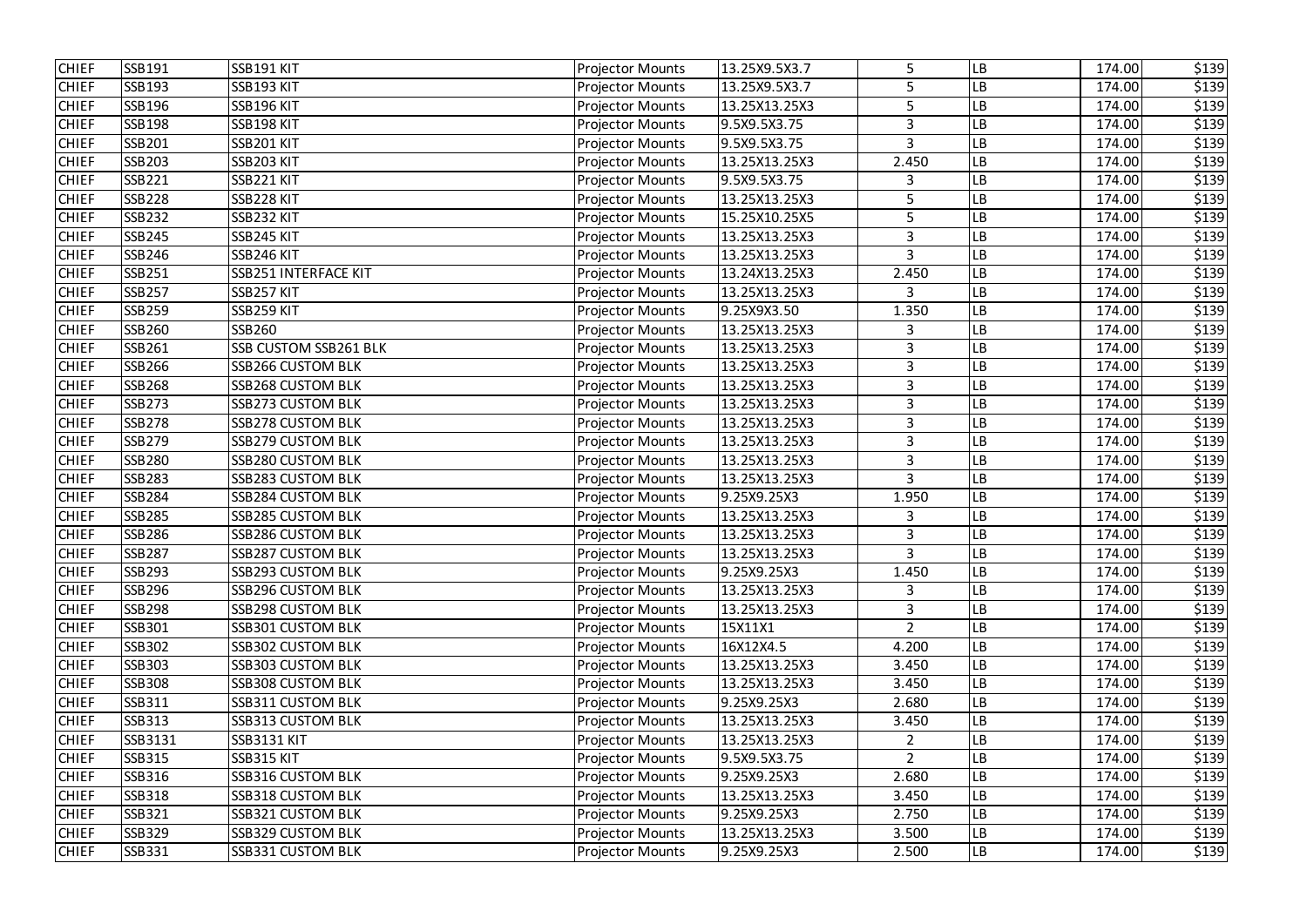| <b>CHIEF</b> | <b>SSB332</b> | <b>SSB332 CUSTOM BLK</b>         | <b>Projector Mounts</b> | 13.25X13.25X3 | 3.500          | LB        | 174.00 | \$139 |
|--------------|---------------|----------------------------------|-------------------------|---------------|----------------|-----------|--------|-------|
| <b>CHIEF</b> | <b>SSB333</b> | SSB333 CUSTOM BLK                | <b>Projector Mounts</b> | 13.25X13.25X3 | 3.500          | LB        | 174.00 | \$139 |
| <b>CHIEF</b> | <b>SSB336</b> | SSB336 CUSTOM BLK                | <b>Projector Mounts</b> | 9.25X9.25X3   | $\mathbf{3}$   | LB        | 174.00 | \$139 |
| <b>CHIEF</b> | <b>SSB337</b> | <b>SSB337 CUSTOM BLK</b>         | <b>Projector Mounts</b> | 13.25X13.25X3 | 3.500          | LB        | 174.00 | \$139 |
| <b>CHIEF</b> | <b>SSB338</b> | <b>SSM338 CUSTOM BLK</b>         | <b>Projector Mounts</b> | 13.25X13.25X3 | 3              | LB        | 174.00 | \$139 |
| <b>CHIEF</b> | <b>SSB339</b> | <b>SSB339 CUSTOM BLK</b>         | <b>Projector Mounts</b> | 9.25X9.25X3   | 2.500          | LB        | 174.00 | \$139 |
| <b>CHIEF</b> | SSB341        | <b>SSB341 CUSTOM BLK</b>         | <b>Projector Mounts</b> | 9.25X9.25X3   | 2.500          | LB        | 174.00 | \$139 |
| <b>CHIEF</b> | SSB343        | <b>SSB343 CUSTOM BLK</b>         | <b>Projector Mounts</b> | 13.25X13.25X3 | 3.500          | LB        | 174.00 | \$139 |
| <b>CHIEF</b> | SSB344        | SSB344 CUSTOM BLK                | <b>Projector Mounts</b> | 9.25X9.25X3   | 2.500          | LB        | 174.00 | \$139 |
| <b>CHIEF</b> | <b>SSB345</b> | <b>SSB345 CUSTOM BLK</b>         | <b>Projector Mounts</b> | 13.25X13.25X3 | 3.500          | LB        | 174.00 | \$139 |
| <b>CHIEF</b> | <b>SSB348</b> | <b>SSB348 CUSTOM BLK</b>         | <b>Projector Mounts</b> | 9.25X9.25X3   | 2.500          | LB        | 174.00 | \$139 |
| <b>CHIEF</b> | SSB349        | <b>SSB349 CUSTOM BLK</b>         | <b>Projector Mounts</b> | 13.25X13.25X3 | 3.500          | LB        | 174.00 | \$139 |
| <b>CHIEF</b> | <b>SSB352</b> | <b>SSB352 CUSTOM BLK</b>         | <b>Projector Mounts</b> | 16X12X4       | 4              | LB        | 174.00 | \$139 |
| <b>CHIEF</b> | <b>SSB353</b> | <b>SSB353 CUSTOM BLK</b>         | <b>Projector Mounts</b> | 13.25X13.25X3 | 3.500          | LB        | 174.00 | \$139 |
| <b>CHIEF</b> | SSB354        | SSB354 CUSTOM BLK                | <b>Projector Mounts</b> | 9.25X9.25X3   | 2.500          | LВ        | 174.00 | \$139 |
| <b>CHIEF</b> | <b>SSB357</b> | <b>SSB357 CUSTOM BLK</b>         | <b>Projector Mounts</b> | 13.25X13.25X3 | 3.500          | LB        | 174.00 | \$139 |
| <b>CHIEF</b> | <b>SSBU</b>   | INTERFACE UNIVERSAL MINI RPA BLK | <b>Projector Mounts</b> | 10X10X4       | 4.300          | LB        | 174.00 | \$139 |
| <b>CHIEF</b> | <b>SSBUS</b>  | INTERFACE UNIVERSAL MINI RPA SLV | <b>Projector Mounts</b> | 10X10X4       | 5              | LB        | 174.00 | \$139 |
| <b>CHIEF</b> | <b>SSBUW</b>  | INTERFACE UNIVERSAL MINI RPA WHT | <b>Projector Mounts</b> | 10X10X4       | 4.350          | LB        | 174.00 | \$139 |
| <b>CHIEF</b> | <b>SSM020</b> | SSM020 KIT                       | <b>Projector Mounts</b> | 9.5X9.5X3.75  | 1.600          | LB        | 174.00 | \$139 |
| <b>CHIEF</b> | <b>SSM023</b> | SSM023 KIT                       | <b>Projector Mounts</b> | 19.75X14.75X4 | $\overline{2}$ | LB        | 174.00 | \$139 |
| <b>CHIEF</b> | <b>SSM027</b> | SSM027 KIT                       | <b>Projector Mounts</b> | 13.25X13.25X3 | $\overline{2}$ | LB        | 174.00 | \$139 |
| <b>CHIEF</b> | <b>SSM085</b> | SSM085 KIT                       | <b>Projector Mounts</b> | 9.5X9.5X3.75  | 3              | LB        | 174.00 | \$139 |
| <b>CHIEF</b> | <b>SSM093</b> | SSM093 KIT                       | <b>Projector Mounts</b> | 13.25X13.25X3 | 3              | LB        | 174.00 | \$139 |
| <b>CHIEF</b> | <b>SSM145</b> | SSM145 KIT                       | <b>Projector Mounts</b> | 9.5X13.25X3.7 | $\overline{3}$ | -B        | 174.00 | \$139 |
| <b>CHIEF</b> | <b>SSM163</b> | SSM163 KIT                       | <b>Projector Mounts</b> | 13X13X3       | 3.300          | LB        | 174.00 | \$139 |
| <b>CHIEF</b> | <b>SSM166</b> | SSM166 KIT                       | <b>Projector Mounts</b> | 13.25X13.25X3 | 6              | <b>LB</b> | 174.00 | \$139 |
| <b>CHIEF</b> | <b>SSM168</b> | SSM168 KIT                       | <b>Projector Mounts</b> | 13.25X9.5X3.7 | 5              | LB        | 174.00 | \$139 |
| <b>CHIEF</b> | <b>SSM171</b> | SSM171 KIT                       | <b>Projector Mounts</b> | 13.25X13.25X3 | $\overline{2}$ | LB        | 174.00 | \$139 |
| <b>CHIEF</b> | <b>SSM173</b> | SSM173 KIT                       | <b>Projector Mounts</b> | 9.5X9.5X3.75  | $\overline{2}$ | LB        | 174.00 | \$139 |
| <b>CHIEF</b> | <b>SSM176</b> | SSM176 KIT                       | <b>Projector Mounts</b> | 13.25X9.5X3.7 | 4              | LB        | 174.00 | \$139 |
| <b>CHIEF</b> | <b>SSM178</b> | SSM178 KIT                       | <b>Projector Mounts</b> | 13.25X13.25X3 | 3              | LB        | 174.00 | \$139 |
| <b>CHIEF</b> | <b>SSM181</b> | SSM181 KIT                       | <b>Projector Mounts</b> | 13.25X9.5X3.7 | 3              | LB        | 174.00 | \$139 |
| <b>CHIEF</b> | <b>SSM186</b> | SSM186 KIT                       | <b>Projector Mounts</b> | 9.5X13.25X3.7 | 5              | LB        | 174.00 | \$139 |
| <b>CHIEF</b> | SSM191        | SSM191 KIT                       | <b>Projector Mounts</b> | 13.25X9.5X3.7 |                | LB        | 174.00 | \$139 |
| <b>CHIEF</b> | <b>SSM193</b> | SSM193 KIT                       | <b>Projector Mounts</b> | 13.25X9.5X3.7 | 5              | LB        | 174.00 | \$139 |
| <b>CHIEF</b> | <b>SSM196</b> | SSM196 KIT                       | <b>Projector Mounts</b> | 13.25X13.25X3 | 5              | LB        | 174.00 | \$139 |
| <b>CHIEF</b> | <b>SSM198</b> | SSM198 KIT                       | <b>Projector Mounts</b> | 9.5X9.5X3.75  | 1.200          | LB        | 174.00 | \$139 |
| <b>CHIEF</b> | <b>SSM201</b> | SSM201 KIT                       | <b>Projector Mounts</b> | 9X9X3         | 1.350          | LB        | 174.00 | \$139 |
| <b>CHIEF</b> | <b>SSM203</b> | SSM203 KIT                       | <b>Projector Mounts</b> | 13.25X13.25X3 | 2.350          | LB        | 174.00 | \$139 |
| <b>CHIEF</b> | <b>SSM221</b> | SSM221 KIT                       | <b>Projector Mounts</b> | 9.5X9.5X3.75  | 3              | LB        | 174.00 | \$139 |
| <b>CHIEF</b> | <b>SSM228</b> | SSM228 KIT                       | <b>Projector Mounts</b> | 13.25X13.25X3 | 5              | LB        | 174.00 | \$139 |
| <b>CHIEF</b> | <b>SSM232</b> | SSM232 KIT                       | <b>Projector Mounts</b> | 15.25X10.25X5 | 5              | LB        | 174.00 | \$139 |
|              |               |                                  |                         |               |                |           |        |       |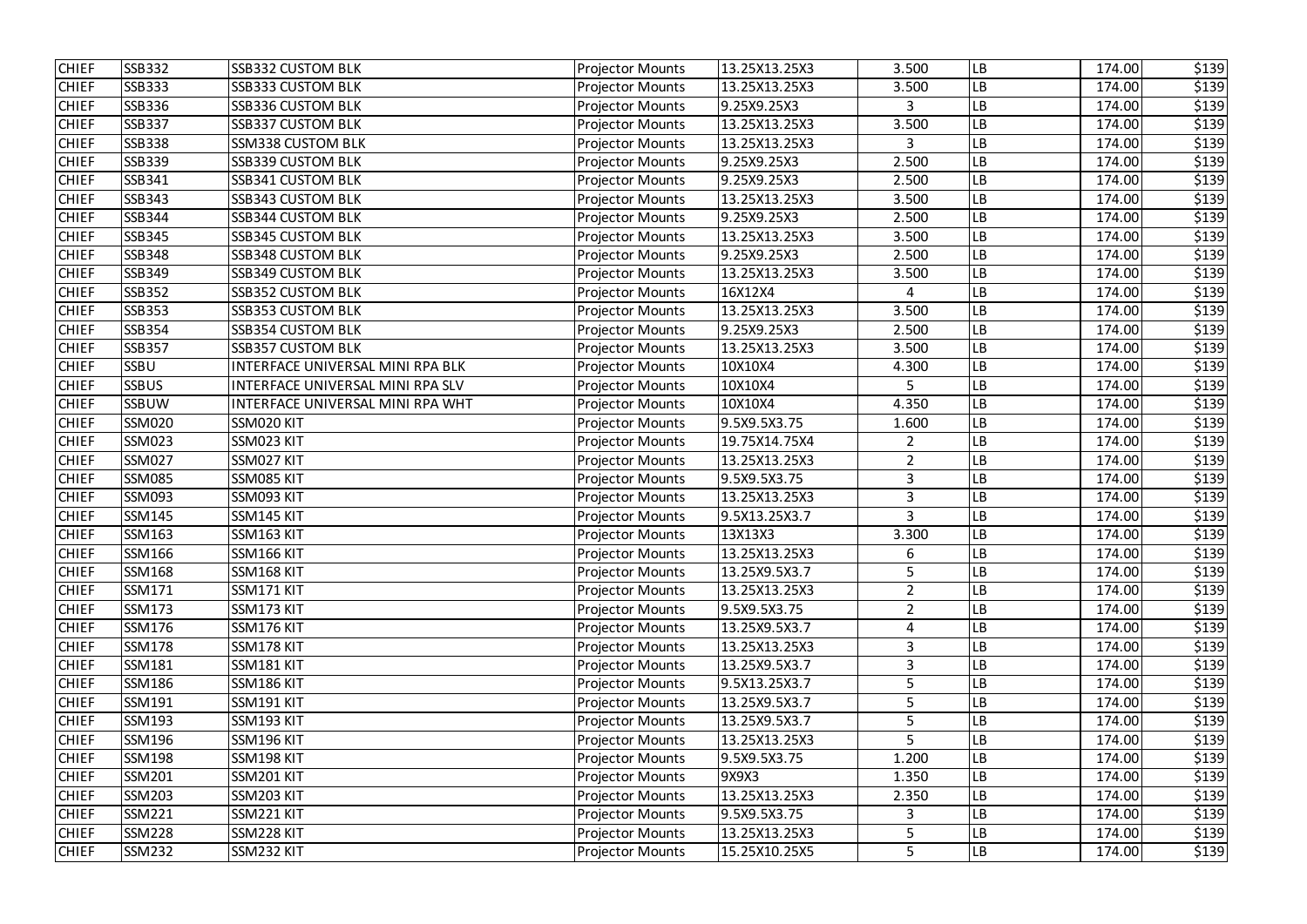| <b>CHIEF</b><br><b>SSM245</b><br>SSM245 KIT<br>13X13X4.5<br>5<br><b>Projector Mounts</b><br>LB<br>174.00<br><b>CHIEF</b><br>5<br><b>SSM246</b><br>SSM246 KIT<br>LB<br><b>Projector Mounts</b><br>13X13X4.5<br>174.00<br><b>CHIEF</b><br><b>SSM251</b><br>SSM251 INTERFACE KIT<br>13X13X4.5<br>5<br>174.00<br><b>Projector Mounts</b><br>LB<br><b>CHIEF</b><br><b>SSM257</b><br>SSM257 KIT<br><b>Projector Mounts</b><br>10X4.5X20<br>4.500<br>LB<br>174.00<br><b>CHIEF</b><br><b>SSM259</b><br>SSM259 KIT<br><b>Projector Mounts</b><br>LB<br>13X13X4.5<br>174.00<br>5<br><b>CHIEF</b><br><b>SSM260</b><br><b>SSM260</b><br><b>Projector Mounts</b><br>13X13X4.5<br>5<br>LB<br>174.00<br><b>CHIEF</b><br><b>SSM261</b><br>SSM CUSTOM SSM261 BLK<br>5<br>174.00<br>13X13X4.5<br>LB<br><b>Projector Mounts</b><br><b>CHIEF</b><br><b>SSM266</b><br><b>SSM266 CUSTOM BLK</b><br>9.25X9.25X3.75<br>1.300<br>LB<br><b>Projector Mounts</b><br>174.00<br><b>CHIEF</b><br><b>SSM266S</b><br><b>SSM266 CUSTOM SILVER</b><br><b>Projector Mounts</b><br>13X13X4.5<br>5<br>-B<br>174.00<br><b>CHIEF</b><br><b>SSM268</b><br><b>SSM268 CUSTOM BLK</b><br>5<br><b>Projector Mounts</b><br>13X13X4.5<br>LB<br>174.00<br><b>CHIEF</b><br><b>SSM273</b><br><b>SSM273 CUSTOM BLK</b><br><b>Projector Mounts</b><br>13X13X3.5<br>2.600<br>LB<br>174.00<br><b>CHIEF</b><br><b>SSM278</b><br><b>SSM278 CUSTOM BLK</b><br><b>Projector Mounts</b><br>13X13X4.5<br>LB<br>174.00<br>5<br><b>CHIEF</b><br><b>SSM279</b><br><b>SSM279 CUSTOM BLK</b><br>13X13X4.5<br>5<br>174.00<br><b>Projector Mounts</b><br>LB<br><b>CHIEF</b><br>5<br><b>SSM280</b><br><b>SSM280 CUSTOM BLK</b><br>LB<br><b>Projector Mounts</b><br>13X13X4.5<br>174.00<br><b>CHIEF</b><br><b>SSM283</b><br><b>SSM283 CUSTOM BLK</b><br>5<br>13X13X4<br>174.00<br><b>Projector Mounts</b><br>LB<br><b>CHIEF</b><br><b>SSM284</b><br><b>SSM284 CUSTOM BLK</b><br>9.25X9.25X3.75<br>3<br><b>Projector Mounts</b><br>LB<br>174.00<br><b>CHIEF</b><br><b>SSM285</b><br><b>SSM285 CUSTOM BLK</b><br><b>Projector Mounts</b><br>13.25X13.25X3.75<br>3<br>LB<br>174.00<br><b>CHIEF</b><br><b>SSM286</b><br><b>SSM286 CUSTOM BLK</b><br>13.25X13.25X3.75<br>3<br><b>Projector Mounts</b><br>LB<br>174.00<br>3<br><b>CHIEF</b><br><b>SSM287</b><br><b>SSM287 CUSTOM BLK</b><br>LB<br>174.00<br>13.25X13.25X3.75<br><b>Projector Mounts</b><br><b>CHIEF</b><br>3<br><b>SSM293</b><br><b>SSM293 CUSTOM BLK</b><br>9.25X9.25X3.75<br>LB<br>174.00<br><b>Projector Mounts</b><br><b>CHIEF</b><br><b>SSM296</b><br><b>SSM296 CUSTOM BLK</b><br>13.25X13.25X3.75<br>3<br><b>Projector Mounts</b><br>LB<br>174.00<br><b>CHIEF</b><br><b>SSM298</b><br><b>SSM298 CUSTOM BLK</b><br>13.25X13.25X3.75<br>$\overline{3}$<br><b>Projector Mounts</b><br>-B<br>174.00<br><b>CHIEF</b><br>SSM301<br>SSM301 CUSTOM BLK<br><b>Projector Mounts</b><br>$\overline{2}$<br>LB<br>15X11X1<br>174.00<br><b>SSM302 CUSTOM BLK</b><br><b>CHIEF</b><br><b>SSM302</b><br><b>Projector Mounts</b><br>16X12X4<br>3.070<br>LB<br>174.00<br><b>CHIEF</b><br><b>SSM303</b><br>13.25X13.25X3.75<br>LB<br><b>SSM303 CUSTOM BLK</b><br>3.975<br>174.00<br><b>Projector Mounts</b><br><b>CHIEF</b><br>LB<br><b>SSM308</b><br><b>SSM308 CUSTOM BLK</b><br>13.25X13.25X3.75<br><b>Projector Mounts</b><br>3.975<br>174.00<br><b>SSM311</b><br>SSM311 CUSTOM BLK<br>3.230<br>9.25X9.25X3.75<br><b>CHIEF</b><br><b>Projector Mounts</b><br>174.00<br><b>LB</b><br><b>CHIEF</b><br><b>SSM313 CUSTOM BLK</b><br><b>SSM313</b><br><b>Projector Mounts</b><br>13.25X13.25X3.75<br>3.975<br>LB<br>174.00<br><b>CHIEF</b><br><b>SSM3131</b><br><b>Projector Mounts</b><br><b>SSM3131 KIT</b><br>13.25X13.25X3<br>LB<br>174.00<br>2<br><b>CHIEF</b><br><b>SSM315</b><br>$\overline{2}$<br>174.00<br>SSM315 KIT<br><b>Projector Mounts</b><br>9.5X9.5X3.75<br>LB<br><b>CHIEF</b><br><b>SSM316 CUSTOM BLK</b><br><b>SSM316</b><br>LB<br>174.00<br><b>Projector Mounts</b><br>9.25X9.25X3.75<br>3.230<br><b>CHIEF</b><br><b>SSM318</b><br>LB<br><b>SSM318 CUSTOM BLK</b><br><b>Projector Mounts</b><br>13.25X13.25X3.75<br>3.975<br>174.00<br><b>CHIEF</b><br><b>SSM321</b><br>SSM321 CUSTOM BLK<br>9.25X9.25X3.75<br>3.250<br><b>LB</b><br>174.00<br><b>Projector Mounts</b><br><b>CHIEF</b><br><b>SSM329</b><br><b>SSM329 CUSTOM BLK</b><br><b>Projector Mounts</b><br>13.25X13.25X3.75<br>LB<br>174.00<br>4<br><b>CHIEF</b><br><b>SSM331</b><br><b>SSB331 CUSTOM BLK</b><br><b>Projector Mounts</b><br>9.25X9.25X3.75<br>174.00<br>3<br>LB<br><b>CHIEF</b><br><b>SSM332</b><br>174.00<br><b>SSM332 CUSTOM BLK</b><br><b>Projector Mounts</b><br>13.25X13.25X3.75<br>LB<br>4<br><b>CHIEF</b><br><b>SSM333</b><br>174.00<br><b>SSM333 CUSTOM BLK</b><br>13.25X13.25X3.75<br>LB<br><b>Projector Mounts</b><br>4<br><b>CHIEF</b><br>$\overline{3}$<br><b>SSM336</b><br><b>SSM336 CUSTOM BLK</b><br>9.25X9.25X3.75<br>LB<br>174.00<br><b>Projector Mounts</b><br><b>CHIEF</b><br><b>SSM337</b><br><b>SSM337 CUSTOM BLK</b><br>13.25X13.25X3.75<br>3.500<br>LB<br>174.00<br><b>Projector Mounts</b><br><b>CHIEF</b><br><b>SSM338 CUSTOM BLK</b><br>LB<br><b>SSM338</b><br><b>Projector Mounts</b><br>13.25X13.25X4.5<br>174.00<br>5<br><b>CHIEF</b><br><b>SSM339</b><br><b>SSM339 CUSTOM BLK</b><br><b>Projector Mounts</b><br>3<br>9.25X9.25X3.75<br>LB<br>174.00<br><b>CHIEF</b><br>3<br>LB<br>SSM341<br><b>SSM341 CUSTOM BLK</b><br><b>Projector Mounts</b><br>9.25X9.25X3.75<br>174.00 |              |               |                          |                         |                  |   |    |        |       |
|----------------------------------------------------------------------------------------------------------------------------------------------------------------------------------------------------------------------------------------------------------------------------------------------------------------------------------------------------------------------------------------------------------------------------------------------------------------------------------------------------------------------------------------------------------------------------------------------------------------------------------------------------------------------------------------------------------------------------------------------------------------------------------------------------------------------------------------------------------------------------------------------------------------------------------------------------------------------------------------------------------------------------------------------------------------------------------------------------------------------------------------------------------------------------------------------------------------------------------------------------------------------------------------------------------------------------------------------------------------------------------------------------------------------------------------------------------------------------------------------------------------------------------------------------------------------------------------------------------------------------------------------------------------------------------------------------------------------------------------------------------------------------------------------------------------------------------------------------------------------------------------------------------------------------------------------------------------------------------------------------------------------------------------------------------------------------------------------------------------------------------------------------------------------------------------------------------------------------------------------------------------------------------------------------------------------------------------------------------------------------------------------------------------------------------------------------------------------------------------------------------------------------------------------------------------------------------------------------------------------------------------------------------------------------------------------------------------------------------------------------------------------------------------------------------------------------------------------------------------------------------------------------------------------------------------------------------------------------------------------------------------------------------------------------------------------------------------------------------------------------------------------------------------------------------------------------------------------------------------------------------------------------------------------------------------------------------------------------------------------------------------------------------------------------------------------------------------------------------------------------------------------------------------------------------------------------------------------------------------------------------------------------------------------------------------------------------------------------------------------------------------------------------------------------------------------------------------------------------------------------------------------------------------------------------------------------------------------------------------------------------------------------------------------------------------------------------------------------------------------------------------------------------------------------------------------------------------------------------------------------------------------------------------------------------------------------------------------------------------------------------------------------------------------------------------------------------------------------------------------------------------------------------------------------------------------------------------------------------------------------------------------------------------------------------------------------------------------------------------------------------------------------------------------------------------------------------------------------------------------------------------------------------------------------------------------------------------------------------------------------------------------------------------------------------------------------------------------------------------------------------------------------------------------------------------------------------------------------------------------------------------------------------------------------------------------------------------------------------------------------------------------------------------------------------------------------------------------------|--------------|---------------|--------------------------|-------------------------|------------------|---|----|--------|-------|
|                                                                                                                                                                                                                                                                                                                                                                                                                                                                                                                                                                                                                                                                                                                                                                                                                                                                                                                                                                                                                                                                                                                                                                                                                                                                                                                                                                                                                                                                                                                                                                                                                                                                                                                                                                                                                                                                                                                                                                                                                                                                                                                                                                                                                                                                                                                                                                                                                                                                                                                                                                                                                                                                                                                                                                                                                                                                                                                                                                                                                                                                                                                                                                                                                                                                                                                                                                                                                                                                                                                                                                                                                                                                                                                                                                                                                                                                                                                                                                                                                                                                                                                                                                                                                                                                                                                                                                                                                                                                                                                                                                                                                                                                                                                                                                                                                                                                                                                                                                                                                                                                                                                                                                                                                                                                                                                                                                                                                                                                            |              |               |                          |                         |                  |   |    |        | \$139 |
|                                                                                                                                                                                                                                                                                                                                                                                                                                                                                                                                                                                                                                                                                                                                                                                                                                                                                                                                                                                                                                                                                                                                                                                                                                                                                                                                                                                                                                                                                                                                                                                                                                                                                                                                                                                                                                                                                                                                                                                                                                                                                                                                                                                                                                                                                                                                                                                                                                                                                                                                                                                                                                                                                                                                                                                                                                                                                                                                                                                                                                                                                                                                                                                                                                                                                                                                                                                                                                                                                                                                                                                                                                                                                                                                                                                                                                                                                                                                                                                                                                                                                                                                                                                                                                                                                                                                                                                                                                                                                                                                                                                                                                                                                                                                                                                                                                                                                                                                                                                                                                                                                                                                                                                                                                                                                                                                                                                                                                                                            |              |               |                          |                         |                  |   |    |        | \$139 |
|                                                                                                                                                                                                                                                                                                                                                                                                                                                                                                                                                                                                                                                                                                                                                                                                                                                                                                                                                                                                                                                                                                                                                                                                                                                                                                                                                                                                                                                                                                                                                                                                                                                                                                                                                                                                                                                                                                                                                                                                                                                                                                                                                                                                                                                                                                                                                                                                                                                                                                                                                                                                                                                                                                                                                                                                                                                                                                                                                                                                                                                                                                                                                                                                                                                                                                                                                                                                                                                                                                                                                                                                                                                                                                                                                                                                                                                                                                                                                                                                                                                                                                                                                                                                                                                                                                                                                                                                                                                                                                                                                                                                                                                                                                                                                                                                                                                                                                                                                                                                                                                                                                                                                                                                                                                                                                                                                                                                                                                                            |              |               |                          |                         |                  |   |    |        | \$139 |
|                                                                                                                                                                                                                                                                                                                                                                                                                                                                                                                                                                                                                                                                                                                                                                                                                                                                                                                                                                                                                                                                                                                                                                                                                                                                                                                                                                                                                                                                                                                                                                                                                                                                                                                                                                                                                                                                                                                                                                                                                                                                                                                                                                                                                                                                                                                                                                                                                                                                                                                                                                                                                                                                                                                                                                                                                                                                                                                                                                                                                                                                                                                                                                                                                                                                                                                                                                                                                                                                                                                                                                                                                                                                                                                                                                                                                                                                                                                                                                                                                                                                                                                                                                                                                                                                                                                                                                                                                                                                                                                                                                                                                                                                                                                                                                                                                                                                                                                                                                                                                                                                                                                                                                                                                                                                                                                                                                                                                                                                            |              |               |                          |                         |                  |   |    |        | \$139 |
|                                                                                                                                                                                                                                                                                                                                                                                                                                                                                                                                                                                                                                                                                                                                                                                                                                                                                                                                                                                                                                                                                                                                                                                                                                                                                                                                                                                                                                                                                                                                                                                                                                                                                                                                                                                                                                                                                                                                                                                                                                                                                                                                                                                                                                                                                                                                                                                                                                                                                                                                                                                                                                                                                                                                                                                                                                                                                                                                                                                                                                                                                                                                                                                                                                                                                                                                                                                                                                                                                                                                                                                                                                                                                                                                                                                                                                                                                                                                                                                                                                                                                                                                                                                                                                                                                                                                                                                                                                                                                                                                                                                                                                                                                                                                                                                                                                                                                                                                                                                                                                                                                                                                                                                                                                                                                                                                                                                                                                                                            |              |               |                          |                         |                  |   |    |        | \$139 |
|                                                                                                                                                                                                                                                                                                                                                                                                                                                                                                                                                                                                                                                                                                                                                                                                                                                                                                                                                                                                                                                                                                                                                                                                                                                                                                                                                                                                                                                                                                                                                                                                                                                                                                                                                                                                                                                                                                                                                                                                                                                                                                                                                                                                                                                                                                                                                                                                                                                                                                                                                                                                                                                                                                                                                                                                                                                                                                                                                                                                                                                                                                                                                                                                                                                                                                                                                                                                                                                                                                                                                                                                                                                                                                                                                                                                                                                                                                                                                                                                                                                                                                                                                                                                                                                                                                                                                                                                                                                                                                                                                                                                                                                                                                                                                                                                                                                                                                                                                                                                                                                                                                                                                                                                                                                                                                                                                                                                                                                                            |              |               |                          |                         |                  |   |    |        | \$139 |
|                                                                                                                                                                                                                                                                                                                                                                                                                                                                                                                                                                                                                                                                                                                                                                                                                                                                                                                                                                                                                                                                                                                                                                                                                                                                                                                                                                                                                                                                                                                                                                                                                                                                                                                                                                                                                                                                                                                                                                                                                                                                                                                                                                                                                                                                                                                                                                                                                                                                                                                                                                                                                                                                                                                                                                                                                                                                                                                                                                                                                                                                                                                                                                                                                                                                                                                                                                                                                                                                                                                                                                                                                                                                                                                                                                                                                                                                                                                                                                                                                                                                                                                                                                                                                                                                                                                                                                                                                                                                                                                                                                                                                                                                                                                                                                                                                                                                                                                                                                                                                                                                                                                                                                                                                                                                                                                                                                                                                                                                            |              |               |                          |                         |                  |   |    |        | \$139 |
|                                                                                                                                                                                                                                                                                                                                                                                                                                                                                                                                                                                                                                                                                                                                                                                                                                                                                                                                                                                                                                                                                                                                                                                                                                                                                                                                                                                                                                                                                                                                                                                                                                                                                                                                                                                                                                                                                                                                                                                                                                                                                                                                                                                                                                                                                                                                                                                                                                                                                                                                                                                                                                                                                                                                                                                                                                                                                                                                                                                                                                                                                                                                                                                                                                                                                                                                                                                                                                                                                                                                                                                                                                                                                                                                                                                                                                                                                                                                                                                                                                                                                                                                                                                                                                                                                                                                                                                                                                                                                                                                                                                                                                                                                                                                                                                                                                                                                                                                                                                                                                                                                                                                                                                                                                                                                                                                                                                                                                                                            |              |               |                          |                         |                  |   |    |        | \$139 |
|                                                                                                                                                                                                                                                                                                                                                                                                                                                                                                                                                                                                                                                                                                                                                                                                                                                                                                                                                                                                                                                                                                                                                                                                                                                                                                                                                                                                                                                                                                                                                                                                                                                                                                                                                                                                                                                                                                                                                                                                                                                                                                                                                                                                                                                                                                                                                                                                                                                                                                                                                                                                                                                                                                                                                                                                                                                                                                                                                                                                                                                                                                                                                                                                                                                                                                                                                                                                                                                                                                                                                                                                                                                                                                                                                                                                                                                                                                                                                                                                                                                                                                                                                                                                                                                                                                                                                                                                                                                                                                                                                                                                                                                                                                                                                                                                                                                                                                                                                                                                                                                                                                                                                                                                                                                                                                                                                                                                                                                                            |              |               |                          |                         |                  |   |    |        | \$139 |
|                                                                                                                                                                                                                                                                                                                                                                                                                                                                                                                                                                                                                                                                                                                                                                                                                                                                                                                                                                                                                                                                                                                                                                                                                                                                                                                                                                                                                                                                                                                                                                                                                                                                                                                                                                                                                                                                                                                                                                                                                                                                                                                                                                                                                                                                                                                                                                                                                                                                                                                                                                                                                                                                                                                                                                                                                                                                                                                                                                                                                                                                                                                                                                                                                                                                                                                                                                                                                                                                                                                                                                                                                                                                                                                                                                                                                                                                                                                                                                                                                                                                                                                                                                                                                                                                                                                                                                                                                                                                                                                                                                                                                                                                                                                                                                                                                                                                                                                                                                                                                                                                                                                                                                                                                                                                                                                                                                                                                                                                            |              |               |                          |                         |                  |   |    |        | \$139 |
|                                                                                                                                                                                                                                                                                                                                                                                                                                                                                                                                                                                                                                                                                                                                                                                                                                                                                                                                                                                                                                                                                                                                                                                                                                                                                                                                                                                                                                                                                                                                                                                                                                                                                                                                                                                                                                                                                                                                                                                                                                                                                                                                                                                                                                                                                                                                                                                                                                                                                                                                                                                                                                                                                                                                                                                                                                                                                                                                                                                                                                                                                                                                                                                                                                                                                                                                                                                                                                                                                                                                                                                                                                                                                                                                                                                                                                                                                                                                                                                                                                                                                                                                                                                                                                                                                                                                                                                                                                                                                                                                                                                                                                                                                                                                                                                                                                                                                                                                                                                                                                                                                                                                                                                                                                                                                                                                                                                                                                                                            |              |               |                          |                         |                  |   |    |        | \$139 |
|                                                                                                                                                                                                                                                                                                                                                                                                                                                                                                                                                                                                                                                                                                                                                                                                                                                                                                                                                                                                                                                                                                                                                                                                                                                                                                                                                                                                                                                                                                                                                                                                                                                                                                                                                                                                                                                                                                                                                                                                                                                                                                                                                                                                                                                                                                                                                                                                                                                                                                                                                                                                                                                                                                                                                                                                                                                                                                                                                                                                                                                                                                                                                                                                                                                                                                                                                                                                                                                                                                                                                                                                                                                                                                                                                                                                                                                                                                                                                                                                                                                                                                                                                                                                                                                                                                                                                                                                                                                                                                                                                                                                                                                                                                                                                                                                                                                                                                                                                                                                                                                                                                                                                                                                                                                                                                                                                                                                                                                                            |              |               |                          |                         |                  |   |    |        | \$139 |
|                                                                                                                                                                                                                                                                                                                                                                                                                                                                                                                                                                                                                                                                                                                                                                                                                                                                                                                                                                                                                                                                                                                                                                                                                                                                                                                                                                                                                                                                                                                                                                                                                                                                                                                                                                                                                                                                                                                                                                                                                                                                                                                                                                                                                                                                                                                                                                                                                                                                                                                                                                                                                                                                                                                                                                                                                                                                                                                                                                                                                                                                                                                                                                                                                                                                                                                                                                                                                                                                                                                                                                                                                                                                                                                                                                                                                                                                                                                                                                                                                                                                                                                                                                                                                                                                                                                                                                                                                                                                                                                                                                                                                                                                                                                                                                                                                                                                                                                                                                                                                                                                                                                                                                                                                                                                                                                                                                                                                                                                            |              |               |                          |                         |                  |   |    |        | \$139 |
|                                                                                                                                                                                                                                                                                                                                                                                                                                                                                                                                                                                                                                                                                                                                                                                                                                                                                                                                                                                                                                                                                                                                                                                                                                                                                                                                                                                                                                                                                                                                                                                                                                                                                                                                                                                                                                                                                                                                                                                                                                                                                                                                                                                                                                                                                                                                                                                                                                                                                                                                                                                                                                                                                                                                                                                                                                                                                                                                                                                                                                                                                                                                                                                                                                                                                                                                                                                                                                                                                                                                                                                                                                                                                                                                                                                                                                                                                                                                                                                                                                                                                                                                                                                                                                                                                                                                                                                                                                                                                                                                                                                                                                                                                                                                                                                                                                                                                                                                                                                                                                                                                                                                                                                                                                                                                                                                                                                                                                                                            |              |               |                          |                         |                  |   |    |        | \$139 |
|                                                                                                                                                                                                                                                                                                                                                                                                                                                                                                                                                                                                                                                                                                                                                                                                                                                                                                                                                                                                                                                                                                                                                                                                                                                                                                                                                                                                                                                                                                                                                                                                                                                                                                                                                                                                                                                                                                                                                                                                                                                                                                                                                                                                                                                                                                                                                                                                                                                                                                                                                                                                                                                                                                                                                                                                                                                                                                                                                                                                                                                                                                                                                                                                                                                                                                                                                                                                                                                                                                                                                                                                                                                                                                                                                                                                                                                                                                                                                                                                                                                                                                                                                                                                                                                                                                                                                                                                                                                                                                                                                                                                                                                                                                                                                                                                                                                                                                                                                                                                                                                                                                                                                                                                                                                                                                                                                                                                                                                                            |              |               |                          |                         |                  |   |    |        | \$139 |
|                                                                                                                                                                                                                                                                                                                                                                                                                                                                                                                                                                                                                                                                                                                                                                                                                                                                                                                                                                                                                                                                                                                                                                                                                                                                                                                                                                                                                                                                                                                                                                                                                                                                                                                                                                                                                                                                                                                                                                                                                                                                                                                                                                                                                                                                                                                                                                                                                                                                                                                                                                                                                                                                                                                                                                                                                                                                                                                                                                                                                                                                                                                                                                                                                                                                                                                                                                                                                                                                                                                                                                                                                                                                                                                                                                                                                                                                                                                                                                                                                                                                                                                                                                                                                                                                                                                                                                                                                                                                                                                                                                                                                                                                                                                                                                                                                                                                                                                                                                                                                                                                                                                                                                                                                                                                                                                                                                                                                                                                            |              |               |                          |                         |                  |   |    |        | \$139 |
|                                                                                                                                                                                                                                                                                                                                                                                                                                                                                                                                                                                                                                                                                                                                                                                                                                                                                                                                                                                                                                                                                                                                                                                                                                                                                                                                                                                                                                                                                                                                                                                                                                                                                                                                                                                                                                                                                                                                                                                                                                                                                                                                                                                                                                                                                                                                                                                                                                                                                                                                                                                                                                                                                                                                                                                                                                                                                                                                                                                                                                                                                                                                                                                                                                                                                                                                                                                                                                                                                                                                                                                                                                                                                                                                                                                                                                                                                                                                                                                                                                                                                                                                                                                                                                                                                                                                                                                                                                                                                                                                                                                                                                                                                                                                                                                                                                                                                                                                                                                                                                                                                                                                                                                                                                                                                                                                                                                                                                                                            |              |               |                          |                         |                  |   |    |        | \$139 |
|                                                                                                                                                                                                                                                                                                                                                                                                                                                                                                                                                                                                                                                                                                                                                                                                                                                                                                                                                                                                                                                                                                                                                                                                                                                                                                                                                                                                                                                                                                                                                                                                                                                                                                                                                                                                                                                                                                                                                                                                                                                                                                                                                                                                                                                                                                                                                                                                                                                                                                                                                                                                                                                                                                                                                                                                                                                                                                                                                                                                                                                                                                                                                                                                                                                                                                                                                                                                                                                                                                                                                                                                                                                                                                                                                                                                                                                                                                                                                                                                                                                                                                                                                                                                                                                                                                                                                                                                                                                                                                                                                                                                                                                                                                                                                                                                                                                                                                                                                                                                                                                                                                                                                                                                                                                                                                                                                                                                                                                                            |              |               |                          |                         |                  |   |    |        | \$139 |
|                                                                                                                                                                                                                                                                                                                                                                                                                                                                                                                                                                                                                                                                                                                                                                                                                                                                                                                                                                                                                                                                                                                                                                                                                                                                                                                                                                                                                                                                                                                                                                                                                                                                                                                                                                                                                                                                                                                                                                                                                                                                                                                                                                                                                                                                                                                                                                                                                                                                                                                                                                                                                                                                                                                                                                                                                                                                                                                                                                                                                                                                                                                                                                                                                                                                                                                                                                                                                                                                                                                                                                                                                                                                                                                                                                                                                                                                                                                                                                                                                                                                                                                                                                                                                                                                                                                                                                                                                                                                                                                                                                                                                                                                                                                                                                                                                                                                                                                                                                                                                                                                                                                                                                                                                                                                                                                                                                                                                                                                            |              |               |                          |                         |                  |   |    |        | \$139 |
|                                                                                                                                                                                                                                                                                                                                                                                                                                                                                                                                                                                                                                                                                                                                                                                                                                                                                                                                                                                                                                                                                                                                                                                                                                                                                                                                                                                                                                                                                                                                                                                                                                                                                                                                                                                                                                                                                                                                                                                                                                                                                                                                                                                                                                                                                                                                                                                                                                                                                                                                                                                                                                                                                                                                                                                                                                                                                                                                                                                                                                                                                                                                                                                                                                                                                                                                                                                                                                                                                                                                                                                                                                                                                                                                                                                                                                                                                                                                                                                                                                                                                                                                                                                                                                                                                                                                                                                                                                                                                                                                                                                                                                                                                                                                                                                                                                                                                                                                                                                                                                                                                                                                                                                                                                                                                                                                                                                                                                                                            |              |               |                          |                         |                  |   |    |        | \$139 |
|                                                                                                                                                                                                                                                                                                                                                                                                                                                                                                                                                                                                                                                                                                                                                                                                                                                                                                                                                                                                                                                                                                                                                                                                                                                                                                                                                                                                                                                                                                                                                                                                                                                                                                                                                                                                                                                                                                                                                                                                                                                                                                                                                                                                                                                                                                                                                                                                                                                                                                                                                                                                                                                                                                                                                                                                                                                                                                                                                                                                                                                                                                                                                                                                                                                                                                                                                                                                                                                                                                                                                                                                                                                                                                                                                                                                                                                                                                                                                                                                                                                                                                                                                                                                                                                                                                                                                                                                                                                                                                                                                                                                                                                                                                                                                                                                                                                                                                                                                                                                                                                                                                                                                                                                                                                                                                                                                                                                                                                                            |              |               |                          |                         |                  |   |    |        | \$139 |
|                                                                                                                                                                                                                                                                                                                                                                                                                                                                                                                                                                                                                                                                                                                                                                                                                                                                                                                                                                                                                                                                                                                                                                                                                                                                                                                                                                                                                                                                                                                                                                                                                                                                                                                                                                                                                                                                                                                                                                                                                                                                                                                                                                                                                                                                                                                                                                                                                                                                                                                                                                                                                                                                                                                                                                                                                                                                                                                                                                                                                                                                                                                                                                                                                                                                                                                                                                                                                                                                                                                                                                                                                                                                                                                                                                                                                                                                                                                                                                                                                                                                                                                                                                                                                                                                                                                                                                                                                                                                                                                                                                                                                                                                                                                                                                                                                                                                                                                                                                                                                                                                                                                                                                                                                                                                                                                                                                                                                                                                            |              |               |                          |                         |                  |   |    |        | \$139 |
|                                                                                                                                                                                                                                                                                                                                                                                                                                                                                                                                                                                                                                                                                                                                                                                                                                                                                                                                                                                                                                                                                                                                                                                                                                                                                                                                                                                                                                                                                                                                                                                                                                                                                                                                                                                                                                                                                                                                                                                                                                                                                                                                                                                                                                                                                                                                                                                                                                                                                                                                                                                                                                                                                                                                                                                                                                                                                                                                                                                                                                                                                                                                                                                                                                                                                                                                                                                                                                                                                                                                                                                                                                                                                                                                                                                                                                                                                                                                                                                                                                                                                                                                                                                                                                                                                                                                                                                                                                                                                                                                                                                                                                                                                                                                                                                                                                                                                                                                                                                                                                                                                                                                                                                                                                                                                                                                                                                                                                                                            |              |               |                          |                         |                  |   |    |        | \$139 |
|                                                                                                                                                                                                                                                                                                                                                                                                                                                                                                                                                                                                                                                                                                                                                                                                                                                                                                                                                                                                                                                                                                                                                                                                                                                                                                                                                                                                                                                                                                                                                                                                                                                                                                                                                                                                                                                                                                                                                                                                                                                                                                                                                                                                                                                                                                                                                                                                                                                                                                                                                                                                                                                                                                                                                                                                                                                                                                                                                                                                                                                                                                                                                                                                                                                                                                                                                                                                                                                                                                                                                                                                                                                                                                                                                                                                                                                                                                                                                                                                                                                                                                                                                                                                                                                                                                                                                                                                                                                                                                                                                                                                                                                                                                                                                                                                                                                                                                                                                                                                                                                                                                                                                                                                                                                                                                                                                                                                                                                                            |              |               |                          |                         |                  |   |    |        | \$139 |
|                                                                                                                                                                                                                                                                                                                                                                                                                                                                                                                                                                                                                                                                                                                                                                                                                                                                                                                                                                                                                                                                                                                                                                                                                                                                                                                                                                                                                                                                                                                                                                                                                                                                                                                                                                                                                                                                                                                                                                                                                                                                                                                                                                                                                                                                                                                                                                                                                                                                                                                                                                                                                                                                                                                                                                                                                                                                                                                                                                                                                                                                                                                                                                                                                                                                                                                                                                                                                                                                                                                                                                                                                                                                                                                                                                                                                                                                                                                                                                                                                                                                                                                                                                                                                                                                                                                                                                                                                                                                                                                                                                                                                                                                                                                                                                                                                                                                                                                                                                                                                                                                                                                                                                                                                                                                                                                                                                                                                                                                            |              |               |                          |                         |                  |   |    |        | \$139 |
|                                                                                                                                                                                                                                                                                                                                                                                                                                                                                                                                                                                                                                                                                                                                                                                                                                                                                                                                                                                                                                                                                                                                                                                                                                                                                                                                                                                                                                                                                                                                                                                                                                                                                                                                                                                                                                                                                                                                                                                                                                                                                                                                                                                                                                                                                                                                                                                                                                                                                                                                                                                                                                                                                                                                                                                                                                                                                                                                                                                                                                                                                                                                                                                                                                                                                                                                                                                                                                                                                                                                                                                                                                                                                                                                                                                                                                                                                                                                                                                                                                                                                                                                                                                                                                                                                                                                                                                                                                                                                                                                                                                                                                                                                                                                                                                                                                                                                                                                                                                                                                                                                                                                                                                                                                                                                                                                                                                                                                                                            |              |               |                          |                         |                  |   |    |        | \$139 |
|                                                                                                                                                                                                                                                                                                                                                                                                                                                                                                                                                                                                                                                                                                                                                                                                                                                                                                                                                                                                                                                                                                                                                                                                                                                                                                                                                                                                                                                                                                                                                                                                                                                                                                                                                                                                                                                                                                                                                                                                                                                                                                                                                                                                                                                                                                                                                                                                                                                                                                                                                                                                                                                                                                                                                                                                                                                                                                                                                                                                                                                                                                                                                                                                                                                                                                                                                                                                                                                                                                                                                                                                                                                                                                                                                                                                                                                                                                                                                                                                                                                                                                                                                                                                                                                                                                                                                                                                                                                                                                                                                                                                                                                                                                                                                                                                                                                                                                                                                                                                                                                                                                                                                                                                                                                                                                                                                                                                                                                                            |              |               |                          |                         |                  |   |    |        | \$139 |
|                                                                                                                                                                                                                                                                                                                                                                                                                                                                                                                                                                                                                                                                                                                                                                                                                                                                                                                                                                                                                                                                                                                                                                                                                                                                                                                                                                                                                                                                                                                                                                                                                                                                                                                                                                                                                                                                                                                                                                                                                                                                                                                                                                                                                                                                                                                                                                                                                                                                                                                                                                                                                                                                                                                                                                                                                                                                                                                                                                                                                                                                                                                                                                                                                                                                                                                                                                                                                                                                                                                                                                                                                                                                                                                                                                                                                                                                                                                                                                                                                                                                                                                                                                                                                                                                                                                                                                                                                                                                                                                                                                                                                                                                                                                                                                                                                                                                                                                                                                                                                                                                                                                                                                                                                                                                                                                                                                                                                                                                            |              |               |                          |                         |                  |   |    |        | \$139 |
|                                                                                                                                                                                                                                                                                                                                                                                                                                                                                                                                                                                                                                                                                                                                                                                                                                                                                                                                                                                                                                                                                                                                                                                                                                                                                                                                                                                                                                                                                                                                                                                                                                                                                                                                                                                                                                                                                                                                                                                                                                                                                                                                                                                                                                                                                                                                                                                                                                                                                                                                                                                                                                                                                                                                                                                                                                                                                                                                                                                                                                                                                                                                                                                                                                                                                                                                                                                                                                                                                                                                                                                                                                                                                                                                                                                                                                                                                                                                                                                                                                                                                                                                                                                                                                                                                                                                                                                                                                                                                                                                                                                                                                                                                                                                                                                                                                                                                                                                                                                                                                                                                                                                                                                                                                                                                                                                                                                                                                                                            |              |               |                          |                         |                  |   |    |        | \$139 |
|                                                                                                                                                                                                                                                                                                                                                                                                                                                                                                                                                                                                                                                                                                                                                                                                                                                                                                                                                                                                                                                                                                                                                                                                                                                                                                                                                                                                                                                                                                                                                                                                                                                                                                                                                                                                                                                                                                                                                                                                                                                                                                                                                                                                                                                                                                                                                                                                                                                                                                                                                                                                                                                                                                                                                                                                                                                                                                                                                                                                                                                                                                                                                                                                                                                                                                                                                                                                                                                                                                                                                                                                                                                                                                                                                                                                                                                                                                                                                                                                                                                                                                                                                                                                                                                                                                                                                                                                                                                                                                                                                                                                                                                                                                                                                                                                                                                                                                                                                                                                                                                                                                                                                                                                                                                                                                                                                                                                                                                                            |              |               |                          |                         |                  |   |    |        | \$139 |
|                                                                                                                                                                                                                                                                                                                                                                                                                                                                                                                                                                                                                                                                                                                                                                                                                                                                                                                                                                                                                                                                                                                                                                                                                                                                                                                                                                                                                                                                                                                                                                                                                                                                                                                                                                                                                                                                                                                                                                                                                                                                                                                                                                                                                                                                                                                                                                                                                                                                                                                                                                                                                                                                                                                                                                                                                                                                                                                                                                                                                                                                                                                                                                                                                                                                                                                                                                                                                                                                                                                                                                                                                                                                                                                                                                                                                                                                                                                                                                                                                                                                                                                                                                                                                                                                                                                                                                                                                                                                                                                                                                                                                                                                                                                                                                                                                                                                                                                                                                                                                                                                                                                                                                                                                                                                                                                                                                                                                                                                            |              |               |                          |                         |                  |   |    |        | \$139 |
|                                                                                                                                                                                                                                                                                                                                                                                                                                                                                                                                                                                                                                                                                                                                                                                                                                                                                                                                                                                                                                                                                                                                                                                                                                                                                                                                                                                                                                                                                                                                                                                                                                                                                                                                                                                                                                                                                                                                                                                                                                                                                                                                                                                                                                                                                                                                                                                                                                                                                                                                                                                                                                                                                                                                                                                                                                                                                                                                                                                                                                                                                                                                                                                                                                                                                                                                                                                                                                                                                                                                                                                                                                                                                                                                                                                                                                                                                                                                                                                                                                                                                                                                                                                                                                                                                                                                                                                                                                                                                                                                                                                                                                                                                                                                                                                                                                                                                                                                                                                                                                                                                                                                                                                                                                                                                                                                                                                                                                                                            |              |               |                          |                         |                  |   |    |        | \$139 |
|                                                                                                                                                                                                                                                                                                                                                                                                                                                                                                                                                                                                                                                                                                                                                                                                                                                                                                                                                                                                                                                                                                                                                                                                                                                                                                                                                                                                                                                                                                                                                                                                                                                                                                                                                                                                                                                                                                                                                                                                                                                                                                                                                                                                                                                                                                                                                                                                                                                                                                                                                                                                                                                                                                                                                                                                                                                                                                                                                                                                                                                                                                                                                                                                                                                                                                                                                                                                                                                                                                                                                                                                                                                                                                                                                                                                                                                                                                                                                                                                                                                                                                                                                                                                                                                                                                                                                                                                                                                                                                                                                                                                                                                                                                                                                                                                                                                                                                                                                                                                                                                                                                                                                                                                                                                                                                                                                                                                                                                                            |              |               |                          |                         |                  |   |    |        | \$139 |
|                                                                                                                                                                                                                                                                                                                                                                                                                                                                                                                                                                                                                                                                                                                                                                                                                                                                                                                                                                                                                                                                                                                                                                                                                                                                                                                                                                                                                                                                                                                                                                                                                                                                                                                                                                                                                                                                                                                                                                                                                                                                                                                                                                                                                                                                                                                                                                                                                                                                                                                                                                                                                                                                                                                                                                                                                                                                                                                                                                                                                                                                                                                                                                                                                                                                                                                                                                                                                                                                                                                                                                                                                                                                                                                                                                                                                                                                                                                                                                                                                                                                                                                                                                                                                                                                                                                                                                                                                                                                                                                                                                                                                                                                                                                                                                                                                                                                                                                                                                                                                                                                                                                                                                                                                                                                                                                                                                                                                                                                            |              |               |                          |                         |                  |   |    |        | \$139 |
|                                                                                                                                                                                                                                                                                                                                                                                                                                                                                                                                                                                                                                                                                                                                                                                                                                                                                                                                                                                                                                                                                                                                                                                                                                                                                                                                                                                                                                                                                                                                                                                                                                                                                                                                                                                                                                                                                                                                                                                                                                                                                                                                                                                                                                                                                                                                                                                                                                                                                                                                                                                                                                                                                                                                                                                                                                                                                                                                                                                                                                                                                                                                                                                                                                                                                                                                                                                                                                                                                                                                                                                                                                                                                                                                                                                                                                                                                                                                                                                                                                                                                                                                                                                                                                                                                                                                                                                                                                                                                                                                                                                                                                                                                                                                                                                                                                                                                                                                                                                                                                                                                                                                                                                                                                                                                                                                                                                                                                                                            |              |               |                          |                         |                  |   |    |        | \$139 |
|                                                                                                                                                                                                                                                                                                                                                                                                                                                                                                                                                                                                                                                                                                                                                                                                                                                                                                                                                                                                                                                                                                                                                                                                                                                                                                                                                                                                                                                                                                                                                                                                                                                                                                                                                                                                                                                                                                                                                                                                                                                                                                                                                                                                                                                                                                                                                                                                                                                                                                                                                                                                                                                                                                                                                                                                                                                                                                                                                                                                                                                                                                                                                                                                                                                                                                                                                                                                                                                                                                                                                                                                                                                                                                                                                                                                                                                                                                                                                                                                                                                                                                                                                                                                                                                                                                                                                                                                                                                                                                                                                                                                                                                                                                                                                                                                                                                                                                                                                                                                                                                                                                                                                                                                                                                                                                                                                                                                                                                                            |              |               |                          |                         |                  |   |    |        | \$139 |
|                                                                                                                                                                                                                                                                                                                                                                                                                                                                                                                                                                                                                                                                                                                                                                                                                                                                                                                                                                                                                                                                                                                                                                                                                                                                                                                                                                                                                                                                                                                                                                                                                                                                                                                                                                                                                                                                                                                                                                                                                                                                                                                                                                                                                                                                                                                                                                                                                                                                                                                                                                                                                                                                                                                                                                                                                                                                                                                                                                                                                                                                                                                                                                                                                                                                                                                                                                                                                                                                                                                                                                                                                                                                                                                                                                                                                                                                                                                                                                                                                                                                                                                                                                                                                                                                                                                                                                                                                                                                                                                                                                                                                                                                                                                                                                                                                                                                                                                                                                                                                                                                                                                                                                                                                                                                                                                                                                                                                                                                            |              |               |                          |                         |                  |   |    |        | \$139 |
|                                                                                                                                                                                                                                                                                                                                                                                                                                                                                                                                                                                                                                                                                                                                                                                                                                                                                                                                                                                                                                                                                                                                                                                                                                                                                                                                                                                                                                                                                                                                                                                                                                                                                                                                                                                                                                                                                                                                                                                                                                                                                                                                                                                                                                                                                                                                                                                                                                                                                                                                                                                                                                                                                                                                                                                                                                                                                                                                                                                                                                                                                                                                                                                                                                                                                                                                                                                                                                                                                                                                                                                                                                                                                                                                                                                                                                                                                                                                                                                                                                                                                                                                                                                                                                                                                                                                                                                                                                                                                                                                                                                                                                                                                                                                                                                                                                                                                                                                                                                                                                                                                                                                                                                                                                                                                                                                                                                                                                                                            |              |               |                          |                         |                  |   |    |        | \$139 |
|                                                                                                                                                                                                                                                                                                                                                                                                                                                                                                                                                                                                                                                                                                                                                                                                                                                                                                                                                                                                                                                                                                                                                                                                                                                                                                                                                                                                                                                                                                                                                                                                                                                                                                                                                                                                                                                                                                                                                                                                                                                                                                                                                                                                                                                                                                                                                                                                                                                                                                                                                                                                                                                                                                                                                                                                                                                                                                                                                                                                                                                                                                                                                                                                                                                                                                                                                                                                                                                                                                                                                                                                                                                                                                                                                                                                                                                                                                                                                                                                                                                                                                                                                                                                                                                                                                                                                                                                                                                                                                                                                                                                                                                                                                                                                                                                                                                                                                                                                                                                                                                                                                                                                                                                                                                                                                                                                                                                                                                                            |              |               |                          |                         |                  |   |    |        | \$139 |
|                                                                                                                                                                                                                                                                                                                                                                                                                                                                                                                                                                                                                                                                                                                                                                                                                                                                                                                                                                                                                                                                                                                                                                                                                                                                                                                                                                                                                                                                                                                                                                                                                                                                                                                                                                                                                                                                                                                                                                                                                                                                                                                                                                                                                                                                                                                                                                                                                                                                                                                                                                                                                                                                                                                                                                                                                                                                                                                                                                                                                                                                                                                                                                                                                                                                                                                                                                                                                                                                                                                                                                                                                                                                                                                                                                                                                                                                                                                                                                                                                                                                                                                                                                                                                                                                                                                                                                                                                                                                                                                                                                                                                                                                                                                                                                                                                                                                                                                                                                                                                                                                                                                                                                                                                                                                                                                                                                                                                                                                            |              |               |                          |                         |                  |   |    |        | \$139 |
|                                                                                                                                                                                                                                                                                                                                                                                                                                                                                                                                                                                                                                                                                                                                                                                                                                                                                                                                                                                                                                                                                                                                                                                                                                                                                                                                                                                                                                                                                                                                                                                                                                                                                                                                                                                                                                                                                                                                                                                                                                                                                                                                                                                                                                                                                                                                                                                                                                                                                                                                                                                                                                                                                                                                                                                                                                                                                                                                                                                                                                                                                                                                                                                                                                                                                                                                                                                                                                                                                                                                                                                                                                                                                                                                                                                                                                                                                                                                                                                                                                                                                                                                                                                                                                                                                                                                                                                                                                                                                                                                                                                                                                                                                                                                                                                                                                                                                                                                                                                                                                                                                                                                                                                                                                                                                                                                                                                                                                                                            |              |               |                          |                         |                  |   |    |        | \$139 |
|                                                                                                                                                                                                                                                                                                                                                                                                                                                                                                                                                                                                                                                                                                                                                                                                                                                                                                                                                                                                                                                                                                                                                                                                                                                                                                                                                                                                                                                                                                                                                                                                                                                                                                                                                                                                                                                                                                                                                                                                                                                                                                                                                                                                                                                                                                                                                                                                                                                                                                                                                                                                                                                                                                                                                                                                                                                                                                                                                                                                                                                                                                                                                                                                                                                                                                                                                                                                                                                                                                                                                                                                                                                                                                                                                                                                                                                                                                                                                                                                                                                                                                                                                                                                                                                                                                                                                                                                                                                                                                                                                                                                                                                                                                                                                                                                                                                                                                                                                                                                                                                                                                                                                                                                                                                                                                                                                                                                                                                                            |              |               |                          |                         |                  |   |    |        | \$139 |
|                                                                                                                                                                                                                                                                                                                                                                                                                                                                                                                                                                                                                                                                                                                                                                                                                                                                                                                                                                                                                                                                                                                                                                                                                                                                                                                                                                                                                                                                                                                                                                                                                                                                                                                                                                                                                                                                                                                                                                                                                                                                                                                                                                                                                                                                                                                                                                                                                                                                                                                                                                                                                                                                                                                                                                                                                                                                                                                                                                                                                                                                                                                                                                                                                                                                                                                                                                                                                                                                                                                                                                                                                                                                                                                                                                                                                                                                                                                                                                                                                                                                                                                                                                                                                                                                                                                                                                                                                                                                                                                                                                                                                                                                                                                                                                                                                                                                                                                                                                                                                                                                                                                                                                                                                                                                                                                                                                                                                                                                            | <b>CHIEF</b> | <b>SSM343</b> | <b>SSM343 CUSTOM BLK</b> | <b>Projector Mounts</b> | 13.25X13.25X3.75 | 4 | LB | 174.00 | \$139 |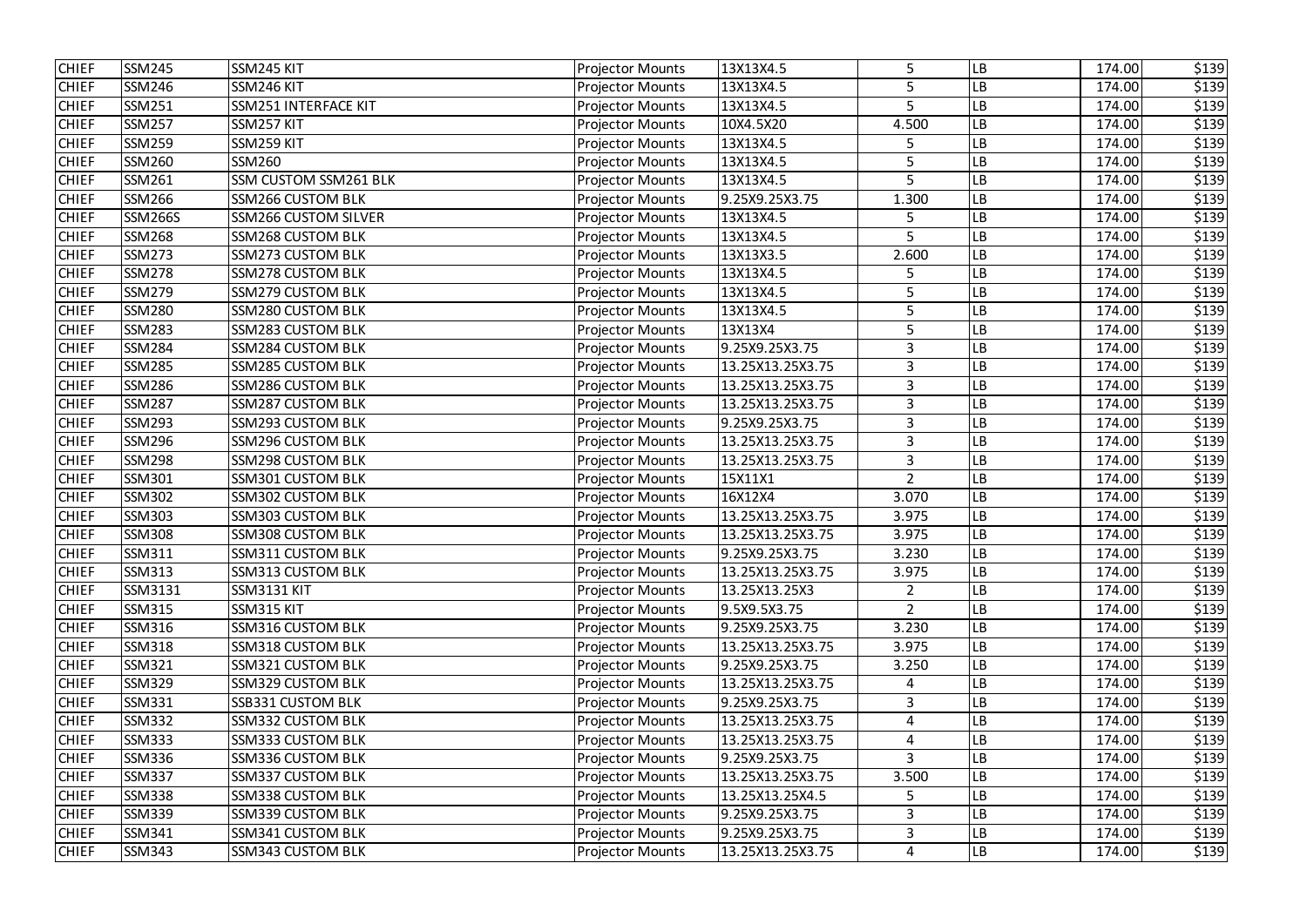| <b>CHIEF</b> | <b>SSM344</b>     | <b>SSM344 CUSTOM BLK</b>               | <b>Projector Mounts</b> | 9.25X9.25X3.75    | 3      | <b>LB</b>  | 174.00 | \$139 |
|--------------|-------------------|----------------------------------------|-------------------------|-------------------|--------|------------|--------|-------|
| <b>CHIEF</b> | <b>SSM345</b>     | <b>SSM345 CUSTOM BLK</b>               | <b>Projector Mounts</b> | 13.25X13.25X3.75  | 3.500  | LB         | 174.00 | \$139 |
| <b>CHIEF</b> | <b>SSM347</b>     | <b>SSM347 CUSTOM BLK</b>               | <b>Projector Mounts</b> | 9.25X9.25X3.75    | 3      | LB         | 174.00 | \$139 |
| <b>CHIEF</b> | <b>SSM347W</b>    | <b>SSM347 CUSTOM WHT</b>               | <b>Projector Mounts</b> | 9.25X9.25X3.25    | 3      | LB         | 174.00 | \$139 |
| <b>CHIEF</b> | <b>SSM349</b>     | <b>SSM349 CUSTOM BLK</b>               | <b>Projector Mounts</b> | 13.25X13.25X3.75  | 4      | LB         | 174.00 | \$139 |
| <b>CHIEF</b> | <b>SSM352</b>     | <b>SSM352 CUSTOM BLK</b>               | <b>Projector Mounts</b> | 16X12X4           | 4      | LB         | 174.00 | \$139 |
| <b>CHIEF</b> | <b>SSM353</b>     | <b>SSM353 CUSTOM BLK</b>               | <b>Projector Mounts</b> | 13.25X13.25X3.75  | 4      | LВ         | 174.00 | \$139 |
| <b>CHIEF</b> | <b>SSM354</b>     | <b>SSM354 CUSTOM BLK</b>               | <b>Projector Mounts</b> | 9.25X9.25X3.75    | 3      | LB         | 174.00 | \$139 |
| <b>CHIEF</b> | <b>SSM357</b>     | <b>SSM357 CUSTOM BLK</b>               | <b>Projector Mounts</b> | 13.25X13.25X3.75  | 4      | LB         | 174.00 | \$139 |
| <b>CHIEF</b> | <b>SSMU</b>       | INTERFACE UNIVRL MINI RPA ELITE BLK    | <b>Projector Mounts</b> | 10.25X10.25X4     | 4.300  | LB         | 174.00 | \$139 |
| <b>CHIEF</b> | <b>SSMUS</b>      | INTERFACE UNIVRL MINI RPA ELITE SLV    | <b>Projector Mounts</b> | 9X9X4             | 4      | LB         | 174.00 | \$139 |
| <b>CHIEF</b> | SSMUW             | INTERFACE UNIVRL MINI RPA ELITE WHT    | <b>Projector Mounts</b> | 9X9X4             | 4      | LB         | 174.00 | \$139 |
| <b>CHIEF</b> | SYS474UB          | STORAGE SYSTEM PROJ 0-12" BLK          | <b>Projector Mounts</b> | 30.13X15.5X15.75  | 40.800 | LB         | 708.00 | \$566 |
| <b>CHIEF</b> | SYS474UW          | STORAGE SYSTEM PROJ 0-12" WHT          | <b>Projector Mounts</b> | 30.13X15.5X15.75  | 40.800 | LB         | 708.00 | \$566 |
| <b>CHIEF</b> | <b>SYSAUB</b>     | SYSTEM SUSP CEILING PROJ 0-12" BLACK   | <b>Projector Mounts</b> | 29.38X9X8.25      | 19.780 | LB         | 508.00 | \$406 |
| <b>CHIEF</b> | SYSAUBP2          | SYSAU PROJECTOR KIT W/ POWER - BLACK   | <b>Projector Mounts</b> | 29.38X9X10.25     | 25     | LB         | 743.00 | \$594 |
| <b>CHIEF</b> | <b>SYSAUW</b>     | SYSTEM SUSP CEILING PROJ 0-12" WHITE   | <b>Projector Mounts</b> | 29.38X9X8.25      | 19.780 | LB         | 508.00 | \$406 |
| <b>CHIEF</b> | SYSAUWP2          | SYSAU PROJECTOR KIT W/ POWER - WHITE   | <b>Projector Mounts</b> | 29.38X9X10.25     | 25     | LB         | 743.00 | \$594 |
| <b>CHIEF</b> | <b>UPA1000T</b>   | UNIV. PROJECTOR MT TITANIUM            | <b>Projector Mounts</b> | 12.6X11.62X3.54   | 4.730  | LВ         | 152.00 | \$122 |
| <b>CHIEF</b> | <b>VCM000</b>     | <b>VCM000 DELUXE CEILING MOUNT BLK</b> | <b>Projector Mounts</b> | 20.5X10.5X6.5     | 14.420 | <b>LB</b>  | 430.00 | \$344 |
| <b>CHIEF</b> | VCM000W           | <b>VCM000 DELUXE CEILING MOUNT WHT</b> | <b>Projector Mounts</b> | 20.5X10.5X6.5     | 14.420 | LB         | 430.00 | \$344 |
| <b>CHIEF</b> | VCM010R           | VCM010R INCL CUSTOM HB010R BLK         | <b>Projector Mounts</b> | 24X18X10          | 21.300 | <b>LB</b>  | 545.00 | \$436 |
| <b>CHIEF</b> | <b>VCM011E</b>    | VCM011E INCL CUSTOM HB011E BLK         | <b>Projector Mounts</b> | 20.5X20.5X9.5     | 24.450 | LB         | 545.00 | \$436 |
| <b>CHIEF</b> | VCM012R           | <b>VCM012R INCL CUSTOM HB012R BLK</b>  | <b>Projector Mounts</b> | 24X18X10          | 24.050 | <b>LB</b>  | 545.00 | \$436 |
| <b>CHIEF</b> | VCM014R           | VCM014R INCL CUSTOM HB014R BLK         | <b>Projector Mounts</b> | 24X18X10          | 24.950 | ${\sf LB}$ | 545.00 | \$436 |
| <b>CHIEF</b> | VCM016E           | VCM016E INCL CUSTOM HB016E BLK         | <b>Projector Mounts</b> | 24X18.5X10.5      | 27.800 | <b>LB</b>  | 545.00 | \$436 |
| <b>CHIEF</b> | VCM018E           | VCM018E INCL CUSTOM HB018E BLK         | <b>Projector Mounts</b> | 24X14.5X12.5      | 22     | LB         | 545.00 | \$436 |
| <b>CHIEF</b> | <b>VCM026S</b>    | <b>VCM026S INCL CUSTOM HB026S BLK</b>  | <b>Projector Mounts</b> | 24X18X10          | 19     | <b>LB</b>  | 545.00 | \$436 |
| <b>CHIEF</b> | <b>VCM100B</b>    | VCM100B INCL CUSTOM HB100B BLK         | <b>Projector Mounts</b> | 3.05X24X13        | 32.050 | <b>LB</b>  | 545.00 | \$436 |
| <b>CHIEF</b> | <b>VCM101D</b>    | VCM101D INCL CUSTOM HB101D BLK         | <b>Projector Mounts</b> | 24.25X18.25X10.25 | 26     | LB         | 545.00 | \$436 |
| <b>CHIEF</b> | <b>VCM103S</b>    | VCM103S INCL CUSTOM HB103S BLK         | <b>Projector Mounts</b> | 30X24X12          | 32     | LB         | 545.00 | \$436 |
| <b>CHIEF</b> | <b>VCM105J</b>    | VCM105J INCL CUSTOM HB101D BLK         | <b>Projector Mounts</b> | 24X18X10          | 26     | <b>LB</b>  | 545.00 | \$436 |
| <b>CHIEF</b> | <b>VCM106E</b>    | VCM106E INCL CUSTOM HB106E BLK         | <b>Projector Mounts</b> | 24X18X10          | 26     | <b>LB</b>  | 545.00 | \$436 |
| <b>CHIEF</b> | <b>VCM107B</b>    | <b>VCM107B INCL CUSTOM HB107B BLK</b>  | <b>Projector Mounts</b> | 24X18X10          | 25     | LB         | 545.00 | \$436 |
| <b>CHIEF</b> | <b>VCM108B</b>    | VCM108B INCL CUSTOM HB108B BLK         | <b>Projector Mounts</b> | 24X18X10          | 25     | <b>LB</b>  | 545.00 | \$436 |
| <b>CHIEF</b> | <b>VCM109B</b>    | VCM109B INCL CUSTOM HB109B BLK         | <b>Projector Mounts</b> | 24X18X10          | 25     | LВ         | 545.00 | \$436 |
| <b>CHIEF</b> | VCM <sub>20</sub> | DELUXE CEILING MT HSG A                | <b>Projector Mounts</b> | 20.5X10.5X7       | 14.160 | LB         | 430.00 | \$344 |
| <b>CHIEF</b> | VCM29S            | <b>VCM29S INCL CUSTOM HB29S BLK</b>    | <b>Projector Mounts</b> | 20.5X20.5X14.5    | 25.050 | <b>LB</b>  | 545.00 | \$436 |
| <b>CHIEF</b> | VCM32B            | <b>VCM32B INCL CUSTOM HB32B BLK</b>    | <b>Projector Mounts</b> | 26X20.5X8.5       | 28.250 | <b>LB</b>  | 545.00 | \$436 |
| <b>CHIEF</b> | VCM35B            | <b>VCM35B INCL CUSTOM HB35B BLK</b>    | <b>Projector Mounts</b> | 26X20X12          | 30.550 | <b>LB</b>  | 545.00 | \$436 |
| <b>CHIEF</b> | VCM42E            | <b>VCM42E INCL CUSTOM HB42E BLK</b>    | <b>Projector Mounts</b> | 26.25X20X10       | 27.500 | <b>LB</b>  | 545.00 | \$436 |
| <b>CHIEF</b> | VCM43E            | <b>VCM43E INCL CUSTOM HB43E BLK</b>    | <b>Projector Mounts</b> | 24X18X10          | 24.100 | LB         | 545.00 | \$436 |
| <b>CHIEF</b> | VCM44E            | VCM44E INCL CUSTOM HB44E BLK           | <b>Projector Mounts</b> | 28.5X28.5X13      | 35.650 | <b>LB</b>  | 545.00 | \$436 |
|              |                   |                                        |                         |                   |        |            |        |       |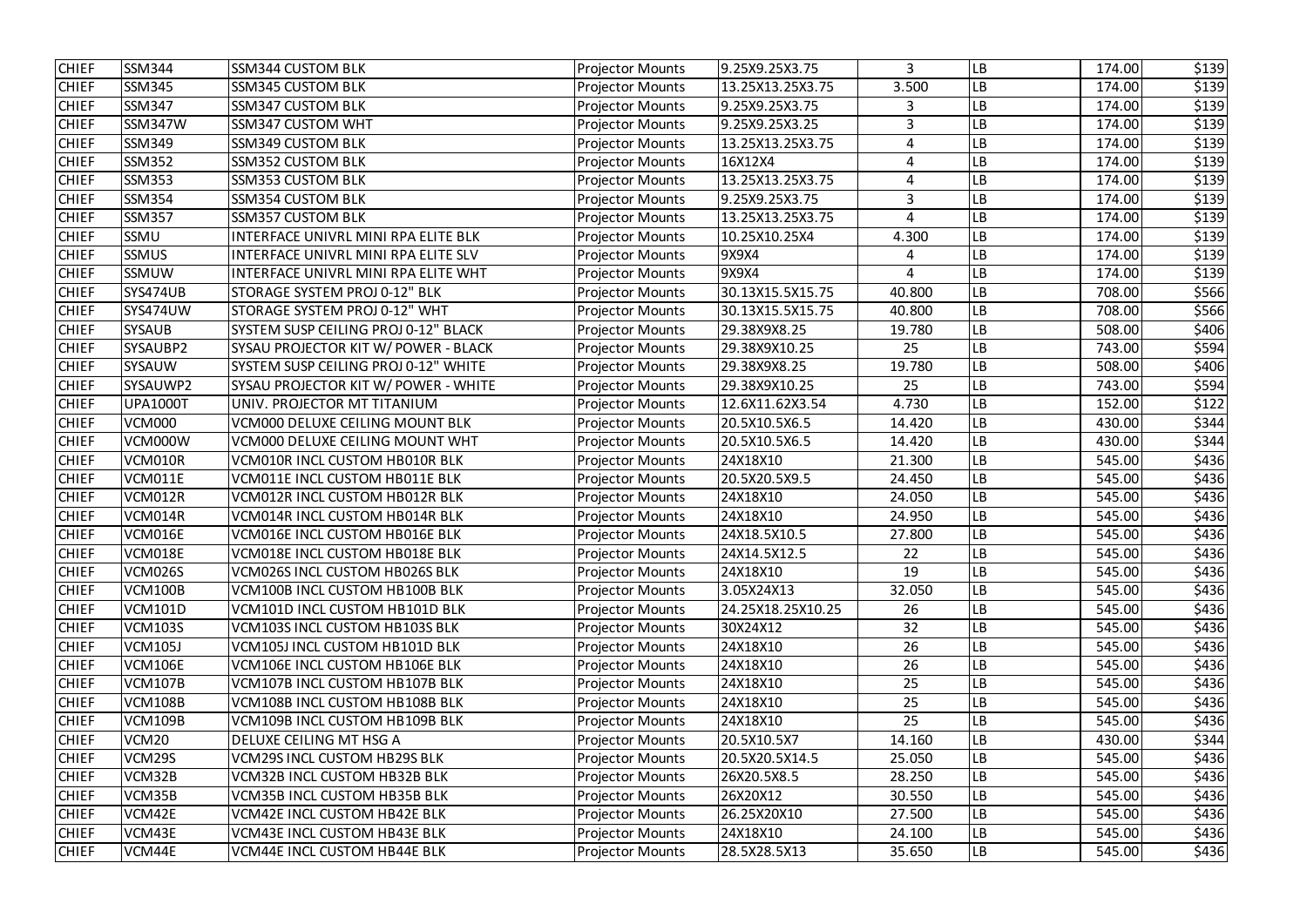| <b>CHIEF</b><br>VCM46E<br>25.75X16.25X11.75<br>20<br><b>VCM46E INCL CUSTOM HB46E BLK</b><br>545.00<br><b>Projector Mounts</b><br><b>LB</b><br><b>CHIEF</b><br>VCM47E<br>31<br>LВ<br><b>VCM47E INCL CUSTOM HB47E BLK</b><br>26X20.5X12.5<br>545.00<br><b>Projector Mounts</b><br><b>CHIEF</b><br><b>VCM49E INCL CUSTOM HB49E BLK</b><br>19.25X11.75X6<br>20<br>VCM49E<br><b>Projector Mounts</b><br>LB<br>545.00<br><b>CHIEF</b><br>LB<br>VCM52D<br><b>VCM52D INCL CUSTOM HB52D BLK</b><br><b>Projector Mounts</b><br>24X18X12<br>20<br>545.00<br><b>CHIEF</b><br>VCM71P<br><b>VCM70P INCL CUSTOM HB70P BLK</b><br><b>Projector Mounts</b><br>23.750<br>LB<br>24X18X10.5<br>545.00<br>VCM72P<br><b>VCM72P INCL CUSTOM HB72P BLK</b><br><b>Projector Mounts</b><br>26X20.5X10.5<br>25.950<br>LB<br>545.00<br><b>CHIEF</b><br>VCM73P<br><b>LB</b><br><b>VCM73P INCL CUSTOM HB73P BLK</b><br>30X24X12<br>32.500<br>545.00<br><b>Projector Mounts</b><br><b>CHIEF</b><br>VCM74P<br><b>VCM74P INCL CUSTOM HB74P BLK</b><br>24X14.5X12.5<br>22.050<br><b>LB</b><br>545.00<br><b>Projector Mounts</b><br><b>CHIEF</b><br>LВ<br>VCM75P<br><b>VCM75P INCL CUSTOM HB75P BLK</b><br><b>Projector Mounts</b><br>24.5X18X10.5<br>24.900<br>545.00<br><b>CHIEF</b><br>VCM76P<br>LB<br>VCM76P INCL CUSTOM HB76P BLK<br><b>Projector Mounts</b><br>24X14.5X12.5<br>545.00<br>22<br><b>CHIEF</b><br>VCM77P<br><b>VCM77P INCL CUSTOM HB77P BLK</b><br><b>Projector Mounts</b><br>26X20X12<br>22<br>LB<br>545.00<br>VCM82X<br>22<br>LВ<br>545.00<br><b>CHIEF</b><br><b>VCM82X INCL CUSTOM HB82X BLK</b><br><b>Projector Mounts</b><br>24X14.5X12.5<br><b>CHIEF</b><br>VCM91C<br>29<br>LВ<br>545.00<br><b>VCM91C INCL CUSTOM HB91C BLK</b><br>26.5X21X9<br><b>Projector Mounts</b><br>27<br><b>CHIEF</b><br>VCM92C<br>LB<br>545.00<br><b>VCM92C INCL CUSTOM HB92C BLK</b><br><b>Projector Mounts</b><br>26.5X21X12.5<br><b>CHIEF</b><br>VCM93C<br><b>VCM93C INCL CUSTOM HB93C BLK</b><br>24X18X10<br>26.200<br>LB<br>545.00<br><b>Projector Mounts</b><br><b>CHIEF</b><br>LB<br>VCM94C<br><b>VCM94C INCL CUSTOM HB94C BLK</b><br><b>Projector Mounts</b><br>24X14X12<br>22.500<br>545.00<br>LВ<br><b>CHIEF</b><br>VCM95C<br><b>VCM95C INCL CUSTOM HB95C BLK</b><br><b>Projector Mounts</b><br>36X24X8<br>545.00<br>40<br><b>CHIEF</b><br>25.75X16.25X11.75<br>${\sf LB}$<br><b>VCMU</b><br><b>VCMU INCL CUSTOM HBU BLK</b><br><b>Projector Mounts</b><br>43.350<br>545.00<br><b>CHIEF</b><br>LB<br><b>VCMUW</b><br><b>HEAVY DUTY PROJECTOR MOUNT</b><br>25.75X16.25X11.75<br>43.630<br>545.00<br><b>Projector Mounts</b><br><b>CHIEF</b><br>LB<br>VCT000B<br>20.89X19.08X3.75<br>512.00<br>XL Tooless Projector Mount Only Black<br>15.920<br><b>Projector Mounts</b><br><b>CHIEF</b><br>VCT000W<br>XL Tooless Projector Mount Only White<br>20.89X19.08X3.75<br>LВ<br><b>Projector Mounts</b><br>15.920<br>512.00<br><b>CHIEF</b><br>LВ<br>VCT011E<br>VCT011E INCL CUSTOM HC011E BLK<br>23X22.25X9.25<br>30.800<br>668.00<br><b>Projector Mounts</b><br><b>CHIEF</b><br>VCT018E<br>VCT018E INCL CUSTOM HC018E BLK<br>LB<br>668.00<br><b>Projector Mounts</b><br>20X20X6<br>31<br><b>CHIEF</b><br><b>VCT103S</b><br>VCT103S INCL CUSTOM HC103S BLK<br><b>Projector Mounts</b><br>31<br>LB<br>668.00<br><b>CHIEF</b><br>28<br><b>VCT107B</b><br>VCT107B INCL CUSTOM HC107B BLK<br>22.63X22.63X9.5<br>LB<br>668.00<br><b>Projector Mounts</b><br><b>CHIEF</b><br>31<br>VCT29S<br><b>VCT29S INCL CUSTOM HC29S BLK</b><br>LB<br>668.00<br><b>Projector Mounts</b><br>VCT46E<br>VCT46E INCL CUSTOM HC46E BLK<br>31<br>668.00<br><b>Projector Mounts</b><br>LB<br>22X22X11.25<br><b>LB</b><br>VCT75P<br><b>VCT75P INCL CUSTOM HC75P BLK</b><br><b>Projector Mounts</b><br>31<br>668.00<br>VCT76P<br><b>VCT76P INCL CUSTOM HC76P BLK</b><br><b>Projector Mounts</b><br>22X22X11.25<br>LВ<br>668.00<br>31<br>VCT77P INCL CUSTOM HC77P BLK<br><b>LB</b><br>668.00<br>VCT77P<br><b>Projector Mounts</b><br>31<br>VCT82X<br><b>VCT82X INCL CUSTOM HC82X BLK</b><br><b>LB</b><br>668.00<br><b>Projector Mounts</b><br>31<br><b>CHIEF</b><br><b>VCTUB</b><br>XL Universal Tooless Proj Mount Black<br><b>LB</b><br>682.00<br><b>Projector Mounts</b><br>20.89X19.09X7.09<br>31.380<br>XL Universal Tooless Proj Mount White<br><b>LB</b><br><b>VCTUW</b><br><b>Projector Mounts</b><br>20.89X19.09X7.09<br>31.380<br>682.00<br><b>CHIEF</b><br><b>VPAUB</b><br><b>VERT/PORTRAIT UNV PROJ MOUNT BLACK</b><br>10.25X10.25X5.5<br><b>LB</b><br><b>Projector Mounts</b><br>7.090<br>364.00<br><b>VPAUW</b><br><b>VERT/PORTRAIT UNV PROJ MOUNT WHITE</b><br><b>Projector Mounts</b><br>10.25X10.25X5.5<br><b>LB</b><br>364.00<br>7.170<br>WBAUF1<br><b>SMART RETRO BRACKET</b><br><b>LB</b><br><b>Short Throw Mounts</b><br>12X9X3<br>2.250<br>156.00<br><b>CHIEF</b><br>WM110AUS<br><b>WM110S WITH RSMAUS KIT</b><br><b>LB</b><br>441.00<br><b>Short Throw Mounts</b><br>22.25X12X13<br>20.590<br><b>WM110S</b><br>PROJECTOR WALL MOUNT 0-18" EXT<br>22.25X12X13<br><b>LB</b><br>180.00<br><b>Short Throw Mounts</b><br>18<br><b>CHIEF</b><br>LB<br>WM120AUS<br><b>WM120S WITH RSMAUS KIT</b><br><b>Short Throw Mounts</b><br>24X12X12<br>481.00<br>24.800<br><b>WM120S</b><br><b>Short Throw Mounts</b><br>24X12X12<br><b>LB</b><br>PROJECTOR WALL MOUNT 18-30" EXT<br>19.150<br>219.00<br><b>CHIEF</b><br><b>Short Throw Mounts</b><br>WM130AUS<br><b>WM130S WITH RSMAUS KIT</b><br>36X12X12<br>30.600<br><b>LB</b><br>520.00<br><b>WM130S</b><br>LB<br>259.00<br>PROJECTOR WALL MOUNT 30-54" EXT<br><b>Short Throw Mounts</b><br>36X12X12<br>24.400<br>LB<br>WM210AUS<br><b>WM210S WITH RSMAUS KIT</b><br><b>Short Throw Mounts</b><br>22.25X12X13<br>25.600<br>509.00 |  |  |  |  |       |
|-------------------------------------------------------------------------------------------------------------------------------------------------------------------------------------------------------------------------------------------------------------------------------------------------------------------------------------------------------------------------------------------------------------------------------------------------------------------------------------------------------------------------------------------------------------------------------------------------------------------------------------------------------------------------------------------------------------------------------------------------------------------------------------------------------------------------------------------------------------------------------------------------------------------------------------------------------------------------------------------------------------------------------------------------------------------------------------------------------------------------------------------------------------------------------------------------------------------------------------------------------------------------------------------------------------------------------------------------------------------------------------------------------------------------------------------------------------------------------------------------------------------------------------------------------------------------------------------------------------------------------------------------------------------------------------------------------------------------------------------------------------------------------------------------------------------------------------------------------------------------------------------------------------------------------------------------------------------------------------------------------------------------------------------------------------------------------------------------------------------------------------------------------------------------------------------------------------------------------------------------------------------------------------------------------------------------------------------------------------------------------------------------------------------------------------------------------------------------------------------------------------------------------------------------------------------------------------------------------------------------------------------------------------------------------------------------------------------------------------------------------------------------------------------------------------------------------------------------------------------------------------------------------------------------------------------------------------------------------------------------------------------------------------------------------------------------------------------------------------------------------------------------------------------------------------------------------------------------------------------------------------------------------------------------------------------------------------------------------------------------------------------------------------------------------------------------------------------------------------------------------------------------------------------------------------------------------------------------------------------------------------------------------------------------------------------------------------------------------------------------------------------------------------------------------------------------------------------------------------------------------------------------------------------------------------------------------------------------------------------------------------------------------------------------------------------------------------------------------------------------------------------------------------------------------------------------------------------------------------------------------------------------------------------------------------------------------------------------------------------------------------------------------------------------------------------------------------------------------------------------------------------------------------------------------------------------------------------------------------------------------------------------------------------------------------------------------------------------------------------------------------------------------------------------------------------------------------------------------------------------------------------------------------------------------------------------------------------------------------------------------------------------------------------------------------------------------------------------------------------------------------------------------------------------------------------------------------------------------------------------------------------------------------------------------------------------------------------------------------------------------------------------------------------------------------------------------------------------------------------------------------------------------------------------------------------------------------------------------------------------------------------------------------------------------------------------------------------------------------|--|--|--|--|-------|
| <b>CHIEF</b><br><b>CHIEF</b><br><b>CHIEF</b><br><b>CHIEF</b><br><b>CHIEF</b><br><b>CHIEF</b><br><b>CHIEF</b><br><b>CHIEF</b><br><b>CHIEF</b><br><b>CHIEF</b><br><b>CHIEF</b><br><b>CHIEF</b><br><b>CHIEF</b>                                                                                                                                                                                                                                                                                                                                                                                                                                                                                                                                                                                                                                                                                                                                                                                                                                                                                                                                                                                                                                                                                                                                                                                                                                                                                                                                                                                                                                                                                                                                                                                                                                                                                                                                                                                                                                                                                                                                                                                                                                                                                                                                                                                                                                                                                                                                                                                                                                                                                                                                                                                                                                                                                                                                                                                                                                                                                                                                                                                                                                                                                                                                                                                                                                                                                                                                                                                                                                                                                                                                                                                                                                                                                                                                                                                                                                                                                                                                                                                                                                                                                                                                                                                                                                                                                                                                                                                                                                                                                                                                                                                                                                                                                                                                                                                                                                                                                                                                                                                                                                                                                                                                                                                                                                                                                                                                                                                                                                                                                                                        |  |  |  |  | \$436 |
|                                                                                                                                                                                                                                                                                                                                                                                                                                                                                                                                                                                                                                                                                                                                                                                                                                                                                                                                                                                                                                                                                                                                                                                                                                                                                                                                                                                                                                                                                                                                                                                                                                                                                                                                                                                                                                                                                                                                                                                                                                                                                                                                                                                                                                                                                                                                                                                                                                                                                                                                                                                                                                                                                                                                                                                                                                                                                                                                                                                                                                                                                                                                                                                                                                                                                                                                                                                                                                                                                                                                                                                                                                                                                                                                                                                                                                                                                                                                                                                                                                                                                                                                                                                                                                                                                                                                                                                                                                                                                                                                                                                                                                                                                                                                                                                                                                                                                                                                                                                                                                                                                                                                                                                                                                                                                                                                                                                                                                                                                                                                                                                                                                                                                                                                     |  |  |  |  | \$436 |
|                                                                                                                                                                                                                                                                                                                                                                                                                                                                                                                                                                                                                                                                                                                                                                                                                                                                                                                                                                                                                                                                                                                                                                                                                                                                                                                                                                                                                                                                                                                                                                                                                                                                                                                                                                                                                                                                                                                                                                                                                                                                                                                                                                                                                                                                                                                                                                                                                                                                                                                                                                                                                                                                                                                                                                                                                                                                                                                                                                                                                                                                                                                                                                                                                                                                                                                                                                                                                                                                                                                                                                                                                                                                                                                                                                                                                                                                                                                                                                                                                                                                                                                                                                                                                                                                                                                                                                                                                                                                                                                                                                                                                                                                                                                                                                                                                                                                                                                                                                                                                                                                                                                                                                                                                                                                                                                                                                                                                                                                                                                                                                                                                                                                                                                                     |  |  |  |  | \$436 |
|                                                                                                                                                                                                                                                                                                                                                                                                                                                                                                                                                                                                                                                                                                                                                                                                                                                                                                                                                                                                                                                                                                                                                                                                                                                                                                                                                                                                                                                                                                                                                                                                                                                                                                                                                                                                                                                                                                                                                                                                                                                                                                                                                                                                                                                                                                                                                                                                                                                                                                                                                                                                                                                                                                                                                                                                                                                                                                                                                                                                                                                                                                                                                                                                                                                                                                                                                                                                                                                                                                                                                                                                                                                                                                                                                                                                                                                                                                                                                                                                                                                                                                                                                                                                                                                                                                                                                                                                                                                                                                                                                                                                                                                                                                                                                                                                                                                                                                                                                                                                                                                                                                                                                                                                                                                                                                                                                                                                                                                                                                                                                                                                                                                                                                                                     |  |  |  |  | \$436 |
|                                                                                                                                                                                                                                                                                                                                                                                                                                                                                                                                                                                                                                                                                                                                                                                                                                                                                                                                                                                                                                                                                                                                                                                                                                                                                                                                                                                                                                                                                                                                                                                                                                                                                                                                                                                                                                                                                                                                                                                                                                                                                                                                                                                                                                                                                                                                                                                                                                                                                                                                                                                                                                                                                                                                                                                                                                                                                                                                                                                                                                                                                                                                                                                                                                                                                                                                                                                                                                                                                                                                                                                                                                                                                                                                                                                                                                                                                                                                                                                                                                                                                                                                                                                                                                                                                                                                                                                                                                                                                                                                                                                                                                                                                                                                                                                                                                                                                                                                                                                                                                                                                                                                                                                                                                                                                                                                                                                                                                                                                                                                                                                                                                                                                                                                     |  |  |  |  | \$436 |
|                                                                                                                                                                                                                                                                                                                                                                                                                                                                                                                                                                                                                                                                                                                                                                                                                                                                                                                                                                                                                                                                                                                                                                                                                                                                                                                                                                                                                                                                                                                                                                                                                                                                                                                                                                                                                                                                                                                                                                                                                                                                                                                                                                                                                                                                                                                                                                                                                                                                                                                                                                                                                                                                                                                                                                                                                                                                                                                                                                                                                                                                                                                                                                                                                                                                                                                                                                                                                                                                                                                                                                                                                                                                                                                                                                                                                                                                                                                                                                                                                                                                                                                                                                                                                                                                                                                                                                                                                                                                                                                                                                                                                                                                                                                                                                                                                                                                                                                                                                                                                                                                                                                                                                                                                                                                                                                                                                                                                                                                                                                                                                                                                                                                                                                                     |  |  |  |  | \$436 |
|                                                                                                                                                                                                                                                                                                                                                                                                                                                                                                                                                                                                                                                                                                                                                                                                                                                                                                                                                                                                                                                                                                                                                                                                                                                                                                                                                                                                                                                                                                                                                                                                                                                                                                                                                                                                                                                                                                                                                                                                                                                                                                                                                                                                                                                                                                                                                                                                                                                                                                                                                                                                                                                                                                                                                                                                                                                                                                                                                                                                                                                                                                                                                                                                                                                                                                                                                                                                                                                                                                                                                                                                                                                                                                                                                                                                                                                                                                                                                                                                                                                                                                                                                                                                                                                                                                                                                                                                                                                                                                                                                                                                                                                                                                                                                                                                                                                                                                                                                                                                                                                                                                                                                                                                                                                                                                                                                                                                                                                                                                                                                                                                                                                                                                                                     |  |  |  |  | \$436 |
|                                                                                                                                                                                                                                                                                                                                                                                                                                                                                                                                                                                                                                                                                                                                                                                                                                                                                                                                                                                                                                                                                                                                                                                                                                                                                                                                                                                                                                                                                                                                                                                                                                                                                                                                                                                                                                                                                                                                                                                                                                                                                                                                                                                                                                                                                                                                                                                                                                                                                                                                                                                                                                                                                                                                                                                                                                                                                                                                                                                                                                                                                                                                                                                                                                                                                                                                                                                                                                                                                                                                                                                                                                                                                                                                                                                                                                                                                                                                                                                                                                                                                                                                                                                                                                                                                                                                                                                                                                                                                                                                                                                                                                                                                                                                                                                                                                                                                                                                                                                                                                                                                                                                                                                                                                                                                                                                                                                                                                                                                                                                                                                                                                                                                                                                     |  |  |  |  | \$436 |
|                                                                                                                                                                                                                                                                                                                                                                                                                                                                                                                                                                                                                                                                                                                                                                                                                                                                                                                                                                                                                                                                                                                                                                                                                                                                                                                                                                                                                                                                                                                                                                                                                                                                                                                                                                                                                                                                                                                                                                                                                                                                                                                                                                                                                                                                                                                                                                                                                                                                                                                                                                                                                                                                                                                                                                                                                                                                                                                                                                                                                                                                                                                                                                                                                                                                                                                                                                                                                                                                                                                                                                                                                                                                                                                                                                                                                                                                                                                                                                                                                                                                                                                                                                                                                                                                                                                                                                                                                                                                                                                                                                                                                                                                                                                                                                                                                                                                                                                                                                                                                                                                                                                                                                                                                                                                                                                                                                                                                                                                                                                                                                                                                                                                                                                                     |  |  |  |  | \$436 |
|                                                                                                                                                                                                                                                                                                                                                                                                                                                                                                                                                                                                                                                                                                                                                                                                                                                                                                                                                                                                                                                                                                                                                                                                                                                                                                                                                                                                                                                                                                                                                                                                                                                                                                                                                                                                                                                                                                                                                                                                                                                                                                                                                                                                                                                                                                                                                                                                                                                                                                                                                                                                                                                                                                                                                                                                                                                                                                                                                                                                                                                                                                                                                                                                                                                                                                                                                                                                                                                                                                                                                                                                                                                                                                                                                                                                                                                                                                                                                                                                                                                                                                                                                                                                                                                                                                                                                                                                                                                                                                                                                                                                                                                                                                                                                                                                                                                                                                                                                                                                                                                                                                                                                                                                                                                                                                                                                                                                                                                                                                                                                                                                                                                                                                                                     |  |  |  |  | \$436 |
|                                                                                                                                                                                                                                                                                                                                                                                                                                                                                                                                                                                                                                                                                                                                                                                                                                                                                                                                                                                                                                                                                                                                                                                                                                                                                                                                                                                                                                                                                                                                                                                                                                                                                                                                                                                                                                                                                                                                                                                                                                                                                                                                                                                                                                                                                                                                                                                                                                                                                                                                                                                                                                                                                                                                                                                                                                                                                                                                                                                                                                                                                                                                                                                                                                                                                                                                                                                                                                                                                                                                                                                                                                                                                                                                                                                                                                                                                                                                                                                                                                                                                                                                                                                                                                                                                                                                                                                                                                                                                                                                                                                                                                                                                                                                                                                                                                                                                                                                                                                                                                                                                                                                                                                                                                                                                                                                                                                                                                                                                                                                                                                                                                                                                                                                     |  |  |  |  | \$436 |
|                                                                                                                                                                                                                                                                                                                                                                                                                                                                                                                                                                                                                                                                                                                                                                                                                                                                                                                                                                                                                                                                                                                                                                                                                                                                                                                                                                                                                                                                                                                                                                                                                                                                                                                                                                                                                                                                                                                                                                                                                                                                                                                                                                                                                                                                                                                                                                                                                                                                                                                                                                                                                                                                                                                                                                                                                                                                                                                                                                                                                                                                                                                                                                                                                                                                                                                                                                                                                                                                                                                                                                                                                                                                                                                                                                                                                                                                                                                                                                                                                                                                                                                                                                                                                                                                                                                                                                                                                                                                                                                                                                                                                                                                                                                                                                                                                                                                                                                                                                                                                                                                                                                                                                                                                                                                                                                                                                                                                                                                                                                                                                                                                                                                                                                                     |  |  |  |  | \$436 |
|                                                                                                                                                                                                                                                                                                                                                                                                                                                                                                                                                                                                                                                                                                                                                                                                                                                                                                                                                                                                                                                                                                                                                                                                                                                                                                                                                                                                                                                                                                                                                                                                                                                                                                                                                                                                                                                                                                                                                                                                                                                                                                                                                                                                                                                                                                                                                                                                                                                                                                                                                                                                                                                                                                                                                                                                                                                                                                                                                                                                                                                                                                                                                                                                                                                                                                                                                                                                                                                                                                                                                                                                                                                                                                                                                                                                                                                                                                                                                                                                                                                                                                                                                                                                                                                                                                                                                                                                                                                                                                                                                                                                                                                                                                                                                                                                                                                                                                                                                                                                                                                                                                                                                                                                                                                                                                                                                                                                                                                                                                                                                                                                                                                                                                                                     |  |  |  |  | \$436 |
|                                                                                                                                                                                                                                                                                                                                                                                                                                                                                                                                                                                                                                                                                                                                                                                                                                                                                                                                                                                                                                                                                                                                                                                                                                                                                                                                                                                                                                                                                                                                                                                                                                                                                                                                                                                                                                                                                                                                                                                                                                                                                                                                                                                                                                                                                                                                                                                                                                                                                                                                                                                                                                                                                                                                                                                                                                                                                                                                                                                                                                                                                                                                                                                                                                                                                                                                                                                                                                                                                                                                                                                                                                                                                                                                                                                                                                                                                                                                                                                                                                                                                                                                                                                                                                                                                                                                                                                                                                                                                                                                                                                                                                                                                                                                                                                                                                                                                                                                                                                                                                                                                                                                                                                                                                                                                                                                                                                                                                                                                                                                                                                                                                                                                                                                     |  |  |  |  | \$436 |
|                                                                                                                                                                                                                                                                                                                                                                                                                                                                                                                                                                                                                                                                                                                                                                                                                                                                                                                                                                                                                                                                                                                                                                                                                                                                                                                                                                                                                                                                                                                                                                                                                                                                                                                                                                                                                                                                                                                                                                                                                                                                                                                                                                                                                                                                                                                                                                                                                                                                                                                                                                                                                                                                                                                                                                                                                                                                                                                                                                                                                                                                                                                                                                                                                                                                                                                                                                                                                                                                                                                                                                                                                                                                                                                                                                                                                                                                                                                                                                                                                                                                                                                                                                                                                                                                                                                                                                                                                                                                                                                                                                                                                                                                                                                                                                                                                                                                                                                                                                                                                                                                                                                                                                                                                                                                                                                                                                                                                                                                                                                                                                                                                                                                                                                                     |  |  |  |  | \$436 |
|                                                                                                                                                                                                                                                                                                                                                                                                                                                                                                                                                                                                                                                                                                                                                                                                                                                                                                                                                                                                                                                                                                                                                                                                                                                                                                                                                                                                                                                                                                                                                                                                                                                                                                                                                                                                                                                                                                                                                                                                                                                                                                                                                                                                                                                                                                                                                                                                                                                                                                                                                                                                                                                                                                                                                                                                                                                                                                                                                                                                                                                                                                                                                                                                                                                                                                                                                                                                                                                                                                                                                                                                                                                                                                                                                                                                                                                                                                                                                                                                                                                                                                                                                                                                                                                                                                                                                                                                                                                                                                                                                                                                                                                                                                                                                                                                                                                                                                                                                                                                                                                                                                                                                                                                                                                                                                                                                                                                                                                                                                                                                                                                                                                                                                                                     |  |  |  |  | \$436 |
|                                                                                                                                                                                                                                                                                                                                                                                                                                                                                                                                                                                                                                                                                                                                                                                                                                                                                                                                                                                                                                                                                                                                                                                                                                                                                                                                                                                                                                                                                                                                                                                                                                                                                                                                                                                                                                                                                                                                                                                                                                                                                                                                                                                                                                                                                                                                                                                                                                                                                                                                                                                                                                                                                                                                                                                                                                                                                                                                                                                                                                                                                                                                                                                                                                                                                                                                                                                                                                                                                                                                                                                                                                                                                                                                                                                                                                                                                                                                                                                                                                                                                                                                                                                                                                                                                                                                                                                                                                                                                                                                                                                                                                                                                                                                                                                                                                                                                                                                                                                                                                                                                                                                                                                                                                                                                                                                                                                                                                                                                                                                                                                                                                                                                                                                     |  |  |  |  | \$436 |
|                                                                                                                                                                                                                                                                                                                                                                                                                                                                                                                                                                                                                                                                                                                                                                                                                                                                                                                                                                                                                                                                                                                                                                                                                                                                                                                                                                                                                                                                                                                                                                                                                                                                                                                                                                                                                                                                                                                                                                                                                                                                                                                                                                                                                                                                                                                                                                                                                                                                                                                                                                                                                                                                                                                                                                                                                                                                                                                                                                                                                                                                                                                                                                                                                                                                                                                                                                                                                                                                                                                                                                                                                                                                                                                                                                                                                                                                                                                                                                                                                                                                                                                                                                                                                                                                                                                                                                                                                                                                                                                                                                                                                                                                                                                                                                                                                                                                                                                                                                                                                                                                                                                                                                                                                                                                                                                                                                                                                                                                                                                                                                                                                                                                                                                                     |  |  |  |  | \$436 |
|                                                                                                                                                                                                                                                                                                                                                                                                                                                                                                                                                                                                                                                                                                                                                                                                                                                                                                                                                                                                                                                                                                                                                                                                                                                                                                                                                                                                                                                                                                                                                                                                                                                                                                                                                                                                                                                                                                                                                                                                                                                                                                                                                                                                                                                                                                                                                                                                                                                                                                                                                                                                                                                                                                                                                                                                                                                                                                                                                                                                                                                                                                                                                                                                                                                                                                                                                                                                                                                                                                                                                                                                                                                                                                                                                                                                                                                                                                                                                                                                                                                                                                                                                                                                                                                                                                                                                                                                                                                                                                                                                                                                                                                                                                                                                                                                                                                                                                                                                                                                                                                                                                                                                                                                                                                                                                                                                                                                                                                                                                                                                                                                                                                                                                                                     |  |  |  |  | \$436 |
|                                                                                                                                                                                                                                                                                                                                                                                                                                                                                                                                                                                                                                                                                                                                                                                                                                                                                                                                                                                                                                                                                                                                                                                                                                                                                                                                                                                                                                                                                                                                                                                                                                                                                                                                                                                                                                                                                                                                                                                                                                                                                                                                                                                                                                                                                                                                                                                                                                                                                                                                                                                                                                                                                                                                                                                                                                                                                                                                                                                                                                                                                                                                                                                                                                                                                                                                                                                                                                                                                                                                                                                                                                                                                                                                                                                                                                                                                                                                                                                                                                                                                                                                                                                                                                                                                                                                                                                                                                                                                                                                                                                                                                                                                                                                                                                                                                                                                                                                                                                                                                                                                                                                                                                                                                                                                                                                                                                                                                                                                                                                                                                                                                                                                                                                     |  |  |  |  | \$410 |
|                                                                                                                                                                                                                                                                                                                                                                                                                                                                                                                                                                                                                                                                                                                                                                                                                                                                                                                                                                                                                                                                                                                                                                                                                                                                                                                                                                                                                                                                                                                                                                                                                                                                                                                                                                                                                                                                                                                                                                                                                                                                                                                                                                                                                                                                                                                                                                                                                                                                                                                                                                                                                                                                                                                                                                                                                                                                                                                                                                                                                                                                                                                                                                                                                                                                                                                                                                                                                                                                                                                                                                                                                                                                                                                                                                                                                                                                                                                                                                                                                                                                                                                                                                                                                                                                                                                                                                                                                                                                                                                                                                                                                                                                                                                                                                                                                                                                                                                                                                                                                                                                                                                                                                                                                                                                                                                                                                                                                                                                                                                                                                                                                                                                                                                                     |  |  |  |  | \$410 |
|                                                                                                                                                                                                                                                                                                                                                                                                                                                                                                                                                                                                                                                                                                                                                                                                                                                                                                                                                                                                                                                                                                                                                                                                                                                                                                                                                                                                                                                                                                                                                                                                                                                                                                                                                                                                                                                                                                                                                                                                                                                                                                                                                                                                                                                                                                                                                                                                                                                                                                                                                                                                                                                                                                                                                                                                                                                                                                                                                                                                                                                                                                                                                                                                                                                                                                                                                                                                                                                                                                                                                                                                                                                                                                                                                                                                                                                                                                                                                                                                                                                                                                                                                                                                                                                                                                                                                                                                                                                                                                                                                                                                                                                                                                                                                                                                                                                                                                                                                                                                                                                                                                                                                                                                                                                                                                                                                                                                                                                                                                                                                                                                                                                                                                                                     |  |  |  |  | \$534 |
|                                                                                                                                                                                                                                                                                                                                                                                                                                                                                                                                                                                                                                                                                                                                                                                                                                                                                                                                                                                                                                                                                                                                                                                                                                                                                                                                                                                                                                                                                                                                                                                                                                                                                                                                                                                                                                                                                                                                                                                                                                                                                                                                                                                                                                                                                                                                                                                                                                                                                                                                                                                                                                                                                                                                                                                                                                                                                                                                                                                                                                                                                                                                                                                                                                                                                                                                                                                                                                                                                                                                                                                                                                                                                                                                                                                                                                                                                                                                                                                                                                                                                                                                                                                                                                                                                                                                                                                                                                                                                                                                                                                                                                                                                                                                                                                                                                                                                                                                                                                                                                                                                                                                                                                                                                                                                                                                                                                                                                                                                                                                                                                                                                                                                                                                     |  |  |  |  | \$534 |
|                                                                                                                                                                                                                                                                                                                                                                                                                                                                                                                                                                                                                                                                                                                                                                                                                                                                                                                                                                                                                                                                                                                                                                                                                                                                                                                                                                                                                                                                                                                                                                                                                                                                                                                                                                                                                                                                                                                                                                                                                                                                                                                                                                                                                                                                                                                                                                                                                                                                                                                                                                                                                                                                                                                                                                                                                                                                                                                                                                                                                                                                                                                                                                                                                                                                                                                                                                                                                                                                                                                                                                                                                                                                                                                                                                                                                                                                                                                                                                                                                                                                                                                                                                                                                                                                                                                                                                                                                                                                                                                                                                                                                                                                                                                                                                                                                                                                                                                                                                                                                                                                                                                                                                                                                                                                                                                                                                                                                                                                                                                                                                                                                                                                                                                                     |  |  |  |  | \$534 |
|                                                                                                                                                                                                                                                                                                                                                                                                                                                                                                                                                                                                                                                                                                                                                                                                                                                                                                                                                                                                                                                                                                                                                                                                                                                                                                                                                                                                                                                                                                                                                                                                                                                                                                                                                                                                                                                                                                                                                                                                                                                                                                                                                                                                                                                                                                                                                                                                                                                                                                                                                                                                                                                                                                                                                                                                                                                                                                                                                                                                                                                                                                                                                                                                                                                                                                                                                                                                                                                                                                                                                                                                                                                                                                                                                                                                                                                                                                                                                                                                                                                                                                                                                                                                                                                                                                                                                                                                                                                                                                                                                                                                                                                                                                                                                                                                                                                                                                                                                                                                                                                                                                                                                                                                                                                                                                                                                                                                                                                                                                                                                                                                                                                                                                                                     |  |  |  |  | \$534 |
|                                                                                                                                                                                                                                                                                                                                                                                                                                                                                                                                                                                                                                                                                                                                                                                                                                                                                                                                                                                                                                                                                                                                                                                                                                                                                                                                                                                                                                                                                                                                                                                                                                                                                                                                                                                                                                                                                                                                                                                                                                                                                                                                                                                                                                                                                                                                                                                                                                                                                                                                                                                                                                                                                                                                                                                                                                                                                                                                                                                                                                                                                                                                                                                                                                                                                                                                                                                                                                                                                                                                                                                                                                                                                                                                                                                                                                                                                                                                                                                                                                                                                                                                                                                                                                                                                                                                                                                                                                                                                                                                                                                                                                                                                                                                                                                                                                                                                                                                                                                                                                                                                                                                                                                                                                                                                                                                                                                                                                                                                                                                                                                                                                                                                                                                     |  |  |  |  | \$534 |
|                                                                                                                                                                                                                                                                                                                                                                                                                                                                                                                                                                                                                                                                                                                                                                                                                                                                                                                                                                                                                                                                                                                                                                                                                                                                                                                                                                                                                                                                                                                                                                                                                                                                                                                                                                                                                                                                                                                                                                                                                                                                                                                                                                                                                                                                                                                                                                                                                                                                                                                                                                                                                                                                                                                                                                                                                                                                                                                                                                                                                                                                                                                                                                                                                                                                                                                                                                                                                                                                                                                                                                                                                                                                                                                                                                                                                                                                                                                                                                                                                                                                                                                                                                                                                                                                                                                                                                                                                                                                                                                                                                                                                                                                                                                                                                                                                                                                                                                                                                                                                                                                                                                                                                                                                                                                                                                                                                                                                                                                                                                                                                                                                                                                                                                                     |  |  |  |  | \$534 |
|                                                                                                                                                                                                                                                                                                                                                                                                                                                                                                                                                                                                                                                                                                                                                                                                                                                                                                                                                                                                                                                                                                                                                                                                                                                                                                                                                                                                                                                                                                                                                                                                                                                                                                                                                                                                                                                                                                                                                                                                                                                                                                                                                                                                                                                                                                                                                                                                                                                                                                                                                                                                                                                                                                                                                                                                                                                                                                                                                                                                                                                                                                                                                                                                                                                                                                                                                                                                                                                                                                                                                                                                                                                                                                                                                                                                                                                                                                                                                                                                                                                                                                                                                                                                                                                                                                                                                                                                                                                                                                                                                                                                                                                                                                                                                                                                                                                                                                                                                                                                                                                                                                                                                                                                                                                                                                                                                                                                                                                                                                                                                                                                                                                                                                                                     |  |  |  |  | \$534 |
|                                                                                                                                                                                                                                                                                                                                                                                                                                                                                                                                                                                                                                                                                                                                                                                                                                                                                                                                                                                                                                                                                                                                                                                                                                                                                                                                                                                                                                                                                                                                                                                                                                                                                                                                                                                                                                                                                                                                                                                                                                                                                                                                                                                                                                                                                                                                                                                                                                                                                                                                                                                                                                                                                                                                                                                                                                                                                                                                                                                                                                                                                                                                                                                                                                                                                                                                                                                                                                                                                                                                                                                                                                                                                                                                                                                                                                                                                                                                                                                                                                                                                                                                                                                                                                                                                                                                                                                                                                                                                                                                                                                                                                                                                                                                                                                                                                                                                                                                                                                                                                                                                                                                                                                                                                                                                                                                                                                                                                                                                                                                                                                                                                                                                                                                     |  |  |  |  | \$534 |
|                                                                                                                                                                                                                                                                                                                                                                                                                                                                                                                                                                                                                                                                                                                                                                                                                                                                                                                                                                                                                                                                                                                                                                                                                                                                                                                                                                                                                                                                                                                                                                                                                                                                                                                                                                                                                                                                                                                                                                                                                                                                                                                                                                                                                                                                                                                                                                                                                                                                                                                                                                                                                                                                                                                                                                                                                                                                                                                                                                                                                                                                                                                                                                                                                                                                                                                                                                                                                                                                                                                                                                                                                                                                                                                                                                                                                                                                                                                                                                                                                                                                                                                                                                                                                                                                                                                                                                                                                                                                                                                                                                                                                                                                                                                                                                                                                                                                                                                                                                                                                                                                                                                                                                                                                                                                                                                                                                                                                                                                                                                                                                                                                                                                                                                                     |  |  |  |  | \$534 |
|                                                                                                                                                                                                                                                                                                                                                                                                                                                                                                                                                                                                                                                                                                                                                                                                                                                                                                                                                                                                                                                                                                                                                                                                                                                                                                                                                                                                                                                                                                                                                                                                                                                                                                                                                                                                                                                                                                                                                                                                                                                                                                                                                                                                                                                                                                                                                                                                                                                                                                                                                                                                                                                                                                                                                                                                                                                                                                                                                                                                                                                                                                                                                                                                                                                                                                                                                                                                                                                                                                                                                                                                                                                                                                                                                                                                                                                                                                                                                                                                                                                                                                                                                                                                                                                                                                                                                                                                                                                                                                                                                                                                                                                                                                                                                                                                                                                                                                                                                                                                                                                                                                                                                                                                                                                                                                                                                                                                                                                                                                                                                                                                                                                                                                                                     |  |  |  |  | \$534 |
|                                                                                                                                                                                                                                                                                                                                                                                                                                                                                                                                                                                                                                                                                                                                                                                                                                                                                                                                                                                                                                                                                                                                                                                                                                                                                                                                                                                                                                                                                                                                                                                                                                                                                                                                                                                                                                                                                                                                                                                                                                                                                                                                                                                                                                                                                                                                                                                                                                                                                                                                                                                                                                                                                                                                                                                                                                                                                                                                                                                                                                                                                                                                                                                                                                                                                                                                                                                                                                                                                                                                                                                                                                                                                                                                                                                                                                                                                                                                                                                                                                                                                                                                                                                                                                                                                                                                                                                                                                                                                                                                                                                                                                                                                                                                                                                                                                                                                                                                                                                                                                                                                                                                                                                                                                                                                                                                                                                                                                                                                                                                                                                                                                                                                                                                     |  |  |  |  | \$546 |
|                                                                                                                                                                                                                                                                                                                                                                                                                                                                                                                                                                                                                                                                                                                                                                                                                                                                                                                                                                                                                                                                                                                                                                                                                                                                                                                                                                                                                                                                                                                                                                                                                                                                                                                                                                                                                                                                                                                                                                                                                                                                                                                                                                                                                                                                                                                                                                                                                                                                                                                                                                                                                                                                                                                                                                                                                                                                                                                                                                                                                                                                                                                                                                                                                                                                                                                                                                                                                                                                                                                                                                                                                                                                                                                                                                                                                                                                                                                                                                                                                                                                                                                                                                                                                                                                                                                                                                                                                                                                                                                                                                                                                                                                                                                                                                                                                                                                                                                                                                                                                                                                                                                                                                                                                                                                                                                                                                                                                                                                                                                                                                                                                                                                                                                                     |  |  |  |  | \$546 |
|                                                                                                                                                                                                                                                                                                                                                                                                                                                                                                                                                                                                                                                                                                                                                                                                                                                                                                                                                                                                                                                                                                                                                                                                                                                                                                                                                                                                                                                                                                                                                                                                                                                                                                                                                                                                                                                                                                                                                                                                                                                                                                                                                                                                                                                                                                                                                                                                                                                                                                                                                                                                                                                                                                                                                                                                                                                                                                                                                                                                                                                                                                                                                                                                                                                                                                                                                                                                                                                                                                                                                                                                                                                                                                                                                                                                                                                                                                                                                                                                                                                                                                                                                                                                                                                                                                                                                                                                                                                                                                                                                                                                                                                                                                                                                                                                                                                                                                                                                                                                                                                                                                                                                                                                                                                                                                                                                                                                                                                                                                                                                                                                                                                                                                                                     |  |  |  |  | \$291 |
|                                                                                                                                                                                                                                                                                                                                                                                                                                                                                                                                                                                                                                                                                                                                                                                                                                                                                                                                                                                                                                                                                                                                                                                                                                                                                                                                                                                                                                                                                                                                                                                                                                                                                                                                                                                                                                                                                                                                                                                                                                                                                                                                                                                                                                                                                                                                                                                                                                                                                                                                                                                                                                                                                                                                                                                                                                                                                                                                                                                                                                                                                                                                                                                                                                                                                                                                                                                                                                                                                                                                                                                                                                                                                                                                                                                                                                                                                                                                                                                                                                                                                                                                                                                                                                                                                                                                                                                                                                                                                                                                                                                                                                                                                                                                                                                                                                                                                                                                                                                                                                                                                                                                                                                                                                                                                                                                                                                                                                                                                                                                                                                                                                                                                                                                     |  |  |  |  | \$291 |
|                                                                                                                                                                                                                                                                                                                                                                                                                                                                                                                                                                                                                                                                                                                                                                                                                                                                                                                                                                                                                                                                                                                                                                                                                                                                                                                                                                                                                                                                                                                                                                                                                                                                                                                                                                                                                                                                                                                                                                                                                                                                                                                                                                                                                                                                                                                                                                                                                                                                                                                                                                                                                                                                                                                                                                                                                                                                                                                                                                                                                                                                                                                                                                                                                                                                                                                                                                                                                                                                                                                                                                                                                                                                                                                                                                                                                                                                                                                                                                                                                                                                                                                                                                                                                                                                                                                                                                                                                                                                                                                                                                                                                                                                                                                                                                                                                                                                                                                                                                                                                                                                                                                                                                                                                                                                                                                                                                                                                                                                                                                                                                                                                                                                                                                                     |  |  |  |  | \$125 |
|                                                                                                                                                                                                                                                                                                                                                                                                                                                                                                                                                                                                                                                                                                                                                                                                                                                                                                                                                                                                                                                                                                                                                                                                                                                                                                                                                                                                                                                                                                                                                                                                                                                                                                                                                                                                                                                                                                                                                                                                                                                                                                                                                                                                                                                                                                                                                                                                                                                                                                                                                                                                                                                                                                                                                                                                                                                                                                                                                                                                                                                                                                                                                                                                                                                                                                                                                                                                                                                                                                                                                                                                                                                                                                                                                                                                                                                                                                                                                                                                                                                                                                                                                                                                                                                                                                                                                                                                                                                                                                                                                                                                                                                                                                                                                                                                                                                                                                                                                                                                                                                                                                                                                                                                                                                                                                                                                                                                                                                                                                                                                                                                                                                                                                                                     |  |  |  |  | \$353 |
|                                                                                                                                                                                                                                                                                                                                                                                                                                                                                                                                                                                                                                                                                                                                                                                                                                                                                                                                                                                                                                                                                                                                                                                                                                                                                                                                                                                                                                                                                                                                                                                                                                                                                                                                                                                                                                                                                                                                                                                                                                                                                                                                                                                                                                                                                                                                                                                                                                                                                                                                                                                                                                                                                                                                                                                                                                                                                                                                                                                                                                                                                                                                                                                                                                                                                                                                                                                                                                                                                                                                                                                                                                                                                                                                                                                                                                                                                                                                                                                                                                                                                                                                                                                                                                                                                                                                                                                                                                                                                                                                                                                                                                                                                                                                                                                                                                                                                                                                                                                                                                                                                                                                                                                                                                                                                                                                                                                                                                                                                                                                                                                                                                                                                                                                     |  |  |  |  | \$144 |
|                                                                                                                                                                                                                                                                                                                                                                                                                                                                                                                                                                                                                                                                                                                                                                                                                                                                                                                                                                                                                                                                                                                                                                                                                                                                                                                                                                                                                                                                                                                                                                                                                                                                                                                                                                                                                                                                                                                                                                                                                                                                                                                                                                                                                                                                                                                                                                                                                                                                                                                                                                                                                                                                                                                                                                                                                                                                                                                                                                                                                                                                                                                                                                                                                                                                                                                                                                                                                                                                                                                                                                                                                                                                                                                                                                                                                                                                                                                                                                                                                                                                                                                                                                                                                                                                                                                                                                                                                                                                                                                                                                                                                                                                                                                                                                                                                                                                                                                                                                                                                                                                                                                                                                                                                                                                                                                                                                                                                                                                                                                                                                                                                                                                                                                                     |  |  |  |  | \$385 |
|                                                                                                                                                                                                                                                                                                                                                                                                                                                                                                                                                                                                                                                                                                                                                                                                                                                                                                                                                                                                                                                                                                                                                                                                                                                                                                                                                                                                                                                                                                                                                                                                                                                                                                                                                                                                                                                                                                                                                                                                                                                                                                                                                                                                                                                                                                                                                                                                                                                                                                                                                                                                                                                                                                                                                                                                                                                                                                                                                                                                                                                                                                                                                                                                                                                                                                                                                                                                                                                                                                                                                                                                                                                                                                                                                                                                                                                                                                                                                                                                                                                                                                                                                                                                                                                                                                                                                                                                                                                                                                                                                                                                                                                                                                                                                                                                                                                                                                                                                                                                                                                                                                                                                                                                                                                                                                                                                                                                                                                                                                                                                                                                                                                                                                                                     |  |  |  |  | \$175 |
|                                                                                                                                                                                                                                                                                                                                                                                                                                                                                                                                                                                                                                                                                                                                                                                                                                                                                                                                                                                                                                                                                                                                                                                                                                                                                                                                                                                                                                                                                                                                                                                                                                                                                                                                                                                                                                                                                                                                                                                                                                                                                                                                                                                                                                                                                                                                                                                                                                                                                                                                                                                                                                                                                                                                                                                                                                                                                                                                                                                                                                                                                                                                                                                                                                                                                                                                                                                                                                                                                                                                                                                                                                                                                                                                                                                                                                                                                                                                                                                                                                                                                                                                                                                                                                                                                                                                                                                                                                                                                                                                                                                                                                                                                                                                                                                                                                                                                                                                                                                                                                                                                                                                                                                                                                                                                                                                                                                                                                                                                                                                                                                                                                                                                                                                     |  |  |  |  | \$416 |
|                                                                                                                                                                                                                                                                                                                                                                                                                                                                                                                                                                                                                                                                                                                                                                                                                                                                                                                                                                                                                                                                                                                                                                                                                                                                                                                                                                                                                                                                                                                                                                                                                                                                                                                                                                                                                                                                                                                                                                                                                                                                                                                                                                                                                                                                                                                                                                                                                                                                                                                                                                                                                                                                                                                                                                                                                                                                                                                                                                                                                                                                                                                                                                                                                                                                                                                                                                                                                                                                                                                                                                                                                                                                                                                                                                                                                                                                                                                                                                                                                                                                                                                                                                                                                                                                                                                                                                                                                                                                                                                                                                                                                                                                                                                                                                                                                                                                                                                                                                                                                                                                                                                                                                                                                                                                                                                                                                                                                                                                                                                                                                                                                                                                                                                                     |  |  |  |  | \$207 |
|                                                                                                                                                                                                                                                                                                                                                                                                                                                                                                                                                                                                                                                                                                                                                                                                                                                                                                                                                                                                                                                                                                                                                                                                                                                                                                                                                                                                                                                                                                                                                                                                                                                                                                                                                                                                                                                                                                                                                                                                                                                                                                                                                                                                                                                                                                                                                                                                                                                                                                                                                                                                                                                                                                                                                                                                                                                                                                                                                                                                                                                                                                                                                                                                                                                                                                                                                                                                                                                                                                                                                                                                                                                                                                                                                                                                                                                                                                                                                                                                                                                                                                                                                                                                                                                                                                                                                                                                                                                                                                                                                                                                                                                                                                                                                                                                                                                                                                                                                                                                                                                                                                                                                                                                                                                                                                                                                                                                                                                                                                                                                                                                                                                                                                                                     |  |  |  |  | \$407 |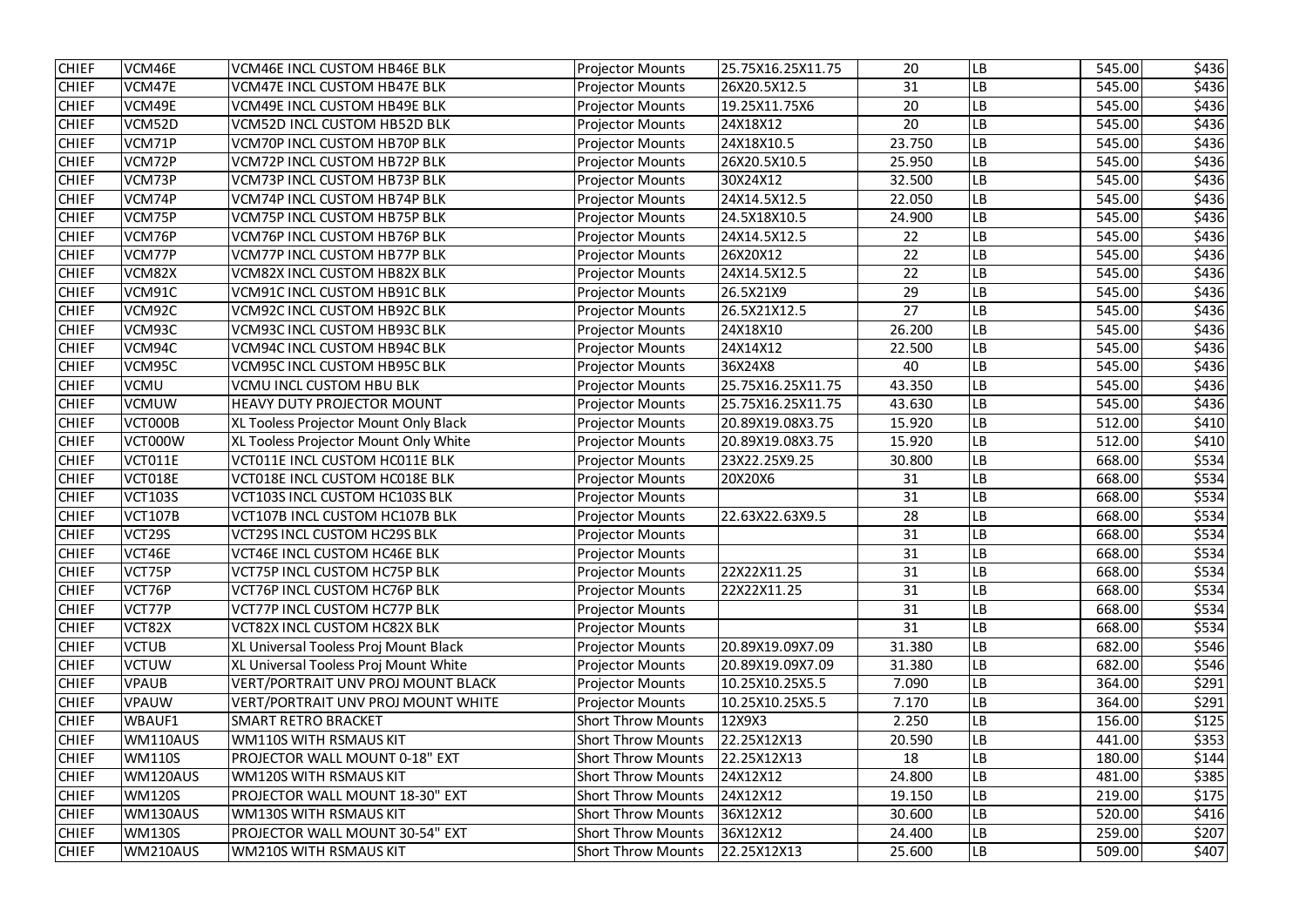| <b>CHIEF</b> | WM210MAUS          | <b>WM210S WITH RPMAUS KIT</b>           | <b>Short Throw Mounts</b> | 22.5X12X13       | 27            | LВ        | 435.00 | \$348 |
|--------------|--------------------|-----------------------------------------|---------------------------|------------------|---------------|-----------|--------|-------|
| <b>CHIEF</b> | <b>WM210S</b>      | <b>PROJECTOR WALL MOUNT 0-18" EXT</b>   | <b>Short Throw Mounts</b> | 22.25X12X13      | 20            | LB        | 246.00 | \$197 |
| <b>CHIEF</b> | WM220AUS           | <b>WM220S WITH RSMAUS KIT</b>           | <b>Short Throw Mounts</b> | 24X12X12         | 24.880        | LB        | 548.00 | \$438 |
| <b>CHIEF</b> | WM220MAUS          | <b>WM220S WITH RPMAUS KIT</b>           | <b>Short Throw Mounts</b> | 24X12X12         | 28.700        | LB        | 425.00 | \$340 |
| <b>CHIEF</b> | <b>WM220S</b>      | PROJECTOR WALL MOUNT 18-30" EXT         | <b>Short Throw Mounts</b> | 24X12X12         | 21.600        | LB        | 285.00 | \$228 |
| <b>CHIEF</b> | WM230AUS           | <b>WM230S WITH RSMAUS KIT</b>           | <b>Short Throw Mounts</b> | 36X12X12         | 29.780        | LB        | 586.00 | \$469 |
| <b>CHIEF</b> | <b>WM230S</b>      | <b>PROJECTOR WALL MOUNT 30-54" EXT</b>  | <b>Short Throw Mounts</b> | 36X12X12         | 24.300        | LB        | 325.00 | \$260 |
| <b>CHIEF</b> | WM240AUS           | <b>WM240S WITH RSMAUS KIT</b>           | <b>Short Throw Mounts</b> | 41.5X12X12       | 32.700        | LB        | 626.00 | \$501 |
| <b>CHIEF</b> | <b>WM240S</b>      | PROJECTOR WALL MOUNT 55-66" EXT         | <b>Short Throw Mounts</b> | 41.5X12X12       | 27.500        | LB        | 364.00 | \$291 |
| <b>CHIEF</b> | WMAL24             | ACCY 24" DUAL STUD WITH LAT SHIFT       | <b>Short Throw Mounts</b> | 28.5X12.5X6      | 7.500         | LB        | 126.00 | \$101 |
| <b>CHIEF</b> | <b>WP21S</b>       | ST PROJ. WALL MOUNT 24" EXT             | <b>Short Throw Mounts</b> | 24X11X10.5       | 18.400        | LB        | 150.00 | \$120 |
| <b>CHIEF</b> | WP21US             | ST PROJ. WALL MOUNT 24" EXT + RSAUS     | <b>Short Throw Mounts</b> | 26.75X11.25X10.5 | 20.600        | LB        | 377.00 | \$302 |
| <b>CHIEF</b> | <b>WP22S</b>       | ST PROJ. WALL MOUNT 40" EXT             | <b>Short Throw Mounts</b> | 41X11X10.5       | 22.580        | LВ        | 187.00 | \$150 |
| <b>CHIEF</b> | WP22US             | ST PROJ. WALL MOUNT 40" EXT + RSAUS     | <b>Short Throw Mounts</b> | 41X11X10.5       | 26.900        | LB        | 414.00 | \$331 |
| <b>CHIEF</b> | <b>WP23S</b>       | ST PROJ. WALL MOUNT 56" EXT             | <b>Short Throw Mounts</b> | 57X11X10.5       | 26.850        | LВ        | 225.00 | \$180 |
| <b>CHIEF</b> | WP23US             | ST PROJ. WALL MOUNT 56" EXT + RSAUS     | <b>Short Throw Mounts</b> | 57X11X10.5       | 28.400        | LВ        | 453.00 | \$362 |
| <b>CHIEF</b> | <b>FHP110B</b>     | <b>CEILING MOUNT SFP BLACK</b>          | <b>Small FP Mounts</b>    | 29X7.25X2.75     | 10            | LB        | 275.00 | \$220 |
| <b>CHIEF</b> | <b>FHP18110B</b>   | SFP CEILING COLUMN SHORT                | <b>Small FP Mounts</b>    | 29X7.25X2.75     | 7             | LB        | 248.00 | \$198 |
| <b>CHIEF</b> | <b>FHPVB</b>       | SFP CEILING MT UNIVERSAL                | <b>Small FP Mounts</b>    | 29X7.38X2.75     | 10            | LB        | 275.00 | \$220 |
| <b>CHIEF</b> | <b>FHS110B</b>     | <b>F SERIES CEILING MOUNT</b>           | <b>Small FP Mounts</b>    | 10.5X7.25X3.7    | 4             | LB        | 140.00 | \$112 |
| <b>CHIEF</b> | <b>FHSVB</b>       | <b>F SERIES CEILING MOUNT</b>           | <b>Small FP Mounts</b>    | 10.5X10.5X3.7    | 5             | LB        | 140.00 | \$112 |
| <b>CHIEF</b> | FSB018BLK          | <b>FLAT SCREEN TABLE STAND -BLACK</b>   | <b>Small FP Mounts</b>    | 12.5X16.5X2.5    | 10            | LB        | 326.00 | \$261 |
| <b>CHIEF</b> | FSB1U              | UNIV. VESA INTERFACE BLK                | <b>Small FP Mounts</b>    | 9X7.25X2.5       | 2.880         | LB        | 58.00  | \$46  |
| <b>CHIEF</b> | FSB4041            | Small Flat Panel Interface - 200x200 M8 | <b>Small FP Mounts</b>    | 15.5X11X2.5      | 3.830         | LB        | 61.00  | \$49  |
| <b>CHIEF</b> | FSB4073            | SFP INTERFACE 50 X 50MM - SAMSUNG DB10B | <b>Small FP Mounts</b>    | 7.5X7X2          | 0.800         | LB        | 48.00  | \$38  |
| <b>CHIEF</b> | <b>FSB4107</b>     | FSR FTR 75X75MM INTERFACE PLATE         | <b>Small FP Mounts</b>    | 12X7.5X1.5       | 1.750         | LB        | 34.00  | \$27  |
| <b>CHIEF</b> | <b>FSB4226B</b>    | SMALL FLAT PANEL INTERFACE - 200x200 M6 | <b>Small FP Mounts</b>    | 15.5X11X2.5      | 4.250         | <b>LB</b> | 62.00  | \$50  |
| <b>CHIEF</b> | <b>FSB4243B</b>    | FLAT SCREEN 100/75 M6 BRACKET           | <b>Small FP Mounts</b>    | 9X7.5X2          | 1.500         | LB        | 62.00  | \$50  |
| <b>CHIEF</b> | <b>FSB4245B</b>    | FSB BRKTHIGH MNT200X100M8               | <b>Small FP Mounts</b>    | 12.25X12X2.5     | 2.100         | LB        | 62.00  | \$50  |
| <b>CHIEF</b> | <b>FSB4394B</b>    | <b>INTER BRACKET - 200 X 200</b>        | <b>Small FP Mounts</b>    | 15.25X11X2.25    | 4.200         | LB        | 62.00  | \$50  |
| <b>CHIEF</b> | <b>FSB4442B</b>    | 400x200 M8 CENTERED                     | <b>Small FP Mounts</b>    | 20.25X10.25X4.25 |               | LB        | 106.00 | \$85  |
| <b>CHIEF</b> | <b>FSB75100B</b>   | VESA 75/100 ADAPTER                     | <b>Small FP Mounts</b>    | 10X6X1           | 0.150         | LB        | 11.50  | \$9   |
| <b>CHIEF</b> | <b>FSR100</b>      | SMALL STATIC MOUNT 100X100              | <b>Small FP Mounts</b>    | 10.47X6.42X2.21  | 1.540         | LВ        | 69.00  | \$55  |
| <b>CHIEF</b> | FSR1U              | SMALL UNIVERSAL STATIC MOUNT            | <b>Small FP Mounts</b>    | 9.3X9.24X2.44    | 4.140         | LВ        | 81.00  | \$65  |
| <b>CHIEF</b> | FTR <sub>100</sub> | SMALL TILT MOUNT 100X100                | <b>Small FP Mounts</b>    | 9.29X6.02X2.87   | $\mathcal{L}$ | LB        | 81.00  | \$65  |
| <b>CHIEF</b> | FTR1U              | SMALL UNIVERSAL TILT MOUNT              | <b>Small FP Mounts</b>    | 9.29X9.28X3.03   | 4.690         | LB        | 95.00  | \$76  |
| <b>CHIEF</b> | FWDSK110B          | DUAL ARM STEEL STUD BLACK               | <b>Small FP Mounts</b>    | 13.25X13.25X4.5  | 8.750         | LB        | 234.00 | \$187 |
| <b>CHIEF</b> | KWDSK110S          | STEEL STUD DUAL ARM MOUNT               | <b>Small FP Mounts</b>    | 13.25X13.25X4.5  | 8.900         | LВ        | 310.00 | \$248 |
| <b>CHIEF</b> | STMS1U             | <b>FUSION 300 mm MOUNT TILT</b>         | <b>Small FP Mounts</b>    | 21.63X20.8X3     | 15.060        | LВ        | 197.00 | \$158 |
| <b>CHIEF</b> | STS1               | STS1 SMALL SWIVEL TBL STAND             | <b>Small FP Mounts</b>    | 17X8.50X6.25     | 6.670         | LВ        | 101.00 | \$81  |
| <b>CHIEF</b> | <b>TS110SU</b>     | THIN SINGLE ARM SWINGARM                | <b>Small FP Mounts</b>    | 20X15X3          | 6.220         | LВ        | 127.00 | \$102 |
| <b>CHIEF</b> | <b>TS118SU</b>     | THINSTALL SMALL DUAL ARM SWINGARM       | <b>Small FP Mounts</b>    | 20X15X3          | 7.200         | LB        | 167.00 | \$134 |
| <b>CHIEF</b> | <b>CMA470</b>      | PLENUM CEILING BOX                      | <b>Storage and Power</b>  | 14.63X11X6.75    | 5.860         | LB        | 139.00 | \$111 |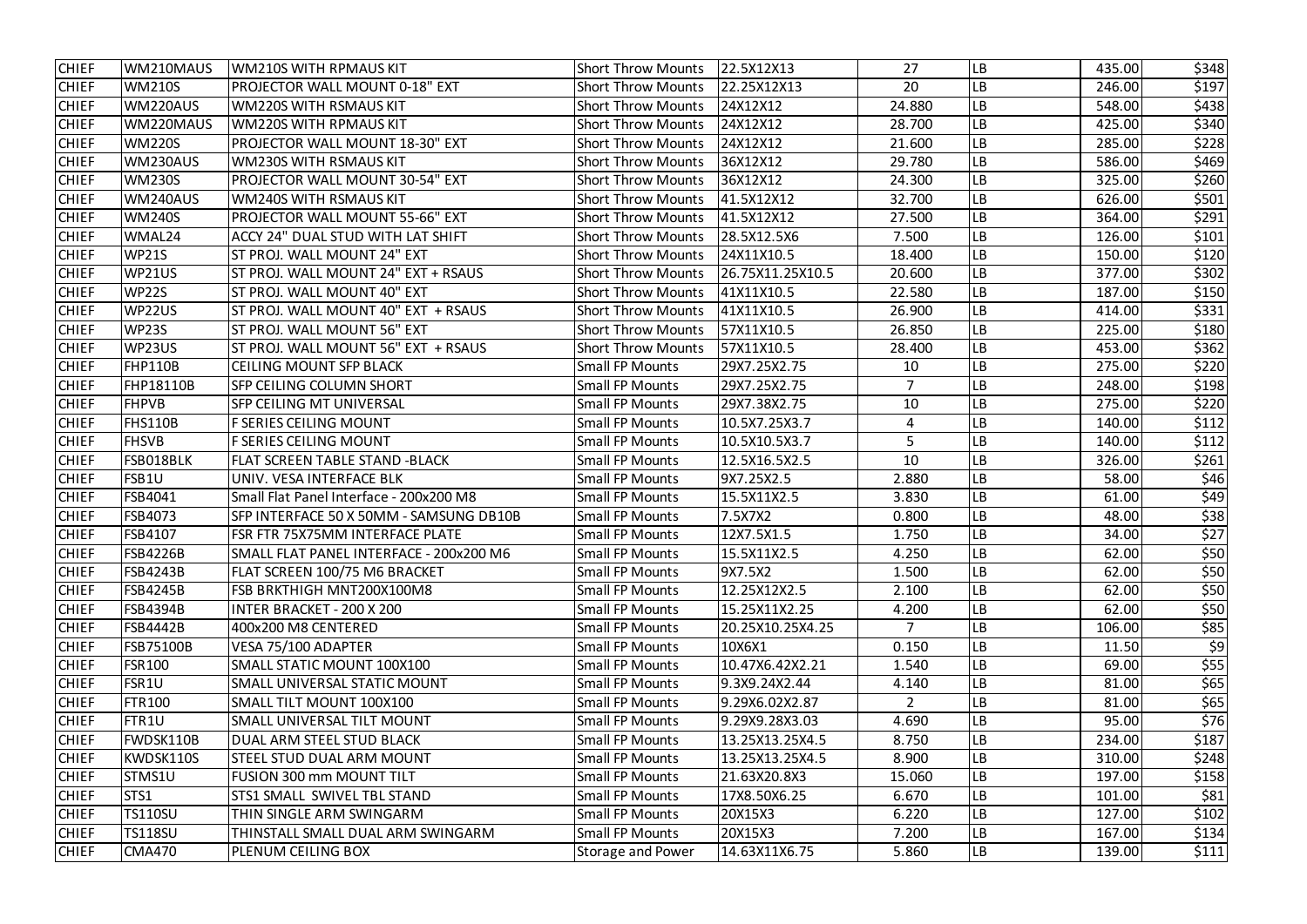| <b>CHIEF</b> | <b>CMA471</b>    | PLENUM CEILING BOX                       | <b>Storage and Power</b> | 18X10.38X10.5     | 8.100          | LВ        | 185.00 | \$148 |
|--------------|------------------|------------------------------------------|--------------------------|-------------------|----------------|-----------|--------|-------|
| <b>CHIEF</b> | <b>CMA472</b>    | <b>ABOVE CEILING ENCLOSURE</b>           | <b>Storage and Power</b> | 14.75X14.25X6     | 6.760          | LВ        | 139.00 | \$111 |
| <b>CHIEF</b> | CMA473           | XL PLENUM CEILING BOX                    | <b>Storage and Power</b> | 11.13X5.25X25     | 10.810         | LВ        | 204.00 | \$163 |
| <b>CHIEF</b> | <b>CMA474</b>    | SYSAU PLENUM RATED STORAGE BOX           | <b>Storage and Power</b> | 15X14X7.5         | 19             | LB        | 198.00 | \$158 |
| <b>CHIEF</b> | CMS440N          | <b>ABOVE-TILE KIT + ELEC HOUSING</b>     | <b>Storage and Power</b> | 9.5X6X27          | 10.450         | LB        | 202.00 | \$162 |
| <b>CHIEF</b> | <b>CMS440P2</b>  | SUSPENDED CEILING BRIDGE W/ POWER        | <b>Storage and Power</b> | 27X9.5X6          | 10.500         | LB        | 405.00 | \$324 |
| <b>CHIEF</b> | <b>CMS445N</b>   | REPLAC CEILING TILE KIT + ELEC HOUSING   | <b>Storage and Power</b> | 28.25X24.25X4.5   | 22.500         | LB        | 323.00 | \$258 |
| <b>CHIEF</b> | <b>CMS445P2</b>  | SUPENDED CEILING 2X2 KIT W/ POWER        | <b>Storage and Power</b> | 28.25X24.25X5     | 24             | LB        | 532.00 | \$426 |
| <b>CHIEF</b> | <b>CMS491</b>    | 1 X 2 AV CEILING ENCLOSURE               | <b>Storage and Power</b> | 27.5X17X12        | 25.910         | LB        | 399.00 | \$319 |
| <b>CHIEF</b> | <b>CMS491C</b>   | 1 X 2 AV CEIING ENCLOSURE W/COLUMN       | <b>Storage and Power</b> | 27.5X17X12        | 31.900         | LB        | 484.00 | \$387 |
| <b>CHIEF</b> | <b>CMS491CP2</b> | CEILING STORAGE BOX 1X2 W/COLUMN W/POWER | <b>Storage and Power</b> | 27.5X17X12        | 32.870         | LB        | 713.00 | \$570 |
| <b>CHIEF</b> | CMS491P2         | CEILING STORAGE BOX 1X2 W/POWER          | <b>Storage and Power</b> | 27.5X17X12        | 29.190         | LB        | 632.00 | \$506 |
| <b>CHIEF</b> | <b>CMS492</b>    | 2 X 2 AV CEILING ENCLOSURE               | <b>Storage and Power</b> | 28.5X27.5X12      | 35.760         | LB        | 636.00 | \$509 |
| <b>CHIEF</b> | <b>CMS492C</b>   | 2 X 2 AV CEILING ENCLOSURE W/COLUMN      | <b>Storage and Power</b> | 28.5X27.5X12      | 41.490         | LB        | 763.00 | \$610 |
| <b>CHIEF</b> | <b>CMS492CP2</b> | CEILING STORAGE BOX 2X2 W/COLUMN W/POWER | <b>Storage and Power</b> | 28.5X27.5X12      | 47             | LB        | 954.00 | \$763 |
| <b>CHIEF</b> | <b>CMS492P2</b>  | CEILING STORAGE BOX 2X2 W/POWER          | <b>Storage and Power</b> | 28.5X27.5X12      | 44             | -B        | 835.00 | \$668 |
| <b>CHIEF</b> | CSMP9X12         | PROXMOUNT PLATE9X12                      | <b>Storage and Power</b> | 18.11X10.24X1.97  | 2.954          | LB        | 54.00  | \$43  |
| <b>CHIEF</b> | <b>CSPBPTA</b>   | BACK PLANE ACCY FOR TA500 TA501          | <b>Storage and Power</b> | 29X20X2           | 7.460          | LB        | 205.00 | \$164 |
| <b>CHIEF</b> | <b>CSPH</b>      | <b>COMPONENT STORAGE PANEL</b>           | <b>Storage and Power</b> | 30"X18.25"X2.625" | 10.200         | LB        | 290.00 | \$232 |
| <b>CHIEF</b> | <b>CSPHK</b>     | CSP (Hinged) Bracket Kit                 | <b>Storage and Power</b> | 16.25X9.625X3.625 | 2.550          | LВ        | 95.00  | \$76  |
| <b>CHIEF</b> | <b>CSPR</b>      | COMPONENT STORAGE PANEL REMOVABLE        | <b>Storage and Power</b> | 26X15.5X2.75      | 7.110          | LB        | 192.00 | \$154 |
| <b>CHIEF</b> | <b>CSPS</b>      | COMPONENT STORAGE PANEL STATIC           | <b>Storage and Power</b> | 26X15.5X2.75      | 6              | LB        | 150.00 | \$120 |
| <b>CHIEF</b> | CSSLP15X10       | PROXIMITYSLIDE LOCKING PLATE15X10        | <b>Storage and Power</b> | 26.33X14.76X2.01  | 10.380         | LB        | 198.00 | \$158 |
| <b>CHIEF</b> | CSSMP15X10       | PROXSLIDE PLT15X10                       | <b>Storage and Power</b> | 26.25X15X2        | 10.110         | LB        | 180.00 | \$144 |
| <b>CHIEF</b> | EGX-SF2          | WALL OUTLET POWER / SURGEX SINGLE GANG   | <b>Storage and Power</b> | 8.25X5.25X5.25    | 3.750          | LB        | 235.00 | \$188 |
| <b>CHIEF</b> | <b>PAC260D</b>   | <b>DMP DISPLAY MOUNT</b>                 | <b>Storage and Power</b> | 12X12X6           | 2.700          | LВ        | 54.00  | \$43  |
| <b>CHIEF</b> | PAC260P          | DMP POLE MOUNT                           | <b>Storage and Power</b> | 12X12X6           | 3.100          | <b>LB</b> | 87.00  | \$70  |
| <b>CHIEF</b> | PAC260W          | <b>DMP WALL MOUNT</b>                    | <b>Storage and Power</b> | 12X12X6           | 3.600          | LB        | 112.00 | \$90  |
| <b>CHIEF</b> | <b>PAC525</b>    | WALL ENC16X9MTI-DPRE INSTCVR             | Storage and Power        | 19.5X14.5X4.88    | 7.800          | LВ        | 81.00  | \$65  |
| <b>CHIEF</b> |                  | PAC525CVR-KIT   PAC525 COVER KIT         | <b>Storage and Power</b> | 16.25X9.5X3.75    | 1.860          | LB        | 24.00  | \$19  |
| <b>CHIEF</b> |                  | PAC525CVRW-KITPAC525 COVER KIT - WHITE   | <b>Storage and Power</b> | 16X9X3            | $\overline{2}$ | LB        | 24.00  | \$19  |
| <b>CHIEF</b> | PAC525F          | WALL ENC16X9MTI-DPRE/PST INST            | <b>Storage and Power</b> | 19.5X14.5X4.88    | 8.930          | LВ        | 118.00 | \$94  |
| <b>CHIEF</b> | PAC525F-G        | WALLENC16X9MTI-DPRE/PST INSTTAA          | <b>Storage and Power</b> | 29.5X17.25X5.5    | 10.600         | LB        | 179.00 | \$143 |
| <b>CHIEF</b> | PAC525F-KIT      | PAC525 FLANGE KIT                        | <b>Storage and Power</b> | 18X18X4           | 2.630          | LВ        | 36.50  | \$29  |
| <b>CHIEF</b> | PAC525FBP2       | IN-WALL SMALL BLK - W/ SURGEX 1 OUTLET   | <b>Storage and Power</b> | 19.5X14.5X4.88    | 11             | LB        | 353.00 | \$282 |
| <b>CHIEF</b> | PAC525FC         | WALL ENC16X9MTI-DPRE/PST INSTCVR         | <b>Storage and Power</b> | 19.57X14.33X4.72  | 10.330         | LB        | 142.00 | \$114 |
| <b>CHIEF</b> | PAC525FCW        | WALL ENC16X9MTI-DPRE/PST INSTCVR-WHT     | <b>Storage and Power</b> | 19.5X14.5X4.88    | 9.800          | LB        | 142.00 | \$114 |
| <b>CHIEF</b> | PAC525FW         | WALL ENC16X9MTI-DPRE/PST INST-WHITE      | <b>Storage and Power</b> | 19.5X14.5X4.88    | 8.840          | <b>LB</b> | 118.00 | \$94  |
| <b>CHIEF</b> | PAC525FW-KIT     | PAC525 FLANGE KIT - WHITE                | <b>Storage and Power</b> | 18X18X4           | 2.670          | LB        | 36.50  | \$29  |
| <b>CHIEF</b> | PAC525FWP2       | IN-WALL SMALL WHT - W/ SURGEX 1 OUTLET   | <b>Storage and Power</b> | 19.5X14.5X4.88    | 11             | LB        | 353.00 | \$282 |
| <b>CHIEF</b> | PAC525P2-KIT     | PAC525 - 2 PLUG IN-WALL RETRO POWER KIT  | <b>Storage and Power</b> | 10.25X10.25X5.75  | 2.850          | LВ        | 235.00 | \$188 |
| <b>CHIEF</b> | <b>PAC526</b>    | WALL ENC16X16MTI-DPRE INST               | <b>Storage and Power</b> | 21X20X4.75        | 10.490         | LB        | 118.00 | \$94  |
| <b>CHIEF</b> |                  | PAC526CVR-KIT   PAC526 COVER KIT         | <b>Storage and Power</b> | 18X16X2           | 3.380          | LB        | 36.50  | \$29  |
|              |                  |                                          |                          |                   |                |           |        |       |